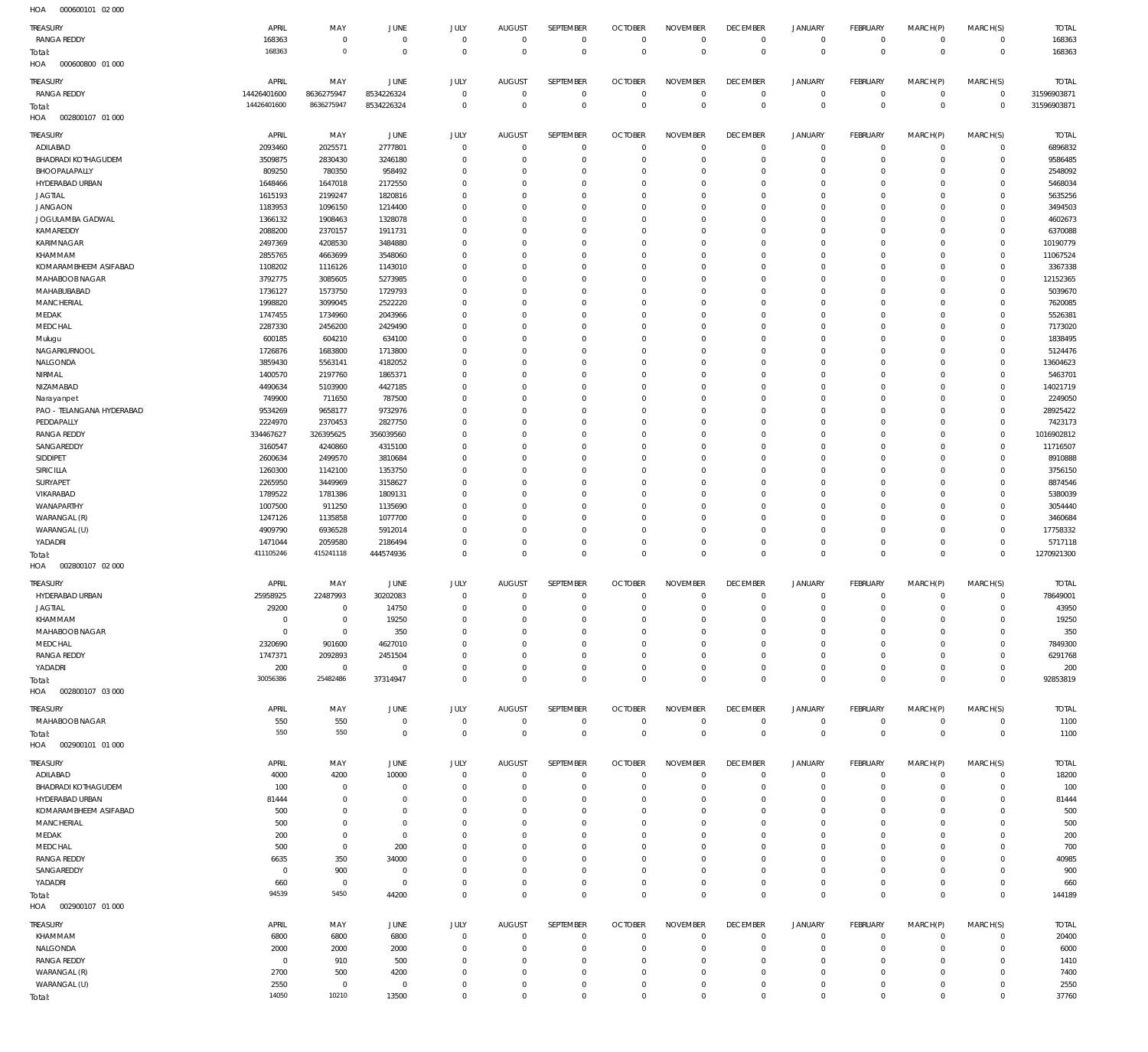002900800 81 000 HOA

| <b>TREASURY</b>            | APRIL            | MAY                        | JUNE                 | JULY                    | <b>AUGUST</b>        | SEPTEMBER                   | <b>OCTOBER</b>            | <b>NOVEMBER</b>           | <b>DECEMBER</b>           | <b>JANUARY</b>             | FEBRUARY                   | MARCH(P)                | MARCH(S)                   | <b>TOTAL</b> |
|----------------------------|------------------|----------------------------|----------------------|-------------------------|----------------------|-----------------------------|---------------------------|---------------------------|---------------------------|----------------------------|----------------------------|-------------------------|----------------------------|--------------|
| HYDERABAD URBAN            | 230000           | $\,0\,$                    | 5865                 | $\mathbf{0}$            | $\overline{0}$       | $\mathbf 0$                 | $\circ$                   | $\mathbf 0$               | $^{\circ}$                | $\mathbf 0$                | $\overline{0}$             | $\mathbf 0$             | $\mathbf{0}$               | 235865       |
| NAGARKURNOOL               | $\mathsf{C}$     | 1000                       | 4287                 | $\Omega$                | $\Omega$             | $\mathbf 0$                 | $^{\circ}$                | $^{\circ}$                | $^{\circ}$                | $\mathbf 0$                | $\mathbf 0$                | $\mathbf 0$             | $\mathbf{0}$               | 5287         |
| <b>RANGA REDDY</b>         | 209362           | 9032                       | 16894                | $\Omega$                | $\Omega$             | $\mathbf{0}$                | $\Omega$                  | $\mathbf 0$               | $^{\circ}$                | 0                          | $\mathbf 0$                | $\Omega$                | $\mathbf{0}$               | 235288       |
| SANGAREDDY                 | 2000             | $\mathbf 0$                | $\overline{0}$       | $\Omega$                | $\Omega$             | $\mathbf{0}$                | $\Omega$                  | $\mathbf 0$               | $^{\circ}$                | $\mathbf 0$                | $\mathbf 0$                | $\Omega$                | $\mathbf 0$                | 2000         |
| VIKARABAD                  | 100              | 900                        | 50                   | $\mathbf{0}$            | $\Omega$             | $\mathbf{0}$                | $\Omega$                  | $\mathbf 0$               | $^{\circ}$                | 0                          | $\Omega$                   | $\Omega$                | $\mathbf 0$                | 1050         |
| YADADRI                    | $\mathsf{C}$     | 750                        | $\overline{0}$       | $^{\circ}$              | $\Omega$             | $\mathbf{0}$                | $^{\circ}$                | $\mathbf 0$               | $^{\circ}$                | $\mathbf 0$                | $\mathbf 0$                | $\mathbf 0$             | $\mathbf{0}$               | 750          |
| Total:                     | 441462           | 11682                      | 27096                | $\mathbf 0$             | $\Omega$             | $\mathbf 0$                 | $\Omega$                  | $\mathbf 0$               | $\overline{0}$            | $\mathbf 0$                | $\mathbf 0$                | $\Omega$                | $\mathbf 0$                | 480240       |
| HOA<br>003001101 96 000    |                  |                            |                      |                         |                      |                             |                           |                           |                           |                            |                            |                         |                            |              |
|                            |                  |                            |                      |                         |                      |                             |                           |                           |                           |                            |                            |                         |                            |              |
| TREASURY                   | APRIL            | MAY                        | JUNE                 | JULY                    | <b>AUGUST</b>        | SEPTEMBER                   | <b>OCTOBER</b>            | <b>NOVEMBER</b>           | <b>DECEMBER</b>           | <b>JANUARY</b>             | FEBRUARY                   | MARCH(P)                | MARCH(S)                   | <b>TOTAL</b> |
| PAO - TELANGANA HYDERABAD  | $-77456$         | $\,0\,$                    | $-22426$             | $^{\circ}$              | $\overline{0}$       | $\mathbf{0}$                | $\mathbf 0$               | $\circ$                   | $\mathbf 0$               | $\mathbf 0$                | $\overline{0}$             | $\mathbf 0$             | $^{\circ}$                 | -99882       |
| Total:                     | $-77456$         | $\mathbb O$                | $-22426$             | $\mathbf 0$             | $\Omega$             | $\mathbf 0$                 | $\circ$                   | $\mathbf 0$               | $\overline{0}$            | $\mathbf 0$                | $\overline{0}$             | $\mathbf 0$             | $\mathbf 0$                | $-99882$     |
| HOA<br>003001102 01 000    |                  |                            |                      |                         |                      |                             |                           |                           |                           |                            |                            |                         |                            |              |
|                            |                  |                            |                      |                         |                      |                             |                           |                           |                           |                            |                            |                         |                            |              |
| TREASURY                   | APRIL            | MAY                        | JUNE                 | JULY                    | <b>AUGUST</b>        | SEPTEMBER                   | <b>OCTOBER</b>            | <b>NOVEMBER</b>           | <b>DECEMBER</b>           | <b>JANUARY</b>             | FEBRUARY                   | MARCH(P)                | MARCH(S)                   | <b>TOTAL</b> |
| <b>BHADRADI KOTHAGUDEM</b> | 665795           | $\,0\,$                    | 256079               | $\mathbf{0}$            | 0                    | $\mathbf{0}$                | $^{\circ}$                | $^{\circ}$                | $^{\circ}$                | $\mathbf 0$                | $\overline{0}$             | $\Omega$                | $^{\circ}$                 | 921874       |
| HYDERABAD URBAN            | 0                | 3681757                    | 8693135              | $\mathbf{0}$            | $\Omega$             | $\mathbf 0$                 | $^{\circ}$                | $^{\circ}$                | $^{\circ}$                | $\mathbf 0$                | $\mathbf 0$                | $\mathbf 0$             | $\mathbf{0}$               | 12374892     |
| KAMAREDDY                  | 2950             | $\,0\,$                    | $\overline{0}$       | $\Omega$                | $\Omega$             | $\mathbf{0}$                | $\Omega$                  | $\mathbf 0$               | $^{\circ}$                | 0                          | $\mathbf 0$                | $\Omega$                | $\mathbf{0}$               | 2950         |
|                            |                  |                            |                      |                         |                      |                             |                           |                           |                           |                            |                            |                         |                            |              |
| KARIMNAGAR                 | 1138533          | $\mathbf 0$                | 11998378             | $\Omega$                | $\Omega$             | $\mathbf{0}$                | $^{\circ}$                | $\mathbf 0$               | $^{\circ}$                | 0                          | $\mathbf 0$                | $\Omega$                | $\mathbf{0}$               | 13136911     |
| KHAMMAM                    | 239031           | $\overline{0}$             | 6872089              | $\Omega$                | $\Omega$             | $\mathbf{0}$                | $\Omega$                  | $\mathbf 0$               | $^{\circ}$                | $\mathbf 0$                | $\mathbf 0$                | $\Omega$                | $\mathbf 0$                | 7111120      |
| KOMARAMBHEEM ASIFABAD      | $\Omega$         | $\mathbf 0$                | 29091                | $\mathbf{0}$            | $\Omega$             | $\Omega$                    | $\Omega$                  | $\mathbf 0$               | $\Omega$                  | $\Omega$                   | $\mathbf 0$                | $\Omega$                | $\mathbf{0}$               | 29091        |
| MAHABOOB NAGAR             | 6199499          | $\,0\,$                    | $\overline{0}$       | $\Omega$                | $\Omega$             | $\mathbf{0}$                | $\Omega$                  | $\mathbf 0$               | $^{\circ}$                | $\mathbf 0$                | $\mathbf 0$                | $\Omega$                | $\mathbf 0$                | 6199499      |
| <b>MANCHERIAL</b>          | 0                | 1100                       | $^{\circ}$           | $\Omega$                | $\Omega$             | $\Omega$                    | $\Omega$                  | $\mathbf 0$               | $\Omega$                  | $\Omega$                   | $\mathbf 0$                | $\Omega$                | $\Omega$                   | 1100         |
| NAGARKURNOOL               | 22005            | $\,0\,$                    | 12250                | $\Omega$                | $\Omega$             | $\mathbf{0}$                | $\Omega$                  | $\mathbf 0$               | $^{\circ}$                | $\mathbf 0$                | $\mathbf 0$                | $\Omega$                | $\mathbf 0$                | 34255        |
| NALGONDA                   | 21882            | 3040                       | 39022                | $\Omega$                | $\Omega$             | $\Omega$                    | $\Omega$                  | $\mathbf 0$               | $\Omega$                  | $\Omega$                   | $\Omega$                   | $\Omega$                | $\Omega$                   | 63944        |
|                            |                  |                            |                      | $\Omega$                |                      |                             | $\Omega$                  |                           |                           |                            |                            | $\Omega$                | $\mathbf 0$                |              |
| NIRMAL                     | 176300           | $\,0\,$                    | $^{\circ}$           |                         | $\Omega$             | $\mathbf{0}$                |                           | $\mathbf 0$               | $^{\circ}$                | $\mathbf 0$                | $\mathbf 0$                |                         |                            | 176300       |
| NIZAMABAD                  | 4580             | $\mathbf 0$                | 56950                | $\Omega$                | $\Omega$             | $\Omega$                    | $\Omega$                  | $\mathbf 0$               | $^{\circ}$                | $\mathbf 0$                | $\mathbf 0$                | $\Omega$                | $\mathbf 0$                | 61530        |
| PEDDAPALLY                 | 1288267          | $\mathbf 0$                | 1100                 | $\Omega$                | $\Omega$             | $\Omega$                    | $\Omega$                  | $\Omega$                  | $\Omega$                  | $\Omega$                   | $\Omega$                   | $\Omega$                | $\mathbf{0}$               | 1289367      |
| <b>RANGA REDDY</b>         | 8924948          | 10343125                   | 5130121              | $\Omega$                | $\Omega$             | $\Omega$                    | $\Omega$                  | $\mathbf 0$               | $^{\circ}$                | $\mathbf 0$                | $\mathbf 0$                | $\Omega$                | $\mathbf 0$                | 24398194     |
| SIDDIPET                   | 138392           | $\,0\,$                    | $\Omega$             | $\Omega$                | $\Omega$             | $\Omega$                    | $\Omega$                  | $\mathbf 0$               | $\Omega$                  | $\Omega$                   | $\Omega$                   | $\Omega$                | $\mathbf{0}$               | 138392       |
| SURYAPET                   | 10582            | 2424                       | 21562886             | $\Omega$                | $\Omega$             | $\mathbf{0}$                | $\Omega$                  | $\mathbf 0$               | $^{\circ}$                | $\mathbf 0$                | $\mathbf 0$                | $\Omega$                | $\mathbf{0}$               | 21575892     |
| WARANGAL (U)               | 12367075         | $\,0\,$                    | 7409269              | $\Omega$                | $\Omega$             | $\mathbf{0}$                | $\Omega$                  | $\mathbf 0$               | $^{\circ}$                | $\mathbf 0$                | $\mathbf 0$                | $\Omega$                | $\mathbf{0}$               | 19776344     |
|                            |                  |                            |                      |                         |                      |                             |                           |                           |                           |                            |                            |                         |                            |              |
| YADADRI                    | 1076             | 8882                       | 4240                 | $\mathbf{0}$            | $\Omega$             | $\mathbf 0$                 | $^{\circ}$                | $\mathbf 0$               | $^{\circ}$                | $\mathbf 0$                | $\mathbf 0$                | $\mathbf 0$             | $\mathbf{0}$               | 14198        |
| Total:                     | 31200915         | 14040328                   | 62064610             | $\mathbf{0}$            | $\Omega$             | $\mathbf 0$                 | $\Omega$                  | $\mathbf 0$               | $\overline{0}$            | $\mathbf 0$                | $\mathbf 0$                | $\Omega$                | $\overline{0}$             | 107305853    |
| HOA<br>003001102 96 000    |                  |                            |                      |                         |                      |                             |                           |                           |                           |                            |                            |                         |                            |              |
|                            |                  |                            |                      |                         |                      |                             |                           |                           |                           |                            |                            |                         |                            |              |
| TREASURY                   | APRIL            | MAY                        | JUNE                 | JULY                    | <b>AUGUST</b>        | SEPTEMBER                   | <b>OCTOBER</b>            | <b>NOVEMBER</b>           | <b>DECEMBER</b>           | <b>JANUARY</b>             | FEBRUARY                   | MARCH(P)                | MARCH(S)                   | <b>TOTAL</b> |
| NIZAMABAD                  | $-9360$          | $\mathbf 0$                | $^{\circ}$           | $^{\circ}$              | 0                    | $\mathbf{0}$                | $^{\circ}$                | $^{\circ}$                | $\mathbf 0$               | $\mathbf 0$                | $\mathbf 0$                | $\mathbf 0$             | $\circ$                    | $-9360$      |
| Total:                     | $-9360$          | $\mathbb O$                | $^{\circ}$           | $\mathbf{0}$            | $\Omega$             | $\mathbf 0$                 | $\mathbf 0$               | $\mathbf 0$               | $\mathbf 0$               | $\mathbf 0$                | $\overline{0}$             | $\mathbf 0$             | $\mathbf 0$                | $-9360$      |
| HOA<br>003001800 01 000    |                  |                            |                      |                         |                      |                             |                           |                           |                           |                            |                            |                         |                            |              |
|                            |                  |                            |                      |                         |                      |                             |                           |                           |                           |                            |                            |                         |                            |              |
| TREASURY                   | APRIL            | MAY                        | JUNE                 | JULY                    | <b>AUGUST</b>        | SEPTEMBER                   | <b>OCTOBER</b>            | <b>NOVEMBER</b>           | <b>DECEMBER</b>           | <b>JANUARY</b>             | FEBRUARY                   | MARCH(P)                | MARCH(S)                   | <b>TOTAL</b> |
| NAGARKURNOOL               | $\Omega$         | $\mathbf 0$                | 3195                 | $\mathbf{0}$            | 0                    | $\mathbf{0}$                | $^{\circ}$                | $^{\circ}$                | $^{\circ}$                | $\mathsf{O}\xspace$        | $\overline{0}$             | $\mathbf 0$             | $\mathbf{0}$               | 3195         |
| Total:                     | $\circ$          | $\mathbb O$                | 3195                 | $\mathbf 0$             | $\overline{0}$       | $\mathbf 0$                 | $\overline{0}$            | $\mathbf 0$               | $\mathbf 0$               | $\mathbb O$                | $\overline{0}$             | $\mathbf 0$             | $\overline{0}$             | 3195         |
|                            |                  |                            |                      |                         |                      |                             |                           |                           |                           |                            |                            |                         |                            |              |
|                            |                  |                            |                      |                         |                      |                             |                           |                           |                           |                            |                            |                         |                            |              |
| HOA<br>003002102 01 000    |                  |                            |                      |                         |                      |                             |                           |                           |                           |                            |                            |                         |                            |              |
| TREASURY                   | APRIL            | MAY                        | JUNE                 | JULY                    | <b>AUGUST</b>        | SEPTEMBER                   | <b>OCTOBER</b>            | <b>NOVEMBER</b>           | <b>DECEMBER</b>           | <b>JANUARY</b>             | FEBRUARY                   | MARCH(P)                | MARCH(S)                   | <b>TOTAL</b> |
|                            |                  |                            |                      | $\Omega$                | $\Omega$             | $\Omega$                    | $\Omega$                  | $\Omega$                  | $^{\circ}$                | $\mathbf 0$                | $\mathbf 0$                | $\Omega$                | $\mathbf 0$                |              |
| ADILABAD                   | 170534           | 226477                     | 2000                 |                         |                      |                             |                           |                           |                           |                            |                            |                         |                            | 399011       |
| HYDERABAD URBAN            | 225154267        | 106329400                  | 154183461            | $\Omega$                | 0                    | $\mathbf{0}$                | 0                         | $^{\circ}$                | $^{\circ}$                | 0                          | $\mathbf 0$                | $\mathbf 0$             | $\mathbf{0}$               | 485667128    |
| <b>JAGTIAL</b>             | $\Omega$         | $\overline{0}$             | 1904740              | $\Omega$                | $\Omega$             | $\Omega$                    | $\Omega$                  | $\Omega$                  | $\Omega$                  | $\Omega$                   | $\Omega$                   | $\Omega$                | $\mathbf 0$                | 1904740      |
| JOGULAMBA GADWAL           | 3800             | $\overline{0}$             | 1678                 | $\Omega$                | $\Omega$             | $\Omega$                    | $\Omega$                  | $\Omega$                  | $\Omega$                  | $\Omega$                   | $\Omega$                   | $\Omega$                | $\mathbf 0$                | 5478         |
| KARIMNAGAR                 | $^{\circ}$       | $\overline{0}$             | 7996                 | $\Omega$                | $\Omega$             | $\mathbf 0$                 | $^{\circ}$                | $\Omega$                  | $^{\circ}$                | $\mathbf 0$                | $\mathbf 0$                | $\Omega$                | $\mathbf 0$                | 7996         |
| MAHABOOB NAGAR             | 2200             | $\mathbf 0$                | $\Omega$             | $\Omega$                | $\Omega$             | $\mathbf 0$                 | $\Omega$                  | $\Omega$                  | $\mathbf 0$               | $\mathbf 0$                | $\mathbf 0$                | $\Omega$                | $\mathbf 0$                | 2200         |
| MEDCHAL                    | $\Omega$         | $\mathbf 0$                | 4775450              | $\Omega$                | 0                    | $\Omega$                    | $\Omega$                  | $\Omega$                  | $^{\circ}$                | $\mathbf 0$                | $\mathbf 0$                | $\Omega$                | $\mathbf 0$                | 4775450      |
|                            | $\Omega$         |                            |                      | $\Omega$                | $\Omega$             | $\Omega$                    | $\Omega$                  | $\Omega$                  | $\Omega$                  | $\Omega$                   | $\Omega$                   | $\Omega$                | $\Omega$                   |              |
| NIRMAL                     |                  | $\mathbf 0$                | 1000                 |                         |                      |                             |                           |                           |                           |                            |                            |                         |                            | 1000         |
| NIZAMABAD                  | 550              | $\mathbf 0$                | $\mathbf{0}$         | $\Omega$                | 0                    | $\Omega$                    | $\Omega$                  | $\Omega$                  | $\Omega$                  | $\Omega$                   | $\Omega$                   | $\Omega$                | $\Omega$                   | 550          |
| <b>RANGA REDDY</b>         | 8864255          | 26338                      | 78210                | $\Omega$                | 0                    | $\Omega$                    | $\Omega$                  | $\Omega$                  | $\Omega$                  | $\mathbf 0$                | $\Omega$                   | $\Omega$                | $\Omega$                   | 8968803      |
| SANGAREDDY                 | 1000             | $\mathbf 0$                | 4800                 | $\Omega$                | 0                    | $\Omega$                    | $\Omega$                  | $\Omega$                  | $\Omega$                  | $\Omega$                   | $\Omega$                   | $\Omega$                | $\Omega$                   | 5800         |
| WANAPARTHY                 | 3849             | $\mathbf 0$                | 21900                | $\Omega$                | $\Omega$             | $\Omega$                    | $\Omega$                  | $\Omega$                  | $\mathbf 0$               | $\mathbf 0$                | $\mathbf 0$                | $\Omega$                | $\mathbf 0$                | 25749        |
| WARANGAL (U)               | 1100             | $\mathbf 0$                | 2200                 | $\Omega$                | $\Omega$             | $\Omega$                    | $\Omega$                  | $\Omega$                  | $\mathbf 0$               | $\mathbf 0$                | $\mathbf 0$                | $\Omega$                | $\mathbf 0$                | 3300         |
| Total:                     | 234201555        | 106582215                  | 160983435            | $\mathbf{0}$            | $\Omega$             | $\mathbf 0$                 | $\Omega$                  | $\mathbf 0$               | $\Omega$                  | $\mathbf 0$                | $\Omega$                   | $\Omega$                | $\Omega$                   | 501767205    |
| HOA<br>003002102 96 000    |                  |                            |                      |                         |                      |                             |                           |                           |                           |                            |                            |                         |                            |              |
|                            |                  |                            |                      |                         |                      |                             |                           |                           |                           |                            |                            |                         |                            |              |
| TREASURY                   | APRIL            | MAY                        | JUNE                 | JULY                    | <b>AUGUST</b>        | SEPTEMBER                   | <b>OCTOBER</b>            | <b>NOVEMBER</b>           | <b>DECEMBER</b>           | <b>JANUARY</b>             | FEBRUARY                   | MARCH(P)                | MARCH(S)                   | <b>TOTAL</b> |
| KARIMNAGAR                 | $\Omega$         | $\,0\,$                    | $-248413$            | $\mathbf 0$             | $\overline{0}$       | $\mathbf 0$                 | $\mathbf 0$               | $\mathbf 0$               | $\overline{0}$            | $\mathsf{O}\xspace$        | $\overline{0}$             | $\mathbf 0$             | $\overline{0}$             | $-248413$    |
|                            | $\circ$          | $\mathbb O$                |                      | $\mathbf 0$             | $\overline{0}$       |                             | $\overline{0}$            | $\mathbf 0$               | $\overline{0}$            | $\mathbf 0$                | $\overline{0}$             | $\mathbf 0$             | $\overline{0}$             |              |
| Total:                     |                  |                            | $-248413$            |                         |                      | $\mathbf 0$                 |                           |                           |                           |                            |                            |                         |                            | $-248413$    |
| 003002103 01 000<br>HOA    |                  |                            |                      |                         |                      |                             |                           |                           |                           |                            |                            |                         |                            |              |
| <b>TREASURY</b>            | APRIL            | MAY                        | JUNE                 | JULY                    | <b>AUGUST</b>        | SEPTEMBER                   | <b>OCTOBER</b>            | <b>NOVEMBER</b>           | <b>DECEMBER</b>           | <b>JANUARY</b>             | FEBRUARY                   | MARCH(P)                | MARCH(S)                   | <b>TOTAL</b> |
| ADILABAD                   | 1100             | $\mathbf 0$                | $\Omega$             | $\Omega$                | $\Omega$             | $\mathbf{0}$                | $^{\circ}$                | $^{\circ}$                | $\mathbf 0$               | $\mathbf 0$                | $\mathbf 0$                | $\mathbf 0$             | $\mathbf{0}$               | 1100         |
|                            |                  |                            |                      |                         |                      |                             |                           |                           |                           |                            |                            |                         |                            |              |
| HYDERABAD URBAN            | 6526567911       | 2037238633                 | 6467718945           | $\Omega$                | -0                   | $\mathbf 0$                 | $\Omega$                  | $\Omega$                  | $\Omega$                  | $\mathbf 0$                | $\mathbf 0$                | $\Omega$                | $\mathbf 0$                | 15031525489  |
| JAGTIAL                    | 68640            | $\overline{0}$             | $\Omega$             | $\Omega$                | 0                    | $\Omega$                    | $\Omega$                  | $\Omega$                  | $^{\circ}$                | $\mathbf 0$                | $\mathbf 0$                | $\Omega$                | $\mathbf 0$                | 68640        |
| <b>JANGAON</b>             | 1100             | $\mathbf 0$                | $^{\circ}$           | $\Omega$                | 0                    | $\Omega$                    | $\Omega$                  | $\Omega$                  | $\Omega$                  | $\Omega$                   | $\mathbf 0$                | $\Omega$                | $\Omega$                   | 1100         |
| KHAMMAM                    | 1200             | $\mathbf 0$                | 100                  | $\Omega$                | $\Omega$             | $\Omega$                    | $\Omega$                  | $\Omega$                  | $^{\circ}$                | $\mathbf 0$                | $\Omega$                   | $\Omega$                | $\mathbf 0$                | 1300         |
| <b>MANCHERIAL</b>          | 75698            | $\overline{0}$             | $\Omega$             | $\Omega$                | 0                    | $\Omega$                    | $\Omega$                  | $\Omega$                  | $\Omega$                  | $\Omega$                   | $\Omega$                   | $\Omega$                | $\Omega$                   | 75698        |
| MEDCHAL                    | $\overline{0}$   | $-2245498$                 | $^{\circ}$           | $\Omega$                | $\Omega$             | $\Omega$                    | $\Omega$                  | $\Omega$                  | $\Omega$                  | $\mathbf 0$                | $\Omega$                   | $\Omega$                | $\Omega$                   | $-2245498$   |
|                            | $\Omega$         |                            |                      | $\Omega$                | 0                    | $\Omega$                    | $\Omega$                  | $\Omega$                  | $\Omega$                  | $\Omega$                   | $\Omega$                   | $\Omega$                | $\Omega$                   |              |
| NAGARKURNOOL               |                  | $\mathbf 0$                | 16650                |                         |                      |                             |                           |                           |                           |                            |                            |                         |                            | 16650        |
| NALGONDA                   | 6080             | 1200                       | $^{\circ}$           | $\Omega$                | $\Omega$             | $\Omega$                    | $\Omega$                  | $\Omega$                  | $\Omega$                  | $\Omega$                   | $\Omega$                   | $\Omega$                | $\Omega$                   | 7280         |
| PEDDAPALLY                 | 2200             | $\mathbf 0$                | $^{\circ}$           | $\Omega$                | 0                    | $\Omega$                    | $\Omega$                  | $\Omega$                  | $\Omega$                  | $\Omega$                   | $\mathbf 0$                | $\Omega$                | $\Omega$                   | 2200         |
| <b>RANGA REDDY</b>         | 4890             | 1000                       | 2320                 | $\Omega$                | $\Omega$             | $\Omega$                    | $\Omega$                  | $\Omega$                  | $\Omega$                  | $\Omega$                   | $\Omega$                   | $\Omega$                | $\Omega$                   | 8210         |
| SANGAREDDY                 | 37300            | $\mathbf 0$                | 1100                 | $\Omega$                | 0                    | $\Omega$                    | $\Omega$                  | $\Omega$                  | $\Omega$                  | $\mathbf 0$                | $\mathbf 0$                | $\Omega$                | $\mathbf 0$                | 38400        |
| SIDDIPET                   | 5825             | $\mathbf 0$                | $\overline{0}$       | $\Omega$                | $\Omega$             | $\Omega$                    | $\Omega$                  | $\Omega$                  | $\Omega$                  | $\Omega$                   | $\Omega$                   | $\Omega$                | $\Omega$                   | 5825         |
| SURYAPET                   | $\Omega$         | $\mathbf 0$                | 80                   | $\Omega$                | 0                    | $\Omega$                    | $\Omega$                  | $\Omega$                  | $\Omega$                  | $\Omega$                   | $\Omega$                   | $\Omega$                | $\mathbf 0$                | 80           |
|                            |                  |                            |                      |                         |                      |                             |                           |                           |                           |                            |                            |                         |                            |              |
| VIKARABAD                  | 1100             | $\mathbf 0$                | $\Omega$             | $\Omega$                | $\Omega$             | $\Omega$                    | $\Omega$                  | $\Omega$                  | $^{\circ}$                | $\mathbf 0$                | $\Omega$                   | $\Omega$                | $\mathbf 0$                | 1100         |
| WANAPARTHY<br>WARANGAL (U) | $\Omega$<br>4290 | $\mathbf 0$<br>$\mathbf 0$ | 2198<br>$\mathbf{0}$ | $\Omega$<br>$\mathbf 0$ | $\Omega$<br>$\Omega$ | $\mathbf{0}$<br>$\mathbf 0$ | $^{\circ}$<br>$\mathbf 0$ | $^{\circ}$<br>$\mathbf 0$ | $^{\circ}$<br>$\mathbf 0$ | $\mathbf 0$<br>$\mathbf 0$ | $\mathbf 0$<br>$\mathbf 0$ | $\Omega$<br>$\mathbf 0$ | $\mathbf 0$<br>$\mathbf 0$ | 2198<br>4290 |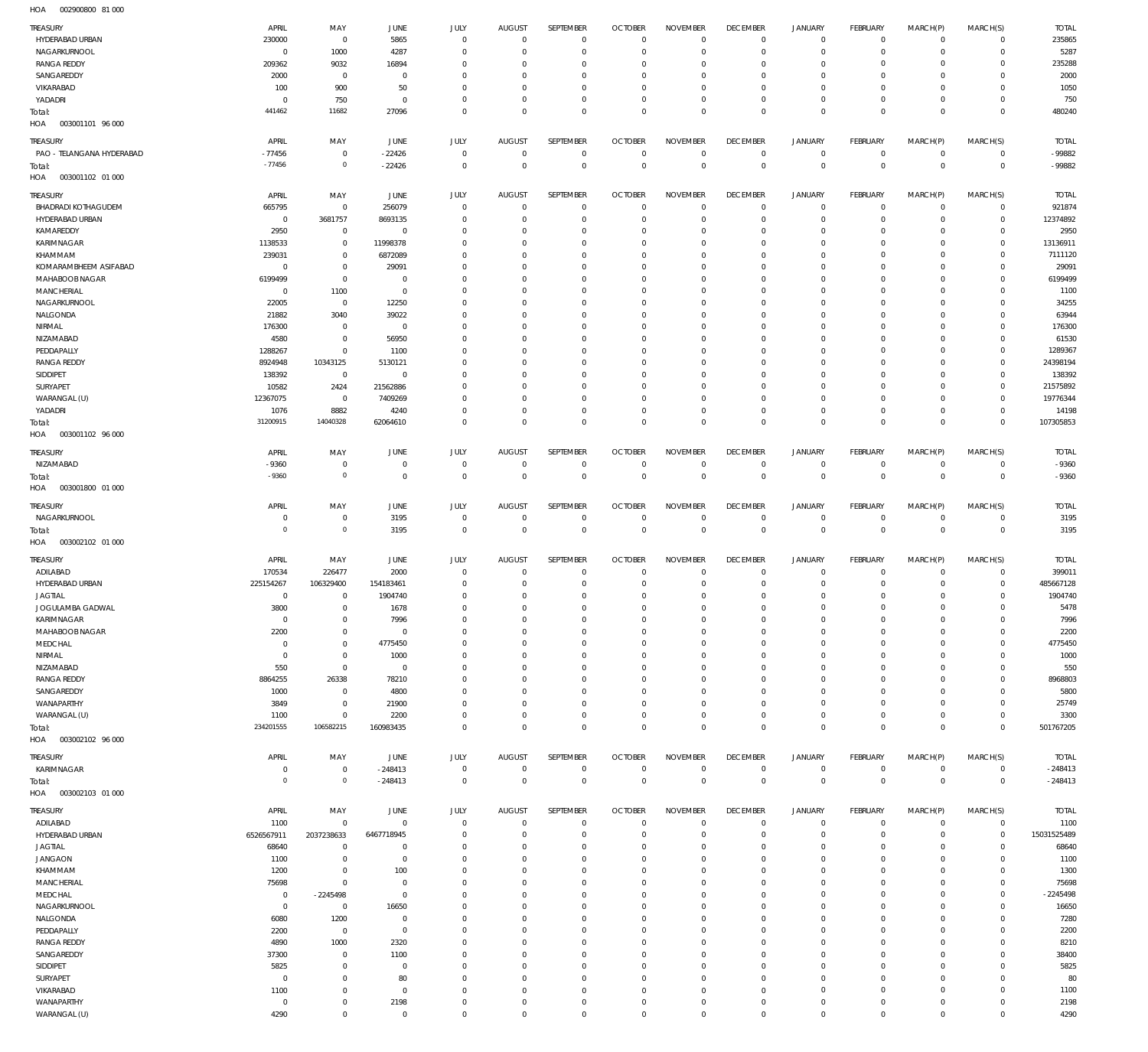| 1127<br><b>OUJUULIUJ UI UUU</b> |                |                |                |                |                |                  |                |                 |                 |                     |              |             |              |              |
|---------------------------------|----------------|----------------|----------------|----------------|----------------|------------------|----------------|-----------------|-----------------|---------------------|--------------|-------------|--------------|--------------|
| TREASURY                        | APRIL          | MAY            | JUNE           | <b>JULY</b>    | <b>AUGUST</b>  | SEPTEMBER        | <b>OCTOBER</b> | <b>NOVEMBER</b> | <b>DECEMBER</b> | <b>JANUARY</b>      | FEBRUARY     | MARCH(P)    | MARCH(S)     | <b>TOTAL</b> |
| YADADRI                         | 3080           | $\overline{0}$ | $^{\circ}$     | $\mathbf 0$    | $\mathbf 0$    | $\mathbf 0$      | $\mathbf 0$    | $\mathbf 0$     | $\mathbf 0$     | 0                   | $\circ$      | $\mathbf 0$ | $\mathbf 0$  | 3080         |
| Total:                          | 6526780414     | 2034995335     | 6467741393     | $\mathbf 0$    | $^{\circ}$     | $\mathbb O$      | $\mathbf 0$    | $\mathbb O$     | $\mathbf 0$     | $\mathbb O$         | $\mathbf{0}$ | $\mathbf 0$ | $\mathbf 0$  | 15029517142  |
| HOA<br>003002103 96 000         |                |                |                |                |                |                  |                |                 |                 |                     |              |             |              |              |
|                                 |                |                |                |                |                |                  |                |                 |                 |                     |              |             |              |              |
| TREASURY                        | APRIL          | MAY            | JUNE           | JULY           | <b>AUGUST</b>  | <b>SEPTEMBER</b> | <b>OCTOBER</b> | <b>NOVEMBER</b> | <b>DECEMBER</b> | <b>JANUARY</b>      | FEBRUARY     | MARCH(P)    | MARCH(S)     | <b>TOTAL</b> |
| NALGONDA                        | 21330          | $\mathbf 0$    | $^{\circ}$     | $^{\circ}$     | $^{\circ}$     | $\overline{0}$   | $\overline{0}$ | $^{\circ}$      | $\mathbf 0$     | $\mathbf 0$         | -0           | 0           | $\mathbf 0$  | 21330        |
| NIZAMABAD                       | $-336577$      | $\mathbf 0$    | $^{\circ}$     | $\overline{0}$ | 0              | $\mathbf 0$      | $\overline{0}$ | $\mathbf 0$     | $^{\circ}$      | $\mathsf{O}\xspace$ | $\mathbf 0$  | $\mathbf 0$ | $\mathbf 0$  | $-336577$    |
| <b>RANGA REDDY</b>              | -3034599       | $\mathbf 0$    | $-8910$        | $\mathbf 0$    | 0              | $\overline{0}$   | 0              | $\overline{0}$  | 0               | $\mathsf{O}\xspace$ | 0            | $\mathbf 0$ | $\mathbf 0$  | $-3043509$   |
|                                 | $-3349846$     | $\circ$        |                |                |                |                  |                |                 |                 |                     |              |             |              |              |
| Total:                          |                |                | $-8910$        | $\mathbf 0$    | $\Omega$       | $\mathbb O$      | $^{\circ}$     | $\mathbb O$     | $^{\circ}$      | $\mathbb O$         | $^{\circ}$   | $\mathbf 0$ | $^{\circ}$   | $-3358756$   |
| HOA<br>003002800 01 000         |                |                |                |                |                |                  |                |                 |                 |                     |              |             |              |              |
| TREASURY                        | APRIL          | MAY            | JUNE           | JULY           | <b>AUGUST</b>  | <b>SEPTEMBER</b> | <b>OCTOBER</b> | <b>NOVEMBER</b> | <b>DECEMBER</b> | <b>JANUARY</b>      | FEBRUARY     | MARCH(P)    | MARCH(S)     | <b>TOTAL</b> |
|                                 |                |                |                |                |                |                  |                |                 |                 |                     |              |             |              |              |
| ADILABAD                        | 0              | 1000           | $\overline{0}$ | $\overline{0}$ | $^{\circ}$     | $\overline{0}$   | $\overline{0}$ | $^{\circ}$      | $^{\circ}$      | $\mathbf 0$         | $\mathbf 0$  | $\mathbf 0$ | $\mathbf 0$  | 1000         |
| MEDCHAL                         | 1000           | 1000           | 1000           | $\overline{0}$ | 0              | $\mathbb O$      | $^{\circ}$     | $\mathbb O$     | $^{\circ}$      | $\mathbf 0$         | $\mathbf 0$  | $\mathbf 0$ | $\mathbf 0$  | 3000         |
| NAGARKURNOOL                    | $\mathbf{0}$   | $\overline{0}$ | 20195          | 0              | 0              | 0                | 0              | $^{\circ}$      | $\circ$         | $\mathbf 0$         | 0            | 0           | 0            | 20195        |
| NALGONDA                        | 1000           | $\overline{0}$ | - 0            | $\Omega$       | $\Omega$       | $\mathbf 0$      | 0              | $\overline{0}$  | 0               | $\mathbf 0$         | -0           | 0           | 0            | 1000         |
| NIZAMABAD                       | 1000           | $\mathbf 0$    | $\overline{0}$ | $\mathbf 0$    | $\Omega$       | $\overline{0}$   | 0              | $\overline{0}$  | $\circ$         | $\mathbf 0$         | 0            | $\circ$     | 0            | 1000         |
| <b>RANGA REDDY</b>              | 8000           | 2000           | 1000           | $\mathbf 0$    | $\Omega$       | $\overline{0}$   | 0              | $\overline{0}$  | $\circ$         | $\mathbf 0$         | 0            | $\mathbf 0$ | $\mathbf 0$  | 11000        |
| SANGAREDDY                      | 2200           | $\overline{0}$ | 1000           | $\Omega$       | $\Omega$       | $\overline{0}$   | 0              | $\overline{0}$  | $\circ$         | $\circ$             | 0            | $\mathbf 0$ | 0            | 3200         |
|                                 |                |                |                |                |                |                  |                |                 |                 |                     |              |             |              |              |
| SURYAPET                        | 2500           | $\mathbf 0$    | 800            | $\mathbf 0$    | 0              | $\overline{0}$   | $\circ$        | $\overline{0}$  | $\circ$         | $\circ$             | 0            | $\mathbf 0$ | $\mathbf 0$  | 3300         |
| Total:                          | 15700          | 4000           | 23995          | $\Omega$       | $\Omega$       | $\mathbb O$      | $\Omega$       | $\mathbb O$     | $\mathbb O$     | $\mathbb O$         | $\Omega$     | $\mathbf 0$ | $\mathbf{0}$ | 43695        |
| HOA<br>003002800 81 000         |                |                |                |                |                |                  |                |                 |                 |                     |              |             |              |              |
|                                 |                |                |                |                |                |                  |                |                 |                 |                     |              |             |              |              |
| <b>TREASURY</b>                 | APRIL          | MAY            | <b>JUNE</b>    | <b>JULY</b>    | <b>AUGUST</b>  | <b>SEPTEMBER</b> | <b>OCTOBER</b> | <b>NOVEMBER</b> | <b>DECEMBER</b> | <b>JANUARY</b>      | FEBRUARY     | MARCH(P)    | MARCH(S)     | <b>TOTAL</b> |
| HYDERABAD URBAN                 | $^{\circ}$     | $\mathbf 0$    | 1000           | $\overline{0}$ | $^{\circ}$     | $\overline{0}$   | $\overline{0}$ | $^{\circ}$      | $^{\circ}$      | $\mathbf 0$         | $^{\circ}$   | $^{\circ}$  | $\mathbf 0$  | 1000         |
| MEDAK                           | 1000           | $\mathbf 0$    | - 0            | $^{\circ}$     | $\Omega$       | $\overline{0}$   | 0              | $^{\circ}$      | $\overline{0}$  | $\mathbf 0$         | -0           | $^{\circ}$  | $\mathbf 0$  | 1000         |
| <b>RANGA REDDY</b>              | 1000           | $\mathbf 0$    | $\overline{0}$ | $^{\circ}$     | $\Omega$       | $\overline{0}$   | 0              | $^{\circ}$      | 0               | $\mathbf 0$         | -0           | 0           | 0            | 1000         |
| SANGAREDDY                      | 1100           | $\mathbf 0$    | 1100           | $\Omega$       | $\Omega$       | $\overline{0}$   | 0              | $^{\circ}$      | 0               | $\mathbf 0$         | -0           | $^{\circ}$  | $\mathbf 0$  | 2200         |
| SIDDIPET                        | $\overline{0}$ | $\mathbf 0$    | 1000           | $\mathbf 0$    | 0              | $\mathbb O$      | $\circ$        | $\mathbb O$     | $^{\circ}$      | $\mathbf 0$         | 0            | $\mathbf 0$ | $\mathbf 0$  | 1000         |
|                                 | 3100           | $\circ$        | 3100           | $\mathbf 0$    | $\Omega$       | $\mathbb O$      | $^{\circ}$     | $\mathbb O$     | $^{\circ}$      | $\mathbb O$         | $^{\circ}$   | $\mathbf 0$ | $^{\circ}$   | 6200         |
| Total:                          |                |                |                |                |                |                  |                |                 |                 |                     |              |             |              |              |
| 003003104 01 000<br>HOA         |                |                |                |                |                |                  |                |                 |                 |                     |              |             |              |              |
| TREASURY                        | APRIL          | MAY            | JUNE           | <b>JULY</b>    | <b>AUGUST</b>  | SEPTEMBER        | <b>OCTOBER</b> | <b>NOVEMBER</b> | <b>DECEMBER</b> | <b>JANUARY</b>      | FEBRUARY     | MARCH(P)    | MARCH(S)     | <b>TOTAL</b> |
|                                 |                |                |                |                |                |                  |                |                 |                 |                     |              |             |              |              |
| HYDERABAD URBAN                 | 420563506      | 93952726       | 398362332      | $\overline{0}$ | $^{\circ}$     | $\overline{0}$   | $\overline{0}$ | $^{\circ}$      | $\circ$         | $\mathbf 0$         | 0            | $\mathbf 0$ | $\mathbf 0$  | 912878564    |
| KARIMNAGAR                      | $\overline{0}$ | $\overline{0}$ | $-25125$       | $\overline{0}$ | 0              | $\overline{0}$   | 0              | $\overline{0}$  | $\circ$         | $\circ$             | 0            | $\mathbf 0$ | $\mathbf 0$  | $-25125$     |
| MAHABOOB NAGAR                  | 1253068        | $\mathbf 0$    | $\Omega$       | $\Omega$       | $\Omega$       | 0                | 0              | $^{\circ}$      | $\circ$         | $\mathbf 0$         | 0            | 0           | 0            | 1253068      |
| MEDCHAL                         | $\mathbf{0}$   | $-238805$      | $^{\circ}$     | $\mathbf{0}$   | $\Omega$       | $\overline{0}$   | $\circ$        | $\overline{0}$  | $\circ$         | $\circ$             | 0            | $\circ$     | 0            | $-238805$    |
| <b>RANGA REDDY</b>              | $-343072$      | $\overline{0}$ | $-2000$        | $\mathbf 0$    | 0              | $\overline{0}$   | $^{\circ}$     | $\overline{0}$  | $\circ$         | $\mathsf{O}\xspace$ | 0            | $\mathbf 0$ | 0            | $-345072$    |
| Total:                          | 421473502      | 93713921       | 398335207      | $\mathbf 0$    | $\Omega$       | $\mathbb O$      | $\overline{0}$ | $\mathbf 0$     | $\mathbf 0$     | $\mathbb O$         | $^{\circ}$   | $\mathbf 0$ | $\mathbf 0$  | 913522630    |
|                                 |                |                |                |                |                |                  |                |                 |                 |                     |              |             |              |              |
| HOA<br>003003104 96 000         |                |                |                |                |                |                  |                |                 |                 |                     |              |             |              |              |
| TREASURY                        | APRIL          | MAY            | JUNE           | JULY           | <b>AUGUST</b>  | SEPTEMBER        | <b>OCTOBER</b> | <b>NOVEMBER</b> | <b>DECEMBER</b> | <b>JANUARY</b>      | FEBRUARY     | MARCH(P)    | MARCH(S)     | <b>TOTAL</b> |
| HYDERABAD URBAN                 | 0              | $\,0\,$        | $-87300$       | $\overline{0}$ | $^{\circ}$     | $\overline{0}$   | $^{\circ}$     | $^{\circ}$      | $\circ$         | $\mathbf 0$         | $\mathbf 0$  | $\mathbf 0$ | $\mathbf 0$  | $-87300$     |
|                                 |                |                |                |                |                |                  |                |                 |                 |                     |              |             |              |              |
| NALGONDA                        | 2000           | $\,0\,$        | 0              | $\overline{0}$ | 0              | $\mathbf 0$      | 0              | $\mathbf 0$     | $^{\circ}$      | $\mathsf{O}\xspace$ | $\mathbf 0$  | $\mathbf 0$ | $\mathbf 0$  | 2000         |
| Total:                          | 2000           | $\mathbb O$    | $-87300$       | $\mathbf 0$    | $^{\circ}$     | $\mathbf 0$      | $^{\circ}$     | $\mathbf 0$     | $^{\circ}$      | $\mathbf 0$         | $^{\circ}$   | $\mathbf 0$ | $\mathbf{0}$ | $-85300$     |
| 003003800 81 001<br>HOA         |                |                |                |                |                |                  |                |                 |                 |                     |              |             |              |              |
|                                 |                |                |                |                |                |                  |                |                 |                 |                     |              |             |              |              |
| TREASURY                        | APRIL          | MAY            | JUNE           | <b>JULY</b>    | <b>AUGUST</b>  | SEPTEMBER        | <b>OCTOBER</b> | <b>NOVEMBER</b> | <b>DECEMBER</b> | <b>JANUARY</b>      | FEBRUARY     | MARCH(P)    | MARCH(S)     | <b>TOTAL</b> |
| HYDERABAD URBAN                 | 2325977        | 41338593       | 9067200        | $\overline{0}$ | $^{\circ}$     | $\overline{0}$   | $^{\circ}$     | $\overline{0}$  | $^{\circ}$      | $\mathbf 0$         | $^{\circ}$   | $\mathbf 0$ | $\mathbf 0$  | 52731770     |
| Total:                          | 2325977        | 41338593       | 9067200        | $\mathbf 0$    | $\overline{0}$ | $\mathbb O$      | $\mathbf 0$    | $\mathbf 0$     | $\mathbf 0$     | $\mathbb O$         | $^{\circ}$   | $\mathbf 0$ | $\mathbf{0}$ | 52731770     |
| HOA<br>003003800 81800          |                |                |                |                |                |                  |                |                 |                 |                     |              |             |              |              |
|                                 |                |                |                |                |                |                  |                |                 |                 |                     |              |             |              |              |
| <b>TREASURY</b>                 | APRIL          | MAY            | JUNE           | JULY           | <b>AUGUST</b>  | SEPTEMBER        | <b>OCTOBER</b> | <b>NOVEMBER</b> | <b>DECEMBER</b> | <b>JANUARY</b>      | FEBRUARY     | MARCH(P)    | MARCH(S)     | <b>TOTAL</b> |
| HYDERABAD URBAN                 | 55175674       | 15703703       | 9576435        | $\mathbf 0$    | $^{\circ}$     | $\mathbf 0$      | $\mathbf 0$    | $\mathbf 0$     | $\overline{0}$  | $\mathbf 0$         | $^{\circ}$   | $\mathbf 0$ | $\mathbf 0$  | 80455812     |
| NALGONDA                        | 248            | $\mathbf 0$    | 0              | $\overline{0}$ | 0              | $\overline{0}$   | 0              | $^{\circ}$      | 0               | $\mathsf{O}\xspace$ | 0            | $\mathbf 0$ | $\mathbf 0$  | 248          |
| NIRMAL                          | 1100           | $\mathbf 0$    | $^{\circ}$     | $^{\circ}$     | $\Omega$       | $\overline{0}$   | 0              | $^{\circ}$      | 0               | $\circ$             | 0            | $^{\circ}$  | $\mathbf 0$  | 1100         |
| <b>RANGA REDDY</b>              | $^{\circ}$     | $\mathbf 0$    | 1000           | $\overline{0}$ | 0              | $\mathbf 0$      | $\circ$        | $\mathbf 0$     | $\overline{0}$  | $\mathsf{O}\xspace$ | $^{\circ}$   | $\mathbf 0$ | $\mathbf 0$  | 1000         |
|                                 |                |                |                |                |                |                  |                |                 |                 |                     |              |             |              |              |
| Total:                          | 55177022       | 15703703       | 9577435        | $\mathbf 0$    | $^{\circ}$     | $\mathbf 0$      | $^{\circ}$     | $\mathbf 0$     | $\overline{0}$  | $\mathbb O$         | $^{\circ}$   | $\mathbf 0$ | $^{\circ}$   | 80458160     |
| HOA<br>003500101 01 001         |                |                |                |                |                |                  |                |                 |                 |                     |              |             |              |              |
| TREASURY                        | APRIL          | MAY            | JUNE           | JULY           | <b>AUGUST</b>  | <b>SEPTEMBER</b> | <b>OCTOBER</b> | <b>NOVEMBER</b> | <b>DECEMBER</b> | <b>JANUARY</b>      | FEBRUARY     | MARCH(P)    | MARCH(S)     | <b>TOTAL</b> |
|                                 |                |                |                |                |                |                  |                |                 |                 |                     |              |             |              |              |
| <b>RANGA REDDY</b>              | 24750          | $\overline{0}$ | $^{\circ}$     | $\overline{0}$ | $^{\circ}$     | $\overline{0}$   | $\mathbf{0}$   | $\mathbf{0}$    | $^{\circ}$      | $\mathbf 0$         | $^{\circ}$   | $^{\circ}$  | $\mathbf 0$  | 24750        |
| SIRICILLA                       | 4834           | $\overline{0}$ | $\mathbf 0$    | $\overline{0}$ | $^{\circ}$     | $\mathbf 0$      | $^{\circ}$     | $\mathbf 0$     | $^{\circ}$      | $\mathsf{O}\xspace$ | 0            | $\mathbf 0$ | $\mathbf 0$  | 4834         |
| WARANGAL (R)                    | 14089          | $\,0\,$        | $^{\circ}$     | $\overline{0}$ | 0              | $\mathbf 0$      | $\circ$        | $\mathbf 0$     | $^{\circ}$      | $\mathsf{O}\xspace$ | 0            | $\mathbf 0$ | $\mathbf 0$  | 14089        |
| Total:                          | 43673          | $\circ$        | $\overline{0}$ | $\mathbf 0$    | $\Omega$       | $\mathbf 0$      | $\overline{0}$ | $\mathbf 0$     | $\mathbf 0$     | $\mathbb O$         | $^{\circ}$   | $\mathbf 0$ | $^{\circ}$   | 43673        |
| HOA<br>003500101 01 002         |                |                |                |                |                |                  |                |                 |                 |                     |              |             |              |              |
|                                 |                |                |                |                |                |                  |                |                 |                 |                     |              |             |              |              |
| TREASURY                        | APRIL          | MAY            | JUNE           | JULY           | <b>AUGUST</b>  | SEPTEMBER        | <b>OCTOBER</b> | <b>NOVEMBER</b> | <b>DECEMBER</b> | <b>JANUARY</b>      | FEBRUARY     | MARCH(P)    | MARCH(S)     | <b>TOTAL</b> |
| <b>JANGAON</b>                  | $\Omega$       | $\,0\,$        | 19800          | $\mathbf 0$    | $^{\circ}$     | $\mathbf 0$      | $\mathbf{0}$   | $\mathbf 0$     | $\overline{0}$  | $\mathbf 0$         | $^{\circ}$   | $^{\circ}$  | $\mathbf 0$  | 19800        |
| KAMAREDDY                       | $\Omega$       | $\mathbf 0$    | 1200           | $^{\circ}$     | 0              | $\mathbf 0$      | 0              | $^{\circ}$      | 0               | $\mathsf{O}\xspace$ | 0            | $\mathbf 0$ | $\mathbf 0$  | 1200         |
| KARIMNAGAR                      | 0              | 5210           | 7680           | $^{\circ}$     | $\Omega$       | $\overline{0}$   | 0              | $^{\circ}$      | 0               | $\mathbf 0$         | -0           | $^{\circ}$  | 0            | 12890        |
| KOMARAMBHEEM ASIFABAD           | 2790           | $\mathbf 0$    | 0              | $^{\circ}$     | $\Omega$       | $\overline{0}$   | 0              | $\overline{0}$  | 0               | $\mathbf 0$         | 0            | $^{\circ}$  | 0            | 2790         |
|                                 |                |                |                |                |                |                  |                |                 |                 |                     |              |             |              |              |
| MANCHERIAL                      | 3940           | $\mathbf 0$    | $\overline{0}$ | $^{\circ}$     | $\Omega$       | $\overline{0}$   | 0              | $\overline{0}$  | 0               | $\mathbf 0$         | 0            | $^{\circ}$  | 0            | 3940         |
| MEDAK                           | 10000          | 12000          | 2500           | $^{\circ}$     | $\Omega$       | $\overline{0}$   | 0              | $\overline{0}$  | 0               | $\mathbf 0$         | 0            | $\mathbf 0$ | $\mathbf 0$  | 24500        |
| NAGARKURNOOL                    | 280            | $\,0\,$        | $^{\circ}$     | $\Omega$       | $\Omega$       | $\overline{0}$   | 0              | $\overline{0}$  | 0               | $\mathbf 0$         | 0            | $\mathbf 0$ | 0            | 280          |
| NIRMAL                          | 26000          | 20000          | 15000          | $\Omega$       | $\Omega$       | $\overline{0}$   | 0              | $\overline{0}$  | 0               | $\mathbf 0$         | 0            | $\mathbf 0$ | 0            | 61000        |
| <b>RANGA REDDY</b>              | 1609510        | 649000         | 30000          | $\Omega$       | $\Omega$       | $\overline{0}$   | $\Omega$       | $\overline{0}$  | 0               | $\mathbf 0$         | 0            | $\mathbf 0$ | $\mathbf 0$  | 2288510      |
| SIDDIPET                        | 1439           | $\,0\,$        | 0              | $^{\circ}$     | $\Omega$       | $\overline{0}$   | 0              | $\overline{0}$  | $\circ$         | $\mathbf 0$         | 0            | $\mathbf 0$ | 0            | 1439         |
|                                 |                |                |                | $\Omega$       |                |                  |                |                 |                 | $\mathbf 0$         |              |             |              |              |
| SURYAPET                        | $^{\circ}$     | 7500           | $^{\circ}$     |                | $\Omega$       | $\overline{0}$   | 0              | $\overline{0}$  | $\circ$         |                     | 0            | $\mathbf 0$ | 0            | 7500         |
| WANAPARTHY                      | 6075           | $\,0\,$        | $\overline{0}$ | $\overline{0}$ | 0              | $\mathbf 0$      | $\circ$        | $\mathbf 0$     | $^{\circ}$      | $\mathsf{O}\xspace$ | 0            | $\circ$     | $\mathbf 0$  | 6075         |
| Total:                          | 1660034        | 693710         | 76180          | $\mathbf 0$    | $^{\circ}$     | $\mathbb O$      | $^{\circ}$     | $\mathbf 0$     | $^{\circ}$      | $\mathbb O$         | $^{\circ}$   | $\mathbf 0$ | $\mathbf{0}$ | 2429924      |
| 003900101 81 000<br>HOA         |                |                |                |                |                |                  |                |                 |                 |                     |              |             |              |              |
|                                 |                |                |                |                |                |                  |                |                 |                 |                     |              |             |              |              |
| TREASURY                        | APRIL          | MAY            | JUNE           | JULY           | <b>AUGUST</b>  | SEPTEMBER        | <b>OCTOBER</b> | <b>NOVEMBER</b> | <b>DECEMBER</b> | <b>JANUARY</b>      | FEBRUARY     | MARCH(P)    | MARCH(S)     | <b>TOTAL</b> |
| WARANGAL (R)                    | 100            | $\,0\,$        | 100            | $\mathbf 0$    | $\overline{0}$ | $\overline{0}$   | $\mathbf 0$    | $\mathbf 0$     | $\overline{0}$  | 0                   | $\mathbf 0$  | $\mathbf 0$ | $\mathbf 0$  | 200          |
|                                 | 100            | $\mathbb O$    | 100            | $\mathbf 0$    | $\overline{0}$ | $\mathbf 0$      | $\overline{0}$ | $\mathbf 0$     | $\overline{0}$  | $\,0\,$             | $^{\circ}$   | $\mathbf 0$ | $\mathbf 0$  | 200          |
| Total:                          |                |                |                |                |                |                  |                |                 |                 |                     |              |             |              |              |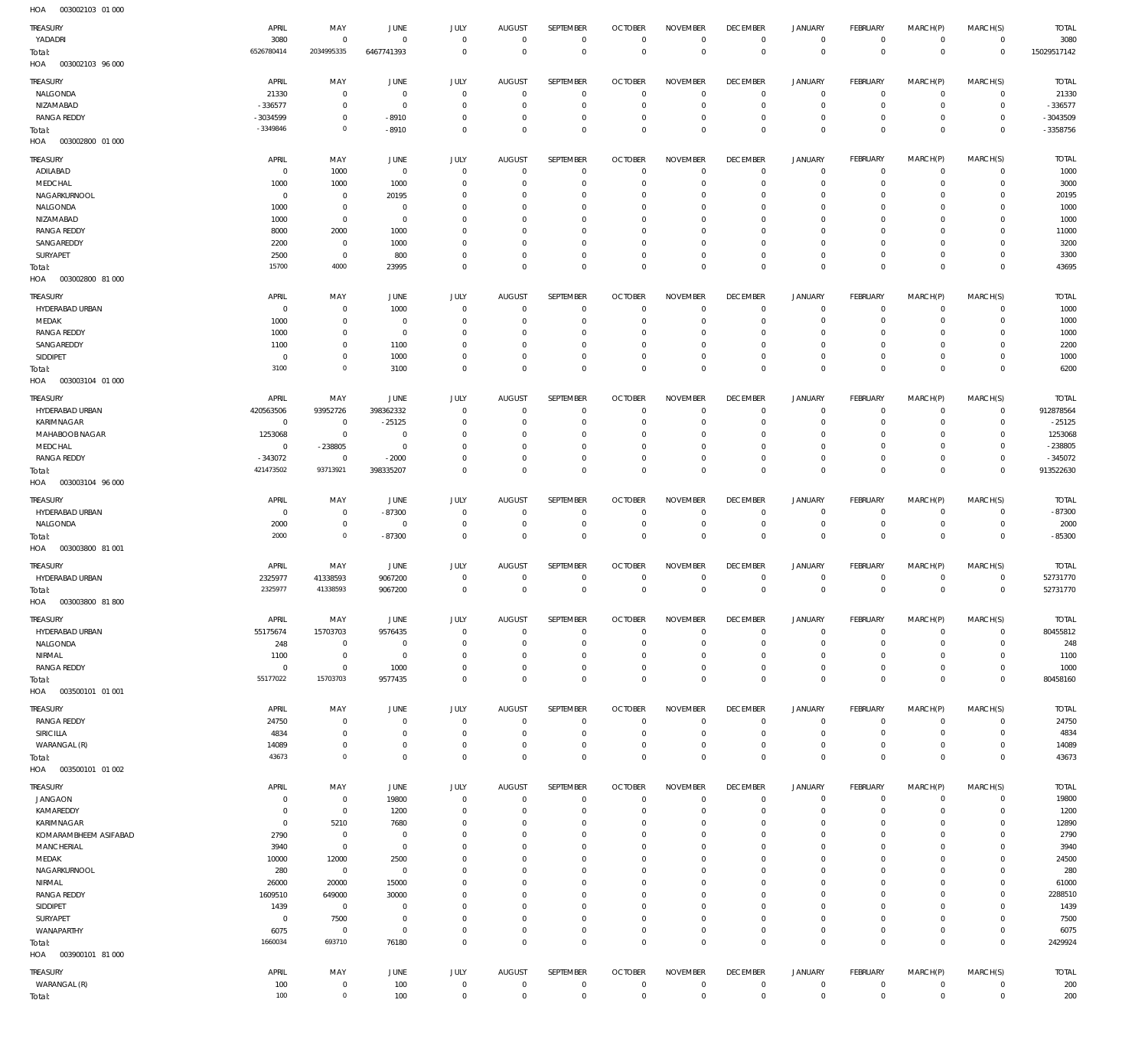| TREASURY                | APRIL           | MAY            | <b>JUNE</b>           | <b>JULY</b>  | <b>AUGUST</b> | SEPTEMBER        | <b>OCTOBER</b> | <b>NOVEMBER</b> | <b>DECEMBER</b> | <b>JANUARY</b>      | FEBRUARY        | MARCH(P)     | MARCH(S)    | <b>TOTAL</b>          |
|-------------------------|-----------------|----------------|-----------------------|--------------|---------------|------------------|----------------|-----------------|-----------------|---------------------|-----------------|--------------|-------------|-----------------------|
| BHOOPALAPALLY           | 0               | 1000           | 500                   | $\mathbf 0$  | $^{\circ}$    | $\mathbf 0$      | $\mathbf 0$    | $^{\circ}$      | $^{\circ}$      | 0                   | $^{\circ}$      | $\mathbf 0$  | $\mathbf 0$ | 1500                  |
| HYDERABAD URBAN         | 0               | 850            | 0                     | $^{\circ}$   | $^{\circ}$    | $\mathbf 0$      | $^{\circ}$     | $\mathbf 0$     | $^{\circ}$      | $\mathbf 0$         | $^{\circ}$      | $\mathbf 0$  | $\mathbf 0$ | 850                   |
| <b>JANGAON</b>          | 0               | $\mathbf 0$    | 50                    | $\mathbf 0$  | 0             | $\mathbf 0$      | 0              | $\mathbf 0$     | 0               | $\mathbf 0$         | $^{\circ}$      | $\mathbf 0$  | $\mathbf 0$ | 50                    |
| KHAMMAM                 | 100             | $\mathbb O$    | $^{\circ}$            | $\mathbf 0$  | 0             | $\mathbf 0$      | 0              | $\mathbf 0$     | 0               | $\mathbf 0$         | 0               | $\mathbf 0$  | $\mathbf 0$ | 100                   |
| MAHABOOB NAGAR          | 920             | $\mathbf 0$    | $^{\circ}$            | $\mathbf 0$  | 0             | $\mathbf 0$      | 0              | $\mathbf 0$     | 0               | $\mathbf 0$         | 0               | $\mathbf 0$  | $\mathbf 0$ | 920                   |
| MEDCHAL                 | 1800            | 250            | 1500                  | $^{\circ}$   | 0             | $\mathbf 0$      | 0              | $\mathbf 0$     | 0               | $\mathbf 0$         | 0               | $\mathbf 0$  | 0           | 3550                  |
| NAGARKURNOOL            | $^{\circ}$      | 50             | 200                   | $^{\circ}$   | 0             | $\mathbf 0$      | 0              | $^{\circ}$      | 0               | $\mathbf 0$         | 0               | $\mathbf 0$  | $\mathbf 0$ | 250                   |
| NALGONDA                | 100             | 2700           | 50                    | $\mathbf 0$  | $^{\circ}$    | $\mathbf 0$      | 0              | $\mathbf 0$     | $\mathbf 0$     | $\mathbf 0$         | $^{\circ}$      | $\mathbf 0$  | $\mathbf 0$ | 2850                  |
| Narayanpet              | $^{\circ}$      | $\mathbf 0$    | 625                   | $^{\circ}$   | 0             | $\mathbf 0$      | 0              | $^{\circ}$      | 0               | $\mathbf 0$         | 0               | $\mathbf 0$  | 0           | 625                   |
| PEDDAPALLY              | 5305            | $\mathbf 0$    | 0                     | $^{\circ}$   | 0             | $\mathbf 0$      | 0              | $\mathbf 0$     | $^{\circ}$      | $\mathbf 0$         | 0               | $\mathbf 0$  | $\mathbf 0$ | 5305                  |
| <b>RANGA REDDY</b>      | 5421            | 3800           | 300                   | $^{\circ}$   | 0             | $\mathbf 0$      | 0              | $^{\circ}$      | 0               | $\mathbf 0$         | 0               | $\mathbf 0$  | 0           | 9521                  |
| SANGAREDDY              | 500             | $\mathbf 0$    | 100                   | $^{\circ}$   | $^{\circ}$    | $\mathbf 0$      | 0              | $^{\circ}$      | $^{\circ}$      | $\mathbf 0$         | $^{\circ}$      | $\mathbf 0$  | $\mathbf 0$ | 600                   |
| SIDDIPET                | 0               | $\mathbf 0$    | 6080                  | $^{\circ}$   | 0             | $\mathbf 0$      | 0              | $\mathbf 0$     | 0               | $\mathbf 0$         | 0               | $\mathbf 0$  | 0           | 6080                  |
| SURYAPET                | 0               | $\mathbf 0$    | 50                    | $^{\circ}$   | 0             | $\mathbf 0$      | 0              | $^{\circ}$      | 0               | $\mathbf 0$         | 0               | 0            | 0           | 50                    |
|                         |                 |                |                       |              |               |                  |                |                 |                 |                     |                 |              |             |                       |
| VIKARABAD               | 0               | $\mathbf 0$    | 1060                  | $^{\circ}$   | 0             | $\mathbf 0$      | 0              | $^{\circ}$      | $^{\circ}$      | $\mathbf 0$         | 0               | $\mathbf 0$  | $\mathbf 0$ | 1060                  |
| WANAPARTHY              | 110             | 5340           | $^{\circ}$            | $\mathbf 0$  | $^{\circ}$    | $\mathbf 0$      | $^{\circ}$     | $\mathbf 0$     | $\mathbf 0$     | $\mathbf 0$         | $^{\circ}$      | $\mathbf 0$  | $\mathbf 0$ | 5450                  |
| Total:                  | 14256           | 13990          | 10515                 | $\mathbf 0$  | $^{\circ}$    | $\mathbf 0$      | $^{\circ}$     | $\mathbf 0$     | $\mathbf 0$     | $\mathsf 0$         | $^{\circ}$      | $\mathbf 0$  | $\mathbf 0$ | 38761                 |
| HOA<br>003900102 02 000 |                 |                |                       |              |               |                  |                |                 |                 |                     |                 |              |             |                       |
| <b>TREASURY</b>         | APRIL           | MAY            | <b>JUNE</b>           | JULY         | AUGUST        | SEPTEMBER        | <b>OCTOBER</b> | <b>NOVEMBER</b> | <b>DECEMBER</b> | <b>JANUARY</b>      | FEBRUARY        | MARCH(P)     | MARCH(S)    | <b>TOTAL</b>          |
| BHOOPALAPALLY           | 0               | $\mathbf 0$    | 2000                  | $^{\circ}$   | $^{\circ}$    | $\mathbf 0$      | $^{\circ}$     | $^{\circ}$      | $\mathbf 0$     | 0                   | $^{\circ}$      | $^{\circ}$   | $\mathbf 0$ | 2000                  |
|                         |                 |                |                       |              |               |                  |                |                 |                 |                     |                 |              |             |                       |
| NALGONDA                | 0               | 50             | $\circ$               | $^{\circ}$   | 0             | $\mathbf 0$      | $^{\circ}$     | $^{\circ}$      | $^{\circ}$      | 0                   | 0               | $\mathbf 0$  | $\mathbf 0$ | 50                    |
| SIDDIPET                | 0               | $\mathbf 0$    | 150                   | $^{\circ}$   | 0             | $\mathbf 0$      | 0              | $^{\circ}$      | 0               | 0                   | $^{\circ}$      | $\mathbf 0$  | $\mathbf 0$ | 150                   |
| SURYAPET                | 650             | $\mathbf 0$    | $\circ$               | 0            | 0             | $\mathbf 0$      | 0              | $^{\circ}$      | 0               | 0                   | $^{\circ}$      | $\mathbf 0$  | $\mathbf 0$ | 650                   |
| YADADRI                 | 500             | $\mathbb O$    | $\circ$               | $\mathbf 0$  | $\mathbf 0$   | $\mathbb O$      | $^{\circ}$     | $\mathbf 0$     | $\mathbf 0$     | $\mathsf{O}$        | $^{\circ}$      | $\mathbf 0$  | $\mathbf 0$ | 500                   |
| Total:                  | 1150            | 50             | 2150                  | $\mathbf 0$  | $\mathbf 0$   | $\mathbf 0$      | $\mathbf 0$    | $\mathbf 0$     | $\mathbf 0$     | $\mathbf 0$         | $\mathbf 0$     | $\mathbf 0$  | $\mathbf 0$ | 3350                  |
| HOA<br>003900102 81 000 |                 |                |                       |              |               |                  |                |                 |                 |                     |                 |              |             |                       |
|                         |                 |                |                       |              |               |                  |                |                 |                 |                     |                 |              |             |                       |
| TREASURY                | APRIL           | MAY            | <b>JUNE</b>           | <b>JULY</b>  | <b>AUGUST</b> | SEPTEMBER        | <b>OCTOBER</b> | <b>NOVEMBER</b> | <b>DECEMBER</b> | <b>JANUARY</b>      | FEBRUARY        | MARCH(P)     | MARCH(S)    | <b>TOTAL</b>          |
| <b>JAGTIAL</b>          | 638000          | $\mathbf 0$    | $\circ$               | $\mathbf 0$  | $^{\circ}$    | $\mathbf 0$      | $^{\circ}$     | $\mathbf 0$     | $\mathbf 0$     | 0                   | $^{\circ}$      | $\mathbf 0$  | $\mathbf 0$ | 638000                |
| KAMAREDDY               | 16340           | 2200           | 1000                  | $\mathbf 0$  | 0             | $\mathbf 0$      | $^{\circ}$     | $\mathbf 0$     | $\mathbf 0$     | $\mathbf 0$         | $^{\circ}$      | $\mathbf 0$  | $\mathbf 0$ | 19540                 |
| MAHABOOB NAGAR          | 3450            | 2800           | 350                   | $\mathbf 0$  | 0             | $\mathbf 0$      | 0              | $\mathbf 0$     | 0               | $\mathbf 0$         | $^{\circ}$      | $\mathbf 0$  | 0           | 660C                  |
| MEDAK                   | 2300            | 2400           | 500                   | $\mathbf 0$  | 0             | $\mathbf 0$      | 0              | $\mathbf 0$     | $\mathbf 0$     | $\mathbf 0$         | $^{\circ}$      | $\mathbf 0$  | $\mathbf 0$ | 5200                  |
| MEDCHAL                 | 10200           | 1500           | 500                   | $\mathbf 0$  | 0             | $\mathbf 0$      | 0              | $\mathbf 0$     | 0               | $\mathbf 0$         | 0               | $\mathbf 0$  | $\mathbf 0$ | 12200                 |
| NAGARKURNOOL            | 1500            | 1300           | 250                   | $^{\circ}$   | 0             | $\mathbf 0$      | 0              | $^{\circ}$      | 0               | $\mathbf 0$         | 0               | $\mathbf 0$  | $\mathbf 0$ | 3050                  |
| NIZAMABAD               | 1500            | 7500           | 1200                  | $^{\circ}$   | 0             | $\mathbf 0$      | 0              | $\mathbf 0$     | 0               | $\mathbf 0$         | $^{\circ}$      | $\mathbf 0$  | $\mathbf 0$ | 10200                 |
| Narayanpet              | $^{\circ}$      | 1250           | 250                   | $^{\circ}$   | 0             | $\mathbf 0$      | 0              | $\mathbf 0$     | 0               | $\mathbf 0$         | 0               | $\mathbf 0$  | $\mathbf 0$ | 1500                  |
| <b>RANGA REDDY</b>      | 6050            | 600            | 1750                  | $^{\circ}$   | 0             | $\mathbf 0$      | 0              | $^{\circ}$      | 0               | $\mathbf 0$         | 0               | $\mathbf 0$  | 0           | 8400                  |
| SANGAREDDY              | 1100            | 500            | 1300                  | $^{\circ}$   | 0             | $\mathbf 0$      | 0              | $\mathbf 0$     | $^{\circ}$      | $\mathbf 0$         | 0               | $\mathbf 0$  | 0           | 2900                  |
|                         | 50              |                | 500                   | $^{\circ}$   |               | $\mathbf 0$      |                | $^{\circ}$      |                 | $\mathbf 0$         |                 | $\mathbf 0$  |             | 550                   |
| SIDDIPET                |                 | $\mathbf 0$    |                       |              | 0             |                  | 0              |                 | 0               |                     | 0               |              | 0           |                       |
| VIKARABAD               | 500             | $\mathbf 0$    | 2000                  | $^{\circ}$   | $^{\circ}$    | $\mathbf 0$      | 0              | $\mathbf 0$     | $\mathbf 0$     | $\mathbf 0$         | 0               | $\mathbf 0$  | $\mathbf 0$ | 2500                  |
| WANAPARTHY              | 50              | 400            | 0                     | 0            | 0             | $\mathbf 0$      | 0              | $^{\circ}$      | 0               | $\mathbf 0$         | 0               | $\mathbf 0$  | 0           | 450                   |
| WARANGAL (U)            | 500             | $\mathbb O$    | 500                   | $^{\circ}$   | $^{\circ}$    | $\mathbf 0$      | 0              | $\mathbf 0$     | $\mathbf 0$     | $\mathbf 0$         | $^{\circ}$      | $\mathbf 0$  | $^{\circ}$  | 1000                  |
| Total:                  | 681540          | 20450          | 10100                 | $\mathbf 0$  | $\mathbf 0$   | $\mathsf 0$      | $\mathbf 0$    | $\mathbf 0$     | $\mathbf 0$     | $\mathsf 0$         | $\mathbf 0$     | $\mathbf 0$  | $\mathbf 0$ | 712090                |
| HOA<br>003900103 01 000 |                 |                |                       |              |               |                  |                |                 |                 |                     |                 |              |             |                       |
|                         |                 |                |                       |              |               |                  |                |                 |                 |                     |                 |              |             |                       |
|                         |                 |                |                       |              |               |                  |                |                 |                 |                     |                 |              |             |                       |
| <b>TREASURY</b>         | APRIL           | MAY            | <b>JUNE</b>           | JULY         | AUGUST        | SEPTEMBER        | <b>OCTOBER</b> | <b>NOVEMBER</b> | <b>DECEMBER</b> | <b>JANUARY</b>      | FEBRUARY        | MARCH(P)     | MARCH(S)    | <b>TOTAL</b>          |
| HYDERABAD URBAN         | 1802000000      | 1000000000     | 1900000000            | $\mathbf 0$  | $^{\circ}$    | $\mathbf 0$      | $^{\circ}$     | $^{\circ}$      | $\mathbf 0$     | 0                   | 0               | 0            | $^{\circ}$  | 4702000000            |
| <b>RANGA REDDY</b>      | 254448878       | 131608728      | 269620063             | $\mathbf 0$  | $\mathbf 0$   | $\mathbf 0$      | $\mathbf 0$    | $\mathbf 0$     | $\mathbf 0$     | $\mathbf 0$         | $^{\circ}$      | $\mathbf 0$  | $\mathbf 0$ | 655677669             |
| Total:                  | 2056448878      | 1131608728     | 2169620063            | $\mathbf{0}$ | $\Omega$      | $\mathbf 0$      | $\Omega$       | $\mathbf 0$     | $\mathbf{0}$    | $\mathbf 0$         | $\Omega$        | $\mathbf{0}$ | $\mathbf 0$ | 5357677669            |
| HOA<br>003900105 01 000 |                 |                |                       |              |               |                  |                |                 |                 |                     |                 |              |             |                       |
|                         |                 |                |                       |              |               |                  |                |                 |                 |                     |                 |              |             |                       |
| TREASURY                | APRIL           | MAY            | <b>JUNE</b>           | <b>JULY</b>  | <b>AUGUST</b> | <b>SEPTEMBER</b> | <b>OCTOBER</b> | <b>NOVEMBER</b> | <b>DECEMBER</b> | <b>JANUARY</b>      | <b>FEBRUARY</b> | MARCH(P)     | MARCH(S)    | <b>TOTAL</b>          |
| BHOOPALAPALLY           | 15000           | $\mathbb O$    | $\mathbf 0$           | $\mathbf 0$  | $\mathbf 0$   | $\mathbf 0$      | $^{\circ}$     | $\mathbf 0$     | $\mathbb O$     | 0                   | 0               | $^{\circ}$   | $\mathbf 0$ | 15000                 |
| HYDERABAD URBAN         | 6052312899      | 5004637949     | 6907944079            | $\mathbf 0$  | 0             | $\mathbf 0$      | $^{\circ}$     | $\mathbf 0$     | $\mathbf 0$     | $\mathbf 0$         | $^{\circ}$      | $\mathbf 0$  | $\mathbf 0$ | 17964894927           |
| <b>JANGAON</b>          | $\mathbf 0$     | $\mathbf 0$    | 2805000               | $\mathbf 0$  | 0             | $\mathbf 0$      | 0              | $\mathbf 0$     | 0               | $\mathbf 0$         | 0               | $^{\circ}$   | $^{\circ}$  | 2805000               |
| MEDCHAL                 | 5000            | 10000          | $^{\circ}$            | $\mathbf 0$  | 0             | $\mathbf 0$      | 0              | $\mathbf 0$     | $\mathbf 0$     | $\mathbf 0$         | $^{\circ}$      | $\mathbf 0$  | $\mathbf 0$ | 15000                 |
| NIZAMABAD               | 0               | $\mathbf 0$    | 2300                  | $\mathbf 0$  | 0             | $\mathbf 0$      | 0              | $\mathbf 0$     | $\mathbf 0$     | $\mathbf 0$         | 0               | $\mathbf 0$  | $\mathbf 0$ | 2300                  |
| <b>RANGA REDDY</b>      | 860070326       | 1312954775     | 1692110312            | $\mathbf 0$  | 0             | $\mathbf 0$      | 0              | $\mathbf 0$     | $\mathbf 0$     | $\mathbf 0$         | $^{\circ}$      | $\mathbf 0$  | $\mathbf 0$ | 3865135413            |
| SURYAPET                | $\mathbf 0$     | $\mathbf 0$    | 28000                 | $\mathbf 0$  | $\mathbf 0$   | $\mathbf 0$      | $\mathbf 0$    | $\mathbf 0$     | $\mathbf 0$     | $\mathbf 0$         | $\mathbf 0$     | $\mathbf 0$  | $\mathbf 0$ | 28000                 |
| Total:                  | 6912403225      | 6317602724     | 8602889691            | $\mathbf 0$  | $\mathbf 0$   | $\mathbf 0$      | $^{\circ}$     | $\mathbf 0$     | $\mathbf 0$     | $\mathsf 0$         | $\mathbf 0$     | $\mathbf 0$  | $\mathbf 0$ | 21832895640           |
| 003900105 02 000<br>HOA |                 |                |                       |              |               |                  |                |                 |                 |                     |                 |              |             |                       |
|                         |                 |                |                       |              |               |                  |                |                 |                 |                     |                 |              |             |                       |
| TREASURY                | APRIL           | MAY            | JUNE                  | <b>JULY</b>  | AUGUST        | SEPTEMBER        | <b>OCTOBER</b> | <b>NOVEMBER</b> | <b>DECEMBER</b> | JANUARY             | FEBRUARY        | MARCH(P)     | MARCH(S)    | <b>TOTAL</b>          |
| ADILABAD                | $^{\circ}$      | $\overline{0}$ | 42876000              | $\mathbf 0$  | $^{\circ}$    | $\mathbf 0$      | $^{\circ}$     | $^{\circ}$      | $\mathbf 0$     | 0                   | $^{\circ}$      | $^{\circ}$   | $\mathbf 0$ | 42876000              |
| BHADRADI KOTHAGUDEM     | 42350           | 221260         | 105716636             | $\mathbf 0$  | 0             | $\mathbb O$      | $^{\circ}$     | $\mathbf 0$     | $\mathbf 0$     | 0                   | 0               | $\mathbf 0$  | 0           | 105980246             |
| BHOOPALAPALLY           | $\mathbf 0$     | 14000          | 45830000              | $\mathbf 0$  | 0             | $\mathbf 0$      | $^{\circ}$     | $\mathbf 0$     | 0               | $\mathsf{O}$        | $^{\circ}$      | $\mathbf 0$  | $\mathbf 0$ | 45844000              |
| HYDERABAD URBAN         | 1234040734      | 1205281425     | 1950850007            | $\mathbf 0$  | 0             | $\mathbf 0$      | $^{\circ}$     | $\mathbf 0$     | $\mathbf 0$     | $\mathbf 0$         | $^{\circ}$      | $\mathbf 0$  | $\mathbf 0$ | 4390172166            |
| <b>JAGTIAL</b>          | 0               | 1875000        | 92921990              | $\mathbf 0$  | 0             | $\mathbf 0$      | 0              | $\mathbf 0$     | $\mathbf 0$     | 0                   | 0               | $\mathbf 0$  | $\mathbf 0$ | 94796990              |
| <b>JANGAON</b>          | $\mathbf 0$     | 1501000        | 57320000              | $\mathbf 0$  | 0             | $\mathbf 0$      | $^{\circ}$     | $\mathbf 0$     | $\mathbf 0$     | $\mathbf 0$         | $^{\circ}$      | $\mathbf 0$  | $\mathbf 0$ | 58821000              |
| JOGULAMBA GADWAL        | 720000          | $\overline{0}$ | 34525750              | $\mathbf 0$  | 0             | $\mathbf 0$      | 0              | $\mathbf 0$     | 0               | $\mathsf{O}$        | $^{\circ}$      | $\mathbf 0$  | $\mathbf 0$ | 35245750              |
|                         |                 | $\mathbb O$    |                       | $\mathbf 0$  | 0             | $\mathbf 0$      | $^{\circ}$     | $\mathbf 0$     | $\mathbf 0$     | $\mathbf 0$         | $^{\circ}$      | $^{\circ}$   | $^{\circ}$  |                       |
| KAMAREDDY               | $\overline{0}$  |                | 59976727              |              |               |                  |                |                 |                 |                     |                 |              |             | 59976727              |
| KARIMNAGAR              | 98755           | 2500           | 128570064             | $\mathbf 0$  | 0             | $\mathbf 0$      | $^{\circ}$     | $\mathbf 0$     | $\mathbf 0$     | $\mathbf 0$         | 0               | $\mathbf 0$  | $\mathbf 0$ | 128671319             |
| KHAMMAM                 | 405000          | 2790000        | 130852300             | $\mathbf 0$  | 0             | $\mathbf 0$      | $^{\circ}$     | $\mathbf 0$     | 0               | $\mathbf 0$         | $^{\circ}$      | $^{\circ}$   | $^{\circ}$  | 134047300             |
| KOMARAMBHEEM ASIFABAD   | $\overline{0}$  | $\mathbf 0$    | 35500000              | $\mathbf 0$  | 0             | $\mathbf 0$      | $^{\circ}$     | $\mathbf 0$     | $\mathbf 0$     | $\mathbf 0$         | $^{\circ}$      | $\mathbf 0$  | $\mathbf 0$ | 35500000              |
| MAHABOOB NAGAR          | 607000          | 303700         | 63341500              | $\mathbf 0$  | 0             | $\mathbf 0$      | $^{\circ}$     | $\mathbf 0$     | 0               | $\mathbf 0$         | $^{\circ}$      | $^{\circ}$   | $^{\circ}$  | 64252200              |
| MAHABUBABAD             | $\mathbf 0$     | $\overline{0}$ | 77357000              | $\mathbf 0$  | 0             | $\mathbf 0$      | $^{\circ}$     | $\mathbf 0$     | $\mathbf 0$     | $\mathsf{O}$        | $^{\circ}$      | $\mathbf 0$  | $\mathbf 0$ | 77357000              |
| MANCHERIAL              | $\mathbf 0$     | $\overline{0}$ | 108710000             | $\mathbf 0$  | 0             | $\mathbf 0$      | $^{\circ}$     | $\mathbf 0$     | 0               | $\mathbf 0$         | $^{\circ}$      | $^{\circ}$   | $\mathbf 0$ | 108710000             |
| MEDAK                   | 1000            | 16000          | 53303100              | $\mathbf 0$  | 0             | $\mathbb O$      | $^{\circ}$     | $\mathbf 0$     | 0               | $\mathsf{O}$        | $^{\circ}$      | $\mathbf 0$  | $\mathbf 0$ | 53320100              |
| MEDCHAL                 | 14722500        | 712100         | 465588382             | $\mathbf 0$  | 0             | $\mathbf 0$      | $^{\circ}$     | $\mathbf 0$     | $\mathbf 0$     | $\mathbf 0$         | $^{\circ}$      | $\mathbf 0$  | $\mathbf 0$ | 481022982             |
| Mulugu                  | $\mathbf 0$     | $\mathbf 0$    | 19045000              | $\mathbf 0$  | 0             | $\mathbf 0$      | 0              | $\mathbf 0$     | $\mathbf 0$     | 0                   | 0               | $\mathbf 0$  | $\mathbf 0$ | 19045000              |
| NAGARKURNOOL            | 2650000         | $\mathbb O$    | 62250400              | $\mathbf 0$  | 0             | $\mathbf 0$      | $^{\circ}$     | $\mathbf 0$     | $\mathbf 0$     | $\mathbf 0$         | $^{\circ}$      | $\mathbf 0$  | $\mathbf 0$ | 64900400              |
| NALGONDA                | 1000            | 2000           | 199335759             | $\mathbf 0$  | 0             | $\mathbf 0$      | $^{\circ}$     | $\mathbf 0$     | $\mathbf 0$     | $\mathsf{O}$        | $^{\circ}$      | $\mathbf 0$  | $\mathbf 0$ | 199338759             |
|                         |                 | $\mathbf 0$    |                       | $\mathbf 0$  | 0             | $\mathbf 0$      | 0              | $\mathbb O$     | $\mathbf 0$     | $\mathsf{O}$        | 0               | 0            | $\mathbf 0$ |                       |
| NIRMAL<br>NIZAMABAD     | 1100<br>3364100 | 420000         | 51925000<br>133163100 | $\mathbf 0$  | $\mathbf 0$   | $\mathbf 0$      | $\mathbf 0$    | $\mathbf 0$     | $\mathbf 0$     | $\mathsf{O}\xspace$ | $\mathbf 0$     | $\mathbf 0$  | $\mathbf 0$ | 51926100<br>136947200 |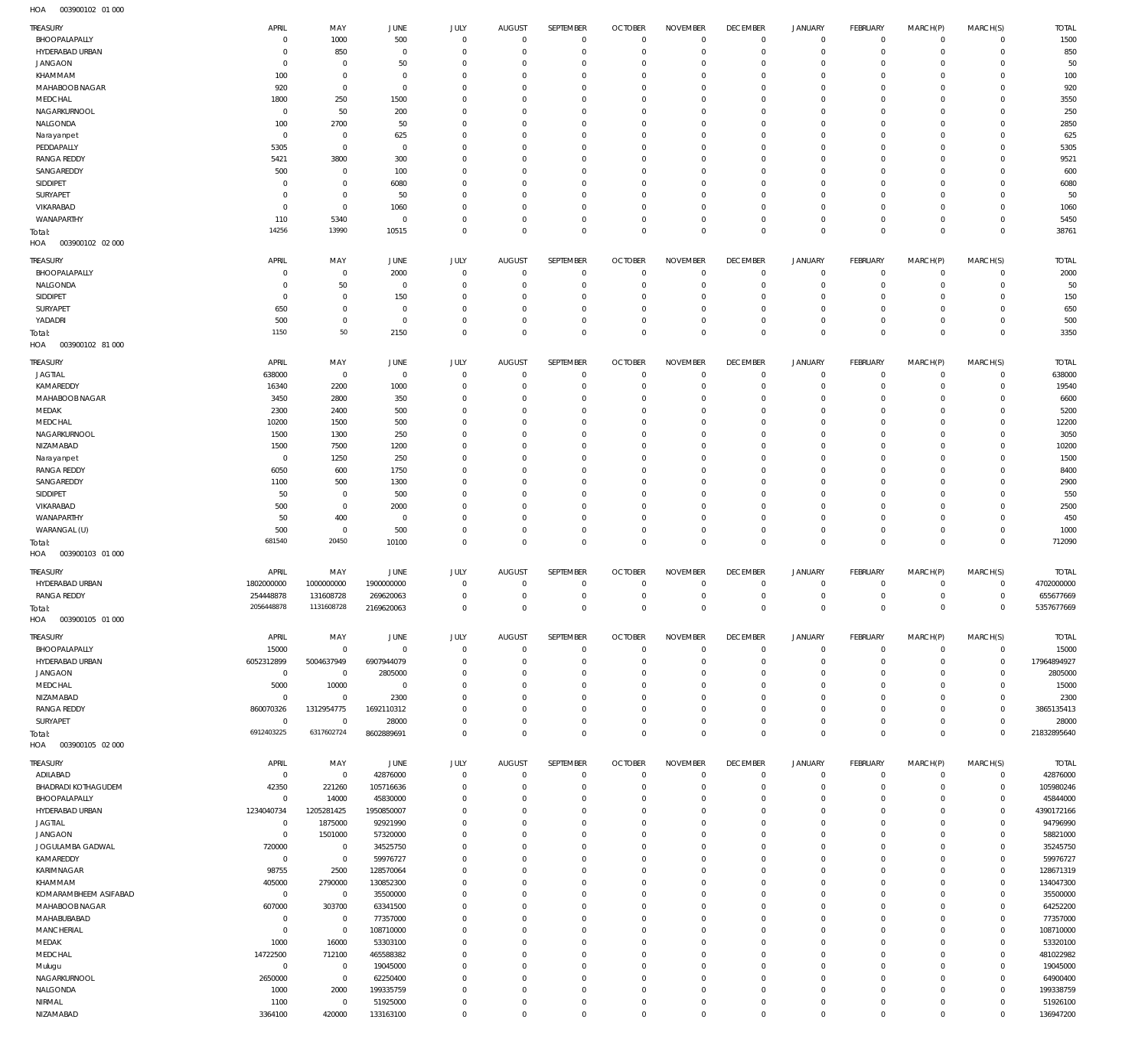003900105 02 000 HOA

| TREASURY                                    | APRIL               | MAY                        | JUNE                   | JULY                    | <b>AUGUST</b>              | SEPTEMBER                  | <b>OCTOBER</b>                   | <b>NOVEMBER</b>               | <b>DECEMBER</b>               | <b>JANUARY</b>             | <b>FEBRUARY</b>             | MARCH(P)                   | MARCH(S)                      | <b>TOTAL</b>           |
|---------------------------------------------|---------------------|----------------------------|------------------------|-------------------------|----------------------------|----------------------------|----------------------------------|-------------------------------|-------------------------------|----------------------------|-----------------------------|----------------------------|-------------------------------|------------------------|
| Narayanpet                                  | 2000                | $\mathbf 0$                | 34710500               | $\mathbf 0$             | $\mathbf 0$                | $\mathbf 0$                | $\overline{0}$                   | $\Omega$                      | $\overline{0}$                | $\circ$                    | $\overline{0}$              | $\mathbf 0$                | $\overline{0}$                | 34712500               |
| PEDDAPALLY                                  | 464292              | 7100                       | 110070655              | $\mathbf 0$             | $\mathbf 0$                | $\mathbf 0$                | $\overline{0}$                   | $\mathbf 0$                   | $\mathbf 0$                   | $\mathbf 0$                | $\mathbf{0}$                | $\mathbf 0$                | $\overline{0}$                | 110542047              |
| <b>RANGA REDDY</b><br>SANGAREDDY            | 44655807<br>1875951 | 11040908<br>6261250        | 432153982<br>161282775 | $\Omega$<br>$\Omega$    | $\Omega$<br>$\Omega$       | $\mathbf 0$<br>$\mathbf 0$ | $\overline{0}$<br>$\mathbf 0$    | $\Omega$<br>$\mathbf 0$       | $\mathbf 0$<br>$\overline{0}$ | $\mathbf 0$<br>$\mathbf 0$ | $\mathbf{0}$<br>$^{\circ}$  | $\Omega$<br>$\Omega$       | $\mathbf{0}$<br>$\mathbf{0}$  | 487850697<br>169419976 |
| SIDDIPET                                    | 2452000             | 0                          | 99542000               | $\Omega$                | $\Omega$                   | $\mathbf 0$                | $\mathbf 0$                      | $\Omega$                      | $\mathbf 0$                   | $\mathbf 0$                | $\mathbf 0$                 | $\Omega$                   | $\mathbf{0}$                  | 101994000              |
| SIRICILLA                                   | 19605               | $\mathbf 0$                | 55750000               | $\Omega$                | $\Omega$                   | $\Omega$                   | $\mathbf 0$                      | $\Omega$                      | $\overline{0}$                | $\mathbf 0$                | $\mathbf 0$                 | $\Omega$                   | $\mathbf{0}$                  | 55769605               |
| SURYAPET                                    | 15000               | $\bf 0$                    | 112895000              | $\Omega$                | $\Omega$                   | $\mathbf 0$                | $\mathbf 0$                      | $\Omega$                      | $\mathbf 0$                   | $\mathbf 0$                | $\mathbf 0$                 | $\Omega$                   | $\mathbf{0}$                  | 112910000              |
| VIKARABAD                                   | 4000                | $\mathbf 0$                | 67094000               | $\Omega$                | $\Omega$                   | $\Omega$                   | $\Omega$                         | $\Omega$                      | $\Omega$                      | $\Omega$                   | $\mathbf 0$                 | $\Omega$                   | $\mathbf{0}$                  | 67098000               |
| WANAPARTHY<br>WARANGAL (R)                  | 0<br>$\mathbf 0$    | 1878000<br>$\overline{0}$  | 42410000<br>81863000   | $\Omega$<br>$\Omega$    | $\Omega$<br>$\Omega$       | $\mathbf 0$<br>$\mathbf 0$ | $\mathbf 0$<br>$\mathbf 0$       | $\Omega$<br>$\mathbf 0$       | $\mathbf 0$<br>$\mathbf 0$    | $\mathbf 0$<br>$\mathbf 0$ | $^{\circ}$<br>$\mathbf 0$   | $\Omega$<br>$\Omega$       | $\mathbf{0}$<br>$\mathbf{0}$  | 44288000<br>81863000   |
| WARANGAL (U)                                | 2871000             | 719500                     | 118992500              | $\Omega$                | $\Omega$                   | $\Omega$                   | $\mathbf 0$                      | $\Omega$                      | $\overline{0}$                | $\mathbf 0$                | $\mathbf{0}$                | $\Omega$                   | $\mathbf{0}$                  | 122583000              |
| YADADRI                                     | 200                 | 2200                       | 96850700               | $\Omega$                | $\mathbf 0$                | $\mathbf 0$                | $\mathbf 0$                      | $\mathbf 0$                   | $\overline{0}$                | $\mathbf 0$                | $\mathbf{0}$                | $\mathbf 0$                | $\mathbf{0}$                  | 96853100               |
| Total:                                      | 1309013394          | 1233047943                 | 5332573827             | $\Omega$                | $\Omega$                   | $\Omega$                   | $\Omega$                         | $\Omega$                      | $\Omega$                      | $\mathbf 0$                | $\Omega$                    | $\Omega$                   | $\overline{0}$                | 7874635164             |
| 003900105 03 000<br>HOA                     |                     |                            |                        |                         |                            |                            |                                  |                               |                               |                            |                             |                            |                               |                        |
| TREASURY                                    | APRIL               | MAY                        | JUNE                   | JULY                    | <b>AUGUST</b>              | SEPTEMBER                  | <b>OCTOBER</b>                   | <b>NOVEMBER</b>               | <b>DECEMBER</b>               | <b>JANUARY</b>             | <b>FEBRUARY</b>             | MARCH(P)                   | MARCH(S)                      | <b>TOTAL</b>           |
| <b>RANGA REDDY</b>                          | $\mathbf 0$         | 0                          | 39130                  | $\mathbf 0$             | $\mathbf 0$                | $\mathbf 0$                | $\overline{0}$                   | $\mathbf 0$                   | $\overline{0}$                | 0                          | $\mathbf 0$                 | $\mathbf 0$                | $\circ$                       | 39130                  |
| Total:<br>HOA<br>003900106 01 000           | $\overline{0}$      | $\mathsf{O}\xspace$        | 39130                  | $\mathbf 0$             | $\mathbf 0$                | $\mathbf 0$                | $\overline{0}$                   | $\overline{0}$                | $\mathbf 0$                   | $\mathbf 0$                | $\overline{0}$              | $\mathbf 0$                | $\overline{0}$                | 39130                  |
| TREASURY                                    | APRIL               | MAY                        | JUNE                   | JULY                    | <b>AUGUST</b>              | SEPTEMBER                  | <b>OCTOBER</b>                   | <b>NOVEMBER</b>               | <b>DECEMBER</b>               | <b>JANUARY</b>             | FEBRUARY                    | MARCH(P)                   | MARCH(S)                      | <b>TOTAL</b>           |
| <b>BHADRADI KOTHAGUDEM</b>                  | $\mathbf 0$         | 10000                      | $\overline{0}$         | $\mathbf 0$             | $\mathbf 0$                | $\mathbf 0$                | $\overline{0}$                   | $\Omega$                      | $\overline{0}$                | 0                          | $\overline{0}$              | $\mathbf 0$                | $\mathbf{0}$                  | 10000                  |
| HYDERABAD URBAN                             | 2465920             | 1982950                    | 1113035                | $\mathbf 0$             | $\mathbf 0$                | $\mathbf 0$                | $\overline{0}$                   | $\mathbf 0$                   | $\mathbf 0$                   | $\mathbf 0$                | $\mathbf{0}$                | $\mathbf 0$                | $\circ$                       | 5561905                |
| <b>JAGTIAL</b><br>KAMAREDDY                 | 500<br>1500         | $\mathbf 0$<br>$\mathbf 0$ | $\overline{0}$<br>500  | $\Omega$<br>$\Omega$    | $\Omega$<br>$\Omega$       | $\mathbf 0$<br>$\mathbf 0$ | $\overline{0}$<br>$\mathbf 0$    | $\Omega$<br>$\mathbf 0$       | $\mathbf 0$<br>$\overline{0}$ | $\mathbf 0$<br>$\mathbf 0$ | $\mathbf{0}$<br>$\mathbf 0$ | $\Omega$<br>$\Omega$       | $\mathbf{0}$<br>$\mathbf{0}$  | 500<br>2000            |
| <b>KARIMNAGAR</b>                           | 500                 | 20000                      | 500                    | $\Omega$                | $\Omega$                   | $\mathbf 0$                | $\mathbf 0$                      | $\Omega$                      | $\mathbf 0$                   | $\mathbf 0$                | $\mathbf 0$                 | $\Omega$                   | $\mathbf 0$                   | 21000                  |
| KHAMMAM                                     | $\overline{0}$      | $\mathbf 0$                | 1250000                | $\Omega$                | $\Omega$                   | $\Omega$                   | $\mathbf 0$                      | $\Omega$                      | $\overline{0}$                | $\mathbf 0$                | $^{\circ}$                  | $\Omega$                   | $^{\circ}$                    | 1250000                |
| MEDCHAL                                     | 372775              | 252000                     | 182195                 | $\Omega$                | $\Omega$                   | $\mathbf 0$                | $\mathbf 0$                      | $\Omega$                      | $\mathbf 0$                   | $\circ$                    | $\mathbf{0}$                | $\Omega$                   | $\mathbf 0$                   | 806970                 |
| NAGARKURNOOL                                | 100                 | $\mathbf 0$                | $\overline{0}$         | $\Omega$                | $\Omega$                   | $\Omega$                   | $\Omega$                         | $\Omega$                      | $\Omega$                      | $\Omega$                   | $\mathbf 0$                 | $\Omega$                   | $\mathbf 0$                   | 100                    |
| <b>RANGA REDDY</b>                          | 183800              | 218200                     | 124200                 | $\Omega$                | $\Omega$                   | $\mathbf 0$<br>$\Omega$    | $\mathbf 0$                      | $\Omega$                      | $\mathbf 0$                   | $\circ$                    | $^{\circ}$                  | $\Omega$                   | $\mathbf 0$                   | 526200                 |
| SANGAREDDY<br>SIDDIPET                      | 31500<br>5100       | 55000<br>$\mathbf 0$       | 63500<br>10600         | $\Omega$<br>$\Omega$    | $\Omega$<br>$\Omega$       | $\Omega$                   | $\mathbf 0$<br>$\mathbf 0$       | $\mathbf 0$<br>$\Omega$       | $\mathbf 0$<br>$\mathbf 0$    | $\Omega$<br>$\circ$        | $\mathbf 0$<br>$^{\circ}$   | $\Omega$<br>$\Omega$       | $\mathbf 0$<br>$\mathbf{0}$   | 150000<br>15700        |
| WARANGAL (U)                                | 1200                | $\bf 0$                    | $\mathbf 0$            | $\Omega$                | $\Omega$                   | $\mathbf 0$                | $\mathbf 0$                      | $\mathbf 0$                   | $\mathbf 0$                   | $\circ$                    | $\mathbf 0$                 | $\Omega$                   | $\mathbf{0}$                  | 1200                   |
| YADADRI                                     | 600000              | 610000                     | 50100                  | $\Omega$                | $\Omega$                   | $\mathbf 0$                | $\mathbf 0$                      | $\Omega$                      | $\overline{0}$                | $\mathbf 0$                | $\mathbf{0}$                | $\Omega$                   | $\mathbf{0}$                  | 1260100                |
| Total:                                      | 3662895             | 3148150                    | 2794630                | $\mathbf 0$             | $\Omega$                   | $\mathbf 0$                | $\overline{0}$                   | $\mathbf 0$                   | $\overline{0}$                | $\mathbf 0$                | $\overline{0}$              | $\mathbf 0$                | $\overline{0}$                | 9605675                |
| HOA<br>003900107 01 000                     |                     |                            |                        |                         |                            |                            |                                  |                               |                               |                            |                             |                            |                               |                        |
| TREASURY                                    | APRIL               | MAY                        | JUNE                   | JULY                    | <b>AUGUST</b>              | SEPTEMBER                  | <b>OCTOBER</b>                   | <b>NOVEMBER</b>               | <b>DECEMBER</b>               | <b>JANUARY</b>             | FEBRUARY                    | MARCH(P)                   | MARCH(S)                      | <b>TOTAL</b>           |
| MAHABOOB NAGAR                              | 5000                | 0                          | 5000                   | $\mathbf 0$             | $\mathbf 0$                | $\mathbf 0$                | $\overline{0}$                   | $\mathbf 0$                   | $\mathbf 0$                   | $\circ$                    | $\mathbf{0}$                | $\circ$                    | $\mathbf 0$                   | 10000                  |
| Total:<br>HOA<br>003900150 01 000           | 5000                | $\mathsf{O}\xspace$        | 5000                   | $\mathbf 0$             | $\mathbf 0$                | $\mathbf 0$                | $\overline{0}$                   | $\mathbf{0}$                  | $\overline{0}$                | $\overline{0}$             | $\overline{0}$              | $\mathbf 0$                | $\overline{0}$                | 10000                  |
|                                             |                     |                            |                        |                         |                            |                            |                                  |                               |                               |                            |                             |                            |                               |                        |
|                                             |                     |                            |                        |                         |                            |                            |                                  |                               |                               |                            |                             |                            |                               |                        |
| TREASURY                                    | APRIL               | MAY                        | JUNE                   | JULY                    | <b>AUGUST</b>              | SEPTEMBER                  | <b>OCTOBER</b>                   | <b>NOVEMBER</b>               | <b>DECEMBER</b>               | <b>JANUARY</b>             | FEBRUARY                    | MARCH(P)                   | MARCH(S)                      | <b>TOTAL</b>           |
| ADILABAD                                    | 325000              | 0                          | $\overline{0}$         | $\mathbf 0$<br>$\Omega$ | $\mathbf 0$                | 0                          | $\overline{0}$                   | $\mathbf 0$<br>$\Omega$       | $\overline{0}$                | 0                          | $\circ$                     | $\circ$<br>$\Omega$        | $\circ$                       | 325000                 |
| <b>BHADRADI KOTHAGUDEM</b><br>BHOOPALAPALLY | 618840<br>122300    | 64700<br>$\mathbf 0$       | 163300<br>144600       | $\Omega$                | $\mathbf 0$<br>$\mathbf 0$ | $\mathbf 0$<br>$\mathbf 0$ | $\overline{0}$<br>$\overline{0}$ | $\mathbf 0$                   | $\mathbf 0$<br>$\overline{0}$ | $\mathbf 0$<br>$\mathbf 0$ | $^{\circ}$<br>$^{\circ}$    | $\mathbf 0$                | $\circ$<br>$\mathbf{0}$       | 846840<br>266900       |
| HYDERABAD URBAN                             | 1351764             | 30000                      | 1604560.74             | $\Omega$                | $\Omega$                   | $\mathbf 0$                | $\mathbf 0$                      | $\Omega$                      | $\mathbf 0$                   | $\mathbf 0$                | $\mathbf 0$                 | $\Omega$                   | $\circ$                       | 2986324.74             |
| <b>JAGTIAL</b>                              | 130000              | $\bf 0$                    | $\mathbf 0$            | $\Omega$                | $\Omega$                   | $\Omega$                   | $\overline{0}$                   | $\Omega$                      | $\overline{0}$                | $\mathbf 0$                | $^{\circ}$                  | $\Omega$                   | $^{\circ}$                    | 130000                 |
| <b>JANGAON</b>                              | 389950              | 250000                     | 10000                  | $\Omega$                | $\Omega$                   | $\mathbf 0$                | $\mathbf 0$                      | $\Omega$                      | $\overline{0}$                | $\mathbf 0$                | $^{\circ}$                  | $\Omega$                   | $\mathbf{0}$                  | 649950                 |
| JOGULAMBA GADWAL                            | 195000              | $\mathbf 0$                | 58000                  | $\Omega$                | $\Omega$                   | $\Omega$                   | $\Omega$                         | $\Omega$                      | $\Omega$                      | $\Omega$                   | $\Omega$                    | $\Omega$                   | $\Omega$                      | 253000                 |
| <b>KAMAREDDY</b>                            | 180500              | $\overline{0}$             | 23000                  | $\Omega$<br>$\mathbf 0$ | -C<br>$\mathbf 0$          | $\Omega$<br>$\mathbf 0$    | $\Omega$<br>$\overline{0}$       | O<br>$\mathbf 0$              | -0<br>$\overline{0}$          | 0<br>$\mathbf 0$           | $\Omega$<br>$\mathbf{0}$    | $\Omega$<br>$\mathbf 0$    | $\Omega$<br>$\mathbf{0}$      | 203500                 |
| KARIMNAGAR<br>KHAMMAM                       | 170000<br>1045000   | 36800<br>159900            | 85000<br>93000         | $\mathbf 0$             | $\Omega$                   | $\mathbf 0$                | $\overline{0}$                   | $\mathbf 0$                   | $\overline{0}$                | 0                          | $\circ$                     | $\circ$                    | $\mathbf{0}$                  | 291800<br>1297900      |
| KOMARAMBHEEM ASIFABAD                       | 160000              | $\bf 0$                    | $\overline{0}$         | $\mathbf 0$             | $\mathbf 0$                | $\mathbf 0$                | $\mathbf 0$                      | $\mathbf 0$                   | $\mathbf 0$                   | $\mathbf 0$                | $\mathbf 0$                 | $\Omega$                   | $\mathbf 0$                   | 160000                 |
| MAHABOOB NAGAR                              | 138500              | $\bf 0$                    | 30000                  | $\Omega$                | $\Omega$                   | $\Omega$                   | $\mathbf 0$                      | $\Omega$                      | $\mathbf 0$                   | $\circ$                    | $\mathbf{0}$                | $\Omega$                   | $\mathbf 0$                   | 168500                 |
| MAHABUBABAD                                 | 275000              | $\bf 0$                    | 33000                  | $\mathbf 0$             | $\Omega$                   | $\mathbf 0$                | $\mathbf 0$                      | $\mathbf 0$                   | $\overline{0}$                | $\circ$                    | $\mathbf{0}$                | $\circ$                    | $\mathbf{0}$                  | 308000                 |
| MANCHERIAL                                  | 210600              | 500000                     | $\overline{0}$         | $\Omega$<br>$\Omega$    | $\Omega$<br>$\Omega$       | $\mathbf 0$<br>$\mathbf 0$ | $\mathbf 0$<br>$\overline{0}$    | $\Omega$<br>$\mathbf 0$       | $\mathbf 0$<br>$\overline{0}$ | $\circ$<br>$\circ$         | $\mathbf 0$<br>$\mathbf{0}$ | $\Omega$<br>$\Omega$       | $\mathbf 0$<br>$\mathbf 0$    | 710600                 |
| MEDAK<br>MEDCHAL                            | 667200<br>886500    | 10000<br>11000             | 49500                  | $\Omega$                | $\Omega$                   | $\mathbf 0$                | $\mathbf 0$                      | $\mathbf 0$                   | $\mathbf 0$                   | $\circ$                    | $\mathbf{0}$                | $\Omega$                   | $\mathbf 0$                   | 726700<br>1098000      |
| Mulugu                                      | 640000              | 330000                     | 200500<br>135000       | $\Omega$                | $\Omega$                   | $\Omega$                   | $\mathbf 0$                      | $\Omega$                      | $\mathbf 0$                   | $\mathbf 0$                | $\mathbf 0$                 | $\Omega$                   | $\mathbf{0}$                  | 1105000                |
| NAGARKURNOOL                                | 867800              | 250000                     | 35000                  | $\Omega$                | $\Omega$                   | $\mathbf 0$                | $\overline{0}$                   | $\mathbf 0$                   | $\mathbf 0$                   | $\circ$                    | $\mathbf{0}$                | $\Omega$                   | $\mathbf{0}$                  | 1152800                |
| NALGONDA                                    | 172540              | 16000                      | 336600                 | $\Omega$                | $\Omega$                   | $\mathbf 0$                | $\mathbf 0$                      | $\mathbf 0$                   | $\mathbf 0$                   | $\mathbf 0$                | $\mathbf 0$                 | $\Omega$                   | $\mathbf 0$                   | 525140                 |
| NIRMAL                                      | 145000              | $\mathbf 0$                | $\overline{0}$         | $\Omega$                | $\Omega$                   | $\Omega$                   | $\overline{0}$                   | $\Omega$                      | $\mathbf 0$                   | $\circ$                    | $\mathbf{0}$                | $\Omega$                   | $\mathbf{0}$                  | 145000                 |
| NIZAMABAD                                   | 25000               | $\mathbf 0$                | 43000                  | $\mathbf 0$<br>$\Omega$ | $\Omega$<br>$\Omega$       | $\mathbf 0$<br>$\mathbf 0$ | $\mathbf 0$<br>$\mathbf 0$       | $\mathbf 0$<br>$\Omega$       | $\mathbf 0$<br>$\mathbf 0$    | $\mathbf 0$<br>$\mathbf 0$ | $\mathbf 0$<br>$\mathbf{0}$ | $\Omega$<br>$\Omega$       | $\mathbf 0$<br>$\mathbf 0$    | 68000                  |
| Narayanpet<br>PEDDAPALLY                    | 20000<br>245400     | 60000<br>$\mathbf 0$       | 476000<br>121500       | $\mathbf 0$             | $\Omega$                   | $\mathbf 0$                | $\mathbf 0$                      | $\mathbf 0$                   | $\overline{0}$                | $\mathbf 0$                | $\mathbf 0$                 | $\mathbf 0$                | $\mathbf 0$                   | 556000<br>366900       |
| <b>RANGA REDDY</b>                          | 4675870             | 299000                     | 262000                 | $\Omega$                | $\Omega$                   | $\mathbf 0$                | $\mathbf 0$                      | $\Omega$                      | $\mathbf 0$                   | $\mathbf 0$                | $\mathbf{0}$                | $\Omega$                   | $\mathbf 0$                   | 5236870                |
| SANGAREDDY                                  | 461500              | 25000                      | 55136                  | $\Omega$                | $\Omega$                   | $\Omega$                   | $\mathbf 0$                      | $\Omega$                      | $\overline{0}$                | $\mathbf 0$                | $\mathbf 0$                 | $\Omega$                   | $\mathbf 0$                   | 541636                 |
| SIDDIPET                                    | 389350              | 40000                      | 277000                 | $\mathbf 0$             | $\Omega$                   | $\mathbf 0$                | $\mathbf 0$                      | $\mathbf 0$                   | $\mathbf 0$                   | $\mathbf 0$                | $\mathbf 0$                 | $\Omega$                   | $\mathbf 0$                   | 706350                 |
| SIRICILLA                                   | 125600              | 7000                       | 55500                  | $\Omega$                | $\Omega$                   | $\Omega$                   | $\mathbf 0$                      | $\Omega$                      | $\overline{0}$                | $\circ$                    | $\mathbf 0$                 | $\Omega$                   | $\mathbf 0$                   | 188100                 |
| SURYAPET                                    | 1843850             | 65000                      | $-2504500$             | $\Omega$<br>$\Omega$    | $\Omega$<br>$\Omega$       | $\mathbf 0$<br>$\mathbf 0$ | $\mathbf 0$<br>$\mathbf 0$       | $\Omega$<br>$\Omega$          | $\mathbf 0$<br>$\mathbf 0$    | $\circ$<br>$\circ$         | $\mathbf{0}$<br>$\mathbf 0$ | $\Omega$<br>$\Omega$       | $\mathbf 0$<br>$\mathbf 0$    | -595650                |
| VIKARABAD<br>WANAPARTHY                     | 95000<br>221200     | 50000<br>$\mathbb O$       | 105000<br>15000        | $\Omega$                | $\Omega$                   | $\mathbf 0$                | $\overline{0}$                   | $\Omega$                      | $\mathbf 0$                   | $\circ$                    | $\mathbf{0}$                | $\Omega$                   | $\mathbf{0}$                  | 250000<br>236200       |
| WARANGAL (R)                                | 420000              | $\mathbf 0$                | 29400                  | $\mathbf 0$             | $\mathbf 0$                | $\mathbf 0$                | $\mathbf 0$                      | $\mathbf 0$                   | $\mathbf 0$                   | $\circ$                    | $\mathbf 0$                 | $\Omega$                   | $\mathbf 0$                   | 449400                 |
| WARANGAL (U)                                | 863672              | 5000                       | 100                    | $\Omega$                | $\Omega$                   | $\Omega$                   | $\mathbf 0$                      | $\Omega$                      | $\mathbf 0$                   | $\mathbf 0$                | $\mathbf{0}$                | $\Omega$                   | $\mathbf{0}$                  | 868772                 |
| YADADRI                                     | 255000              | $\bf 0$                    | $\overline{0}$         | $\mathbf 0$             | $\mathbf 0$                | $\mathbf 0$                | $\overline{0}$                   | $\mathbf 0$                   | $\overline{0}$                | $\mathbf 0$                | $\circ$                     | $\mathbf 0$                | $\mathbf{0}$                  | 255000                 |
| Total:                                      | 18332936            | 2209400                    | 1936196.74             | $\Omega$                | $\Omega$                   | $\mathbf 0$                | $\overline{0}$                   | $\mathbf 0$                   | $\overline{0}$                | $\mathbf 0$                | $\overline{0}$              | $\Omega$                   | $\overline{0}$                | 22478532.74            |
| 003900800 02 001<br>HOA                     |                     |                            |                        |                         |                            |                            |                                  |                               |                               |                            |                             |                            |                               |                        |
| TREASURY                                    | APRIL               | MAY                        | JUNE                   | JULY                    | <b>AUGUST</b>              | SEPTEMBER                  | <b>OCTOBER</b>                   | <b>NOVEMBER</b>               | <b>DECEMBER</b>               | <b>JANUARY</b>             | FEBRUARY                    | MARCH(P)                   | MARCH(S)                      | <b>TOTAL</b>           |
| HYDERABAD URBAN<br>Total:                   | 71500<br>71500      | 54700<br>54700             | 50500<br>50500         | $\mathbf 0$<br>$\bf 0$  | $\mathbf 0$<br>$\mathbf 0$ | $\mathbf 0$<br>$\bf 0$     | $\overline{0}$<br>$\mathbf 0$    | $\mathbf 0$<br>$\overline{0}$ | $\overline{0}$<br>$\mathbf 0$ | 0<br>$\bf 0$               | $\mathbf 0$<br>$\mathbf 0$  | $\mathbf 0$<br>$\mathbf 0$ | $\overline{0}$<br>$\mathbf 0$ | 176700<br>176700       |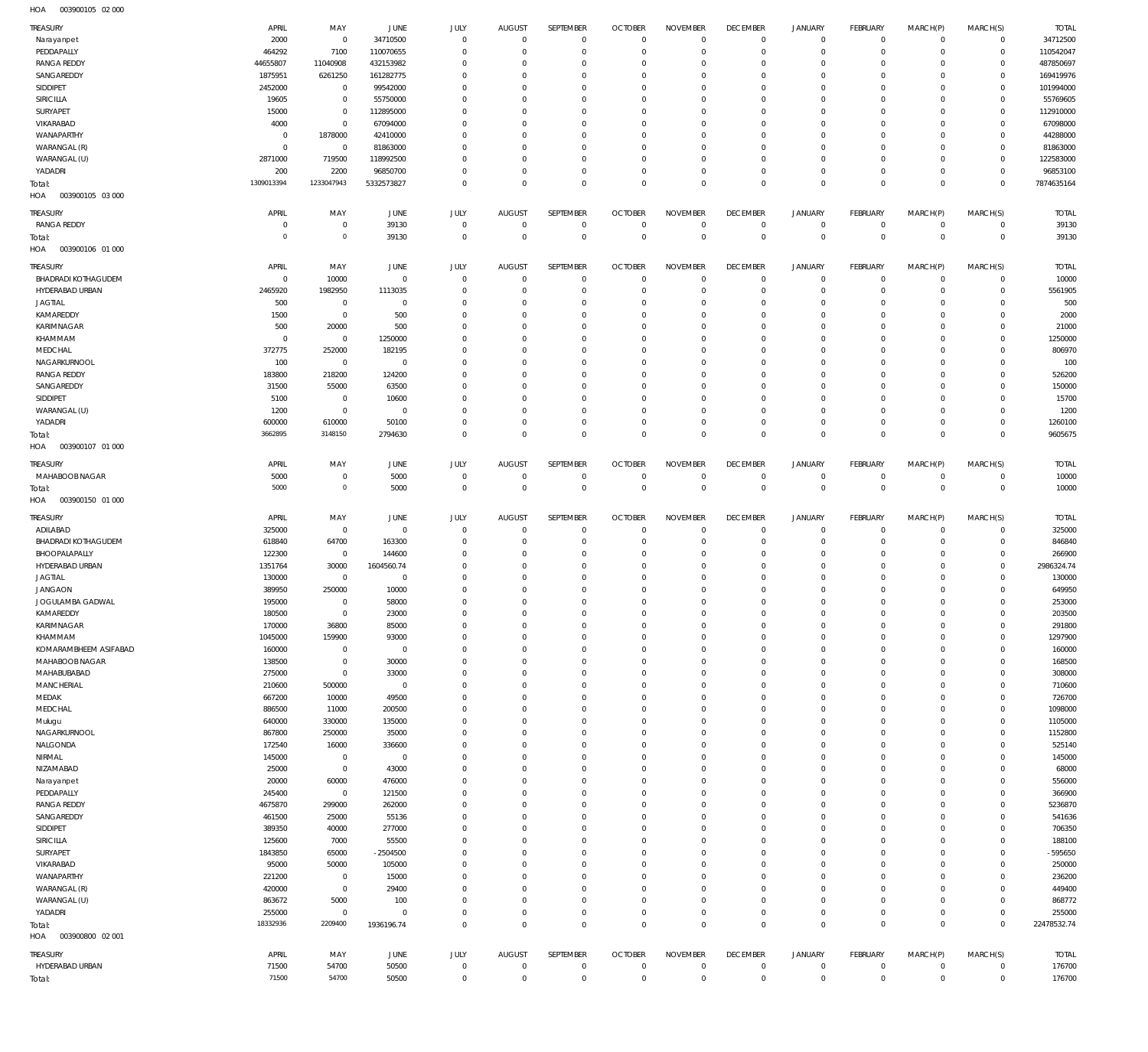003900800 02 800 HOA

| TREASURY                          | APRIL                    | MAY                        | JUNE                      | JULY                    | <b>AUGUST</b>           | SEPTEMBER                  | <b>OCTOBER</b>                   | <b>NOVEMBER</b>         | <b>DECEMBER</b>            | <b>JANUARY</b>             | FEBRUARY                       | MARCH(P)                | MARCH(S)                   | <b>TOTAL</b>      |
|-----------------------------------|--------------------------|----------------------------|---------------------------|-------------------------|-------------------------|----------------------------|----------------------------------|-------------------------|----------------------------|----------------------------|--------------------------------|-------------------------|----------------------------|-------------------|
| <b>BHADRADI KOTHAGUDEM</b>        | 100000                   | 300000                     | $\overline{0}$            | $\mathbf 0$             | $\overline{0}$          | $\mathbf 0$                | $\overline{0}$                   | $\mathbf 0$             | $\overline{0}$             | $\circ$                    | $\mathbf 0$                    | $\mathbf 0$             | $\mathbf 0$                | 400000            |
| HYDERABAD URBAN<br><b>JAGTIAL</b> | 610000<br>$\overline{0}$ | 1265800<br>200000          | 110000<br>400000          | $\Omega$<br>$\mathbf 0$ | $\Omega$<br>$\Omega$    | $\mathbf 0$<br>$\mathbf 0$ | $\overline{0}$<br>$\overline{0}$ | $\Omega$<br>$\Omega$    | $\mathbf 0$<br>$\mathbf 0$ | $\mathbf 0$<br>0           | $\mathbf 0$<br>$\mathbf{0}$    | $\mathbf 0$<br>0        | $\mathbf 0$<br>$\mathbf 0$ | 1985800<br>600000 |
| JOGULAMBA GADWAL                  | 300000                   | $\mathbf 0$                | 400000                    | $\Omega$                | $\Omega$                | $\Omega$                   | $\overline{0}$                   | $\Omega$                | $\overline{0}$             | $\mathbf 0$                | $\mathbf{0}$                   | $\Omega$                | $\mathbf 0$                | 700000            |
| KARIMNAGAR                        | 100000                   | $\mathbf 0$                | 400000                    | $\Omega$                | $\Omega$                | $\mathbf 0$                | $\overline{0}$                   | $\Omega$                | $\mathbf 0$                | 0                          | $\mathbf{0}$                   | $\Omega$                | $\mathbf 0$                | 500000            |
| KHAMMAM                           | 100000                   | $\mathbb O$                | $\overline{0}$            | $\Omega$                | $\Omega$                | $\Omega$                   | $\Omega$                         | $\Omega$                | $\Omega$                   | 0                          | $\mathbf{0}$                   | $\Omega$                | $\mathbf 0$                | 100000            |
| MAHABOOB NAGAR                    | $^{\circ}$               | 5000                       | $\overline{0}$            | $\Omega$                | $\Omega$                | $\Omega$                   | $\overline{0}$                   | $\Omega$                | $\mathbf 0$                | 0                          | $\mathbf{0}$                   | $\Omega$                | $\Omega$                   | 5000              |
| MAHABUBABAD<br>MEDCHAL            | 400000<br>1928000        | $\mathbf 0$<br>220000      | 400000<br>2126000         | $\Omega$<br>$\Omega$    | $\Omega$<br>$\Omega$    | $\mathbf 0$<br>$\Omega$    | $\mathbf 0$<br>$\overline{0}$    | $\Omega$<br>$\Omega$    | $\mathbf 0$<br>$\Omega$    | 0<br>0                     | $\mathbf{0}$<br>$\mathbf{0}$   | $\Omega$<br>$\Omega$    | $\mathbf 0$<br>$\Omega$    | 800000<br>4274000 |
| NALGONDA                          | 0                        | $\mathbf 0$                | 1515000                   | $\Omega$                | $\Omega$                | $\mathbf 0$                | $\overline{0}$                   | $\Omega$                | $\mathbf 0$                | 0                          | $\mathbf{0}$                   | $\Omega$                | $\mathbf 0$                | 1515000           |
| PEDDAPALLY                        | $^{\circ}$               | $\mathbf 0$                | 1200000                   | $\Omega$                | $\Omega$                | $\Omega$                   | $\Omega$                         | $\Omega$                | $\Omega$                   | $\Omega$                   | $\mathbf{0}$                   | $\Omega$                | $\Omega$                   | 1200000           |
| <b>RANGA REDDY</b>                | 44542840                 | 33568185                   | 41407722                  | $\Omega$                | $\Omega$                | $\mathbf 0$                | $\overline{0}$                   | $\Omega$                | $\mathbf 0$                | 0                          | $\mathbf{0}$                   | $\Omega$                | $\mathbf 0$                | 119518747         |
| SIDDIPET                          | 1000                     | $\mathbb O$                | $\overline{0}$            | $\Omega$                | $\Omega$                | $\Omega$                   | $\mathbf 0$                      | $\Omega$                | $\mathbf 0$                | 0                          | $\mathbf{0}$                   | $\Omega$                | $\Omega$                   | 1000              |
| SURYAPET                          | $^{\circ}$               | $\mathbf 0$                | 300000                    | $\Omega$<br>$\Omega$    | $\Omega$<br>$\Omega$    | $\Omega$<br>$\Omega$       | $\overline{0}$                   | $\Omega$                | $\mathbf 0$                | 0                          | $\mathbf{0}$                   | $\Omega$                | $\mathbf 0$<br>$\Omega$    | 300000            |
| VIKARABAD<br>WANAPARTHY           | 400000<br>200000         | $\mathbf 0$<br>$\mathbb O$ | 1000<br>400000            | $\Omega$                | $\Omega$                | $\Omega$                   | $\mathbf 0$<br>$\Omega$          | $\Omega$<br>$\Omega$    | $\mathbf 0$<br>$\Omega$    | 0<br>0                     | $\mathbf{0}$<br>$\mathbf{0}$   | $\Omega$<br>$\Omega$    | $\Omega$                   | 401000<br>600000  |
| WARANGAL (R)                      | $^{\circ}$               | $\mathbb O$                | 200000                    | $\Omega$                | $\mathbf 0$             | $\mathbf 0$                | $\overline{0}$                   | $\Omega$                | $\mathbf 0$                | 0                          | $\mathbf{0}$                   | 0                       | $\mathbf 0$                | 200000            |
| WARANGAL (U)                      | $\Omega$                 | $\mathbf 0$                | 1000                      | $\Omega$                | $\Omega$                | $\Omega$                   | $\Omega$                         | $\Omega$                | $\mathbf 0$                | 0                          | $\mathbf{0}$                   | $\Omega$                | $\mathbf 0$                | 1000              |
| YADADRI                           | $^{\circ}$               | $\mathbf 0$                | 200000                    | $\Omega$                | $\Omega$                | $\mathbf 0$                | $\overline{0}$                   | $\Omega$                | $\mathbf 0$                | $\mathbf 0$                | $\mathbf{0}$                   | $\mathbf 0$             | $\mathbf 0$                | 200000            |
| Total:                            | 48681840                 | 35558985                   | 49060722                  | $\Omega$                | $\Omega$                | $\mathbf 0$                | $\Omega$                         | $\Omega$                | $\overline{0}$             | $\mathbf 0$                | $\overline{0}$                 | $\Omega$                | $\overline{0}$             | 133301547         |
| HOA<br>003900800 03 000           |                          |                            |                           |                         |                         |                            |                                  |                         |                            |                            |                                |                         |                            |                   |
| TREASURY                          | APRIL                    | MAY                        | JUNE                      | JULY                    | <b>AUGUST</b>           | <b>SEPTEMBER</b>           | <b>OCTOBER</b>                   | <b>NOVEMBER</b>         | <b>DECEMBER</b>            | <b>JANUARY</b>             | FEBRUARY                       | MARCH(P)                | MARCH(S)                   | <b>TOTAL</b>      |
| HYDERABAD URBAN                   | 10000000                 | 10000000                   | 10000000                  | $\mathbf 0$             | $\mathbf 0$             | $\mathbf 0$                | $\overline{0}$                   | $\mathbf 0$             | $\overline{0}$             | $^{\circ}$                 | $\circ$                        | $\mathbf 0$             | $\mathbf 0$                | 30000000          |
| Total:                            | 10000000                 | 10000000                   | 10000000                  | $\mathbf 0$             | $\mathbf 0$             | $\mathbf 0$                | $\overline{0}$                   | $\mathbf 0$             | $\overline{0}$             | $\overline{0}$             | $\overline{0}$                 | $\mathbf 0$             | $\overline{0}$             | 30000000          |
| HOA<br>003900800 80 000           |                          |                            |                           |                         |                         |                            |                                  |                         |                            |                            |                                |                         |                            |                   |
| TREASURY                          | APRIL                    | MAY                        | JUNE                      | JULY                    | <b>AUGUST</b>           | <b>SEPTEMBER</b>           | <b>OCTOBER</b>                   | <b>NOVEMBER</b>         | <b>DECEMBER</b>            | <b>JANUARY</b>             | FEBRUARY                       | MARCH(P)                | MARCH(S)                   | <b>TOTAL</b>      |
| HYDERABAD URBAN                   | 184100                   | $\overline{0}$             | $\overline{0}$            | $\mathbf 0$             | $\mathbf 0$             | $\mathbf 0$                | $\overline{0}$                   | $\Omega$                | $\overline{0}$             | $^{\circ}$                 | $\mathbf 0$                    | $\mathbf 0$             | $\mathbf 0$                | 184100            |
| KAMAREDDY<br>MEDAK                | 30445<br>$^{\circ}$      | 22000<br>$\mathbf 0$       | 105500<br>33000           | $\mathbf 0$<br>$\Omega$ | $\mathbf 0$<br>$\Omega$ | $\mathbf 0$<br>$\mathbf 0$ | $\overline{0}$<br>$\overline{0}$ | $\mathbf 0$<br>$\Omega$ | $\mathbf 0$<br>$\mathbf 0$ | $\mathbf 0$<br>$\mathbf 0$ | $\overline{0}$<br>$\mathbf{0}$ | $\mathbf 0$<br>$\Omega$ | $\mathbf 0$<br>$\mathbf 0$ | 157945<br>33000   |
| Mulugu                            | $^{\circ}$               | $\mathbf 0$                | 32200                     | $\Omega$                | $\Omega$                | $\mathbf 0$                | $\overline{0}$                   | $\Omega$                | $\overline{0}$             | $\mathbf 0$                | $\mathbf{0}$                   | 0                       | $\mathbf 0$                | 32200             |
| NIZAMABAD                         | 2270                     | $\mathbb O$                | $\overline{0}$            | $\Omega$                | $\Omega$                | $\mathbf 0$                | $\overline{0}$                   | $\Omega$                | $\mathbf 0$                | 0                          | $\mathbf{0}$                   | $\Omega$                | $\mathbf 0$                | 2270              |
| <b>RANGA REDDY</b>                | $^{\circ}$               | $\mathbb O$                | 32000                     | $\mathbf 0$             | $\mathbf 0$             | $\mathbf 0$                | $\overline{0}$                   | $\mathbf 0$             | $\overline{0}$             | $\mathbf 0$                | $\mathbf{0}$                   | $\mathbf 0$             | $\mathbf 0$                | 32000             |
| Total:                            | 216815                   | 22000                      | 202700                    | $\mathbf 0$             | $\mathbf 0$             | $\mathbf 0$                | $\overline{0}$                   | $\mathbf 0$             | $\overline{0}$             | $\mathbf 0$                | $\overline{0}$                 | $\Omega$                | $\overline{0}$             | 441515            |
| HOA<br>003900800 81 001           |                          |                            |                           |                         |                         |                            |                                  |                         |                            |                            |                                |                         |                            |                   |
| TREASURY                          | APRIL                    | MAY                        | JUNE                      | JULY                    | <b>AUGUST</b>           | SEPTEMBER                  | <b>OCTOBER</b>                   | <b>NOVEMBER</b>         | <b>DECEMBER</b>            | <b>JANUARY</b>             | FEBRUARY                       | MARCH(P)                | MARCH(S)                   | <b>TOTAL</b>      |
| <b>BHADRADI KOTHAGUDEM</b>        | 5904                     | $^{\circ}$                 | 308976                    | $\Omega$                | $\mathbf 0$             | $\mathbf 0$                | $\Omega$                         | $\Omega$                | $\overline{0}$             | $^{\circ}$                 | $\circ$                        | $\Omega$                | $\mathbf 0$                | 314880            |
| HYDERABAD URBAN                   | 8013                     | $\mathbf 0$                | $\overline{0}$            | $\Omega$                | $\mathbf 0$             | $\mathbf 0$                | $\overline{0}$                   | $\Omega$                | $\mathbf 0$                | $\mathbf 0$                | $\mathbf{0}$                   | $\Omega$                | $\mathbf 0$                | 8013              |
| KAMAREDDY                         | 591500                   | $\mathbf 0$                | $\overline{0}$            | $\Omega$                | $\Omega$                | $\Omega$<br>$\Omega$       | $\Omega$                         | $\Omega$                | $\mathbf 0$                | $\mathbf 0$                | $^{\circ}$                     | $\Omega$                | $\Omega$                   | 591500            |
| KARIMNAGAR<br>NIZAMABAD           | 500<br>520000            | $\mathbf 0$<br>$\mathbf 0$ | 2300<br>15000             | $\Omega$<br>$\Omega$    | $\Omega$<br>$\Omega$    | $\Omega$                   | $\Omega$<br>$\Omega$             | $\Omega$<br>$\Omega$    | $\mathbf 0$<br>$\Omega$    | $\mathbf 0$<br>$\mathbf 0$ | $\mathbf{0}$<br>$\mathbf{0}$   | $\Omega$<br>$\Omega$    | $\mathbf 0$<br>$\mathbf 0$ | 2800<br>535000    |
| Total:                            | 1125917                  | $\mathbf 0$                | 326276                    | $\Omega$                | $\Omega$                | $\Omega$                   | $\Omega$                         | $\Omega$                | $\mathbf 0$                | $\mathbf 0$                | $\overline{0}$                 | $\Omega$                | $\mathbf{0}$               | 1452193           |
| HOA<br>003900800 81800            |                          |                            |                           |                         |                         |                            |                                  |                         |                            |                            |                                |                         |                            |                   |
| TREASURY                          | APRIL                    | MAY                        | <b>JUNE</b>               | JULY                    | <b>AUGUST</b>           | SEPTEMBER                  | <b>OCTOBER</b>                   | <b>NOVEMBER</b>         | <b>DECEMBER</b>            | <b>JANUARY</b>             | <b>FEBRUARY</b>                | MARCH(P)                | MARCH(S)                   | <b>TOTAL</b>      |
| ADILABAD                          | $^{\circ}$               | $\mathbf 0$                | 1000                      | $\mathbf 0$             | $\mathbf 0$             | $\mathbf 0$                | $\overline{0}$                   | 0                       | $\mathbf 0$                | 0                          | $\mathbf 0$                    | 0                       | $\mathbf 0$                | 1000              |
| NIZAMABAD                         | 255000                   | $\mathbf 0$                | $\overline{0}$            | $\mathbf 0$             | $\mathbf 0$             | $\mathbf 0$                | $\overline{0}$                   | $\mathbf 0$             | $\overline{0}$             | $\mathbf 0$                | $\mathbf 0$                    | $\mathbf 0$             | $\mathbf 0$                | 255000            |
| Total:                            | 255000                   | $\mathbb O$                | 1000                      | $\Omega$                | $\Omega$                | $\mathbf 0$                | $\overline{0}$                   | $\mathbf 0$             | $\overline{0}$             | $\mathbf 0$                | $\overline{0}$                 | $\mathbf 0$             | $\mathbf 0$                | 256000            |
| HOA<br>004000101 01 000           |                          |                            |                           |                         |                         |                            |                                  |                         |                            |                            |                                |                         |                            |                   |
| TREASURY                          | APRIL                    | MAY                        | JUNE                      | JULY                    | <b>AUGUST</b>           | SEPTEMBER                  | <b>OCTOBER</b>                   | <b>NOVEMBER</b>         | <b>DECEMBER</b>            | <b>JANUARY</b>             | FEBRUARY                       | MARCH(P)                | MARCH(S)                   | <b>TOTAL</b>      |
| <b>BHADRADI KOTHAGUDEM</b>        | 80292                    | $\mathbf 0$                | $\overline{0}$            | $\mathbf 0$             | $\mathbf 0$             | $\mathbf 0$                | $\Omega$                         | $\Omega$                | $\overline{0}$             | $\mathbf{0}$               | $\mathbf 0$                    | $\mathbf 0$             | $\mathbf 0$                | 80292             |
| HYDERABAD URBAN                   | 5379524                  | 869774                     | 1038656                   | $\Omega$                | $\Omega$                | $\mathbf 0$                | $\overline{0}$                   | $\Omega$                | $\mathbf 0$                | $\mathbf 0$                | $\circ$                        | $\Omega$                | $\mathbf 0$                | 7287954           |
| <b>JANGAON</b>                    | 23815<br>21042           | $\mathbf 0$<br>$\mathbf 0$ | $\overline{0}$            | $\Omega$<br>$\Omega$    | $\Omega$<br>$\Omega$    | $\Omega$<br>$\Omega$       | $\Omega$<br>$\Omega$             | $\Omega$<br>$\Omega$    | $\mathbf 0$<br>$\Omega$    | 0<br>0                     | $^{\circ}$<br>$^{\circ}$       | $\Omega$<br>$\Omega$    | $\Omega$<br>$\Omega$       | 23815             |
| JOGULAMBA GADWAL<br>KAMAREDDY     | 1460                     | 4733                       | 1450<br>30334             | $\Omega$                | $\Omega$                | $\Omega$                   | $\Omega$                         | $\Omega$                | $\mathbf 0$                | 0                          | $^{\circ}$                     | $\Omega$                | $\Omega$                   | 22492<br>36527    |
| KARIMNAGAR                        | $\mathbf 0$              | 1915937                    | $\overline{0}$            | $\Omega$                | $\Omega$                | $\Omega$                   | $\Omega$                         | $\Omega$                | $\Omega$                   | $\Omega$                   | $^{\circ}$                     | $\Omega$                | $\Omega$                   | 1915937           |
| KHAMMAM                           | 718410                   | 113000                     | 234464                    | $\Omega$                | $\Omega$                | $\Omega$                   | $\mathbf 0$                      | $\Omega$                | $\mathbf 0$                | 0                          | $^{\circ}$                     | $\Omega$                | $\Omega$                   | 1065874           |
| MAHABUBABAD                       | $\mathbf 0$              | 28529                      | $\Omega$                  | $\Omega$                | $\Omega$                | $\Omega$                   | $\Omega$                         | $\Omega$                | $\Omega$                   | $\Omega$                   | $\Omega$                       | $\Omega$                | $\Omega$                   | 28529             |
| <b>MANCHERIAL</b>                 | 98051                    | $\mathbf 0$                | $\overline{0}$            | $\Omega$                | $\Omega$                | $\Omega$                   | $\mathbf 0$                      | $\Omega$                | $\mathbf 0$                | 0                          | $^{\circ}$                     | $\Omega$                | $\Omega$                   | 98051             |
| MEDAK<br>MEDCHAL                  | 109225<br>4946979        | $\mathbf 0$<br>630609      | $\overline{0}$<br>2200607 | $\Omega$<br>$\Omega$    | $\Omega$<br>$\Omega$    | $\Omega$<br>$\Omega$       | $\Omega$<br>$\Omega$             | $\Omega$<br>$\Omega$    | $\Omega$<br>$\mathbf 0$    | $\Omega$<br>0              | $^{\circ}$<br>$^{\circ}$       | $\Omega$<br>$\Omega$    | $\Omega$<br>$\Omega$       | 109225<br>7778195 |
| NALGONDA                          | 298175                   | 16188                      | 16965711                  | $\Omega$                | $\Omega$                | $\Omega$                   | $\Omega$                         | $\Omega$                | $\Omega$                   | $\Omega$                   | $^{\circ}$                     | $\Omega$                | $\mathbf 0$                | 17280074          |
| NIZAMABAD                         | 125009                   | $\overline{0}$             | $\overline{0}$            | $\Omega$                | $\Omega$                | $\Omega$                   | $\Omega$                         | $\Omega$                | $\Omega$                   | $\Omega$                   | $^{\circ}$                     | $\Omega$                | $\Omega$                   | 125009            |
| <b>RANGA REDDY</b>                | 81462946                 | 54852080                   | 45939294                  | $\Omega$                | $\Omega$                | $\Omega$                   | $\mathbf 0$                      | $\Omega$                | $\mathbf 0$                | 0                          | $^{\circ}$                     | $\Omega$                | $\mathbf 0$                | 182254320         |
| SANGAREDDY                        | 45302                    | 155                        | 46564                     | $\Omega$                | $\Omega$                | $\Omega$                   | $\Omega$                         | $\Omega$                | $\Omega$                   | $\Omega$                   | $\Omega$                       | $\Omega$                | $\Omega$                   | 92021             |
| SIDDIPET                          | 119069                   | $\mathbf 0$                | 900                       | $\Omega$                | $\Omega$                | $\Omega$                   | $\Omega$                         | $\Omega$                | $\Omega$                   | $\Omega$                   | $^{\circ}$                     | $\Omega$                | $\Omega$                   | 119969            |
| SURYAPET<br>WARANGAL (R)          | 9374<br>$\mathbf 0$      | 55906<br>48381             | 76694<br>$\overline{0}$   | $\Omega$<br>$\Omega$    | $\Omega$<br>$\Omega$    | $\Omega$<br>$\Omega$       | $\Omega$<br>$\Omega$             | $\Omega$<br>$\Omega$    | $\Omega$<br>$\Omega$       | 0<br>$\Omega$              | $\mathbf 0$<br>$\mathbf 0$     | $\Omega$<br>$\Omega$    | $\Omega$<br>$\Omega$       | 141974<br>48381   |
| WARANGAL (U)                      | 224622                   | 1231                       | 24120                     | $\Omega$                | $\Omega$                | $\mathbf 0$                | $\mathbf 0$                      | $\Omega$                | $\mathbf 0$                | 0                          | $^{\circ}$                     | $\Omega$                | $\mathbf 0$                | 249973            |
| YADADRI                           | 1018983                  | 1000000                    | $\overline{0}$            | $\Omega$                | $\Omega$                | $\Omega$                   | $\Omega$                         | $\Omega$                | $\mathbf 0$                | $\mathbf 0$                | $\mathbf{0}$                   | $\Omega$                | $\mathbf 0$                | 2018983           |
| Total:                            | 94682278                 | 59536523                   | 66558794                  | $\Omega$                | $\Omega$                | $\Omega$                   | $\Omega$                         | $\Omega$                | $\mathbf 0$                | $\mathbf 0$                | $\overline{0}$                 | $\Omega$                | $\mathbf 0$                | 220777595         |
| HOA<br>004000101 02 000           |                          |                            |                           |                         |                         |                            |                                  |                         |                            |                            |                                |                         |                            |                   |
| TREASURY                          | APRIL                    | MAY                        | JUNE                      | JULY                    | <b>AUGUST</b>           | SEPTEMBER                  | <b>OCTOBER</b>                   | <b>NOVEMBER</b>         | <b>DECEMBER</b>            | <b>JANUARY</b>             | FEBRUARY                       | MARCH(P)                | MARCH(S)                   | <b>TOTAL</b>      |
| HYDERABAD URBAN                   | 38750                    | 91894                      | $\overline{0}$            | $\bf 0$                 | $\overline{0}$          | $\bf 0$                    | $\overline{0}$                   | $\mathbf 0$             | $\overline{0}$             | $\circ$                    | $\overline{0}$                 | $\mathbf 0$             | $\overline{0}$             | 130644            |
| Total:                            | 38750                    | 91894                      | $\overline{0}$            | $\mathbf 0$             | $\mathbf 0$             | $\mathbf 0$                | $\overline{0}$                   | $\mathbf 0$             | $\overline{0}$             | $\mathbf 0$                | $\overline{0}$                 | $\mathbf{0}$            | $\overline{0}$             | 130644            |
| 004000101 03 000<br>HOA           |                          |                            |                           |                         |                         |                            |                                  |                         |                            |                            |                                |                         |                            |                   |
| <b>TREASURY</b>                   | <b>APRIL</b>             | MAY                        | JUNE                      | JULY                    | <b>AUGUST</b>           | SEPTEMBER                  | <b>OCTOBER</b>                   | <b>NOVEMBER</b>         | <b>DECEMBER</b>            | JANUARY                    | FEBRUARY                       | MARCH(P)                | MARCH(S)                   | <b>TOTAL</b>      |
| NALGONDA                          | $^{\circ}$               | $\mathbf 0$                | 50000                     | $\mathbf 0$             | $\mathbf 0$             | $\mathbf 0$                | $\overline{0}$                   | $\mathbf 0$             | $\overline{0}$             | $\circ$                    | $\mathbf 0$                    | $\mathbf 0$             | $\mathbf 0$                | 50000             |
| Total:                            | $\mathbf 0$              | $\mathsf{O}\xspace$        | 50000                     | $\mathbf 0$             | $\mathbf 0$             | $\mathbf 0$                | $\mathbf 0$                      | $\mathbf 0$             | $\mathbb O$                | $\mathbf 0$                | $\overline{0}$                 | $\mathbf 0$             | $\overline{0}$             | 50000             |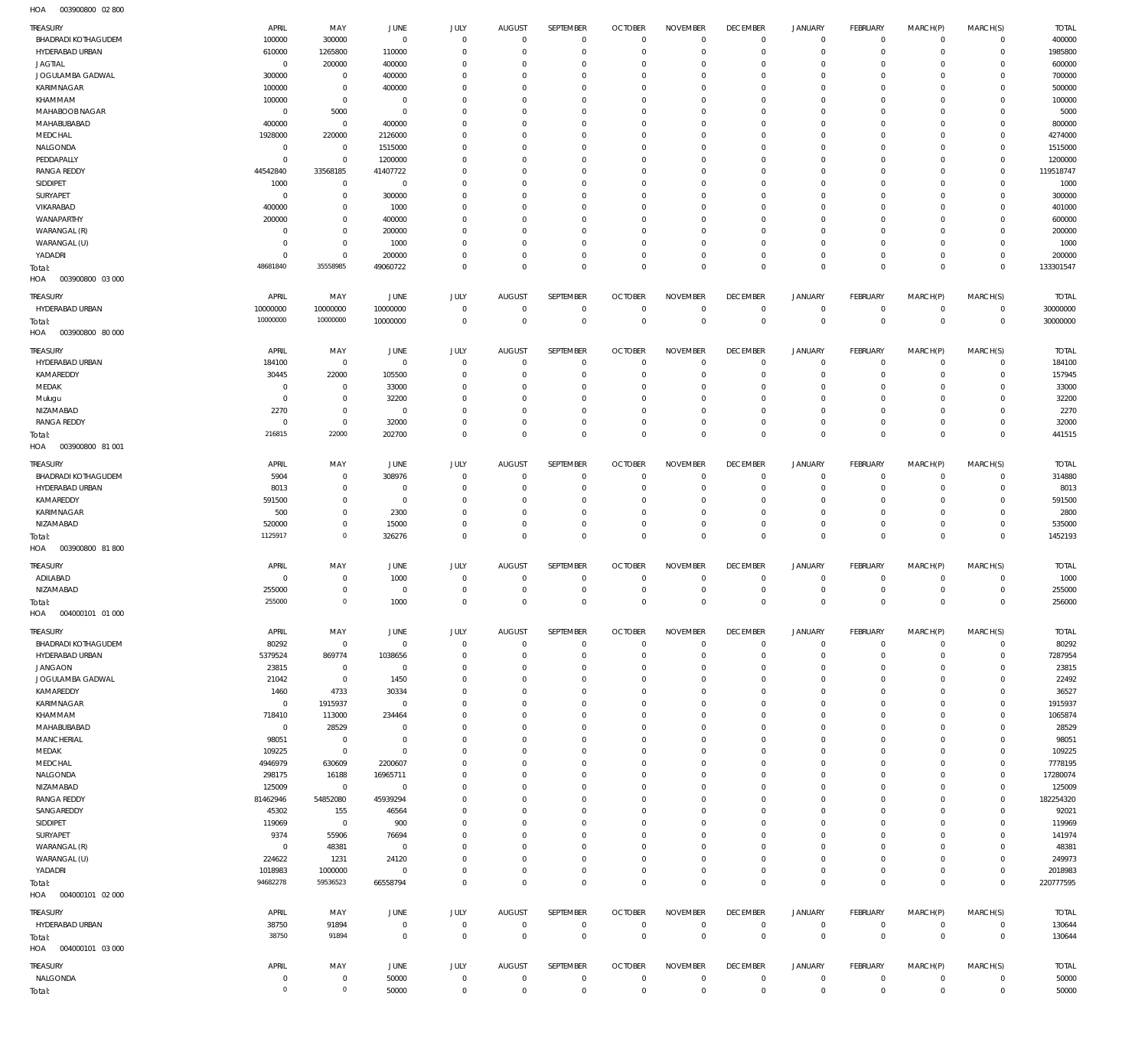| TREASURY                               | APRIL                   | MAY                       | <b>JUNE</b>                   | JULY                       | <b>AUGUST</b>              | SEPTEMBER                  | <b>OCTOBER</b>                   | <b>NOVEMBER</b>                | <b>DECEMBER</b>                  | <b>JANUARY</b>             | FEBRUARY                       | MARCH(P)                   | MARCH(S)                         | <b>TOTAL</b>           |
|----------------------------------------|-------------------------|---------------------------|-------------------------------|----------------------------|----------------------------|----------------------------|----------------------------------|--------------------------------|----------------------------------|----------------------------|--------------------------------|----------------------------|----------------------------------|------------------------|
| <b>BHADRADI KOTHAGUDEM</b>             | 32598                   | $\mathbf 0$               | $\overline{0}$                | $\Omega$                   | $\mathbf 0$                | $\mathbf 0$                | $\overline{0}$                   | $\Omega$                       | $\overline{0}$                   | 0                          | $\mathbf{0}$                   | $\mathbf 0$                | $\mathbf{0}$                     | 32598                  |
| HYDERABAD URBAN                        | $\Omega$                | $\Omega$                  | 11250                         | $\Omega$                   | $\Omega$                   | $\Omega$                   | $\Omega$                         | $\Omega$                       | $\Omega$                         | $\mathbf 0$                | $\mathbf 0$                    | $\Omega$                   | $\mathbf 0$                      | 11250                  |
| <b>JAGTIAL</b><br>KAMAREDDY            | 3600<br>960             | 1740<br>$\mathbf 0$       | 2030<br>$\overline{0}$        | $\Omega$<br>$\Omega$       | $\Omega$<br>$\Omega$       | $\Omega$<br>$\Omega$       | $\Omega$<br>$\Omega$             | $\Omega$<br>$\Omega$           | $\Omega$<br>$\mathbf 0$          | $\mathbf 0$<br>$\mathbf 0$ | $\mathbf 0$<br>$\Omega$        | $\Omega$<br>$\Omega$       | $\mathbf 0$<br>$\Omega$          | 7370<br>960            |
| KARIMNAGAR                             | $\Omega$                | 75                        | $\overline{0}$                | $\Omega$                   | $\Omega$                   | $\Omega$                   | $\Omega$                         | $\Omega$                       | $\Omega$                         | $\Omega$                   | $\Omega$                       | $\Omega$                   | $\Omega$                         | 75                     |
| KHAMMAM                                | $\Omega$                | 10782                     | 885                           | $\Omega$                   | $\Omega$                   | $\Omega$                   | $\Omega$                         | $\Omega$                       | $\Omega$                         | $\Omega$                   | $\Omega$                       | $\Omega$                   | $\Omega$                         | 11667                  |
| MEDAK                                  | $\Omega$                | $\mathbf 0$               | 11260                         | $\Omega$                   | $\Omega$                   | $\Omega$                   | $\Omega$                         | $\Omega$                       | $\Omega$                         | $\Omega$                   | $\Omega$                       | $\Omega$                   | $\Omega$                         | 11260                  |
| MEDCHAL                                | 234                     | $\mathbf 0$               | $\overline{0}$                | $\Omega$                   | $\Omega$                   | $\Omega$                   | $\Omega$                         | $\Omega$                       | $\Omega$                         | $\Omega$                   | $\Omega$                       | $\Omega$                   | $\Omega$                         | 234                    |
| NIZAMABAD                              | $\mathbf 0$             | 240                       | $\overline{0}$                | $\Omega$                   | $\Omega$                   | $\Omega$                   | $\Omega$                         | $\Omega$                       | $\Omega$                         | $\Omega$                   | $\Omega$                       | $\Omega$                   | $\Omega$                         | 240                    |
| <b>RANGA REDDY</b>                     | 47670                   | $\mathbf 0$               | 5760                          | $\Omega$                   | $\Omega$                   | $\Omega$                   | $\Omega$                         | $\Omega$                       | $\Omega$                         | $\Omega$                   | $\Omega$                       | $\Omega$                   | $\Omega$                         | 53430                  |
| SANGAREDDY<br>SIDDIPET                 | 2025<br>175             | $\mathbf 0$<br>$\Omega$   | $\mathbf 0$<br>$\mathbf 0$    | $\Omega$<br>$\Omega$       | $\Omega$<br>$\Omega$       | $\Omega$<br>$\Omega$       | $\Omega$<br>$\Omega$             | $\Omega$<br>$\Omega$           | $\Omega$<br>$\Omega$             | $\Omega$<br>$\Omega$       | $\mathbf 0$<br>$\Omega$        | $\Omega$<br>$\Omega$       | $\Omega$<br>$\Omega$             | 2025<br>175            |
| SURYAPET                               | 1641132                 | 1805971                   | 1736375                       | $\Omega$                   | $\Omega$                   | $\Omega$                   | $\Omega$                         | $\Omega$                       | $\Omega$                         | $\Omega$                   | $\mathbf 0$                    | $\Omega$                   | $\Omega$                         | 5183478                |
| VIKARABAD                              | $\mathbf 0$             | $\mathbf 0$               | 18640                         | $\Omega$                   | $\Omega$                   | $\Omega$                   | $\Omega$                         | $\Omega$                       | $\Omega$                         | $\Omega$                   | $\Omega$                       | $\Omega$                   | $\Omega$                         | 18640                  |
| WARANGAL (U)                           | 52                      | 75                        | $\mathbf 0$                   | $\Omega$                   | $\Omega$                   | $\Omega$                   | $\Omega$                         | $\Omega$                       | $\Omega$                         | $\Omega$                   | $\Omega$                       | $\Omega$                   | $\Omega$                         | 127                    |
| YADADRI                                | 83962                   | $\mathbf 0$               | $\mathbf 0$                   | $\Omega$                   | $\Omega$                   | $\mathbf 0$                | $\mathbf 0$                      | $\Omega$                       | $\mathbf 0$                      | $\mathbf 0$                | $\mathbf 0$                    | $\Omega$                   | $\mathbf 0$                      | 83962                  |
| Total:                                 | 1812408                 | 1818883                   | 1786200                       | $\Omega$                   | $\Omega$                   | $\Omega$                   | $\Omega$                         | $\Omega$                       | $\Omega$                         | $\mathbf 0$                | $\Omega$                       | $\Omega$                   | $\Omega$                         | 5417491                |
| HOA<br>004000102 02 000                |                         |                           |                               |                            |                            |                            |                                  |                                |                                  |                            |                                |                            |                                  |                        |
| TREASURY                               | APRIL                   | MAY                       | <b>JUNE</b>                   | JULY                       | <b>AUGUST</b>              | SEPTEMBER                  | <b>OCTOBER</b>                   | <b>NOVEMBER</b>                | <b>DECEMBER</b>                  | <b>JANUARY</b>             | <b>FEBRUARY</b>                | MARCH(P)                   | MARCH(S)                         | <b>TOTAL</b>           |
| NAGARKURNOOL                           | 270                     | $\mathbf 0$               | $\overline{0}$                | $\mathbf 0$                | $\mathbf 0$                | $\mathbf 0$                | $\overline{0}$                   | $\mathbf 0$                    | $\overline{0}$                   | 0                          | $\overline{0}$                 | $\mathbf 0$                | $\overline{0}$                   | 270                    |
| SIDDIPET                               | $\overline{0}$          | 763556                    | $\overline{0}$                | $\mathbf 0$                | $\mathbf 0$                | $\mathbf 0$                | $\overline{0}$                   | $\mathbf 0$                    | $\overline{0}$                   | $\mathbf 0$                | $\mathbf{0}$                   | $\mathbf 0$                | $\circ$                          | 763556                 |
| Total:                                 | 270                     | 763556                    | $\overline{0}$                | $\mathbf 0$                | $\Omega$                   | $\mathbf 0$                | $\overline{0}$                   | $\mathbf 0$                    | $\overline{0}$                   | $\mathbf 0$                | $\overline{0}$                 | $\mathbf 0$                | $\overline{0}$                   | 763826                 |
| 004000102 04 000<br>HOA                |                         |                           |                               |                            |                            |                            |                                  |                                |                                  |                            |                                |                            |                                  |                        |
| TREASURY                               | <b>APRIL</b>            | MAY                       | <b>JUNE</b>                   | JULY                       | <b>AUGUST</b>              | <b>SEPTEMBER</b>           | <b>OCTOBER</b>                   | <b>NOVEMBER</b>                | <b>DECEMBER</b>                  | <b>JANUARY</b>             | <b>FEBRUARY</b>                | MARCH(P)                   | MARCH(S)                         | <b>TOTAL</b>           |
| HYDERABAD URBAN                        | $\mathbf 0$             | 4500                      | $\mathbf 0$                   | $\mathbf 0$                | $\mathbf 0$                | $\mathbf 0$                | $\overline{0}$                   | $\mathbf 0$                    | $\overline{0}$                   | 0                          | $^{\circ}$                     | $\mathbf 0$                | $\mathbf{0}$                     | 4500                   |
| NALGONDA                               | $\Omega$<br>$\mathbf 0$ | 157<br>4657               | $\mathbf 0$<br>$\overline{0}$ | $\Omega$<br>$\mathbf 0$    | $\mathbf 0$<br>$\Omega$    | $\mathbf 0$<br>$\mathbf 0$ | $\mathbf 0$<br>$\overline{0}$    | $\Omega$<br>$\mathbf 0$        | $\mathbf 0$<br>$\overline{0}$    | $\mathbf 0$<br>$\mathbf 0$ | $\mathbf{0}$<br>$\overline{0}$ | $\mathbf 0$<br>$\Omega$    | $\mathbf 0$<br>$\overline{0}$    | 157                    |
| Total:<br>HOA<br>004000102 05 000      |                         |                           |                               |                            |                            |                            |                                  |                                |                                  |                            |                                |                            |                                  | 4657                   |
|                                        |                         |                           |                               |                            |                            |                            |                                  |                                |                                  |                            |                                |                            |                                  |                        |
| TREASURY                               | APRIL                   | MAY                       | JUNE                          | JULY                       | <b>AUGUST</b>              | SEPTEMBER                  | <b>OCTOBER</b>                   | <b>NOVEMBER</b>                | <b>DECEMBER</b>                  | <b>JANUARY</b>             | FEBRUARY                       | MARCH(P)                   | MARCH(S)                         | <b>TOTAL</b>           |
| ADILABAD<br><b>BHADRADI KOTHAGUDEM</b> | $\mathbf 0$<br>$\Omega$ | 6839<br>12709             | 6612<br>$\overline{0}$        | $\mathbf 0$<br>$\Omega$    | $\mathbf 0$<br>$\Omega$    | $\mathbf 0$<br>$\mathbf 0$ | $\overline{0}$<br>$\overline{0}$ | $\mathbf 0$<br>$\Omega$        | $\overline{0}$<br>$\mathbf 0$    | 0<br>$\mathbf 0$           | $\mathbf{0}$<br>$\mathbf{0}$   | $\mathbf 0$<br>$\Omega$    | $\mathbf{0}$<br>$\mathbf{0}$     | 13451<br>12709         |
| HYDERABAD URBAN                        | 15382431                | 96757                     | 1633562                       | $\mathbf 0$                | $\mathbf 0$                | $\mathbf 0$                | $\mathbf 0$                      | $\mathbf 0$                    | $\overline{0}$                   | $\mathbf 0$                | $\mathbf{0}$                   | $\mathbf 0$                | $\mathbf{0}$                     | 17112750               |
| <b>JAGTIAL</b>                         | 3600                    | 0                         | 1740                          | $\Omega$                   | $\Omega$                   | $\mathbf 0$                | $\mathbf 0$                      | $\Omega$                       | $\mathbf 0$                      | $\mathbf 0$                | $\mathbf{0}$                   | $\Omega$                   | $\mathbf{0}$                     | 5340                   |
| <b>JANGAON</b>                         | 181573                  | $\mathsf{O}\xspace$       | 143600                        | $\Omega$                   | $\Omega$                   | $\mathbf 0$                | $\mathbf 0$                      | $\Omega$                       | $\overline{0}$                   | $\mathbf 0$                | $\mathbf{0}$                   | $\Omega$                   | $\mathbf{0}$                     | 325173                 |
| JOGULAMBA GADWAL                       | $\mathbf 0$             | $\mathbf 0$               | 9000                          | $\Omega$                   | $\Omega$                   | $\mathbf 0$                | $\mathbf 0$                      | $\Omega$                       | $\mathbf 0$                      | $\mathbf 0$                | $\mathbf{0}$                   | $\Omega$                   | $\mathbf 0$                      | 9000                   |
| KAMAREDDY                              | 5557                    | 226016                    | 68863                         | $\Omega$                   | $\Omega$                   | $\Omega$                   | $\Omega$                         | $\Omega$                       | $\Omega$                         | $\Omega$                   | $\Omega$                       | $\Omega$                   | $\Omega$                         | 300436                 |
| KARIMNAGAR                             | $\overline{0}$          | 131528                    | 44508                         | $\Omega$                   | $\Omega$                   | $\mathbf 0$                | $\mathbf 0$                      | $\Omega$                       | $\mathbf 0$                      | $\mathbf 0$                | $\mathbf{0}$                   | $\Omega$                   | $\mathbf 0$                      | 176036                 |
| KHAMMAM                                | 81729                   | $\mathbf 0$               | 46174                         | $\Omega$                   | $\Omega$                   | $\mathbf 0$                | $\mathbf 0$                      | $\Omega$                       | $\Omega$                         | $\Omega$                   | $\mathbf 0$                    | $\Omega$                   | $\Omega$                         | 127903                 |
| MAHABOOB NAGAR                         | 34735                   | 20373                     | $\overline{0}$                | $\Omega$<br>$\Omega$       | $\Omega$<br>$\Omega$       | $\Omega$<br>$\mathbf 0$    | $\mathbf 0$<br>$\mathbf 0$       | $\Omega$<br>$\Omega$           | $\Omega$<br>$\mathbf 0$          | $\circ$<br>$\Omega$        | $\mathbf{0}$<br>$\mathbf 0$    | $\Omega$<br>$\Omega$       | $\mathbf 0$<br>$\mathbf 0$       | 55108                  |
| MAHABUBABAD<br>MANCHERIAL              | 1200<br>80070           | 10776<br>$\mathbf 0$      | 272<br>$\overline{0}$         | $\Omega$                   | $\Omega$                   | $\Omega$                   | $\mathbf 0$                      | $\Omega$                       | $\Omega$                         | $\circ$                    | $\mathbf{0}$                   | $\Omega$                   | $\mathbf 0$                      | 12248<br>80070         |
| MEDCHAL                                | 3091785                 | 254743                    | 1485242                       | $\Omega$                   | $\mathbf 0$                | $\mathbf 0$                | $\mathbf 0$                      | $\Omega$                       | $\mathbf 0$                      | $\circ$                    | $\mathbf 0$                    | $\Omega$                   | $\mathbf 0$                      | 4831770                |
| NAGARKURNOOL                           | 141880                  | $\mathbf 0$               | $\overline{0}$                | $\Omega$                   | $\Omega$                   | $\Omega$                   | $\Omega$                         | $\Omega$                       | $\Omega$                         | $\Omega$                   | $\Omega$                       | $\Omega$                   | $\mathbf 0$                      | 141880                 |
| NALGONDA                               | 20000                   | 2320                      | 4168356                       | $\Omega$                   | $\Omega$                   | $\mathbf 0$                | $\mathbf 0$                      | $\Omega$                       | $\Omega$                         | $\circ$                    | $\mathbf{0}$                   | $\Omega$                   | $\mathbf{0}$                     | 4190676                |
| NIRMAL                                 | $\mathbf 0$             | $\bf 0$                   | 31240                         | $\Omega$                   | $\mathbf 0$                | $\mathbf 0$                | $\mathbf 0$                      | $\Omega$                       | $\mathbf 0$                      | $\circ$                    | $\mathbf 0$                    | $\Omega$                   | $\mathbf 0$                      | 31240                  |
| NIZAMABAD                              | 11861                   | 64000                     | $\mathbf 0$                   | $\Omega$                   | $\Omega$                   | $\Omega$                   | $\Omega$                         | $\Omega$                       | $\Omega$                         | $\Omega$                   | $\Omega$                       | $\Omega$                   | $\Omega$                         | 75861                  |
| Narayanpet                             | $\Omega$                | $\Omega$                  | 85680                         | $\Omega$                   | $\Omega$                   | $\Omega$                   | $\Omega$                         | $\Omega$                       | $\Omega$                         | $\Omega$                   | $\Omega$                       | $\Omega$                   | $\Omega$                         | 85680                  |
| PEDDAPALLY                             | $\mathbf 0$             | $\mathbf 0$               | 16513                         | $\mathbf 0$<br>$\Omega$    | $\mathbf 0$<br>$\Omega$    | $\mathbf 0$<br>$\mathbf 0$ | $\overline{0}$<br>$\overline{0}$ | $\mathbf 0$<br>$\mathbf 0$     | $\overline{0}$<br>$\overline{0}$ | $\mathbf 0$<br>$\mathbf 0$ | $\mathbf{0}$<br>$\overline{0}$ | $\Omega$<br>$\circ$        | $\mathbf{0}$<br>$\overline{0}$   | 16513<br>29799919304   |
| <b>RANGA REDDY</b><br>SANGAREDDY       | 10680878864<br>59349    | 9820274800<br>$\bf 0$     | 9298765640<br>568277          | $\Omega$                   | $\Omega$                   | $\mathbf 0$                | $\mathbf 0$                      | $\mathbf 0$                    | $\mathbf 0$                      | $\mathbf 0$                | $\mathbf{0}$                   | $\Omega$                   | $\mathbf{0}$                     | 627626                 |
| SIDDIPET                               | $\overline{0}$          | 111400                    | $\overline{0}$                | $\Omega$                   | $\Omega$                   | $\Omega$                   | $\overline{0}$                   | $\Omega$                       | $\overline{0}$                   | $\circ$                    | $\mathbf{0}$                   | $\Omega$                   | $\mathbf{0}$                     | 111400                 |
| SURYAPET                               | 146560                  | 23543                     | 200000                        | $\Omega$                   | $\Omega$                   | $\mathbf 0$                | $\overline{0}$                   | $\mathbf 0$                    | $\overline{0}$                   | $\circ$                    | $^{\circ}$                     | $\Omega$                   | $^{\circ}$                       | 370103                 |
| WARANGAL (R)                           | 100000                  | $\mathbf 0$               | $\overline{0}$                | $\Omega$                   | $\Omega$                   | $\Omega$                   | $\mathbf 0$                      | $\Omega$                       | $\mathbf 0$                      | $\circ$                    | $\mathbf{0}$                   | $\Omega$                   | $\mathbf{0}$                     | 100000                 |
| WARANGAL (U)                           | 44954                   | $\mathbf 0$               | $\overline{\mathbf{0}}$       | $\Omega$                   | $\Omega$                   | $\Omega$                   | $\overline{0}$                   | $\Omega$                       | $\overline{0}$                   | $\mathbf 0$                | $\mathbf{0}$                   | $\Omega$                   | $\mathbf{0}$                     | 44954                  |
| YADADRI                                | 350                     | 500                       | 500                           | $\mathbf 0$                | $\mathbf 0$                | $\mathbf 0$                | $\overline{0}$                   | $\mathbf 0$                    | $\overline{0}$                   | $\mathbf 0$                | $\mathbf{0}$                   | $\mathbf 0$                | $\mathbf{0}$                     | 1350                   |
| Total:                                 | 10700266498             | 9821236304                | 9307275779                    | $\mathbf 0$                | $\Omega$                   | $\mathbf 0$                | $\overline{0}$                   | $\mathbf 0$                    | $\overline{0}$                   | $\mathbf 0$                | $\overline{0}$                 | $\mathbf 0$                | $\overline{0}$                   | 29828778581            |
| HOA  004000102  06  000                |                         |                           |                               |                            |                            |                            |                                  |                                |                                  |                            |                                |                            |                                  |                        |
| TREASURY                               | APRIL                   | MAY                       | JUNE                          | JULY                       | <b>AUGUST</b>              | SEPTEMBER                  | <b>OCTOBER</b>                   | <b>NOVEMBER</b>                | <b>DECEMBER</b>                  | <b>JANUARY</b>             | FEBRUARY                       | MARCH(P)                   | MARCH(S)                         | <b>TOTAL</b>           |
| HYDERABAD URBAN                        | 8453000000              | 9700000000                | 10600000000                   | $\mathbf 0$                | $\mathbf 0$                | 0                          | $\overline{0}$                   | $\mathbf 0$                    | $\overline{0}$                   | $\mathbf 0$                | $\mathbf{0}$                   | $\mathbf 0$                | $\circ$                          | 28753000000            |
| RANGA REDDY                            | 1200<br>8453001200      | $\mathbf 0$<br>9700000000 | 1776000<br>10601776000        | $\mathbf 0$<br>$\mathbf 0$ | $\mathbf 0$<br>$\mathbf 0$ | $\mathbf 0$<br>$\mathbf 0$ | $\overline{0}$<br>$\overline{0}$ | $\mathbf 0$<br>$\mathbf 0$     | $\mathbf 0$<br>$\overline{0}$    | $\mathbf 0$<br>$\mathbf 0$ | $\mathbf{0}$<br>$\overline{0}$ | $\mathbf 0$<br>$\mathbf 0$ | $\overline{0}$<br>$\overline{0}$ | 1777200<br>28754777200 |
| Total:<br>HOA   004000102   81   000   |                         |                           |                               |                            |                            |                            |                                  |                                |                                  |                            |                                |                            |                                  |                        |
|                                        |                         |                           |                               |                            |                            |                            |                                  |                                |                                  |                            |                                |                            |                                  |                        |
| TREASURY                               | APRIL                   | MAY                       | JUNE                          | JULY<br>$\mathbf 0$        | AUGUST<br>$\mathbf 0$      | SEPTEMBER<br>$\mathbf 0$   | <b>OCTOBER</b><br>$\overline{0}$ | <b>NOVEMBER</b><br>$\mathbf 0$ | <b>DECEMBER</b><br>$\mathbf 0$   | JANUARY                    | FEBRUARY<br>$\circ$            | MARCH(P)<br>$\mathbf 0$    | MARCH(S)<br>$\circ$              | <b>TOTAL</b>           |
| HYDERABAD URBAN<br>JOGULAMBA GADWAL    | 1000<br>$\overline{0}$  | 1702<br>$\,0\,$           | $\overline{0}$<br>20000       | $\mathbf 0$                | $\overline{0}$             | $\mathbf 0$                | $\overline{0}$                   | $\mathbf 0$                    | $\overline{0}$                   | 0<br>$\mathbf 0$           | $\overline{0}$                 | $\mathbf 0$                | $\overline{0}$                   | 2702<br>20000          |
| KAMAREDDY                              | $\overline{0}$          | 1463                      | 19497                         | $\mathbf 0$                | $\mathbf 0$                | $\mathbf 0$                | $\overline{0}$                   | $\mathbf 0$                    | $\overline{0}$                   | $\mathbf 0$                | $\mathbf{0}$                   | $\Omega$                   | $\circ$                          | 20960                  |
| MAHABOOB NAGAR                         | 2946                    | $\mathbf 0$               | $\overline{0}$                | $\mathbf 0$                | $\mathbf 0$                | $\mathbf 0$                | $\overline{0}$                   | $\mathbf 0$                    | $\overline{0}$                   | $\mathbf 0$                | $\mathbf{0}$                   | $\Omega$                   | $\mathbf{0}$                     | 2946                   |
| NIZAMABAD                              | $\mathbf 0$             | 63236                     | 88753                         | $\mathbf 0$                | $\mathbf 0$                | $\mathbf 0$                | $\overline{0}$                   | $\mathbf 0$                    | $\overline{0}$                   | $\mathbf 0$                | $\overline{0}$                 | $\mathbf 0$                | $\mathbf{0}$                     | 151989                 |
| Total:                                 | 3946                    | 66401                     | 128250                        | $\mathbf 0$                | $\mathbf 0$                | $\mathbf 0$                | $\overline{0}$                   | $\mathbf 0$                    | $\overline{0}$                   | $\mathbf 0$                | $\overline{0}$                 | $\mathbf 0$                | $\overline{0}$                   | 198597                 |
| HOA<br>004000102 96 000                |                         |                           |                               |                            |                            |                            |                                  |                                |                                  |                            |                                |                            |                                  |                        |
| TREASURY                               | APRIL                   | MAY                       | JUNE                          | <b>JULY</b>                | <b>AUGUST</b>              | SEPTEMBER                  | <b>OCTOBER</b>                   | <b>NOVEMBER</b>                | <b>DECEMBER</b>                  | <b>JANUARY</b>             | FEBRUARY                       | MARCH(P)                   | MARCH(S)                         | <b>TOTAL</b>           |
| HYDERABAD URBAN                        | $\mathbf 0$             | 0                         | -54169765                     | $\Omega$                   | $\mathbf 0$                | $\mathbf 0$                | $\overline{0}$                   | $\Omega$                       | $\overline{0}$                   | $^{\circ}$                 | $\mathbf{0}$                   | $\Omega$                   | $\mathbf{0}$                     | $-54169765$            |
| NALGONDA                               | $\mathbf 0$             | $\bf 0$                   | $-367391$                     | $\mathbf 0$                | $\mathbf 0$                | $\mathbf 0$                | $\overline{0}$                   | $\mathbf 0$                    | $\mathbf 0$                      | $\mathbf 0$                | $\mathbf{0}$                   | $\mathbf 0$                | $\circ$                          | $-367391$              |
| RANGA REDDY                            | $\mathbf 0$             | $\mathbf 0$               | $-494546$                     | $\Omega$                   | $\mathbf 0$                | $\mathbf 0$                | $\mathbf 0$                      | $\Omega$                       | $\mathbf 0$                      | $\mathbf 0$                | $\mathbf{0}$                   | $\mathbf 0$                | $\mathbf{0}$                     | $-494546$              |
| Total:                                 | $\circ$                 | $\mathsf{O}\xspace$       | -55031702                     | $\Omega$                   | $\Omega$                   | $\mathbf 0$                | $\overline{0}$                   | $\mathbf 0$                    | $\overline{0}$                   | $\mathbf 0$                | $\overline{0}$                 | $\Omega$                   | $\overline{0}$                   | $-55031702$            |
| 004000107 01 000<br>HOA                |                         |                           |                               |                            |                            |                            |                                  |                                |                                  |                            |                                |                            |                                  |                        |
| TREASURY                               | APRIL                   | MAY                       | JUNE                          | JULY                       | AUGUST                     | SEPTEMBER                  | <b>OCTOBER</b>                   | <b>NOVEMBER</b>                | <b>DECEMBER</b>                  | <b>JANUARY</b>             | FEBRUARY                       | MARCH(P)                   | MARCH(S)                         | <b>TOTAL</b>           |
| <b>RANGA REDDY</b>                     | 6292                    | 2880                      | $\overline{0}$                | $\bf 0$                    | $\overline{0}$             | $\bf 0$                    | $\overline{0}$                   | $\mathbf 0$                    | $\overline{0}$                   | $\mathbf 0$                | $\overline{0}$                 | 0                          | $\overline{0}$                   | 9172                   |
| Total:                                 | 6292                    | 2880                      | $\overline{0}$                | $\mathbf 0$                | $\mathbf 0$                | $\mathbf 0$                | $\overline{0}$                   | $\mathbf 0$                    | $\overline{0}$                   | $\mathbf 0$                | $\overline{0}$                 | $\mathbf 0$                | $\overline{0}$                   | 9172                   |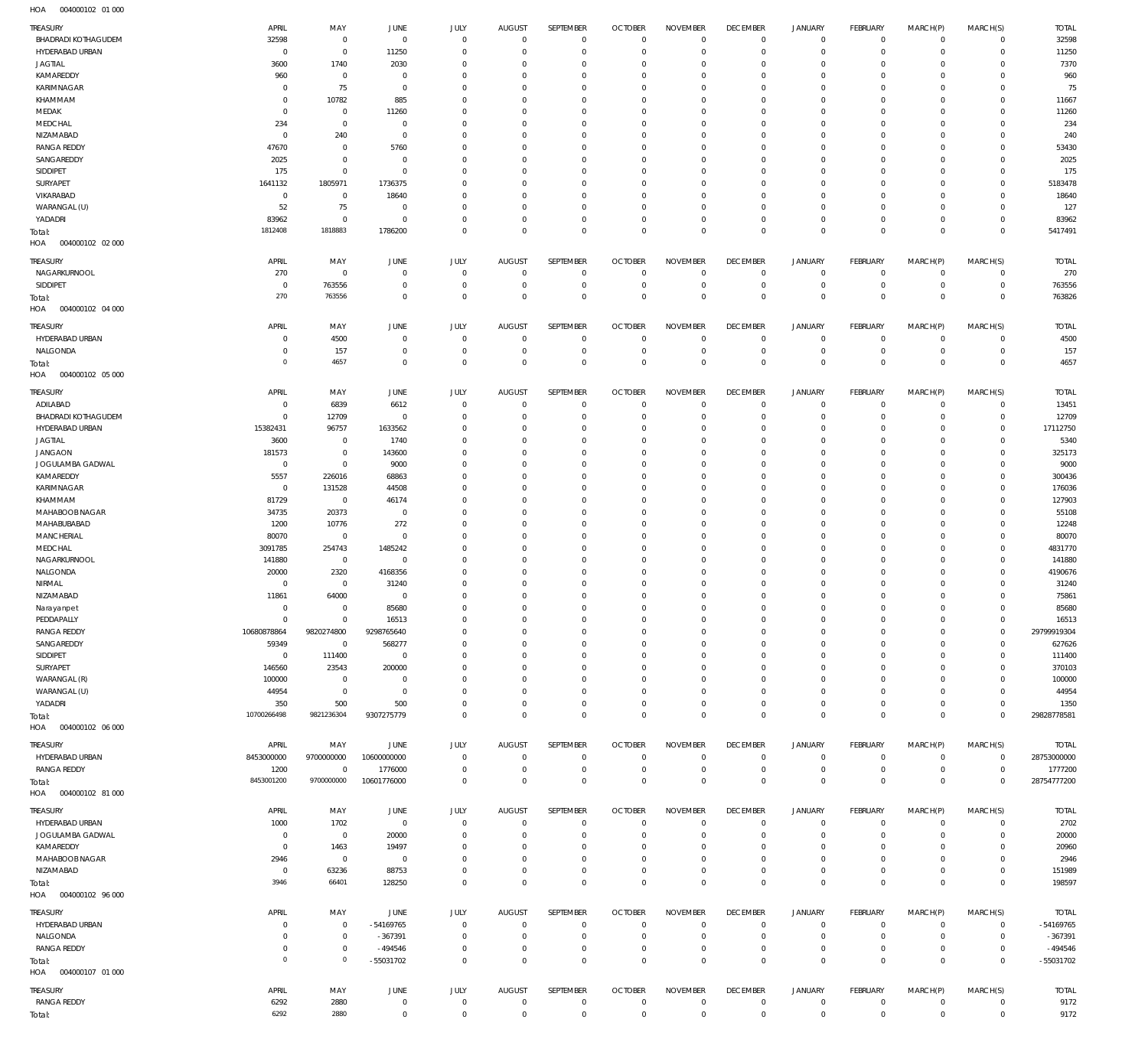004000800 81 001 HOA

| TREASURY                   | APRIL          | MAY         | <b>JUNE</b>    | <b>JULY</b> | <b>AUGUST</b>  | SEPTEMBER   | <b>OCTOBER</b> | <b>NOVEMBER</b> | <b>DECEMBER</b> | <b>JANUARY</b> | FEBRUARY        | MARCH(P)    | MARCH(S)       | <b>TOTAL</b> |
|----------------------------|----------------|-------------|----------------|-------------|----------------|-------------|----------------|-----------------|-----------------|----------------|-----------------|-------------|----------------|--------------|
| HYDERABAD URBAN            | $\mathbf 0$    | 60728       | $\mathbf 0$    | $\mathbf 0$ | $\mathbf 0$    | $\mathbf 0$ | $\overline{0}$ | $\mathbf 0$     | $\overline{0}$  | $\mathbf{0}$   | $\overline{0}$  | $^{\circ}$  | $\mathbf{0}$   | 60728        |
| Total:                     | $\mathbf 0$    | 60728       | $\overline{0}$ | $\mathbf 0$ | $\mathbf 0$    | $\mathbf 0$ | $\overline{0}$ | $\mathbf 0$     | $\overline{0}$  | $\mathbf 0$    | $\overline{0}$  | $\mathbf 0$ | $\overline{0}$ | 60728        |
| HOA<br>004000800 81 800    |                |             |                |             |                |             |                |                 |                 |                |                 |             |                |              |
|                            |                |             |                |             |                |             |                |                 |                 |                |                 |             |                |              |
| TREASURY                   | APRIL          | MAY         | <b>JUNE</b>    | JULY        | <b>AUGUST</b>  | SEPTEMBER   | <b>OCTOBER</b> | <b>NOVEMBER</b> | <b>DECEMBER</b> | JANUARY        | <b>FEBRUARY</b> | MARCH(P)    | MARCH(S)       | <b>TOTAL</b> |
| HYDERABAD URBAN            | $\mathbf 0$    | $\mathbf 0$ | 168373         | $\mathbf 0$ | $\mathbf 0$    | $\mathbf 0$ | $\overline{0}$ | $\mathbf 0$     | $\mathbf 0$     | 0              | $\overline{0}$  | 0           | $\circ$        | 168373       |
| MAHABOOB NAGAR             | $^{\circ}$     | $\mathbf 0$ | 200            | $\mathbf 0$ | $\overline{0}$ | $\mathbf 0$ | $\overline{0}$ | $\mathbf 0$     | $\overline{0}$  | $\mathbf 0$    | $\overline{0}$  | $\mathbf 0$ | $\overline{0}$ | 200          |
| Total:                     | $\mathbf 0$    | $\mathbf 0$ | 168573         | $\mathbf 0$ | $\Omega$       | $\mathbf 0$ | $\overline{0}$ | $\mathbf 0$     | $\overline{0}$  | $\mathbf 0$    | $\overline{0}$  | $\mathbf 0$ | $\overline{0}$ | 168573       |
| 004100101 01 000<br>HOA    |                |             |                |             |                |             |                |                 |                 |                |                 |             |                |              |
|                            |                |             |                |             |                |             |                |                 |                 |                |                 |             |                |              |
| TREASURY                   | APRIL          | MAY         | <b>JUNE</b>    | <b>JULY</b> | <b>AUGUST</b>  | SEPTEMBER   | <b>OCTOBER</b> | <b>NOVEMBER</b> | <b>DECEMBER</b> | <b>JANUARY</b> | <b>FEBRUARY</b> | MARCH(P)    | MARCH(S)       | <b>TOTAL</b> |
| ADILABAD                   | 760            | $\mathbf 0$ | $\overline{0}$ | $\mathbf 0$ | $\mathbf 0$    | $\mathbf 0$ | $\mathbf 0$    | $\mathbf 0$     | $\mathbf 0$     | $\mathbf 0$    | $^{\circ}$      | $\mathbf 0$ | $^{\circ}$     | 760          |
| <b>BHADRADI KOTHAGUDEM</b> | 47             | $\mathbf 0$ | $\overline{0}$ | $\Omega$    | $\Omega$       | $\mathbf 0$ | $\mathbf 0$    | $\Omega$        | $\mathbf 0$     | 0              | $\mathbf{0}$    | $\Omega$    | $\mathbf{0}$   | 47           |
| HYDERABAD URBAN            | 846877         | $\mathbf 0$ | 105032         | $\Omega$    | $\Omega$       | $\Omega$    | $\Omega$       | $\Omega$        | $\mathbf 0$     | 0              | $\mathbf 0$     | $\Omega$    | $\mathbf 0$    | 951909       |
| <b>JANGAON</b>             | 11625          | $\mathbf 0$ | $\overline{0}$ | $\Omega$    | $\Omega$       | $\Omega$    | $\Omega$       | $\Omega$        | $\Omega$        | $\Omega$       | $\mathbf 0$     | $\Omega$    | $\mathbf 0$    | 11625        |
| <b>RANGA REDDY</b>         | 280            | $\mathbf 0$ | $^{\circ}$     | $\Omega$    | $\Omega$       | $\Omega$    | $\Omega$       | $\Omega$        | $\mathbf 0$     | 0              | $\Omega$        | $\Omega$    | $\mathbf 0$    | 280          |
| WARANGAL (U)               | $\Omega$       | 1064        | 31016          | $\Omega$    | $\Omega$       | $\Omega$    | $\Omega$       | $\Omega$        | $\Omega$        | $\Omega$       | $\Omega$        | $\Omega$    | $\Omega$       | 32080        |
| YADADRI                    | 400            | $\mathbf 0$ | $\mathbf 0$    | $\Omega$    | $\Omega$       | $\mathbf 0$ | $\mathbf 0$    | $\Omega$        | $\mathbf 0$     | $\mathbf 0$    | $\mathbf{0}$    | $\Omega$    | $\mathbf{0}$   | 400          |
| Total:                     | 859989         | 1064        | 136048         | $\Omega$    | $\Omega$       | $\Omega$    | $\Omega$       | $\Omega$        | $\mathbf 0$     | $\mathbf 0$    | $\Omega$        | $\Omega$    | $\mathbf 0$    | 997101       |
| HOA<br>004100101 02 000    |                |             |                |             |                |             |                |                 |                 |                |                 |             |                |              |
|                            |                |             |                |             |                |             |                |                 |                 |                |                 |             |                |              |
| TREASURY                   | APRIL          | MAY         | <b>JUNE</b>    | <b>JULY</b> | <b>AUGUST</b>  | SEPTEMBER   | <b>OCTOBER</b> | <b>NOVEMBER</b> | <b>DECEMBER</b> | <b>JANUARY</b> | FEBRUARY        | MARCH(P)    | MARCH(S)       | <b>TOTAL</b> |
| ADILABAD                   | $^{\circ}$     | 77000       | $\overline{0}$ | $\mathbf 0$ | $\mathbf 0$    | $\mathbf 0$ | $\overline{0}$ | $\mathbf 0$     | $\overline{0}$  | 0              | $\overline{0}$  | $\mathbf 0$ | $\overline{0}$ | 77000        |
| Total:                     | $\mathbf 0$    | 77000       | $\overline{0}$ | $\mathbf 0$ | $\overline{0}$ | $\mathbf 0$ | $\overline{0}$ | $\mathbf 0$     | $\overline{0}$  | $\mathbf 0$    | $\overline{0}$  | $\mathbf 0$ | $\overline{0}$ | 77000        |
| HOA<br>004100101 03 000    |                |             |                |             |                |             |                |                 |                 |                |                 |             |                |              |
|                            |                |             |                |             |                |             |                |                 |                 |                |                 |             |                |              |
| TREASURY                   | APRIL          | MAY         | <b>JUNE</b>    | JULY        | <b>AUGUST</b>  | SEPTEMBER   | <b>OCTOBER</b> | <b>NOVEMBER</b> | <b>DECEMBER</b> | <b>JANUARY</b> | FEBRUARY        | MARCH(P)    | MARCH(S)       | <b>TOTAL</b> |
| ADILABAD                   | 4212750        | 2348375     | 3738550        | $\Omega$    | $\Omega$       | $\mathbf 0$ | $\Omega$       | $\Omega$        | $\mathbf 0$     | $\mathbf 0$    | $\mathbf{0}$    | $\Omega$    | $\mathbf{0}$   | 10299675     |
| <b>BHADRADI KOTHAGUDEM</b> | 379360         | 217275      | 197285         | $\Omega$    | $\mathbf 0$    | $\mathbf 0$ | $^{\circ}$     | $\Omega$        | $\mathbf 0$     | 0              | $^{\circ}$      | $\Omega$    | $\mathbf{0}$   | 793920       |
| BHOOPALAPALLY              | 55350          | 155060      | 105150         | $\Omega$    | $\Omega$       | $\Omega$    | $\Omega$       | $\Omega$        | $\Omega$        | 0              | $\mathbf 0$     | $\Omega$    | $\mathbf 0$    | 315560       |
| HYDERABAD URBAN            | 118851343      | 207233750   | 110689170      | $\Omega$    | $\Omega$       | $\Omega$    | $\Omega$       | $\Omega$        | $\Omega$        | $\Omega$       | $\Omega$        | $\Omega$    | $\mathbf{0}$   | 436774263    |
| <b>JAGTIAL</b>             | 195735         | 206445      | 182320         | $\Omega$    | $\Omega$       | $\Omega$    | $\mathbf 0$    | $\Omega$        | $\mathbf 0$     | 0              | $\mathbf 0$     | $\Omega$    | $\mathbf 0$    | 584500       |
| <b>JANGAON</b>             | 185015         | 36239       | 124300         | $\Omega$    | $\Omega$       | $\Omega$    | $\Omega$       | $\Omega$        | $\Omega$        | $\Omega$       | $\Omega$        | $\Omega$    | $\Omega$       | 345554       |
| JOGULAMBA GADWAL           | 1392635        | 1288175     | 1063160        | $\Omega$    | $\Omega$       | $\Omega$    | $\Omega$       | $\Omega$        | $\Omega$        | $\Omega$       | $\mathbf 0$     | $\Omega$    | $\Omega$       | 3743970      |
| KAMAREDDY                  | 1474916        | 1177150     | 1455820        | $\Omega$    | $\Omega$       | $\Omega$    | $\Omega$       | $\Omega$        | $\Omega$        | $\Omega$       | $\Omega$        | $\Omega$    | $\Omega$       | 4107886      |
| KARIMNAGAR                 | 126550         | 169740      | 230640         | $\Omega$    | $\Omega$       | $\Omega$    | $\Omega$       | $\Omega$        | $\Omega$        | $\Omega$       | $\mathbf 0$     | $\Omega$    | $\Omega$       | 526930       |
| KHAMMAM                    | 583566         | 206500      | 96525          | $\Omega$    | $\Omega$       | $\Omega$    | $\Omega$       | $\Omega$        | $\mathbf 0$     | $\Omega$       | $\mathbf 0$     | $\Omega$    | $\mathbf 0$    | 886591       |
| KOMARAMBHEEM ASIFABAD      | 1496025        | 802665      | 391525         | $\Omega$    | $\Omega$       | $\Omega$    | $\Omega$       | $\Omega$        | $\Omega$        | $\Omega$       | $\Omega$        | $\Omega$    | $\Omega$       | 2690215      |
| MAHABOOB NAGAR             | 1182910        | 480670      | 302570         | $\Omega$    | $\Omega$       | $\Omega$    | $\Omega$       | $\Omega$        | $\mathbf 0$     | $\Omega$       | $\mathbf 0$     | $\Omega$    | $\mathbf 0$    | 1966150      |
| MAHABUBABAD                | 82084          | 23560       | 24575          | $\Omega$    | $\Omega$       | $\Omega$    | $\Omega$       | $\Omega$        | $\Omega$        | $\Omega$       | $\Omega$        | $\Omega$    | $\Omega$       | 130219       |
| <b>MANCHERIAL</b>          | 626325         | 3299630     | 43810          | $\Omega$    | $\Omega$       | $\Omega$    | $\Omega$       | $\Omega$        | $\Omega$        | $\Omega$       | $\Omega$        | $\Omega$    | $\Omega$       | 3969765      |
| MEDAK                      | 106050         | 67085       | 126475         | $\Omega$    | $\Omega$       | $\Omega$    | $\Omega$       | $\Omega$        | $\Omega$        | $\Omega$       | $\mathbf 0$     | $\Omega$    | $\mathbf 0$    | 299610       |
| MEDCHAL                    | 32554234       | 29571050    | 20386190       | $\Omega$    | $\Omega$       | $\Omega$    | $\Omega$       | $\Omega$        | $\Omega$        | $\Omega$       | $\Omega$        | $\Omega$    | $\Omega$       | 82511474     |
| NAGARKURNOOL               | 833120         | 11230       | 65800          | $\Omega$    | $\Omega$       | $\Omega$    | $\Omega$       | $\Omega$        | $\Omega$        | $\Omega$       | $\mathbf 0$     | $\Omega$    | $\mathbf 0$    | 910150       |
|                            |                |             |                | $\Omega$    | $\Omega$       | $\Omega$    | $\Omega$       | $\Omega$        | $\Omega$        | $\Omega$       | $\Omega$        | $\Omega$    | $\Omega$       | 4276875      |
| NALGONDA                   | 2202215        | 889790      | 1184870        |             |                |             |                |                 |                 |                |                 |             |                |              |
| NIRMAL                     | 98260          | 136100      | 89525          | $\Omega$    | $\Omega$       | $\Omega$    | $\Omega$       | $\Omega$        | $\Omega$        | $\Omega$       | $\Omega$        | $\Omega$    | $\Omega$       | 323885       |
| NIZAMABAD                  | 338820         | 151760      | 2353970        | $\Omega$    | $\Omega$       | $\Omega$    | $\Omega$       | $\Omega$        | $\mathbf 0$     | $\Omega$       | $\Omega$        | $\Omega$    | $\mathbf 0$    | 2844550      |
| PEDDAPALLY                 | 247550         | 86570       | 582308         | $\Omega$    | $\Omega$       | $\Omega$    | $\Omega$       | $\Omega$        | $\Omega$        | $\Omega$       | $\Omega$        | $\Omega$    | $\Omega$       | 916428       |
| <b>RANGA REDDY</b>         | 6004169        | 191338560   | 97834610       | $\Omega$    | $\Omega$       | $\Omega$    | $\Omega$       | $\Omega$        | $\Omega$        | $\Omega$       | $\Omega$        | $\Omega$    | $\mathbf{0}$   | 295177339    |
| SANGAREDDY                 | 1018000        | 612925      | 586800         | $\Omega$    | $\Omega$       | $\Omega$    | $\Omega$       | $\Omega$        | $\Omega$        | $\Omega$       | $\Omega$        | $\Omega$    | $\Omega$       | 2217725      |
| SIDDIPET                   | 454515         | 89950       | 74700          | $\mathbf 0$ | $\mathbf 0$    | $\mathbf 0$ | $\mathbf 0$    | $\Omega$        | $\mathbf 0$     | $\mathbf 0$    | $^{\circ}$      | 0           | $^{\circ}$     | 619165       |
| SIRICILLA                  | 75600          | 18340       | 164525         | $\Omega$    | $\Omega$       | $\mathbf 0$ | $\mathbf 0$    | $\Omega$        | $\mathbf 0$     | 0              | $\mathbf{0}$    | $\Omega$    | $\mathbf 0$    | 258465       |
| SURYAPET                   | 299155         | 76375       | 136410         | $\Omega$    | $\Omega$       | $\Omega$    | $\mathbf 0$    | $\Omega$        | $\mathbf 0$     | $\mathbf 0$    | $\mathbf{0}$    | $\Omega$    | $\Omega$       | 511940       |
| VIKARABAD                  | 378425         | 295120      | 150880         | $\Omega$    | $\Omega$       | $\Omega$    | $\mathbf 0$    | $\Omega$        | $\mathbf 0$     | 0              | $\mathbf 0$     | $\Omega$    | $\mathbf 0$    | 824425       |
| WANAPARTHY                 | 46540          | 15230       | $^{\circ}$     | $\Omega$    | $\Omega$       | $\Omega$    | $\mathbf 0$    | $\Omega$        | $\mathbf 0$     | 0              | $\mathbf 0$     | $\Omega$    | $\Omega$       | 61770        |
| WARANGAL (R)               | 80470          | 188325      | 216745         | $\Omega$    | $\Omega$       | $\Omega$    | $\Omega$       | $\Omega$        | $\Omega$        | $\Omega$       | $\mathbf 0$     | $\Omega$    | $\mathbf 0$    | 485540       |
| WARANGAL (U)               | 160100         | 195885      | 107885         | $\Omega$    |                |             |                |                 |                 |                |                 |             |                |              |
| YADADRI                    |                |             |                |             | $\Omega$       | $\mathbf 0$ | $\mathbf 0$    | $\Omega$        | $\mathbf 0$     | $\mathbf 0$    | $\mathbf 0$     | $\Omega$    | $\mathbf 0$    | 463870       |
|                            | 228210         | 268550      | 1058760        | $\Omega$    | $\Omega$       | $\mathbf 0$ | $\mathbf 0$    | $\Omega$        | $\mathbf 0$     | $\mathbf 0$    | $\mathbf{0}$    | $\Omega$    | $\mathbf 0$    | 1555520      |
| Total:                     | 175969997      | 441658079   | 243765853      | $\mathbf 0$ | $\Omega$       | $\mathbf 0$ | $\mathbf 0$    | $\mathbf 0$     | $\mathbf 0$     | $\overline{0}$ | $\overline{0}$  | $\mathbf 0$ | $\mathbf 0$    | 861393929    |
| 004100101 04 000<br>HOA    |                |             |                |             |                |             |                |                 |                 |                |                 |             |                |              |
|                            |                |             |                |             |                |             |                |                 |                 |                |                 |             |                |              |
| TREASURY                   | APRIL          | MAY         | JUNE           | JULY        | <b>AUGUST</b>  | SEPTEMBER   | <b>OCTOBER</b> | <b>NOVEMBER</b> | <b>DECEMBER</b> | <b>JANUARY</b> | FEBRUARY        | MARCH(P)    | MARCH(S)       | <b>TOTAL</b> |
| ADILABAD                   | $\overline{0}$ | 500         | 9660           | $\mathbf 0$ | $\mathbf 0$    | $\mathbf 0$ | $\overline{0}$ | $\mathbf 0$     | $\overline{0}$  | $\mathbf 0$    | $\overline{0}$  | $\mathbf 0$ | $\overline{0}$ | 10160        |
| <b>BHADRADI KOTHAGUDEM</b> | 600            | 3600        | $\overline{0}$ | $\mathbf 0$ | $\mathbf 0$    | $\mathbf 0$ | $\overline{0}$ | $\Omega$        | $\mathbf 0$     | $\mathbf 0$    | $\overline{0}$  | 0           | $\mathbf{0}$   | 4200         |
| BHOOPALAPALLY              | 750            | 3475        | 150            | $\mathbf 0$ | $\mathbf 0$    | $\mathbf 0$ | $\overline{0}$ | $\mathbf 0$     | $\mathbf 0$     | 0              | $\mathbf{0}$    | 0           | $\mathbf{0}$   | 4375         |
| HYDERABAD URBAN            | 60175          | 16650       | 52900          | $\Omega$    | $\Omega$       | $\Omega$    | $\overline{0}$ | $\Omega$        | $\mathbf 0$     | 0              | $\mathbf{0}$    | $\Omega$    | $\mathbf{0}$   | 129725       |
| <b>JAGTIAL</b>             | 800            | 350         | 200            | $\Omega$    | $\Omega$       | $\mathbf 0$ | $\overline{0}$ | $\Omega$        | $\mathbf 0$     | 0              | $\mathbf{0}$    | $\Omega$    | $\mathbf{0}$   | 1350         |
| <b>JANGAON</b>             | 8150           | 350         | 1800           | $\Omega$    | $\Omega$       | $\mathbf 0$ | $\mathbf 0$    | $\Omega$        | $\mathbf 0$     | 0              | $\mathbf{0}$    | $\Omega$    | $\mathbf{0}$   | 10300        |
| JOGULAMBA GADWAL           | 4600           | 500         | 2550           | $\Omega$    | $\Omega$       | $\mathbf 0$ | $\overline{0}$ | $\Omega$        | $\mathbf 0$     | 0              | $\mathbf{0}$    | $\Omega$    | $\mathbf{0}$   | 7650         |
| KAMAREDDY                  | 1025           | 400         | 300            | $\Omega$    | $\mathbf 0$    | $\mathbf 0$ | $\mathbf 0$    | $\Omega$        | $\mathbf 0$     | 0              | $\mathbf{0}$    | $\Omega$    | $\mathbf{0}$   | 1725         |
| KARIMNAGAR                 | 4100           | 300         | 4050           | $\Omega$    | $\Omega$       | $\Omega$    | $\mathbf 0$    | $\Omega$        | $\mathbf 0$     | $\Omega$       | $\mathbf{0}$    | $\Omega$    | $\mathbf{0}$   | 8450         |
| KHAMMAM                    | 500            | 150         | 750            | $\Omega$    | $\Omega$       | $\mathbf 0$ | $\overline{0}$ | $\Omega$        | $\mathbf 0$     | 0              | $\mathbf{0}$    | $\Omega$    | $\mathbf{0}$   | 1400         |
| KOMARAMBHEEM ASIFABAD      | $\overline{0}$ | $\mathbf 0$ | 1150           | $\Omega$    | $\mathbf 0$    | $\mathbf 0$ | $\mathbf 0$    | $\Omega$        | $\mathbf 0$     | $\mathbf 0$    | $\mathbf 0$     | $\Omega$    | $\mathbf 0$    | 1150         |
| MAHABOOB NAGAR             | 3900           | 17050       | 450            | $\Omega$    | $\Omega$       | $\Omega$    | $\overline{0}$ | $\Omega$        | $\mathbf 0$     | 0              | $\mathbf{0}$    | $\Omega$    | $\mathbf{0}$   | 21400        |
|                            |                |             |                | $\Omega$    | $\Omega$       | $\mathbf 0$ | $\mathbf 0$    | $\Omega$        | $\mathbf 0$     | 0              | $\mathbf{0}$    | $\Omega$    | $\mathbf{0}$   |              |
| MAHABUBABAD                | 750            | 150         | 1600           |             |                |             |                |                 |                 |                |                 |             |                | 2500         |
| <b>MANCHERIAL</b>          | 1900           | 4745        | 13885          | $\Omega$    | $\Omega$       | $\Omega$    | $\mathbf 0$    | $\Omega$        | $\mathbf 0$     | 0              | $\mathbf{0}$    | $\Omega$    | $\mathbf{0}$   | 20530        |
| MEDAK                      | 450            | 150         | 600            | $\Omega$    | $\mathbf 0$    | $\mathbf 0$ | $\overline{0}$ | $\mathbf 0$     | $\mathbf 0$     | 0              | $\mathbf{0}$    | $\Omega$    | $\mathbf{0}$   | 1200         |
| MEDCHAL                    | 12275          | 2725        | 19275          | $\Omega$    | $\Omega$       | $\mathbf 0$ | $\mathbf 0$    | $\Omega$        | $\mathbf 0$     | 0              | $\mathbf{0}$    | $\Omega$    | $\mathbf 0$    | 34275        |
| NAGARKURNOOL               | 1850           | 300         | 750            | $\Omega$    | $\Omega$       | $\Omega$    | $\mathbf 0$    | $\Omega$        | $\mathbf 0$     | 0              | $\mathbf{0}$    | $\Omega$    | $\mathbf{0}$   | 2900         |
| NALGONDA                   | 7650           | 2125        | 5275           | $\Omega$    | $\mathbf 0$    | $\mathbf 0$ | $\mathbf 0$    | $\Omega$        | $\mathbf 0$     | 0              | $\mathbf{0}$    | $\Omega$    | $\mathbf{0}$   | 15050        |
| NIRMAL                     | 28850          | $\mathbf 0$ | 12890          | $\Omega$    | $\Omega$       | $\Omega$    | $\mathbf 0$    | $\Omega$        | $\mathbf 0$     | $\mathbf 0$    | $\mathbf{0}$    | $\Omega$    | $\mathbf{0}$   | 41740        |
| NIZAMABAD                  | 1350           | $\mathbf 0$ | 57370          | $\Omega$    | $\Omega$       | $\mathbf 0$ | $\overline{0}$ | $\Omega$        | $\mathbf 0$     | 0              | $\mathbf{0}$    | $\Omega$    | $\mathbf{0}$   | 58720        |
| PEDDAPALLY                 | 1350           | 150         | 550            | $\Omega$    | $\Omega$       | $\Omega$    | $\mathbf 0$    | $\Omega$        | $\mathbf 0$     | $\mathbf 0$    | $\mathbf{0}$    | $\Omega$    | $\mathbf{0}$   | 2050         |
| <b>RANGA REDDY</b>         | 29375          | 5150        | 21450          | $\Omega$    | $\mathbf 0$    | $\mathbf 0$ | $\overline{0}$ | $\mathbf 0$     | $\mathbf 0$     | 0              | $\circ$         | 0           | $\mathbf{0}$   | 55975        |
| SANGAREDDY                 | 6010           | 4700        | 14535          | $\mathbf 0$ | $\mathbf 0$    | $\mathbf 0$ | $\mathbf 0$    | $\mathbf 0$     | $\mathbf 0$     | 0              | $\mathbf{0}$    | $\mathbf 0$ | $\mathbf{0}$   | 25245        |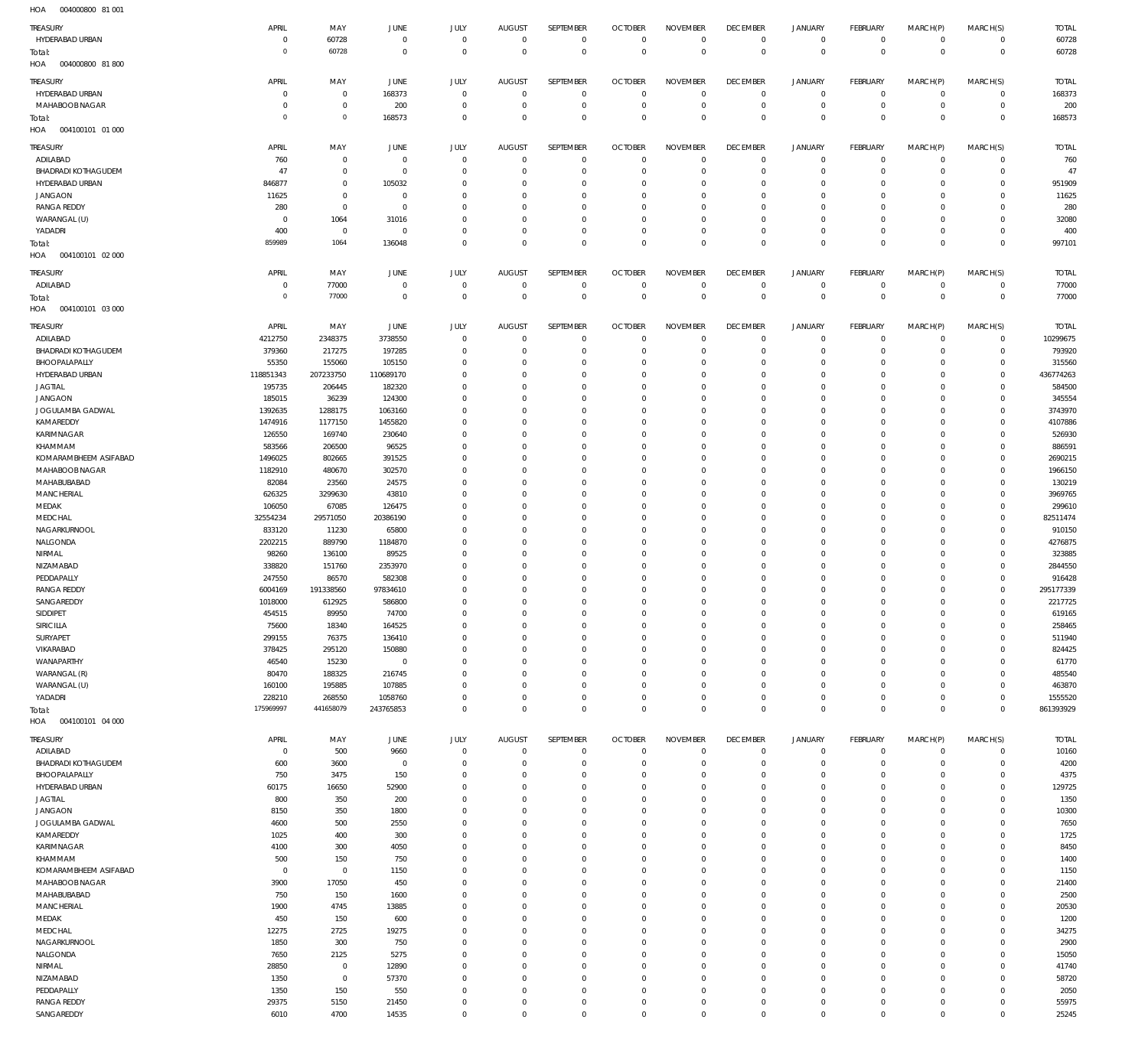004100101 04 000 HOA

| TREASURY                                    | APRIL               | MAY                        | JUNE                | <b>JULY</b>                   | <b>AUGUST</b>        | SEPTEMBER                    | <b>OCTOBER</b>    | <b>NOVEMBER</b>            | <b>DECEMBER</b>            | <b>JANUARY</b>             | <b>FEBRUARY</b>   | MARCH(P)                   | MARCH(S)                   | <b>TOTAL</b>         |
|---------------------------------------------|---------------------|----------------------------|---------------------|-------------------------------|----------------------|------------------------------|-------------------|----------------------------|----------------------------|----------------------------|-------------------|----------------------------|----------------------------|----------------------|
| SIDDIPET                                    | 1950                | $\mathbf 0$                | 650                 | $\mathbf 0$                   | $^{\circ}$           | $\mathbf 0$                  | $\overline{0}$    | $\mathbf 0$                | $\mathbf 0$                | $\mathbf 0$                | $\overline{0}$    | $\mathbf 0$                | $\mathbf{0}$               | 2600                 |
| <b>SIRICILLA</b><br>SURYAPET                | 350<br>1050         | $\mathbf 0$<br>$\mathbf 0$ | 200<br>1235         | $\overline{0}$<br>$\mathbf 0$ | 0<br>$\Omega$        | $\mathbf 0$<br>$\mathbf{0}$  | 0<br>0            | $\mathbf 0$<br>$\mathbf 0$ | $^{\circ}$<br>0            | $\mathbb O$<br>$\mathbf 0$ | 0<br>0            | $\mathbf 0$<br>$\Omega$    | $\mathbf 0$<br>$\mathbf 0$ | 550<br>2285          |
| VIKARABAD                                   | 750                 | 450                        | 1550                | $\Omega$                      | C                    | $^{\circ}$                   | 0                 | $\mathbf 0$                | 0                          | $\mathbf 0$                | 0                 | 0                          | $\mathbf 0$                | 2750                 |
| WANAPARTHY                                  | 3505                | $\mathbf 0$                | 1825                | $\Omega$                      | $\Omega$             | $\mathbf 0$                  | $\Omega$          | $\mathbf 0$                | 0                          | $\mathbf 0$                | 0                 | 0                          | $\mathbf 0$                | 5330                 |
| WARANGAL (R)                                | 1650                | 2150                       | 0                   | $\mathbf 0$                   | C                    | $^{\circ}$                   | 0                 | $\mathbf 0$                | 0                          | $\mathbf 0$                | 0                 | 0                          | $\mathbf 0$                | 3800                 |
| WARANGAL (U)<br>YADADRI                     | 3225<br>8250        | 300<br>2650                | 3775<br>3450        | $\Omega$<br>$\mathbf 0$       | $\Omega$<br>$\Omega$ | $\mathbf 0$<br>$\mathbf 0$   | 0<br>0            | $\mathbf 0$<br>$\mathbf 0$ | 0<br>$\mathbf 0$           | $\mathbf 0$<br>$\mathbf 0$ | 0<br>$\mathbf 0$  | $\Omega$<br>$\mathbf 0$    | $\mathbf 0$<br>$\mathbf 0$ | 7300<br>14350        |
| Total:                                      | 197140              | 69070                      | 234825              | $\mathbf 0$                   | $\Omega$             | $\mathbb O$                  | $\overline{0}$    | $\mathbf 0$                | $\mathbf 0$                | $\mathbf 0$                | $\mathbf 0$       | $\mathbf 0$                | $\mathbf 0$                | 501035               |
| HOA<br>004100101 05 000                     |                     |                            |                     |                               |                      |                              |                   |                            |                            |                            |                   |                            |                            |                      |
| TREASURY                                    | APRIL               | MAY                        | JUNE                | JULY                          | <b>AUGUST</b>        | SEPTEMBER                    | <b>OCTOBER</b>    | <b>NOVEMBER</b>            | <b>DECEMBER</b>            | <b>JANUARY</b>             | <b>FEBRUARY</b>   | MARCH(P)                   | MARCH(S)                   | <b>TOTAL</b>         |
| ADILABAD                                    | 215575              | 316190                     | 440575              | $\mathbf 0$                   | $^{\circ}$           | $\mathbf{0}$                 | $\overline{0}$    | $\mathbf 0$                | $\mathbf 0$                | $\mathbf 0$                | $\overline{0}$    | $\mathbf 0$                | $\mathbf{0}$               | 972340               |
| <b>BHADRADI KOTHAGUDEM</b>                  | 1632820             | 687240                     | 8870                | $\mathbf 0$                   | 0                    | $^{\circ}$                   | - 0               | $^{\circ}$                 | $^{\circ}$                 | $\mathbf 0$                | $\mathbf 0$       | $\mathbf 0$                | $\circ$                    | 2328930              |
| BHOOPALAPALLY                               | 28175               | 42825                      | 60500               | $\mathbf 0$                   | $\Omega$             | $\mathbf{0}$                 | 0                 | $\mathbf 0$                | $^{\circ}$                 | $\mathbf 0$                | $\mathbf 0$       | $\mathbf 0$<br>$\Omega$    | $\mathbf 0$<br>$\mathbf 0$ | 131500               |
| HYDERABAD URBAN<br><b>JAGTIAL</b>           | 366556943<br>791265 | 156361597<br>17720         | 265826342<br>569785 | $^{\circ}$<br>$\Omega$        | $\Omega$<br>$\Omega$ | $\mathbf 0$<br>$\mathbf{0}$  | 0<br>0            | $\mathbf 0$<br>$\mathbf 0$ | 0<br>$^{\circ}$            | $^{\circ}$<br>$\mathbf 0$  | 0<br>0            | $\Omega$                   | $\mathbf 0$                | 788744882<br>1378770 |
| <b>JANGAON</b>                              | 14105               | 150550                     | 48000               | $^{\circ}$                    | $\Omega$             | $^{\circ}$                   | 0                 | $^{\circ}$                 | 0                          | $^{\circ}$                 | 0                 | $\Omega$                   | $\mathbf 0$                | 212655               |
| JOGULAMBA GADWAL                            | 16900               | 2800                       | 12650               | $\Omega$                      | $\Omega$             | $\mathbf 0$                  | 0                 | $\mathbf 0$                | $^{\circ}$                 | $\mathbf 0$                | $\mathbf 0$       | $\Omega$                   | $\mathbf 0$                | 32350                |
| KAMAREDDY                                   | 1375086             | 287095                     | 348900              | $\mathbf 0$                   | $\Omega$             | $\mathbf{0}$                 | 0                 | $\mathbf 0$                | 0                          | $\mathbf 0$                | 0                 | $\Omega$                   | $\mathbf 0$                | 2011081              |
| KARIMNAGAR<br>KHAMMAM                       | 1034168<br>175380   | 49850<br>58700             | 1086497<br>93510    | $\Omega$<br>$\Omega$          | $\Omega$<br>$\Omega$ | $\mathbf{0}$<br>$\mathbf{0}$ | 0<br>0            | $\mathbf 0$<br>$\mathbf 0$ | 0<br>0                     | $\mathbf 0$<br>$\mathbf 0$ | 0<br>$\mathbf 0$  | $\Omega$<br>$\Omega$       | $\mathbf 0$<br>$\mathbf 0$ | 2170515<br>327590    |
| KOMARAMBHEEM ASIFABAD                       | 6750                | 190650                     | 118050              | $\Omega$                      | $\Omega$             | $\mathbf{0}$                 | 0                 | $\mathbf 0$                | 0                          | $\mathbf 0$                | $\mathbf 0$       | $\Omega$                   | $\mathbf 0$                | 315450               |
| MAHABOOB NAGAR                              | 119985              | 1467155                    | 4489190             | $\Omega$                      | $\Omega$             | $\mathbf{0}$                 | 0                 | $\mathbf 0$                | 0                          | $\mathbf 0$                | $\mathbf 0$       | $\Omega$                   | $\mathbf 0$                | 6076330              |
| MAHABUBABAD                                 | 660390              | 2950                       | 6395                | $\mathbf 0$                   | $\Omega$             | $\mathbf{0}$                 | 0                 | $\mathbf 0$                | 0                          | $\mathbf 0$                | 0                 | 0                          | $\mathbf 0$                | 669735               |
| MANCHERIAL                                  | 1327255             | 344755                     | 50091               | $\Omega$                      | $\Omega$             | $\mathbf{0}$                 | 0                 | $\mathbf 0$                | 0                          | $\mathbf 0$                | $\mathbf 0$       | $\Omega$                   | $\mathbf 0$                | 1722101              |
| MEDAK<br>MEDCHAL                            | 17520<br>411847     | 2143055<br>188035          | 711135<br>309910    | $\mathbf 0$<br>$\Omega$       | $\Omega$<br>$\Omega$ | $\mathbf{0}$<br>$^{\circ}$   | 0<br>0            | $\mathbf 0$<br>$\mathbf 0$ | 0<br>0                     | $\mathbf 0$<br>$\mathbf 0$ | 0<br>$\mathbf 0$  | $\mathbf 0$<br>$\Omega$    | $\mathbf 0$<br>$\mathbf 0$ | 2871710<br>909792    |
| NAGARKURNOOL                                | 45780               | 8500                       | 30675               | $\mathbf 0$                   | $\Omega$             | $\mathbf{0}$                 | 0                 | $\mathbf 0$                | 0                          | $\mathbf 0$                | 0                 | $\mathbf 0$                | $\mathbf 0$                | 84955                |
| NALGONDA                                    | 1788815             | 2030330                    | 794450              | $\Omega$                      | $\Omega$             | $^{\circ}$                   | 0                 | $\mathbf 0$                | 0                          | $\mathbf 0$                | $\mathbf 0$       | $\Omega$                   | $\mathbf 0$                | 4613595              |
| NIRMAL                                      | 809375              | 17310                      | 811415              | $\mathbf 0$                   | $\Omega$             | $\mathbf{0}$                 | 0                 | $\mathbf 0$                | 0                          | $\mathbf 0$                | $\mathbf 0$       | $\mathbf 0$                | $\mathbf 0$                | 1638100              |
| NIZAMABAD                                   | 2534897             | 11150                      | 1781760             | $\Omega$                      | $\Omega$             | $\mathbf 0$                  | 0                 | $\mathbf 0$                | 0                          | $\mathbf 0$                | 0                 | $\Omega$                   | $\mathbf 0$                | 4327807              |
| PEDDAPALLY<br><b>RANGA REDDY</b>            | 751500<br>520363    | 392650<br>316050           | 1223180<br>382310   | $\Omega$<br>$\mathbf 0$       | $\Omega$<br>$\Omega$ | $\mathbf{0}$<br>$^{\circ}$   | 0<br>0            | $\mathbf 0$<br>$\mathbf 0$ | 0<br>0                     | $\mathbf 0$<br>$\mathbf 0$ | 0<br>$\mathbf 0$  | $\Omega$<br>$\Omega$       | $\mathbf 0$<br>$\mathbf 0$ | 2367330<br>1218723   |
| SANGAREDDY                                  | 95500               | 3817955                    | 49595               | $\Omega$                      | $\Omega$             | $\mathbf 0$                  | 0                 | $\mathbf 0$                | $\mathbf 0$                | $\mathbf 0$                | $\mathbf 0$       | $\Omega$                   | $\mathbf 0$                | 3963050              |
| SIDDIPET                                    | 38279               | 19500                      | 5567355             | $\mathbf 0$                   | $\Omega$             | $^{\circ}$                   | 0                 | $\mathbf 0$                | 0                          | $\mathbf 0$                | 0                 | $\Omega$                   | $\mathbf 0$                | 5625134              |
| SIRICILLA                                   | 12650               | 4950                       | 6600                | $\Omega$                      | $\Omega$             | $\mathbf{0}$                 | 0                 | $\mathbf 0$                | 0                          | $\mathbf 0$                | 0                 | $\Omega$                   | $\mathbf 0$                | 24200                |
| SURYAPET                                    | 5264125             | 28065                      | 1603025             | $\mathbf 0$                   | $\Omega$             | $\mathbf{0}$                 | 0                 | $\mathbf 0$                | 0                          | $\mathbf 0$                | $\mathbf 0$       | $\Omega$                   | $\mathbf 0$                | 6895215              |
| VIKARABAD<br>WANAPARTHY                     | 14275<br>23325      | 2400<br>5400               | 17600<br>1429905    | $\Omega$<br>$\Omega$          | $\Omega$<br>$\Omega$ | $\mathbf{0}$<br>$\mathbf{0}$ | 0<br>0            | $\mathbf 0$<br>$\mathbf 0$ | 0<br>0                     | $\mathbf 0$<br>$\mathbf 0$ | $\mathbf 0$<br>0  | $\Omega$<br>$\Omega$       | $\mathbf 0$<br>$\mathbf 0$ | 34275<br>1458630     |
| WARANGAL (R)                                | 64250               | 49775                      | 59575               | $\mathbf 0$                   | $\Omega$             | $^{\circ}$                   | 0                 | $\mathbf 0$                | 0                          | $\mathbf 0$                | 0                 | 0                          | $\mathbf 0$                | 173600               |
|                                             |                     |                            |                     |                               | $\Omega$             | $\mathbf{0}$                 | 0                 | $\mathbf 0$                | 0                          | $\mathbf 0$                | $\mathbf 0$       | $\Omega$                   | $\mathbf 0$                | 1226080              |
| WARANGAL (U)                                | 145950              | 483395                     | 596735              | $\Omega$                      |                      |                              |                   |                            |                            |                            |                   |                            |                            |                      |
| YADADRI                                     | 911940              | 25860                      | 916890              | $\mathbf 0$                   | 0                    | $\mathbf{0}$                 | 0                 | $\mathbf 0$                | $\mathbf 0$                | $\mathbf 0$                | $\mathbf 0$       | $\mathbf 0$                | $\mathbf 0$                | 1854690              |
| Total:                                      | 387405188           | 169524457                  | 289451470           | $\overline{0}$                | $\Omega$             | $\mathbb O$                  | $^{\circ}$        | $\mathbf 0$                | $\mathbf 0$                | $\mathbf 0$                | $\mathbf 0$       | $\mathbf 0$                | $\overline{0}$             | 846381115            |
| HOA<br>004100101 06 000                     |                     |                            |                     |                               |                      |                              |                   |                            |                            |                            |                   |                            |                            |                      |
| TREASURY                                    | APRIL               | MAY                        | JUNE                | <b>JULY</b>                   | <b>AUGUST</b>        | SEPTEMBER                    | <b>OCTOBER</b>    | <b>NOVEMBER</b>            | <b>DECEMBER</b>            | <b>JANUARY</b>             | <b>FEBRUARY</b>   | MARCH(P)                   | MARCH(S)                   | <b>TOTAL</b>         |
| ADILABAD                                    | 1093100             | 325100                     | 126698              | $^{\circ}$<br>$\mathbf 0$     | 0<br>$\mathbf{0}$    | $\mathbf 0$<br>$\mathbb O$   | - 0<br>$^{\circ}$ | $^{\circ}$<br>$\mathbf 0$  | 0<br>$\mathbf 0$           | $\mathbf 0$<br>$\mathbf 0$ | 0<br>$\mathbf{0}$ | 0<br>$\mathbf 0$           | $^{\circ}$<br>$\mathbf 0$  | 1544898              |
| <b>BHADRADI KOTHAGUDEM</b><br>BHOOPALAPALLY | 232650<br>$\circ$   | 130200<br>150              | 151500<br>150       | $\mathbf{0}$                  | 0                    | 0                            | 0                 | 0                          | 0                          | 0                          | 0                 | $\Omega$                   | 0                          | 514350<br>300        |
| HYDERABAD URBAN                             | 462485              | 1513965                    | 408840              | $^{\circ}$                    | $\Omega$             | $\mathbf 0$                  | 0                 | $^{\circ}$                 | 0                          | $\mathbf 0$                | $\mathbf 0$       | $\mathbf 0$                | $\mathbf 0$                | 2385290              |
| <b>JANGAON</b>                              | $\overline{0}$      | 1000                       | $^{\circ}$          | $\overline{0}$                | 0                    | $\mathbf 0$                  | 0                 | $\mathbf 0$                | 0                          | $\mathbf 0$                | $\mathbf 0$       | $\mathbf 0$                | $\mathbf 0$                | 1000                 |
| JOGULAMBA GADWAL                            | 312400              | 138600                     | 142600              | $^{\circ}$                    | $\Omega$<br>$\Omega$ | $\mathbf{0}$                 | 0                 | $\mathbf 0$                | 0                          | $^{\circ}$                 | $\mathbf 0$       | $\Omega$<br>$\Omega$       | $\mathbf 0$                | 593600               |
| KAMAREDDY<br>KARIMNAGAR                     | 48050<br>50         | 42000<br>$\mathbf 0$       | 70850<br>0          | $\mathbf 0$<br>$^{\circ}$     | 0                    | $\mathbf{0}$<br>$\mathbf{0}$ | 0<br>0            | $\mathbf 0$<br>$\mathbf 0$ | $^{\circ}$<br>0            | $\mathbf 0$<br>$\mathbf 0$ | 0<br>0            | 0                          | $\mathbf 0$<br>$\mathbf 0$ | 160900<br>50         |
| KHAMMAM                                     | 125450              | 67000                      | 76500               | $\overline{0}$                | $\Omega$             | $\mathbf 0$                  | 0                 | $\mathbf 0$                | $\mathbf 0$                | $\mathbf 0$                | 0                 | 0                          | $\mathbf 0$                | 268950               |
| KOMARAMBHEEM ASIFABAD                       | 44000               | 40000                      | 42400               | $\mathbf 0$                   | 0                    | $\mathbf{0}$                 | 0                 | $\mathbf 0$                | 0                          | $\mathbf 0$                | 0                 | 0                          | $\mathbf 0$                | 126400               |
| MAHABOOB NAGAR                              | 712970              | 33340                      | 63800               | $\mathbf 0$                   | $\Omega$             | $\mathbf 0$                  | 0                 | $\mathbf 0$                | $\mathbf 0$                | $\mathbf 0$                | 0                 | 0                          | $\mathbf 0$                | 810110               |
| MAHABUBABAD<br>MANCHERIAL                   | 105<br>50           | $\mathbf 0$<br>$\mathbf 0$ | $^{\circ}$<br>1000  | $\mathbf 0$<br>$\mathbf 0$    | $\Omega$<br>0        | $\mathbf{0}$<br>$\mathbf 0$  | 0<br>0            | $\mathbf 0$<br>$\mathbf 0$ | 0<br>0                     | $\mathbf 0$<br>$\mathbf 0$ | 0<br>0            | 0<br>0                     | $\mathbf 0$<br>$\mathbf 0$ | 105<br>1050          |
| MEDAK                                       | $\overline{0}$      | 50                         | 250                 | $\mathbf 0$                   | $\Omega$             | $\mathbf{0}$                 | 0                 | $\mathbf 0$                | 0                          | $\mathbf 0$                | $\mathbf 0$       | 0                          | $\mathbf 0$                | 300                  |
| MEDCHAL                                     | 16260               | 13050                      | 12305               | $\mathbf 0$                   | 0                    | $\mathbf{0}$                 | 0                 | $\mathbf 0$                | 0                          | $\mathbf 0$                | 0                 | 0                          | $\mathbf 0$                | 41615                |
| NAGARKURNOOL                                | $^{\circ}$          | $\mathbf 0$                | 200                 | $^{\circ}$                    | $\Omega$             | $\mathbf 0$                  | 0                 | $\mathbf 0$                | 0                          | $\mathbf 0$                | $\mathbf 0$       | $\Omega$                   | $\mathbf 0$                | 200                  |
| NALGONDA                                    | 217820              | 127260                     | 134450              | $\mathbf 0$<br>$\mathbf 0$    | 0<br>$\Omega$        | $\mathbf{0}$<br>$\mathbf{0}$ | 0<br>0            | $\mathbf 0$<br>$\mathbf 0$ | 0<br>$\mathbf 0$           | $\mathbf 0$<br>$\mathbf 0$ | 0<br>$\mathbf 0$  | 0<br>0                     | $\mathbf 0$<br>$\mathbf 0$ | 479530               |
| NIRMAL<br>NIZAMABAD                         | 27800<br>962090     | 38400<br>55900             | 23000<br>329520     | $\mathbf 0$                   | 0                    | $\mathbf{0}$                 | 0                 | $\mathbf 0$                | 0                          | $\mathbf 0$                | 0                 | 0                          | $\mathbf 0$                | 89200<br>1347510     |
| PEDDAPALLY                                  | 1000                | $\mathbf 0$                | 1000                | $\Omega$                      | $\Omega$             | $\mathbf 0$                  | 0                 | $\mathbf 0$                | $^{\circ}$                 | $^{\circ}$                 | $\mathbf 0$       | 0                          | $\mathbf 0$                | 2000                 |
| <b>RANGA REDDY</b>                          | 100030              | 25650                      | 32201               | $\mathbf 0$                   | 0                    | $\mathbf{0}$                 | 0                 | $\mathbf 0$                | 0                          | $^{\circ}$                 | 0                 | 0                          | $\mathbf 0$                | 157881               |
| SANGAREDDY                                  | 242650              | 126100                     | 161200              | $^{\circ}$                    | $\Omega$             | $^{\circ}$                   | 0                 | $^{\circ}$                 | 0                          | $^{\circ}$                 | 0                 | 0                          | $\mathbf 0$                | 529950               |
| SIDDIPET<br>SURYAPET                        | 350<br>300150       | 50<br>145200               | 250<br>168400       | $\mathbf 0$<br>$^{\circ}$     | $\Omega$<br>$\Omega$ | $\mathbf{0}$<br>$\mathbf{0}$ | - 0<br>0          | $\mathbf 0$<br>$^{\circ}$  | 0<br>0                     | $\mathbf 0$<br>$^{\circ}$  | 0<br>0            | 0<br>0                     | $\mathbf 0$<br>$\mathbf 0$ | 650<br>613750        |
| VIKARABAD                                   | 12550               | 2730                       | 3250                | $\mathbf 0$                   | $\Omega$             | $\mathbf 0$                  | 0                 | $\mathbf 0$                | 0                          | $\mathbf 0$                | 0                 | 0                          | $\mathbf 0$                | 18530                |
| WANAPARTHY                                  | 0                   | $\,0\,$                    | 800                 | $^{\circ}$                    | 0                    | $\mathbf{0}$                 | 0                 | $^{\circ}$                 | 0                          | $^{\circ}$                 | 0                 | 0                          | $\mathbf 0$                | 800                  |
| WARANGAL (R)                                | 4000                | 6000                       | 2000                | $\mathbf 0$                   | $\Omega$             | $\mathbf{0}$                 | 0                 | $\mathbf 0$                | $^{\circ}$                 | $\mathbf 0$                | 0                 | 0                          | $\mathbf 0$                | 12000                |
| WARANGAL (U)                                | $\circ$             | 1000                       | 450                 | $^{\circ}$                    | 0<br>0               | $\mathbf{0}$                 | 0<br>0            | $\mathbf 0$<br>$\mathbf 0$ | $^{\circ}$                 | $\mathbf 0$                | 0<br>$\mathbf 0$  | $\mathbf 0$<br>$\mathbf 0$ | $\mathbf 0$<br>$\mathbf 0$ | 1450                 |
| YADADRI<br>Total:                           | 15400<br>4931410    | 1450<br>2834195            | 4150<br>1957764     | $\mathbf 0$<br>$\mathbf 0$    | $\mathbf 0$          | $\mathbf 0$<br>$\mathbb O$   | $^{\circ}$        | $\mathbf 0$                | $\mathbf 0$<br>$\mathbf 0$ | $\mathbb O$<br>$\mathbf 0$ | $\mathbf{0}$      | $\mathbf 0$                | $\overline{0}$             | 21000<br>9723369     |
| HOA<br>004100101 07 000                     |                     |                            |                     |                               |                      |                              |                   |                            |                            |                            |                   |                            |                            |                      |
| TREASURY                                    | APRIL               | MAY                        | JUNE                | <b>JULY</b>                   | <b>AUGUST</b>        | SEPTEMBER                    | <b>OCTOBER</b>    | <b>NOVEMBER</b>            | <b>DECEMBER</b>            | JANUARY                    | FEBRUARY          | MARCH(P)                   | MARCH(S)                   | <b>TOTAL</b>         |
| ADILABAD                                    | $\overline{0}$      | 662985                     | 136300              | $\mathbf 0$                   | $^{\circ}$           | $^{\circ}$                   | 0                 | $\mathbf 0$                | $^{\circ}$                 | $\overline{0}$             | $\mathbf 0$       | $\mathbf 0$                | $^{\circ}$                 | 799285               |
| <b>BHADRADI KOTHAGUDEM</b>                  | 4000                | 3000                       | 7200                | $\overline{0}$                | $\circ$              | $\mathbf 0$                  | $\overline{0}$    | $\mathbf 0$                | $\mathbf 0$                | $\mathbb O$                | $\overline{0}$    | $\mathbf 0$                | $\mathbf{0}$               | 14200                |
| BHOOPALAPALLY<br>HYDERABAD URBAN            | 2000<br>1151550     | $\overline{0}$<br>710310   | 3000<br>917156      | $\overline{0}$<br>$\mathbf 0$ | 0<br>$\mathbf 0$     | $\mathbf 0$<br>$\mathbf 0$   | 0<br>$^{\circ}$   | $\mathbf 0$<br>$\mathbf 0$ | $\mathbf 0$<br>$\mathbf 0$ | $\mathbf 0$<br>$\mathbf 0$ | 0<br>$\mathbf 0$  | $\mathbf 0$<br>$\mathbf 0$ | $\mathbf 0$<br>$\mathbf 0$ | 5000<br>2779016      |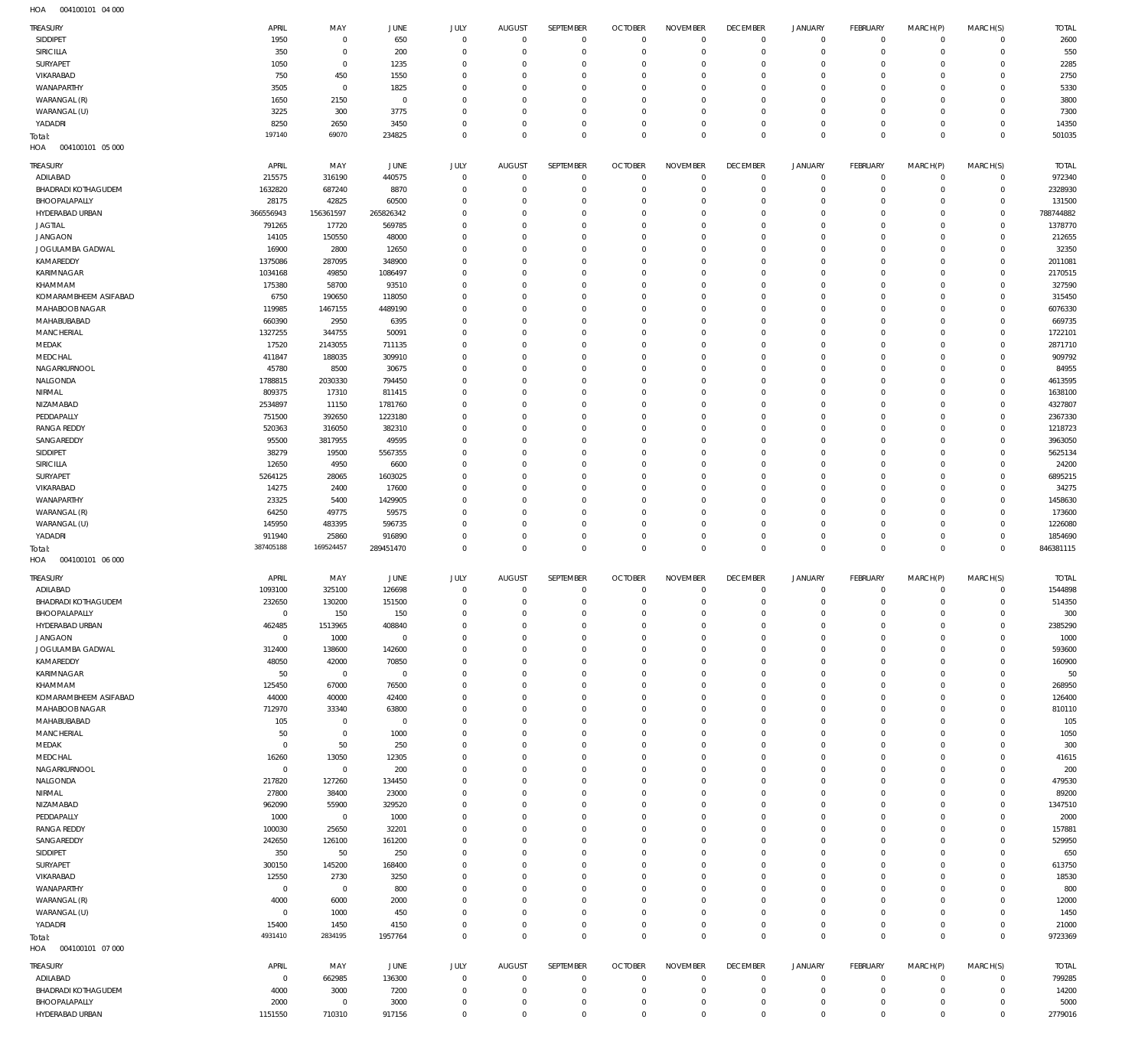004100101 07 000 HOA

| TREASURY                          | APRIL                    | MAY                    | <b>JUNE</b>        | JULY                       | <b>AUGUST</b>                   | SEPTEMBER              | <b>OCTOBER</b>                 | <b>NOVEMBER</b>            | <b>DECEMBER</b>            | <b>JANUARY</b>             | FEBRUARY                         | MARCH(P)             | MARCH(S)                     | <b>TOTAL</b>        |
|-----------------------------------|--------------------------|------------------------|--------------------|----------------------------|---------------------------------|------------------------|--------------------------------|----------------------------|----------------------------|----------------------------|----------------------------------|----------------------|------------------------------|---------------------|
| <b>JAGTIAL</b>                    | 767645                   | $\mathbf 0$            | 490645             | $\mathbf 0$                | $\mathbf 0$                     | $\mathbf{0}$           | $\overline{0}$                 | $\mathbf 0$                | $\mathbf{0}$               | $\mathbf 0$                | $\overline{0}$                   | $\mathbf 0$          | $\circ$                      | 1258290             |
| <b>JANGAON</b>                    | 10000                    | 20000                  | 1000               | $\Omega$                   | $\overline{0}$                  | $\mathbf 0$            | $\overline{0}$                 | $\mathbf 0$                | $\mathbf{0}$               | $\mathbf 0$                | $\overline{0}$                   | $\Omega$             | $\mathbf{0}$                 | 31000               |
| JOGULAMBA GADWAL                  | $^{\circ}$               | 15000                  | 4000               | $\Omega$                   | $\Omega$                        | 0                      | $\overline{0}$                 | $\Omega$                   | $\mathbf 0$                | $\mathbf 0$                | $\mathbf 0$                      | $\Omega$             | $\mathbf 0$                  | 19000               |
| KAMAREDDY                         | 314050                   | 289850                 | 311800             | $\Omega$                   | $\Omega$                        | $\Omega$               | $^{\circ}$                     | $\Omega$                   | $\mathbf 0$                | $\mathbf 0$                | $\overline{0}$                   | $\Omega$             | $\mathbf 0$                  | 915700              |
| KARIMNAGAR                        | 15000                    | 4000                   | 15070              | $\Omega$                   | $\Omega$                        | 0                      | $\overline{0}$                 | $\Omega$                   | $\mathbf 0$                | $\mathbf 0$                | $^{\circ}$                       | $\Omega$             | $\mathbf 0$                  | 34070               |
| KHAMMAM                           | 4000                     | 10000                  | 19000              | $\Omega$                   | $\Omega$                        | $\Omega$               | $\overline{0}$                 | $\Omega$                   | $\mathbf 0$                | $\Omega$                   | $^{\circ}$                       | $\Omega$             | $\mathbf 0$                  | 33000               |
| KOMARAMBHEEM ASIFABAD             | 2000                     | $\mathbf 0$            | 2000               | $\Omega$                   | $\Omega$                        | $\Omega$               | $^{\circ}$                     | $\Omega$                   | $\mathbf 0$                | $\mathbf 0$                | $^{\circ}$                       | $\Omega$             | $\mathbf 0$                  | 4000                |
| MAHABOOB NAGAR                    | 16950                    | 21250                  | 23200              | $\Omega$                   | $\Omega$                        | $\Omega$               | $^{\circ}$                     | $\Omega$                   | $\mathbf 0$                | $\mathbf 0$                | $^{\circ}$                       | $\Omega$             | $\mathbf 0$                  | 61400               |
| MANCHERIAL                        | 386900                   | 1066770                | 2000               | <sup>0</sup>               | $\Omega$                        | $\Omega$               | $\mathbf 0$                    | $\Omega$                   | $\mathbf 0$                | $\Omega$                   | $^{\circ}$                       | $\Omega$             | $\mathbf 0$                  | 1455670             |
| MEDAK                             | 1000                     | $\mathbf 0$            | $^{\circ}$         | $\Omega$                   | $\Omega$                        | 0                      | $^{\circ}$                     | $\Omega$                   | $\mathbf 0$                | $\mathbf 0$                | $\mathbf 0$                      | $\Omega$             | $\mathbf 0$                  | 1000                |
| MEDCHAL                           | 70650                    | 7000                   | 10000              | <sup>0</sup>               | $\Omega$                        | $\Omega$               | $\mathbf 0$                    | $\Omega$                   | $\mathbf 0$                | $\Omega$                   | $^{\circ}$                       | $\Omega$             | $\mathbf 0$                  | 87650               |
| NAGARKURNOOL                      | $^{\circ}$               | 1000                   | $\overline{0}$     | $\Omega$                   | $\Omega$                        | $\Omega$               | $\mathbf{0}$                   | $\Omega$                   | $\mathbf 0$                | $\Omega$                   | $\mathbf 0$                      | $\Omega$             | $\mathbf 0$                  | 1000                |
| NALGONDA                          | 17000                    | 8000                   | 14000              | $\Omega$                   | $\Omega$                        | 0                      | $\overline{0}$                 | $\Omega$                   | $\mathbf 0$                | $\mathbf 0$                | $\mathbf 0$                      | $\Omega$             | $\mathbf 0$                  | 39000               |
| NIRMAL                            | 11000                    | $\overline{0}$         | 1000               | $\Omega$                   | $\Omega$                        | $\Omega$               | $\overline{0}$                 | $\Omega$                   | $\mathbf 0$                | $\Omega$                   | $\mathbf 0$                      | $\Omega$             | $\Omega$                     | 12000               |
| NIZAMABAD                         | 32000                    | $\overline{0}$         | 62710              | $\Omega$<br>$\Omega$       | $\Omega$<br>$\Omega$            | $\Omega$<br>$\Omega$   | $^{\circ}$<br>$\overline{0}$   | $\Omega$<br>$\Omega$       | $\mathbf 0$<br>$\mathbf 0$ | $\mathbf 0$<br>$\Omega$    | $\mathbf 0$<br>$\mathbf 0$       | $\Omega$<br>$\Omega$ | $\mathbf 0$<br>$\mathbf 0$   | 94710               |
| PEDDAPALLY<br><b>RANGA REDDY</b>  | 9000<br>38400            | $\overline{0}$<br>5300 | 5000<br>40000      | $\Omega$                   | $\Omega$                        | $\Omega$               | $\overline{0}$                 | $\Omega$                   | $\mathbf 0$                | $\Omega$                   | $\mathbf 0$                      | $\Omega$             | $\mathbf 0$                  | 14000<br>83700      |
| SANGAREDDY                        | 11000                    | 2000                   | $\overline{0}$     | $\Omega$                   | $\Omega$                        | $\Omega$               | $^{\circ}$                     | $\Omega$                   | $\mathbf 0$                | $\mathbf 0$                | $\mathbf 0$                      | $\Omega$             | $\mathbf 0$                  | 13000               |
| SIDDIPET                          | 4025                     | 10000                  | 3000               | <sup>0</sup>               | $\Omega$                        | $\Omega$               | $\Omega$                       | $\Omega$                   | $\mathbf 0$                | $\Omega$                   | $^{\circ}$                       | $\Omega$             | $\mathbf 0$                  | 17025               |
| SURYAPET                          | $\Omega$                 | 10000                  | 7000               | $\Omega$                   | $\Omega$                        | $\Omega$               | $^{\circ}$                     | $\Omega$                   | $\mathbf 0$                | $\Omega$                   | $\mathbf 0$                      | $\Omega$             | $\mathbf 0$                  | 17000               |
| VIKARABAD                         | 2000                     | $\mathbf 0$            | 4000               | <sup>0</sup>               | $\Omega$                        | $\Omega$               | $\mathbf 0$                    | $\Omega$                   | $\mathbf 0$                | $\mathbf 0$                | $^{\circ}$                       | $\Omega$             | $\mathbf 0$                  | 6000                |
| WANAPARTHY                        | $\Omega$                 | 1000                   | 3000               | <sup>0</sup>               | $\Omega$                        | $\Omega$               | $\Omega$                       | $\Omega$                   | $\mathbf 0$                | $\Omega$                   | $^{\circ}$                       | $\Omega$             | $\mathbf 0$                  | 4000                |
| WARANGAL (R)                      | 3175                     | 1000                   | $\overline{0}$     | <sup>0</sup>               | $\Omega$                        | $\Omega$               | $\overline{0}$                 | $\Omega$                   | $\mathbf 0$                | $\mathbf 0$                | $^{\circ}$                       | $\Omega$             | $\mathbf 0$                  | 4175                |
| WARANGAL (U)                      | 21000                    | 11000                  | 3000               | $\Omega$                   | $\Omega$                        | $\Omega$               | $\overline{0}$                 | $\Omega$                   | $\mathbf 0$                | $\mathbf 0$                | $^{\circ}$                       | $\Omega$             | $\mathbf 0$                  | 35000               |
| YADADRI                           | $^{\circ}$               | $\mathbf 0$            | 3000               | $\Omega$                   | $\mathbf 0$                     | $\mathbf 0$            | $\mathbf{0}$                   | 0                          | $\mathbf{0}$               | $\mathbf 0$                | $\overline{0}$                   | 0                    | $\mathbf 0$                  | 3000                |
| Total:                            | 2894345                  | 2859465                | 2088081            | $\Omega$                   | $\overline{0}$                  | $\mathbf 0$            | $\mathbf{0}$                   | $\Omega$                   | $\mathbf{0}$               | $\mathbf 0$                | $\overline{0}$                   | $\Omega$             | $\overline{0}$               | 7841891             |
| HOA<br>004100102 01 000           |                          |                        |                    |                            |                                 |                        |                                |                            |                            |                            |                                  |                      |                              |                     |
|                                   |                          |                        |                    |                            |                                 |                        |                                |                            |                            |                            |                                  |                      |                              |                     |
| TREASURY                          | APRIL                    | MAY                    | <b>JUNE</b>        | <b>JULY</b>                | <b>AUGUST</b><br>$\overline{0}$ | SEPTEMBER              | <b>OCTOBER</b>                 | <b>NOVEMBER</b>            | <b>DECEMBER</b>            | <b>JANUARY</b>             | FEBRUARY                         | MARCH(P)             | MARCH(S)                     | <b>TOTAL</b>        |
| HYDERABAD URBAN                   | $^{\circ}$<br>$^{\circ}$ | 231895                 | $\,0\,$            | $\mathbf 0$<br>$\mathbf 0$ | $\overline{0}$                  | $\mathbf 0$<br>$\bf 0$ | $\overline{0}$                 | $\mathbf 0$<br>$\mathbf 0$ | $\mathbf 0$<br>$\mathbf 0$ | 0<br>$\bf 0$               | $\overline{0}$                   | 0<br>$\mathbf 0$     | $\circ$<br>$\circ$           | 231895              |
| JAGTIAL                           | $\overline{0}$           | $\mathbf 0$<br>231895  | 290<br>290         | $\mathbf 0$                | $\overline{0}$                  | $\mathbf 0$            | $\overline{0}$<br>$\mathbf{0}$ | $\mathbf 0$                | $\mathbf{0}$               | $\mathbf 0$                | $\overline{0}$<br>$\overline{0}$ | $\mathbf 0$          | $\overline{0}$               | 290<br>232185       |
| Total:<br>HOA<br>004100102 02 000 |                          |                        |                    |                            |                                 |                        |                                |                            |                            |                            |                                  |                      |                              |                     |
|                                   |                          |                        |                    |                            |                                 |                        |                                |                            |                            |                            |                                  |                      |                              |                     |
| TREASURY                          | APRIL                    | MAY                    | JUNE               | <b>JULY</b>                | <b>AUGUST</b>                   | SEPTEMBER              | <b>OCTOBER</b>                 | <b>NOVEMBER</b>            | <b>DECEMBER</b>            | <b>JANUARY</b>             | FEBRUARY                         | MARCH(P)             | MARCH(S)                     | <b>TOTAL</b>        |
| JOGULAMBA GADWAL                  | 96100                    | 81620                  | 131740             | 0                          | $\mathbf 0$                     | $\mathbf 0$            | $\overline{0}$                 | $\Omega$                   | $\bf 0$                    | $\mathbf 0$                | $\overline{0}$                   | 0                    | $\mathbf 0$                  | 309460              |
| MAHABUBABAD                       | 43685                    | $\mathbf 0$            | $\overline{0}$     | $\mathbf 0$                | $\overline{0}$                  | $\mathbf 0$            | $\overline{0}$                 | $\mathbf 0$                | $\mathbf 0$                | $\mathbf 0$                | $\overline{0}$                   | $\mathbf 0$          | $\circ$                      | 43685               |
| MEDCHAL                           | $^{\circ}$               | 530                    | $\overline{0}$     | $\Omega$                   | $^{\circ}$                      | $\mathbf 0$            | $\mathbf 0$                    | 0                          | $\mathbf 0$                | $\bf 0$                    | $\overline{0}$                   | 0                    | $\circ$                      | 530                 |
| Total:                            | 139785                   | 82150                  | 131740             | $\Omega$                   | $\overline{0}$                  | $\mathbf 0$            | $\overline{0}$                 | $\mathbf 0$                | $\mathbf{0}$               | $\mathbf 0$                | $\overline{0}$                   | $\Omega$             | $\overline{0}$               | 353675              |
| HOA<br>004100102 03 000           |                          |                        |                    |                            |                                 |                        |                                |                            |                            |                            |                                  |                      |                              |                     |
| TREASURY                          | APRIL                    | MAY                    | JUNE               | <b>JULY</b>                | <b>AUGUST</b>                   | SEPTEMBER              | <b>OCTOBER</b>                 | <b>NOVEMBER</b>            | <b>DECEMBER</b>            | <b>JANUARY</b>             | FEBRUARY                         | MARCH(P)             | MARCH(S)                     | <b>TOTAL</b>        |
| ADILABAD                          | 3000995                  | 2682159                | 1271930            | $\overline{0}$             | $^{\circ}$                      | $^{\circ}$             | $\overline{0}$                 | $\mathbf 0$                | $\mathbf 0$                | 0                          | $\overline{0}$                   | $\mathbf 0$          | $\circ$                      | 6955084             |
| <b>BHADRADI KOTHAGUDEM</b>        | 4159185                  | 2776739                | 1230590            | $\Omega$                   | $^{\circ}$                      | $\mathbf 0$            | $\overline{0}$                 | 0                          | $\mathbf 0$                | 0                          | $\overline{0}$                   | 0                    | $\circ$                      | 8166514             |
| BHOOPALAPALLY                     | 225190                   | 329435                 | 183370             | $\Omega$                   | $\Omega$                        | 0                      | $^{\circ}$                     | 0                          | $\mathbf{0}$               | $\mathbf 0$                | $\overline{0}$                   | $\Omega$             | $\mathbf{0}$                 | 737995              |
| HYDERABAD URBAN                   | 110545320                | 90887075               | 38767335           | $\Omega$                   | $\Omega$                        | $\mathbf 0$            | $\mathbf{0}$                   | 0                          | $\mathbf 0$                | $\mathbf 0$                | $\overline{0}$                   | $\Omega$             | $\circ$                      | 240199730           |
| JAGTIAL                           | 1269300                  | 997190                 | 1191980            | $\Omega$                   | $\Omega$                        | $\Omega$               | $\overline{0}$                 | $\Omega$                   | $\mathbf 0$                | $\mathbf 0$                | $\mathbf 0$                      | $\Omega$             | $\mathbf 0$                  | 3458470             |
| <b>JANGAON</b>                    | 761600                   | 836515                 | 150840             | $\Omega$                   | $\Omega$                        | $\mathbf 0$            | $\overline{0}$                 | 0                          | $\mathbf 0$                | $\mathbf 0$                | $\overline{0}$                   | $\Omega$             | $\mathbf 0$                  | 1748955             |
| JOGULAMBA GADWAL                  | 4029840                  | 926570                 | 932420             | $\Omega$                   | $\Omega$                        | $\Omega$               | $\mathbf{0}$                   | 0                          | $\mathbf 0$                | $\Omega$                   | $\mathbf 0$                      | $\Omega$             | $\mathbf{0}$                 | 5888830             |
| KAMAREDDY                         | 2035105                  | 1056565                | 1360420            | $\Omega$                   | $\Omega$                        | $\Omega$               | $\Omega$                       | $\Omega$                   | $\Omega$                   | $\Omega$                   | $\Omega$                         | $\Omega$             | $\Omega$                     | 4452090             |
| KARIMNAGAR                        | 1375520                  | 525040                 | 2100130            | $\mathbf 0$                | $\mathbf 0$                     | $\mathbf{0}$           | $\overline{0}$                 | $\mathbf 0$                | $\mathbf{0}$               | $\bf 0$                    | $\overline{0}$                   | $\mathbf 0$          | $\mathbf{0}$                 | 4000690             |
| KHAMMAM                           | 2026020                  | 777045                 | 797360             | $\mathbf 0$                | $\Omega$                        | $\mathbf 0$            | $\mathbf 0$                    | 0                          | $\mathbf 0$                | $\bf 0$                    | $\overline{0}$                   | $\mathbf 0$          | $\mathbf{0}$                 | 3600425             |
| KOMARAMBHEEM ASIFABAD             | 1064295                  | 923810                 | 1502930            | $\Omega$                   | $\Omega$                        | $\mathbf 0$            | $\mathbf{0}$                   | 0                          | $\mathbf{0}$               | $\mathbf 0$                | $\overline{0}$                   | 0                    | $\mathbf{0}$                 | 3491035             |
| MAHABOOB NAGAR                    | 1102020                  | 10741215               | 609850             | $\Omega$                   | $\Omega$                        | $\mathbf 0$            | $\overline{0}$                 | 0                          | $\mathbf 0$                | $\mathbf 0$                | $\overline{0}$                   | $\Omega$             | $\mathbf{0}$                 | 12453085            |
| MAHABUBABAD                       | 1370113                  | 82285                  | 103410             | $\Omega$                   | $\Omega$                        | $\Omega$               | $\mathbf{0}$                   | 0                          | $\mathbf 0$                | $\mathbf 0$                | $\mathbf 0$                      | $\Omega$             | $\Omega$                     | 1555808             |
| MANCHERIAL                        | 1989220                  | 1870200                | 299375             | $\Omega$                   | $\Omega$                        | $\mathbf 0$            | $\overline{0}$                 | 0                          | $\mathbf{0}$               | $\mathbf 0$                | $\overline{0}$                   | $\Omega$             | $\mathbf{0}$                 | 4158795             |
| MEDAK                             | 231890                   | 1278784                | 1075350            | $\Omega$                   | $\Omega$                        | 0                      | $\mathbf{0}$                   | 0                          | $\mathbf 0$                | $\mathbf 0$                | $\mathbf 0$                      | $\Omega$             | $\mathbf 0$                  | 2586024             |
| MEDCHAL                           | 1919180                  | 5686820                | 679408             | $\Omega$                   | $\Omega$                        | 0                      | $\mathbf{0}$                   | $\Omega$                   | $\mathbf 0$                | $\mathbf 0$                | $\overline{0}$                   | $\Omega$             | $\mathbf{0}$                 | 8285408             |
| NAGARKURNOOL                      | 393750<br>9084125        | 203050                 | 227950             | $\Omega$<br>$\Omega$       | $\Omega$<br>$\Omega$            | 0<br>0                 | $\mathbf{0}$<br>$\mathbf{0}$   | 0<br>$\Omega$              | $\mathbf 0$<br>$\mathbf 0$ | $\mathbf 0$<br>$\mathbf 0$ | $\overline{0}$<br>$\overline{0}$ | $\Omega$<br>$\Omega$ | $\mathbf{0}$<br>$\mathbf{0}$ | 824750              |
| NALGONDA<br>NIRMAL                | 731760                   | 4222578<br>487360      | 2812885<br>1155295 | $\Omega$                   | $\Omega$                        | $\mathbf 0$            | $\mathbf{0}$                   | 0                          | $\mathbf 0$                | $\mathbf 0$                | $\overline{0}$                   | $\Omega$             | $\mathbf{0}$                 | 16119588<br>2374415 |
| NIZAMABAD                         | 2255150                  | 494465                 | 4591810            | $\Omega$                   | $\Omega$                        | 0                      | $\mathbf{0}$                   | 0                          | $\mathbf 0$                | $\mathbf 0$                | $\overline{0}$                   | $\Omega$             | $\mathbf{0}$                 | 7341425             |
| PEDDAPALLY                        | 2161365                  | 3406920                | 2615610            | $\Omega$                   | $\Omega$                        | $\Omega$               | $\mathbf{0}$                   | 0                          | $\mathbf 0$                | $\mathbf 0$                | $\mathbf 0$                      | $\Omega$             | $\Omega$                     | 8183895             |
| <b>RANGA REDDY</b>                | 3229270                  | 3956765                | 1368035            | $\Omega$                   | $\Omega$                        | $\mathbf 0$            | $\overline{0}$                 | 0                          | $\mathbf 0$                | $\mathbf 0$                | $\overline{0}$                   | $\Omega$             | $\mathbf{0}$                 | 8554070             |
| SANGAREDDY                        | 5453455                  | 29828995               | 2350860            | $\Omega$                   | $\Omega$                        | $\Omega$               | $\mathbf{0}$                   | $\Omega$                   | $\mathbf 0$                | $\mathbf 0$                | $\mathbf 0$                      | $\Omega$             | $\mathbf{0}$                 | 37633310            |
| SIDDIPET                          | 912870                   | 660645                 | 4885260            | $\Omega$                   | $\Omega$                        | $\mathbf 0$            | $\mathbf{0}$                   | $\Omega$                   | $\mathbf 0$                | $\mathbf 0$                | $\overline{0}$                   | $\Omega$             | $\mathbf{0}$                 | 6458775             |
| SIRICILLA                         | 204120                   | 270480                 | 225870             | $\Omega$                   | $\Omega$                        | 0                      | $\mathbf{0}$                   | 0                          | $\mathbf 0$                | $\mathbf 0$                | $\overline{0}$                   | $\Omega$             | $\mathbf{0}$                 | 700470              |
| SURYAPET                          | 13163705                 | 1075490                | 4232000            | $\Omega$                   | $\Omega$                        | 0                      | $\mathbf{0}$                   | $\Omega$                   | $\mathbf 0$                | $\mathbf 0$                | $\overline{0}$                   | $\Omega$             | $\mathbf{0}$                 | 18471195            |
| VIKARABAD                         | 398297                   | 173400                 | 162645             | $\Omega$                   | $\Omega$                        | $\mathbf 0$            | $\mathbf{0}$                   | 0                          | $\mathbf 0$                | $\mathbf 0$                | $\overline{0}$                   | $\Omega$             | $\mathbf{0}$                 | 734342              |
| WANAPARTHY                        | 124610                   | 7680                   | 3738535            | $\Omega$                   | $\Omega$                        | 0                      | $\mathbf{0}$                   | 0                          | $\mathbf 0$                | $\mathbf 0$                | $\overline{0}$                   | $\Omega$             | $\mathbf{0}$                 | 3870825             |
| WARANGAL (R)                      | 275450                   | 135520                 | 61890              | $\Omega$                   | $\Omega$                        | $\Omega$               | $\mathbf{0}$                   | 0                          | $\mathbf 0$                | $\mathbf 0$                | $\mathbf 0$                      | $\Omega$             | $\Omega$                     | 472860              |
| WARANGAL (U)                      | 826440                   | 375270                 | 3251375            | $\Omega$                   | $\overline{0}$                  | $\mathbf 0$            | $\overline{0}$                 | 0                          | $\mathbf{0}$               | $\mathbf 0$                | $\overline{0}$                   | 0                    | $\mathbf{0}$                 | 4453085             |
| YADADRI                           | 1265025                  | 318490                 | 2081665            | $\Omega$                   | $\overline{0}$                  | 0                      | $\mathbf{0}$                   | 0                          | $\mathbf{0}$               | $\bf 0$                    | $\overline{0}$                   | $\mathbf 0$          | $\mathbf{0}$                 | 3665180             |
| Total:                            | 177584185                | 167994555              | 86018383           | $\mathbf 0$                | $\mathbf{0}$                    | $\mathbf 0$            | $\mathbb O$                    | $\mathbf 0$                | $\overline{0}$             | $\mathbf 0$                | $\overline{0}$                   | $\Omega$             | $\overline{0}$               | 431597123           |
| 004100102 04 000<br>HOA           |                          |                        |                    |                            |                                 |                        |                                |                            |                            |                            |                                  |                      |                              |                     |
| TREASURY                          | APRIL                    | MAY                    | JUNE               | JULY                       | <b>AUGUST</b>                   | SEPTEMBER              | <b>OCTOBER</b>                 | <b>NOVEMBER</b>            | <b>DECEMBER</b>            | <b>JANUARY</b>             | <b>FEBRUARY</b>                  | MARCH(P)             | MARCH(S)                     | <b>TOTAL</b>        |
| ADILABAD                          | 1623240                  | 296710                 | 844025             | $\mathbf 0$                | $\overline{0}$                  | $\mathbf 0$            | $\overline{0}$                 | $\mathbf 0$                | $\mathbf 0$                | $\mathbf 0$                | $\overline{0}$                   | $\mathbf 0$          | $\overline{0}$               | 2763975             |
| <b>BHADRADI KOTHAGUDEM</b>        | 3223285                  | 1566120                | 1190700            | $\Omega$                   | $\Omega$                        | $\mathbf 0$            | $\mathbf 0$                    | $\Omega$                   | $\mathbf 0$                | $\mathbf 0$                | $\overline{0}$                   | $\Omega$             | $\circ$                      | 5980105             |
| BHOOPALAPALLY                     | 165300                   | 680140                 | 313630             | $\Omega$                   | $\overline{0}$                  | $\mathbf 0$            | $\overline{0}$                 | $\mathbf 0$                | $\mathbf 0$                | $\mathbf 0$                | $\overline{0}$                   | $\Omega$             | $\mathbf 0$                  | 1159070             |
| HYDERABAD URBAN                   | 2708843034               | 1430135013             | 1911620384         | $\Omega$                   | $\Omega$                        | 0                      | $\mathbf 0$                    | $\Omega$                   | $\mathbf 0$                | $\mathbf 0$                | $\mathbf 0$                      | $\Omega$             | $\mathbf{0}$                 | 6050598431          |
| <b>JAGTIAL</b>                    | 722280                   | 399185                 | 456470             | $\Omega$                   | $\Omega$                        | $\Omega$               | $\mathbf 0$                    | $\Omega$                   | $\mathbf 0$                | $\mathbf 0$                | $\overline{0}$                   | $\Omega$             | $\mathbf{0}$                 | 1577935             |
| <b>JANGAON</b>                    | 102760                   | 103910                 | 396990             | $\mathbf 0$                | $\mathbf 0$                     | $\mathbf 0$            | $\mathbf 0$                    | 0                          | $\mathbf 0$                | $\mathbf 0$                | $\overline{0}$                   | $\mathbf 0$          | $\mathbf 0$                  | 603660              |
| JOGULAMBA GADWAL                  | 1008180                  | 460930                 | 2537055            | $\mathbf 0$                | $\,0\,$                         | 0                      | $\mathbf 0$                    | 0                          | $\mathbf 0$                | $\mathbf 0$                | $\mathbf 0$                      | $\mathbf 0$          | $\circ$                      | 4006165             |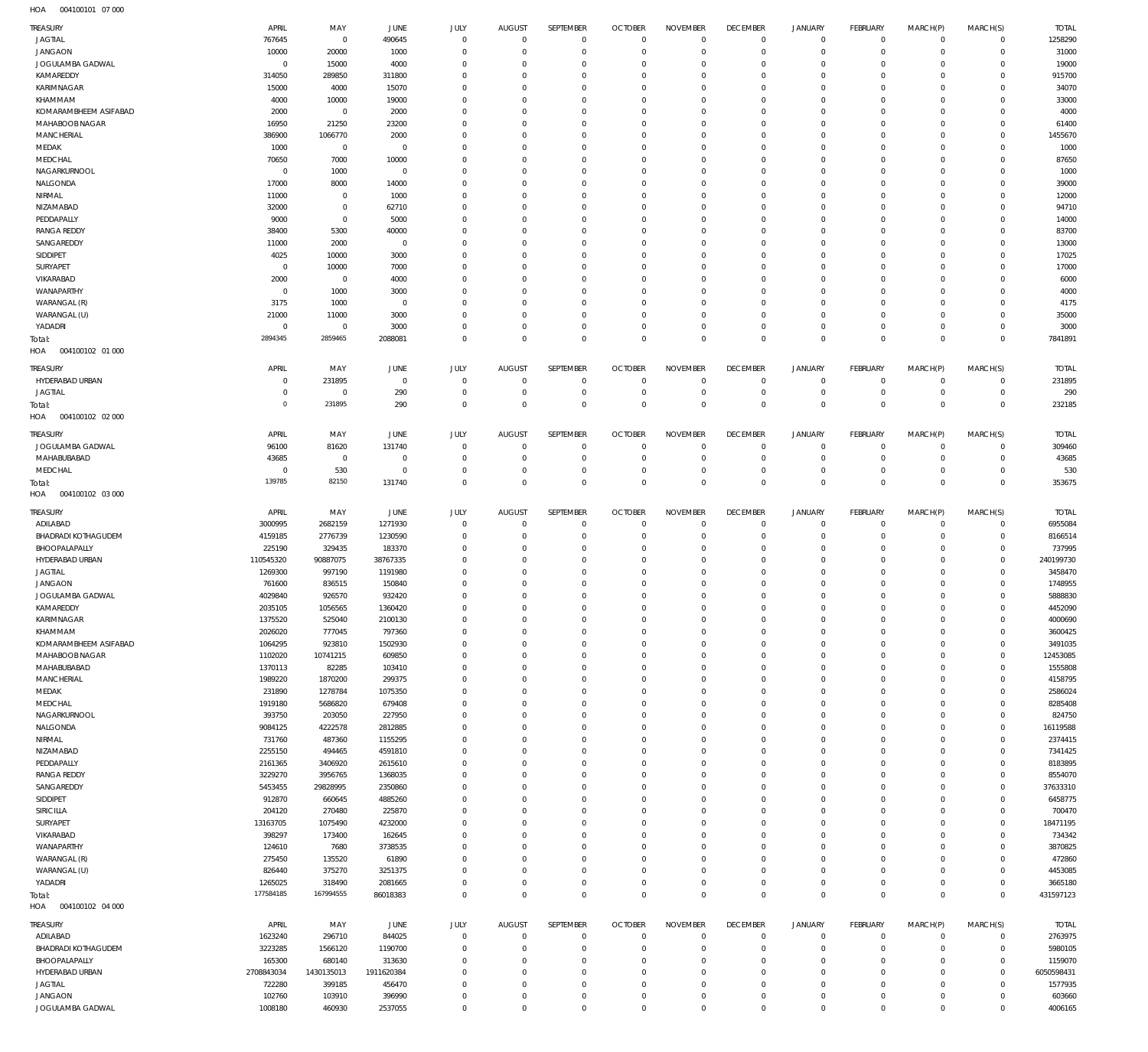004100102 04 000 HOA

| $\sim$<br><u>CALLOCIAL</u> CIOCO |                |                     |                |             |               |             |                |                 |                 |                |                 |          |             |              |
|----------------------------------|----------------|---------------------|----------------|-------------|---------------|-------------|----------------|-----------------|-----------------|----------------|-----------------|----------|-------------|--------------|
| TREASURY                         | APRIL          | MAY                 | JUNE           | JULY        | <b>AUGUST</b> | SEPTEMBER   | <b>OCTOBER</b> | <b>NOVEMBER</b> | <b>DECEMBER</b> | <b>JANUARY</b> | FEBRUARY        | MARCH(P) | MARCH(S)    | <b>TOTAL</b> |
| KAMAREDDY                        | 503866         | 162810              | 161020         | $\mathbf 0$ | $\mathbf{0}$  | $\mathbf 0$ | $\overline{0}$ | $\overline{0}$  | $\mathbf 0$     | $\overline{0}$ | $\circ$         | $\circ$  | $\mathbf 0$ | 827696       |
| KARIMNAGAR                       |                |                     |                | $\Omega$    | $\Omega$      | 0           | $\mathbf 0$    | $\Omega$        | $\mathbf 0$     | $\mathbf 0$    | $\mathbf 0$     | $\Omega$ | $\Omega$    | 8146195      |
|                                  | 3502690        | 2525130             | 2118375        |             |               |             |                |                 |                 |                |                 |          |             |              |
| KHAMMAM                          | 2243635        | 837155              | 1341683        | $\Omega$    | $\Omega$      | $\Omega$    | $\Omega$       | $\Omega$        | $\circ$         | $^{\circ}$     | $\Omega$        | $\Omega$ | $\Omega$    | 4422473      |
| KOMARAMBHEEM ASIFABAD            | 197390         | 7450                | 237940         | $\Omega$    | $\Omega$      | $\Omega$    | $\Omega$       | $\Omega$        | $\Omega$        | $\Omega$       | $\Omega$        | $\Omega$ | $\Omega$    | 442780       |
| MAHABOOB NAGAR                   | 703530         | 245710              | 352390         | $\Omega$    | $\Omega$      | $\Omega$    | $\Omega$       | $\Omega$        | $\circ$         | $\Omega$       | $\Omega$        | $\Omega$ | $\Omega$    | 1301630      |
| MAHABUBABAD                      | 278770         | 100775              | 333050         | $\Omega$    | $\Omega$      | $\Omega$    | $\Omega$       | $\Omega$        | $^{\circ}$      | $\Omega$       | $\Omega$        | $\Omega$ | $\Omega$    | 712595       |
|                                  |                |                     |                |             |               |             |                |                 |                 |                |                 |          |             |              |
| MANCHERIAL                       | 673980         | 488870              | 430475         | $\Omega$    | $\Omega$      | $\Omega$    | $\Omega$       | $\Omega$        | $\Omega$        | $\Omega$       | $\Omega$        | $\Omega$ | $\Omega$    | 1593325      |
| MEDAK                            | 361340         | 126410              | 267018         | $\Omega$    | $\Omega$      | $\Omega$    | $\Omega$       | $\Omega$        | $\Omega$        | $\Omega$       | $\Omega$        | $\Omega$ | $\Omega$    | 754768       |
| MEDCHAL                          | 9639572        | 8203057             | 7717330        | $\Omega$    | $\Omega$      | $\Omega$    | $\Omega$       | $\Omega$        | $\circ$         | $\Omega$       | $\Omega$        | $\Omega$ | $\Omega$    | 25559959     |
| NAGARKURNOOL                     | 238240         | 135640              | 294890         | $\Omega$    | $\Omega$      | $\Omega$    | $\Omega$       | $\Omega$        | $^{\circ}$      | $\Omega$       | $\Omega$        | $\Omega$ | $\Omega$    | 668770       |
|                                  |                |                     |                |             |               |             |                |                 |                 |                |                 |          |             |              |
| NALGONDA                         | 1732650        | 1431000             | 1718100        | $\Omega$    | $\Omega$      | $\Omega$    | $\mathbf 0$    | $\Omega$        | $\circ$         | $^{\circ}$     | $\Omega$        | $\Omega$ | $\Omega$    | 4881750      |
| NIRMAL                           | 301170         | 439535              | 301060         | $\Omega$    | $\Omega$      | $\Omega$    | $\Omega$       | $\Omega$        | $\Omega$        | $\Omega$       | $\Omega$        | $\Omega$ | $\Omega$    | 1041765      |
| NIZAMABAD                        | 3967635        | 205620              | 2960435        | $\Omega$    | $\Omega$      | $\Omega$    | $\mathbf 0$    | $\Omega$        | $^{\circ}$      | $^{\circ}$     | $\Omega$        | $\Omega$ | $\Omega$    | 7133690      |
| PEDDAPALLY                       | 812510         | 190190              | 578164         | $\Omega$    | $\Omega$      | $\Omega$    | $\Omega$       | $\Omega$        | $\Omega$        | $\Omega$       | $\Omega$        | $\Omega$ | $\Omega$    | 1580864      |
|                                  |                |                     |                |             |               |             |                |                 |                 |                |                 |          |             |              |
| <b>RANGA REDDY</b>               | 17931113       | 8105172             | 4738924        | $\Omega$    | $\Omega$      | $\Omega$    | $\mathbf 0$    | $\Omega$        | $\circ$         | $^{\circ}$     | $\Omega$        | $\Omega$ | $\circ$     | 30775209     |
| SANGAREDDY                       | 1705720        | 537180              | 937326         | $\Omega$    | $\Omega$      | $\Omega$    | $\Omega$       | $\Omega$        | $\Omega$        | $\Omega$       | $\Omega$        |          | $\Omega$    | 3180226      |
| SIDDIPET                         | 285536         | 263080              | 768405         | $\Omega$    | $\Omega$      | $\Omega$    | $\Omega$       | $\Omega$        | $\circ$         | $^{\circ}$     | $\Omega$        | $\Omega$ | $\Omega$    | 1317021      |
| SIRICILLA                        | 478060         | 130070              | 176930         | $\Omega$    | $\Omega$      | $\Omega$    | $\Omega$       | $\Omega$        | $\Omega$        | $\Omega$       | $\Omega$        | $\Omega$ | $\Omega$    | 785060       |
|                                  |                |                     |                |             |               |             |                |                 |                 |                |                 |          |             |              |
| SURYAPET                         | 603951         | 224770              | 441140         | $\Omega$    | $\Omega$      | $\Omega$    | $\Omega$       | $\Omega$        | $\circ$         | $\Omega$       | $\Omega$        | $\Omega$ | $\Omega$    | 1269861      |
| VIKARABAD                        | 224000         | 6580                | 337980         | $\Omega$    | $\Omega$      | $\Omega$    | $\Omega$       | $\Omega$        | $\Omega$        | $\Omega$       | $\Omega$        | $\Omega$ | $\Omega$    | 568560       |
| WANAPARTHY                       | 306445         | 98836               | 256940         | $\Omega$    | $\Omega$      | $\Omega$    | $\Omega$       | $\Omega$        | $\circ$         | $\Omega$       | $\Omega$        | $\Omega$ | $\Omega$    | 662221       |
| WARANGAL (R)                     | 106960         | 178140              | 189010         | $\Omega$    | $\Omega$      | $\Omega$    | $\Omega$       | $\Omega$        | $^{\circ}$      | $\Omega$       | $\Omega$        | $\Omega$ | $\Omega$    | 474110       |
|                                  |                |                     |                |             |               |             |                |                 |                 |                |                 |          |             |              |
| WARANGAL (U)                     | 1810858        | 1655180             | 3262450        | $\Omega$    | $\Omega$      | $\Omega$    | $\Omega$       | $\Omega$        | $\circ$         | $\Omega$       | $\Omega$        | $\Omega$ | $\Omega$    | 6728488      |
| YADADRI                          | 358100         | 175100              | 328820         | $\Omega$    | $\Omega$      | $\Omega$    | $\Omega$       | $\Omega$        | $\circ$         | $^{\circ}$     | $\circ$         | $\Omega$ | $\Omega$    | 862020       |
| Total:                           | 2764655800     | 1460115468          | 1947609109     | $\Omega$    | $\Omega$      | $\Omega$    | $\Omega$       | $\Omega$        | $\mathbf 0$     | $\circ$        | $\Omega$        | $\Omega$ | $\Omega$    | 6172380377   |
| HOA<br>004100102 05 000          |                |                     |                |             |               |             |                |                 |                 |                |                 |          |             |              |
|                                  |                |                     |                |             |               |             |                |                 |                 |                |                 |          |             |              |
| TREASURY                         | APRIL          | MAY                 | JUNE           | JULY        | <b>AUGUST</b> | SEPTEMBER   | <b>OCTOBER</b> | <b>NOVEMBER</b> | <b>DECEMBER</b> | <b>JANUARY</b> | <b>FEBRUARY</b> | MARCH(P) | MARCH(S)    | <b>TOTAL</b> |
|                                  | 250            | $\overline{0}$      |                | $\mathbf 0$ | $\mathbf{0}$  | $\mathbf 0$ | $\overline{0}$ |                 | $\mathbf 0$     |                | $\circ$         | $\Omega$ | $\Omega$    |              |
| ADILABAD                         |                |                     | 750            |             |               |             |                | $\overline{0}$  |                 | $\circ$        |                 |          |             | 1000         |
| BHADRADI KOTHAGUDEM              | 27200          | 5900                | $\overline{0}$ | $\Omega$    | $\mathbf 0$   | 0           | $\mathbf 0$    | $\Omega$        | $\mathbf{0}$    | $^{\circ}$     | $\mathbf 0$     | $\Omega$ | $\Omega$    | 33100        |
| HYDERABAD URBAN                  | 3827940        | 1216450             | 2884750        | $\Omega$    | $\Omega$      | $\Omega$    | $\mathbf 0$    | $\Omega$        | $\mathbf 0$     | $^{\circ}$     | $\mathbf 0$     | $\Omega$ | $\circ$     | 7929140      |
| <b>JAGTIAL</b>                   | 21600          | $\overline{0}$      | 11900          | $\Omega$    | $\mathbf 0$   | 0           | $\mathbf 0$    | $\Omega$        | $\mathbf 0$     | $\circ$        | $\mathbf{0}$    | $\Omega$ | $\Omega$    | 33500        |
|                                  |                |                     |                | $\Omega$    | $\Omega$      | $\Omega$    | $\mathbf 0$    | $\Omega$        | $\Omega$        | $\Omega$       | $\Omega$        |          | $\Omega$    |              |
| <b>JANGAON</b>                   | 600            | 800                 | 200            |             |               |             |                |                 |                 |                |                 | $\Omega$ |             | 1600         |
| KAMAREDDY                        | 11900          | 9300                | 15500          | $\Omega$    | $\Omega$      | 0           | $\mathbf 0$    | $\Omega$        | $\mathbf 0$     | $^{\circ}$     | $\mathbf 0$     | $\Omega$ | $\Omega$    | 36700        |
| KARIMNAGAR                       | 21700          | $\overline{0}$      | 8050           | $\Omega$    | $\Omega$      | $\Omega$    | $\Omega$       | $\Omega$        | $\Omega$        | $\Omega$       | $\Omega$        | $\Omega$ | $\Omega$    | 29750        |
| KOMARAMBHEEM ASIFABAD            | 1400           | $\mathbf 0$         | $\overline{0}$ | $\Omega$    | $\Omega$      | $\Omega$    | $\mathbf 0$    | $\Omega$        | $\mathbf 0$     | $\circ$        | $\circ$         | $\Omega$ | $\Omega$    | 1400         |
|                                  |                |                     |                |             | $\Omega$      |             |                |                 | $\Omega$        |                |                 |          | $\Omega$    |              |
| MAHABOOB NAGAR                   | 250            | 6500                | 83660          | $\Omega$    |               | $\Omega$    | $\mathbf 0$    | $\Omega$        |                 | $\Omega$       | $\mathbf{0}$    | $\Omega$ |             | 90410        |
| MAHABUBABAD                      | 5900           | $\mathbf 0$         | $\overline{0}$ | $\Omega$    | $\Omega$      | $\Omega$    | $\mathbf 0$    | $\Omega$        | $\circ$         | $\circ$        | $\circ$         | $\Omega$ | $\Omega$    | 5900         |
| MANCHERIAL                       | 450            | 250                 | 2050           | $\Omega$    | $\Omega$      | $\Omega$    | $\mathbf 0$    | $\Omega$        | $\Omega$        | $\Omega$       | $\mathbf{0}$    | $\Omega$ | $\Omega$    | 2750         |
| MEDAK                            | $\mathbf 0$    | 30550               | 8150           | $\Omega$    | $\Omega$      | $\Omega$    | $\mathbf 0$    | $\Omega$        | $\circ$         | $\circ$        | $\Omega$        | $\Omega$ | $\Omega$    | 38700        |
|                                  |                |                     |                |             |               |             |                |                 |                 |                |                 |          |             |              |
| MEDCHAL                          | 1675           | 400                 | 2200           | $\Omega$    | $\Omega$      | 0           | $\mathbf 0$    | $\Omega$        | $\mathbf{0}$    | $\Omega$       | $\mathbf{0}$    | $\Omega$ | $\Omega$    | 4275         |
| NALGONDA                         | 23300          | 18700               | 13450          | $\Omega$    | $\Omega$      | $\Omega$    | $\mathbf 0$    | $\Omega$        | $\circ$         | $\circ$        | $\Omega$        | $\Omega$ | $\Omega$    | 55450        |
| NIRMAL                           | $\overline{0}$ | $\mathbf 0$         | 4750           | $\Omega$    | $\Omega$      | $\Omega$    | $\mathbf 0$    | $\Omega$        | $\Omega$        | $\Omega$       | $\Omega$        | $\Omega$ | $\Omega$    | 4750         |
| NIZAMABAD                        |                | $\mathbf 0$         |                | $\Omega$    | $\Omega$      | 0           | $\mathbf 0$    | $\Omega$        | $\mathbf 0$     |                | $\mathbf{0}$    | $\Omega$ | $\Omega$    |              |
|                                  | 48100          |                     | 16850          |             |               |             |                |                 |                 | $\circ$        |                 |          |             | 64950        |
| PEDDAPALLY                       | 114950         | 26000               | 44650          | $\Omega$    | $\Omega$      | $\Omega$    | $\mathbf 0$    | $\Omega$        | $\Omega$        | $\circ$        | $\Omega$        | $\Omega$ | $\Omega$    | 185600       |
| SANGAREDDY                       | $\mathbf 0$    | 76100               | 750            | $\Omega$    | $\mathbf 0$   | 0           | $\mathbf 0$    | $\Omega$        | $\mathbf{0}$    | $^{\circ}$     | $\mathbf{0}$    | $\Omega$ | $\Omega$    | 76850        |
| SIDDIPET                         | 250            | 200                 | 100100         | $\Omega$    | $\Omega$      | $\Omega$    | $\mathbf 0$    | $\Omega$        | $\Omega$        | $\Omega$       | $\Omega$        | $\Omega$ | $\Omega$    | 100550       |
|                                  |                |                     |                | $\Omega$    |               |             |                | $\Omega$        |                 |                |                 |          |             |              |
| SURYAPET                         | 54050          | $\mathbf 0$         | 8300           |             | $\mathbf{0}$  | $\mathbf 0$ | $\mathbf 0$    |                 | $\mathbf 0$     | $\mathbf 0$    | $\mathbf 0$     | $\Omega$ | $\mathbf 0$ | 62350        |
| VIKARABAD                        | 25             | $\Omega$            | $\Omega$       | $\Omega$    | $\Omega$      | $\Omega$    | $\Omega$       | $\Omega$        | $\Omega$        | $\Omega$       | $\Omega$        | $\Omega$ | $\Omega$    | 25           |
| WANAPARTHY                       | $\overline{0}$ | $\mathsf{O}\xspace$ | 13400          | $\mathbf 0$ | $^{\circ}$    | 0           | $\overline{0}$ | $\Omega$        | $^{\circ}$      | $^{\circ}$     | $\mathbf 0$     | $\Omega$ | $\Omega$    | 13400        |
| WARANGAL (R)                     | $\overline{0}$ | $\mathbf 0$         | 14525          | $\mathbf 0$ | $\mathbf 0$   | 0           | $\mathbf 0$    | $\mathbf 0$     | $\mathbf{0}$    | $\circ$        | $\mathbf 0$     | $\Omega$ | $\Omega$    | 14525        |
|                                  |                |                     |                |             |               |             |                |                 |                 |                |                 |          |             |              |
| WARANGAL (U)                     | 2050           | 6600                | 15650          | $\Omega$    | $\Omega$      | 0           | $\mathbf 0$    | 0               | $\mathbf 0$     | $\circ$        | $\mathbf 0$     | $\Omega$ | $\Omega$    | 24300        |
| YADADRI                          | 22450          | $\overline{0}$      | 18000          | $\Omega$    | $\mathbf 0$   | 0           | $\mathbf 0$    | 0               | $\mathbf 0$     | $\circ$        | $\mathbf 0$     | $\Omega$ | $\Omega$    | 40450        |
| Total:                           | 4186040        | 1397750             | 3267635        | $\Omega$    | $\Omega$      | $\Omega$    | $\Omega$       | $\mathbf 0$     | $\mathbb O$     | $\mathbf 0$    | $\mathbf 0$     | $\Omega$ | $\circ$     | 8851425      |
| 004100800 81 001<br>HOA          |                |                     |                |             |               |             |                |                 |                 |                |                 |          |             |              |
|                                  |                |                     |                |             |               |             |                |                 |                 |                |                 |          |             |              |
| TREASURY                         | APRIL          | MAY                 | JUNE           | JULY        | <b>AUGUST</b> | SEPTEMBER   | <b>OCTOBER</b> | <b>NOVEMBER</b> | <b>DECEMBER</b> | JANUARY        | <b>FEBRUARY</b> | MARCH(P) | MARCH(S)    | <b>TOTAL</b> |
| MEDCHAL                          |                | $\mathbf 0$         | $\circ$        | $\mathbf 0$ | $\mathbf{0}$  | $\mathbf 0$ | $\mathbf 0$    | $\mathbf 0$     | $\mathbf 0$     |                | $\mathbf 0$     | $\Omega$ | $\mathbf 0$ | 87520        |
|                                  | 87520          |                     |                |             |               |             |                |                 |                 | 0              |                 |          |             |              |
| SANGAREDDY                       | 4692           | $\mathbf 0$         | $\overline{0}$ | $\Omega$    | $\Omega$      | $\mathbf 0$ | $\mathbf 0$    | $\Omega$        | $\circ$         | $\circ$        | $\mathbf 0$     | $\Omega$ | $\Omega$    | 4692         |
| SIDDIPET                         | 23425          | 5200                | 1708400        | $\Omega$    | $^{\circ}$    | 0           | $\mathbf 0$    | $\Omega$        | $\circ$         | $\circ$        | $^{\circ}$      | $\Omega$ | $\Omega$    | 1737025      |
| VIKARABAD                        | 600            | 100                 | 400            | $\Omega$    | $\mathbf 0$   | $\mathbf 0$ | $\mathbf 0$    | 0               | $\mathbf 0$     | $\circ$        | $\mathbf 0$     | $\Omega$ | $\Omega$    | 1100         |
| Total:                           | 116237         | 5300                | 1708800        | $\mathbf 0$ | $\Omega$      | $\mathbf 0$ | $\overline{0}$ | $\mathbf 0$     | $\mathbb O$     | $\mathbf 0$    | $\mathbf 0$     | $\Omega$ | $\Omega$    | 1830337      |
|                                  |                |                     |                |             |               |             |                |                 |                 |                |                 |          |             |              |
| 004100800 81800<br>HOA           |                |                     |                |             |               |             |                |                 |                 |                |                 |          |             |              |
| TREASURY                         | APRIL          | MAY                 | JUNE           | JULY        | <b>AUGUST</b> | SEPTEMBER   | <b>OCTOBER</b> | <b>NOVEMBER</b> | <b>DECEMBER</b> | JANUARY        | FEBRUARY        | MARCH(P) | MARCH(S)    | <b>TOTAL</b> |
|                                  |                |                     |                |             |               |             |                |                 |                 |                |                 |          |             |              |
| ADILABAD                         | 124485         | 125585              | 95090          | $^{\circ}$  | $\mathbf{0}$  | $\mathbf 0$ | $\overline{0}$ | $\overline{0}$  | $\mathbf 0$     | $\circ$        | $\mathbf 0$     | $\Omega$ | $\Omega$    | 345160       |
| BHADRADI KOTHAGUDEM              | 768575         | 375545              | 170625         | $\mathbf 0$ | $^{\circ}$    | $^{\circ}$  | $\overline{0}$ | $^{\circ}$      | $\mathbf 0$     | $\circ$        | $\mathbf 0$     | $\Omega$ | $\mathbf 0$ | 1314745      |
| BHOOPALAPALLY                    | 5100           | 1875                | 3250           | $\Omega$    | $\mathbf 0$   | 0           | $\mathbf 0$    | $\mathbf 0$     | $\mathbf 0$     | $\circ$        | $\mathbf 0$     | $\Omega$ | $\Omega$    | 10225        |
| HYDERABAD URBAN                  | 104685540      | 43158990            | 80398006       | $\Omega$    | $\mathbf 0$   | 0           | $\mathbf 0$    | $\Omega$        | $\mathbf 0$     | $\circ$        | $\mathbf 0$     | $\Omega$ | $\circ$     | 228242536    |
|                                  |                |                     |                |             |               |             |                |                 |                 |                |                 |          |             |              |
| JAGTIAL                          | 517820         | 3300                | 374120         | $\Omega$    | $\Omega$      | $\Omega$    | $\mathbf 0$    | $\Omega$        | $\Omega$        | $\Omega$       | $\mathbf{0}$    | $\Omega$ | $\Omega$    | 895240       |
| <b>JANGAON</b>                   | 98570          | 63405               | 19535          | $\Omega$    | $\Omega$      | 0           | $\mathbf 0$    | $\Omega$        | $\mathbf 0$     | $\circ$        | $\mathbf 0$     | $\Omega$ | $\Omega$    | 181510       |
| JOGULAMBA GADWAL                 | 406940         | 185665              | 215585         | $\Omega$    | $\mathbf 0$   | 0           | $\mathbf 0$    | $\mathbf 0$     | $\mathbf{0}$    | $\mathbf 0$    | $^{\circ}$      | $\Omega$ | $\Omega$    | 808190       |
| KAMAREDDY                        | 638255         | 249145              | 325370         | $\Omega$    | $\Omega$      | $\Omega$    | $\mathbf 0$    | $\Omega$        | $\circ$         | $\circ$        | $\mathbf 0$     | $\Omega$ | $\Omega$    | 1212770      |
|                                  |                |                     |                |             |               |             |                |                 |                 |                |                 |          |             |              |
| KARIMNAGAR                       | 358325         | 8100                | 493655         | $\Omega$    | $\mathbf 0$   | 0           | $\mathbf 0$    | $\Omega$        | $\mathbf{0}$    | $^{\circ}$     | $\mathbf 0$     | $\Omega$ | $\Omega$    | 860080       |
| KHAMMAM                          | 185425         | 87550               | 107285         | $\Omega$    | $\Omega$      | $\Omega$    | $\mathbf 0$    | $\Omega$        | $\mathbf 0$     | $\circ$        | $\mathbf 0$     | $\Omega$ | $\Omega$    | 380260       |
| KOMARAMBHEEM ASIFABAD            | 55125          | 105030              | 94095          | $\Omega$    | $\mathbf 0$   | 0           | $\mathbf 0$    | $\mathbf 0$     | $\mathbf 0$     | $\circ$        | $^{\circ}$      | $\Omega$ | $\Omega$    | 254250       |
|                                  |                |                     |                | $\Omega$    | $\Omega$      | $\Omega$    | $\mathbf 0$    | $\Omega$        |                 |                |                 |          | $\Omega$    |              |
| MAHABOOB NAGAR                   | 74365          | 474915              | 1129455        |             |               |             |                |                 | $\mathbf 0$     | $\circ$        | $\mathbf 0$     | $\Omega$ |             | 1678735      |
| MAHABUBABAD                      | 191620         | 4275                | 10525          | $\Omega$    | $\Omega$      | $\Omega$    | $\mathbf 0$    | $\Omega$        | $\circ$         | $\circ$        | $\mathbf 0$     | $\Omega$ | $\Omega$    | 206420       |
| MANCHERIAL                       | 131670         | 113040              | 9570           | $\Omega$    | $\mathbf 0$   | 0           | $\mathbf 0$    | $\Omega$        | $\mathbf 0$     | $\circ$        | $^{\circ}$      | $\Omega$ | $\Omega$    | 254280       |
| MEDAK                            | 15375          | 686550              | 251360         | $\Omega$    | $\Omega$      | $\Omega$    | $\mathbf 0$    | $\Omega$        | $\mathbf 0$     | $\circ$        | $\mathbf 0$     | $\Omega$ | $\Omega$    | 953285       |
|                                  |                |                     |                |             |               |             |                |                 |                 |                |                 |          |             |              |
| MEDCHAL                          | 55365          | 14485               | 29730          | $\Omega$    | $\mathbf 0$   | 0           | $\mathbf 0$    | $\Omega$        | $\mathbf 0$     | $\circ$        | $\mathbf 0$     | $\Omega$ | $\Omega$    | 99580        |
| NAGARKURNOOL                     | 66175          | 6600                | 20100          | $\Omega$    | $\Omega$      | $\Omega$    | $\mathbf 0$    | $\Omega$        | $\mathbf 0$     | $\circ$        | $\circ$         | $\Omega$ | $\Omega$    | 92875        |
| NALGONDA                         |                |                     |                |             |               |             |                |                 |                 |                |                 |          |             |              |
|                                  | 910705         | 721590              | 416780         | $\mathbf 0$ | $\circ$       | 0           | $\mathbf 0$    | 0               | $\mathbb O$     | 0              | $\mathbf 0$     | $\Omega$ | $\mathbf 0$ | 2049075      |
| NIRMAL                           | 124220         | 53600               | 49895          | $\mathbf 0$ | $\mathbf 0$   | $\mathbf 0$ | $\mathbf 0$    | $\mathbf 0$     | $\mathbf 0$     | $\mathbf 0$    | $\mathbf 0$     | $\circ$  | $\circ$     | 227715       |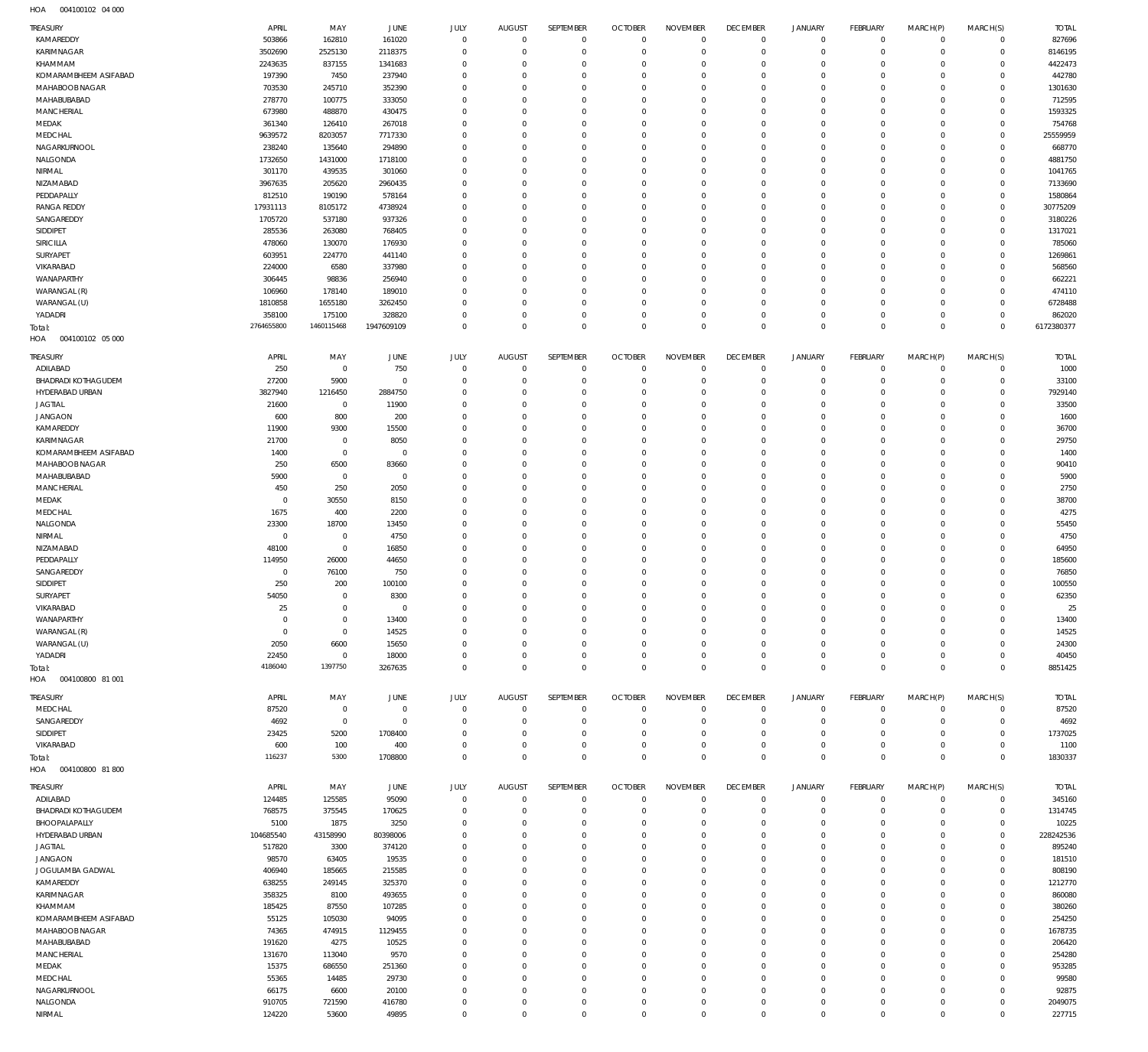004100800 81 800 HOA

| TREASURY                             | APRIL                  | MAY                        | JUNE                          | JULY                         | <b>AUGUST</b>              | SEPTEMBER                    | <b>OCTOBER</b>                 | <b>NOVEMBER</b>              | <b>DECEMBER</b>             | <b>JANUARY</b>                     | FEBRUARY                      | MARCH(P)                   | MARCH(S)                   | <b>TOTAL</b>        |
|--------------------------------------|------------------------|----------------------------|-------------------------------|------------------------------|----------------------------|------------------------------|--------------------------------|------------------------------|-----------------------------|------------------------------------|-------------------------------|----------------------------|----------------------------|---------------------|
| NIZAMABAD                            | 830055                 | 39720                      | 636840                        | $\mathbf 0$                  | $^{\circ}$                 | $\mathbf 0$                  | $\overline{0}$                 | $\mathbf 0$                  | 0                           | $\mathbf 0$                        | $\overline{0}$                | $\mathbf 0$                | $\mathbf 0$                | 1506615             |
| PEDDAPALLY                           | 156505                 | 37190                      | 771910                        | $\mathbf{0}$                 | $^{\circ}$                 | $\mathbf 0$                  | $^{\circ}$                     | $^{\circ}$                   | $\mathbf 0$                 | $\mathbf 0$                        | $\mathbf 0$                   | $\mathbf 0$                | $\mathbf 0$                | 965605              |
| <b>RANGA REDDY</b>                   | 68430                  | 24160                      | 52840                         | $\mathbf{0}$                 | 0                          | $\mathbf{0}$                 | $^{\circ}$                     | $^{\circ}$                   | 0                           | 0                                  | $\mathbf 0$                   | $\mathbf 0$                | $\mathbf 0$                | 145430              |
| SANGAREDDY<br>SIDDIPET               | 305575<br>35           | 1483110<br>$\,0\,$         | 209025<br>13020               | $\mathbf{0}$<br>$\mathbf{0}$ | 0<br>0                     | $\mathbf{0}$<br>$\mathbf{0}$ | $^{\circ}$<br>0                | $\mathbf{0}$<br>$\mathbf{0}$ | $\mathbf 0$<br>0            | $\mathbf 0$<br>0                   | $\mathbf 0$<br>$\mathbf 0$    | $\mathbf 0$<br>$\mathbf 0$ | $\mathbf 0$<br>$\mathbf 0$ | 1997710<br>13055    |
| SIRICILLA                            | 7650                   | 5425                       | 4075                          | $\mathbf{0}$                 | 0                          | $\mathbf{0}$                 | 0                              | $\mathbf{0}$                 | 0                           | $\mathbf 0$                        | $\mathbf 0$                   | 0                          | $\mathbf 0$                | 17150               |
| SURYAPET                             | 1753870                | 180990                     | 715930                        | $\mathbf{0}$                 | 0                          | $\mathbf{0}$                 | $^{\circ}$                     | $\mathbf{0}$                 | 0                           | $\mathbf 0$                        | $\mathbf 0$                   | $\Omega$                   | $\mathbf 0$                | 2650790             |
| VIKARABAD                            | 6375                   | 975                        | 6225                          | $\mathbf{0}$                 | 0                          | $\mathbf{0}$                 | 0                              | $\mathbf{0}$                 | 0                           | 0                                  | $\mathbf 0$                   | $\mathbf 0$                | $\mathbf 0$                | 13575               |
| WANAPARTHY                           | 11860                  | 1875                       | 353845                        | $\mathbf{0}$                 | 0                          | $\mathbf{0}$                 | $^{\circ}$                     | $\mathbf{0}$                 | 0                           | $\mathbf 0$                        | $\mathbf 0$                   | $\Omega$                   | $\mathbf 0$                | 367580              |
| WARANGAL (R)                         | 14635                  | 9620                       | 19630                         | $\mathbf{0}$                 | 0                          | $\mathbf{0}$                 | 0                              | $\mathbf{0}$                 | 0                           | 0                                  | $\mathbf 0$                   | $\mathbf 0$                | $\mathbf 0$                | 43885               |
| WARANGAL (U)                         | 14095                  | 3775                       | 329550                        | $\mathbf{0}$                 | 0                          | $\mathbf{0}$                 | $^{\circ}$                     | $\mathbf{0}$                 | $\mathbf 0$                 | $\mathbf 0$                        | $\mathbf 0$                   | $\mathbf 0$                | $\mathbf 0$                | 347420              |
| YADADRI                              | 323035<br>112905775    | 4150<br>48230235           | 15520<br>87342441             | $\mathbf{0}$<br>$\mathbf 0$  | $^{\circ}$<br>$^{\circ}$   | $\mathbf 0$<br>$\mathbf 0$   | $^{\circ}$<br>$^{\circ}$       | $\mathbf{0}$<br>$\mathbf 0$  | $\mathbf 0$<br>$\mathbf 0$  | $\mathbf 0$<br>$\mathbf 0$         | $\mathbf 0$<br>$\mathbf 0$    | 0<br>$\mathbf 0$           | $\mathbf 0$<br>$\mathbf 0$ | 342705<br>248478451 |
| Total:<br>HOA<br>004200106 01 000    |                        |                            |                               |                              |                            |                              |                                |                              |                             |                                    |                               |                            |                            |                     |
| TREASURY                             | APRIL                  | MAY                        | JUNE                          | JULY                         | <b>AUGUST</b>              | SEPTEMBER                    | <b>OCTOBER</b>                 | <b>NOVEMBER</b>              | <b>DECEMBER</b>             | JANUARY                            | FEBRUARY                      | MARCH(P)                   | MARCH(S)                   | <b>TOTAL</b>        |
| HYDERABAD URBAN                      | $\overline{0}$         | 29835470                   | $\overline{0}$                | $\mathbf{0}$                 | $^{\circ}$                 | $\mathbf{0}$                 | $\overline{0}$                 | $\overline{0}$               | $\mathbf 0$                 | $\mathbf 0$                        | $\mathbf 0$                   | $\mathbf 0$                | $\mathbf 0$                | 29835470            |
| NIZAMABAD                            | 378845                 | $\mathbf 0$                | $\overline{0}$                | $\mathbf{0}$                 | $^{\circ}$                 | $\mathbf 0$                  | $\overline{0}$                 | $\mathbf 0$                  | $\mathbf 0$                 | $\mathbf 0$                        | $\mathbf 0$                   | 0                          | $\mathbf 0$                | 378845              |
| <b>RANGA REDDY</b>                   | 2530278                | 13442087                   | 847265                        | $\mathbf{0}$                 | $^{\circ}$                 | $\mathbf 0$                  | $^{\circ}$                     | $^{\circ}$                   | 0                           | $\mathsf{O}\xspace$                | $\mathbf 0$                   | $\mathbf 0$                | $\mathbf 0$                | 16819630            |
| Total:                               | 2909123                | 43277557                   | 847265                        | $\mathbf 0$                  | $\overline{0}$             | $\mathbf 0$                  | $\overline{0}$                 | $\mathbf 0$                  | $\mathbf 0$                 | $\mathbf 0$                        | $\mathbf 0$                   | $\mathbf 0$                | $\mathbf 0$                | 47033945            |
| HOA<br>004300101 01 000              |                        |                            |                               |                              |                            |                              |                                |                              |                             |                                    |                               |                            |                            |                     |
| TREASURY                             | APRIL                  | MAY                        | JUNE                          | <b>JULY</b>                  | <b>AUGUST</b>              | SEPTEMBER                    | <b>OCTOBER</b>                 | <b>NOVEMBER</b>              | <b>DECEMBER</b>             | JANUARY                            | FEBRUARY                      | MARCH(P)                   | MARCH(S)                   | <b>TOTAL</b>        |
| <b>BHADRADI KOTHAGUDEM</b>           | 833393                 | 949601                     | 842295                        | $\mathbf{0}$                 | $^{\circ}$                 | $\mathbf 0$                  | $\overline{0}$                 | $\overline{0}$               | $\mathbf 0$                 | 0                                  | $\mathbf 0$                   | $\mathbf 0$                | $\mathbf 0$                | 2625289             |
| BHOOPALAPALLY                        | 214644                 | 249138                     | 228816                        | $\mathbf{0}$                 | 0                          | $\mathbf 0$                  | $^{\circ}$                     | $^{\circ}$                   | $\mathbf 0$                 | $\mathsf{O}\xspace$                | $\mathbf 0$                   | $\mathbf 0$                | $\mathbf 0$                | 692598              |
| HYDERABAD URBAN                      | 982                    | 1111                       | 60543                         | $\mathbf{0}$                 | 0                          | $\mathbf{0}$                 | 0                              | $\mathbf{0}$                 | 0                           | 0                                  | $\mathbf 0$                   | $\mathbf 0$                | $\mathbf 0$                | 62636               |
| MANCHERIAL                           | 862449                 | 898962                     | 892604                        | $\mathbf{0}$                 | 0                          | $\mathbf{0}$                 | 0                              | $\mathbf{0}$                 | $\mathbf 0$                 | 0                                  | $\mathbf 0$                   | $\mathbf 0$                | $\mathbf 0$                | 2654015             |
| PEDDAPALLY                           | 1407318                | 1420313                    | 1409772                       | $\mathbf{0}$<br>$\mathbf{0}$ | 0<br>$^{\circ}$            | $\mathbf{0}$<br>$\mathbb O$  | $^{\circ}$<br>$^{\circ}$       | $\mathbf{0}$<br>$\mathbf{0}$ | $\mathbf 0$<br>$\mathbf 0$  | $\mathbf 0$<br>$\mathsf{O}\xspace$ | $\mathbf 0$<br>$\mathbf 0$    | $\mathbf 0$<br>0           | $\mathbf 0$<br>$\mathbf 0$ | 4237403<br>10951556 |
| SIRICILLA<br>Total:                  | $\mathbf 0$<br>3318786 | $\mathbf 0$<br>3519125     | 10951556<br>14385586          | $\mathbf 0$                  | $^{\circ}$                 | $\mathbf 0$                  | $\overline{0}$                 | $\mathbf 0$                  | $\mathbf 0$                 | $\mathbf 0$                        | $\mathbf 0$                   | $\mathbf 0$                | $\mathbf 0$                | 21223497            |
| HOA<br>004300102 01 000              |                        |                            |                               |                              |                            |                              |                                |                              |                             |                                    |                               |                            |                            |                     |
| TREASURY                             | APRIL                  | MAY                        | JUNE                          | JULY                         | <b>AUGUST</b>              | SEPTEMBER                    | <b>OCTOBER</b>                 | <b>NOVEMBER</b>              | <b>DECEMBER</b>             | JANUARY                            | FEBRUARY                      | MARCH(P)                   | MARCH(S)                   | <b>TOTAL</b>        |
| <b>BHADRADI KOTHAGUDEM</b>           | 1500                   | 2500                       | 11200                         | $\mathbf{0}$                 | $^{\circ}$                 | $\mathbf{0}$                 | $\overline{0}$                 | $^{\circ}$                   | $\mathbf 0$                 | $\mathbf 0$                        | $\mathbf 0$                   | $\mathbf 0$                | $\mathbf 0$                | 15200               |
| HYDERABAD URBAN                      | 2711148                | 6317555                    | 5166794                       | $\mathbf{0}$                 | $^{\circ}$                 | $\mathbf 0$                  | $^{\circ}$                     | $\overline{0}$               | $\mathbf 0$                 | $\mathbf 0$                        | $\mathbf 0$                   | $\mathbf 0$                | $\mathbf 0$                | 14195497            |
| KARIMNAGAR                           | 17900                  | 3200                       | 500                           | $\mathbf{0}$                 | 0                          | $\mathbf{0}$                 | $^{\circ}$                     | $\mathbf{0}$                 | $\mathbf 0$                 | $\mathbf 0$                        | $\mathbf 0$                   | $\Omega$                   | $\mathbf 0$                | 21600               |
| MAHABOOB NAGAR                       | 142500                 | 547800                     | 472100                        | $\mathbf{0}$                 | 0                          | $\mathbf{0}$                 | $^{\circ}$                     | $\mathbf{0}$                 | $\mathbf 0$                 | $\mathbf 0$                        | $\mathbf 0$                   | $\mathbf 0$                | $\mathbf 0$                | 1162400             |
| MANCHERIAL                           | 2000                   | $\mathbf 0$                | $\overline{0}$                | $\mathbf{0}$                 | $^{\circ}$                 | $\mathbf{0}$                 | $^{\circ}$                     | $^{\circ}$                   | $\mathbf 0$                 | $\mathbf 0$                        | $\mathbf 0$                   | $\Omega$                   | $\mathbf 0$                | 2000                |
| NALGONDA                             | $^{\circ}$             | 573900                     | 403800                        | $\mathbf{0}$                 | $\mathbf{0}$               | $\mathbf 0$                  | $^{\circ}$                     | $\mathbf{0}$                 | $\mathbf 0$                 | $\mathbf 0$                        | $\mathbf 0$                   | 0                          | $\mathbf 0$                | 977700              |
| NIRMAL                               | $^{\circ}$             | 5400                       | $\overline{0}$                | $\mathbf{0}$                 | 0                          | $\mathbf{0}$                 | $^{\circ}$                     | $\mathbf{0}$                 | 0                           | $\mathbf 0$                        | $\mathbf 0$                   | $\mathbf 0$                | $\mathbf 0$                | 5400                |
| NIZAMABAD<br>PEDDAPALLY              | 145020<br>$^{\circ}$   | 458700<br>150000           | 325400<br>$\overline{0}$      | $\mathbf{0}$<br>$\mathbf{0}$ | $\mathbf{0}$<br>$^{\circ}$ | $\mathbf{0}$<br>$\mathbf{0}$ | $^{\circ}$<br>$^{\circ}$       | $\mathbf{0}$<br>$^{\circ}$   | $\mathbf 0$<br>0            | $\mathbf 0$<br>$\mathbf 0$         | $\mathbf 0$<br>$\mathbf 0$    | $\mathbf 0$<br>$\mathbf 0$ | $\mathbf 0$<br>$\mathbf 0$ | 929120<br>150000    |
| <b>RANGA REDDY</b>                   | $^{\circ}$             | $\mathbf 0$                | 46200                         | $\mathbf{0}$                 | $\mathbf{0}$               | $\mathbf 0$                  | $^{\circ}$                     | $\mathbf{0}$                 | $\mathbf 0$                 | $\mathbf 0$                        | $\mathbf 0$                   | $\Omega$                   | $\mathbf 0$                | 46200               |
| SANGAREDDY                           | $\mathbf 0$            | $\mathbb O$                | 5200                          | $\mathbf{0}$                 | $^{\circ}$                 | $\mathbf{0}$                 | $^{\circ}$                     | $\mathbf{0}$                 | $\mathbf 0$                 | $\mathbf 0$                        | $\mathbf 0$                   | $\mathbf 0$                | $\mathbf 0$                | 5200                |
| SIRICILLA                            | 10800                  | $\mathbb O$                | $^{\circ}$                    | $\mathbf{0}$                 | $^{\circ}$                 | $\mathbf{0}$                 | $^{\circ}$                     | $\mathbf{0}$                 | $\mathbf 0$                 | $\mathbf 0$                        | $\mathbf 0$                   | $\mathbf 0$                | $\mathbf 0$                | 10800               |
| SURYAPET                             | $\mathbf 0$            | 8100                       | $\overline{0}$                | $\mathbf{0}$                 | $^{\circ}$                 | $\mathbf{0}$                 | $^{\circ}$                     | $\mathbf{0}$                 | $\mathbf 0$                 | $\mathbf 0$                        | $\mathbf 0$                   | $\Omega$                   | $\mathbf 0$                | 8100                |
| WARANGAL (U)                         | 9100                   | 353600                     | 218600                        | $\mathbf{0}$                 | 0                          | $\mathbf{0}$                 | 0                              | $\mathbf{0}$                 | 0                           | 0                                  | 0                             | $\mathbf 0$                | $\mathbf 0$                | 581300              |
| YADADRI                              | $^{\circ}$             | $\mathbf 0$                | 26400                         | $\mathbf{0}$                 | $^{\circ}$                 | $\mathbf{0}$                 | $^{\circ}$                     | $\mathbf{0}$                 | $\mathbf 0$                 | $\mathbf 0$                        | $\mathbf 0$                   | $\mathbf 0$                | $\mathbf 0$                | 26400               |
| Total:                               | 3039968                | 8420755                    | 6676194                       | $\mathbf 0$                  | $\Omega$                   | $\mathbf 0$                  | $\mathbf 0$                    | $\mathbf 0$                  | $\mathbf 0$                 | $\mathbf 0$                        | $\mathbf 0$                   | $\mathbf 0$                | $\mathbf 0$                | 18136917            |
| 004300103 01 000<br>HOA              |                        |                            |                               |                              |                            |                              |                                |                              |                             |                                    |                               |                            |                            |                     |
| TREASURY                             | APRIL                  | MAY                        | <b>JUNE</b>                   | JULY                         | <b>AUGUST</b>              | <b>SEPTEMBER</b>             | <b>OCTOBER</b>                 | <b>NOVEMBER</b>              | <b>DECEMBER</b>             | <b>JANUARY</b>                     | FEBRUARY                      | MARCH(P)                   | MARCH(S)                   | <b>TOTAL</b>        |
| HYDERABAD URBAN                      | 1550                   | 500                        | $\overline{0}$                | $\mathbf 0$                  | $^{\circ}$                 | $\mathbf 0$                  | $\overline{0}$                 | $\overline{0}$               | 0                           | $\mathbf 0$                        | $\overline{0}$                | $\mathbf 0$                | 0                          | 2050                |
| JOGULAMBA GADWAL<br>KARIMNAGAR       | $\overline{0}$<br>800  | $\mathbf 0$<br>$\mathbb O$ | 7500<br>$\overline{0}$        | $\mathbf{0}$<br>$\mathbf{0}$ | $^{\circ}$<br>0            | $\mathbf 0$<br>$\mathbf{0}$  | $^{\circ}$<br>0                | $^{\circ}$<br>0              | $\mathbf 0$<br>0            | $\mathbf 0$<br>0                   | $\mathbf 0$<br>$\mathbf 0$    | $\mathbf 0$<br>0           | $\mathbf 0$<br>$\mathbf 0$ | 7500<br>800         |
| MAHABOOB NAGAR                       | 300                    | $\mathbf 0$                | $^{\circ}$                    | $\mathbf{0}$                 | 0                          | $\mathbf 0$                  | 0                              | $\mathbf{0}$                 | $\mathbf 0$                 | $\mathbf 0$                        | $\mathbf 0$                   | $\mathbf 0$                | $\mathbf 0$                | 300                 |
| MANCHERIAL                           | $\overline{0}$         | 7500                       | $^{\circ}$                    | $\mathbf{0}$                 | 0                          | $\mathbf{0}$                 | 0                              | $\mathbf{0}$                 | 0                           | 0                                  | $\mathbf 0$                   | 0                          | $\mathbf 0$                | 7500                |
| NALGONDA                             | 3700                   | $\,0\,$                    | $^{\circ}$                    | $\mathbf{0}$                 | 0                          | $\mathbf{0}$                 | 0                              | $\mathbf{0}$                 | 0                           | 0                                  | $\mathbf 0$                   | 0                          | $\mathbf 0$                | 3700                |
| NIZAMABAD                            | 7500                   | 250                        | $^{\circ}$                    | $\mathbf{0}$                 | 0                          | $\mathbf{0}$                 | 0                              | $\mathbf{0}$                 | $\mathbf 0$                 | 0                                  | $\mathbf 0$                   | $\mathbf 0$                | $\mathbf 0$                | 7750                |
| SURYAPET                             | $\mathbf 0$            | 5000                       | $\mathbf 0$                   | $\mathbf{0}$                 | 0                          | $\mathbf 0$                  | 0                              | $\mathbf{0}$                 | 0                           | 0                                  | $\mathbf 0$                   | $\mathbf 0$                | $\mathbf 0$                | 5000                |
| WARANGAL (U)                         | 52300                  | $\,0\,$                    | 7750                          | $\mathbf{0}$                 | $^{\circ}$                 | $\mathbf{0}$                 | $^{\circ}$                     | $\mathbf{0}$                 | 0                           | $\mathbf 0$                        | $\mathbf 0$                   | 0                          | $\mathbf 0$                | 60050               |
| Total:<br>004500107 01 000<br>HOA    | 66150                  | 13250                      | 15250                         | $\mathbf 0$                  | $\mathbf 0$                | $\mathbf 0$                  | $\mathbf{0}$                   | $\mathbf 0$                  | $\mathbf 0$                 | $\mathbf 0$                        | $\mathbf{0}$                  | $\mathbf 0$                | $\mathbf 0$                | 94650               |
|                                      |                        |                            |                               |                              |                            |                              |                                |                              |                             |                                    |                               |                            |                            |                     |
| TREASURY                             | APRIL                  | MAY                        | JUNE                          | JULY                         | <b>AUGUST</b>              | <b>SEPTEMBER</b>             | <b>OCTOBER</b>                 | <b>NOVEMBER</b>              | <b>DECEMBER</b>             | <b>JANUARY</b>                     | <b>FEBRUARY</b>               | MARCH(P)                   | MARCH(S)                   | <b>TOTAL</b>        |
| WARANGAL (U)                         | 10891<br>10891         | 54933<br>54933             | $\mathbf 0$<br>$\overline{0}$ | $\mathbb O$<br>$\mathbf 0$   | $\mathbf 0$<br>$\mathbf 0$ | $\mathbb O$<br>$\mathbf 0$   | $\mathbf{0}$<br>$\overline{0}$ | $\mathbf 0$<br>$\mathbf 0$   | $\mathbf 0$<br>$\mathbf{0}$ | $\mathsf{O}\xspace$<br>$\mathbf 0$ | $\mathbf 0$<br>$\overline{0}$ | 0<br>$\mathbf 0$           | $\mathbf 0$<br>$\mathbb O$ | 65824<br>65824      |
| Total:<br>HOA   004500800   02   000 |                        |                            |                               |                              |                            |                              |                                |                              |                             |                                    |                               |                            |                            |                     |
| TREASURY                             | APRIL                  | MAY                        | JUNE                          | JULY                         | <b>AUGUST</b>              | SEPTEMBER                    | <b>OCTOBER</b>                 | <b>NOVEMBER</b>              | <b>DECEMBER</b>             | <b>JANUARY</b>                     | <b>FEBRUARY</b>               | MARCH(P)                   | MARCH(S)                   | <b>TOTAL</b>        |
| KHAMMAM                              | 401000                 | 61500                      | 496000                        | $\mathbf 0$                  | $\overline{0}$             | $\mathbf 0$                  | $\overline{0}$                 | $\overline{0}$               | 0                           | 0                                  | $\mathbf 0$                   | $\mathbf 0$                | $\mathbf 0$                | 958500              |
| Total:                               | 401000                 | 61500                      | 496000                        | $\mathbb O$                  | $\mathbf{0}$               | $\mathsf{O}\xspace$          | $\overline{0}$                 | $\mathbb O$                  | $\mathbf 0$                 | $\bf 0$                            | $\overline{0}$                | $\mathbf 0$                | $\mathbf 0$                | 958500              |
| HOA  004904195  01  000              |                        |                            |                               |                              |                            |                              |                                |                              |                             |                                    |                               |                            |                            |                     |
| TREASURY                             | APRIL                  | MAY                        | JUNE                          | JULY                         | AUGUST                     | SEPTEMBER                    | <b>OCTOBER</b>                 | <b>NOVEMBER</b>              | <b>DECEMBER</b>             | <b>JANUARY</b>                     | FEBRUARY                      | MARCH(P)                   | MARCH(S)                   | <b>TOTAL</b>        |
| WANAPARTHY                           | 29208                  | $\mathbb O$                | $\overline{0}$                | $\mathbb O$                  | $\mathbf{0}$               | $\mathbf 0$                  | $\mathbf{0}$                   | $\mathbf 0$                  | $^{\circ}$                  | $\mathbf 0$                        | $\mathbf 0$                   | $\mathbf 0$                | $\mathbf 0$                | 29208               |
| Total:                               | 29208                  | $\circ$                    | $\mathbf{0}$                  | $\mathbb O$                  | $\overline{0}$             | $\mathbf 0$                  | $\mathbf{0}$                   | $\mathbf 0$                  | $\mathbf 0$                 | $\mathbf 0$                        | $\mathbf{0}$                  | $\mathbf 0$                | $\mathbf 0$                | 29208               |
| 004904800 01 001<br>HOA              |                        |                            |                               |                              |                            |                              |                                |                              |                             |                                    |                               |                            |                            |                     |
| TREASURY                             | APRIL                  | MAY                        | JUNE                          | JULY                         | <b>AUGUST</b>              | SEPTEMBER                    | <b>OCTOBER</b>                 | <b>NOVEMBER</b>              | <b>DECEMBER</b>             | JANUARY                            | FEBRUARY                      | MARCH(P)                   | MARCH(S)                   | <b>TOTAL</b>        |
| ADILABAD                             | 79931                  | 43274                      | 43274                         | $\mathbf 0$                  | $^{\circ}$                 | $\mathbf{0}$                 | $\overline{0}$                 | $^{\circ}$                   | $\mathbf 0$                 | 0                                  | $\mathbf 0$                   | $\mathbf 0$                | $\mathbf 0$                | 166479              |
| BHADRADI KOTHAGUDEM                  | 6147                   | 175548                     | 6147                          | $\mathbf{0}$                 | 0                          | $\mathbf 0$                  | $\overline{0}$                 | $^{\circ}$                   | 0                           | 0                                  | $\mathbf 0$                   | $\mathbf 0$                | $\mathbf 0$                | 187842              |
| BHOOPALAPALLY                        | 9594                   | 4842                       | 4842                          | $\mathbf{0}$                 | 0                          | $\mathbf{0}$                 | $^{\circ}$                     | $\mathbf{0}$                 | $\mathbf 0$                 | 0                                  | $\mathbf 0$                   | $\mathbf 0$                | $\mathbf 0$                | 19278               |
| HYDERABAD URBAN                      | 643147                 | 493308                     | 619692                        | $\mathbf{0}$                 | 0                          | $\mathbf 0$                  | 0                              | $\mathbf{0}$                 | $\mathbf 0$                 | 0                                  | $\mathbf 0$                   | $\mathbf 0$                | $\mathbf 0$                | 1756147             |
| <b>JAGTIAL</b>                       | 11950                  | 11950                      | 11950                         | $\mathbf{0}$                 | $^{\circ}$                 | $\mathbf 0$                  | $\overline{0}$                 | $\mathbf 0$                  | 0                           | $\mathsf{O}\xspace$                | $\mathbf 0$                   | $\mathbf 0$                | $\mathbf 0$                | 35850               |
| <b>JANGAON</b>                       | 158917                 | 8917                       | 8917                          | $\mathbf 0$                  | $\mathbf 0$                | $\mathbf 0$                  | $\mathbf 0$                    | $\mathbf 0$                  | $\mathbf 0$                 | $\mathbf 0$                        | $\mathbf 0$                   | $\mathbf 0$                | $\mathsf{O}\xspace$        | 176751              |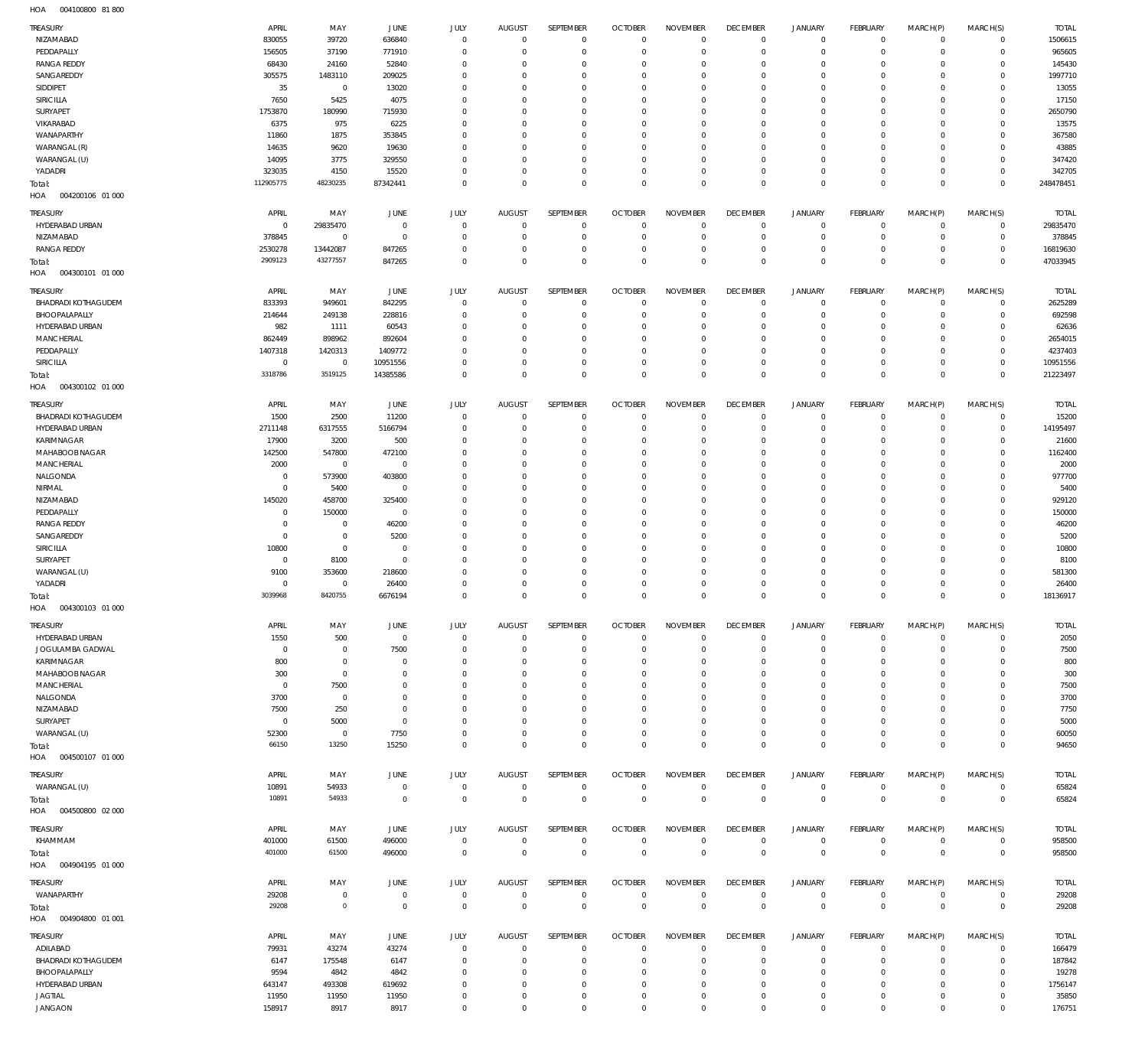004904800 01 001 HOA

| TREASURY                                | APRIL              | MAY                    | JUNE                   | JULY                        | <b>AUGUST</b>                   | SEPTEMBER                  | <b>OCTOBER</b>                   | <b>NOVEMBER</b>                | <b>DECEMBER</b>                   | <b>JANUARY</b>                | <b>FEBRUARY</b>            | MARCH(P)                   | MARCH(S)                   | <b>TOTAL</b>    |
|-----------------------------------------|--------------------|------------------------|------------------------|-----------------------------|---------------------------------|----------------------------|----------------------------------|--------------------------------|-----------------------------------|-------------------------------|----------------------------|----------------------------|----------------------------|-----------------|
| JOGULAMBA GADWAL                        | 8993               | 8993                   | 8993                   | $\mathbf 0$                 | $\overline{0}$                  | $\mathbf 0$                | $\overline{0}$                   | $\mathbf 0$                    | $\overline{0}$                    | $\mathbf 0$                   | $\overline{0}$             | $\mathbf 0$                | $\mathbf 0$                | 26979           |
| KAMAREDDY                               | 5811               | 5811                   | 11449                  | $\Omega$                    | $\overline{0}$                  | $\mathbf 0$                | $\overline{0}$                   | $\Omega$                       | $\mathbf 0$                       | $\mathbf 0$                   | $\mathbf 0$                | $\mathbf 0$                | $\mathbf 0$                | 23071           |
| KARIMNAGAR                              | 37758              | 37758                  | 37758                  | $\Omega$                    | $^{\circ}$                      | $\mathbf 0$                | $\mathbf 0$                      | $\Omega$                       | $\mathbf 0$                       | $\mathbf 0$                   | $\mathbf 0$                | $\mathbf 0$                | $\mathbf 0$                | 113274          |
| KHAMMAM                                 | 31346              | 29346                  | 33346                  | $\Omega$                    | $\Omega$                        | $\Omega$                   | $\mathbf 0$                      | $\Omega$                       | $\mathbf 0$                       | $\mathbf 0$                   | $\mathbf 0$                | $\Omega$                   | $\mathbf 0$                | 94038           |
| KOMARAMBHEEM ASIFABAD<br>MAHABOOB NAGAR | 15742<br>119977    | 15742<br>171486        | 15742<br>39677         | $\Omega$<br>$\Omega$        | $\Omega$<br>$\mathbf 0$         | $\Omega$<br>$\mathbf 0$    | $\mathbf 0$<br>$\mathbf 0$       | $\Omega$<br>$\Omega$           | $\mathbf 0$<br>$\mathbf 0$        | $\mathbf 0$<br>$\mathbf 0$    | $\mathbf 0$<br>$\mathbf 0$ | $\Omega$<br>$\Omega$       | $\Omega$<br>$^{\circ}$     | 47226<br>331140 |
| MAHABUBABAD                             | 8200               | 42694                  | 5200                   | $\Omega$                    | $\Omega$                        | $\Omega$                   | $\Omega$                         | $\Omega$                       | $\Omega$                          | $\Omega$                      | $\Omega$                   | $\Omega$                   | $\Omega$                   | 56094           |
| MANCHERIAL                              | 8021               | 8021                   | 8021                   | $\Omega$                    | $\mathbf 0$                     | $\mathbf 0$                | $\mathbf 0$                      | $\Omega$                       | $\mathbf 0$                       | $\mathbf 0$                   | $\mathbf 0$                | $\Omega$                   | $\mathbf 0$                | 24063           |
| MEDAK                                   | $\mathbf 0$        | 10120                  | 10120                  | $\Omega$                    | $\Omega$                        | $\Omega$                   | $\mathbf 0$                      | $\Omega$                       | $\mathbf 0$                       | $\mathbf 0$                   | $\mathbf 0$                | $\mathbf 0$                | $\Omega$                   | 20240           |
| MEDCHAL                                 | 28900              | 13900                  | 8000                   | $\Omega$                    | $\Omega$                        | $\Omega$                   | $\mathbf 0$                      | $\Omega$                       | $\Omega$                          | $\Omega$                      | $\mathbf 0$                | $\Omega$                   | $^{\circ}$                 | 50800           |
| NAGARKURNOOL                            | 10094              | 10094                  | 10094                  | $\Omega$                    | $\mathbf 0$                     | $\Omega$                   | $\mathbf 0$                      | $\Omega$                       | $\mathbf 0$                       | $\mathbf 0$                   | $\mathbf 0$                | $\mathbf 0$                | $\Omega$                   | 30282           |
| NALGONDA                                | 33641              | 44742                  | 57977                  | $\Omega$                    | $\Omega$                        | $\Omega$                   | $\mathbf 0$                      | $\Omega$                       | $\Omega$                          | $\mathbf 0$                   | $\Omega$                   | $\Omega$                   | $^{\circ}$                 | 136360          |
| NIRMAL                                  | 5931               | 5931                   | 45671                  | $\Omega$                    | $\mathbf 0$                     | $\Omega$                   | $\mathbf 0$                      | $\Omega$                       | $\mathbf 0$                       | $\mathbf 0$                   | $\mathbf 0$                | $\Omega$                   | $\Omega$                   | 57533           |
| NIZAMABAD                               | 75034              | 35470                  | 90821                  | $\Omega$                    | $\mathbf 0$                     | $\mathbf 0$                | $\mathbf 0$                      | $\Omega$                       | $\mathbf 0$                       | $\mathbf 0$                   | $\mathbf 0$                | $\Omega$                   | $^{\circ}$                 | 201325          |
| PAO - TELANGANA HYDERABAD               | 1457744            | 1395780                | 1342627                | $\Omega$                    | $\Omega$                        | $\Omega$                   | $\Omega$                         | $\Omega$                       | $\Omega$                          | $\Omega$                      | $\Omega$                   | $\Omega$                   | $\Omega$                   | 4196151         |
| PEDDAPALLY                              | 7012               | 7012                   | 9190                   | $\Omega$                    | $\mathbf 0$                     | $\mathbf 0$                | $\mathbf 0$                      | $\Omega$                       | $\mathbf 0$                       | $\mathbf 0$                   | $\mathbf 0$                | $\Omega$                   | $^{\circ}$                 | 23214           |
| PPO - MOTIGALLY (TELANGANA)             | $\mathbf 0$        | 149141                 | $\mathbf 0$            | $\Omega$                    | $\Omega$                        | $\Omega$                   | $\mathbf 0$                      | $\Omega$                       | $\mathbf 0$                       | $\mathbf 0$                   | $\mathbf 0$                | $\Omega$                   | $\Omega$                   | 149141          |
| <b>RANGA REDDY</b>                      | 12617              | 12617                  | 12617                  | $\Omega$                    | $\Omega$                        | $\Omega$                   | $\mathbf 0$                      | $\Omega$                       | $\Omega$                          | $\Omega$                      | $\mathbf 0$                | $\Omega$                   | $\Omega$                   | 37851           |
| SANGAREDDY<br>SIDDIPET                  | 28007<br>28750     | 28007<br>27500         | 30961<br>28750         | $\Omega$<br>$\Omega$        | $\mathbf 0$<br>$\Omega$         | $\Omega$<br>$\Omega$       | $\mathbf 0$<br>$\mathbf 0$       | $\Omega$<br>$\Omega$           | $\mathbf 0$<br>$\Omega$           | $\mathbf 0$<br>$\mathbf 0$    | $\mathbf 0$<br>$\Omega$    | $\mathbf 0$<br>$\Omega$    | $\Omega$<br>$^{\circ}$     | 86975<br>85000  |
| SURYAPET                                | 13749              | 22484                  | 23749                  | $\Omega$                    | $\mathbf 0$                     | $\Omega$                   | $\mathbf 0$                      | $\Omega$                       | $\mathbf 0$                       | $\mathbf 0$                   | $\mathbf 0$                | $\Omega$                   | $\Omega$                   | 59982           |
| VIKARABAD                               | 5000               | 7663                   | 12620                  | $\Omega$                    | $\mathbf 0$                     | $\Omega$                   | $\mathbf 0$                      | $\Omega$                       | $\mathbf 0$                       | $\mathbf 0$                   | $\mathbf 0$                | $\Omega$                   | $^{\circ}$                 | 25283           |
| WANAPARTHY                              | 9177               | 4167                   | 13344                  | $\Omega$                    | $\Omega$                        | $\Omega$                   | $\Omega$                         | $\Omega$                       | $\Omega$                          | $\Omega$                      | $\Omega$                   | $\Omega$                   | $\Omega$                   | 26688           |
| WARANGAL (R)                            | 10448              | 23948                  | 4948                   | $\Omega$                    | $\mathbf 0$                     | $\mathbf 0$                | $\mathbf 0$                      | $\Omega$                       | $\mathbf 0$                       | $\mathbf 0$                   | $\mathbf 0$                | $\Omega$                   | $^{\circ}$                 | 39344           |
| WARANGAL (U)                            | 89025              | 52921                  | 52921                  | $\Omega$                    | $\Omega$                        | $\Omega$                   | $\mathbf 0$                      | $\Omega$                       | $\mathbf 0$                       | $\mathbf 0$                   | $\mathbf 0$                | $\mathbf 0$                | $\Omega$                   | 194867          |
| YADADRI                                 | 15419              | 24419                  | 24497                  | $\Omega$                    | $\overline{0}$                  | $\mathbf 0$                | $\mathbf 0$                      | $\Omega$                       | $\mathbf 0$                       | $\mathbf 0$                   | $\mathbf 0$                | $\mathbf 0$                | $\mathbf 0$                | 64335           |
| Total:                                  | 2976082            | 2933606                | 2633915                | $\Omega$                    | $\Omega$                        | $\mathbf 0$                | $\overline{0}$                   | $\mathbf 0$                    | $\mathbf 0$                       | $\mathbf 0$                   | $\mathbf 0$                | $\mathbf 0$                | $\mathbf 0$                | 8543603         |
| HOA<br>004904800 01 002                 |                    |                        |                        |                             |                                 |                            |                                  |                                |                                   |                               |                            |                            |                            |                 |
| TREASURY                                | APRIL              | MAY                    | JUNE                   | <b>JULY</b>                 | <b>AUGUST</b>                   | SEPTEMBER                  | <b>OCTOBER</b>                   | <b>NOVEMBER</b>                | <b>DECEMBER</b>                   | <b>JANUARY</b>                | <b>FEBRUARY</b>            | MARCH(P)                   | MARCH(S)                   | <b>TOTAL</b>    |
| <b>BHADRADI KOTHAGUDEM</b>              | 4200               | 4200                   | 4200                   | $\Omega$                    | $\mathbf 0$                     | $\mathbf 0$                | $\mathbf 0$                      | $\Omega$                       | $\mathbf 0$                       | $\mathbf 0$                   | $\mathbf 0$                | $^{\circ}$                 | $\mathbf 0$                | 12600           |
| HYDERABAD URBAN                         | 1896               | 23983                  | 59411                  | $\Omega$                    | $\mathbf 0$                     | $\mathbf 0$                | $\overline{0}$                   | $\Omega$                       | $\mathbf 0$                       | $\mathbf 0$                   | $\mathbf 0$                | $\Omega$                   | $\mathbf 0$                | 85290           |
| <b>JANGAON</b>                          | 10000              | 10000                  | 10000                  | $\Omega$                    | $\Omega$                        | $\Omega$                   | $\mathbf 0$                      | $\Omega$                       | $\mathbf 0$                       | $\mathbf 0$                   | $\mathbf 0$                | $\Omega$                   | $\Omega$                   | 30000           |
| KARIMNAGAR                              | $\overline{0}$     | $\overline{0}$         | 5185                   | $\Omega$                    | $\Omega$                        | $\Omega$                   | $\Omega$                         | $\Omega$                       | $\Omega$                          | $\Omega$                      | $\Omega$                   | $\Omega$                   | $\Omega$                   | 5185            |
| KHAMMAM                                 | 538                | 538                    | 538                    | $\Omega$                    | $\Omega$                        | $\Omega$                   | $\mathbf 0$                      | $\Omega$                       | $\Omega$                          | $\Omega$                      | $\Omega$                   | $\Omega$                   | $\Omega$                   | 1614            |
| MANCHERIAL                              | 16775              | 16775                  | $\Omega$               | $\Omega$                    | $\Omega$                        | $\Omega$                   | $\Omega$                         | $\Omega$                       | $\Omega$                          | $\Omega$                      | $\Omega$                   | $\Omega$                   | $\Omega$                   | 33550           |
| PAO - TELANGANA HYDERABAD               | 250583             | 219431                 | 249942                 | $\Omega$                    | $\Omega$                        | $\Omega$                   | $\Omega$                         | $\Omega$                       | $\Omega$                          | $\Omega$                      | $\Omega$                   | $\Omega$                   | $\Omega$                   | 719956          |
| SIDDIPET                                | $\mathbf 0$        | $^{\circ}$             | 10000                  | $\Omega$                    | $\Omega$                        | $\Omega$                   | $\Omega$                         | $\Omega$                       | $\mathbf 0$                       | $\Omega$                      | $\Omega$                   | $\Omega$                   | $\Omega$                   | 10000           |
| SIRICILLA                               | 8676               | $\mathbf{0}$           | $\overline{0}$         | $\Omega$                    | $\Omega$                        | $\Omega$                   | $\Omega$                         | $\Omega$                       | $\Omega$                          | $\Omega$                      | $\Omega$                   | $\Omega$                   | $\Omega$                   | 8676            |
| WARANGAL (U)                            | $\Omega$<br>292668 | $\mathbf{0}$<br>274927 | 8717<br>347993         | $\Omega$<br>$\Omega$        | $\mathbf 0$<br>$\Omega$         | $\mathbf 0$<br>$\mathbf 0$ | $^{\circ}$<br>$\overline{0}$     | $\mathbf 0$<br>$\Omega$        | $\mathbf 0$<br>$\mathbf 0$        | $\mathbf 0$<br>$\mathbf 0$    | $\mathbf 0$<br>$\mathbf 0$ | $\mathbf 0$<br>$\Omega$    | $\mathbf 0$<br>$\mathbf 0$ | 8717<br>915588  |
| Total:<br>HOA<br>004904800 01 003       |                    |                        |                        |                             |                                 |                            |                                  |                                |                                   |                               |                            |                            |                            |                 |
|                                         |                    |                        |                        |                             |                                 |                            |                                  |                                |                                   |                               |                            |                            |                            |                 |
| TREASURY                                | APRIL              | MAY                    | JUNE                   | JULY                        | <b>AUGUST</b>                   | SEPTEMBER                  | <b>OCTOBER</b>                   | <b>NOVEMBER</b>                | <b>DECEMBER</b>                   | <b>JANUARY</b>                | FEBRUARY                   | MARCH(P)                   | MARCH(S)                   | <b>TOTAL</b>    |
| <b>BHADRADI KOTHAGUDEM</b>              | 375                | 375                    | 375                    | $\mathbf 0$                 | $\overline{0}$                  | $^{\circ}$                 | $\overline{0}$                   | $\Omega$                       | $\mathbf 0$                       | 0                             | $\mathbf 0$                | $^{\circ}$                 | $^{\circ}$                 | 1125            |
| HYDERABAD URBAN                         | $^{\circ}$         | 3312                   | 458                    | $\mathbf 0$                 | $\overline{0}$                  | $\mathbf 0$                | $\overline{0}$                   | $\mathbf 0$                    | $\overline{0}$                    | $\mathbf 0$                   | $\mathbf 0$                | $\mathbf 0$                | $\mathbf 0$                | 3770            |
| <b>JAGTIAL</b>                          | 1000               | 1000                   | 1000                   | $\Omega$                    | $\mathbf 0$                     | $\mathbf 0$                | $\overline{0}$                   | $\Omega$                       | $\mathbf 0$                       | $\mathbf 0$                   | $\mathbf 0$                | $\mathbf 0$                | $^{\circ}$                 | 3000            |
| KARIMNAGAR                              | 529                | 529                    | 529                    | $\Omega$<br>$\Omega$        | $\Omega$                        | $\Omega$                   | $\mathbf 0$<br>$\overline{0}$    | $\Omega$                       | $\mathbf 0$                       | $\mathbf 0$                   | $\Omega$                   | $\Omega$                   | $\Omega$                   | 1587            |
| KHAMMAM<br>KOMARAMBHEEM ASIFABAD        | 1696<br>5643       | $\overline{0}$<br>3693 | $\overline{0}$<br>3694 | $\Omega$                    | $\overline{0}$<br>$\Omega$      | $\mathbf 0$<br>$\Omega$    | $\Omega$                         | $\mathbf 0$<br>$\Omega$        | $\overline{0}$<br>$\Omega$        | $\mathbf 0$<br>$\Omega$       | $\mathbf 0$<br>$\Omega$    | $\mathbf 0$<br>$\Omega$    | $\mathbf 0$<br>$\Omega$    | 1696<br>13030   |
| MEDAK                                   | 1007               | 1007                   | 1007                   | $\mathbf 0$                 | $\mathbf 0$                     | $\mathbf 0$                | $\overline{0}$                   | $\mathbf 0$                    | $\mathbf 0$                       | $\mathbf 0$                   | $\mathbf 0$                | $\mathbf 0$                | $\mathbf 0$                | 3021            |
| MEDCHAL                                 | 380                | 380                    | 380                    | $\mathbf 0$                 | $\mathbf 0$                     | $\mathbf 0$                | $\mathbf 0$                      | $\mathbf 0$                    | $\mathbf 0$                       | $\mathbf 0$                   | $\mathbf 0$                | $\mathbf 0$                | $^{\circ}$                 | 1140            |
| NALGONDA                                | 6638               | 6496                   | 19042                  | $\Omega$                    | $\Omega$                        | $\Omega$                   | $\overline{0}$                   | $\Omega$                       | $\mathbf 0$                       | 0                             | $\mathbf 0$                | $\Omega$                   | $\mathbf 0$                | 32176           |
| NIZAMABAD                               | 1000               | 1000                   | 21697                  | $\Omega$                    | $^{\circ}$                      | $\mathbf 0$                | $\mathbf 0$                      | $\mathbf 0$                    | $\mathbf 0$                       | $\mathbf 0$                   | $\mathbf 0$                | $\mathbf 0$                | $\mathbf 0$                | 23697           |
| PAO - TELANGANA HYDERABAD               | 84593              | 90467                  | 90407                  | $\Omega$                    | $\Omega$                        | $\mathbf 0$                | $\overline{0}$                   | $\Omega$                       | $\mathbf 0$                       | $\mathbf 0$                   | $\mathbf 0$                | $\Omega$                   | $\mathbf 0$                | 265467          |
| PEDDAPALLY                              | 538                | 538                    | 538                    | $\Omega$                    | $^{\circ}$                      | $\Omega$                   | $^{\circ}$                       | $\mathbf 0$                    | $\mathbf 0$                       | 0                             | $\mathbf 0$                | $\Omega$                   | $\Omega$                   | 1614            |
| <b>RANGA REDDY</b>                      | 2114               | 2114                   | 2114                   | $\Omega$                    | $^{\circ}$                      | $\mathbf 0$                | $\overline{0}$                   | $\mathbf 0$                    | $\mathbf 0$                       | $\mathbf 0$                   | $\mathbf 0$                | $\Omega$                   | $^{\circ}$                 | 6342            |
| SANGAREDDY                              | 925                | 6187                   | $\overline{0}$         | $\Omega$                    | $\Omega$                        | $\Omega$                   | $\mathbf 0$                      | $\Omega$                       | $\mathbf 0$                       | $\Omega$                      | $\mathbf 0$                | $\Omega$                   | $\Omega$                   | 7112            |
| SIRICILLA                               | $^{\circ}$         | $\overline{0}$         | 5977                   | $\Omega$                    | $^{\circ}$                      | $\mathbf 0$                | $^{\circ}$                       | $\Omega$                       | $\mathbf 0$                       | 0                             | $\mathbf 0$                | $\Omega$                   | $^{\circ}$                 | 5977            |
| SURYAPET                                | 876                | 876                    | 1752                   | $\Omega$                    | $\mathbf 0$                     | $\Omega$                   | $\mathbf 0$                      | $\mathbf 0$                    | $\mathbf 0$                       | $\mathbf 0$                   | $\mathbf 0$                | $\mathbf 0$                | $^{\circ}$                 | 3504            |
| WARANGAL (U)                            | 14632              | 1864                   | 8116                   | $\mathbf 0$                 | $\overline{0}$                  | $\mathbf 0$                | $\overline{0}$                   | $\mathbf 0$                    | $\overline{0}$                    | $\mathbf 0$                   | $\mathbf 0$                | $\mathbf 0$                | $\mathbf 0$                | 24612           |
| Total:                                  | 121946             | 119838                 | 157086                 | $\mathbf 0$                 | $\overline{0}$                  | $\mathbf 0$                | $\overline{0}$                   | $\mathbf 0$                    | $\overline{0}$                    | $\mathbf 0$                   | $\mathbf 0$                | $\mathbf 0$                | $\mathbf 0$                | 398870          |
| HOA<br>004904800 01 004                 |                    |                        |                        |                             |                                 |                            |                                  |                                |                                   |                               |                            |                            |                            |                 |
| TREASURY                                | APRIL              | MAY                    | JUNE                   | <b>JULY</b>                 | <b>AUGUST</b>                   | SEPTEMBER                  | <b>OCTOBER</b>                   | <b>NOVEMBER</b>                | <b>DECEMBER</b>                   | <b>JANUARY</b>                | FEBRUARY                   | MARCH(P)                   | MARCH(S)                   | <b>TOTAL</b>    |
| <b>BHADRADI KOTHAGUDEM</b>              | $\mathbf 0$        | $\mathbf 0$            | 3760                   | $\mathbf 0$                 | $\overline{0}$                  | $\mathbf 0$                | $\overline{0}$                   | $\Omega$                       | $\mathbf 0$                       | $\mathbf 0$                   | $\mathbf 0$                | $^{\circ}$                 | $\mathbf 0$                | 3760            |
| NALGONDA                                | 4132               | 7264                   | 4132                   | $\mathbf 0$                 | $\mathbf 0$                     | $\mathbf 0$                | $^{\circ}$                       | $\mathbf 0$                    | $\mathbf 0$                       | $\mathbf 0$                   | $\mathbf 0$                | $\Omega$                   | $\mathbf 0$                | 15528           |
| PAO - TELANGANA HYDERABAD               | 34830              | 40535                  | 38508                  | $\Omega$                    | $\mathbf 0$                     | $\mathbf 0$                | $\mathbf 0$                      | $\Omega$                       | $\mathbf 0$                       | $\mathbf 0$                   | $\mathbf 0$                | $\Omega$                   | $\mathbf 0$                | 113873          |
| <b>RANGA REDDY</b>                      | 1108               | 1108                   | 1108                   | $\Omega$<br>$\Omega$        | $\Omega$                        | $\mathbf 0$                | $\mathbf 0$                      | $\Omega$                       | $\mathbf 0$                       | $\mathbf 0$<br>$\mathbf 0$    | $\mathbf 0$                | $\Omega$                   | $\mathbf 0$                | 3324            |
| WARANGAL (U)                            | 1540<br>41610      | 1540<br>50447          | 1540<br>49048          | $\Omega$                    | $\mathbf 0$<br>$\Omega$         | $\mathbf 0$<br>$\mathbf 0$ | $\mathbf 0$<br>$\mathbf 0$       | $\mathbf 0$<br>$\mathbf 0$     | $\mathbf 0$<br>$\mathbf 0$        | $\mathbf 0$                   | $\mathbf 0$<br>$\mathbf 0$ | $\mathbf 0$<br>$\Omega$    | $\mathbf 0$<br>$\mathbf 0$ | 4620<br>141105  |
| Total:<br>HOA<br>004904800 01 005       |                    |                        |                        |                             |                                 |                            |                                  |                                |                                   |                               |                            |                            |                            |                 |
|                                         |                    |                        |                        |                             |                                 |                            |                                  |                                |                                   |                               |                            |                            |                            |                 |
| TREASURY                                | APRIL              | MAY                    | JUNE                   | <b>JULY</b><br>$\mathbf{0}$ | <b>AUGUST</b><br>$\overline{0}$ | SEPTEMBER<br>$\mathbf 0$   | <b>OCTOBER</b><br>$\overline{0}$ | <b>NOVEMBER</b><br>$\mathbf 0$ | <b>DECEMBER</b><br>$\overline{0}$ | <b>JANUARY</b><br>$\mathbf 0$ | FEBRUARY<br>$\mathbf 0$    | MARCH(P)                   | MARCH(S)                   | <b>TOTAL</b>    |
| <b>BHADRADI KOTHAGUDEM</b>              | 1937<br>$^{\circ}$ | 1937                   | 1937                   | $\mathbf 0$                 | $\overline{0}$                  |                            |                                  | $\mathbf 0$                    |                                   | $\mathbf 0$                   |                            | $\mathbf 0$<br>$\mathbf 0$ | $\mathbf 0$<br>$\mathbf 0$ | 5811            |
| HYDERABAD URBAN                         |                    | $\overline{0}$         | 12970<br>1646          | $\mathbf 0$                 | $^{\circ}$                      | $\mathbf 0$<br>$\mathbf 0$ | $\overline{0}$<br>$\mathbf 0$    | $\mathbf 0$                    | 0<br>$\mathbf 0$                  | $\mathbf 0$                   | $\mathbf 0$<br>$\mathbf 0$ | $\mathbf 0$                | $^{\circ}$                 | 12970<br>4938   |
|                                         |                    |                        |                        |                             |                                 |                            |                                  |                                |                                   |                               |                            |                            |                            |                 |
| MAHABOOB NAGAR                          | 1646               | 1646                   |                        | $\Omega$                    |                                 |                            |                                  | $\Omega$                       |                                   |                               |                            | $\Omega$                   |                            |                 |
| PAO - TELANGANA HYDERABAD               | 30998              | 16232                  | 13639                  | $\mathbf 0$                 | $^{\circ}$<br>$\overline{0}$    | $\mathbf 0$<br>$\mathbf 0$ | $\overline{0}$                   | $\mathbf 0$                    | $\overline{0}$<br>$\overline{0}$  | 0<br>$\mathbf 0$              | $^{\circ}$                 | $\mathbf 0$                | $\mathbf 0$<br>$\mathbf 0$ | 60869           |
| WARANGAL (U)                            | 1806<br>36387      | $\,0\,$<br>19815       | 5418<br>35610          | $\mathbf 0$                 | $\Omega$                        | $\mathbf 0$                | $\overline{0}$<br>$\overline{0}$ | $\mathbf 0$                    | $\overline{0}$                    | $\mathbf 0$                   | $\overline{0}$<br>$\Omega$ | $\Omega$                   | $\mathbf 0$                | 7224<br>91812   |
| Total:<br>004904800 21 000<br>HOA       |                    |                        |                        |                             |                                 |                            |                                  |                                |                                   |                               |                            |                            |                            |                 |
| TREASURY                                | APRIL              | MAY                    | <b>JUNE</b>            | JULY                        | <b>AUGUST</b>                   | SEPTEMBER                  | <b>OCTOBER</b>                   | <b>NOVEMBER</b>                | <b>DECEMBER</b>                   | <b>JANUARY</b>                | FEBRUARY                   | MARCH(P)                   | MARCH(S)                   | <b>TOTAL</b>    |
| HYDERABAD URBAN                         | $\overline{0}$     | $\mathbf 0$            | 2500                   | $\mathbf 0$                 | $\overline{0}$                  | $\overline{0}$             | $\overline{0}$                   | $\mathbf 0$                    | $\mathbf 0$                       | 0                             | $\mathbf 0$                | $^{\circ}$                 | $\mathbf 0$                | 2500            |
| MAHABOOB NAGAR                          | $\,0\,$            | $\mathbf 0$            | 9595                   | $\bf 0$                     | $\overline{0}$                  | $\mathbf 0$                | $\mathbf 0$                      | $\mathbf 0$                    | $\bf 0$                           | $\mathsf{O}\xspace$           | $\mathbf 0$                | $\mathbf 0$                | $\mathsf{O}$               | 9595            |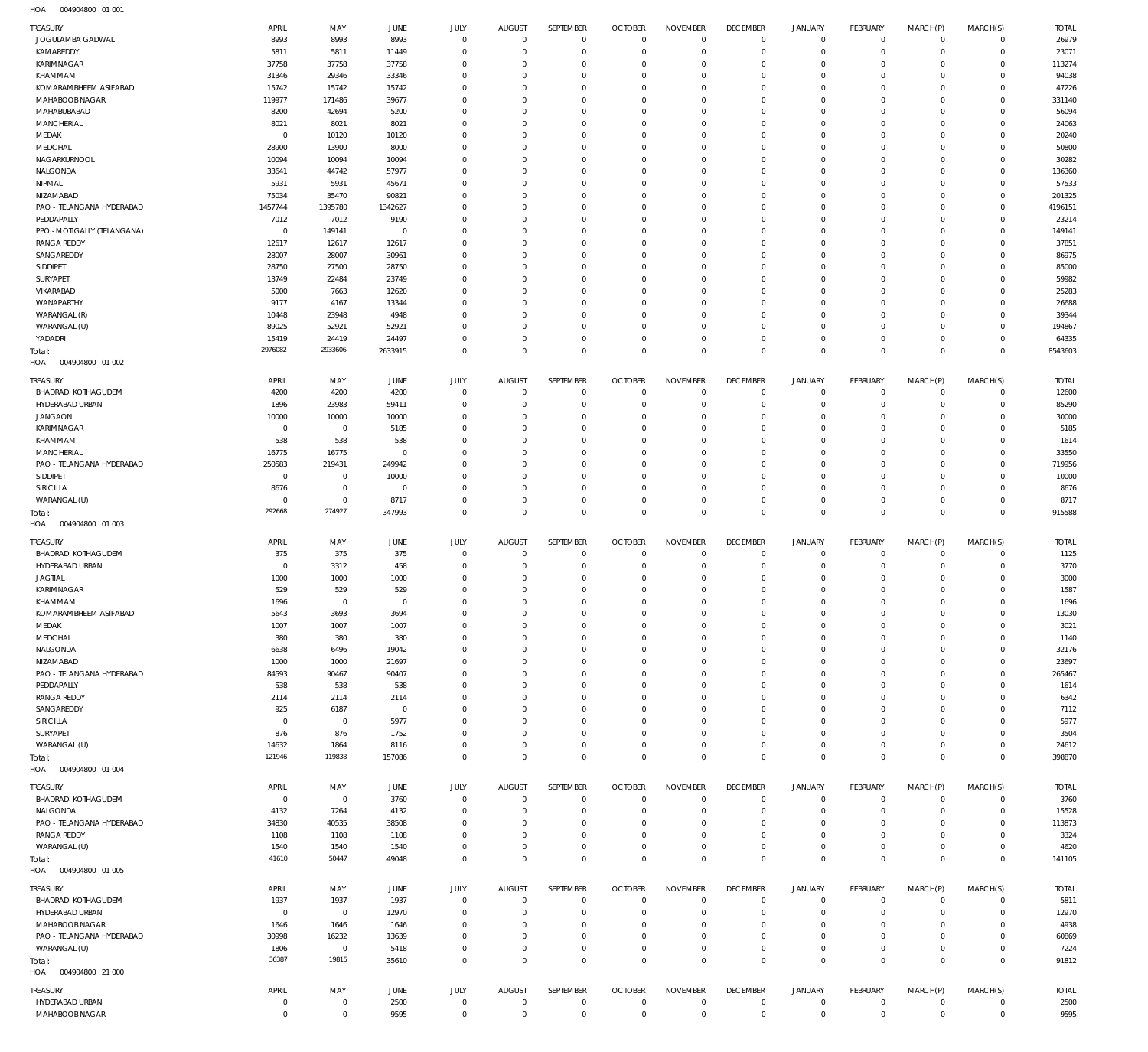004904800 21 000 HOA

| <b>TREASURY</b>                   | APRIL                      | MAY                        | <b>JUNE</b>             | JULY                       | <b>AUGUST</b>                    | SEPTEMBER                  | <b>OCTOBER</b>                   | <b>NOVEMBER</b>            | <b>DECEMBER</b>                  | <b>JANUARY</b>             | FEBRUARY                         | MARCH(P)                   | MARCH(S)                         | <b>TOTAL</b>   |
|-----------------------------------|----------------------------|----------------------------|-------------------------|----------------------------|----------------------------------|----------------------------|----------------------------------|----------------------------|----------------------------------|----------------------------|----------------------------------|----------------------------|----------------------------------|----------------|
| MAHABUBABAD                       | 2285                       | $\mathbf 0$                | $\overline{0}$          | $\mathbf 0$                | $\overline{0}$                   | $\mathbf 0$                | $\overline{0}$                   | $\mathbf 0$                | $\overline{0}$                   | $\circ$                    | $\overline{0}$                   | $\mathbf 0$                | $\circ$                          | 2285           |
| Narayanpet                        | 7799                       | $\mathbf 0$                | $\overline{0}$          | $\mathbf 0$                | $\overline{0}$                   | $\mathbf 0$                | $\overline{0}$                   | $\mathbf 0$                | $\overline{0}$                   | $\mathbf 0$                | $\overline{0}$                   | $\mathbf 0$                | $\overline{0}$                   | 7799           |
| WARANGAL (U)                      | 14408<br>24492             | 981<br>981                 | $\overline{0}$<br>12095 | $\mathbf 0$<br>$\mathbf 0$ | $\overline{0}$<br>$\overline{0}$ | $\mathbf 0$<br>$\mathbf 0$ | $\overline{0}$<br>$\overline{0}$ | $\mathbf 0$<br>$\mathbf 0$ | $\overline{0}$<br>$\overline{0}$ | $\mathbf 0$<br>$\mathbf 0$ | $\overline{0}$<br>$\overline{0}$ | $\mathbf 0$<br>$\mathbf 0$ | $\overline{0}$<br>$\overline{0}$ | 15389          |
| Total:<br>HOA<br>004904800 22 000 |                            |                            |                         |                            |                                  |                            |                                  |                            |                                  |                            |                                  |                            |                                  | 37568          |
|                                   |                            |                            |                         |                            |                                  |                            |                                  |                            |                                  |                            |                                  |                            |                                  |                |
| <b>TREASURY</b>                   | APRIL                      | MAY                        | JUNE                    | <b>JULY</b>                | <b>AUGUST</b>                    | SEPTEMBER                  | <b>OCTOBER</b>                   | <b>NOVEMBER</b>            | <b>DECEMBER</b>                  | <b>JANUARY</b>             | FEBRUARY                         | MARCH(P)                   | MARCH(S)                         | <b>TOTAL</b>   |
| <b>RANGA REDDY</b>                | $^{\circ}$                 | 3406                       | 235878                  | $\mathbf 0$                | $\overline{0}$                   | $\overline{0}$             | $\overline{0}$                   | $\mathbf 0$                | $\overline{0}$                   | $\circ$                    | $\overline{0}$                   | $\mathbf{0}$               | $\overline{0}$                   | 239284         |
| Total:                            | $\mathbf 0$                | 3406                       | 235878                  | $\mathbf 0$                | $\mathbf 0$                      | $\mathbf 0$                | $\overline{0}$                   | $\overline{0}$             | $\overline{0}$                   | $\mathbf 0$                | $\overline{0}$                   | $\mathbf 0$                | $\overline{0}$                   | 239284         |
| HOA<br>005100105 81 001           |                            |                            |                         |                            |                                  |                            |                                  |                            |                                  |                            |                                  |                            |                                  |                |
| TREASURY                          | APRIL                      | MAY                        | <b>JUNE</b>             | <b>JULY</b>                | <b>AUGUST</b>                    | SEPTEMBER                  | <b>OCTOBER</b>                   | <b>NOVEMBER</b>            | <b>DECEMBER</b>                  | <b>JANUARY</b>             | FEBRUARY                         | MARCH(P)                   | MARCH(S)                         | <b>TOTAL</b>   |
| HYDERABAD URBAN                   | $\overline{0}$             | 600                        | 3020                    | $\mathbf 0$                | $\overline{0}$                   | $\mathbf 0$                | $\overline{0}$                   | $\overline{0}$             | $\overline{0}$                   | $\overline{0}$             | $\overline{0}$                   | $\circ$                    | $\overline{0}$                   | 3620           |
| Total:                            | $\mathbf 0$                | 600                        | 3020                    | $\mathbf 0$                | $\overline{0}$                   | $\mathbf 0$                | $\overline{0}$                   | $\overline{0}$             | $\overline{0}$                   | $\mathbf 0$                | $\overline{0}$                   | $\mathbf 0$                | $\overline{0}$                   | 3620           |
| 005500102 81 001<br>HOA           |                            |                            |                         |                            |                                  |                            |                                  |                            |                                  |                            |                                  |                            |                                  |                |
|                                   |                            |                            |                         |                            |                                  |                            |                                  |                            |                                  |                            |                                  |                            |                                  |                |
| <b>TREASURY</b>                   | APRIL                      | MAY                        | JUNE                    | JULY                       | <b>AUGUST</b>                    | SEPTEMBER                  | <b>OCTOBER</b>                   | <b>NOVEMBER</b>            | <b>DECEMBER</b>                  | <b>JANUARY</b>             | FEBRUARY                         | MARCH(P)                   | MARCH(S)                         | <b>TOTAL</b>   |
| HYDERABAD URBAN                   | 66755995                   | 89530277                   | 85116293                | $\mathbf 0$                | $\mathbf 0$                      | $\mathbf 0$                | $\overline{0}$                   | $\mathbf 0$                | $\mathbf 0$                      | $\mathbf 0$                | $\circ$                          | $\mathbf 0$                | $\overline{0}$                   | 241402565      |
| MEDAK                             | 19216                      | $\mathbf 0$                | 19216                   | $\mathbf 0$                | $^{\circ}$                       | $\mathbf 0$                | $\overline{0}$                   | $\Omega$                   | $\mathbf 0$                      | $\mathbf 0$                | $\mathbf{0}$                     | $\mathbf 0$                | $\overline{0}$                   | 38432          |
| NALGONDA                          | 15939                      | $\mathbf 0$                | 6575                    | $\mathbf 0$                | $\mathbf 0$                      | $\mathbf 0$                | $^{\circ}$                       | $\mathbf 0$                | $\mathbf 0$                      | $\mathbf 0$                | $\mathbf{0}$                     | $\mathbf 0$                | $\mathbf{0}$                     | 22514          |
| NIZAMABAD                         | $\overline{0}$<br>66791150 | $\mathbf 0$<br>89530277    | 84000                   | $\mathbf 0$                | $\mathbf 0$                      | $\mathbf 0$                | $\overline{0}$                   | $\mathbf 0$                | $\overline{0}$                   | $\mathbf 0$<br>$\mathbf 0$ | $\overline{0}$                   | $\mathbf 0$                | $\circ$                          | 84000          |
| Total:                            |                            |                            | 85226084                | $\mathbf 0$                | $\mathbf 0$                      | $\mathbf 0$                | $\mathbf 0$                      | $\mathbf 0$                | $\mathbf 0$                      |                            | $\overline{0}$                   | $\mathbf 0$                | $\overline{0}$                   | 241547511      |
| HOA<br>005500103 01 001           |                            |                            |                         |                            |                                  |                            |                                  |                            |                                  |                            |                                  |                            |                                  |                |
| TREASURY                          | APRIL                      | MAY                        | <b>JUNE</b>             | <b>JULY</b>                | <b>AUGUST</b>                    | SEPTEMBER                  | <b>OCTOBER</b>                   | <b>NOVEMBER</b>            | <b>DECEMBER</b>                  | <b>JANUARY</b>             | FEBRUARY                         | MARCH(P)                   | MARCH(S)                         | <b>TOTAL</b>   |
| NALGONDA                          | 8200                       | $\mathbf 0$                | $\overline{0}$          | $\mathbf 0$                | $\overline{0}$                   | $\mathbf 0$                | $\overline{0}$                   | $\mathbf 0$                | $\overline{0}$                   | $\circ$                    | $\overline{0}$                   | $\circ$                    | $\overline{0}$                   | 8200           |
| Total:                            | 8200                       | $\mathbf 0$                | $\overline{0}$          | $\mathbf 0$                | $\overline{0}$                   | $\,0\,$                    | $\overline{0}$                   | $\overline{0}$             | $\overline{0}$                   | $\overline{0}$             | $\overline{0}$                   | $\overline{0}$             | $\overline{0}$                   | 8200           |
| HOA<br>005500104 01 000           |                            |                            |                         |                            |                                  |                            |                                  |                            |                                  |                            |                                  |                            |                                  |                |
| TREASURY                          | APRIL                      | MAY                        | <b>JUNE</b>             | JULY                       | <b>AUGUST</b>                    | SEPTEMBER                  | <b>OCTOBER</b>                   | <b>NOVEMBER</b>            | <b>DECEMBER</b>                  | <b>JANUARY</b>             | FEBRUARY                         | MARCH(P)                   | MARCH(S)                         | <b>TOTAL</b>   |
| NIZAMABAD                         | $^{\circ}$                 | 2000                       | 1500                    | $\mathbf 0$                | $^{\circ}$                       | $\mathbf 0$                | $^{\circ}$                       | $\mathbf 0$                | $\mathbf 0$                      | 0                          | $\mathbf 0$                      | $\mathbf 0$                | $\mathbf{0}$                     | 3500           |
| SANGAREDDY                        | 1500                       | 750                        | 2250                    | $\mathbf 0$                | $\mathbf 0$                      | $\mathbf 0$                | $\overline{0}$                   | $\Omega$                   | $\mathbf 0$                      | $\mathbf 0$                | $\circ$                          | $\mathbf 0$                | $\mathbf{0}$                     | 4500           |
| SIDDIPET                          | 2500                       | 1000                       | 7500                    | $\mathbf 0$                | $\mathbf 0$                      | $\mathbf 0$                | $\mathbf 0$                      | $\mathbf 0$                | $\mathbf 0$                      | $\mathbf 0$                | $\overline{0}$                   | $\mathbf 0$                | $\overline{0}$                   | 11000          |
| Total:                            | 4000                       | 3750                       | 11250                   | $\mathbf 0$                | $\mathbf 0$                      | $\mathbf 0$                | $\overline{0}$                   | $\mathbf 0$                | $\mathbf 0$                      | $\overline{0}$             | $\overline{0}$                   | $\mathbf 0$                | $\overline{0}$                   | 19000          |
| HOA<br>005500105 04 800           |                            |                            |                         |                            |                                  |                            |                                  |                            |                                  |                            |                                  |                            |                                  |                |
|                                   |                            |                            |                         |                            |                                  |                            |                                  |                            |                                  |                            |                                  |                            |                                  |                |
| TREASURY                          | APRIL                      | MAY                        | <b>JUNE</b>             | <b>JULY</b>                | <b>AUGUST</b>                    | SEPTEMBER                  | <b>OCTOBER</b>                   | <b>NOVEMBER</b>            | <b>DECEMBER</b>                  | <b>JANUARY</b>             | FEBRUARY                         | MARCH(P)                   | MARCH(S)                         | <b>TOTAL</b>   |
| HYDERABAD URBAN                   | 1171906                    | 615472                     | 979208                  | $\mathbf 0$                | $\overline{0}$                   | $\mathbf 0$                | $\overline{0}$                   | $\mathbf 0$                | $\overline{0}$                   | $\circ$                    | $\overline{0}$                   | 0                          | $\overline{0}$                   | 2766586        |
| Total:                            | 1171906                    | 615472                     | 979208                  | $\mathbf 0$                | $\overline{0}$                   | $\mathbb O$                | $\overline{0}$                   | $\mathbf 0$                | $\overline{0}$                   | $\mathbf 0$                | $\overline{0}$                   | $\mathbf 0$                | $\overline{0}$                   | 2766586        |
| HOA<br>005500800 05 001           |                            |                            |                         |                            |                                  |                            |                                  |                            |                                  |                            |                                  |                            |                                  |                |
| TREASURY                          | APRIL                      | MAY                        | <b>JUNE</b>             | <b>JULY</b>                | <b>AUGUST</b>                    | SEPTEMBER                  | <b>OCTOBER</b>                   | <b>NOVEMBER</b>            | <b>DECEMBER</b>                  | <b>JANUARY</b>             | FEBRUARY                         | MARCH(P)                   | MARCH(S)                         | <b>TOTAL</b>   |
| <b>BHADRADI KOTHAGUDEM</b>        | 3000                       | 5000                       | 2000                    | $\mathbf 0$                | $\mathbf 0$                      | $^{\circ}$                 | $\overline{0}$                   | $\Omega$                   | $\mathbf 0$                      | $\circ$                    | $\overline{0}$                   | $\mathbf 0$                | $\mathbf{0}$                     | 10000          |
| HYDERABAD URBAN                   | $\overline{0}$             | 3442600                    | 3550218                 | $\mathbf 0$                | $^{\circ}$                       | $\mathbf 0$                | $\overline{0}$                   | $\mathbf 0$                | $\mathbf 0$                      | $\mathbf 0$                | $\overline{0}$                   | $\mathbf 0$                | $\circ$                          | 6992818        |
| JOGULAMBA GADWAL                  | 3362                       | 26804                      | $\overline{0}$          | $\mathbf 0$                | $^{\circ}$                       | $\mathbf 0$                | $\mathbf 0$                      | $\mathbf 0$                | $\mathbf 0$                      | $\mathbf 0$                | $\mathbf{0}$                     | $\Omega$                   | $\circ$                          | 30166          |
| KARIMNAGAR                        | $^{\circ}$                 | $\mathbf 0$                | 8000                    | $\mathbf 0$                | $\mathbf 0$                      | $\mathbf 0$                | $^{\circ}$                       | $\mathbf 0$                | $\mathbf 0$                      | $\mathbf 0$                | $\mathbf{0}$                     | $\Omega$                   | $\mathbf{0}$                     | 8000           |
| NALGONDA                          | $^{\circ}$                 | 1000                       | $\overline{0}$          | $\Omega$                   | $\mathbf 0$                      | $\mathbf 0$                | $\mathbf 0$                      | $\mathbf 0$                | $\mathbf 0$                      | $\mathbf 0$                | $\mathbf 0$                      | $\Omega$                   | $\mathbf 0$                      | 1000           |
| SANGAREDDY                        | $^{\circ}$                 | $\mathbf 0$                | 5000                    | $\Omega$                   | $\mathbf 0$                      | $\mathbf 0$                | $\mathbf 0$                      | $\mathbf 0$                | $\mathbf 0$                      | $\mathbf 0$                | $\mathbf{0}$                     | $\Omega$                   | $\mathbf{0}$                     | 5000           |
| SIRICILLA                         | 4000                       | $\mathbf 0$                | $\overline{0}$          | $\Omega$                   | $\mathbf 0$                      | $\mathbf 0$                | $\mathbf 0$                      | $\mathbf 0$                | $\mathbf 0$                      | $\mathbf 0$                | $\circ$                          | 0                          | $\mathbf 0$                      | 4000           |
| Total:                            | 10362                      | 3475404                    | 3565218                 | $\Omega$                   | $\Omega$                         | $\mathbf 0$                | $\mathbf 0$                      | $\mathbf 0$                | $\mathbf 0$                      | $\mathbf 0$                | $\overline{0}$                   | $\mathbf 0$                | $\mathbf 0$                      | 7050984        |
| HOA<br>005500800 05 800           |                            |                            |                         |                            |                                  |                            |                                  |                            |                                  |                            |                                  |                            |                                  |                |
| TREASURY                          | APRIL                      | MAY                        | <b>JUNE</b>             | <b>JULY</b>                | AUGUS1                           | SEPTEMBER                  | <b>OCTOBER</b>                   | <b>NOVEMBER</b>            | <b>DECEMBER</b>                  | <b>JANUARY</b>             | FEBRUARY                         | MARCH(P)                   | MARCH(S)                         | <b>TOTAL</b>   |
| ADILABAD                          | $\overline{0}$             | 1000                       | 3000                    | $\mathbf 0$                | $\overline{0}$                   | $\mathbf 0$                | $\overline{0}$                   | $\mathbf 0$                | $\overline{0}$                   | $\circ$                    | $\overline{0}$                   | 0                          | $\overline{0}$                   | 4000           |
| <b>BHADRADI KOTHAGUDEM</b>        | 2900                       | 2000                       | 500                     | $\mathbf 0$                | $\mathbf 0$                      | $\mathbf 0$                | $\overline{0}$                   | $\mathbf 0$                | $\mathbf 0$                      | 0                          | $\overline{0}$                   | 0                          | $\circ$                          | 5400           |
| BHOOPALAPALLY                     | $\overline{0}$             | $\overline{0}$             | 2700                    | $\mathbf 0$                | $\mathbf 0$                      | $\mathbf 0$                | $\overline{0}$                   | $\mathbf 0$                | $\overline{0}$                   | $\mathbf 0$                | $\mathbf{0}$                     | 0                          | $\mathbf{0}$                     | 2700           |
| HYDERABAD URBAN                   | $\overline{0}$             | $\mathbf 0$                | 1500                    | $\mathbf 0$                | $\mathbf 0$                      | $\mathbf 0$                | $\overline{0}$                   | $\mathbf 0$                | $\mathbf 0$                      | 0                          | $\mathbf{0}$                     | 0                          | $\mathbf{0}$                     | 1500           |
| <b>JAGTIAL</b>                    | 8660                       | 5000                       | $\overline{0}$          | $\Omega$                   | $\mathbf 0$                      | $\mathbf 0$                | $\mathbf 0$                      | $\mathbf 0$                | $\mathbf 0$                      | $\mathbf 0$                | $\mathbf{0}$                     | $\Omega$                   | $\mathbf{0}$                     | 13660          |
| KAMAREDDY                         | $\overline{0}$             | 1000                       | $\overline{0}$          | $\mathbf 0$                | $\mathbf 0$                      | $\mathbf 0$                | $\overline{0}$                   | $\mathbf 0$                | $\mathbf 0$                      | 0                          | $\mathbf{0}$                     | 0                          | $\mathbf{0}$                     | 1000           |
| KARIMNAGAR                        | 9800                       | 3000                       | 7925                    | $\Omega$                   | $\mathbf 0$                      | $\mathbf 0$                | $\mathbf 0$                      | $\mathbf 0$                | $\mathbf 0$                      | $\mathbf 0$                | $\mathbf{0}$                     | $\Omega$                   | $\mathbf{0}$                     | 20725          |
| KHAMMAM                           | 14500                      | 16500                      | 36500                   | $\Omega$                   | $\mathbf 0$                      | $\mathbf 0$                | $\overline{0}$                   | $\mathbf 0$                | $\mathbf 0$                      | 0                          | $\mathbf{0}$                     | $\Omega$                   | $\mathbf{0}$                     | 67500          |
| KOMARAMBHEEM ASIFABAD             | 3100                       | $\mathbf 0$                | $\overline{0}$          | $\Omega$                   | $\mathbf 0$                      | $\mathbf 0$                | $\mathbf 0$                      | $\mathbf 0$                | $\mathbf 0$                      | $\mathbf 0$                | $\mathbf{0}$                     | 0                          | $\mathbf{0}$                     | 3100           |
| MAHABOOB NAGAR                    | 10500                      | $\mathbf 0$                | $\overline{0}$          | $\Omega$                   | $\mathbf 0$                      | $\mathbf 0$                | $\mathbf 0$                      | $\mathbf 0$                | $\mathbf 0$                      | $\mathbf 0$                | $\mathbf{0}$                     | $\Omega$                   | $\mathbf{0}$                     | 10500          |
| MAHABUBABAD                       | 50247                      | $\overline{0}$             | $\overline{0}$          | $\mathbf 0$                | $\mathbf 0$                      | $\mathbf 0$                | $\overline{0}$                   | $\mathbf 0$                | $\mathbf 0$                      | $\mathbf 0$                | $\mathbf{0}$                     | 0                          | $\mathbf{0}$                     | 50247          |
| MANCHERIAL                        | 7000                       | 5000                       | $\overline{0}$          | $\Omega$                   | $\mathbf 0$                      | $\mathbf 0$                | $\mathbf 0$                      | $\mathbf 0$                | $\mathbf 0$                      | 0                          | $\mathbf{0}$                     | $\Omega$                   | $\mathbf{0}$                     | 12000          |
| MEDAK                             | 5000                       | 5000                       | 5000                    | $\Omega$                   | $\mathbf 0$                      | $\mathbf 0$                | $\mathbf 0$                      | $\mathbf 0$                | $\mathbf 0$                      | $\mathbf 0$                | $\mathbf{0}$                     | $\Omega$                   | $\mathbf{0}$                     | 15000          |
| Mulugu                            | $\overline{0}$             | 4084                       | 16300                   | $\mathbf 0$<br>$\Omega$    | $\mathbf 0$<br>$\mathbf 0$       | $\mathbf 0$<br>$\mathbf 0$ | $\mathbf 0$<br>$\mathbf 0$       | $\mathbf 0$<br>$\mathbf 0$ | $\mathbf 0$<br>$\mathbf 0$       | 0<br>$\mathbf 0$           | $\mathbf{0}$<br>$\mathbf{0}$     | $\Omega$<br>$\Omega$       | $\mathbf{0}$<br>$\mathbf{0}$     | 20384          |
| NALGONDA                          | 9500                       | 100                        | $\overline{0}$          |                            |                                  |                            |                                  |                            |                                  |                            |                                  |                            |                                  | 9600           |
| NIZAMABAD                         | 15590                      | 6000                       | 25980                   | $\Omega$                   | $\mathbf 0$                      | $\mathbf 0$                | $\overline{0}$                   | $\mathbf 0$                | $\mathbf 0$                      | 0                          | $\mathbf{0}$                     | 0                          | $\mathbf{0}$                     | 47570          |
| PEDDAPALLY<br><b>RANGA REDDY</b>  | 7100<br>1500               | $\mathbf 0$<br>$\mathbf 0$ | 7000<br>$\overline{0}$  | $\Omega$<br>$\Omega$       | $\mathbf 0$<br>$\mathbf 0$       | $\mathbf 0$<br>$\mathbf 0$ | $\mathbf 0$<br>$\overline{0}$    | $\mathbf 0$<br>$\mathbf 0$ | $\mathbf 0$<br>$\mathbf 0$       | $\mathbf 0$<br>0           | $\mathbf{0}$<br>$\mathbf{0}$     | $\Omega$<br>$\Omega$       | $\mathbf{0}$<br>$\mathbf{0}$     | 14100<br>1500  |
|                                   |                            | 20000                      | 10500                   | $\Omega$                   | $\mathbf 0$                      | $\mathbf 0$                | $\mathbf 0$                      | $\mathbf 0$                | $\mathbf 0$                      | $\mathbf 0$                | $\mathbf{0}$                     | $\Omega$                   | $\mathbf{0}$                     |                |
| SANGAREDDY<br>SIDDIPET            | 10000<br>20000             | $\overline{0}$             | 16000                   | $\Omega$                   | $\mathbf 0$                      | $\mathbf 0$                | $\mathbf 0$                      | $\mathbf 0$                | $\mathbf 0$                      | 0                          | $\mathbf{0}$                     | $\Omega$                   | $\mathbf{0}$                     | 40500<br>36000 |
| SIRICILLA                         | 3500                       | 1500                       | 8000                    | $\Omega$                   | $\mathbf 0$                      | $\mathbf 0$                | $\mathbf 0$                      | $\mathbf 0$                | $\mathbf 0$                      | $\mathbf 0$                | $\mathbf{0}$                     | $\Omega$                   | $\mathbf{0}$                     | 13000          |
| SURYAPET                          | 700                        | $\mathbf 0$                | $\overline{0}$          | $\Omega$                   | $\mathbf 0$                      | $\mathbf 0$                | $\mathbf 0$                      | $\mathbf 0$                | $\mathbf 0$                      | 0                          | $\mathbf{0}$                     | $\Omega$                   | $\mathbf{0}$                     | 700            |
| VIKARABAD                         | 61530                      | $\mathbf 0$                | 1000                    | $\mathbf 0$                | $\mathbf 0$                      | $\mathbf 0$                | $\mathbf 0$                      | $\mathbf 0$                | $\mathbf 0$                      | $\mathbf 0$                | $\mathbf{0}$                     | $\Omega$                   | $\mathbf{0}$                     | 62530          |
| WARANGAL (R)                      | 200                        | $\mathbf 0$                | $\overline{0}$          | $\mathbf 0$                | $\mathbf 0$                      | $\mathbf 0$                | $\overline{0}$                   | $\mathbf 0$                | $\mathbf 0$                      | 0                          | $\mathbf{0}$                     | 0                          | $\mathbf{0}$                     | 200            |
| WARANGAL (U)                      | 38538                      | 48190                      | 133741                  | $\mathbf 0$                | $\mathbf 0$                      | $\mathbf 0$                | $\mathbf 0$                      | $\mathbf 0$                | $\mathbf 0$                      | 0                          | $\circ$                          | $\mathbf 0$                | $\mathbf{0}$                     | 220469         |
| Total:                            | 279865                     | 118374                     | 275646                  | $\mathbf 0$                | $\overline{0}$                   | $\mathbf 0$                | $\overline{0}$                   | $\mathbf 0$                | $\overline{0}$                   | $\mathbf 0$                | $\overline{0}$                   | $\mathbf 0$                | $\overline{0}$                   | 673885         |
| 005500800 06 001<br>HOA           |                            |                            |                         |                            |                                  |                            |                                  |                            |                                  |                            |                                  |                            |                                  |                |
|                                   |                            |                            |                         |                            |                                  |                            |                                  |                            |                                  |                            |                                  |                            |                                  |                |
| TREASURY                          | APRIL                      | MAY                        | <b>JUNE</b>             | JULY                       | <b>AUGUST</b>                    | SEPTEMBER                  | <b>OCTOBER</b>                   | <b>NOVEMBER</b>            | <b>DECEMBER</b>                  | <b>JANUARY</b>             | FEBRUARY                         | MARCH(P)                   | MARCH(S)                         | <b>TOTAL</b>   |
|                                   |                            |                            |                         |                            |                                  |                            |                                  |                            |                                  |                            |                                  |                            |                                  |                |
| <b>BHADRADI KOTHAGUDEM</b>        | 90200                      | 39000                      | 48000                   | $\mathbf 0$                | $\mathbf 0$                      | $\mathbf 0$                | $\mathbf 0$                      | $\mathbf 0$                | $\mathbf 0$                      | $\mathbf 0$                | $\circ$                          | $^{\circ}$                 | $\circ$                          | 177200         |
| HYDERABAD URBAN                   | 21000                      | 10500                      | 50000                   | $\mathbf 0$                | $\mathbf 0$                      | $\mathbf 0$                | $\overline{0}$                   | $\Omega$                   | $\mathbf 0$                      | $\mathbf 0$                | $\mathbf{0}$                     | $\mathbf 0$                | $\mathbf{0}$                     | 81500          |
| <b>JAGTIAL</b>                    | 6000                       | $\mathbf 0$                | 1000                    | $\mathbf 0$                | $\mathbf 0$                      | $\mathbf 0$                | $\mathbf 0$                      | $\mathbf 0$                | $\mathbf 0$                      | $\mathbf 0$                | $\mathbf{0}$                     | 0                          | $\mathbf{0}$                     | 7000           |
| KAMAREDDY<br>KARIMNAGAR           | 1000<br>48330              | $\mathbf 0$<br>1000        | $\overline{0}$<br>32050 | $\mathbf 0$<br>$\mathbf 0$ | $\mathbf 0$<br>$\mathbf 0$       | $\mathbf 0$<br>$\mathbf 0$ | $\mathbf 0$<br>$\mathbf 0$       | $\mathbf 0$<br>$\mathbf 0$ | $\mathbf 0$<br>$\overline{0}$    | 0<br>$\mathbf 0$           | $\circ$<br>$\mathbf 0$           | $\mathbf 0$<br>$\mathbf 0$ | $\circ$<br>$\mathbf{0}$          | 1000<br>81380  |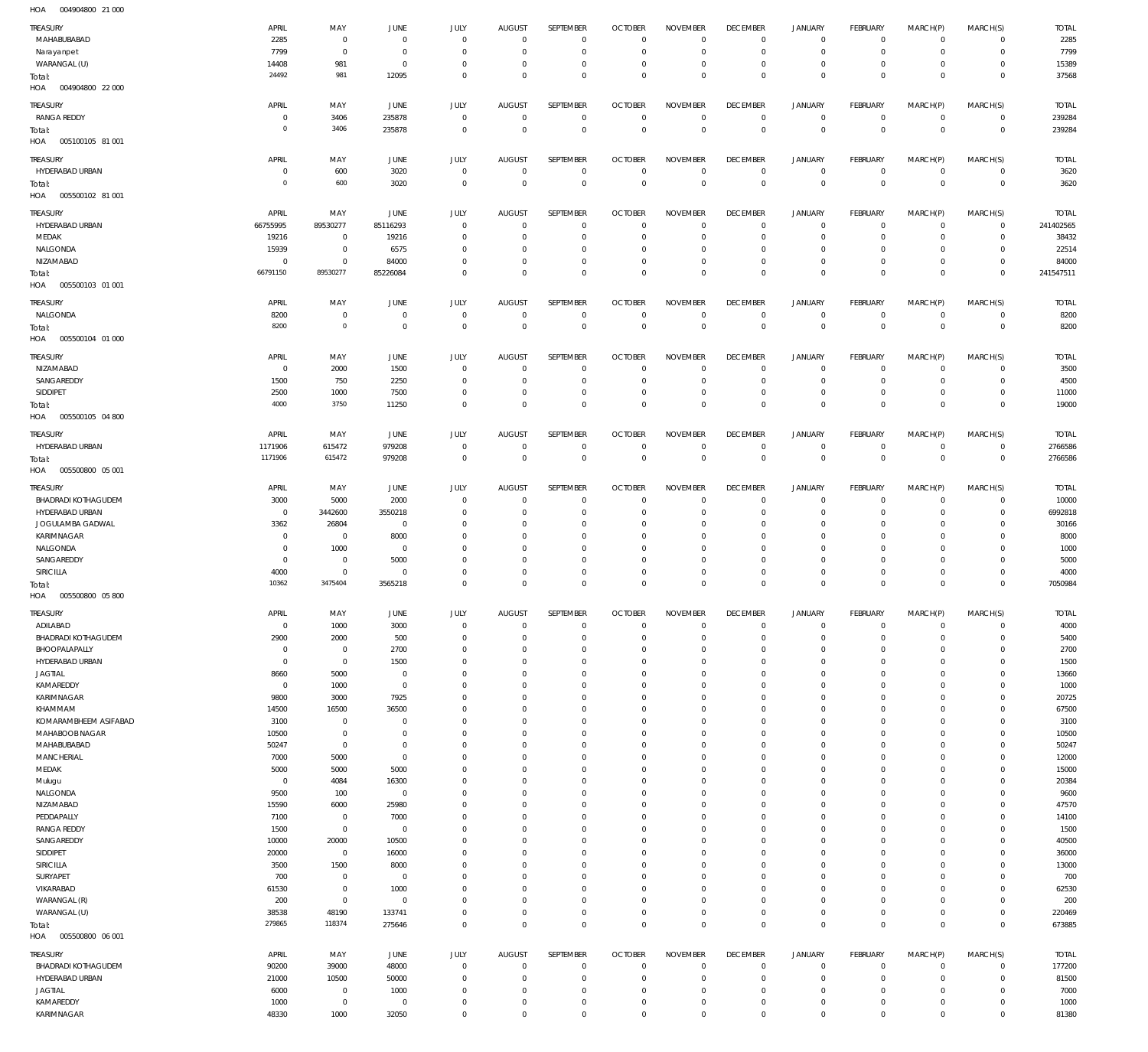005500800 06 001 HOA

| TREASURY                          | APRIL           |                    | <b>JUNE</b>         |                             | <b>AUGUST</b>             | SEPTEMBER                  | <b>OCTOBER</b>                | <b>NOVEMBER</b>            | <b>DECEMBER</b>  | <b>JANUARY</b>                     | FEBRUARY                   | MARCH(P)         | MARCH(S)         | <b>TOTAL</b> |
|-----------------------------------|-----------------|--------------------|---------------------|-----------------------------|---------------------------|----------------------------|-------------------------------|----------------------------|------------------|------------------------------------|----------------------------|------------------|------------------|--------------|
| KHAMMAM                           | $^{\circ}$      | MAY<br>1000        |                     | JULY<br>$\mathbf{0}$        | $^{\circ}$                | $\mathbf{0}$               | $\overline{0}$                | $\overline{0}$             | $\mathbf 0$      | 0                                  | $\mathbf 0$                | $\mathbf 0$      | $\mathbf 0$      | 1000         |
| MANCHERIAL                        |                 |                    | $\overline{0}$      | $\mathbf{0}$                | $^{\circ}$                | $\mathbf 0$                | $^{\circ}$                    | $\overline{0}$             | $\mathbf 0$      | $\mathbf 0$                        | $\mathbf 0$                | $\mathbf 0$      | $\mathbf 0$      | 2000         |
|                                   | 2000            | $\overline{0}$     | $\overline{0}$      |                             |                           |                            |                               |                            |                  |                                    |                            |                  |                  |              |
| PEDDAPALLY                        | 163000          | 9500               | 9000                | $\mathbf{0}$                | 0                         | $\mathbf{0}$               | 0                             | $^{\circ}$                 | 0                | 0                                  | $\mathbf 0$                | $\mathbf 0$      | $\mathbf 0$      | 181500       |
| <b>RANGA REDDY</b>                | 46160           | 86000              | 309007              | $\mathbf{0}$                | 0                         | $\mathbf{0}$               | 0                             | $\mathbf{0}$               | 0                | 0                                  | 0                          | $\mathbf 0$      | $\mathbf 0$      | 441167       |
| <b>SIRICILLA</b>                  | 25000           | 2000               | 12000               | $\mathbf{0}$                | $\mathbf{0}$              | $\mathbf{0}$               | $^{\circ}$                    | $\mathbf{0}$               | $\mathbf 0$      | $\mathbf 0$                        | $\mathbf 0$                | 0                | 0                | 39000        |
| Total:<br>HOA<br>005500800 06 800 | 402690          | 149000             | 461057              | $\mathbf 0$                 | $^{\circ}$                | $\mathbf 0$                | $^{\circ}$                    | $\mathbf 0$                | $\mathbf 0$      | $\mathbf 0$                        | $\mathbf 0$                | $\mathbf 0$      | $\mathbf 0$      | 1012747      |
| TREASURY                          | APRIL           | MAY                | <b>JUNE</b>         | JULY                        | <b>AUGUST</b>             | SEPTEMBER                  | <b>OCTOBER</b>                | <b>NOVEMBER</b>            | <b>DECEMBER</b>  | JANUARY                            | <b>FEBRUARY</b>            | MARCH(P)         | MARCH(S)         | <b>TOTAL</b> |
| HYDERABAD URBAN                   | 1000            | $\mathbf 0$        | $\mathbf 0$         | $\mathbf 0$                 | $^{\circ}$                | $\mathbf 0$                | $\overline{0}$                | $\mathbf 0$                | 0                | 0                                  | $\overline{0}$             | $\mathbf 0$      | 0                | 1000         |
| <b>RANGA REDDY</b>                | 13267           | $\mathbf 0$        | $\overline{0}$      | $\mathbf{0}$                | 0                         | $\mathbb O$                | $\overline{0}$                | $\mathbf{0}$               | 0                | $\mathsf{O}\xspace$                | $\mathbf 0$                | $\mathbf 0$      | $\overline{0}$   | 13267        |
| Total:                            | 14267           | $\mathbf 0$        | $\overline{0}$      | $\mathbf{0}$                | $^{\circ}$                | $\mathbf 0$                | $^{\circ}$                    | $\mathbf{0}$               | $\mathbf 0$      | $\mathbb O$                        | $\mathbf 0$                | $\mathbf 0$      | 0                | 14267        |
| HOA<br>005500800 08 800           |                 |                    |                     |                             |                           |                            |                               |                            |                  |                                    |                            |                  |                  |              |
| TREASURY                          | APRIL           | MAY                | <b>JUNE</b>         | JULY                        | <b>AUGUST</b>             | SEPTEMBER                  | <b>OCTOBER</b>                | <b>NOVEMBER</b>            | <b>DECEMBER</b>  | JANUARY                            | FEBRUARY                   | MARCH(P)         | MARCH(S)         | <b>TOTAL</b> |
| HYDERABAD URBAN                   | 43600           | $\mathbf 0$        | $\mathbf 0$         | $\mathbf 0$                 | $^{\circ}$                | $\mathbf{0}$               | $\overline{0}$                | $\mathbf 0$                | $\mathbf 0$      | 0                                  | $\mathbf 0$                | $\mathbf 0$      | $^{\circ}$       | 43600        |
| Total:                            | 43600           | $\mathbf 0$        | $\mathbf 0$         | $\mathbb O$                 | $\overline{0}$            | $\mathbf 0$                | $\overline{0}$                | $\mathbf 0$                | $\mathbf{0}$     | $\mathbf 0$                        | $\overline{0}$             | $\mathbf 0$      | $\mathbf 0$      | 43600        |
| HOA<br>005500800 10 001           |                 |                    |                     |                             |                           |                            |                               |                            |                  |                                    |                            |                  |                  |              |
| TREASURY                          | APRIL           | MAY                | JUNE                | JULY                        | <b>AUGUST</b>             | SEPTEMBER                  | <b>OCTOBER</b>                | <b>NOVEMBER</b>            | <b>DECEMBER</b>  | JANUARY                            | <b>FEBRUARY</b>            | MARCH(P)         | MARCH(S)         | <b>TOTAL</b> |
| MEDCHAL                           | 546300          | 1271769            | 531775              | $\mathbf{0}$                | $^{\circ}$                | $\mathbf 0$                | $\overline{0}$                | $\overline{0}$             | 0                | 0                                  | $\mathbf 0$                | $\mathbf 0$      | $\mathbf 0$      | 2349844      |
| <b>RANGA REDDY</b>                | 369720          | 127500             | 211700              | $\mathbf{0}$                | 0                         | $\mathbf 0$                | $\overline{0}$                | $^{\circ}$                 | $\mathbf 0$      | $\mathsf{O}\xspace$                | $\mathbf 0$                | $\mathbf 0$      | $\mathbf 0$      | 708920       |
| Total:                            | 916020          | 1399269            | 743475              | $\mathbf 0$                 | $^{\circ}$                | $\mathbb O$                | $\mathbf 0$                   | $\mathbf 0$                | 0                | $\mathbb O$                        | $\mathbf 0$                | $\mathbf 0$      | $\bf 0$          | 3058764      |
| HOA<br>005500800 80 000           |                 |                    |                     |                             |                           |                            |                               |                            |                  |                                    |                            |                  |                  |              |
| TREASURY                          | APRIL           | MAY                | JUNE                | JULY                        | <b>AUGUST</b>             | SEPTEMBER                  | <b>OCTOBER</b>                | <b>NOVEMBER</b>            | <b>DECEMBER</b>  | JANUARY                            | FEBRUARY                   | MARCH(P)         | MARCH(S)         | <b>TOTAL</b> |
| <b>BHADRADI KOTHAGUDEM</b>        | $\overline{0}$  | $\mathbf 0$        | 319100              | $\mathbf{0}$                | $^{\circ}$                | $\mathbf{0}$               | $\overline{0}$                | $^{\circ}$                 | $\mathbf 0$      | $\mathbf 0$                        | $\mathbf 0$                | $\mathbf 0$      | $\mathbf 0$      | 319100       |
| HYDERABAD URBAN                   | 0               | 711000             | 61757               | $\mathbf{0}$                | 0                         | $\mathbf{0}$               | $^{\circ}$                    | $^{\circ}$                 | $\mathbf 0$      | $\mathbf 0$                        | $^{\circ}$                 | $\mathbf 0$      | 0                | 772757       |
| JOGULAMBA GADWAL                  | 6500            | $\mathbf 0$        | $^{\circ}$          | $^{\circ}$                  | 0                         | $\mathbf{0}$               | $^{\circ}$                    | $^{\circ}$                 | 0                | 0                                  | $\mathbf 0$                | $\mathbf 0$      | $\mathbf 0$      | 6500         |
| KHAMMAM                           | 17000           | 128200             | $\overline{0}$      | $\mathbf{0}$                | 0                         | $\mathbf{0}$               | 0                             | $\mathbf{0}$               | 0                | 0                                  | 0                          | $\mathbf 0$      | 0                | 145200       |
| MAHABOOB NAGAR                    | 370500          | $\mathbf 0$        | $^{\circ}$          | $\mathbf{0}$                | 0                         | $\mathbf{0}$               | 0                             | $^{\circ}$                 | 0                | 0                                  | 0                          | 0                | $\mathbf 0$      | 370500       |
| MAHABUBABAD                       | 10500           | $\mathbf 0$        | $\overline{0}$      | $\mathbf{0}$                | 0                         | $\mathbf{0}$               | 0                             | $\mathbf{0}$               | 0                | 0                                  | 0                          | $\mathbf 0$      | $\mathbf 0$      | 10500        |
| MANCHERIAL                        | $\overline{0}$  | $\mathbf 0$        | 25200               | $\mathbf{0}$                | 0                         | $\mathbf{0}$               | 0                             | $\mathbf{0}$               | 0                | 0                                  | 0                          | $\mathbf 0$      | $\mathbf 0$      | 25200        |
| MEDAK                             | 54350           | $\mathbf 0$        | 33200               | $\mathbf{0}$                | $^{\circ}$                | $\mathbf{0}$               | 0                             | $\mathbf{0}$               | 0                | $\mathbf 0$                        | $\mathbf 0$                | $\mathbf 0$      | $\mathbf 0$      | 87550        |
| MEDCHAL                           | 0               | 310000             | $\overline{0}$      | $\mathbf{0}$                | 0                         | $\mathbf{0}$               | 0                             | $\mathbf{0}$               | 0                | 0                                  | 0                          | $\mathbf 0$      | $\mathbf 0$      | 310000       |
| SANGAREDDY                        | 0               | $\mathbf 0$        | 5000                | 0                           | 0                         | $\mathbf{0}$               | 0                             | $\mathbf{0}$               | 0                | 0                                  | 0                          | $\mathbf 0$      | $\mathbf 0$      | 5000         |
| SIDDIPET                          | 0               | $\mathbf 0$        | 22500               | $\mathbf{0}$                | $^{\circ}$                | $\mathbf{0}$               | $^{\circ}$                    | $\mathbf{0}$               | 0                | 0                                  | $\mathbf 0$                | $\mathbf 0$      | $\mathbf 0$      | 22500        |
| SIRICILLA                         | 0               | 54700              | $^{\circ}$          | $\mathbf{0}$                | 0                         | $\mathbf{0}$               | 0                             | $\mathbf{0}$               | 0                | 0                                  | 0                          | $\mathbf 0$      | $\mathbf 0$      | 54700        |
| VIKARABAD                         | 0               | 115000             | $\overline{0}$      | $\mathbf{0}$                | 0                         | $\mathbf{0}$               | 0                             | $\mathbf{0}$               | $\mathbf 0$      | 0                                  | 0                          | $\mathbf 0$      | $\mathbf 0$      | 115000       |
| WANAPARTHY                        | 6500            | $\mathbf 0$        | $\overline{0}$      | $\mathbf{0}$                | $\mathbf{0}$              | $\mathbf 0$                | $^{\circ}$                    | $\mathbf{0}$               | $\mathbf 0$      | $\mathbf 0$                        | $^{\circ}$                 | 0                | $\mathbf 0$      | 6500         |
|                                   | 465350          | 1318900            | 466757              | $\mathbf 0$                 | $\mathbf 0$               | $\mathbf 0$                | $\mathbf 0$                   | $\mathbf 0$                | $\mathbf 0$      | $\mathbf 0$                        | $\mathbf 0$                | $\mathbf 0$      | $\mathbf 0$      | 2251007      |
| Total:<br>HOA<br>005500800 81 001 |                 |                    |                     |                             |                           |                            |                               |                            |                  |                                    |                            |                  |                  |              |
|                                   |                 |                    |                     |                             |                           |                            |                               |                            |                  |                                    |                            |                  |                  |              |
|                                   |                 |                    |                     |                             | AUGUST                    | SEPTEMBER                  | <b>OCTOBER</b>                | <b>NOVEMBER</b>            | <b>DECEMBER</b>  | <b>JANUARY</b>                     | FEBRUARY                   | MARCH(P)         | MARCH(S)         | <b>TOTAL</b> |
| TREASURY                          | APRIL           | MAY                | JUNE                | JULY                        |                           |                            |                               |                            |                  |                                    |                            |                  |                  |              |
| ADILABAD                          | $\overline{0}$  | 188208             | 293582              | $\mathbf{0}$                | $^{\circ}$                | $\mathbf 0$                | $^{\circ}$                    | $^{\circ}$                 | 0                | 0                                  | $^{\circ}$                 | $\mathbf 0$      | $\mathbf 0$      | 481790       |
| <b>BHADRADI KOTHAGUDEM</b>        | 4430            | 2856               | 2773                | $\mathbf{0}$                | 0                         | $\mathbf 0$                | $\overline{0}$                | $^{\circ}$                 | $\mathbf 0$      | 0                                  | $\mathbf 0$                | $\mathbf 0$      | 0                | 10059        |
| HYDERABAD URBAN                   | 3376145         | 8233332            | 2900670             | 0                           | 0                         | $\mathbf 0$                | 0                             | 0                          | 0                | 0                                  | $\mathbf 0$                | 0                | $\mathbf 0$      | 14510147     |
| <b>JAGTIAL</b>                    | 288000          | $\overline{0}$     | $\mathbf 0$         | $^{\circ}$                  | 0                         | $\mathbf{0}$               | 0                             | 0                          | 0                | 0                                  | 0                          | 0                | $\mathbf 0$      | 288000       |
| JOGULAMBA GADWAL                  | 2500            | 47500              | 23000               | 0                           | 0                         | $\mathbf 0$                | 0                             | $^{\circ}$                 | 0                | $\mathbf 0$                        | 0                          | 0                | $\mathbf 0$      | 73000        |
| KARIMNAGAR                        | 1866000         | $\mathbf 0$        | $^{\circ}$          | $\mathbf{0}$                | $\mathbf{0}$              | $\mathbf 0$                | $^{\circ}$                    | $\mathbf{0}$               | $\mathbf 0$      | 0                                  | $\mathbf 0$                | $\mathbf 0$      | $\mathbf 0$      | 1866000      |
| KHAMMAM                           | 20000           | 30074              | 22030               | $\Omega$                    | $\Omega$                  | $\Omega$                   | $\Omega$                      | $\overline{0}$             | $\Omega$         | $\Omega$                           | $\Omega$                   | $\Omega$         | $\mathbf 0$      | 72104        |
| MAHABOOB NAGAR                    | 6000            | $\mathbb O$        | 2000                | $\mathbf 0$                 | $\mathbf{0}$              | $\mathbb O$                | $^{\circ}$                    | $\mathbf{0}$               | $\mathbf 0$      | $\mathbf 0$                        | $\mathbf 0$                | $\mathbf 0$      | $\mathbf 0$      | 8000         |
| MANCHERIAL                        | $\mathbf 0$     | $\mathbf 0$        | 4444                | $\mathbf{0}$                | $\mathbf{0}$              | $\mathbb O$                | $^{\circ}$                    | $\mathbf{0}$               | $\mathbf 0$      | $\mathsf{O}\xspace$                | $\mathbf 0$                | $\mathbf 0$      | $\mathbf 0$      | 4444         |
| MEDAK                             | 8718            | $\mathbf 0$        | 10885               | $\mathbf{0}$                | 0                         | $\mathbf 0$                | $\overline{0}$                | $\mathbf{0}$               | $\mathbf 0$      | $\mathbf 0$                        | $\mathbf 0$                | $\mathbf 0$      | $\mathbf 0$      | 19603        |
| NAGARKURNOOL                      | 2500            | $\mathbf 0$        | 8500                | $\mathbf{0}$                | $\mathbf{0}$              | $\mathbf 0$                | $^{\circ}$                    | $\mathbf{0}$               | $\mathbf 0$      | $\mathbf 0$                        | $\mathbf 0$                | $\mathbf 0$      | $\mathbf 0$      | 11000        |
| NALGONDA                          | 29400           | 21000              | 31282               | $\mathbf{0}$                | 0                         | $\mathbf 0$                | $^{\circ}$                    | $\mathbf{0}$               | 0                | 0                                  | $\mathbf 0$                | $\mathbf 0$      | $\mathbf 0$      | 81682        |
| NIRMAL                            | $\overline{0}$  | 149624             | $\overline{0}$      | $\mathbf{0}$                | $^{\circ}$                | $\mathbf 0$                | $^{\circ}$                    | $\mathbf{0}$               | $\mathbf 0$      | $\mathbf 0$                        | $\mathbf 0$                | $\mathbf 0$      | $\mathbf 0$      | 149624       |
| PEDDAPALLY                        | $\overline{0}$  | $\,0\,$            | 56000               | $\mathbf{0}$                | 0                         | $\mathbf 0$                | $^{\circ}$                    | $\mathbf{0}$               | $\mathbf 0$      | 0                                  | $\mathbf 0$                | $\mathbf 0$      | $\mathbf 0$      | 56000        |
| <b>RANGA REDDY</b>                | 104767          | 4663684            | 2332200             | $\mathbf{0}$                | $^{\circ}$                | $\mathbb O$                | $^{\circ}$                    | $\mathbf{0}$               | 0                | $\mathsf{O}\xspace$                | $\mathbf 0$                | $\mathbf 0$      | $\mathbf 0$      | 7100651      |
| SANGAREDDY                        | 9500            | $\mathbf 0$        | $\overline{0}$      | $\mathbf{0}$                | 0                         | $\mathbf{0}$               | $^{\circ}$                    | $\mathbf{0}$               | $\mathbf 0$      | $\mathbf 0$                        | $\mathbf 0$                | $\mathbf 0$      | $\mathbf 0$      | 9500         |
| SIDDIPET                          | 4484            | 3830               | 3830                | $\mathbf{0}$                | 0                         | $\mathbf 0$                | $^{\circ}$                    | $\mathbf{0}$               | 0                | 0                                  | $\mathbf 0$                | $\mathbf 0$      | $\mathbf 0$      | 12144        |
| SURYAPET                          | 200             | $\mathbb O$        | $\mathbf 0$         | $\mathbf{0}$                | $^{\circ}$                | $\mathbf 0$                | $^{\circ}$                    | $\mathbf{0}$               | $\mathbf 0$      | $\mathbf 0$                        | $\mathbf 0$                | $\mathbf 0$      | $\mathbf 0$      | 200          |
| WANAPARTHY                        | 2500            | $\mathbf 0$        | 2600                | $\mathbf{0}$                | $\mathbf{0}$              | $\mathbf 0$                | $^{\circ}$                    | $\mathbf{0}$               | $\mathbf 0$      | $\mathbf 0$                        | $\mathbf 0$                | 0                | $\mathbf 0$      | 5100         |
|                                   |                 |                    |                     | $\mathbf{0}$                | $^{\circ}$                | $\mathbb O$                | $\overline{0}$                | $\mathbf 0$                | 0                | $\mathsf{O}\xspace$                | 0                          | 0                | $\mathbf 0$      |              |
| WARANGAL (U)                      | 7315<br>5732459 | 23208<br>13363316  | 5460                | $\mathbf 0$                 | $\mathbf 0$               | $\mathbf 0$                | $\mathbf 0$                   | $\mathbf 0$                | $\mathbf 0$      | $\mathbf 0$                        | $\mathbf 0$                | $\mathbf 0$      | $\mathbf 0$      | 35983        |
| Total:<br>HOA<br>005500800 81 800 |                 |                    | 5699256             |                             |                           |                            |                               |                            |                  |                                    |                            |                  |                  | 24795031     |
|                                   |                 |                    |                     |                             |                           |                            |                               |                            |                  |                                    |                            |                  |                  |              |
| TREASURY                          | APRIL           | MAY                | JUNE                | JULY                        | <b>AUGUST</b>             | SEPTEMBER                  | <b>OCTOBER</b>                | <b>NOVEMBER</b>            | <b>DECEMBER</b>  | JANUARY                            | FEBRUARY                   | MARCH(P)         | MARCH(S)         | <b>TOTAL</b> |
| BHOOPALAPALLY                     | $\overline{0}$  | 30000              | $\overline{0}$      | $\mathbf 0$                 | $\mathbf{0}$              | $\mathbf 0$                | $\overline{0}$                | $\mathbf{0}$               | $\mathbf 0$      | $\mathsf{O}\xspace$                | $\mathbf 0$                | 0                | $\mathbf 0$      | 30000        |
| SIDDIPET                          | $^{\circ}$      | $\,0\,$            | 19216               | $\mathbf{0}$                | $^{\circ}$                | $\mathbf 0$                | $^{\circ}$                    | $\overline{0}$             | $\mathbf 0$      | $\mathsf{O}\xspace$                | $^{\circ}$                 | $\mathbf 0$      | $\mathbf 0$      | 19216        |
| WARANGAL (U)                      | 6361            | 2911               | 2911                | $\mathbf{0}$                | $^{\circ}$                | $\mathbf 0$                | $^{\circ}$                    | $\mathbf{0}$               | $\mathbf 0$      | $\mathbf 0$                        | $^{\circ}$                 | 0                | 0                | 12183        |
| YADADRI                           | 2200            | $\mathbb O$        | $\overline{0}$      | $\mathbf{0}$                | $\mathbf{0}$              | $\mathbb O$                | $^{\circ}$                    | $\mathbf{0}$               | 0                | $\mathsf{O}\xspace$                | $^{\circ}$                 | 0                | 0                | 2200         |
| Total:                            | 8561            | 32911              | 22127               | $\mathbf 0$                 | $\mathbf 0$               | $\mathbf 0$                | $\mathbf 0$                   | $\mathbf 0$                | $\mathbf 0$      | $\mathbf 0$                        | $\mathbf{0}$               | $\mathbf 0$      | $\mathbf 0$      | 63599        |
| HOA<br>005600800 01 000           |                 |                    |                     |                             |                           |                            |                               |                            |                  |                                    |                            |                  |                  |              |
| TREASURY                          | APRIL           | MAY                | JUNE                | JULY                        | AUGUST                    | SEPTEMBER                  | <b>OCTOBER</b>                | <b>NOVEMBER</b>            | <b>DECEMBER</b>  | JANUARY                            | FEBRUARY                   | MARCH(P)         | MARCH(S)         | <b>TOTAL</b> |
| KARIMNAGAR                        | $\overline{0}$  | $\mathbf 0$        | 130                 | $\mathbf 0$                 | $\mathbf 0$               | $\mathbf 0$                | $\overline{0}$                | $\mathbf 0$                | 0                | 0                                  | $\mathbf 0$                | 0                | $\mathbf 0$      | 130          |
| WARANGAL (U)                      | 0               | 625                | $\overline{0}$      | $\mathbf 0$                 | $\overline{0}$            | $\mathbb O$                | $\overline{0}$                | $\mathbf 0$                | 0                | $\mathsf{O}\xspace$                | $\overline{0}$             | 0                | $\overline{0}$   | 625          |
| Total:                            | $\circ$         | 625                | 130                 | $\mathbf 0$                 | $\mathbf{0}$              | $\mathbf 0$                | $\mathbf{0}$                  | $\mathbf 0$                | $\mathbf{0}$     | $\mathbf 0$                        | $\mathbf{0}$               | $\mathbf 0$      | $\mathbf 0$      | 755          |
| HOA   005600800   81 001          |                 |                    |                     |                             |                           |                            |                               |                            |                  |                                    |                            |                  |                  |              |
|                                   |                 |                    |                     |                             |                           |                            |                               |                            |                  |                                    |                            |                  |                  |              |
| <b>TREASURY</b>                   | APRIL           | MAY                | JUNE                | JULY                        | AUGUST                    | SEPTEMBER                  | <b>OCTOBER</b>                | <b>NOVEMBER</b>            | <b>DECEMBER</b>  | JANUARY                            | FEBRUARY                   | MARCH(P)         | MARCH(S)         | <b>TOTAL</b> |
| ADILABAD                          | 0               | $\mathbf 0$        | 400                 | $\mathbf 0$                 | $\mathbf 0$               | $\mathbf 0$                | $\overline{0}$                | $\overline{0}$             | 0                | $\mathsf{O}\xspace$                | $\mathbf 0$                | $\mathbf 0$      | $\mathbf 0$      | 400          |
| HYDERABAD URBAN                   | $^{\circ}$      | $\mathbf 0$        | 750                 | $\mathbf 0$                 | $\mathbf{0}$              | $\mathbf 0$                | $\overline{0}$                | $\mathbf 0$                | $\mathbf 0$      | $\mathbf 0$                        | $\mathbf 0$                | $\mathbf 0$      | $\mathbf 0$      | 750          |
| <b>JANGAON</b><br>KARIMNAGAR      | 0<br>110        | $\mathbb O$<br>795 | 517<br>$\mathbf{0}$ | $\mathbf{0}$<br>$\mathbf 0$ | $^{\circ}$<br>$\mathbf 0$ | $\mathbf 0$<br>$\mathbf 0$ | $\overline{0}$<br>$\mathbf 0$ | $\mathbf 0$<br>$\mathbf 0$ | 0<br>$\mathbf 0$ | $\mathsf{O}\xspace$<br>$\mathbf 0$ | $\mathbf 0$<br>$\mathbf 0$ | 0<br>$\mathbf 0$ | 0<br>$\mathbf 0$ | 517<br>905   |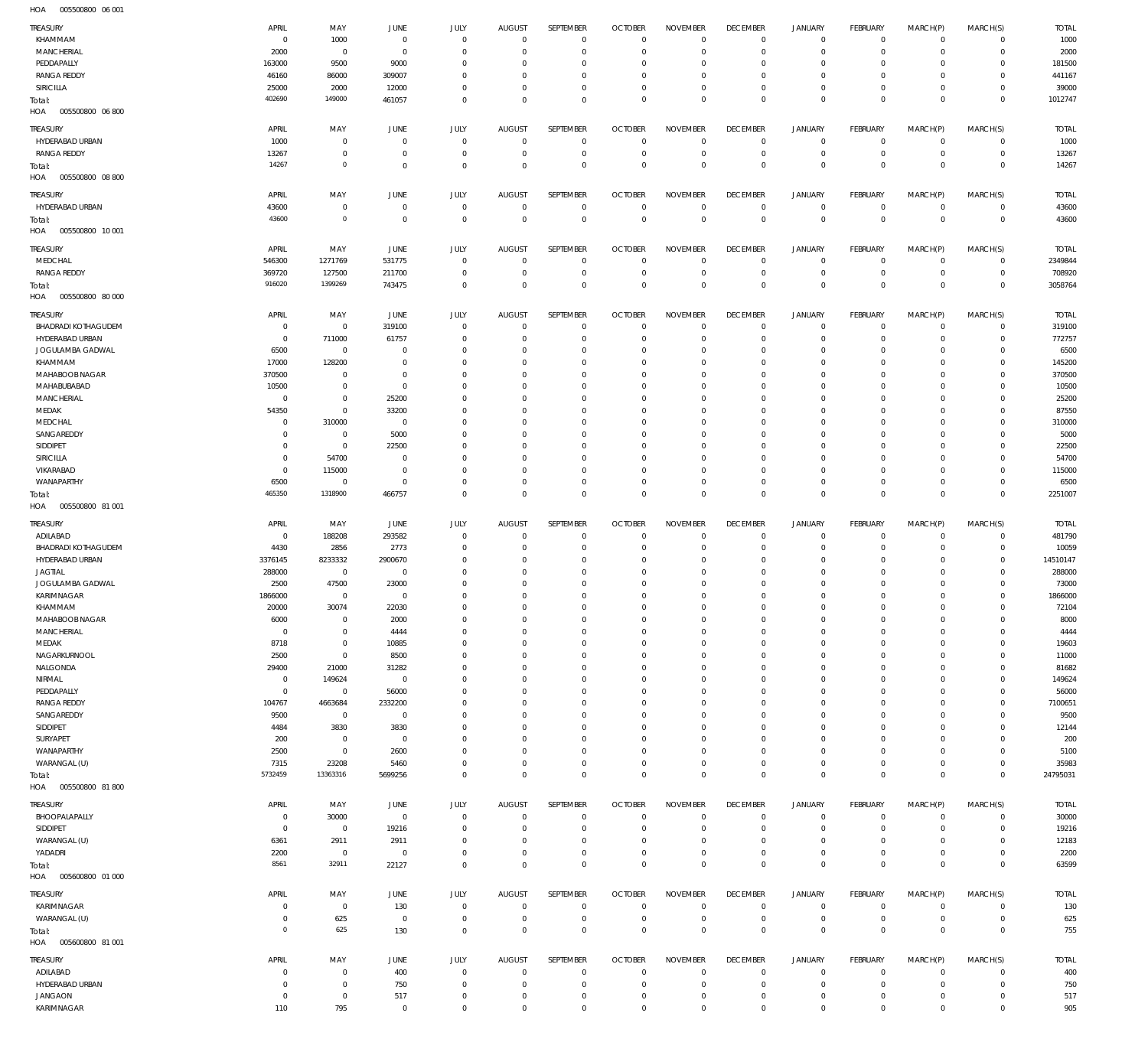005600800 81 001 HOA

| TREASURY                                      | APRIL               | MAY                            | JUNE                | JULY                         | <b>AUGUST</b>            | SEPTEMBER                     | <b>OCTOBER</b>                | <b>NOVEMBER</b>            | <b>DECEMBER</b>              | <b>JANUARY</b>                             | FEBRUARY                         | MARCH(P)                   | MARCH(S)                         | <b>TOTAL</b>         |
|-----------------------------------------------|---------------------|--------------------------------|---------------------|------------------------------|--------------------------|-------------------------------|-------------------------------|----------------------------|------------------------------|--------------------------------------------|----------------------------------|----------------------------|----------------------------------|----------------------|
| KHAMMAM                                       | $^{\circ}$          | $\,0\,$                        | 8850                | $\mathbf 0$                  | $^{\circ}$               | $\mathbf 0$                   | $\mathbf 0$                   | $\mathbf 0$                | $\overline{0}$               | $\mathsf{O}\xspace$                        | $\overline{0}$                   | $\overline{0}$             | $\overline{0}$                   | 8850                 |
| MANCHERIAL<br>MEDCHAL                         | $\Omega$<br>447078  | $\,0\,$<br>32000               | 1531<br>28400       | $\mathbf{0}$<br>$\mathbf{0}$ | $\Omega$<br>$\Omega$     | $\mathbf 0$<br>$\mathbf 0$    | $^{\circ}$<br>$^{\circ}$      | $^{\circ}$<br>$\mathbf 0$  | $\overline{0}$<br>$^{\circ}$ | $\mathsf{O}\xspace$<br>$\mathbf 0$         | $\mathbf 0$<br>$\mathbf 0$       | $\mathbf 0$<br>$\mathbf 0$ | $\circ$<br>$\mathbf{0}$          | 1531<br>507478       |
| NALGONDA                                      | - 0                 | 1475                           | $\mathbf 0$         | $\mathbf 0$                  | $\Omega$                 | $\mathbf 0$                   | 0                             | $\mathbf 0$                | $\overline{0}$               | 0                                          | $\mathbf 0$                      | 0                          | $\mathbf{0}$                     | 1475                 |
| SANGAREDDY                                    | $\Omega$            | 1397                           | $\mathbf{0}$        | $\mathbf{0}$                 | $\Omega$                 | $\mathbf 0$                   | 0                             | $\mathbf 0$                | $^{\circ}$                   | 0                                          | $\mathbf 0$                      | $\Omega$                   | $\mathbf 0$                      | 1397                 |
| SURYAPET                                      | 510                 | $\,0\,$                        | $\Omega$            | $\mathbf{0}$                 | $\Omega$                 | $\mathbf 0$                   | 0                             | $\mathbf 0$                | $\mathbf 0$                  | 0                                          | $\mathbf 0$                      | $\mathbf 0$                | $\circ$                          | 510                  |
| WARANGAL (U)<br>Total:                        | 55500<br>503198     | 5778<br>41445                  | 1171000<br>1211448  | $\mathbf 0$<br>$\mathbf 0$   | $\Omega$<br>$\Omega$     | $\mathbf 0$<br>$\mathbf 0$    | $^{\circ}$<br>$\mathbf 0$     | $\mathbf 0$<br>$\mathbf 0$ | $\mathbf 0$<br>$\mathbf 0$   | $\mathbf 0$<br>$\mathbf 0$                 | $\mathbf 0$<br>$\overline{0}$    | $\mathbf 0$<br>$\mathbf 0$ | $\circ$<br>$\overline{0}$        | 1232278<br>1756091   |
| HOA<br>005800102 01 000                       |                     |                                |                     |                              |                          |                               |                               |                            |                              |                                            |                                  |                            |                                  |                      |
| TREASURY                                      | APRIL               | MAY                            | JUNE                | JULY                         | <b>AUGUST</b>            | SEPTEMBER                     | <b>OCTOBER</b>                | <b>NOVEMBER</b>            | <b>DECEMBER</b>              | <b>JANUARY</b>                             | FEBRUARY                         | MARCH(P)                   | MARCH(S)                         | <b>TOTAL</b>         |
| HYDERABAD URBAN                               | 38250               | 32201                          | 54044               | $^{\circ}$                   | 0                        | $\mathbf 0$                   | $^{\circ}$                    | $^{\circ}$                 | $\mathbf 0$                  | 0                                          | $\mathbf 0$                      | $\mathbf 0$                | $\mathbf{0}$                     | 124495               |
| MEDCHAL                                       | 550                 | $\,0\,$                        | 1100                | $\Omega$                     | $\Omega$                 | $\mathbf 0$                   | $^{\circ}$                    | $\Omega$                   | $\mathbf 0$                  | $\mathbf 0$                                | $\mathbf 0$                      | $\mathbf 0$                | $\circ$                          | 1650                 |
| <b>RANGA REDDY</b>                            | 4400<br>43200       | $\,0\,$<br>32201               | 4950                | $\mathbf 0$                  | $\circ$                  | $\mathbf 0$                   | 0                             | $^{\circ}$                 | $^{\circ}$                   | $\mathbf 0$                                | $^{\circ}$                       | $\mathbf 0$<br>$\Omega$    | $\mathbf{0}$                     | 9350                 |
| Total:<br>HOA<br>005800200 01 000             |                     |                                | 60094               | $\mathbf 0$                  | $\Omega$                 | $\mathbf 0$                   | $^{\circ}$                    | $\mathbf 0$                | $\mathbf 0$                  | $\mathbf 0$                                | $\overline{0}$                   |                            | $\mathbf 0$                      | 135495               |
| TREASURY                                      | APRIL               | MAY                            | JUNE                | JULY                         | <b>AUGUST</b>            | SEPTEMBER                     | <b>OCTOBER</b>                | <b>NOVEMBER</b>            | <b>DECEMBER</b>              | <b>JANUARY</b>                             | FEBRUARY                         | MARCH(P)                   | MARCH(S)                         | <b>TOTAL</b>         |
| SANGAREDDY                                    | 50                  | $\,0\,$                        | $\mathbf 0$         | $\mathbf 0$                  | $\mathbf 0$              | $\mathbf 0$                   | $^{\circ}$                    | 0                          | $\overline{0}$               | 0                                          | $\overline{0}$                   | $\mathbf 0$                | $\circ$                          | 50                   |
| Total:                                        | 50                  | $\circ$                        | $\mathbf 0$         | $\mathbf 0$                  | $\mathbf 0$              | $\mathsf 0$                   | $\overline{0}$                | $\mathbb O$                | $\overline{0}$               | $\mathbf 0$                                | $\overline{0}$                   | $\mathbf 0$                | $\overline{0}$                   | 50                   |
| HOA<br>005800800 01 000                       |                     |                                |                     |                              |                          |                               |                               |                            |                              |                                            |                                  |                            |                                  |                      |
| TREASURY                                      | APRIL               | MAY                            | <b>JUNE</b>         | JULY                         | <b>AUGUST</b>            | SEPTEMBER                     | <b>OCTOBER</b>                | <b>NOVEMBER</b>            | <b>DECEMBER</b>              | <b>JANUARY</b>                             | FEBRUARY                         | MARCH(P)                   | MARCH(S)                         | <b>TOTAL</b>         |
| HYDERABAD URBAN                               | 4900<br>4900        | $\,0\,$<br>$\circ$             | 8985<br>8985        | $\mathbf 0$<br>$\mathbf 0$   | $^{\circ}$<br>$\Omega$   | $\mathbf 0$<br>$\overline{0}$ | $\overline{0}$<br>$\mathbf 0$ | $^{\circ}$<br>$\mathbf 0$  | $^{\circ}$<br>$\overline{0}$ | $\mathsf{O}\xspace$<br>$\mathbf 0$         | $\overline{0}$<br>$\overline{0}$ | $\mathbf 0$<br>$\mathbf 0$ | $\overline{0}$<br>$\overline{0}$ | 13885<br>13885       |
| Total:<br>HOA<br>005980011 01 000             |                     |                                |                     |                              |                          |                               |                               |                            |                              |                                            |                                  |                            |                                  |                      |
| TREASURY                                      | APRIL               | MAY                            | JUNE                | JULY                         | <b>AUGUST</b>            | SEPTEMBER                     | <b>OCTOBER</b>                | <b>NOVEMBER</b>            | <b>DECEMBER</b>              | <b>JANUARY</b>                             | FEBRUARY                         | MARCH(P)                   | MARCH(S)                         | <b>TOTAL</b>         |
| HYDERABAD URBAN                               | $^{\circ}$          | $\,0\,$                        | 300000              | $\mathbf 0$                  | $\overline{0}$           | $\mathbf 0$                   | $\overline{0}$                | $\mathbf 0$                | $\overline{0}$               | $\mathsf{O}\xspace$                        | $\overline{0}$                   | $\mathbf 0$                | $\overline{0}$                   | 300000               |
| Total:                                        | $\circ$             | $\mathbb O$                    | 300000              | $\mathbf 0$                  | $^{\circ}$               | $\mathsf 0$                   | $\overline{0}$                | $\mathbb O$                | $\mathbf 0$                  | $\bf 0$                                    | $\overline{0}$                   | $\mathbf 0$                | $\overline{0}$                   | 300000               |
| HOA<br>005980011 02 000                       |                     |                                |                     |                              |                          |                               |                               |                            |                              |                                            |                                  |                            |                                  |                      |
| TREASURY                                      | APRIL               | MAY                            | JUNE                | JULY                         | <b>AUGUST</b>            | SEPTEMBER                     | <b>OCTOBER</b>                | <b>NOVEMBER</b>            | <b>DECEMBER</b>              | <b>JANUARY</b>                             | <b>FEBRUARY</b>                  | MARCH(P)                   | MARCH(S)                         | <b>TOTAL</b>         |
| HYDERABAD URBAN                               | 118000              | 162000                         | 57300               | $\mathbf 0$                  | $\circ$                  | $\mathbf 0$                   | $^{\circ}$                    | $^{\circ}$                 | $\mathbf 0$                  | $\mathbf 0$                                | $\mathbf 0$                      | $\mathbf 0$                | $\mathbf{0}$                     | 337300               |
| PAO -LEGISLATURE (TELANGANA)<br>Total:        | 618968<br>736968    | 793000<br>955000               | 863000<br>920300    | $\mathbf 0$<br>$\mathbf 0$   | 0<br>$\Omega$            | $\mathbf 0$<br>$\mathbf 0$    | $^{\circ}$<br>$\mathbf 0$     | $\mathbf 0$<br>$\mathbf 0$ | $\mathbf 0$<br>$\mathbf 0$   | $\mathsf{O}\xspace$<br>$\mathbf 0$         | $\overline{0}$<br>$\overline{0}$ | $\mathbf 0$<br>$\mathbf 0$ | $\circ$<br>$\mathbf 0$           | 2274968<br>2612268   |
| HOA<br>005980800 81 000                       |                     |                                |                     |                              |                          |                               |                               |                            |                              |                                            |                                  |                            |                                  |                      |
| TREASURY                                      | APRIL               | MAY                            | JUNE                | JULY                         | <b>AUGUST</b>            | SEPTEMBER                     | <b>OCTOBER</b>                | <b>NOVEMBER</b>            | <b>DECEMBER</b>              | <b>JANUARY</b>                             | FEBRUARY                         | MARCH(P)                   | MARCH(S)                         | <b>TOTAL</b>         |
| HYDERABAD URBAN                               | 41075               | 40525                          | 386965              | $\mathbf 0$                  | $\mathbf 0$              | $\mathbf 0$                   | $\mathbf 0$                   | $\mathbf 0$                | $\mathbf 0$                  | $\mathsf{O}\xspace$                        | $\overline{0}$                   | $\overline{0}$             | $\overline{0}$                   | 468565               |
| Total:                                        | 41075               | 40525                          | 386965              | $\mathbf 0$                  | $\overline{0}$           | $\mathsf 0$                   | $\overline{0}$                | $\mathbb O$                | $\mathbf 0$                  | $\bf 0$                                    | $\overline{0}$                   | $\mathbf 0$                | $\overline{0}$                   | 468565               |
| HOA<br>007001102 01 000                       |                     |                                |                     |                              |                          |                               |                               |                            |                              |                                            |                                  |                            |                                  |                      |
| TREASURY                                      | APRIL               | MAY                            | JUNE                | JULY                         | <b>AUGUST</b>            | SEPTEMBER                     | <b>OCTOBER</b>                | <b>NOVEMBER</b>            | <b>DECEMBER</b>              | <b>JANUARY</b>                             | FEBRUARY                         | MARCH(P)                   | MARCH(S)                         | <b>TOTAL</b>         |
| ADILABAD                                      | 781082              | 13000                          | 25200               | $\mathbf 0$                  | $^{\circ}$               | $\mathbf{0}$                  | $^{\circ}$                    | $\mathbf 0$                | $\mathbf 0$                  | $\mathbf 0$                                | $\mathbf 0$                      | $\mathbf 0$                | $\circ$                          | 819282               |
| <b>BHADRADI KOTHAGUDEM</b><br>HYDERABAD URBAN | 2367870<br>4578405  | 17012<br>58118785              | 6900<br>13834133    | $\mathbf 0$<br>$\Omega$      | 0<br>$\Omega$            | $\mathbf 0$<br>$\mathbf{0}$   | 0<br>0                        | $^{\circ}$<br>$\mathbf 0$  | $^{\circ}$<br>$\mathbf 0$    | $\mathsf{O}\xspace$<br>$\mathbf 0$         | $\mathbf 0$<br>$\mathbf 0$       | $\mathbf 0$<br>$\mathbf 0$ | $\mathbf 0$<br>$\mathbf{0}$      | 2391782<br>76531323  |
| <b>JAGTIAL</b>                                | 411700              | 11500                          | 19880               | $\Omega$                     | $\Omega$                 | $\mathbf{0}$                  | 0                             | $\mathbf 0$                | 0                            | 0                                          | $\mathbf 0$                      | $\Omega$                   | 0                                | 443080               |
| <b>JANGAON</b>                                | 104160              | $\,0\,$                        | $^{\circ}$          | $\Omega$                     | $\Omega$                 | $\mathbf{0}$                  | $\Omega$                      | $\mathbf 0$                | $^{\circ}$                   | $\mathbf 0$                                | $\Omega$                         | $\Omega$                   | $\mathbf 0$                      | 104160               |
| JOGULAMBA GADWAL                              | 141800              | $\,0\,$                        | 100                 | $\Omega$                     | $\Omega$                 | $\mathbf{0}$                  | 0                             | $^{\circ}$                 | 0                            | 0                                          | 0                                | $\Omega$                   | $\mathbf 0$                      | 141900               |
| KAMAREDDY<br>KARIMNAGAR                       | 487440<br>385310    | 8300<br>81900                  | 3300<br>348520      | $\Omega$<br>$\mathbf{0}$     | $\Omega$<br>$\mathbf{0}$ | $\mathbf{0}$<br>$\mathbf{0}$  | 0<br>$\Omega$                 | $^{\circ}$<br>$\Omega$     | $^{\circ}$<br>$\Omega$       | $\mathbf 0$<br>$\Omega$                    | $\Omega$<br>$\Omega$             | $\Omega$<br>$\Omega$       | $\mathbf 0$<br>$\mathbf{0}$      | 499040<br>815730     |
| KHAMMAM                                       | 3004350             | 2500                           | 200                 | $\mathbf 0$                  | $\mathbf 0$              | $\mathbf 0$                   | $\mathbf 0$                   | $\mathbf 0$                | $\mathbf 0$                  | $\mathsf{O}\xspace$                        | $\mathbf 0$                      | $\mathbf 0$                | $\circ$                          | 3007050              |
| KOMARAMBHEEM ASIFABAD                         | 1566460             | 415314                         | 70000               | $\mathbf 0$                  | $\Omega$                 | $\mathbf 0$                   | $\mathbf 0$                   | $\mathbf 0$                | $\mathbf 0$                  | $\mathbf 0$                                | $\mathbf 0$                      | $\Omega$                   | $\mathbf 0$                      | 2051774              |
| MAHABOOB NAGAR                                | 319710              | 13800                          | 56410               | $\mathbf 0$                  | $\Omega$                 | $\mathbf 0$                   | $\mathbf 0$                   | $\mathbf 0$                | $\mathbf 0$                  | $\mathbf 0$                                | $\mathbf 0$                      | $\Omega$                   | $\mathbf 0$                      | 389920               |
| MAHABUBABAD<br>MANCHERIAL                     | 10050<br>1908990    | $\,0\,$<br>2500                | 280<br>21470        | $\mathbf{0}$<br>$\mathbf 0$  | $\Omega$<br>$\Omega$     | $\mathbf 0$<br>$\mathbf 0$    | $\Omega$<br>$^{\circ}$        | $\Omega$<br>$\mathbf 0$    | $\mathbf 0$<br>$\mathbf 0$   | $\mathbf 0$<br>$\mathbf 0$                 | $\mathbf 0$<br>$\mathbf 0$       | $\Omega$<br>$\Omega$       | $\mathbf 0$<br>$\mathbf 0$       | 10330<br>1932960     |
| MEDAK                                         | 597550              | 115780                         | 61310               | $\Omega$                     | $\Omega$                 | $\mathbf 0$                   | $\Omega$                      | $\Omega$                   | $^{\circ}$                   | $\mathbf 0$                                | $\mathbf 0$                      | $\Omega$                   | $\mathbf 0$                      | 774640               |
| MEDCHAL                                       | 3985914             | 161250                         | 1117808             | $\mathbf{0}$                 | $\Omega$                 | $\mathbf 0$                   | $^{\circ}$                    | $\mathbf 0$                | $\mathbf 0$                  | $\mathbf 0$                                | $\mathbf 0$                      | $\Omega$                   | $\mathbf 0$                      | 5264972              |
| Mulugu                                        | 102000              | $\,0\,$                        | $\,0\,$             | $\mathbf{0}$                 | $\Omega$                 | $\mathbf 0$                   | $^{\circ}$                    | $\mathbf 0$<br>$\Omega$    | $\mathbf 0$                  | $\mathbf 0$                                | $\mathbf 0$                      | $\Omega$<br>$\Omega$       | $\mathbf 0$                      | 102000               |
| NAGARKURNOOL<br>NALGONDA                      | 303490<br>1285800   | 3000<br>91354                  | 42200<br>1296960    | $\mathbf{0}$<br>$\mathbf{0}$ | $\Omega$<br>$\Omega$     | $\mathbf 0$<br>$\mathbf 0$    | $^{\circ}$<br>$^{\circ}$      | $\Omega$                   | $\mathbf 0$<br>$\mathbf 0$   | $\mathbf 0$<br>$\mathbf 0$                 | $\Omega$<br>$\mathbf 0$          | $\Omega$                   | $\mathbf 0$<br>$\mathbf 0$       | 348690<br>2674114    |
| NIRMAL                                        | 1286790             | 2000                           | 30200               | $\mathbf{0}$                 | $\Omega$                 | $\mathbf 0$                   | $^{\circ}$                    | $\Omega$                   | $\mathbf 0$                  | $\mathbf 0$                                | $\Omega$                         | $\Omega$                   | $\mathbf 0$                      | 1318990              |
| NIZAMABAD                                     | 2893100             | 166150                         | 167800              | $\mathbf{0}$                 | $\Omega$                 | $\mathbf 0$                   | $^{\circ}$                    | $\Omega$                   | $\mathbf 0$                  | $\mathbf 0$                                | $\mathbf 0$                      | $\Omega$                   | $\mathbf 0$                      | 3227050              |
| Narayanpet                                    | 41200               | $\,0\,$                        | $^{\circ}$          | $\mathbf{0}$                 | $\Omega$                 | $\mathbf 0$                   | $^{\circ}$                    | $\mathbf 0$<br>$\Omega$    | $\mathbf 0$                  | $\mathbf 0$                                | $\Omega$                         | $\Omega$<br>$\Omega$       | $\mathbf 0$                      | 41200                |
| PEDDAPALLY<br><b>RANGA REDDY</b>              | 299070<br>9309722   | 26440<br>1473170               | 65400<br>2685206    | $\mathbf{0}$<br>$\mathbf{0}$ | $\Omega$<br>$\Omega$     | $\mathbf 0$<br>$\mathbf 0$    | $\Omega$<br>$^{\circ}$        | $\mathbf 0$                | $\Omega$<br>$^{\circ}$       | $\mathbf 0$<br>$\mathbf 0$                 | $\mathbf 0$<br>$\mathbf 0$       | $\Omega$                   | $\mathbf 0$<br>$\mathbf 0$       | 390910<br>13468098   |
| SANGAREDDY                                    | 2160620             | 1500                           | 5300                | $\mathbf{0}$                 | $\Omega$                 | $\mathbf 0$                   | $\Omega$                      | $\Omega$                   | $^{\circ}$                   | $\mathbf 0$                                | $\mathbf 0$                      | $\Omega$                   | $\mathbf 0$                      | 2167420              |
| SIDDIPET                                      | 1436560             | 350                            | 1200                | $\mathbf 0$                  | $\Omega$                 | $\mathbf 0$                   | $^{\circ}$                    | $\mathbf 0$                | $^{\circ}$                   | $\mathbf 0$                                | $\mathbf 0$                      | $\Omega$                   | $\mathbf 0$                      | 1438110              |
| SIRICILLA                                     | 155450              | $\,0\,$                        | 1200                | $\Omega$                     | $\Omega$                 | $\mathbf 0$                   | $\Omega$                      | $\Omega$                   | $^{\circ}$                   | $\mathbf 0$                                | $\mathbf 0$                      | $\Omega$<br>$\Omega$       | $\mathbf 0$                      | 156650               |
| SURYAPET<br>VIKARABAD                         | 18700<br>736620     | $\,0\,$<br>147600              | 158600<br>555190    | $\mathbf{0}$<br>$\Omega$     | $\Omega$<br>$\Omega$     | $\mathbf 0$<br>$\mathbf 0$    | $^{\circ}$<br>$^{\circ}$      | $\mathbf 0$<br>$\mathbf 0$ | $^{\circ}$<br>$^{\circ}$     | $\mathbf 0$<br>$\mathbf 0$                 | $\mathbf 0$<br>$\mathbf 0$       | $\Omega$                   | $\mathbf{0}$<br>$\mathbf 0$      | 177300<br>1439410    |
| WANAPARTHY                                    | 582106              | 530                            | 500                 | $\mathbf{0}$                 | $\Omega$                 | $\mathbf 0$                   | $^{\circ}$                    | $\mathbf 0$                | $^{\circ}$                   | $\mathbf 0$                                | $\mathbf 0$                      | $\Omega$                   | $\mathbf 0$                      | 583136               |
| WARANGAL (R)                                  | 587490              | $\,0\,$                        | 11000               | $\mathbf{0}$                 | $\Omega$                 | $\mathbf 0$                   | $^{\circ}$                    | $\Omega$                   | $^{\circ}$                   | $\mathbf 0$                                | $\mathbf 0$                      | $\Omega$                   | $\mathbf 0$                      | 598490               |
| WARANGAL (U)                                  | 1084640             | 1100                           | 20765               | $\mathbf{0}$                 | $\Omega$                 | $\mathbf 0$                   | $^{\circ}$                    | $\mathbf 0$                | $^{\circ}$                   | $\mathbf 0$                                | $\Omega$                         | $\Omega$                   | $\mathbf 0$                      | 1106505              |
| YADADRI<br>Total:                             | 1505039<br>44439188 | 117300<br>60992135             | 272900<br>20879932  | $\mathbf 0$<br>$\mathbf 0$   | $^{\circ}$<br>$\Omega$   | $\mathbf 0$<br>$\mathsf 0$    | $\mathbf 0$<br>$\Omega$       | $\mathbf 0$<br>$\mathbf 0$ | $\mathbf 0$<br>$\mathbf 0$   | $\mathbf 0$<br>$\mathbf 0$                 | $\mathbf 0$<br>$\Omega$          | $\mathbf 0$<br>$\Omega$    | $\mathbf 0$<br>$\mathbf 0$       | 1895239<br>126311255 |
| HOA<br>007001501 01 000                       |                     |                                |                     |                              |                          |                               |                               |                            |                              |                                            |                                  |                            |                                  |                      |
| TREASURY                                      | APRIL               | MAY                            | JUNE                | JULY                         | <b>AUGUST</b>            | SEPTEMBER                     | <b>OCTOBER</b>                | <b>NOVEMBER</b>            | <b>DECEMBER</b>              | JANUARY                                    | FEBRUARY                         | MARCH(P)                   | MARCH(S)                         | <b>TOTAL</b>         |
| HYDERABAD URBAN                               | 29465               | $\,0\,$                        | 44923               | $\mathbf 0$                  | $\overline{0}$           | $\mathbf 0$                   | $\circ$                       | $\mathbf 0$                | $\mathbf 0$                  | $\mathsf{O}\xspace$                        | $\overline{0}$                   | $\mathbf 0$                | $\overline{0}$                   | 74388                |
| KARIMNAGAR                                    | 500                 | $\,0\,$                        | $\mathbf 0$         | $\mathbf 0$                  | 0                        | $\mathbf 0$                   | $^{\circ}$                    | $\circ$                    | $\overline{0}$               | $\mathsf{O}\xspace$                        | $\overline{0}$                   | $\mathbf 0$                | $\circ$                          | 500                  |
| PEDDAPALLY<br><b>RANGA REDDY</b>              | 1000<br>1000        | $\mathsf{O}\xspace$<br>$\,0\,$ | $\mathbf 0$<br>6000 | $\mathbf 0$<br>$\mathbf 0$   | $\Omega$<br>$\Omega$     | $\mathbf 0$<br>$\mathbf 0$    | $^{\circ}$<br>$^{\circ}$      | $\mathbf 0$<br>$\mathbb O$ | $^{\circ}$<br>$\mathbf 0$    | $\mathsf{O}\xspace$<br>$\mathsf{O}\xspace$ | $\mathbf 0$<br>$\mathbf 0$       | $\mathbf 0$<br>$\mathbf 0$ | $\mathbf{0}$<br>$\circ$          | 1000<br>7000         |
| SANGAREDDY                                    | 1000                | $\,0\,$                        | 8000                | $\mathbf 0$                  | $\Omega$                 | $\mathbf 0$                   | $^{\circ}$                    | $\mathbf 0$                | $\mathbf 0$                  | $\mathsf{O}\xspace$                        | $\mathbf 0$                      | $\mathbf 0$                | $\circ$                          | 9000                 |
| SIDDIPET                                      | $\mathbf 0$         | 1000                           | $\,0\,$             | $\mathbf 0$                  | $\mathbf 0$              | $\mathsf 0$                   | $\mathbf 0$                   | $\mathbf 0$                | $\mathbf 0$                  | $\mathbf 0$                                | $\mathbf 0$                      | $\mathbf 0$                | $\mathbb O$                      | 1000                 |
|                                               |                     |                                |                     |                              |                          |                               |                               |                            |                              |                                            |                                  |                            |                                  |                      |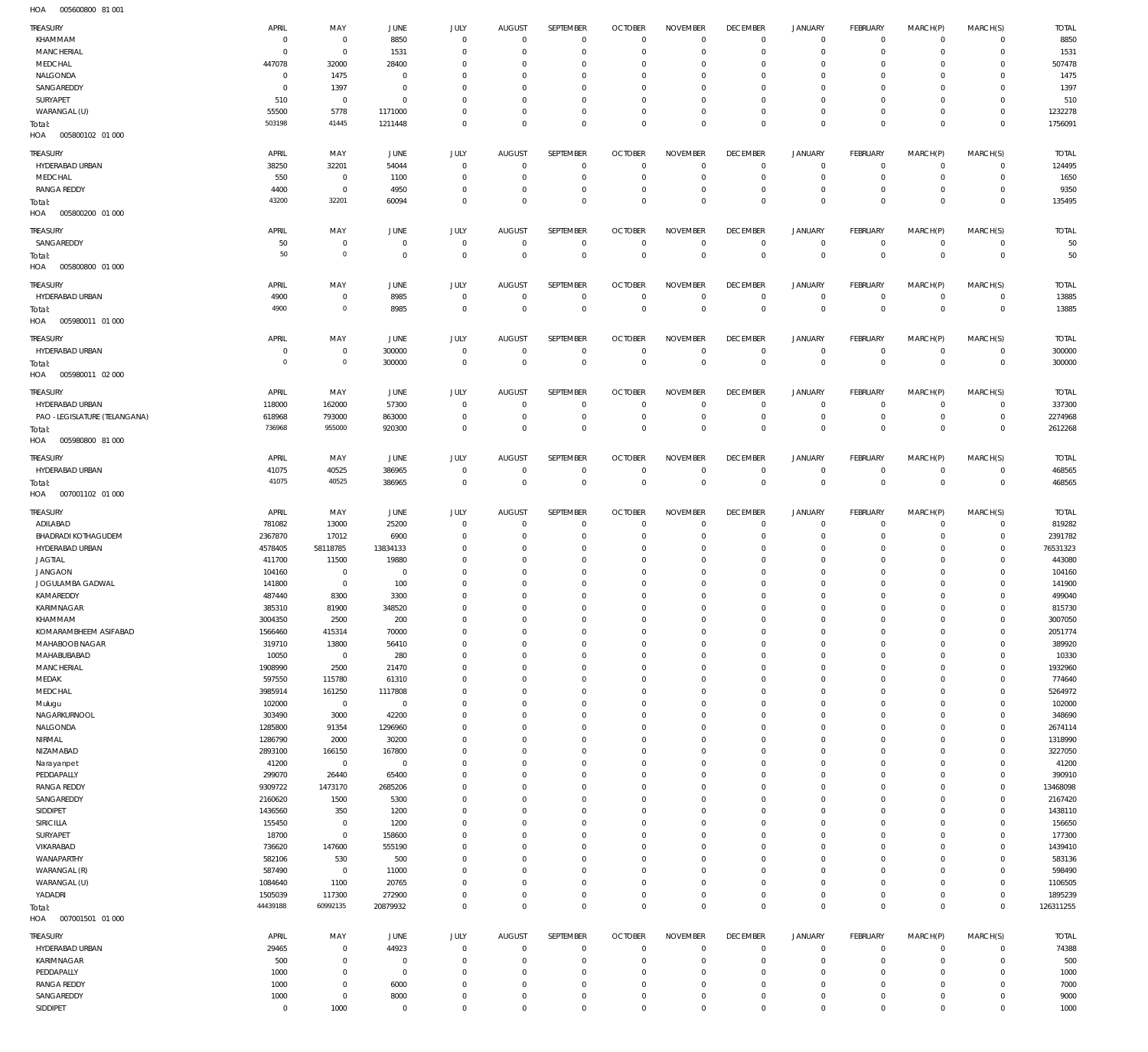| HOA<br>007001501 01 000                |                          |                               |                          |                            |                          |                                  |                            |                                  |                                  |                            |                            |                             |                                            |                  |
|----------------------------------------|--------------------------|-------------------------------|--------------------------|----------------------------|--------------------------|----------------------------------|----------------------------|----------------------------------|----------------------------------|----------------------------|----------------------------|-----------------------------|--------------------------------------------|------------------|
| <b>TREASURY</b>                        | APRIL                    | MAY                           | JUNE                     | <b>JULY</b>                | <b>AUGUST</b>            | SEPTEMBER                        | <b>OCTOBER</b>             | <b>NOVEMBER</b>                  | <b>DECEMBER</b>                  | <b>JANUARY</b>             | FEBRUARY                   | MARCH(P)                    | MARCH(S)                                   | <b>TOTAL</b>     |
| Total:                                 | 32965                    | 1000                          | 58923                    | $\mathbf 0$                | $\mathbf 0$              | $\mathbb O$                      | $\overline{0}$             | $\overline{0}$                   | $\overline{0}$                   | $\,0\,$                    | $\overline{0}$             | $\overline{0}$              | $\mathbb O$                                | 92888            |
| HOA<br>007001501 02 000                |                          |                               |                          |                            |                          |                                  |                            |                                  |                                  |                            |                            |                             |                                            |                  |
| Treasury                               | APRIL                    | MAY                           | JUNE                     | <b>JULY</b>                | <b>AUGUST</b>            | SEPTEMBER                        | <b>OCTOBER</b>             | <b>NOVEMBER</b>                  | <b>DECEMBER</b>                  | JANUARY                    | FEBRUARY                   | MARCH(P)                    | MARCH(S)                                   | <b>TOTAL</b>     |
| WARANGAL (U)                           | 4613                     | $\mathbf 0$                   | $\overline{0}$           | $\mathbb O$                | $\overline{0}$           | $\,0\,$                          | $\overline{0}$             | $^{\circ}$                       | $\overline{0}$                   | $\mathbb O$                | $\circ$                    | $\overline{0}$              | $\mathsf{O}\xspace$                        | 4613             |
| Total:                                 | 4613                     | $\mathbf 0$                   | $\overline{0}$           | $\mathbb O$                | $\overline{0}$           | $\mathbb O$                      | $\overline{0}$             | $\mathbf 0$                      | $\mathbf 0$                      | $\,0\,$                    | $\overline{0}$             | $\overline{0}$              | $\mathbb O$                                | 4613             |
| HOA<br>007001501 81 000                |                          |                               |                          |                            |                          |                                  |                            |                                  |                                  |                            |                            |                             |                                            |                  |
| TREASURY                               | APRIL                    | MAY                           | <b>JUNE</b>              | <b>JULY</b>                | <b>AUGUST</b>            | SEPTEMBER                        | <b>OCTOBER</b>             | <b>NOVEMBER</b>                  | <b>DECEMBER</b>                  | JANUARY                    | <b>FEBRUARY</b>            | MARCH(P)                    | MARCH(S)                                   | <b>TOTAL</b>     |
| ADILABAD                               | $\overline{0}$           | $\mathbf 0$                   | 2000                     | $\mathbf 0$                | $^{\circ}$               | $\overline{0}$                   | $\Omega$                   | $\Omega$                         | $\mathbf 0$                      | $\mathbb O$                | $\mathbf 0$                | $\mathbf{0}$                | 0                                          | 2000             |
| HYDERABAD URBAN                        | 60288                    | 73081                         | 88448                    | $\mathbf 0$                | 0                        | $\overline{0}$                   | $\Omega$                   | $\Omega$                         | $\overline{0}$                   | $\circ$                    | $\mathbf 0$                | $\mathbf 0$                 | $\mathsf{O}\xspace$                        | 221817           |
| <b>JAGTIAL</b>                         | 3000                     | 1000                          | 2000                     | 0<br>$\Omega$              | $\Omega$                 | $\overline{0}$                   | $\Omega$<br>$\Omega$       | $\Omega$<br>$^{\circ}$           | $\overline{0}$<br>$\mathbf 0$    | $\circ$                    | $\mathbf 0$<br>$\Omega$    | $\mathbf 0$<br>$\mathbf 0$  | $\mathbf 0$<br>$\mathbf 0$                 | 6000             |
| KARIMNAGAR<br>MAHABOOB NAGAR           | 2000<br>1000             | 1000<br>$\mathbf 0$           | 7300<br>$\mathbf 0$      | $\Omega$                   | 0<br>$\Omega$            | $\overline{0}$<br>$\overline{0}$ | $\Omega$                   | $\Omega$                         | $\mathbf 0$                      | $\circ$<br>$\circ$         | $\Omega$                   | $\Omega$                    | $\mathbf 0$                                | 10300<br>1000    |
| MANCHERIAL                             | 1000                     | $\mathbf 0$                   | $\overline{0}$           | $\Omega$                   | $\Omega$                 | $\overline{0}$                   | $\Omega$                   | $\Omega$                         | $\overline{0}$                   | $\circ$                    | $\Omega$                   | $\mathbf 0$                 | $\mathbf 0$                                | 1000             |
| NALGONDA                               | 3000                     | $\mathbf 0$                   | 3000                     | $\Omega$                   | $\Omega$                 | $\overline{0}$                   | $\Omega$                   | $\overline{0}$                   | $\overline{0}$                   | $\circ$                    | $\Omega$                   | $\mathbf 0$                 | $\mathbf 0$                                | 6000             |
| NIRMAL                                 | $\overline{0}$           | 2000                          | 1000                     | $\Omega$                   | 0                        | $\overline{0}$                   | $\Omega$                   | $\Omega$                         | $\mathbf 0$                      | $\circ$                    | $\Omega$                   | $\mathbf 0$                 | $\mathbf 0$                                | 3000             |
| NIZAMABAD                              | 1000                     | 1000                          | 2000                     | $\Omega$                   | $\Omega$                 | $\overline{0}$                   | $\Omega$                   | $\mathbf{0}$                     | $\overline{0}$                   | $\mathbf 0$                | $\Omega$                   | $\mathbf 0$                 | $\mathbf 0$                                | 4000             |
| PEDDAPALLY                             | $\overline{0}$           | 1000                          | 9000                     | $\Omega$                   | 0                        | $\overline{0}$                   | $\Omega$                   | $^{\circ}$                       | $\overline{0}$                   | $\circ$                    | $\Omega$                   | $\mathbf 0$                 | $\mathbf 0$                                | 10000            |
| <b>RANGA REDDY</b>                     | 5500                     | $\mathbf 0$                   | 5000                     | $\Omega$                   | $\Omega$                 | $\overline{0}$                   | $\Omega$                   | $\Omega$                         | $\mathbf 0$                      | $\circ$                    | $\Omega$                   | $\mathbf 0$                 | $\mathbf 0$                                | 10500            |
| SANGAREDDY<br>SIDDIPET                 | $\overline{0}$<br>500    | $\mathbf 0$<br>$\mathbf 0$    | 2000<br>1000             | $\Omega$<br>$\Omega$       | $\Omega$<br>$\Omega$     | $\overline{0}$<br>$\overline{0}$ | $\Omega$<br>$\Omega$       | $\Omega$<br>$\overline{0}$       | $\overline{0}$<br>$\overline{0}$ | $\circ$<br>$\mathbf 0$     | $\Omega$<br>$\mathbf 0$    | $\mathbf 0$<br>$\mathbf 0$  | $\mathbf 0$<br>$\mathbf 0$                 | 2000<br>1500     |
| WARANGAL (U)                           | $\overline{0}$           | 1000                          | $\mathbf 0$              | $\Omega$                   | 0                        | $\overline{0}$                   | $\Omega$                   | $^{\circ}$                       | $\mathbf 0$                      | $\mathbf 0$                | $\mathbf 0$                | $\mathbf 0$                 | $\mathbf 0$                                | 1000             |
| Total:                                 | 77288                    | 80081                         | 122748                   | $\mathbf 0$                | $\Omega$                 | $\mathbf 0$                      | $\Omega$                   | $\overline{0}$                   | $\mathbf 0$                      | $\mathbf 0$                | $\Omega$                   | $\mathbf 0$                 | $\mathbf 0$                                | 280117           |
| HOA<br>007001800 01 000                |                          |                               |                          |                            |                          |                                  |                            |                                  |                                  |                            |                            |                             |                                            |                  |
| TREASURY                               | APRIL                    | MAY                           | JUNE                     | JULY                       | <b>AUGUST</b>            | SEPTEMBER                        | <b>OCTOBER</b>             | <b>NOVEMBER</b>                  | <b>DECEMBER</b>                  | JANUARY                    | <b>FEBRUARY</b>            | MARCH(P)                    | MARCH(S)                                   | <b>TOTAL</b>     |
| KARIMNAGAR                             | 30                       | $\overline{0}$                | $\overline{0}$           | $\mathbf 0$                | $\overline{0}$           | $\mathbf 0$                      | $\Omega$                   | $\Omega$                         | $\mathbf 0$                      | $\mathbb O$                | $\mathbf 0$                | $\mathbf{0}$                | 0                                          | 30               |
| KHAMMAM                                | 134920                   | 128100                        | $\overline{0}$           | $\mathbf 0$                | 0                        | $\,0\,$                          | $\Omega$                   | $^{\circ}$                       | $\mathbf 0$                      | $\mathbb O$                | $\mathbf 0$                | $\mathbf 0$                 | $\mathsf{O}\xspace$                        | 263020           |
| MAHABOOB NAGAR                         | 768                      | $\overline{0}$                | 116                      | $\mathbf 0$                | 0                        | $\overline{0}$                   | n                          | $\Omega$                         | 0                                | $\circ$                    | 0                          | $\mathbf 0$                 | $\mathbf 0$                                | 884              |
| NAGARKURNOOL                           | 978                      | 1430                          | 20028                    | $\mathbf 0$                | $\Omega$                 | $\overline{0}$                   | $\Omega$                   | $^{\circ}$                       | $\overline{0}$                   | $\mathbf 0$                | 0                          | $\mathbf 0$                 | $\mathsf{O}\xspace$                        | 22436            |
| NIZAMABAD                              | 54380                    | 33975                         | 326048                   | $\mathbf 0$                | $\Omega$                 | $\mathbf 0$                      | $\Omega$                   | $\Omega$                         | $\mathbf 0$                      | $\mathbf 0$                | 0                          | $\mathbf 0$                 | $\mathsf{O}\xspace$                        | 414403           |
| Narayanpet<br>VIKARABAD                | $\overline{0}$<br>3258   | $\overline{0}$<br>734         | 2330<br>$\overline{0}$   | $\mathbf 0$<br>$\mathbf 0$ | $\Omega$<br>$\Omega$     | $\mathbf 0$<br>$\mathbf 0$       | n<br>$\Omega$              | $\Omega$<br>$\Omega$             | $\mathbf 0$<br>$\overline{0}$    | $\mathbf 0$<br>$\mathbf 0$ | $\Omega$<br>0              | $\mathbf 0$<br>$\mathbf 0$  | 0<br>$\mathbf 0$                           | 2330<br>3992     |
| WANAPARTHY                             | 656                      | 378                           | 110                      | $\mathbf 0$                | $\Omega$                 | $\mathbf 0$                      | $\Omega$                   | $^{\circ}$                       | $\overline{0}$                   | $\mathbf 0$                | 0                          | $\mathbf{0}$                | $\mathsf{O}\xspace$                        | 1144             |
| YADADRI                                | 66006                    | $\overline{0}$                | 5000                     | $\mathbf 0$                | $\Omega$                 | $\mathbf 0$                      | $\Omega$                   | $^{\circ}$                       | $\overline{0}$                   | $\mathbf 0$                | 0                          | $\mathbf{0}$                | $\mathsf{O}\xspace$                        | 71006            |
| Total:                                 | 260996                   | 164617                        | 353632                   | $\mathbf 0$                | $\Omega$                 | $\mathbf 0$                      | $\Omega$                   | $\mathbf 0$                      | $\mathbf 0$                      | $\,0\,$                    | $\mathbf 0$                | $\mathbf 0$                 | $\mathbf 0$                                | 779245           |
| HOA<br>007001800 04 000                |                          |                               |                          |                            |                          |                                  |                            |                                  |                                  |                            |                            |                             |                                            |                  |
| TREASURY                               | APRIL                    | MAY                           | <b>JUNE</b>              | JULY                       | <b>AUGUST</b>            | SEPTEMBER                        | <b>OCTOBER</b>             | <b>NOVEMBER</b>                  | <b>DECEMBER</b>                  | <b>JANUARY</b>             | <b>FEBRUARY</b>            | MARCH(P)                    | MARCH(S)                                   | <b>TOTAL</b>     |
| <b>BHADRADI KOTHAGUDEM</b>             | 60500                    | $\overline{0}$                | $\mathbf 0$              | $\mathbf 0$                | $\circ$                  | $\overline{0}$                   | $\Omega$                   | $\Omega$                         | $\mathbf 0$                      | $\circ$                    | $\mathbf 0$                | $\mathbf 0$                 | 0                                          | 60500            |
| KHAMMAM                                | $\overline{0}$           | 165025                        | $\overline{0}$           | $\mathbf 0$                | 0                        | $\overline{0}$                   | -0                         | $^{\circ}$                       | $\overline{0}$                   | $\circ$                    | $\mathbf 0$                | $\mathbf 0$                 | 0                                          | 165025           |
| NALGONDA                               | 24334                    | 2200                          | 23116                    | $\mathbf 0$                | 0                        | $\overline{0}$                   | $\Omega$                   | $^{\circ}$                       | $\overline{0}$                   | $\circ$                    | $\Omega$                   | $\mathbf 0$                 | $\mathbf 0$                                | 49650            |
| SANGAREDDY<br>SURYAPET                 | 117560<br>$\overline{0}$ | $\overline{0}$<br>$\mathbf 0$ | 500<br>30580             | $\Omega$<br>$\mathbf 0$    | $\Omega$<br>$\circ$      | $\overline{0}$<br>$\,0\,$        | $\Omega$<br>$\Omega$       | $\Omega$<br>$\overline{0}$       | $\overline{0}$<br>$\mathbf 0$    | $\circ$<br>$\mathbf 0$     | $\mathbf 0$<br>$\mathbf 0$ | $\mathbf 0$<br>$\mathbf 0$  | $\mathsf{O}\xspace$<br>$\mathsf{O}\xspace$ | 118060<br>30580  |
| lotal:                                 | 202394                   | 167225                        | 54196                    | $\mathbf 0$                | $\Omega$                 | $\mathbf 0$                      | $\Omega$                   | $\mathbf 0$                      | $\mathbf 0$                      | $\mathbf 0$                | $\Omega$                   | $\mathbf 0$                 | $\bf 0$                                    | 423815           |
| HOA<br>007001800 80 000                |                          |                               |                          |                            |                          |                                  |                            |                                  |                                  |                            |                            |                             |                                            |                  |
| TREASURY                               | APRIL                    | MAY                           | <b>JUNE</b>              | <b>JULY</b>                | <b>AUGUST</b>            | SEPTEMBER                        | <b>OCTOBER</b>             | <b>NOVEMBER</b>                  | <b>DECEMBER</b>                  | <b>JANUARY</b>             | FEBRUARY                   | MARCH(P)                    | MARCH(S)                                   | <b>TOTAL</b>     |
| <b>BHADRADI KOTHAGUDEM</b>             | 65760                    | $\overline{0}$                | 0                        | 0                          | - 0                      | $\mathbb O$                      | $\Omega$                   | $\circ$                          | 0                                | $\mathbf 0$                | $\mathbf 0$                | $\mathbf 0$                 | $\mathsf{O}\xspace$                        | 65760            |
| HYDERABAD URBAN                        | $\overline{0}$           | 7500                          | $\mathbf 0$              | $\mathbb O$                | $\Omega$                 | $\mathbb O$                      | $\overline{0}$             | $\overline{0}$                   | $\mathbf 0$                      | $\mathbf 0$                | $\mathbf 0$                | $\mathbf{0}$                | $\mathsf{O}\xspace$                        | 7500             |
| KOMARAMBHEEM ASIFABAD                  | 50                       | $\overline{0}$                | $\overline{0}$           | $\mathbf 0$                | $^{\circ}$               | $\,0\,$                          | $\Omega$                   | $\mathbb O$                      | $\mathbf 0$                      | $\mathbb O$                | $\mathbf 0$                | $\circ$                     | $\mathsf{O}\xspace$                        | 50               |
| NIZAMABAD                              | $\mathbf 0$              | $\mathbf 0$                   | 730                      | $\mathbf 0$                | $\Omega$                 | $\mathbb O$                      | $\Omega$                   | $\mathbb O$                      | $\mathbf 0$                      | $\mathbf 0$                | $\mathbf 0$                | $\mathbf{0}$                | $\mathsf{O}\xspace$                        | 730              |
| Total:                                 | 65810                    | 7500                          | 730                      | $\mathbf 0$                | $\Omega$                 | $\mathbb O$                      | $\overline{0}$             | $\overline{0}$                   | $\mathbb O$                      | $\mathbb O$                | $\overline{0}$             | $\overline{0}$              | $\mathsf 0$                                | 74040            |
| HOA<br>007001800 81 000                |                          |                               |                          |                            |                          |                                  |                            |                                  |                                  |                            |                            |                             |                                            |                  |
| TREASURY                               | APRIL                    | MAY                           | JUNE                     | <b>JULY</b>                | <b>AUGUST</b>            | SEPTEMBER                        | <b>OCTOBER</b>             | <b>NOVEMBER</b>                  | <b>DECEMBER</b>                  | JANUARY                    | FEBRUARY                   | MARCH(P)                    | MARCH(S)                                   | <b>TOTAL</b>     |
| ADILABAD<br><b>BHADRADI KOTHAGUDEM</b> | 77500<br>898900          | $\overline{0}$<br>11780       | 32049<br>7950            | $\mathbf 0$<br>$\mathbf 0$ | $\mathbf{0}$<br>$\Omega$ | $\mathbb O$<br>$\,0\,$           | $\overline{0}$<br>$\Omega$ | $\mathbf{0}$<br>$\Omega$         | $\overline{0}$                   | $\mathbb O$<br>$\mathbb O$ | $\mathbf 0$<br>$\mathbf 0$ | $\mathbf{0}$<br>$\mathbf 0$ | $\mathbf 0$<br>$\mathsf{O}\xspace$         | 109549<br>918630 |
| HYDERABAD URBAN                        | 17864                    | 150851                        | 24304                    | $\mathbf 0$                | $\Omega$                 | $\mathbb O$                      | $\Omega$                   | $\circ$                          | $\mathbf 0$<br>$\mathbf 0$       | $\mathbf 0$                | $\mathbf 0$                | $\mathbf 0$                 | $\mathsf{O}\xspace$                        | 193019           |
| JAGTIAL                                | 73362                    | $\overline{0}$                | 33200                    | $\mathbf 0$                | $\Omega$                 | $\mathbb O$                      | $\Omega$                   | $\overline{0}$                   | $\overline{0}$                   | $\mathbf 0$                | $\Omega$                   | $\mathbf 0$                 | $\mathsf{O}\xspace$                        | 106562           |
| KAMAREDDY                              | 40130                    | $\mathbf 0$                   | 180                      | $^{\circ}$                 | $\Omega$                 | $\mathbb O$                      | $\Omega$                   | $\overline{0}$                   | $\overline{0}$                   | $\mathbf 0$                | $\Omega$                   | $\mathbf 0$                 | $\mathsf{O}\xspace$                        | 40310            |
| KARIMNAGAR                             | 31318                    | 2773                          | 300508                   | $\Omega$                   | $\Omega$                 | $\mathbb O$                      | $\Omega$                   | $\mathbf{0}$                     | $\overline{0}$                   | $\mathbf 0$                | $\Omega$                   | $\mathbf 0$                 | $\mathsf{O}\xspace$                        | 334599           |
| KHAMMAM                                | $\overline{0}$           | $\overline{0}$                | 50                       | $\Omega$                   | $\Omega$                 | $\mathbb O$                      | $\Omega$                   | $\overline{0}$                   | $\mathbf 0$                      | $\mathbf 0$                | $\Omega$                   | $\mathbf 0$                 | $\mathbf 0$                                | 50               |
| MAHABOOB NAGAR                         | 15078                    | 5202                          | 12045                    | $\Omega$                   | $\Omega$                 | $\mathbb O$                      | $\Omega$                   | $\mathbf{0}$                     | $\overline{0}$                   | $\mathbf 0$                | $\Omega$                   | $\mathbf 0$                 | $\mathsf{O}\xspace$                        | 32325            |
| MANCHERIAL<br>MEDAK                    | 42140<br>1780            | $\mathbf 0$<br>$\,0\,$        | 4960<br>$\overline{0}$   | $\Omega$<br>$\Omega$       | $\Omega$<br>$\Omega$     | $\mathbb O$<br>$\mathbb O$       | $\Omega$<br>$\Omega$       | $\overline{0}$<br>$\overline{0}$ | $\mathbf 0$<br>$\overline{0}$    | $\mathbf 0$<br>$\mathbf 0$ | $\Omega$<br>$\Omega$       | $\Omega$<br>$\mathbf 0$     | $\mathbf 0$<br>$\mathsf{O}\xspace$         | 47100<br>1780    |
| NAGARKURNOOL                           | 6848                     | 3450                          | 37809                    | $\Omega$                   | $\Omega$                 | $\mathbf 0$                      | $\Omega$                   | $\overline{0}$                   | $\mathbf 0$                      | $\mathbf 0$                | $\Omega$                   | $\mathbf 0$                 | $\mathbf 0$                                | 48107            |
| NIRMAL                                 | $\overline{0}$           | 50                            | 50                       | $\Omega$                   | $\Omega$                 | $\mathbf 0$                      | $\Omega$                   | $\mathbf{0}$                     | $\overline{0}$                   | $\mathbf 0$                | $\Omega$                   | $\Omega$                    | $\mathsf{O}\xspace$                        | 100              |
| NIZAMABAD                              | 43850                    | $\overline{0}$                | $\overline{0}$           | $\Omega$                   | $\Omega$                 | $\mathbf 0$                      | $\Omega$                   | $\overline{0}$                   | $\mathbf 0$                      | $\mathbf 0$                | $\Omega$                   | $\mathbf 0$                 | $\mathbf 0$                                | 43850            |
| PEDDAPALLY                             | 104901                   | 23420                         | 7130                     | $\Omega$                   | $\Omega$                 | $\overline{0}$                   | $\Omega$                   | $\mathbf{0}$                     | $\overline{0}$                   | $\mathbf 0$                | $\Omega$                   | $\mathbf 0$                 | $\mathsf{O}\xspace$                        | 135451           |
| <b>RANGA REDDY</b>                     | 302000                   | $\mathbf 0$                   | 68000                    | $\Omega$                   | $\Omega$                 | $\mathbb O$                      | $\Omega$                   | $\overline{0}$                   | $\overline{0}$                   | $\mathbf 0$                | $\Omega$                   | $\Omega$                    | $\mathbf 0$                                | 370000           |
| SIDDIPET                               | 23958                    | $\mathbf 0$                   | 8810                     | $\Omega$                   | $\Omega$                 | $\mathbb O$                      | $\Omega$                   | $\overline{0}$                   | $\overline{0}$                   | $\mathbf 0$                | $\Omega$                   | $\mathbf 0$                 | $\mathbf 0$                                | 32768            |
| <b>SIRICILLA</b>                       | 41820                    | $\mathbf 0$                   | $^{\circ}$               | $\mathbf 0$<br>$\mathbf 0$ | $\Omega$                 | $\mathbb O$                      | $\Omega$<br>$\Omega$       | $\mathbb O$                      | $\mathbf 0$                      | $\mathbf 0$                | $\mathbf 0$<br>$\mathbf 0$ | $\mathbf 0$<br>$\mathbf 0$  | $\mathsf{O}\xspace$                        | 41820            |
| VIKARABAD<br>Total:                    | 21240<br>1742689         | $\mathbf 0$<br>197526         | $\overline{0}$<br>537045 | $\mathbf 0$                | $\Omega$<br>$\Omega$     | $\mathbb O$<br>$\mathbb O$       | $\Omega$                   | $\mathbb O$<br>$\overline{0}$    | $\overline{0}$<br>$\mathbb O$    | $\mathbb O$<br>$\mathbb O$ | $\Omega$                   | $\mathbf 0$                 | $\mathsf{O}\xspace$<br>$\bf 0$             | 21240<br>2477260 |
| HOA<br>007001900 01 000                |                          |                               |                          |                            |                          |                                  |                            |                                  |                                  |                            |                            |                             |                                            |                  |
| TREASURY                               | APRIL                    | MAY                           | JUNE                     | <b>JULY</b>                | <b>AUGUST</b>            | SEPTEMBER                        | <b>OCTOBER</b>             | <b>NOVEMBER</b>                  | <b>DECEMBER</b>                  | JANUARY                    | FEBRUARY                   | MARCH(P)                    | MARCH(S)                                   | <b>TOTAL</b>     |
| SURYAPET                               | $-48900$                 | $\mathbf 0$                   | $\mathbf 0$              | $\mathbf 0$                | $\mathbf 0$              | $\mathbb O$                      | $\mathbf 0$                | $\overline{0}$                   | $\overline{0}$                   | $\mathbb O$                | $\overline{0}$             | $\overline{0}$              | $\mathsf{O}\xspace$                        | $-48900$         |
| Total:                                 | $-48900$                 | $\mathbb O$                   | $\mathbf 0$              | $\mathbf 0$                | $\mathbf 0$              | $\mathsf{O}\xspace$              | $\overline{0}$             | $\,0\,$                          | $\,0\,$                          | $\,0\,$                    | $\overline{0}$             | $\,0\,$                     | $\mathsf{O}\xspace$                        | $-48900$         |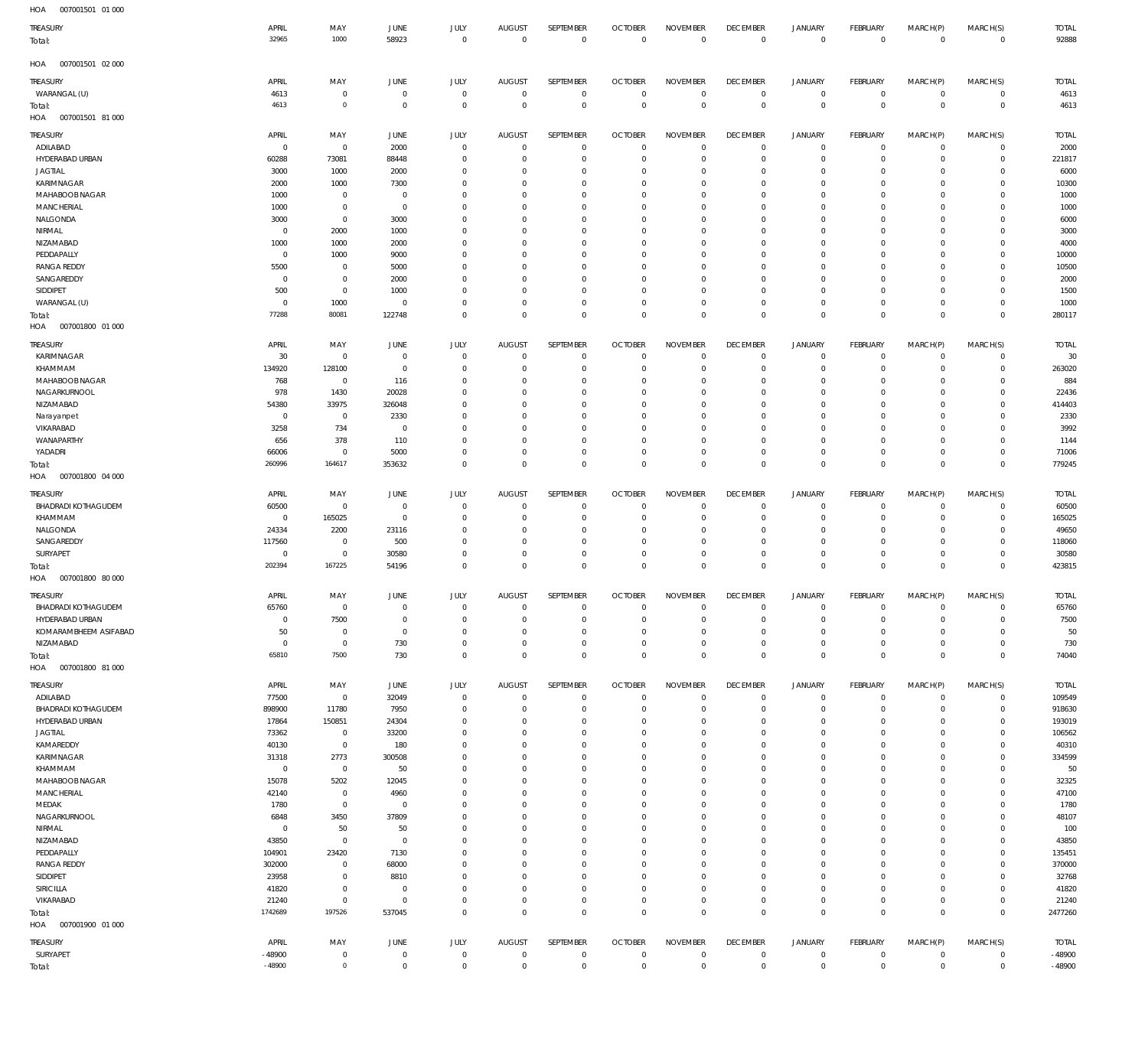| .<br>001002107<br>$\cup$ . $\cup$ $\cup$ |                |                     |                |                     |                |                     |                |                         |                 |                |                |              |                |              |
|------------------------------------------|----------------|---------------------|----------------|---------------------|----------------|---------------------|----------------|-------------------------|-----------------|----------------|----------------|--------------|----------------|--------------|
| TREASURY                                 | APRIL          | MAY                 | JUNE           | JULY                | <b>AUGUST</b>  | SEPTEMBER           | <b>OCTOBER</b> | <b>NOVEMBER</b>         | <b>DECEMBER</b> | <b>JANUARY</b> | FEBRUARY       | MARCH(P)     | MARCH(S)       | <b>TOTAL</b> |
| NALGONDA                                 | $\mathbf 0$    | 555000              | 270000         | $\mathbf 0$         | $\overline{0}$ | $\mathbf 0$         | $\overline{0}$ | $\mathbf 0$             | $\overline{0}$  | $\circ$        | $\overline{0}$ | $\mathbf{0}$ | $\overline{0}$ | 825000       |
| Total:                                   | $\circ$        | 555000              | 270000         | $\mathbf 0$         | $\mathbf 0$    | $\mathbf 0$         | $\overline{0}$ | $\overline{0}$          | $\overline{0}$  | $\mathbf 0$    | $\overline{0}$ | $\mathbf 0$  | $\overline{0}$ | 825000       |
| HOA<br>007060101 01 000                  |                |                     |                |                     |                |                     |                |                         |                 |                |                |              |                |              |
| TREASURY                                 | APRIL          | MAY                 | <b>JUNE</b>    | JULY                | <b>AUGUST</b>  | SEPTEMBER           | <b>OCTOBER</b> | <b>NOVEMBER</b>         | <b>DECEMBER</b> | <b>JANUARY</b> | FEBRUARY       | MARCH(P)     | MARCH(S)       | <b>TOTAL</b> |
| MAHABOOB NAGAR                           | $\mathbf 0$    | $\mathbf 0$         | 1500           | $\mathbf 0$         | $\mathbf 0$    | 0                   | $\overline{0}$ | $\mathbf 0$             | $\overline{0}$  | $\mathbf 0$    | $\overline{0}$ | $^{\circ}$   | $\circ$        | 1500         |
| NALGONDA                                 | 1000           | 2500                | 1000           | $\mathbf 0$         | $\mathbf 0$    | $\mathbf 0$         | $\overline{0}$ | $\mathbf 0$             | $\overline{0}$  | $\mathbf 0$    | $\circ$        | $\mathbf 0$  | $\circ$        | 4500         |
|                                          | 0              | $\bf 0$             | 500            | $\mathbf 0$         | $\mathbf 0$    | $\mathbf 0$         | $\mathbf 0$    | $\mathbf 0$             | $\overline{0}$  | 0              | $\mathbf{0}$   | $\mathbf 0$  | $\mathbf{0}$   | 500          |
| Narayanpet                               |                |                     |                |                     |                |                     |                |                         |                 |                |                |              |                |              |
| YADADRI                                  | 222842         | $\mathsf{O}\xspace$ | $\overline{0}$ | $\mathbf 0$         | $\mathbf 0$    | $\bf 0$             | $\overline{0}$ | 0                       | $\overline{0}$  | $\mathbf 0$    | $\circ$        | $\mathbf 0$  | $\circ$        | 222842       |
| Total:                                   | 223842         | 2500                | 3000           | $\mathbf 0$         | $\mathbf 0$    | $\mathbf 0$         | $\overline{0}$ | $\mathbf 0$             | $\overline{0}$  | $\mathbf 0$    | $\overline{0}$ | $\mathbf 0$  | $\overline{0}$ | 229342       |
| HOA<br>007060101 03 000                  |                |                     |                |                     |                |                     |                |                         |                 |                |                |              |                |              |
| TREASURY                                 | APRIL          | MAY                 | <b>JUNE</b>    | JULY                | <b>AUGUST</b>  | SEPTEMBER           | <b>OCTOBER</b> | <b>NOVEMBER</b>         | <b>DECEMBER</b> | <b>JANUARY</b> | FEBRUARY       | MARCH(P)     | MARCH(S)       | <b>TOTAL</b> |
| ADILABAD                                 | $^{\circ}$     | 3500                | 1500           | $\mathbf 0$         | $\mathbf 0$    | $\mathbf 0$         | $\overline{0}$ | $\Omega$                | $\overline{0}$  | $\circ$        | $\overline{0}$ | $\mathbf 0$  | $\mathbf{0}$   | 5000         |
| <b>BHADRADI KOTHAGUDEM</b>               | 1500           | 1650                | 1650           | $\mathbf 0$         | $\mathbf 0$    | $\mathbf 0$         | $\mathbf 0$    | $\mathbf 0$             | $\mathbf 0$     | $\mathbf 0$    | $\circ$        | $\mathbf 0$  | $\circ$        | 4800         |
| BHOOPALAPALLY                            | $\mathbf 0$    | $\mathbf 0$         | 1000           | $\Omega$            | $\mathbf 0$    | $\mathbf 0$         | $\mathbf 0$    | $\mathbf 0$             | $\mathbf 0$     | $\mathbf 0$    | $^{\circ}$     | $\Omega$     | $\mathbf{0}$   | 1000         |
|                                          |                |                     |                |                     |                |                     |                |                         |                 |                |                |              |                |              |
| HYDERABAD URBAN                          | 163800         | 69300               | 259300         | $\Omega$            | 0              | $\mathbf 0$         | $\mathbf 0$    | $\Omega$                | $\mathbf 0$     | 0              | $\mathbf 0$    | $\Omega$     | $\mathbf 0$    | 492400       |
| <b>JAGTIAL</b>                           | 5000           | $\bf 0$             | $\mathbf 0$    | $\Omega$            | $\Omega$       | $\mathbf 0$         | $\Omega$       | $\Omega$                | $\mathbf 0$     | $\mathbf 0$    | $\mathbf 0$    | $\Omega$     | $\mathbf 0$    | 5000         |
| JOGULAMBA GADWAL                         | 1000           | $\bf 0$             | $\overline{0}$ | $\Omega$            | $\Omega$       | $\mathbf 0$         | $\mathbf 0$    | $\Omega$                | $\mathbf 0$     | $\mathbf 0$    | $\mathbf 0$    | $\Omega$     | $\mathbf 0$    | 1000         |
| KAMAREDDY                                | $\mathbf 0$    | 1500                | 1000           | $\Omega$            | $\Omega$       | $\mathbf 0$         | $\mathbf 0$    | $\Omega$                | $\mathbf 0$     | $\mathbf 0$    | $\mathbf 0$    | $\Omega$     | $\mathbf 0$    | 2500         |
| KARIMNAGAR                               | 3500           | 13000               | 26500          | $\Omega$            | $\Omega$       | $\mathbf 0$         | $\mathbf 0$    | $\Omega$                | $\mathbf 0$     | $\mathbf 0$    | $\mathbf 0$    | $\Omega$     | $\mathbf 0$    | 43000        |
| KOMARAMBHEEM ASIFABAD                    | $\mathbf 0$    | $\bf 0$             | 1500           | $\Omega$            | $\Omega$       | $\mathbf 0$         | $\mathbf 0$    | $\mathbf 0$             | $\mathbf 0$     | $\mathbf 0$    | $\mathbf 0$    | $\Omega$     | $\mathbf 0$    | 1500         |
| MAHABOOB NAGAR                           | 1500           | $\bf 0$             | $\overline{0}$ | $\Omega$            | $\Omega$       | $\mathbf 0$         | $\mathbf 0$    | $\Omega$                | $\mathbf 0$     | $\mathbf 0$    | $\mathbf 0$    | $\Omega$     | $\mathbf 0$    | 1500         |
| MAHABUBABAD                              | $\mathbf 0$    | $\mathsf{O}\xspace$ | 2000           | $\Omega$            | $\Omega$       | $\mathbf 0$         | $\mathbf 0$    | $\Omega$                | $\mathbf 0$     | $\mathbf 0$    | $^{\circ}$     | $\Omega$     | $\mathbf 0$    | 2000         |
| MANCHERIAL                               | 500            | $\bf 0$             | $\mathbf 0$    | $\Omega$            | $\Omega$       | $\mathbf 0$         | $\mathbf 0$    | $\Omega$                | $\mathbf 0$     | $\mathbf 0$    | $\mathbf 0$    | $\Omega$     | $\mathbf 0$    | 500          |
| MEDAK                                    | $\mathbf 0$    | $\mathbf 0$         | 300            | $\Omega$            | $\Omega$       | $\mathbf 0$         | $\Omega$       | $\Omega$                | $\mathbf 0$     | $\mathbf 0$    | $\mathbf 0$    | $\Omega$     | $\mathbf 0$    | 300          |
| NAGARKURNOOL                             | 2500           | 500                 | $\overline{0}$ | $\Omega$            | $\Omega$       | $\mathbf 0$         | $\mathbf 0$    | $\Omega$                | $\mathbf 0$     | $\circ$        | $\mathbf 0$    | $\Omega$     | $\mathbf 0$    | 3000         |
| NALGONDA                                 | 7500           | $\bf 0$             | 6500           | $\Omega$            | $\Omega$       | $\mathbf 0$         | $\Omega$       | $\Omega$                | $\mathbf 0$     | $\mathbf 0$    | $\Omega$       | $\Omega$     | $\Omega$       | 14000        |
| NIRMAL                                   | $\overline{0}$ | $\mathbf 0$         | 1000           | $\Omega$            | $\Omega$       | $\mathbf 0$         | $\mathbf 0$    | $\Omega$                | $\mathbf 0$     | $\mathbf 0$    | $\mathbf 0$    | $\Omega$     | $\mathbf 0$    | 1000         |
| PEDDAPALLY                               | 4500           | 7500                | 6100           | $\Omega$            | $\Omega$       | $\mathbf 0$         | $\Omega$       | $\Omega$                | $\mathbf 0$     | $\mathbf 0$    | $\mathbf 0$    | $\Omega$     | $\mathbf 0$    | 18100        |
| SANGAREDDY                               | 2500           | $\bf 0$             | 1500           | $\Omega$            | $\Omega$       | $\mathbf 0$         | $\mathbf 0$    | $\Omega$                | $\mathbf 0$     | $\mathbf 0$    | $\mathbf 0$    | $\Omega$     | $\mathbf 0$    | 4000         |
| SURYAPET                                 | 2500           | 10000               | 2500           | $\Omega$            | $\mathbf 0$    | $\mathbf 0$         | $\mathbf 0$    | $\mathbf 0$             | $\mathbf 0$     | $\mathbf 0$    | $\mathbf 0$    | $\Omega$     | $\mathbf 0$    | 15000        |
|                                          |                |                     |                | $\Omega$            | $\Omega$       | $\mathbf 0$         |                | $\Omega$                |                 | $\mathbf 0$    |                | $\Omega$     |                |              |
| VIKARABAD                                | 18500          | 5000                | 19000          |                     |                |                     | $\mathbf 0$    |                         | $\mathbf 0$     |                | $\mathbf 0$    |              | $\mathbf 0$    | 42500        |
| WANAPARTHY                               | 2000           | $\mathbf 0$         | 500            | $\Omega$            | $\mathbf 0$    | $\mathbf 0$         | $\mathbf 0$    | $\mathbf 0$             | $\mathbf 0$     | $\mathbf 0$    | $\mathbf{0}$   | $\mathbf 0$  | $\mathbf{0}$   | 2500         |
| Total:                                   | 216800         | 111950              | 331850         | $\Omega$            | $\mathbf 0$    | $\mathbf 0$         | $\mathbf 0$    | $\mathbf 0$             | $\mathbf 0$     | $\mathbf 0$    | $\mathbf 0$    | $\mathbf 0$  | $\mathbf 0$    | 660600       |
| HOA<br>007060101 05 000                  |                |                     |                |                     |                |                     |                |                         |                 |                |                |              |                |              |
| TREASURY                                 | APRIL          | MAY                 | <b>JUNE</b>    | JULY                | <b>AUGUST</b>  | SEPTEMBER           | <b>OCTOBER</b> | <b>NOVEMBER</b>         | <b>DECEMBER</b> | <b>JANUARY</b> | FEBRUARY       | MARCH(P)     | MARCH(S)       | <b>TOTAL</b> |
| <b>BHADRADI KOTHAGUDEM</b>               | $\mathbf 0$    | 0                   | 1000           | 0                   | 0              | 0                   | $\overline{0}$ | $\mathbf 0$             | $\mathbf 0$     | 0              | $\overline{0}$ | $\mathbf 0$  | $\circ$        | 1000         |
| MAHABOOB NAGAR                           | 1000           | $\mathsf{O}\xspace$ | $\mathbf 0$    | $\mathbf 0$         | $\mathbf 0$    | $\bf 0$             | $\overline{0}$ | $\mathbf 0$             | $\overline{0}$  | $\mathbf 0$    | $\circ$        | $\mathbf 0$  | $\circ$        | 1000         |
|                                          |                | $\mathsf{O}\xspace$ | $\overline{0}$ | $\mathbf 0$         | $\mathbf 0$    |                     | $\mathbf 0$    | $\mathbf 0$             | $\overline{0}$  |                | $\mathbf{0}$   |              | $\mathbf{0}$   |              |
| NAGARKURNOOL                             | 1000           |                     |                |                     |                | 0                   |                |                         |                 | 0              |                | 0            |                | 1000         |
| NIRMAL                                   | $\mathbf 0$    | 230                 | $\overline{0}$ | $\mathbf 0$         | $\mathbf 0$    | $\mathbf 0$         | $\overline{0}$ | $\mathbf 0$             | $\overline{0}$  | $\mathbf 0$    | $\circ$        | $\mathbf 0$  | $\mathbf{0}$   | 230          |
| Narayanpet                               | 2000           | $\mathbf 0$         | $\overline{0}$ | $\mathbf 0$         | $\mathbf 0$    | $\mathbf 0$         | $\mathbf 0$    | $\mathbf 0$             | $\overline{0}$  | $\mathbf 0$    | $\circ$        | $\mathbf 0$  | $\circ$        | 2000         |
| Total:                                   | 4000           | 230                 | 1000           | $\mathbf 0$         | $\overline{0}$ | $\mathbf 0$         | $\overline{0}$ | $\mathbf 0$             | $\overline{0}$  | $\mathbf 0$    | $\overline{0}$ | $\mathbf 0$  | $\overline{0}$ | 5230         |
| HOA<br>007060101 07 000                  |                |                     |                |                     |                |                     |                |                         |                 |                |                |              |                |              |
| TREASURY                                 | APRIL          | MAY                 | <b>JUNE</b>    | JULY                | <b>AUGUST</b>  | SEPTEMBER           | <b>OCTOBER</b> | <b>NOVEMBER</b>         | <b>DECEMBER</b> | <b>JANUARY</b> | FEBRUARY       | MARCH(P)     | MARCH(S)       | <b>TOTAL</b> |
| HYDERABAD URBAN                          | 10000          | 0                   | $\mathbf 0$    | $\mathbf 0$         | $\mathbf 0$    | 0                   | $\overline{0}$ | $\mathbf 0$             | $\overline{0}$  | 0              | $\circ$        | $^{\circ}$   | $\mathbf 0$    | 10000        |
|                                          | 10000          | $\mathbf 0$         | $\mathbf{0}$   | $\mathbf 0$         | $\mathbf 0$    | $\mathbf 0$         | $\overline{0}$ | $\mathbf 0$             | $\overline{0}$  | $\mathbf 0$    | $\overline{0}$ | $\mathbf 0$  | $\overline{0}$ | 10000        |
| Total:                                   |                |                     |                |                     |                |                     |                |                         |                 |                |                |              |                |              |
| HOA<br>007060109 01 800                  |                |                     |                |                     |                |                     |                |                         |                 |                |                |              |                |              |
| TREASURY                                 | APRIL          | MAY                 | JUNE           | JULY                | <b>AUGUST</b>  | SEPTEMBER           | <b>OCTOBER</b> | <b>NOVEMBER</b>         | <b>DECEMBER</b> | <b>JANUARY</b> | FEBRUARY       | MARCH(P)     | MARCH(S)       | <b>TOTAL</b> |
| HYDERABAD URBAN                          | 45000          | $\mathbb O$         | 92510          | $\bf 0$             | $\overline{0}$ | $\bf 0$             | $\overline{0}$ | $\mathbf 0$             | $\overline{0}$  | $\circ$        | $\overline{0}$ | $\circ$      | $\overline{0}$ | 137510       |
| MEDCHAL                                  | 2500           | $\mathsf{O}\xspace$ | 2500           | 0                   | $\mathbf 0$    | $\bf 0$             | $\overline{0}$ | $\mathbf 0$             | $\overline{0}$  | $\mathbf 0$    | $\overline{0}$ | $\mathbf 0$  | $\overline{0}$ | 5000         |
| <b>RANGA REDDY</b>                       | 94880          | 13120               | 184400         | $\mathbf 0$         | $\mathbf 0$    | $\bf 0$             | $\overline{0}$ | $\mathbf 0$             | $\overline{0}$  | $\mathbf 0$    | $\overline{0}$ | $\mathbf 0$  | $\overline{0}$ | 292400       |
| Total:                                   | 142380         | 13120               | 279410         | $\mathbf 0$         | $\mathbf 0$    | $\mathbf 0$         | $\overline{0}$ | $\mathbf 0$             | $\overline{0}$  | $\bf 0$        | $\overline{0}$ | $\mathbf 0$  | $\overline{0}$ | 434910       |
| 007060109 02 001<br>HOA                  |                |                     |                |                     |                |                     |                |                         |                 |                |                |              |                |              |
|                                          |                |                     |                |                     |                |                     |                |                         |                 |                |                |              |                |              |
| TREASURY                                 | APRIL          | MAY                 | JUNE           | JULY                | <b>AUGUST</b>  | SEPTEMBER           | <b>OCTOBER</b> | <b>NOVEMBER</b>         | <b>DECEMBER</b> | <b>JANUARY</b> | FEBRUARY       | MARCH(P)     | MARCH(S)       | <b>TOTAL</b> |
| KHAMMAM                                  | $\mathbf 0$    | $\mathbf 0$         | 10000          | $\mathbf 0$         | $\mathbf 0$    | $\mathbf 0$         | $\overline{0}$ | $\mathbf 0$             | $\overline{0}$  | $\mathbf 0$    | $\circ$        | $\mathbf 0$  | $\overline{0}$ | 10000        |
| <b>RANGA REDDY</b>                       | 30008534       | 28404134            | 18100639       | $\mathbf 0$         | $\mathbf 0$    | $\bf 0$             | $\overline{0}$ | $\mathbf 0$             | $\overline{0}$  | $\mathbf 0$    | $\overline{0}$ | $\mathbf 0$  | $\overline{0}$ | 76513307     |
| Total:                                   | 30008534       | 28404134            | 18110639       | $\mathbf 0$         | $\mathbf 0$    | $\mathbf 0$         | $\overline{0}$ | $\mathbf 0$             | $\overline{0}$  | $\mathbf 0$    | $\overline{0}$ | $\mathbf 0$  | $\overline{0}$ | 76523307     |
| 007060109 81 000<br>HOA                  |                |                     |                |                     |                |                     |                |                         |                 |                |                |              |                |              |
|                                          |                |                     |                |                     |                |                     |                |                         |                 |                |                |              |                |              |
| TREASURY                                 | APRIL          | MAY                 | JUNE           | JULY                | AUGUST         | SEPTEMBER           | <b>OCTOBER</b> | <b>NOVEMBER</b>         | <b>DECEMBER</b> | <b>JANUARY</b> | FEBRUARY       | MARCH(P)     | MARCH(S)       | <b>TOTAL</b> |
| <b>RANGA REDDY</b>                       | 5000           | 10000               | 12500          | $\bf 0$             | $\overline{0}$ | $\mathbf 0$         | $\overline{0}$ | $\overline{0}$          | $\overline{0}$  | $\circ$        | $\overline{0}$ | $\circ$      | $\overline{0}$ | 27500        |
| Total:                                   | 5000           | 10000               | 12500          | $\mathsf{O}\xspace$ | $\overline{0}$ | $\mathsf{O}\xspace$ | $\overline{0}$ | $\overline{0}$          | $\overline{0}$  | $\mathbf 0$    | $\overline{0}$ | $\mathbf 0$  | $\overline{0}$ | 27500        |
| HOA<br>007060110 01 000                  |                |                     |                |                     |                |                     |                |                         |                 |                |                |              |                |              |
| TREASURY                                 | APRIL          | MAY                 | JUNE           | JULY                | <b>AUGUST</b>  | SEPTEMBER           | <b>OCTOBER</b> | <b>NOVEMBER</b>         | <b>DECEMBER</b> | <b>JANUARY</b> | FEBRUARY       | MARCH(P)     | MARCH(S)       | <b>TOTAL</b> |
| ADILABAD                                 | 487523         | 75000               | 136168         | $\mathbf 0$         | $\mathbf 0$    | $\mathbf 0$         | $\overline{0}$ | $\Omega$                | $\overline{0}$  | $\mathbf 0$    | $\circ$        | $\mathbf 0$  | $\mathbf{0}$   | 698691       |
| <b>BHADRADI KOTHAGUDEM</b>               | 298800         | $\,0\,$             | $\overline{0}$ | $\mathbf 0$         | $\mathbf 0$    | $\mathbf 0$         | $\overline{0}$ | $\Omega$                | $\mathbf 0$     | $\mathbf 0$    | $\circ$        | $\mathbf 0$  | $\circ$        | 298800       |
|                                          |                |                     |                |                     |                |                     |                |                         |                 |                |                |              |                |              |
| HYDERABAD URBAN                          | $\mathbf 0$    | 538505              | 49209          | $\Omega$            | $\mathbf 0$    | $\mathbf 0$         | $\mathbf 0$    | $\mathbf 0$<br>$\Omega$ | $\mathbf 0$     | $\mathbf 0$    | $\mathbf 0$    | $\Omega$     | $\mathbf 0$    | 587714       |
| <b>JAGTIAL</b>                           | 54342          | 77180               | 73517          | $\Omega$            | $\mathbf 0$    | $\mathbf 0$         | $\mathbf 0$    |                         | $\mathbf 0$     | $\mathbf 0$    | $\mathbf 0$    | $\Omega$     | $\mathbf 0$    | 205039       |
| <b>JANGAON</b>                           | $\mathbf 0$    | 45331               | $\mathbf 0$    | $\Omega$            | $\Omega$       | $\mathbf 0$         | $\mathbf 0$    | $\mathbf 0$             | $\mathbf 0$     | $\mathbf 0$    | $\mathbf 0$    | $\Omega$     | $\mathbf{0}$   | 45331        |
| JOGULAMBA GADWAL                         | $\bf 0$        | 362949              | $\overline{0}$ | $\Omega$            | $\Omega$       | $\mathbf 0$         | $\mathbf 0$    | $\Omega$                | $\mathbf 0$     | $\mathbf 0$    | $\mathbf 0$    | $\Omega$     | $\mathbf 0$    | 362949       |
| KAMAREDDY                                | 183277         | $\mathbf{0}$        | $\overline{0}$ | $\Omega$            | $\Omega$       | $\mathbf 0$         | $\mathbf 0$    | $\mathbf 0$             | $\mathbf 0$     | $\mathbf 0$    | $\mathbf{0}$   | $\Omega$     | $\mathbf{0}$   | 183277       |
| KARIMNAGAR                               | 805755         | 29660               | 109872         | $\Omega$            | $\mathbf 0$    | $\mathbf 0$         | $\mathbf 0$    | $\Omega$                | $\mathbf 0$     | $\mathbf 0$    | $\mathbf 0$    | $\Omega$     | $\mathbf 0$    | 945287       |
| KHAMMAM                                  | 116846         | 47344               | 74026          | $\Omega$            | $\Omega$       | $\mathbf 0$         | $\mathbf 0$    | $\Omega$                | $\mathbf 0$     | $\mathbf 0$    | $\mathbf 0$    | $\Omega$     | $\mathbf{0}$   | 238216       |
| KOMARAMBHEEM ASIFABAD                    | 25345          | $\mathbf 0$         | $\overline{0}$ | $\Omega$            | $\mathbf 0$    | $\mathbf 0$         | $\mathbf 0$    | $\Omega$                | $\mathbf 0$     | $\mathbf 0$    | $\mathbf 0$    | $\Omega$     | $\mathbf 0$    | 25345        |
| MAHABOOB NAGAR                           | $\mathbf 0$    | 19511               | $\overline{0}$ | $\Omega$            | $\Omega$       | $\mathbf 0$         | $\mathbf 0$    | $\Omega$                | $\mathbf 0$     | $\mathbf 0$    | $\mathbf 0$    | $\Omega$     | $\mathbf 0$    | 19511        |
| MANCHERIAL                               | 110570         | 118851              | $\overline{0}$ | $\Omega$            | $\mathbf 0$    | $\mathbf 0$         | $\mathbf 0$    | $\Omega$                | $\mathbf 0$     | $\mathbf 0$    | $\mathbf 0$    | $\Omega$     | $\mathbf 0$    | 229421       |
| MEDAK                                    |                |                     | $\mathbf 0$    | $\Omega$            | $\Omega$       | $\mathbf 0$         | $\mathbf 0$    | $\mathbf 0$             | $\mathbf 0$     | $\mathbf 0$    | $\mathbf 0$    | $\Omega$     | $\mathbf{0}$   | 116816       |
|                                          | 116816         | $\mathbf 0$         |                |                     |                |                     |                |                         |                 |                |                |              |                |              |
| NAGARKURNOOL                             | $\overline{0}$ | 44625               | $\mathbf 0$    | $\Omega$            | $\mathbf 0$    | $\mathbf 0$         | $\mathbf 0$    | $\Omega$                | $\mathbf 0$     | $\mathbf 0$    | $\mathbf 0$    | $\Omega$     | $\mathbf 0$    | 44625        |
| NALGONDA                                 | 326816         | 618675              | 73550          | $\mathbf 0$         | $\mathbf 0$    | $\bf 0$             | 0              | $\mathbf 0$             | $\mathbf 0$     | $\mathbf 0$    | $\circ$        | $\mathbf 0$  | $\circ$        | 1019041      |
| NIRMAL                                   | $\mathbb O$    | 148160              | $\mathbf{0}$   | $\mathbf 0$         | $\mathbf 0$    | $\mathbf 0$         | $\mathbf 0$    | $\mathbf 0$             | $\mathbf 0$     | $\mathbf 0$    | $\mathbf 0$    | $\mathbf 0$  | $\mathbf 0$    | 148160       |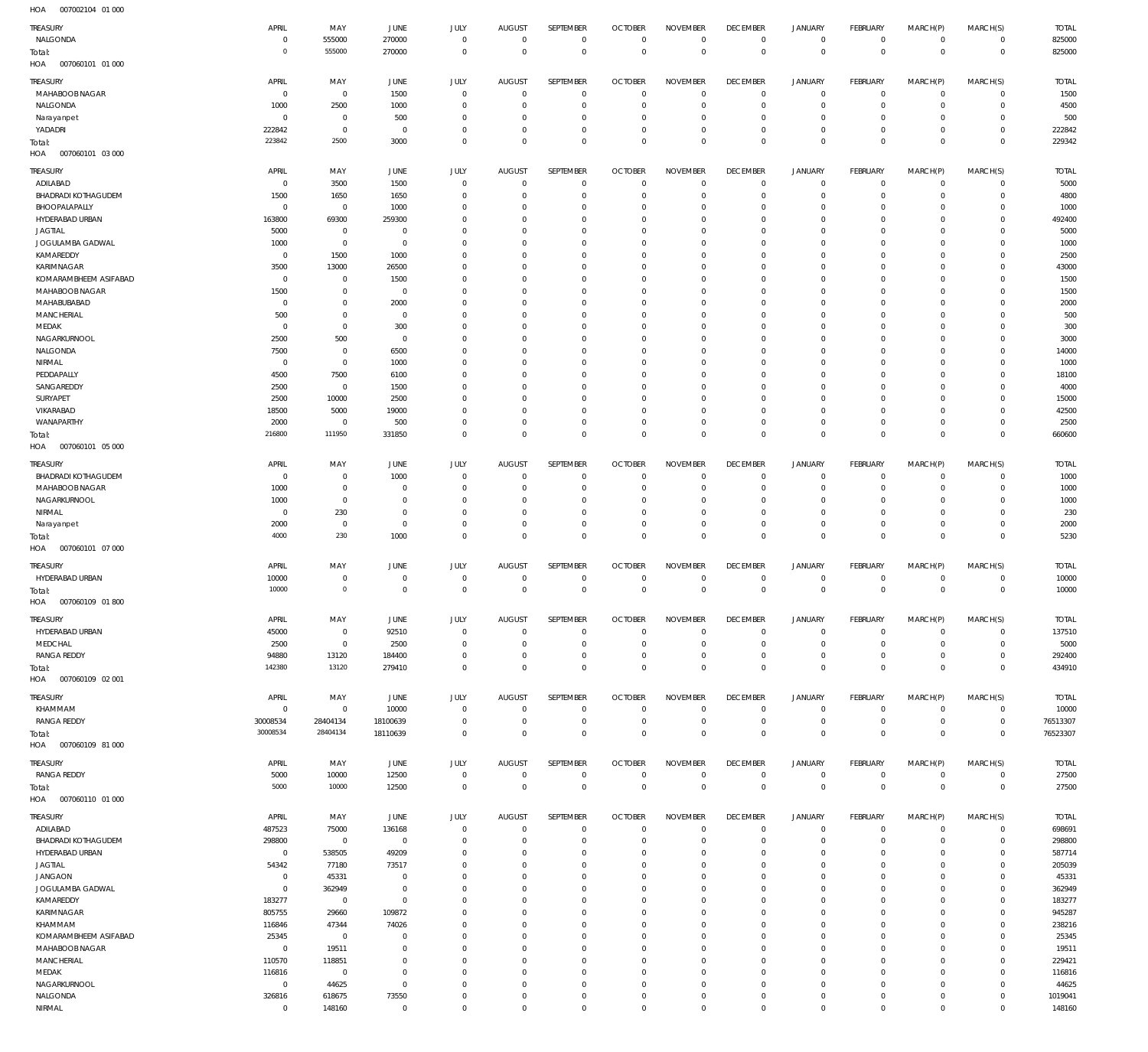| TREASURY                          | APRIL          | MAY                 | <b>JUNE</b>    | <b>JULY</b>                | <b>AUGUST</b>               | SEPTEMBER                  | <b>OCTOBER</b>                   | <b>NOVEMBER</b>  | <b>DECEMBER</b>                   | <b>JANUARY</b>             | FEBRUARY                   | MARCH(P)                | MARCH(S)                         | <b>TOTAL</b>   |
|-----------------------------------|----------------|---------------------|----------------|----------------------------|-----------------------------|----------------------------|----------------------------------|------------------|-----------------------------------|----------------------------|----------------------------|-------------------------|----------------------------------|----------------|
| NIZAMABAD                         | 211064         | 235467              | 20999          | $\mathbf 0$                | $\mathbf{0}$                | $\mathbf 0$                | $\mathbf 0$                      | $\mathbf 0$      | $\mathbf 0$                       | $\mathbf 0$                | $\mathbf{0}$               | $\mathbf 0$             | $^{\circ}$                       | 467530         |
| <b>RANGA REDDY</b>                | 652763         | 364985              | 51863          | $^{\circ}$                 | $^{\circ}$                  | $\mathbf 0$                | $\mathbf 0$                      | $\mathbf 0$      | $\mathbf 0$                       | $\mathbf 0$                | $^{\circ}$                 | $\mathbf 0$             | $\mathbf 0$                      | 1069611        |
| SANGAREDDY                        | 540105         | 148596              | 89557          | 0                          | 0                           | $\mathbf 0$                | $\mathbf 0$                      | 0                | $\mathbf 0$                       | $\mathbf 0$                | $\mathbf 0$                | $\Omega$                | $\mathbf 0$                      | 778258         |
| SIDDIPET                          | $\overline{0}$ | 874959              | $^{\circ}$     | $^{\circ}$                 | $^{\circ}$                  | $\mathbf 0$                | $\mathbf 0$                      | $\mathbf 0$      | $\mathbf 0$                       | $\mathbf 0$                | $\mathbf 0$                | $\Omega$                | $\mathbf 0$                      | 874959         |
| SIRICILLA                         | 105006         | $^{\circ}$          | $^{\circ}$     | 0                          | 0                           | $\mathbf 0$                | $\mathbf 0$                      | 0                | $\mathbf 0$                       | $\mathbf 0$                | $\mathbf 0$                | 0                       | $\mathbf 0$                      | 105006         |
| SURYAPET                          | 59701          | $\mathbf 0$         | $^{\circ}$     | $^{\circ}$                 | $^{\circ}$                  | $\mathbf 0$                | $\mathbf 0$                      | $\mathbf 0$      | $\mathbf 0$                       | $\mathbf 0$                | $\mathbf 0$                | $\Omega$                | $\mathbf 0$                      | 59701          |
| VIKARABAD                         | 62981          | 200066              | $^{\circ}$     | 0                          | $^{\circ}$                  | $\mathbf 0$                | $\mathbf 0$                      | 0                | $\mathbf 0$                       | $\mathbf 0$                | $\mathbf 0$                | 0                       | $\mathbf 0$                      | 263047         |
| WANAPARTHY                        | 216557         | $\mathbf 0$         | $^{\circ}$     | $^{\circ}$                 | $^{\circ}$                  | $\mathbf 0$                | $\mathbf 0$                      | $\mathbf 0$      | $\mathbf 0$                       | $\mathbf 0$                | $\mathbf 0$                | $\Omega$                | $\mathbf 0$                      | 216557         |
| WARANGAL (R)                      | $\mathbf 0$    | $\mathbf 0$         | 132878         | 0                          | $^{\circ}$                  | $\mathbf 0$                | $\mathbf 0$                      | $\mathbf 0$      | $\mathbf 0$                       | $\mathbf 0$                | $\mathbf 0$                | $\Omega$                | $\mathbf 0$                      | 132878         |
| WARANGAL (U)                      | 2907           | 66369               | $^{\circ}$     | $\mathbf 0$                | $^{\circ}$                  | $\mathbf 0$                | $\mathbf 0$                      | $\mathbf 0$      | $\mathbf 0$                       | $\mathbf 0$                | $^{\circ}$                 | $\Omega$                | $\mathbf 0$                      | 69276          |
| Total:                            | 4377174        | 4016233             | 811639         | $\mathbf 0$                | $\mathbf{0}$                | $\mathbf 0$                | $\mathbf 0$                      | $\mathbf 0$      | $\mathbf 0$                       | $\mathbf 0$                | $\overline{0}$             | $\mathbf 0$             | $\mathbf 0$                      | 9205046        |
| HOA  007060115  01 800            |                |                     |                |                            |                             |                            |                                  |                  |                                   |                            |                            |                         |                                  |                |
| TREASURY                          | APRIL          | MAY                 | JUNE           | JULY                       | <b>AUGUST</b>               | SEPTEMBER                  | <b>OCTOBER</b>                   | <b>NOVEMBER</b>  | <b>DECEMBER</b>                   | <b>JANUARY</b>             | FEBRUARY                   | MARCH(P)                | MARCH(S)                         | <b>TOTAL</b>   |
| PAO - TS NEW DELHI                | 82000          | 15900               | 821312         | $\mathbf 0$                | $\overline{0}$              | $\mathbf 0$                | $\overline{0}$                   | $\mathbf 0$      | $\overline{0}$                    | $\overline{0}$             | $\mathbf{0}$               | $\mathbf 0$             | $\mathbf{0}$                     | 919212         |
| Total:                            | 82000          | 15900               | 821312         | $\mathbf 0$                | $\overline{0}$              | $\mathbf 0$                | $\overline{0}$                   | $\mathbf 0$      | $\overline{0}$                    | $\mathbf 0$                | $\overline{0}$             | $\mathbf 0$             | $\overline{0}$                   | 919212         |
| HOA<br>007060117 01 000           |                |                     |                |                            |                             |                            |                                  |                  |                                   |                            |                            |                         |                                  |                |
| TREASURY                          | APRIL          | MAY                 | <b>JUNE</b>    | <b>JULY</b>                | <b>AUGUST</b>               | SEPTEMBER                  | <b>OCTOBER</b>                   | <b>NOVEMBER</b>  | <b>DECEMBER</b>                   | <b>JANUARY</b>             | FEBRUARY                   | MARCH(P)                | MARCH(S)                         | <b>TOTAL</b>   |
| HYDERABAD URBAN                   | 500            | 600                 | 300            | $\mathbf 0$                | $^{\circ}$                  | $\mathbf 0$                | $\overline{0}$                   | $\mathbf 0$      | $\mathbf 0$                       | $\mathbf 0$                | $\mathbf{0}$               | $\mathbf 0$             | $\circ$                          | 1400           |
| Total:                            | 500            | 600                 | 300            | $\mathbf 0$                | $\mathbf 0$                 | $\mathbf 0$                | $\overline{0}$                   | $\mathbf 0$      | $\overline{0}$                    | $\mathbf 0$                | $\overline{0}$             | $\mathbf 0$             | $\overline{0}$                   | 1400           |
| HOA<br>007060117 01 001           |                |                     |                |                            |                             |                            |                                  |                  |                                   |                            |                            |                         |                                  |                |
|                                   |                |                     |                |                            |                             |                            |                                  |                  |                                   |                            |                            |                         |                                  |                |
| TREASURY                          | APRIL          | MAY                 | JUNE           | <b>JULY</b><br>$\mathbf 0$ | <b>AUGUST</b><br>$^{\circ}$ | <b>SEPTEMBER</b>           | <b>OCTOBER</b><br>$\overline{0}$ | <b>NOVEMBER</b>  | <b>DECEMBER</b><br>$\overline{0}$ | <b>JANUARY</b>             | FEBRUARY<br>$\circ$        | MARCH(P)<br>$\mathbf 0$ | MARCH(S)                         | <b>TOTAL</b>   |
| HYDERABAD URBAN                   | 12700<br>12700 | 400<br>400          | 2100<br>2100   | $\mathbf 0$                | $\overline{0}$              | 0<br>$\mathbf 0$           | $\overline{0}$                   | 0<br>$\mathbf 0$ | $\overline{0}$                    | 0<br>$\overline{0}$        | $\overline{0}$             | $\overline{0}$          | $\overline{0}$<br>$\overline{0}$ | 15200<br>15200 |
| Total:<br>HOA<br>007060117 01 800 |                |                     |                |                            |                             |                            |                                  |                  |                                   |                            |                            |                         |                                  |                |
|                                   |                |                     |                |                            |                             |                            |                                  |                  |                                   |                            |                            |                         |                                  |                |
| TREASURY                          | APRIL          | MAY                 | <b>JUNE</b>    | JULY                       | <b>AUGUST</b>               | SEPTEMBER                  | <b>OCTOBER</b>                   | <b>NOVEMBER</b>  | <b>DECEMBER</b>                   | <b>JANUARY</b>             | FEBRUARY                   | MARCH(P)                | MARCH(S)                         | <b>TOTAL</b>   |
| HYDERABAD URBAN                   | 5000           | 1000                | 2000           | $\mathbf 0$                | $^{\circ}$                  | $\mathbf 0$                | $\mathbf 0$                      | $\mathbf 0$      | $\mathbf 0$                       | $\mathbf 0$                | $^{\circ}$                 | $\mathbf 0$             | $\mathbf{0}$                     | 8000           |
| <b>JAGTIAL</b>                    | 3500           | $\mathbf 0$         | $^{\circ}$     | $\mathbf 0$                | $^{\circ}$                  | $\mathbf 0$                | $\mathbf 0$                      | $\mathbf 0$      | $\mathbf 0$                       | $\mathbf 0$                | $\mathbf 0$                | $\mathbf 0$             | $\mathbf 0$                      | 3500           |
| KAMAREDDY                         | 500            | $\mathbf 0$         | 0              | $\mathbf 0$                | $^{\circ}$                  | $\mathbf 0$                | $\mathbf 0$                      | $\mathbf 0$      | $\mathbf 0$                       | $\mathbf 0$                | $^{\circ}$                 | 0                       | $\mathbf 0$                      | 500            |
| KARIMNAGAR                        | 500            | $\mathbf 0$         | $^{\circ}$     | 0                          | $^{\circ}$                  | $\mathbf 0$                | $\mathbf 0$                      | $\Omega$         | $\mathbf 0$                       | $\mathbf 0$                | $\mathbf 0$                | 0                       | $\mathbf 0$                      | 500            |
| KHAMMAM                           | 7000           | $\mathbf 0$         | 7000           | $\mathbf{0}$               | $^{\circ}$                  | $\mathbf 0$                | $\mathbf 0$                      | $\mathbf 0$      | $\mathbf 0$                       | $\mathbf 0$                | $\mathbf 0$                | $\Omega$                | $\mathbf 0$                      | 14000          |
| NIZAMABAD                         | 5500           | $\mathbf 0$         | $^{\circ}$     | 0                          | $^{\circ}$                  | $\mathbf 0$                | $\mathbf 0$                      | $\mathbf 0$      | $\mathbf 0$                       | $\mathbf 0$                | $\mathbf 0$                | 0                       | $\mathbf 0$                      | 5500           |
| PEDDAPALLY                        | 1500           | 500                 | 0<br>43502     | $\mathbf 0$                | $^{\circ}$                  | $\mathbf 0$                | $\mathbf 0$                      | $\mathbf 0$      | $\mathbf 0$                       | $\mathbf 0$                | $\mathbf 0$                | $\Omega$                | $\mathbf 0$                      | 2000           |
| <b>RANGA REDDY</b><br>SIDDIPET    | 27500<br>500   | 54500<br>$^{\circ}$ | $^{\circ}$     | 0<br>$\mathbf 0$           | $^{\circ}$<br>$^{\circ}$    | $\mathbf 0$<br>$\mathbf 0$ | $\mathbf 0$<br>$\mathbf 0$       | 0<br>$\mathbf 0$ | $\mathbf 0$<br>$\mathbf 0$        | $\mathbf 0$<br>$\mathbf 0$ | $\mathbf 0$<br>$\mathbf 0$ | 0<br>$\Omega$           | $\mathbf 0$<br>$\mathbf 0$       | 125502<br>500  |
| SIRICILLA                         | 500            | 2000                | $\overline{0}$ | $^{\circ}$                 | $^{\circ}$                  | $\mathbf 0$                | $\mathbf 0$                      | $\mathbf 0$      | $\mathbf 0$                       | $\mathbf 0$                | $\mathbf 0$                | $\mathbf 0$             | $\mathbf 0$                      | 2500           |
| Total:                            | 52000          | 58000               | 52502          | $\mathbf 0$                | $\mathbf 0$                 | $\mathbf 0$                | $\mathbf 0$                      | $\mathbf 0$      | $\overline{0}$                    | $\mathbf 0$                | $\overline{0}$             | $\mathbf 0$             | $\mathbf 0$                      | 162502         |
| HOA<br>007060118 01 000           |                |                     |                |                            |                             |                            |                                  |                  |                                   |                            |                            |                         |                                  |                |
|                                   |                |                     |                |                            |                             |                            |                                  |                  |                                   |                            |                            |                         |                                  |                |
| TREASURY                          | APRIL          | MAY                 | JUNE           | <b>JULY</b>                | <b>AUGUST</b>               | SEPTEMBER                  | <b>OCTOBER</b>                   | <b>NOVEMBER</b>  | <b>DECEMBER</b>                   | <b>JANUARY</b>             | FEBRUARY                   | MARCH(P)                | MARCH(S)                         | <b>TOTAL</b>   |
| HYDERABAD URBAN                   | 22290          | 14275               | 65301          | $\mathbf 0$                | $^{\circ}$                  | $\mathbf 0$                | $\mathbf 0$                      | $\mathbf 0$      | $\mathbf 0$                       | $\mathbf 0$                | $^{\circ}$                 | $\mathbf 0$             | $\mathbf{0}$                     | 101866         |
| NAGARKURNOOL                      | 1500           | $\overline{0}$      | - 0            | $^{\circ}$                 | $^{\circ}$                  | $\mathbf 0$                | $\mathbf 0$                      | $\mathbf 0$      | $\mathbf 0$                       | $\mathbf 0$                | $^{\circ}$                 | $\mathbf 0$             | $\mathbf{0}$                     | 1500           |
| SIDDIPET                          | $^{\circ}$     | 2060                | - 0            | $^{\circ}$                 | $^{\circ}$                  | $\mathbf 0$                | $\mathbf 0$                      | $\mathbf 0$      | $\mathbf 0$                       | $\mathbf 0$                | $^{\circ}$                 | $\mathbf 0$             | $\mathbf{0}$                     | 2060           |
| SURYAPET                          | $^{\circ}$     | $\mathbf{0}$        | 1000           | $\mathbf 0$                | $^{\circ}$                  | $\mathbf 0$                | $\mathbf 0$                      | $\mathbf 0$      | $\mathbf 0$                       | $\mathbf 0$                | $\mathbf{0}$               | $\mathbf 0$             | $\mathbf{0}$                     | 1000           |
| Total:                            | 23790          | 16335               | 66301          | $\mathbf 0$                | $\mathbf 0$                 | $\mathbf 0$                | $\mathbf 0$                      | $\mathbf 0$      | $\mathbf 0$                       | $\mathbf 0$                | $\overline{0}$             | $\mathbf 0$             | $\overline{0}$                   | 106426         |
| 007060118 25 000<br>HOA           |                |                     |                |                            |                             |                            |                                  |                  |                                   |                            |                            |                         |                                  |                |
| TREASURY                          | APRIL          | MAY                 | JUNE           | JULY                       | AUGUST                      | SEPTEMBER                  | <b>OCTOBER</b>                   | <b>NOVEMBER</b>  | <b>DECEMBER</b>                   | <b>JANUARY</b>             | FEBRUARY                   | MARCH(P)                | MARCH(S)                         | <b>TOTAL</b>   |
| HYDERABAD URBAN                   | 850            | 8096                | 2478           | $\Omega$                   |                             |                            | $\Omega$                         | $\Omega$         |                                   |                            |                            |                         |                                  | 11424          |
| MAHABOOB NAGAR                    | $^{\circ}$     | $\mathbf 0$         | 448            | $^{\circ}$                 | $^{\circ}$                  | $\mathbf 0$                | $\mathbf 0$                      | $\mathbf 0$      | $\mathbf 0$                       | $\mathbf 0$                | $\mathbf 0$                | $\mathbf 0$             | $\mathbf 0$                      | 448            |
| <b>RANGA REDDY</b>                | 180            | $\mathbf 0$         | $\overline{0}$ | $\mathbf 0$                | $^{\circ}$                  | $\mathbf 0$                | $\mathbf 0$                      | $\mathbf 0$      | $\mathbf 0$                       | $\mathbf 0$                | $\mathbf 0$                | $\mathbf 0$             | $\mathbf 0$                      | 180            |
| SIRICILLA                         | 868            | $\mathbf 0$         | 788            | $\mathbf 0$                | $^{\circ}$                  | $\mathbf 0$                | $\mathbf 0$                      | $\mathbf 0$      | $\mathbf 0$                       | $\mathbf 0$                | $\mathbf 0$                | $\mathbf 0$             | $\mathbf 0$                      | 1656           |
| WARANGAL (U)                      | $\mathbf 0$    | $\mathbf 0$         | 122            | $\mathbf 0$                | $^{\circ}$                  | $\mathbf 0$                | $\mathbf 0$                      | $\mathbf 0$      | $\mathbf 0$                       | $\mathbf 0$                | $\mathbf 0$                | $\mathbf 0$             | $\mathbf 0$                      | 122            |
| Total:                            | 1898           | 8096                | 3836           | $\mathbf 0$                | $\mathbf{0}$                | $\mathbf 0$                | $\mathbf 0$                      | $\mathbf 0$      | $\mathbf 0$                       | $\mathbf 0$                | $\overline{0}$             | $\mathbf 0$             | $\mathbf 0$                      | 13830          |
| 007060800 01 000<br>HOA           |                |                     |                |                            |                             |                            |                                  |                  |                                   |                            |                            |                         |                                  |                |
| TREASURY                          | APRIL          | MAY                 | JUNE           | JULY                       | <b>AUGUST</b>               | <b>SEPTEMBER</b>           | <b>OCTOBER</b>                   | <b>NOVEMBER</b>  | <b>DECEMBER</b>                   | <b>JANUARY</b>             | FEBRUARY                   | MARCH(P)                | MARCH(S)                         | <b>TOTAL</b>   |
| HYDERABAD URBAN                   | 70754          | 105008              | 20702          | $\mathbf 0$                | $^{\circ}$                  | $\mathbf 0$                | $\mathbf 0$                      | $\mathbf 0$      | $\mathbf 0$                       | $\mathbf 0$                | $\circ$                    | $\circ$                 | $\mathbf{0}$                     | 196464         |
| MAHABOOB NAGAR                    | 550            | $\mathbf 0$         | $\circ$        | $\mathbf 0$                | $^{\circ}$                  | $\mathbf 0$                | $\mathbf 0$                      | $\mathbf 0$      | $\mathbf 0$                       | $\mathbf 0$                | $\mathbf{0}$               | $\circ$                 | $\mathbf{0}$                     | 550            |
| NALGONDA                          | 2475           | $\mathbf 0$         | 0              | $\mathbf 0$                | $^{\circ}$                  | $\mathbf 0$                | $\mathbf 0$                      | $\mathbf 0$      | $\mathbf 0$                       | $\mathbf 0$                | $\mathbf 0$                | $\circ$                 | $\mathbf{0}$                     | 2475           |
| PAO - TS NEW DELHI                | $\mathbf 0$    | $\mathbf 0$         | $^{\circ}$     | $\mathbf 0$                | $^{\circ}$                  | $\mathbf 0$                | $\mathbf 0$                      | $\mathbf 0$      | $\mathbf 0$                       | 0                          | $^{\circ}$                 | $\circ$                 | $\mathbf{0}$                     | $\Omega$       |
| PPO - MOTIGALLY (TELANGANA)       | $^{\circ}$     | 1282753             | 0              | $\mathbf 0$                | $^{\circ}$                  | $\mathbf 0$                | $\mathbf 0$                      | $\mathbf 0$      | $\mathbf 0$                       | $\mathbf 0$                | $\mathbf 0$                | $\circ$                 | $\mathbf{0}$                     | 1282753        |
| SIDDIPET                          | 150            | 100                 | 350            | $\mathbf 0$                | $^{\circ}$                  | $\mathbf 0$                | $\mathbf 0$                      | $\mathbf 0$      | $\mathbf 0$                       | $\mathbf 0$                | $\mathbf{0}$               | $\circ$                 | $\mathbf{0}$                     | 600            |
| Total:                            | 73929          | 1387861             | 21052          | $\mathbf 0$                | $\mathbf 0$                 | $\mathbf 0$                | $\mathbf 0$                      | $\mathbf 0$      | $\overline{0}$                    | $\mathbf 0$                | $\overline{0}$             | $\mathbf 0$             | $\overline{0}$                   | 1482842        |
| 007060800 14 000<br>HOA           |                |                     |                |                            |                             |                            |                                  |                  |                                   |                            |                            |                         |                                  |                |
| TREASURY                          | APRIL          | MAY                 | JUNE           | JULY                       | AUGUST                      | SEPTEMBER                  | <b>OCTOBER</b>                   | <b>NOVEMBER</b>  | <b>DECEMBER</b>                   | <b>JANUARY</b>             | FEBRUARY                   | MARCH(P)                | MARCH(S)                         | <b>TOTAL</b>   |
| HYDERABAD URBAN                   | 12750          | 4500                | 10212          | $\mathbf 0$                | $\mathbf 0$                 | $\mathbf 0$                | $\mathbf{0}$                     | $\mathbf 0$      | $\overline{0}$                    | $\overline{0}$             | $\mathbf{0}$               | $\mathbf 0$             | $\circ$                          | 27462          |
| Total:                            | 12750          | 4500                | 10212          | $\mathbf 0$                | $\mathbf 0$                 | $\mathbf 0$                | $\mathbf{0}$                     | $\mathbf 0$      | $\overline{0}$                    | $\overline{0}$             | $\overline{0}$             | $\mathbf 0$             | $\overline{0}$                   | 27462          |
| HOA<br>007060800 16 000           |                |                     |                |                            |                             |                            |                                  |                  |                                   |                            |                            |                         |                                  |                |
| TREASURY                          | APRIL          | MAY                 | JUNE           | JULY                       | <b>AUGUST</b>               | SEPTEMBER                  | <b>OCTOBER</b>                   | <b>NOVEMBER</b>  | <b>DECEMBER</b>                   | <b>JANUARY</b>             | FEBRUARY                   | MARCH(P)                | MARCH(S)                         | <b>TOTAL</b>   |
| HYDERABAD URBAN                   | 29577          | 1265822             | 25792          | $\mathbf 0$                | $^{\circ}$                  | $\mathbf 0$                | $\overline{0}$                   | $\mathbf 0$      | $\mathbf 0$                       | $\mathbf 0$                | $\mathbf{0}$               | $\circ$                 | $\overline{0}$                   | 1321191        |
| MAHABOOB NAGAR                    | 250            | $\overline{0}$      | 250            | $^{\circ}$                 | $^{\circ}$                  | $\mathbf 0$                | $\overline{0}$                   | $\mathbf 0$      | $\mathbf 0$                       | $\mathbf 0$                | $\mathbf{0}$               | $\circ$                 | $\mathbf{0}$                     | 500            |
| NIRMAL                            | 250            | 250                 | 250            | $^{\circ}$                 | $^{\circ}$                  | $\mathbf 0$                | $\mathbf 0$                      | $\mathbf 0$      | $\mathbf 0$                       | $\mathbf 0$                | $^{\circ}$                 | $\circ$                 | $\mathbf{0}$                     | 750            |
| Narayanpet                        | 250            | 250                 | 250            | $^{\circ}$                 | $^{\circ}$                  | $\mathbf 0$                | $\mathbf 0$                      | $\mathbf 0$      | $\mathbf 0$                       | $\mathbf 0$                | $\mathbf{0}$               | $\circ$                 | $\mathbf{0}$                     | 750            |
| PAO - TELANGANA HYDERABAD         | 10865          | 11091               | 10615          | $\mathbf 0$                | $\mathbf{0}$                | $\mathbf 0$                | $\mathbf 0$                      | $\mathbf 0$      | $\mathbf 0$                       | $\mathbf 0$                | $\mathbf{0}$               | $\circ$                 | $\mathbf{0}$                     | 32571          |
| Total:                            | 41192          | 1277413             | 37157          | $\mathbf 0$                | $\mathbf 0$                 | $\mathbf 0$                | $\mathbf 0$                      | $\mathbf 0$      | $\mathbf 0$                       | $\mathbf 0$                | $\overline{0}$             | $\mathbf 0$             | $\overline{0}$                   | 1355762        |
| HOA<br>007060800 20 000           |                |                     |                |                            |                             |                            |                                  |                  |                                   |                            |                            |                         |                                  |                |
| TREASURY                          | APRIL          | MAY                 | JUNE           | <b>JULY</b>                | AUGUST                      | SEPTEMBER                  | <b>OCTOBER</b>                   | <b>NOVEMBER</b>  | <b>DECEMBER</b>                   | <b>JANUARY</b>             | FEBRUARY                   | MARCH(P)                | MARCH(S)                         | <b>TOTAL</b>   |
| <b>MANCHERIAL</b>                 | $^{\circ}$     | 1000                | $\overline{0}$ | $^{\circ}$                 | $\mathbf{0}$                | $\mathbf 0$                | $\overline{0}$                   | $\mathbf 0$      | $\mathbf 0$                       | $^{\circ}$                 | $^{\circ}$                 | $\circ$                 | $\mathbf{0}$                     | 1000           |
| NIZAMABAD                         | $^{\circ}$     | $\mathbf 0$         | 2000           | $\mathbf 0$                | $^{\circ}$                  | $\mathbf 0$                | 0                                | $\mathbf 0$      | $\mathbf 0$                       | $\mathbf 0$                | $\circ$                    | $\circ$                 | $\mathbf{0}$                     | 2000           |
| <b>RANGA REDDY</b>                | 3000           | $\mathsf 0$         | $\overline{0}$ | $\mathbf 0$                | $\mathbf 0$                 | $\mathbf 0$                | $\mathbf 0$                      | $\mathbf 0$      | $\overline{0}$                    | $\mathbf 0$                | $\circ$                    | $\mathbf 0$             | $\circ$                          | 3000           |
|                                   |                |                     |                |                            |                             |                            |                                  |                  |                                   |                            |                            |                         |                                  |                |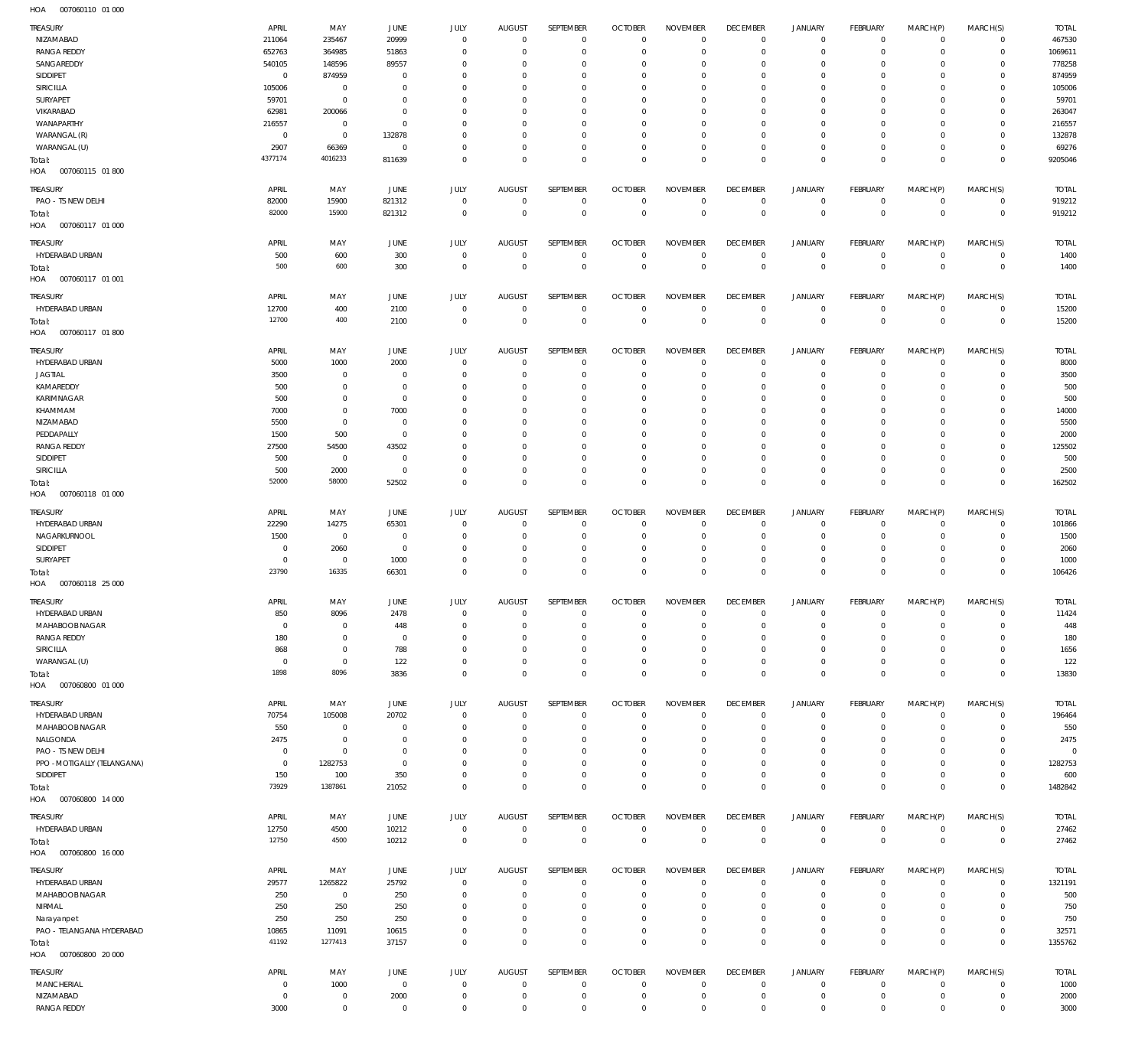| HOA<br>007060800 20 000 |                |                |                |             |                |             |                |                     |                 |                     |                |             |                |              |
|-------------------------|----------------|----------------|----------------|-------------|----------------|-------------|----------------|---------------------|-----------------|---------------------|----------------|-------------|----------------|--------------|
| TREASURY                | APRIL          | MAY            | <b>JUNE</b>    | <b>JULY</b> | <b>AUGUST</b>  | SEPTEMBER   | <b>OCTOBER</b> | <b>NOVEMBER</b>     | <b>DECEMBER</b> | <b>JANUARY</b>      | FEBRUARY       | MARCH(P)    | MARCH(S)       | <b>TOTAL</b> |
| Total:                  | 3000           | 1000           | 2000           | $\mathbf 0$ | $\mathbf 0$    | $\mathbb O$ | $\mathbb O$    | $\mathbf 0$         | $\mathbf 0$     | $\mathbf 0$         | $\mathbf 0$    | $\mathbf 0$ | $\overline{0}$ | 6000         |
|                         |                |                |                |             |                |             |                |                     |                 |                     |                |             |                |              |
| HOA<br>007060800 25 001 |                |                |                |             |                |             |                |                     |                 |                     |                |             |                |              |
|                         |                |                |                |             |                |             |                |                     |                 |                     |                |             |                |              |
| TREASURY                | APRIL          | MAY            | JUNE           | <b>JULY</b> | <b>AUGUST</b>  | SEPTEMBER   | <b>OCTOBER</b> | <b>NOVEMBER</b>     | <b>DECEMBER</b> | <b>JANUARY</b>      | FEBRUARY       | MARCH(P)    | MARCH(S)       | <b>TOTAL</b> |
| BHOOPALAPALLY           | 80             | $\mathbb O$    | $\overline{0}$ | $\mathbb O$ | $\overline{0}$ | 0           | $\overline{0}$ | $\mathbf 0$         | $\mathbf 0$     | $\overline{0}$      | $\circ$        | 0           | $\circ$        | 80           |
| HYDERABAD URBAN         | 1120           | $\mathbb O$    | 1370           | $^{\circ}$  | 0              | 0           | $\mathbf 0$    | $\mathbf 0$         | 0               | $\mathbf 0$         | $\overline{0}$ | $\circ$     | $\circ$        | 2490         |
| <b>JAGTIAL</b>          | 0              | $\mathbb O$    | 20             | $^{\circ}$  | 0              | 0           | $\mathbf 0$    | $\mathbf 0$         | $\mathbf 0$     | 0                   | $\circ$        | 0           | $\mathbf{0}$   | 20           |
| MAHABOOB NAGAR          | 0              | 3060           | $\circ$        | $^{\circ}$  | 0              | $\mathbf 0$ | 0              | $\mathbf 0$         | $\mathbf 0$     | $\mathbf 0$         | $\mathbf{0}$   | 0           | $\circ$        | 3060         |
| MANCHERIAL              | 0              | 50             | 0              | $\mathbf 0$ | 0              | 0           | $\mathbf 0$    | $\mathbf 0$         | 0               | $\mathbf 0$         | $\circ$        | 0           | $\mathbf 0$    | 50           |
| MEDCHAL                 | 10             | $\mathbb O$    | $^{\circ}$     | $\mathbf 0$ | 0              | $\mathbf 0$ | $\mathbf 0$    | $\mathbf 0$         | $\mathbf 0$     | $\mathbf 0$         | $\mathbf 0$    | $\Omega$    | $\mathbf 0$    | 10           |
| NAGARKURNOOL            | $\mathbf 0$    | 102            | $\circ$        | $\mathbf 0$ | 0              | $\mathbf 0$ | $\mathbf 0$    | $\mathbf 0$         | $\mathbf 0$     | $\mathbf 0$         | $\circ$        | $\circ$     | $\mathbf{0}$   | 102          |
| NALGONDA                | 460            | 758            | 3950           | $\mathbf 0$ | 0              | $\mathbf 0$ | 0              | $\mathbf 0$         | $\mathbf 0$     | $\mathbf 0$         | $\mathbf 0$    | $\Omega$    | $\mathbf 0$    | 5168         |
| NIZAMABAD               | 0              | 320            | 0              | $\mathbf 0$ | 0              | $\mathbf 0$ | $\mathbf 0$    | $\mathbf 0$         | $\mathbf 0$     | $\mathbf 0$         | $\mathbf{0}$   | $\circ$     | $\mathbf{0}$   | 320          |
|                         |                |                |                |             |                |             |                |                     |                 |                     | $\mathbf 0$    |             | $\mathbf 0$    |              |
| PEDDAPALLY              | 65             | $\mathbb O$    | $\circ$        | $\mathbf 0$ | 0              | 0           | 0              | $\mathbf 0$         | $\mathbf 0$     | 0                   |                | 0           |                | 65           |
| <b>RANGA REDDY</b>      | $^{\circ}$     | $\mathbf 0$    | 370            | $^{\circ}$  | 0              | $\mathbf 0$ | $\mathbf 0$    | $\mathbf 0$         | $\mathbf 0$     | $\mathbf 0$         | $\mathbf 0$    | $\circ$     | $\mathbf{0}$   | 370          |
| SIRICILLA               | 1200           | $\mathbb O$    | $\circ$        | $^{\circ}$  | 0              | 0           | 0              | $\mathbf 0$         | $\mathbf 0$     | 0                   | $\circ$        | 0           | $\mathbf 0$    | 1200         |
| SURYAPET                | 700            | $\mathbf 0$    | 1050           | $^{\circ}$  | 0              | $\mathbf 0$ | $\mathbf 0$    | $\mathbf 0$         | $\mathbf 0$     | $\mathbf 0$         | $\mathbf 0$    | $\circ$     | $\mathbf 0$    | 1750         |
| VIKARABAD               | 492            | $\mathbf 0$    | $\circ$        | $\mathbf 0$ | $^{\circ}$     | $\bf 0$     | $\mathbf 0$    | $\mathbf 0$         | $\mathbf 0$     | $\mathbf 0$         | $\circ$        | $\circ$     | $\circ$        | 492          |
| Total:                  | 4127           | 4290           | 6760           | $\mathbb O$ | $^{\circ}$     | $\mathbb O$ | $\mathbf 0$    | $\bf 0$             | $\mathbf 0$     | $\mathbf 0$         | $\overline{0}$ | $\mathbf 0$ | $\overline{0}$ | 15177        |
| HOA<br>007060800 80 000 |                |                |                |             |                |             |                |                     |                 |                     |                |             |                |              |
|                         |                |                |                |             |                |             |                |                     |                 |                     |                |             |                |              |
| TREASURY                | APRIL          | MAY            | <b>JUNE</b>    | JULY        | <b>AUGUST</b>  | SEPTEMBER   | <b>OCTOBER</b> | <b>NOVEMBER</b>     | <b>DECEMBER</b> | <b>JANUARY</b>      | FEBRUARY       | MARCH(P)    | MARCH(S)       | <b>TOTAL</b> |
| HYDERABAD URBAN         | 18382          | $\mathbf 0$    | 200            | $^{\circ}$  | $^{\circ}$     | $\mathbf 0$ | $\overline{0}$ | $\Omega$            | $\mathbf 0$     | $\mathbf 0$         | $\circ$        | $\mathbf 0$ | $\mathbf 0$    | 18582        |
| KHAMMAM                 | 60060          | $\mathbb O$    | $\circ$        | $^{\circ}$  | 0              | 0           | $\mathbf 0$    | $\mathbf 0$         | $\mathbf 0$     | $\mathbf 0$         | $\mathbf 0$    | $\circ$     | $\mathbf 0$    | 60060        |
| MAHABOOB NAGAR          | $^{\circ}$     | $\mathbb O$    | 2724           | $\Omega$    | 0              | $\mathbf 0$ | 0              | $\mathbf 0$         | $\mathbf 0$     | 0                   | $\mathbf 0$    | $\Omega$    | $\mathbf 0$    | 2724         |
| NALGONDA                | 2834013        | $\mathbf 0$    | 0              | $^{\circ}$  | $^{\circ}$     | $\mathbf 0$ | 0              | $\mathbf 0$         | $\mathbf 0$     | $\mathbf 0$         | $\mathbf 0$    | $\circ$     | $\mathbf 0$    | 2834013      |
| PEDDAPALLY              | 0              | $\mathbb O$    | 36400          | $\Omega$    | 0              | $\mathbf 0$ | 0              | $\mathbf 0$         | $\mathbf 0$     | $\mathbf 0$         | $\mathbf 0$    | $\Omega$    | $\mathbf 0$    | 36400        |
| SANGAREDDY              | 490            | $\mathbf 0$    | 0              | $^{\circ}$  | $\mathbf{0}$   | $\mathbf 0$ | 0              | $\mathbf 0$         | $\mathbf 0$     | $\mathbf 0$         | $\mathbf 0$    | $\circ$     | $\circ$        | 490          |
| Total:                  | 2912945        | $\mathbf 0$    | 39324          | $\mathbf 0$ | $\mathbf 0$    | $\mathbf 0$ | $\mathbf 0$    | $\mathbf 0$         | $\mathbf 0$     | $\mathbf 0$         | $\overline{0}$ | $\mathbf 0$ | $\mathbf 0$    | 2952269      |
| HOA<br>007060800 81 000 |                |                |                |             |                |             |                |                     |                 |                     |                |             |                |              |
|                         |                |                |                |             |                |             |                |                     |                 |                     |                |             |                |              |
| TREASURY                | APRIL          | MAY            | <b>JUNE</b>    | JULY        | <b>AUGUST</b>  | SEPTEMBER   | <b>OCTOBER</b> | <b>NOVEMBER</b>     | <b>DECEMBER</b> | <b>JANUARY</b>      | FEBRUARY       | MARCH(P)    | MARCH(S)       | <b>TOTAL</b> |
| ADILABAD                | 6000           | 50             | $\circ$        | $\mathbf 0$ | $^{\circ}$     | 0           | $\mathbf 0$    | $\mathbf 0$         | $\mathbf 0$     | $\overline{0}$      | $\overline{0}$ | $\circ$     | $\circ$        | 6050         |
| BHADRADI KOTHAGUDEM     | 50             | $\mathbb O$    | 300            | $\mathbf 0$ | 0              | 0           | 0              | 0                   | 0               | $\mathbf 0$         | $\circ$        | $\circ$     | $\circ$        | 350          |
| HYDERABAD URBAN         | 852100         | 100150         | 44300          | $\mathbf 0$ | 0              | 0           | $\mathbf 0$    | $\mathbf 0$         | 0               | $\mathbf 0$         | $\circ$        | 0           | $\circ$        | 996550       |
| KAMAREDDY               | 0              | 14259          | 0              | $\mathbf 0$ | 0              | $\mathbf 0$ | $\mathbf 0$    | $\mathbf 0$         | $\mathbf 0$     | 0                   | $\circ$        | 0           | $\mathbf{0}$   | 14259        |
| <b>KARIMNAGAR</b>       | 0              |                | 365700         | $\mathbf 0$ | 0              | $\mathbf 0$ | 0              | $\mathbf 0$         | $\mathbf 0$     | $\mathbf 0$         | $\mathbf 0$    | $\Omega$    | $\mathbf 0$    | 365750       |
|                         |                | 50             |                |             |                |             |                |                     |                 |                     |                |             |                |              |
| KHAMMAM                 | 50             | $\mathbb O$    | 150            | $\mathbf 0$ | 0              | $\mathbf 0$ | $\mathbf 0$    | $\mathbf 0$         | $\mathbf 0$     | $\mathbf 0$         | $\circ$        | 0           | $\mathbf{0}$   | 200          |
| KOMARAMBHEEM ASIFABAD   | 50             | $\mathbb O$    | $\circ$        | $\mathbf 0$ | 0              | 0           | $\mathbf 0$    | $\mathbf 0$         | $\mathbf 0$     | $\mathbf 0$         | $\mathbf 0$    | $\Omega$    | $\mathbf 0$    | 50           |
| MAHABUBABAD             | 2000           | $\mathbf 0$    | 50             | $^{\circ}$  | $^{\circ}$     | $\mathbf 0$ | $\mathbf 0$    | $\mathbf 0$         | $\mathbf 0$     | $\mathbf 0$         | $\mathbf{0}$   | $\mathbf 0$ | $\mathbf{0}$   | 2050         |
| MANCHERIAL              | 47178          | 40061          | 21976          | $^{\circ}$  | 0              | 0           | 0              | $\mathbf 0$         | 0               | 0                   | $\mathbf 0$    | 0           | $\mathbf 0$    | 109215       |
| MEDCHAL                 | 11719          | 4356           | 10526          | $^{\circ}$  | 0              | $\mathbf 0$ | $\mathbf 0$    | $\mathbf 0$         | $\mathbf 0$     | $\mathbf 0$         | $\mathbf 0$    | $\Omega$    | $\mathbf 0$    | 26601        |
| NAGARKURNOOL            | 100            | $\mathbf 0$    | 305            | $^{\circ}$  | 0              | $\mathbf 0$ | $\mathbf 0$    | $\mathbf 0$         | $\mathbf 0$     | 0                   | $\circ$        | 0           | $\circ$        | 405          |
| NALGONDA                | 50             | $\mathbb O$    | $\circ$        | $^{\circ}$  | 0              | $\mathbf 0$ | $\mathbf 0$    | $\mathbf 0$         | $\mathbf 0$     | $\mathbf 0$         | $\mathbf 0$    | $\Omega$    | $\mathbf 0$    | 50           |
| NIRMAL                  | 12550          | $\mathbf 0$    | 22050          | $^{\circ}$  | 0              | $\mathbf 0$ | 0              | $\mathbf 0$         | $\mathbf 0$     | $\mathbf 0$         | $^{\circ}$     | 0           | $\circ$        | 34600        |
| NIZAMABAD               | 776            | 771            | 9424           | $^{\circ}$  | 0              | $\mathbf 0$ | $\mathbf 0$    | $\mathbf 0$         | $\mathbf 0$     | $\mathbf 0$         | $\mathbf 0$    | 0           | $\mathbf 0$    | 10971        |
|                         | 0              | $\mathbb O$    | 100            | $\mathbf 0$ | 0              | $\mathbf 0$ | $\mathbf 0$    | $\mathbf 0$         | $\mathbf 0$     | $\mathbf 0$         | $\mathbf 0$    | 0           | $\mathbf{0}$   | 100          |
| Narayanpet              |                |                | $\mathbf 0$    | $\mathbf 0$ | $\mathbf 0$    | $\mathbf 0$ | $\mathbf 0$    | $\mathbf 0$         | $\mathbf 0$     | $\mathbf 0$         | $\mathbf 0$    | $\mathbf 0$ | $\mathbf{0}$   |              |
| PEDDAPALLY              | 150            | $\mathbf 0$    |                |             |                |             |                |                     |                 |                     |                |             |                | 150          |
| <b>RANGA REDDY</b>      | 4956           | 1934           | 41338          | $\mathbf 0$ | 0              | $\bf 0$     | 0              | 0                   | 0               | 0                   | $\mathbf 0$    | 0           | $\mathbf 0$    | 48228        |
| SANGAREDDY              | 922900         | $\overline{0}$ | $\overline{0}$ | $\mathbb O$ | $\mathbf{0}$   | $\mathbb O$ | $\mathbf 0$    | $\mathbf 0$         | $\overline{0}$  | $\mathsf{O}\xspace$ | $\circ$        | $\mathbf 0$ | $\circ$        | 922900       |
| SIDDIPET                | 1300           | 400            | 2200           | $\mathbf 0$ | $\mathbf{0}$   | $\mathbb O$ | $\mathbf 0$    | $\mathbf 0$         | 0               | $\mathbf 0$         | $\circ$        | $\mathbf 0$ | $\circ$        | 3900         |
| SURYAPET                | 50             | 50             | 410            | $\mathbf 0$ | $\mathbf{0}$   | $\mathbf 0$ | 0              | $\mathbf 0$         | $\mathbf 0$     | $\mathbf 0$         | $\mathbf{0}$   | $\mathbf 0$ | $\mathbf{0}$   | 510          |
| WARANGAL (U)            | 777757         | $\overline{0}$ | 700            | $\mathbf 0$ | $\mathbf{0}$   | $\mathbb O$ | 0              | $\mathbf 0$         | $\mathbf 0$     | $\mathbf 0$         | $\circ$        | $\mathbf 0$ | $\circ$        | 778457       |
| YADADRI                 | $\mathbb O$    | $\mathbf 0$    | 150            | $\mathbf 0$ | $\mathbf 0$    | $\mathbf 0$ | $\mathbf 0$    | $\mathbf 0$         | $\overline{0}$  | $\mathbf 0$         | $\circ$        | $\mathbf 0$ | $\circ$        | 150          |
| Total:                  | 2639736        | 162081         | 519679         | $\mathbf 0$ | $\mathbf 0$    | $\mathbf 0$ | $\mathbf 0$    | $\mathbf 0$         | $\overline{0}$  | $\mathsf{O}\xspace$ | $\overline{0}$ | $\mathbf 0$ | $\overline{0}$ | 3321496      |
| HOA<br>007101101 01 000 |                |                |                |             |                |             |                |                     |                 |                     |                |             |                |              |
|                         |                |                |                |             |                |             |                |                     |                 |                     |                |             |                |              |
| TREASURY                | APRIL          | MAY            | <b>JUNE</b>    | JULY        | AUGUST         | SEPTEMBER   | <b>OCTOBER</b> | <b>NOVEMBER</b>     | <b>DECEMBER</b> | <b>JANUARY</b>      | FEBRUARY       | MARCH(P)    | MARCH(S)       | <b>TOTAL</b> |
| HYDERABAD URBAN         | 353621         | 284439         | 1556018        | $\mathbf 0$ | $\mathbf 0$    | $\bf 0$     | $\overline{0}$ | $\mathbf 0$         | $\bf 0$         | $\overline{0}$      | $\circ$        | $\mathbf 0$ | $\circ$        | 2194078      |
| KARIMNAGAR              | $\mathbf 0$    | 153636         | $\overline{0}$ | $\mathbf 0$ | $\mathbf{0}$   | $\bf 0$     | $\mathbf 0$    | $\Omega$            | $\mathbf 0$     | $\mathbf 0$         | $\circ$        | $\mathbf 0$ | $\circ$        | 153636       |
| KHAMMAM                 | $\mathbf 0$    | 236256         | $\mathbf 0$    | $\mathbf 0$ | $\mathbf{0}$   | $\mathbf 0$ | $\mathbf 0$    | $\mathbf 0$         | $\mathbf 0$     | $\mathbf 0$         | $^{\circ}$     | $\mathbf 0$ | $\mathbf{0}$   | 236256       |
| NIZAMABAD               | 0              | 68219          | $^{\circ}$     | $\mathbf 0$ | $\mathbf{0}$   | $\mathbf 0$ | $\mathbf 0$    | $\mathbf 0$         | $\mathbf 0$     | $\mathbf 0$         | $\mathbf 0$    | $\circ$     | $\mathbf 0$    | 68219        |
| SANGAREDDY              | $^{\circ}$     | 208512         | $^{\circ}$     | $^{\circ}$  | $\Omega$       | $\mathbf 0$ | $\mathbf 0$    | $\mathbf 0$         | $\mathbf 0$     | $\mathbf 0$         | $^{\circ}$     | $\Omega$    | $\mathbf 0$    | 208512       |
| SIRICILLA               | $\mathbf 0$    | $\overline{0}$ | 329594         | $\Omega$    | $\mathbf{0}$   | $\mathbf 0$ | $\mathbf 0$    | $\mathbf 0$         | $\mathbf 0$     | $\mathsf{O}\xspace$ | $\circ$        | $\mathbf 0$ | $\circ$        | 329594       |
|                         | 353621         | 951062         |                |             | $\Omega$       | $\mathbf 0$ |                |                     |                 | $\mathbf 0$         |                |             |                |              |
| Total:                  |                |                | 1885612        | $\mathbf 0$ |                |             | $\mathbf 0$    | $\mathbf 0$         | $\mathbf{0}$    |                     | $\overline{0}$ | $\mathbf 0$ | $\mathbf 0$    | 3190295      |
| HOA<br>007101101 81 000 |                |                |                |             |                |             |                |                     |                 |                     |                |             |                |              |
| TREASURY                | APRIL          | MAY            | <b>JUNE</b>    | JULY        | AUGUST         | SEPTEMBER   | <b>OCTOBER</b> | <b>NOVEMBER</b>     | <b>DECEMBER</b> | <b>JANUARY</b>      | FEBRUARY       | MARCH(P)    | MARCH(S)       | <b>TOTAL</b> |
| NIRMAL                  | 0              | 50838          | $\overline{0}$ | $\mathbb O$ | $\mathbf 0$    | $\mathbb O$ | $\overline{0}$ | $\mathbf 0$         | $\overline{0}$  | $\circ$             | $\overline{0}$ | $\circ$     | $\overline{0}$ | 50838        |
|                         | $\overline{0}$ | 50838          |                |             | $\mathbf{0}$   |             |                | $\mathsf{O}\xspace$ | $\mathbf 0$     | $\mathbf 0$         |                |             |                |              |
| Total:                  |                |                | $\overline{0}$ | $\mathbf 0$ |                | $\mathsf 0$ | $\mathbf 0$    |                     |                 |                     | $\overline{0}$ | $\mathbf 0$ | $\overline{0}$ | 50838        |
| 007500101 01 000<br>HOA |                |                |                |             |                |             |                |                     |                 |                     |                |             |                |              |
| TREASURY                | APRIL          | MAY            | JUNE           | <b>JULY</b> | AUGUST         | SEPTEMBER   | <b>OCTOBER</b> | <b>NOVEMBER</b>     | <b>DECEMBER</b> | <b>JANUARY</b>      | FEBRUARY       | MARCH(P)    | MARCH(S)       | <b>TOTAL</b> |
| NIRMAL                  | $\mathbf 0$    | $\mathbf 0$    | 30349          | $\mathbf 0$ | $\mathbf 0$    | $\mathbb O$ | $\mathbf{0}$   | $\mathbf 0$         | $\mathbf 0$     | $\overline{0}$      | $\circ$        | $\mathbf 0$ | $\overline{0}$ | 30349        |
|                         | $\overline{0}$ | $\mathbf 0$    |                | $\mathbf 0$ | $\mathbf 0$    | $\mathbf 0$ | $\overline{0}$ | $\mathbf 0$         |                 |                     |                | $\mathbf 0$ |                |              |
| Total:                  |                |                | 30349          |             |                |             |                |                     | $\mathbf 0$     | $\mathbf 0$         | $\overline{0}$ |             | $\overline{0}$ | 30349        |
| HOA<br>007500105 01 000 |                |                |                |             |                |             |                |                     |                 |                     |                |             |                |              |
| TREASURY                | APRIL          | MAY            | JUNE           | <b>JULY</b> | <b>AUGUST</b>  | SEPTEMBER   | <b>OCTOBER</b> | <b>NOVEMBER</b>     | <b>DECEMBER</b> | <b>JANUARY</b>      | FEBRUARY       | MARCH(P)    | MARCH(S)       | <b>TOTAL</b> |
| BHADRADI KOTHAGUDEM     | 12873          | 46882          | $\overline{0}$ | $\mathbf 0$ | $\overline{0}$ | 0           | $\mathbf 0$    | 0                   | $\mathbf 0$     | $\mathbf 0$         | $\circ$        | 0           | $\circ$        | 59755        |
| HYDERABAD URBAN         | 478458         |                |                | $\mathbb O$ | $\mathbf{0}$   | $\mathbb O$ | $\overline{0}$ | $\mathbf 0$         | $\overline{0}$  | $\mathbf 0$         |                | $\mathbf 0$ |                |              |
|                         |                | $\mathbf 0$    | $\overline{0}$ |             |                |             |                |                     |                 |                     | $\overline{0}$ |             | $\overline{0}$ | 478458       |
| MEDCHAL                 | $\overline{0}$ | $\mathbf 0$    | 39000          | $\mathbf 0$ | $\mathbf{0}$   | $\mathbb O$ | 0              | 0                   | $\mathbf 0$     | $\mathbf 0$         | $\circ$        | $\circ$     | $\circ$        | 39000        |
| NIZAMABAD               | $\overline{0}$ | $\mathbf 0$    | 67500          | $\mathbf 0$ | $\mathbf{0}$   | $\mathbb O$ | 0              | $\bf 0$             | $\overline{0}$  | $\mathbf 0$         | $\circ$        | $\circ$     | $\circ$        | 67500        |
| <b>RANGA REDDY</b>      | 484000         | 1100000        | $\overline{0}$ | $\mathbb O$ | $\mathbf 0$    | $\mathbb O$ | 0              | 0                   | $\mathbf 0$     | $\mathsf{O}\xspace$ | $\circ$        | 0           | $\overline{0}$ | 1584000      |
| Total:                  | 975331         | 1146882        | 106500         | $\mathbf 0$ | $\mathbf 0$    | $\mathsf 0$ | $\bf 0$        | $\mathsf{O}\xspace$ | $\mathbf 0$     | $\mathsf{O}\xspace$ | $\overline{0}$ | $\mathbf 0$ | $\overline{0}$ | 2228713      |
|                         |                |                |                |             |                |             |                |                     |                 |                     |                |             |                |              |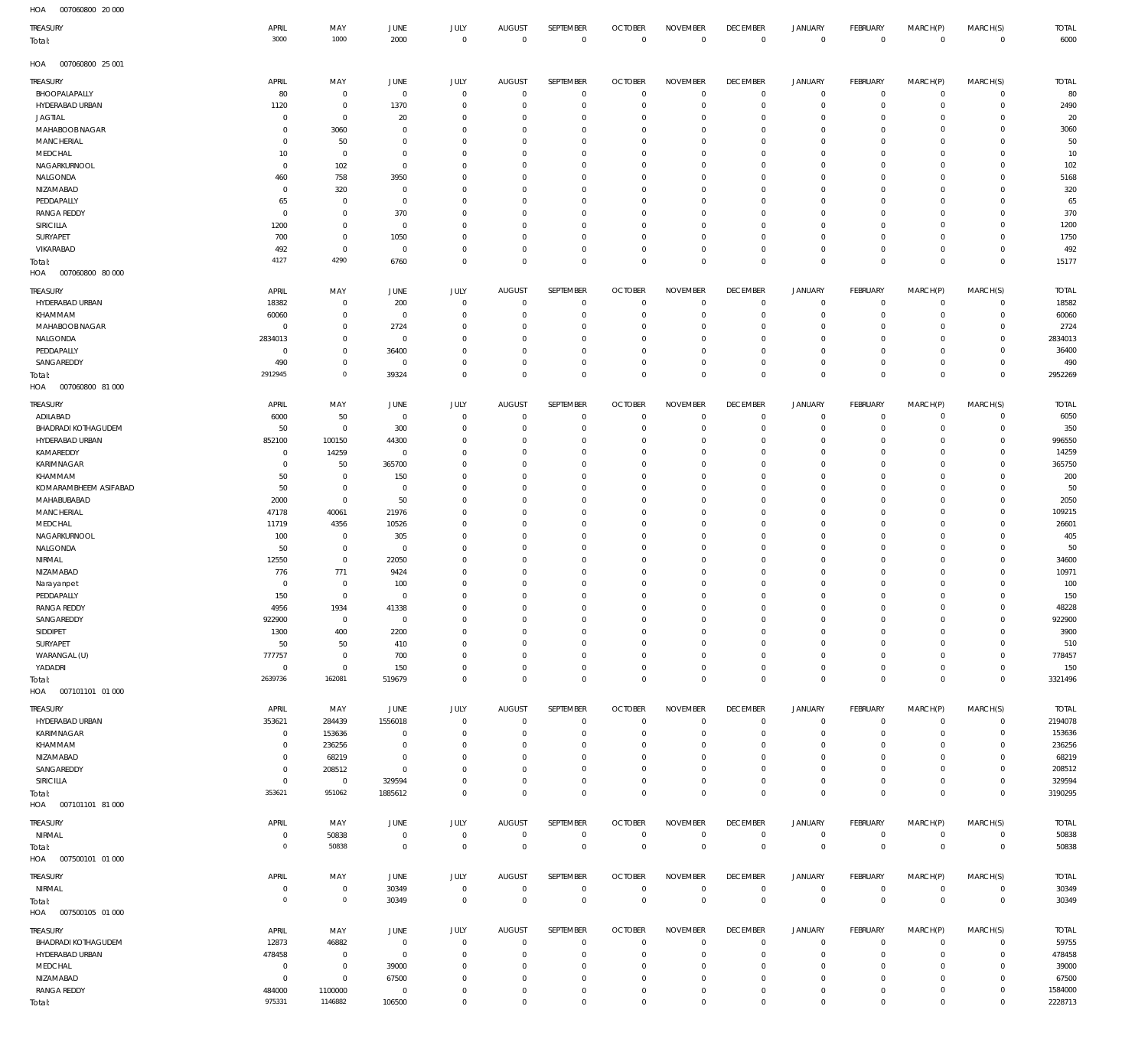007500105 01 001 HOA

| .<br>annonino el pel             |                |                      |                |                          |                      |                              |                        |                           |                           |                         |                           |                            |                            |               |
|----------------------------------|----------------|----------------------|----------------|--------------------------|----------------------|------------------------------|------------------------|---------------------------|---------------------------|-------------------------|---------------------------|----------------------------|----------------------------|---------------|
| TREASURY                         | APRIL          | MAY                  | JUNE           | JULY                     | <b>AUGUST</b>        | SEPTEMBER                    | <b>OCTOBER</b>         | <b>NOVEMBER</b>           | <b>DECEMBER</b>           | <b>JANUARY</b>          | FEBRUARY                  | MARCH(P)                   | MARCH(S)                   | <b>TOTAL</b>  |
| <b>BHADRADI KOTHAGUDEM</b>       | 30552          | 241581               | 85603          | $\Omega$                 | $\Omega$             | $\mathbf{0}$                 | $\Omega$               | $\mathbf 0$               | $\mathbf 0$               | $\mathbf 0$             | $^{\circ}$                | $^{\circ}$                 | $\mathbf 0$                | 357736        |
|                                  |                |                      |                |                          |                      |                              |                        |                           |                           |                         |                           |                            |                            |               |
| HYDERABAD URBAN                  | 42817907       | $^{\circ}$           | 5000           | $\Omega$                 | $\Omega$             | $\mathbf 0$                  | $\Omega$               | $\Omega$                  | $^{\circ}$                | $\mathbf 0$             | $^{\circ}$                | $\Omega$                   | $\mathbf 0$                | 42822907      |
| MEDCHAL                          | 2364630        | $\mathbb O$          | 295937         | $\Omega$                 | $\Omega$             | $\Omega$                     | $\Omega$               | $\Omega$                  | $\mathbf 0$               | $\mathbf 0$             | $\Omega$                  | $\Omega$                   | $\mathbf 0$                | 2660567       |
| <b>RANGA REDDY</b>               | 1224262        | $\mathbb O$          | 14676832       | $\Omega$                 | $\Omega$             | $\mathbf 0$                  | $\Omega$               | $\Omega$                  | $\mathbf 0$               | $\mathbf 0$             | $^{\circ}$                | $\Omega$                   | $\mathbf 0$                | 15901094      |
| Total:                           | 46437351       | 241581               | 15063372       | $\Omega$                 | $\Omega$             | $\Omega$                     | $\Omega$               | $\Omega$                  | $\Omega$                  | $\mathbf 0$             | $\Omega$                  | $\Omega$                   | $\Omega$                   | 61742304      |
| HOA<br>007500800 14 000          |                |                      |                |                          |                      |                              |                        |                           |                           |                         |                           |                            |                            |               |
|                                  |                |                      |                |                          |                      |                              |                        |                           |                           |                         |                           |                            |                            |               |
| TREASURY                         | APRIL          | MAY                  | JUNE           | JULY                     | <b>AUGUST</b>        | SEPTEMBER                    | <b>OCTOBER</b>         | <b>NOVEMBER</b>           | <b>DECEMBER</b>           | <b>JANUARY</b>          | FEBRUARY                  | MARCH(P)                   | MARCH(S)                   | <b>TOTAL</b>  |
| HYDERABAD URBAN                  | $^{\circ}$     | $\,0\,$              | 425000         | $\mathbf{0}$             | $\overline{0}$       | $\mathbf{0}$                 | $^{\circ}$             | $\mathbf 0$               | $^{\circ}$                | $\mathbf 0$             | $\overline{0}$            | $\mathbf 0$                | $\mathbf 0$                | 425000        |
| MEDCHAL                          | 3180838        | $\,0\,$              | $\overline{0}$ | $^{\circ}$               | $\Omega$             | $\mathbf 0$                  | $^{\circ}$             | $\circ$                   | $\circ$                   | $\mathbf 0$             | $\mathbf 0$               | $\mathbf 0$                | $\mathbf 0$                | 3180838       |
|                                  |                |                      |                |                          |                      |                              |                        |                           |                           |                         |                           |                            |                            |               |
| <b>RANGA REDDY</b>               | 1099250        | 7411500              | 31500          | $^{\circ}$               | $\Omega$             | $\mathbf 0$                  | $^{\circ}$             | $\mathbf 0$               | $^{\circ}$                | $\mathbf 0$             | $\mathbf 0$               | $\mathbf 0$                | $\mathbf 0$                | 8542250       |
| Total:                           | 4280088        | 7411500              | 456500         | $\mathbf 0$              | $\Omega$             | $\mathbf 0$                  | $\Omega$               | $\mathbf 0$               | $\mathbf 0$               | $\mathbf 0$             | $\overline{0}$            | $\mathbf 0$                | $\mathbf 0$                | 12148088      |
| HOA<br>007500800 81 000          |                |                      |                |                          |                      |                              |                        |                           |                           |                         |                           |                            |                            |               |
|                                  |                |                      |                |                          |                      |                              |                        |                           |                           |                         |                           |                            |                            |               |
| TREASURY                         | APRIL          | MAY                  | JUNE           | JULY                     | <b>AUGUST</b>        | SEPTEMBER                    | <b>OCTOBER</b>         | <b>NOVEMBER</b>           | <b>DECEMBER</b>           | <b>JANUARY</b>          | FEBRUARY                  | MARCH(P)                   | MARCH(S)                   | <b>TOTAL</b>  |
| BHOOPALAPALLY                    | $^{\circ}$     | $\mathbf{0}$         | 596625         | $\Omega$                 | $\Omega$             | $\mathbf{0}$                 | $^{\circ}$             | $^{\circ}$                | $^{\circ}$                | $^{\circ}$              | $^{\circ}$                | $^{\circ}$                 | $\mathbf 0$                | 596625        |
| HYDERABAD URBAN                  | $^{\circ}$     | 15552000             | 2700           | $\Omega$                 | $\Omega$             | $\mathbf 0$                  | $^{\circ}$             | $\Omega$                  | $\mathbf 0$               | $\mathbf 0$             | $^{\circ}$                | $\mathbf 0$                | $\mathbf 0$                | 15554700      |
| <b>RANGA REDDY</b>               | $\Omega$       | $\overline{0}$       | 17             | $\Omega$                 | $\Omega$             | $\mathbf 0$                  | $^{\circ}$             | $^{\circ}$                | $^{\circ}$                | $\mathbf 0$             | $^{\circ}$                | $\Omega$                   | $\mathbf 0$                | 17            |
| Total:                           | $\circ$        | 15552000             | 599342         | $\Omega$                 | $\Omega$             | $\Omega$                     | $\Omega$               | $\Omega$                  | $\mathbf 0$               | $\mathbf 0$             | $\mathbf 0$               | $\Omega$                   | $\mathbf 0$                | 16151342      |
| HOA<br>020201101 01 000          |                |                      |                |                          |                      |                              |                        |                           |                           |                         |                           |                            |                            |               |
|                                  |                |                      |                |                          |                      |                              |                        |                           |                           |                         |                           |                            |                            |               |
| TREASURY                         | APRIL          | MAY                  | JUNE           | JULY                     | <b>AUGUST</b>        | SEPTEMBER                    | <b>OCTOBER</b>         | <b>NOVEMBER</b>           | <b>DECEMBER</b>           | <b>JANUARY</b>          | FEBRUARY                  | MARCH(P)                   | MARCH(S)                   | <b>TOTAL</b>  |
| WARANGAL (R)                     | 300            | $\,0\,$              | $\mathbf 0$    | $\mathbf 0$              | 0                    | $\mathbf 0$                  | $^{\circ}$             | 0                         | 0                         | 0                       | $\mathbf 0$               | $\mathbf 0$                | $\mathbf 0$                | 300           |
|                                  |                |                      |                |                          |                      |                              |                        |                           |                           |                         |                           |                            |                            |               |
| Total:                           | 300            | $\mathbb O$          | $\mathbf{0}$   | $\mathbf 0$              | $\overline{0}$       | $\mathsf 0$                  | $\mathbf 0$            | $\mathbb O$               | $\mathbf 0$               | $\mathbb O$             | $\overline{0}$            | $\mathbf 0$                | $\mathbf{0}$               | 300           |
| HOA<br>020201101 81 001          |                |                      |                |                          |                      |                              |                        |                           |                           |                         |                           |                            |                            |               |
|                                  | APRIL          |                      |                |                          |                      | SEPTEMBER                    |                        | <b>NOVEMBER</b>           | <b>DECEMBER</b>           |                         |                           |                            |                            |               |
| TREASURY                         |                | MAY                  | JUNE           | JULY                     | <b>AUGUST</b>        |                              | <b>OCTOBER</b>         |                           |                           | <b>JANUARY</b>          | FEBRUARY                  | MARCH(P)                   | MARCH(S)                   | <b>TOTAL</b>  |
| BHOOPALAPALLY                    | 5000           | $\mathbf 0$          | 5000           | $^{\circ}$               | $\Omega$             | $\mathbf 0$                  | $^{\circ}$             | $^{\circ}$                | $\mathbf 0$               | $^{\circ}$              | $^{\circ}$                | $^{\circ}$                 | $\mathbf 0$                | 10000         |
| JAGTIAL                          | 300            | $\mathbb O$          | 300            | $\Omega$                 | $\Omega$             | $\Omega$                     | $\Omega$               | $\Omega$                  | $^{\circ}$                | $\mathbf 0$             | $^{\circ}$                | $\Omega$                   | $\mathbf 0$                | 600           |
| <b>JANGAON</b>                   | 900            | $\mathbf 0$          | 1200           | $\Omega$                 | 0                    | $\Omega$                     | $\Omega$               | $\Omega$                  | $\Omega$                  | $\mathbf 0$             | $^{\circ}$                | $\Omega$                   | $\mathbf 0$                | 2100          |
| JOGULAMBA GADWAL                 | $\Omega$       | $\mathbf 0$          | 1548670        | $\Omega$                 | $\Omega$             | $\Omega$                     | $\Omega$               | $\Omega$                  | $\Omega$                  | $\mathbf 0$             | $\Omega$                  | $\Omega$                   | $^{\circ}$                 | 1548670       |
| KARIMNAGAR                       | 100            | $\mathbf 0$          | $\overline{0}$ | $\Omega$                 | $\Omega$             | $\Omega$                     | $\Omega$               | $\Omega$                  | $\Omega$                  | $\Omega$                | $\Omega$                  | $\Omega$                   | $\Omega$                   | 100           |
|                                  |                |                      |                |                          |                      |                              |                        |                           |                           |                         |                           |                            |                            |               |
| MAHABOOB NAGAR                   | $\overline{0}$ | $\mathbf 0$          | 1232844        | $\Omega$                 | $\Omega$             | $\Omega$                     | $\Omega$               | $\Omega$                  | $\Omega$                  | $^{\circ}$              | $\Omega$                  | $\Omega$                   | $^{\circ}$                 | 1232844       |
| MAHABUBABAD                      | $\Omega$       | 300                  | $\Omega$       | $\Omega$                 | $\Omega$             | $\Omega$                     | $\Omega$               | $\Omega$                  | $\Omega$                  | $\Omega$                | $\Omega$                  | $\Omega$                   | $\Omega$                   | 300           |
| MEDAK                            | 890571         | 2500                 | 2500           | $\Omega$                 | $\Omega$             | $\Omega$                     | $\Omega$               | $\Omega$                  | $\Omega$                  | $\mathbf 0$             | $\Omega$                  | $\Omega$                   | $\mathbf 0$                | 895571        |
| MEDCHAL                          | $\Omega$       | $\mathbf 0$          | 1924594        | $\Omega$                 | $\Omega$             | $\Omega$                     | $\Omega$               | $\Omega$                  | $\Omega$                  | $\Omega$                | $\Omega$                  | $\Omega$                   | $\Omega$                   | 1924594       |
| NAGARKURNOOL                     | 258438         | 2000                 | 6000           | $\Omega$                 | $\Omega$             | $\Omega$                     | $\Omega$               | $\Omega$                  | $\Omega$                  | $\Omega$                | $\Omega$                  | $\Omega$                   | $\mathbf 0$                | 266438        |
|                                  |                | $^{\circ}$           | $\Omega$       | $\Omega$                 | $\Omega$             | $\Omega$                     | $\Omega$               | $\Omega$                  | $\Omega$                  | $\Omega$                | $\Omega$                  | $\Omega$                   | $\Omega$                   |               |
| NIZAMABAD                        | 35000          |                      |                |                          |                      |                              |                        |                           |                           |                         |                           |                            |                            | 35000         |
| Narayanpet                       | 492000         | $\mathbf 0$          | $\Omega$       | $\Omega$                 | $\Omega$             | $\Omega$                     | $\Omega$               | $\Omega$                  | $\Omega$                  | $\Omega$                | $\Omega$                  | $\Omega$                   | $\Omega$                   | 492000        |
| SANGAREDDY                       | 2500           | 12500                | 10000          | $\Omega$                 | 0                    | $\Omega$                     | $\Omega$               | $\Omega$                  | $\Omega$                  | $\Omega$                | $\Omega$                  | $\Omega$                   | $^{\circ}$                 | 25000         |
| SIDDIPET                         | 2500           | $\overline{0}$       | 5000           | $\Omega$                 | $\Omega$             | $\Omega$                     | $\Omega$               | $\Omega$                  | $\Omega$                  | $\Omega$                | $\Omega$                  | $\Omega$                   | $\Omega$                   | 7500          |
| SIRICILLA                        | 300            | $\overline{0}$       | $\Omega$       | $\Omega$                 | $\Omega$             | $\Omega$                     | $\Omega$               | $\Omega$                  | $\Omega$                  | $\Omega$                | $\Omega$                  | $\Omega$                   | $\Omega$                   | 300           |
| SURYAPET                         | $\Omega$       | $\mathbf 0$          | 1373984        | $\Omega$                 | $\Omega$             | $\Omega$                     | $\Omega$               | $\Omega$                  | $\Omega$                  | $\Omega$                | $\Omega$                  | $\Omega$                   | $\Omega$                   | 1373984       |
|                                  |                |                      |                |                          |                      |                              |                        |                           |                           |                         |                           |                            |                            |               |
| VIKARABAD                        | 3269250        | $\mathbf 0$          | $\overline{0}$ | $\Omega$                 | $\Omega$             | $\Omega$                     | $\Omega$               | $\Omega$                  | $\Omega$                  | $\Omega$                | $\Omega$                  | $\Omega$                   | $\Omega$                   | 3269250       |
| WANAPARTHY                       | 1280000        | $\mathbf 0$          | 156120         | $\Omega$                 | $\Omega$             | $\Omega$                     | $\Omega$               | $\Omega$                  | $\Omega$                  | $\Omega$                | $\Omega$                  | $\Omega$                   | $^{\circ}$                 | 1436120       |
| WARANGAL (R)                     | $\Omega$       | 2500                 | 600            | $\Omega$                 | $\Omega$             | $\Omega$                     | $\Omega$               | $\Omega$                  | $\Omega$                  | $\Omega$                | $\Omega$                  | $\Omega$                   | $\Omega$                   | 3100          |
| WARANGAL (U)                     | 7100           | 300                  | 5300           | $\Omega$                 | $\Omega$             | $\Omega$                     | $\Omega$               | $\Omega$                  | $\mathbf 0$               | $\mathbf 0$             | $^{\circ}$                | $\Omega$                   | $\mathbf 0$                | 12700         |
| YADADRI                          | $\Omega$       | $\overline{0}$       | 1640368        | $\Omega$                 | $\Omega$             | $\Omega$                     | $\Omega$               | $\Omega$                  | $\Omega$                  | $\mathbf 0$             | $^{\circ}$                | $\Omega$                   | $^{\circ}$                 | 1640368       |
|                                  | 6243959        | 20100                | 7912480        | $\mathbf{0}$             | $\Omega$             | $\mathbf{0}$                 | $\Omega$               | $\mathbf 0$               | $\Omega$                  | $\mathbf 0$             | $\Omega$                  | $\Omega$                   | $\Omega$                   | 14176539      |
| Total:                           |                |                      |                |                          |                      |                              |                        |                           |                           |                         |                           |                            |                            |               |
| HOA<br>020201102 01 000          |                |                      |                |                          |                      |                              |                        |                           |                           |                         |                           |                            |                            |               |
|                                  |                |                      |                |                          |                      |                              |                        |                           |                           |                         |                           |                            |                            |               |
| TREASURY                         | APRIL          | MAY                  | JUNE           | JULY                     | <b>AUGUST</b>        | SEPTEMBER                    | <b>OCTOBER</b>         | <b>NOVEMBER</b>           | <b>DECEMBER</b>           | <b>JANUARY</b>          | FEBRUARY                  | MARCH(P)                   | MARCH(S)                   | <b>TOTAL</b>  |
| BHADRADI KOTHAGUDEM              | $\overline{0}$ | $\,0\,$              | 2500           | $\mathbf 0$              | $\Omega$             | $\mathbf 0$                  | $\mathbf 0$            | $\mathbf 0$               | $^{\circ}$                | $\mathbf 0$             | $\overline{0}$            | $\mathbf 0$                | $\mathbf 0$                | 2500          |
| KHAMMAM                          | 2100           | $\,0\,$              | 300            | $\mathbf{0}$             | $\Omega$             | $\mathbf 0$                  | $\Omega$               | $\mathbf 0$               | $^{\circ}$                | $\mathbf 0$             | $^{\circ}$                | $\mathbf 0$                | $\mathbf 0$                | 2400          |
| Mulugu                           | $\overline{0}$ | $\,0\,$              | 2500           | $^{\circ}$               | $\Omega$             | $\mathbf{0}$                 | $\Omega$               | $\mathbf 0$               | $\Omega$                  | $\mathbf 0$             | $^{\circ}$                | $^{\circ}$                 | $\mathbf 0$                | 2500          |
| NAGARKURNOOL                     | $\Omega$       | 8000                 | $\overline{0}$ | $\Omega$                 | $\Omega$             | $\mathbf{0}$                 | $\Omega$               | $\mathbf 0$               | $\Omega$                  | $\mathbf 0$             | $^{\circ}$                | $\Omega$                   | $\mathbf 0$                | 8000          |
| SANGAREDDY                       | 10000          | $\,0\,$              | $\mathbf 0$    | $^{\circ}$               | $\Omega$             | $\mathbf 0$                  | $^{\circ}$             | $\mathbf 0$               | $\mathbf 0$               | $\mathbf 0$             | $^{\circ}$                | $\mathbf 0$                | $\mathbf 0$                | 10000         |
|                                  |                |                      |                |                          |                      |                              |                        |                           |                           |                         |                           |                            |                            |               |
| Total:                           | 12100          | 8000                 | 5300           | $\mathbf 0$              | $\Omega$             | $\mathbf 0$                  | $\Omega$               | $\mathbf 0$               | $\mathbf 0$               | $\mathbf 0$             | $\Omega$                  | $\mathbf 0$                | $\overline{0}$             | 25400         |
| 020201102 05 800<br>HOA          |                |                      |                |                          |                      |                              |                        |                           |                           |                         |                           |                            |                            |               |
| TREASURY                         | APRIL          | MAY                  | JUNE           | JULY                     | <b>AUGUST</b>        | SEPTEMBER                    | <b>OCTOBER</b>         | <b>NOVEMBER</b>           | <b>DECEMBER</b>           | <b>JANUARY</b>          | FEBRUARY                  | MARCH(P)                   | MARCH(S)                   | <b>TOTAL</b>  |
|                                  |                |                      |                |                          |                      |                              |                        |                           |                           |                         |                           |                            |                            |               |
| HYDERABAD URBAN                  | 245000         | 46000                | 299886         | $^{\circ}$               | $^{\circ}$           | $\mathbf{0}$                 | $\mathbf 0$            | $\mathbf 0$               | $\mathbf 0$               | $\mathbf 0$             | $^{\circ}$                | $\mathbf 0$                | $\circ$                    | 590886        |
| JAGTIAL                          | 5000           | $\,0\,$              | $^{\circ}$     | $\mathbf{0}$             | $\Omega$             | $\mathbf 0$                  | $\mathbf 0$            | $\mathbf 0$               | $\mathbf 0$               | $\mathbf 0$             | $\mathbf 0$               | $\mathbf 0$                | $\mathbf 0$                | 5000          |
| Total:                           | 250000         | 46000                | 299886         | $\mathbf{0}$             | $\Omega$             | $\mathbf 0$                  | $\mathbf 0$            | $\mathbf 0$               | $\mathbf 0$               | $\mathbf 0$             | $\mathbf 0$               | $\Omega$                   | $\mathbf 0$                | 595886        |
| 020201102 06 001<br>HOA          |                |                      |                |                          |                      |                              |                        |                           |                           |                         |                           |                            |                            |               |
|                                  |                |                      |                |                          |                      |                              |                        |                           |                           |                         |                           |                            |                            |               |
| TREASURY                         | APRIL          | MAY                  | JUNE           | JULY                     | <b>AUGUST</b>        | SEPTEMBER                    | <b>OCTOBER</b>         | <b>NOVEMBER</b>           | <b>DECEMBER</b>           | <b>JANUARY</b>          | FEBRUARY                  | MARCH(P)                   | MARCH(S)                   | <b>TOTAL</b>  |
| BHADRADI KOTHAGUDEM              | 600            | $\,0\,$              | $^{\circ}$     | $\mathbf{0}$             | $\overline{0}$       | $\mathbf 0$                  | $\circ$                | $\mathbf 0$               | $^{\circ}$                | 0                       | $\mathbf 0$               | $^{\circ}$                 | $\mathbf 0$                | 600           |
| KARIMNAGAR                       | 250            | $\,0\,$              | $^{\circ}$     | $\mathbf{0}$             | $\Omega$             | $\mathbf 0$                  | $\Omega$               | $\mathbf 0$               | $^{\circ}$                | $\mathbf 0$             | $\overline{0}$            | $\mathbf 0$                | $\mathbf 0$                | 250           |
| <b>RANGA REDDY</b>               | $\overline{0}$ | $\,0\,$              | 250            | $^{\circ}$               | $\Omega$             | $\mathbf 0$                  | $^{\circ}$             | $\mathbf 0$               | $^{\circ}$                | $\mathbf 0$             | $^{\circ}$                | $\mathbf 0$                | $\mathbf 0$                | 250           |
|                                  |                |                      |                |                          |                      |                              |                        |                           |                           |                         |                           |                            |                            |               |
| SANGAREDDY                       | 8150           | 6450                 | 6300           | $\mathbf{0}$             | $\Omega$             | $\mathbf 0$                  | $\Omega$               | $\mathbf 0$               | $\mathbf 0$               | $\mathbf 0$             | $^{\circ}$                | $\mathbf 0$                | $\mathbf 0$                | 20900         |
| Total:                           | 9000           | 6450                 | 6550           | $\mathbf 0$              | $\Omega$             | $\mathbf 0$                  | $\mathbf 0$            | $\mathbf 0$               | $\mathbf 0$               | $\mathbf 0$             | $\mathbf 0$               | $\mathbf 0$                | $\mathbf 0$                | 22000         |
| HOA<br>020201102 06 800          |                |                      |                |                          |                      |                              |                        |                           |                           |                         |                           |                            |                            |               |
|                                  |                |                      |                |                          |                      |                              |                        |                           |                           |                         |                           |                            |                            |               |
| TREASURY                         | APRIL          | MAY                  | JUNE           | JULY                     | <b>AUGUST</b>        | SEPTEMBER                    | <b>OCTOBER</b>         | <b>NOVEMBER</b>           | <b>DECEMBER</b>           | <b>JANUARY</b>          | FEBRUARY                  | MARCH(P)                   | MARCH(S)                   | <b>TOTAL</b>  |
|                                  |                |                      | 1000           | $\Omega$                 | $\Omega$             | $\mathbf 0$                  | $\Omega$               | $\Omega$                  | $\mathbf 0$               | $^{\circ}$              | $\mathbf 0$               | $^{\circ}$                 | $\mathbf 0$                | 9300          |
| ADILABAD                         | 8100           | 200                  |                | $\Omega$                 | $\Omega$             | $\mathbf{0}$                 | $^{\circ}$             | $\Omega$                  | $^{\circ}$                | $\mathbf 0$             | $^{\circ}$                | $\Omega$                   | $\mathbf 0$                | 27500         |
| <b>BHADRADI KOTHAGUDEM</b>       | 10300          | 8700                 | 8500           |                          |                      |                              |                        |                           |                           |                         |                           |                            |                            |               |
| BHOOPALAPALLY                    |                |                      |                | $\Omega$                 | 0                    | $\Omega$                     | $\Omega$               | $\Omega$                  | $\Omega$                  | $\mathbf 0$             | $^{\circ}$                | $\Omega$                   | $^{\circ}$                 |               |
|                                  | 5500           | 250                  | 250            |                          |                      |                              |                        |                           |                           |                         |                           |                            |                            | 6000          |
| HYDERABAD URBAN                  | 165714         | 434819               | 49450          | $\Omega$                 | $\Omega$             | $\Omega$                     | $\Omega$               | $\Omega$                  | $\Omega$                  | $\Omega$                | $\Omega$                  | $\Omega$                   | $\mathbf 0$                | 649983        |
| <b>JAGTIAL</b>                   | 2260           | 1500                 | 1700           | $\Omega$                 | $\Omega$             | $\Omega$                     | $\Omega$               | $\Omega$                  | $\Omega$                  | $\mathbf 0$             | $\Omega$                  | $\Omega$                   | $^{\circ}$                 | 5460          |
| <b>JANGAON</b>                   | 3050           | 400                  | 5300           | $\Omega$                 | $\Omega$             | $\Omega$                     | $\Omega$               | $\Omega$                  | $\Omega$                  | $\Omega$                | $\Omega$                  | $\Omega$                   | $\Omega$                   | 8750          |
| JOGULAMBA GADWAL                 | 2850           | $\overline{0}$       | 250            | $\Omega$                 | $\Omega$             | $\Omega$                     | $\Omega$               | $\Omega$                  | $\Omega$                  | $\Omega$                | $\Omega$                  | $\Omega$                   | $\Omega$                   | 3100          |
| KAMAREDDY                        | 12250          | $\mathbb O$          | 19400          | $\Omega$                 | $\Omega$             | $\Omega$                     | $\Omega$               | $\Omega$                  | $\Omega$                  | $\Omega$                | $\Omega$                  | $\Omega$                   | $\Omega$                   |               |
|                                  |                |                      |                | $\Omega$                 | $\Omega$             | $\Omega$                     | $\Omega$               | $\Omega$                  | $\Omega$                  | $\Omega$                | $\Omega$                  | $\Omega$                   | $\Omega$                   | 31650         |
| KARIMNAGAR                       | 21243          | 3375                 | 4925           |                          |                      |                              |                        |                           |                           |                         |                           |                            |                            | 29543         |
| KHAMMAM<br>KOMARAMBHEEM ASIFABAD | 11275<br>4875  | 24000<br>$\mathbb O$ | 24630<br>2500  | $\Omega$<br>$\mathbf{0}$ | $\Omega$<br>$\Omega$ | $\mathbf{0}$<br>$\mathbf{0}$ | $^{\circ}$<br>$\Omega$ | $^{\circ}$<br>$\mathbf 0$ | $^{\circ}$<br>$\mathbf 0$ | $\mathbf 0$<br>$\Omega$ | $^{\circ}$<br>$\mathbf 0$ | $\mathbf 0$<br>$\mathbf 0$ | $\mathbf 0$<br>$\mathbf 0$ | 59905<br>7375 |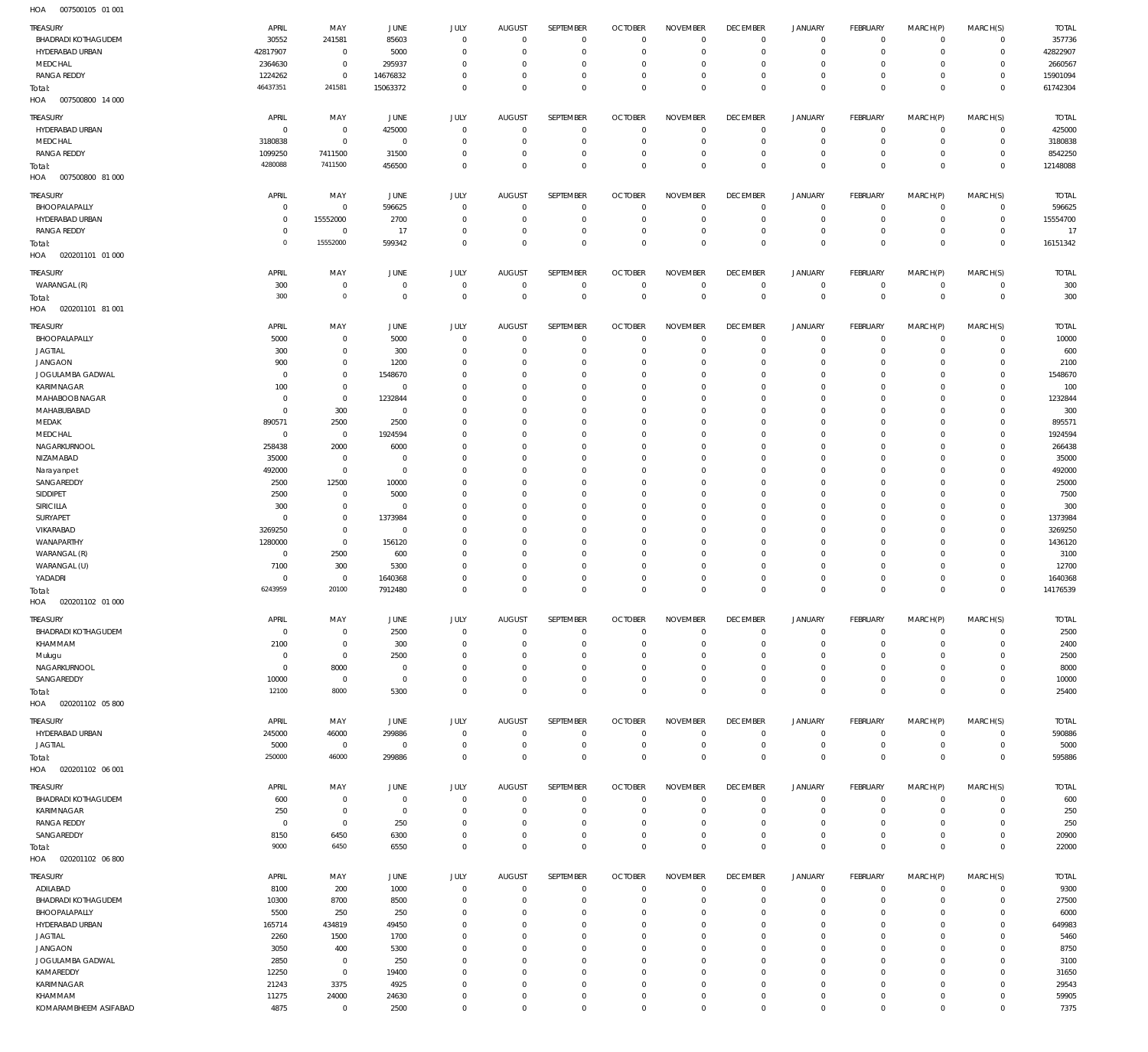020201102 06 800 HOA

| TREASURY                          | APRIL          | MAY                        | JUNE           | <b>JULY</b>                | <b>AUGUST</b>              | SEPTEMBER    | <b>OCTOBER</b> | <b>NOVEMBER</b> | <b>DECEMBER</b>  | JANUARY             | FEBRUARY        | MARCH(P)       | MARCH(S)                  | <b>TOTAL</b> |
|-----------------------------------|----------------|----------------------------|----------------|----------------------------|----------------------------|--------------|----------------|-----------------|------------------|---------------------|-----------------|----------------|---------------------------|--------------|
| MAHABOOB NAGAR                    | 2830           | $\mathbf 0$                | 700            | $\mathbf 0$                | $\mathbf 0$                | $\mathbf 0$  | $\overline{0}$ | $\mathbf 0$     | $\mathbf 0$      | $\overline{0}$      | $\overline{0}$  | $\mathbf 0$    | $\circ$                   | 3530         |
| MAHABUBABAD                       | 3650           | $\mathbf 0$                | 1600           | $\mathbf 0$                | $\mathbf 0$                | $\mathbf 0$  | $\overline{0}$ | $\overline{0}$  | $\mathbf 0$      | $\mathbf 0$         | $\overline{0}$  | $\mathbf 0$    | $\mathbf{0}$              | 5250         |
| MANCHERIAL                        | 9850           | 9327                       | 4425           | $\Omega$                   | $\Omega$                   | $\mathbf 0$  | $^{\circ}$     | $\Omega$        | $\mathbf 0$      | $\mathbf 0$         | $\mathbf 0$     | $\Omega$       | $\mathbf 0$               | 23602        |
| MEDAK                             | 1000           | $\mathbf 0$                | 1000           | $\mathbf 0$                | $\Omega$                   | $\mathbf 0$  | $^{\circ}$     | $\mathbf 0$     | $\mathbf 0$      | $\mathbf 0$         | $\mathbf 0$     | $\Omega$       | $\mathbf{0}$              | 2000         |
| MEDCHAL                           | 5380           | 350                        | 5500           | $\Omega$                   | $\Omega$                   | $\mathbf 0$  | $^{\circ}$     | $\mathbf 0$     | $\mathbf 0$      | $\mathbf 0$         | $\mathbf 0$     | $\Omega$       | $\mathbf 0$               | 11230        |
| Mulugu                            | 750            | $\mathbf 0$                | 5100           | $\Omega$                   | $\Omega$                   | $\mathbf 0$  | $^{\circ}$     | $\Omega$        | $\mathbf 0$      | $\mathbf 0$         | $\Omega$        | $\Omega$       | $\mathbf 0$               | 5850         |
| NAGARKURNOOL                      | 4750           | 4250                       | 3450           | $\Omega$                   | $\Omega$                   | $\mathbf 0$  | $^{\circ}$     | $\Omega$        | $\mathbf 0$      | $\mathbf 0$         | $\mathbf 0$     | $\Omega$       | $\mathbf 0$               | 12450        |
| NALGONDA                          | 7475           | 2900                       | 1780           | $\Omega$                   | $\Omega$                   | $\mathbf 0$  | $^{\circ}$     | $\Omega$        | $\mathbf 0$      | $\mathbf 0$         | $\Omega$        | $\Omega$       | $\mathbf 0$               | 12155        |
| NIRMAL                            | 2250           | 250                        | 1800           | $\Omega$                   | $\Omega$                   | $\mathbf 0$  | $^{\circ}$     | $\Omega$        | $\mathbf 0$      | $\mathbf 0$         | $\mathbf 0$     | $\Omega$       | $\mathbf 0$               | 4300         |
| NIZAMABAD                         | 6900           | 1000                       | 26900          | $\Omega$                   | $\Omega$                   | $\mathbf 0$  | $^{\circ}$     | $\mathbf 0$     | $\mathbf 0$      | $\mathbf 0$         | $\Omega$        | $\Omega$       | $\mathbf 0$               | 34800        |
| Narayanpet                        | 1200           | $\mathbf 0$                | $\mathbf{0}$   | $\Omega$                   | $\Omega$                   | $\mathbf 0$  | $\overline{0}$ | $\Omega$        | $\mathbf 0$      | $\mathbf 0$         | $\mathbf 0$     | $\Omega$       | $\mathbf 0$               | 1200         |
| PEDDAPALLY                        | 2050           | 1050                       | 3600           | $\mathbf 0$                | $\Omega$                   | $\mathbf 0$  | $^{\circ}$     | $\mathbf 0$     | $\mathbf 0$      | $\mathbf 0$         | $\Omega$        | $\Omega$       | $\mathbf 0$               | 6700         |
| <b>RANGA REDDY</b>                | 17275          | 11350                      | 350            | $\Omega$                   | $\Omega$                   | $\mathbf 0$  | $^{\circ}$     | $\Omega$        | $\mathbf 0$      | $\mathbf 0$         | $\mathbf 0$     | $\Omega$       | $\mathbf 0$               | 28975        |
| SANGAREDDY                        | 3680           | 7750                       | $\overline{0}$ | $\mathbf 0$                | $\Omega$                   | $\mathbf 0$  | $^{\circ}$     | $\mathbf 0$     | $\mathbf 0$      | $\mathbf 0$         | $\mathbf 0$     | $\Omega$       | $\mathbf 0$               | 11430        |
| SIDDIPET                          | 4600           | 3100                       | 2950           | $\Omega$                   | $\Omega$                   | $\mathbf 0$  | $\Omega$       | $\Omega$        | $\mathbf 0$      | $\mathbf 0$         | $\mathbf 0$     | $\Omega$       | $\mathbf 0$               | 10650        |
| SIRICILLA                         | 3800           | $\mathbf 0$                | 3500           | $\mathbf 0$                | $\Omega$                   | $\mathbf 0$  | $^{\circ}$     | $\mathbf 0$     | $\mathbf 0$      | $\mathbf 0$         | $\mathbf 0$     | $\Omega$       | $\mathbf 0$               | 7300         |
| SURYAPET                          | 18130          | 17100                      | 3100           | $\Omega$                   | $\Omega$                   | $\mathbf 0$  | $^{\circ}$     | $\Omega$        | $\mathbf 0$      | $\mathbf 0$         | $\mathbf 0$     | $\Omega$       | $\mathbf 0$               | 38330        |
| VIKARABAD                         | 23225          | 2600                       | 2850           | $\mathbf 0$                | $\Omega$                   | $\mathbf 0$  | $\overline{0}$ | $\Omega$        | $\mathbf 0$      | $\mathbf 0$         | $\mathbf 0$     | $\Omega$       | $\mathbf 0$               | 28675        |
| WANAPARTHY                        | 18700          | $\mathbf 0$                | 650            | $\Omega$                   | $\Omega$                   | $\mathbf 0$  | $^{\circ}$     | $\Omega$        | $\mathbf 0$      | $\mathbf 0$         | $\mathbf 0$     | $\Omega$       | $\mathbf 0$               | 19350        |
| WARANGAL (R)                      | 3600           | 5500                       | 14650          | $\Omega$                   | $\Omega$                   | $\mathbf 0$  | $^{\circ}$     | $\Omega$        | $\mathbf 0$      | $\mathbf 0$         | $\Omega$        | $\Omega$       | $\mathbf 0$               | 23750        |
| WARANGAL (U)                      | 17650          | 5800                       | 28050          | $\Omega$                   | $\Omega$                   | $\mathbf 0$  | $^{\circ}$     | $\mathbf 0$     | $\mathbf 0$      | $\mathbf 0$         | $\mathbf 0$     | $\Omega$       | $\mathbf 0$               | 51500        |
| YADADRI                           | 1450           | 250                        | 100            | $\mathbf 0$                | $^{\circ}$                 | $\mathbf 0$  | $^{\circ}$     | $\overline{0}$  | $\mathbf 0$      | $\mathbf 0$         | $\mathbf 0$     | $\mathbf 0$    | $\mathbf 0$               | 1800         |
| Total:                            | 407612         | 545821                     | 229960         | $\mathbf 0$                | $\mathbf 0$                | $\mathbf 0$  | $\mathbf 0$    | $\mathbf 0$     | $\mathbf 0$      | $\mathbf 0$         | $\overline{0}$  | $\mathbf 0$    | $\mathbf 0$               | 1183393      |
| HOA<br>020201102 81 000           |                |                            |                |                            |                            |              |                |                 |                  |                     |                 |                |                           |              |
| TREASURY                          | APRIL          | MAY                        | JUNE           | JULY                       | <b>AUGUST</b>              | SEPTEMBER    | <b>OCTOBER</b> | <b>NOVEMBER</b> | <b>DECEMBER</b>  | JANUARY             | FEBRUARY        | MARCH(P)       | MARCH(S)                  | <b>TOTAL</b> |
| BHADRADI KOTHAGUDEM               | $\overline{0}$ | $\mathbf 0$                | 5000           | $\mathbf 0$                | $\mathbf 0$                | $\mathbf 0$  | $\overline{0}$ | $\overline{0}$  | $\mathbf 0$      | $\mathbf 0$         | $\overline{0}$  | $\mathbf 0$    | $\circ$                   | 5000         |
| HYDERABAD URBAN                   | $\overline{0}$ | $\mathbf 0$                | 3885           | $\mathbf 0$                | $\mathbf 0$                | $\mathbb O$  | $\overline{0}$ | $\mathbf 0$     | $\bf 0$          | $\mathsf{O}\xspace$ | $\overline{0}$  | $\mathbf 0$    | $\overline{0}$            | 3885         |
| KAMAREDDY                         | $\overline{0}$ | $\mathbf 0$                | 18000          | $\mathbf 0$                | $^{\circ}$                 | $\mathbb O$  | $\overline{0}$ | $\mathbf 0$     | $\mathbf 0$      | $\mathbf 0$         | $\overline{0}$  | $\mathbf 0$    | $\mathbf{0}$              | 18000        |
| KHAMMAM                           | 3600           | 600                        | 1800           | $\mathbf 0$                | $\Omega$                   | $\mathbf 0$  | $\overline{0}$ | $\mathbf 0$     | $\mathbf 0$      | $\mathbf 0$         | $\mathbf 0$     | $\Omega$       | $\mathbf{0}$              | 6000         |
| NAGARKURNOOL                      | 1000           | 1000                       | 1000           | $\mathbf 0$                | $\mathbf 0$                | $\mathbb O$  | $^{\circ}$     | $\mathbf 0$     | $\mathbf 0$      | $\mathbf 0$         | $\mathbf 0$     | $\mathbf 0$    | $\mathbf{0}$              | 3000         |
| NIZAMABAD                         | 74000          | $\mathbf 0$                | 41000          | $\mathbf 0$                | $\Omega$                   | $\mathbf 0$  | $\overline{0}$ | $\mathbf 0$     | $\mathbf 0$      | $\mathbf 0$         | $\mathbf 0$     | $\Omega$       | $\mathbf 0$               | 115000       |
| SANGAREDDY                        | 900            | $\mathbf 0$                | 5300           | $\mathbf 0$                | $\mathbf 0$                | $\mathbf 0$  | $\overline{0}$ | $\mathbf 0$     | $\mathbf 0$      | $\mathbf 0$         | $\overline{0}$  | $\mathbf 0$    | $\mathbf{0}$              | 6200         |
| SIDDIPET                          | 20000          | $\mathbf 0$                | 0              | $\mathbf 0$                | $\mathbf 0$                | $\mathbf 0$  | $\overline{0}$ | $\mathbf 0$     | $\mathbf 0$      | $\mathbf 0$         | $\mathbf 0$     | $\Omega$       | $\mathbf{0}$              | 20000        |
| SURYAPET                          | $\mathbf 0$    | 10000                      | $\overline{0}$ | $\mathbf 0$                | $\mathbf 0$                | $\mathbf 0$  | $\overline{0}$ | $\mathbf 0$     | $\mathbf 0$      | $\mathbf 0$         | $\mathbf 0$     | $\mathbf 0$    | $\mathbf{0}$              | 10000        |
| VIKARABAD                         | 5000           | 2500                       | $\overline{0}$ | $\mathbf 0$                | $\mathbf 0$                | $\mathbb O$  | $\mathbf 0$    | $\mathbb O$     | $\bf 0$          | $\mathsf{O}\xspace$ | $\overline{0}$  | $\mathbf 0$    | $\circ$                   | 7500         |
| Total:                            | 104500         | 14100                      | 75985          | $\mathbf 0$                | $\mathbf 0$                | $\mathsf 0$  | $\mathbf 0$    | $\mathbf 0$     | $\mathbf 0$      | $\mathsf{O}\xspace$ | $\overline{0}$  | $\mathbf 0$    | $\overline{0}$            | 194585       |
| HOA<br>020201103 01 000           |                |                            |                |                            |                            |              |                |                 |                  |                     |                 |                |                           |              |
| TREASURY                          | APRIL          | MAY                        | JUNE           | JULY                       | <b>AUGUST</b>              | SEPTEMBER    | <b>OCTOBER</b> | <b>NOVEMBER</b> | <b>DECEMBER</b>  | <b>JANUARY</b>      | <b>FEBRUARY</b> | MARCH(P)       | MARCH(S)                  | <b>TOTAL</b> |
| <b>BHADRADI KOTHAGUDEM</b>        | $^{\circ}$     | 10000                      | $\mathbf 0$    | $\mathbf 0$                | $\mathbf 0$                | $\mathbf 0$  | $\overline{0}$ | $\overline{0}$  | $\mathbf 0$      | $\mathbf 0$         | $\overline{0}$  | $\mathbf 0$    | $\mathbf{0}$              | 10000        |
| KHAMMAM                           | 0              | $\mathbf 0$                | 10000          | $^{\circ}$                 | $^{\circ}$                 | $\mathbf 0$  | $\overline{0}$ | $\overline{0}$  | $\bf 0$          | $\mathbf 0$         | $\overline{0}$  | $\mathbf 0$    | $\mathbf 0$               | 10000        |
| SIDDIPET                          | $\mathbf{0}$   | $\mathbf 0$                | 10000          | $\mathbf 0$                | $^{\circ}$                 | $\mathbf 0$  | $\overline{0}$ | $\mathbf 0$     | $\mathbf 0$      | $\mathbf 0$         | $\overline{0}$  | $\mathbf 0$    | $\mathbf{0}$              | 10000        |
| SURYAPET                          | $^{\circ}$     | $\mathbf 0$                | 10000          | $\mathbf 0$                | $^{\circ}$                 | $\mathbf 0$  | $\overline{0}$ | $\overline{0}$  | $\bf 0$          | $\mathsf{O}\xspace$ | $\overline{0}$  | $\mathbf 0$    | $\mathbf 0$               | 10000        |
| Total:                            | $\mathbf 0$    | 10000                      | 30000          | $\mathbf 0$                | $\Omega$                   | $\mathsf 0$  | $\mathbf 0$    | $\mathbf 0$     | $\mathbf 0$      | $\mathbf 0$         | $\overline{0}$  | $\mathbf 0$    | $\mathbb O$               | 40000        |
| HOA<br>020201103 02 000           |                |                            |                |                            |                            |              |                |                 |                  |                     |                 |                |                           |              |
|                                   |                |                            |                |                            |                            |              |                |                 |                  |                     |                 |                |                           |              |
| TREASURY                          | <b>APRIL</b>   | MAY                        | JUNE           | JULY                       | <b>AUGUST</b>              | SEPTEMBER    | <b>OCTOBER</b> | <b>NOVEMBER</b> | <b>DECEMBER</b>  | JANUARY             | <b>FEBRUARY</b> | MARCH(P)       | MARCH(S)                  | <b>TOTAL</b> |
| <b>JANGAON</b>                    | $^{\circ}$     | $\mathbf 0$                | 594000         | $\mathbf 0$                | $\mathbf 0$                | $\mathbf 0$  | $\overline{0}$ | $\mathbb O$     | $\mathbf 0$      | $\mathbf 0$         | $\overline{0}$  | $\circ$        | $\overline{0}$            | 594000       |
| KAMAREDDY                         | $\Omega$       | $\mathbf{0}$               | 237500         | $\mathbf{0}$               | $\Omega$                   | $\mathbf{0}$ | $\Omega$       | $\Omega$        | $\Omega$         | $\Omega$            | $\Omega$        | $\Omega$       | $\overline{0}$            | 237500       |
| KHAMMAM                           | 145780         | $\mathbf 0$                | 254570         | $\mathbf 0$                | $\mathbf 0$                | $\mathbf 0$  | $\overline{0}$ | $\mathbf 0$     | $\mathbf 0$      | $\mathsf{O}\xspace$ | $\overline{0}$  | $\mathbf 0$    | $\overline{0}$            | 400350       |
| MAHABUBABAD                       | 1070           | $\mathbf 0$                | $\mathbf 0$    | $\mathbf 0$                | $^{\circ}$                 | $\mathbb O$  | $\overline{0}$ | $\mathbf 0$     | 0                | $\mathsf{O}\xspace$ | $\overline{0}$  | $\mathbf 0$    | $\circ$                   | 1070         |
| MANCHERIAL                        | $\mathbf 0$    | $\mathbf 0$                | 125000         | $\mathbf 0$                | $^{\circ}$                 | $\mathbf 0$  | $^{\circ}$     | $\mathbf{0}$    | $\mathbf 0$      | $\mathsf{O}\xspace$ | $\overline{0}$  | $\mathbf 0$    | $\mathbf{0}$              | 125000       |
| NIZAMABAD                         | 802410         | $\mathbf 0$                | $\mathbf 0$    | $\mathbf 0$                | $^{\circ}$                 | $\mathbb O$  | $\overline{0}$ | $\mathbb O$     | $\bf 0$          | $\mathsf{O}\xspace$ | $\overline{0}$  | $\mathbf 0$    | $\circ$                   | 802410       |
| Total:                            | 949260         | $\circ$                    | 1211070        | $\mathbf 0$                | $\mathbf 0$                | $\mathbf 0$  | $\mathbf 0$    | $\mathbf 0$     | $\mathbf 0$      | $\mathsf{O}\xspace$ | $\overline{0}$  | $\mathbf 0$    | $\overline{0}$            | 2160330      |
| HOA  020201103  05  800           |                |                            |                |                            |                            |              |                |                 |                  |                     |                 |                |                           |              |
| TREASURY                          | APRIL          | MAY                        | JUNE           | JULY                       | AUGUST                     | SEPTEMBER    | <b>OCTOBER</b> | <b>NOVEMBER</b> | <b>DECEMBER</b>  | JANUARY             | FEBRUARY        | MARCH(P)       | MARCH(S)                  | <b>TOTAL</b> |
| <b>JAGTIAL</b>                    | 2860           | $\mathbf 0$                | $\mathbf 0$    | $\mathbf 0$                | $\mathbb O$                | $\mathbf 0$  | $\overline{0}$ | $\mathbf 0$     | $\mathbf 0$      | $\mathbf 0$         | $\overline{0}$  | $\mathbf 0$    | $\overline{0}$            | 2860         |
| Total:                            | 2860           | $\circ$                    | $\mathbf 0$    | $\mathbf 0$                | $\mathbf 0$                | $\mathsf 0$  | $\overline{0}$ | $\mathbf 0$     | $\mathbf{0}$     | $\mathbf 0$         | $\overline{0}$  | $\overline{0}$ | $\overline{0}$            | 2860         |
| HOA<br>020201103 06 800           |                |                            |                |                            |                            |              |                |                 |                  |                     |                 |                |                           |              |
| TREASURY                          | APRIL          | MAY                        | JUNE           | JULY                       | AUGUST                     | SEPTEMBER    | <b>OCTOBER</b> | <b>NOVEMBER</b> | <b>DECEMBER</b>  | JANUARY             | FEBRUARY        | MARCH(P)       | MARCH(S)                  | <b>TOTAL</b> |
|                                   |                |                            | $\mathbf 0$    |                            |                            | $\mathbb O$  | $\overline{0}$ | $\mathbf 0$     |                  | $\overline{0}$      | $\overline{0}$  | $\circ$        |                           |              |
| BHADRADI KOTHAGUDEM<br>KARIMNAGAR | 7000<br>125    | $\mathbf 0$<br>$\mathbf 0$ | $\overline{0}$ | $\mathbf 0$<br>$\mathbb O$ | $\mathbf 0$<br>$\mathbf 0$ | $\mathbb O$  | $\overline{0}$ | $\mathbf 0$     | 0<br>$\mathbf 0$ | $\mathbf 0$         | $\overline{0}$  | $\mathbf 0$    | $\overline{0}$<br>$\circ$ | 7000<br>125  |
| KHAMMAM                           | 2500           | $\mathbf 0$                | $\mathbf 0$    | $\mathbf 0$                | $\mathbf 0$                | $\mathbb O$  | $\overline{0}$ | $\mathbf 0$     | $\bf 0$          | $\mathsf{O}\xspace$ | $\overline{0}$  | $\circ$        | $\overline{0}$            |              |
|                                   | 9625           | $\mathbf 0$                | $\mathbf{0}$   |                            | $\mathbf 0$                | $\mathsf 0$  | $\overline{0}$ | $\mathbf 0$     | $\bf 0$          | $\mathsf{O}\xspace$ | $\overline{0}$  | $\mathbf 0$    | $\overline{0}$            | 2500         |
| Total:                            |                |                            |                | $\mathbf 0$                |                            |              |                |                 |                  |                     |                 |                |                           | 9625         |
| HOA<br>020201103 81 000           |                |                            |                |                            |                            |              |                |                 |                  |                     |                 |                |                           |              |
| TREASURY                          | APRIL          | MAY                        | JUNE           | JULY                       | <b>AUGUST</b>              | SEPTEMBER    | <b>OCTOBER</b> | <b>NOVEMBER</b> | <b>DECEMBER</b>  | JANUARY             | FEBRUARY        | MARCH(P)       | MARCH(S)                  | <b>TOTAL</b> |
| HYDERABAD URBAN                   | 5550           | 17800                      | $\mathbf 0$    | $\mathbf 0$                | $\mathbf 0$                | $\mathbf 0$  | $\overline{0}$ | $^{\circ}$      | 0                | $\mathbf 0$         | $\overline{0}$  | $^{\circ}$     | $\mathbf{0}$              | 23350        |
| <b>JAGTIAL</b>                    | 0              | $\mathbf 0$                | 10000          | $\mathbf 0$                | 0                          | $\mathbb O$  | $^{\circ}$     | $\overline{0}$  | $\mathbf 0$      | $\mathbf 0$         | $\overline{0}$  | $\mathbf 0$    | $\circ$                   | 10000        |
| MEDCHAL                           | $^{\circ}$     | $\mathbf 0$                | 10000          | $\mathbf 0$                | $\Omega$                   | $\mathbf 0$  | $\mathbf 0$    | $\mathbf{0}$    | $\mathbf 0$      | $\mathbf 0$         | $\mathbf 0$     | $\mathbf 0$    | $\mathbf{0}$              | 10000        |
| <b>RANGA REDDY</b>                | 10000          | $\mathbf 0$                | 10000          | $\mathbf 0$                | $\mathbf{0}$               | $\mathbf 0$  | $\mathbf 0$    | $\mathbf{0}$    | $\mathbf 0$      | $\mathsf{O}\xspace$ | $\mathbf 0$     | $\mathbf 0$    | $\circ$                   | 20000        |
| SANGAREDDY                        | 300            | $\mathbf 0$                | 600            | $\mathbf 0$                | $\mathbf 0$                | $\mathbb O$  | $\mathbf 0$    | $\mathbf 0$     | $\bf 0$          | $\mathsf{O}\xspace$ | $\mathbf 0$     | $\mathbf 0$    | $\circ$                   | 900          |
| Total:                            | 15850          | 17800                      | 30600          | $\mathbf 0$                | $\mathbf 0$                | $\mathsf 0$  | $\overline{0}$ | $\mathbf 0$     | $\mathbf 0$      | $\mathbf 0$         | $\overline{0}$  | $\mathbf 0$    | $\overline{0}$            | 64250        |
| HOA  020201600  04 800            |                |                            |                |                            |                            |              |                |                 |                  |                     |                 |                |                           |              |
| TREASURY                          | APRIL          | MAY                        | JUNE           | JULY                       | <b>AUGUST</b>              | SEPTEMBER    | <b>OCTOBER</b> | <b>NOVEMBER</b> | <b>DECEMBER</b>  | <b>JANUARY</b>      | <b>FEBRUARY</b> | MARCH(P)       | MARCH(S)                  | <b>TOTAL</b> |
| JOGULAMBA GADWAL                  | 0              | $\mathbf 0$                | 4050           | $\mathbb O$                | $\mathbf 0$                | $\mathbf 0$  | $\overline{0}$ | $\mathbf 0$     | 0                | $\overline{0}$      | $\overline{0}$  | 0              | $\circ$                   | 4050         |
| NIZAMABAD                         | $\mathbf 0$    | $\mathbf 0$                | 1000           | $\mathbf 0$                | $\mathbf 0$                | $\mathbf 0$  | $\overline{0}$ | $\mathbb O$     | $\mathbf 0$      | $\mathsf{O}\xspace$ | $\overline{0}$  | $\circ$        | $\overline{0}$            | 1000         |
| Total:                            | $\mathbf 0$    | $\mathsf{O}\xspace$        | 5050           | $\mathbf 0$                | $\mathbf 0$                | $\mathbf 0$  | $\mathbf 0$    | $\mathbb O$     | $\bf 0$          | $\mathsf{O}\xspace$ | $\overline{0}$  | $\bf 0$        | $\overline{0}$            | 5050         |
|                                   |                |                            |                |                            |                            |              |                |                 |                  |                     |                 |                |                           |              |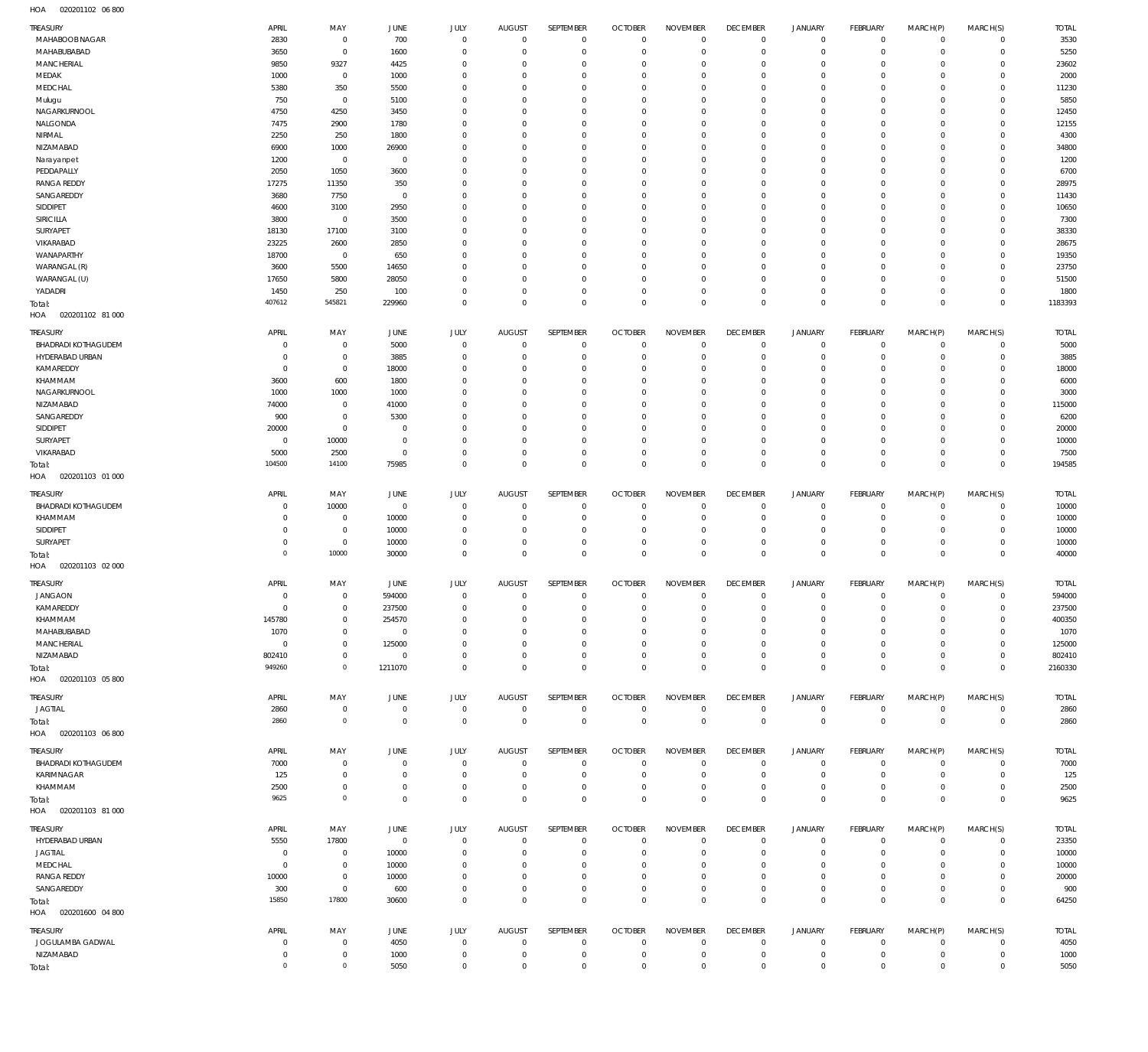020201600 81 001 HOA

| TREASURY<br>ADILABAD                | APRIL<br>$\circ$         | MAY<br>10000              | <b>JUNE</b><br>10000     | JULY<br>$\mathbf 0$     | <b>AUGUST</b><br>$\overline{0}$ | SEPTEMBER<br>$\mathbf 0$   | <b>OCTOBER</b><br>$\overline{0}$ | <b>NOVEMBER</b><br>$\mathbf 0$ | <b>DECEMBER</b><br>$\overline{0}$ | <b>JANUARY</b><br>$\circ$     | FEBRUARY<br>$\overline{0}$ | MARCH(P)<br>$\mathbf 0$  | MARCH(S)<br>$\overline{0}$  | <b>TOTAL</b><br>20000 |
|-------------------------------------|--------------------------|---------------------------|--------------------------|-------------------------|---------------------------------|----------------------------|----------------------------------|--------------------------------|-----------------------------------|-------------------------------|----------------------------|--------------------------|-----------------------------|-----------------------|
| <b>BHADRADI KOTHAGUDEM</b>          | 600                      | 2500                      | $\overline{0}$           | $\mathbf 0$             | $^{\circ}$                      | $\mathbf 0$                | $\mathbf 0$                      | $\mathbf 0$                    | $\mathbf 0$                       | $\mathbf 0$                   | $\mathbf{0}$               | $\mathbf 0$              | $\mathbf{0}$                | 3100                  |
| HYDERABAD URBAN                     | 21000                    | 43060                     | 95560                    | $\Omega$                | $\Omega$                        | $\mathbf 0$                | $\mathbf 0$                      | $\Omega$                       | $\mathbf 0$                       | $\mathbf 0$                   | $\mathbf{0}$               | $\Omega$                 | $\mathbf{0}$                | 159620                |
| <b>JAGTIAL</b>                      | 6200                     | 22800                     | 17050                    | $\mathbf 0$             | $\Omega$                        | $\mathbf 0$                | $\mathbf 0$                      | $\mathbf 0$                    | $\mathbf 0$                       | $\mathbf 0$                   | $\mathbf 0$                | $\Omega$                 | $\mathbf{0}$                | 46050                 |
| JOGULAMBA GADWAL                    | $^{\circ}$               | $\overline{0}$            | 2800                     | $\Omega$                | $\Omega$                        | $\mathbf 0$                | $\Omega$                         | $\Omega$                       | $\mathbf 0$                       | $\mathbf 0$                   | $\mathbf{0}$               | $\Omega$                 | $\mathbf 0$                 | 2800                  |
| KAMAREDDY                           | 3300                     | 300                       | 37900                    | $\mathbf 0$             | $\Omega$                        | $\mathbf 0$                | $\mathbf 0$                      | $\mathbf 0$                    | $\mathbf 0$                       | $\mathbf 0$                   | $\mathbf{0}$               | $\Omega$                 | $\mathbf 0$                 | 41500                 |
| KARIMNAGAR                          | 6700                     | $\overline{0}$            | 22500                    | $\mathbf 0$             | $\Omega$                        | $\mathbf 0$                | $\mathbf 0$                      | $\Omega$                       | $\mathbf 0$                       | $\mathbf 0$                   | $\mathbf 0$                | $\Omega$                 | $\mathbf 0$                 | 29200                 |
| KHAMMAM<br>MAHABOOB NAGAR           | $^{\circ}$<br>$^{\circ}$ | 300<br>$\mathbb O$        | $\overline{0}$<br>12500  | $\Omega$<br>$\mathbf 0$ | $\Omega$<br>$\Omega$            | $\mathbf 0$<br>$\mathbf 0$ | $\mathbf 0$<br>$\mathbf 0$       | $\Omega$<br>$\mathbf 0$        | $\Omega$<br>$\mathbf 0$           | $\Omega$<br>$\mathbf 0$       | $\mathbf 0$<br>$\mathbf 0$ | $\Omega$<br>$\Omega$     | $\mathbf{0}$<br>$\mathbf 0$ | 300<br>12500          |
| MAHABUBABAD                         | $^{\circ}$               | $\mathbf 0$               | 300                      | $\Omega$                | $\Omega$                        | $\mathbf 0$                | $\mathbf 0$                      | $\Omega$                       | $\mathbf 0$                       | $\Omega$                      | $\mathbf 0$                | $\Omega$                 | $\Omega$                    | 300                   |
| MANCHERIAL                          | 9075                     | $\mathbb O$               | 5075                     | $\mathbf 0$             | $\Omega$                        | $\mathbf 0$                | $\mathbf 0$                      | $\Omega$                       | $\mathbf 0$                       | $\mathbf 0$                   | $\mathbf{0}$               | $\Omega$                 | $\mathbf 0$                 | 14150                 |
| MEDCHAL                             | 27500                    | 30000                     | 27500                    | $\Omega$                | $\Omega$                        | $\mathbf 0$                | $\mathbf 0$                      | $\Omega$                       | $\Omega$                          | $\Omega$                      | $\Omega$                   | $\Omega$                 | $\Omega$                    | 85000                 |
| NAGARKURNOOL                        | 2500                     | $\overline{0}$            | 10000                    | $\Omega$                | $\Omega$                        | $\mathbf 0$                | $\mathbf 0$                      | $\Omega$                       | $\mathbf 0$                       | $\mathbf 0$                   | $\mathbf{0}$               | $\Omega$                 | $\mathbf{0}$                | 12500                 |
| NALGONDA                            | 9600                     | 22800                     | 8500                     | $\mathbf 0$             | $\Omega$                        | $\mathbf 0$                | $\mathbf 0$                      | $\mathbf 0$                    | $\mathbf 0$                       | $\mathbf 0$                   | $\mathbf 0$                | $\Omega$                 | $\mathbf 0$                 | 40900                 |
| NIRMAL                              | 300                      | $\mathbf 0$               | 3400                     | $\Omega$                | $\Omega$                        | $\Omega$                   | $\Omega$                         | $\Omega$                       | $\Omega$                          | $\Omega$                      | $\mathbf{0}$               | $\Omega$                 | $\mathbf 0$                 | 3700                  |
| NIZAMABAD                           | 6500                     | $\mathbb O$               | 63900                    | $^{\circ}$              | $\Omega$                        | $\mathbf 0$                | $\mathbf 0$                      | $\mathbf 0$                    | $\mathbf 0$                       | $\mathbf 0$                   | $\mathbf 0$                | $\Omega$                 | $\mathbf 0$                 | 70400                 |
| Narayanpet                          | 5000                     | 10000                     | 5000                     | $\Omega$                | $\Omega$                        | $\mathbf 0$                | $\Omega$                         | $\Omega$                       | $\mathbf 0$                       | $\Omega$                      | $\Omega$                   | $\Omega$                 | $\mathbf 0$                 | 20000                 |
| PEDDAPALLY<br><b>RANGA REDDY</b>    | 3200<br>15000            | 900<br>12500              | $\circ$<br>65000         | $^{\circ}$<br>$\Omega$  | $\Omega$<br>$\Omega$            | $\mathbf 0$<br>$\mathbf 0$ | $\mathbf 0$<br>$\mathbf 0$       | $\mathbf 0$<br>$\Omega$        | $\mathbf 0$<br>$\mathbf 0$        | $\mathbf 0$<br>$\mathbf 0$    | $\mathbf 0$<br>$\mathbf 0$ | $\Omega$<br>$\Omega$     | $\mathbf 0$<br>$\mathbf 0$  | 4100<br>92500         |
| SIDDIPET                            | 1500                     | 900                       | 4200                     | $\Omega$                | $\Omega$                        | $\mathbf 0$                | $\mathbf 0$                      | $\Omega$                       | $\Omega$                          | $\Omega$                      | $\mathbf 0$                | $\Omega$                 | $\mathbf{0}$                | 6600                  |
| SIRICILLA                           | 1200                     | $\mathbb O$               | $\circ$                  | $\Omega$                | $\Omega$                        | $\mathbf 0$                | $\mathbf 0$                      | $\mathbf 0$                    | $\mathbf 0$                       | $\mathbf 0$                   | $\mathbf 0$                | $\Omega$                 | $\mathbf 0$                 | 1200                  |
| SURYAPET                            | $^{\circ}$               | $\mathbf 0$               | 2500                     | $\Omega$                | $\Omega$                        | $\mathbf 0$                | $\mathbf 0$                      | $\mathbf 0$                    | $\mathbf 0$                       | $\mathbf 0$                   | $\mathbf 0$                | $\Omega$                 | $\mathbf 0$                 | 2500                  |
| WANAPARTHY                          | 2500                     | $\mathbb O$               | 5000                     | $\mathbf 0$             | $^{\circ}$                      | $\mathbf 0$                | $\mathbf 0$                      | $\mathbf 0$                    | $\mathbf 0$                       | $\mathbf 0$                   | $\mathbf{0}$               | $\Omega$                 | $\mathbf 0$                 | 7500                  |
| YADADRI                             | 2500                     | $\mathbf 0$               | $^{\circ}$               | $\mathbf 0$             | $\Omega$                        | $\mathbf 0$                | $\mathbf 0$                      | $\mathbf 0$                    | $\mathbf 0$                       | $\mathbf 0$                   | $\mathbf 0$                | $\Omega$                 | $\mathbf{0}$                | 2500                  |
| Total:<br>HOA<br>020202101 01 000   | 124175                   | 156060                    | 398685                   | $\mathbf 0$             | $\Omega$                        | $\mathbf 0$                | $\Omega$                         | $\mathbf 0$                    | $\mathbf 0$                       | $\mathbf 0$                   | $\Omega$                   | $\Omega$                 | $\overline{0}$              | 678920                |
| TREASURY                            | APRIL                    | MAY                       | <b>JUNE</b>              | <b>JULY</b>             | <b>AUGUST</b>                   | SEPTEMBER                  | <b>OCTOBER</b>                   | <b>NOVEMBER</b>                | <b>DECEMBER</b>                   | <b>JANUARY</b>                | FEBRUARY                   | MARCH(P)                 | MARCH(S)                    | <b>TOTAL</b>          |
| ADILABAD                            | 372100                   | $^{\circ}$                | $^{\circ}$               | $^{\circ}$              | $^{\circ}$                      | $\mathbf 0$                | $\mathbf 0$                      | $\mathbf 0$                    | $\mathbf 0$                       | $\mathbf 0$                   | $\mathbf 0$                | $\mathbf 0$              | $\mathbf{0}$                | 372100                |
| HYDERABAD URBAN                     | $\mathbf 0$              | 1407500                   | $\circ$                  | $\Omega$                | $\Omega$                        | $\Omega$                   | $\mathbf 0$                      | $\Omega$                       | $\Omega$                          | $\mathbf 0$                   | $\mathbf{0}$               | $\Omega$                 | $\mathbf{0}$                | 1407500               |
| JAGTIAL                             | 8000                     | $^{\circ}$                | 4000                     | $\Omega$                | $\Omega$                        | $\mathbf 0$                | $\mathbf 0$                      | $\Omega$                       | $\mathbf 0$                       | $\mathbf 0$<br>$\Omega$       | $\mathbf 0$                | $\Omega$                 | $\mathbf 0$<br>$\Omega$     | 12000                 |
| <b>JANGAON</b><br>JOGULAMBA GADWAL  | 66000<br>6000            | $^{\circ}$<br>$\mathbf 0$ | $^{\circ}$<br>$^{\circ}$ | $\Omega$<br>$\Omega$    | $\Omega$<br>$\Omega$            | $\Omega$<br>$\mathbf 0$    | $\Omega$<br>$\Omega$             | $\Omega$<br>$\Omega$           | $\Omega$<br>$\mathbf 0$           | $\Omega$                      | $\mathbf 0$<br>$\Omega$    | $\Omega$<br>$\Omega$     | $\mathbf 0$                 | 66000<br>6000         |
| KARIMNAGAR                          | $\Omega$                 | $\Omega$                  | 14000                    | $\Omega$                | $\Omega$                        | $\Omega$                   | $\Omega$                         | $\Omega$                       | $\Omega$                          | $\Omega$                      | $\Omega$                   | $\Omega$                 | $\Omega$                    | 14000                 |
| KHAMMAM                             | 38000                    | $\mathbf 0$               | $^{\circ}$               | $\Omega$                | $\Omega$                        | $\Omega$                   | $\Omega$                         | $\Omega$                       | $\mathbf 0$                       | $\Omega$                      | $\Omega$                   | $\Omega$                 | $\mathbf 0$                 | 38000                 |
| NIRMAL                              | 2100                     | $\mathbf 0$               | $\circ$                  | $\Omega$                | $\Omega$                        | $\Omega$                   | $\Omega$                         | $\Omega$                       | $\Omega$                          | $\Omega$                      | $\Omega$                   | $\Omega$                 | $\Omega$                    | 2100                  |
| NIZAMABAD                           | 944900                   | $\mathbf 0$               | 2000                     | $\Omega$                | $\Omega$                        | $\Omega$                   | $\Omega$                         | $\Omega$                       | $\Omega$                          | $\Omega$                      | $\Omega$                   | $\Omega$                 | $\Omega$                    | 946900                |
| Narayanpet                          | 146000                   | $\mathbf 0$               | $^{\circ}$               | $\Omega$                | $\Omega$                        | $\Omega$                   | $\Omega$                         | $\Omega$                       | $\Omega$                          | $\Omega$                      | $\Omega$                   | $\Omega$                 | $\Omega$                    | 146000                |
| SANGAREDDY                          | 415900                   | $\mathbf 0$               | 161500                   | $\Omega$                | $\Omega$                        | $\Omega$                   | $\Omega$                         | $\Omega$                       | $\Omega$                          | $\Omega$                      | $\Omega$                   | $\Omega$                 | $\Omega$                    | 577400                |
| SIDDIPET                            | 61000                    | $\mathbf 0$               | $^{\circ}$               | $\Omega$                | $\Omega$                        | $\Omega$                   | $\Omega$                         | $\Omega$                       | $\Omega$                          | $\Omega$                      | $\mathbf 0$                | $\Omega$                 | $\mathbf 0$                 | 61000                 |
| SURYAPET                            | $\Omega$                 | $\mathbf 0$               | 154000                   | $\Omega$                | $\Omega$                        | $\Omega$                   | $\Omega$                         | $\Omega$                       | $\Omega$                          | $\Omega$                      | $\Omega$                   | $\Omega$                 | $\Omega$                    | 154000                |
| WANAPARTHY<br>WARANGAL (R)          | 292600<br>$\Omega$       | $\mathbf 0$<br>26400      | $\Omega$<br>$^{\circ}$   | $\Omega$<br>$\Omega$    | $\Omega$<br>$\Omega$            | $\Omega$<br>$\mathbf 0$    | $\Omega$<br>$\Omega$             | $\Omega$<br>$\Omega$           | $\Omega$<br>$\mathbf 0$           | $\Omega$<br>$\mathbf 0$       | $\Omega$<br>$\Omega$       | $\Omega$<br>$\Omega$     | $\Omega$<br>$\mathbf 0$     | 292600<br>26400       |
| WARANGAL (U)                        | 8000                     | 264600                    | 2000                     | $\Omega$                | $\Omega$                        | $\mathbf 0$                | $\mathbf 0$                      | $\Omega$                       | $\mathbf 0$                       | $\mathbf 0$                   | $\mathbf 0$                | $\Omega$                 | $\mathbf 0$                 | 274600                |
| Total:                              | 2360600                  | 1698500                   | 337500                   | $\Omega$                | $\Omega$                        | $\Omega$                   | $\Omega$                         | $\Omega$                       | $\mathbf 0$                       | $\mathbf 0$                   | $\Omega$                   | $\Omega$                 | $\mathbf 0$                 | 4396600               |
| HOA<br>020202800 01 000             |                          |                           |                          |                         |                                 |                            |                                  |                                |                                   |                               |                            |                          |                             |                       |
| TREASURY<br>WARANGAL (U)            | APRIL<br>$\mathbf 0$     | MAY<br>3595               | JUNE<br>7690             | JULY<br>$\mathbf 0$     | <b>AUGUST</b><br>$\mathbf 0$    | SEPTEMBER<br>$\mathbf 0$   | <b>OCTOBER</b><br>$\mathbf{0}$   | <b>NOVEMBER</b><br>$\mathbf 0$ | <b>DECEMBER</b><br>$\overline{0}$ | <b>JANUARY</b><br>$\mathbf 0$ | FEBRUARY<br>$\overline{0}$ | MARCH(P)<br>$\mathbf{0}$ | MARCH(S)<br>$\overline{0}$  | <b>TOTAL</b><br>11285 |
| Total:                              | $\mathbf{0}$             | 3595                      | 7690                     | $\mathbf 0$             | $\mathbf{0}$                    | 0                          | $\mathbf 0$                      | 0                              | 0                                 | $\mathbf 0$                   | $^{\circ}$                 | $\mathbf 0$              | $\overline{0}$              | 11285                 |
| HOA<br>020202800 81 001<br>TREASURY | APRIL                    | MAY                       | JUNE                     | JULY                    | <b>AUGUST</b>                   | SEPTEMBER                  | <b>OCTOBER</b>                   | <b>NOVEMBER</b>                | <b>DECEMBER</b>                   | <b>JANUARY</b>                | FEBRUARY                   |                          |                             |                       |
| HYDERABAD URBAN                     | $\mathbf 0$              | 3000                      | 1000                     | $\mathbf 0$             | $\mathbf 0$                     | $\mathbf 0$                | $\overline{0}$                   | $\mathbf 0$                    | $\mathbf{0}$                      | $\mathbf 0$                   | $\mathbf{0}$               | MARCH(P)<br>$\mathbf 0$  | MARCH(S)<br>$\mathbf{0}$    | <b>TOTAL</b><br>4000  |
| KARIMNAGAR                          | 2730                     | $\mathbf 0$               | 5460                     | $^{\circ}$              | $\mathbf{0}$                    | $\mathbf 0$                | $\overline{0}$                   | $\mathbf 0$                    | $\mathbf 0$                       | $\mathbf 0$                   | $\circ$                    | $\circ$                  | $\mathbf{0}$                | 8190                  |
| PEDDAPALLY                          | $^{\circ}$               | $\mathbb O$               | 2500                     | $\Omega$                | $^{\circ}$                      | $\mathbf 0$                | $\mathbf 0$                      | $\mathbf 0$                    | $\mathbf 0$                       | $\mathbf 0$                   | $\mathbf 0$                | $\Omega$                 | $\mathbf 0$                 | 2500                  |
| SIDDIPET                            | $^{\circ}$               | 3730                      | $^{\circ}$               | $\Omega$                | $\Omega$                        | $\mathbf 0$                | $\mathbf 0$                      | $\mathbf 0$                    | $\mathbf 0$                       | $\mathbf 0$                   | $\mathbf 0$                | $\Omega$                 | $\mathbf 0$                 | 3730                  |
| SIRICILLA                           | 19608                    | $\mathbb O$               | $\overline{0}$           | $\mathbf 0$             | $\Omega$                        | $\mathbf 0$                | $\mathbf 0$                      | $\mathbf 0$                    | $\mathbf 0$                       | $\mathbf 0$                   | $\mathbf 0$                | $\Omega$                 | $\mathbf 0$                 | 19608                 |
| VIKARABAD                           | 222200                   | $\mathbf 0$               | $^{\circ}$               | $\Omega$                | $\Omega$                        | $\Omega$                   | $\mathbf 0$                      | $\Omega$                       | $\mathbf 0$                       | $\mathbf 0$                   | $\mathbf 0$                | $\Omega$                 | $\mathbf 0$                 | 222200                |
| WANAPARTHY                          | 4169                     | $\overline{0}$            | $^{\circ}$               | $\mathbf 0$             | $\mathbf{0}$                    | $\mathbf 0$                | $\mathbf 0$                      | $\mathbf 0$                    | $\mathbf 0$                       | $\mathbf 0$                   | $^{\circ}$                 | $\circ$                  | $\mathbf{0}$                | 4169                  |
| Total:<br>HOA  020202800  81  800   | 248707                   | 6730                      | 8960                     | $\Omega$                | $\mathbf 0$                     | $\mathbf 0$                | $\mathbf 0$                      | $\mathbf 0$                    | $\mathbf 0$                       | $\mathbf 0$                   | $\overline{0}$             | $\mathbf 0$              | $\mathbf 0$                 | 264397                |
| TREASURY                            | APRIL                    | MAY                       | JUNE                     | JULY                    | <b>AUGUST</b>                   | SEPTEMBER                  | <b>OCTOBER</b>                   | <b>NOVEMBER</b>                | <b>DECEMBER</b>                   | <b>JANUARY</b>                | FEBRUARY                   | MARCH(P)                 | MARCH(S)                    | <b>TOTAL</b>          |
| BHADRADI KOTHAGUDEM                 | 0                        | 5000                      | $\overline{0}$           | $\mathbb O$             | $\mathbf 0$                     | $\,0\,$                    | $\overline{0}$                   | $\mathbf 0$                    | $\overline{0}$                    | $\circ$                       | $\overline{0}$             | $\mathbf{0}$             | $\overline{0}$              | 5000                  |
| Total:<br>HOA<br>020203101 02 000   | $\circ$                  | 5000                      | $\overline{0}$           | $\mathbb O$             | $\overline{0}$                  | $\mathbf 0$                | $\mathbf 0$                      | $\bf 0$                        | $\overline{0}$                    | $\bf 0$                       | $\overline{0}$             | $\mathbf 0$              | $\overline{0}$              | 5000                  |
| TREASURY                            | APRIL                    | MAY                       | JUNE                     | JULY                    | <b>AUGUST</b>                   | SEPTEMBER                  | <b>OCTOBER</b>                   | <b>NOVEMBER</b>                | <b>DECEMBER</b>                   | <b>JANUARY</b>                | FEBRUARY                   | MARCH(P)                 | MARCH(S)                    | <b>TOTAL</b>          |
| HYDERABAD URBAN                     | 38771                    | $\mathbf 0$               | $\overline{0}$           | $\mathbb O$             | $\mathbf 0$                     | $\mathbf 0$                | $\mathbf 0$                      | $\mathbf 0$                    | $\mathbf 0$                       | $\circ$                       | $\overline{0}$             | $\mathbf{0}$             | $\overline{0}$              | 38771                 |
| Total:<br>HOA  020204101  01  001   | 38771                    | $\mathbf 0$               | $\overline{0}$           | $\mathbb O$             | $\mathbf 0$                     | $\mathbf 0$                | $\mathbb O$                      | $\mathbf 0$                    | $\mathbf 0$                       | $\mathbf 0$                   | $\overline{0}$             | $\mathbf 0$              | $\,0\,$                     | 38771                 |
| TREASURY                            | APRIL                    | MAY                       | JUNE                     | JULY                    | <b>AUGUST</b>                   | SEPTEMBER                  | <b>OCTOBER</b>                   | <b>NOVEMBER</b>                | <b>DECEMBER</b>                   | <b>JANUARY</b>                | FEBRUARY                   | MARCH(P)                 | MARCH(S)                    | <b>TOTAL</b>          |
| HYDERABAD URBAN                     | 19496                    | $\overline{0}$            | $\overline{0}$           | $\mathbf 0$             | $\mathbf 0$                     | $\,0\,$                    | $\overline{0}$                   | $\mathbf 0$                    | $\overline{0}$                    | $\mathbb O$                   | $\overline{0}$             | $\circ$                  | $\overline{0}$              | 19496                 |
| Total:<br>HOA<br>020204102 01 000   | 19496                    | $\mathbb O$               | $\overline{0}$           | $\mathbb O$             | $\mathbf 0$                     | $\mathsf 0$                | $\overline{0}$                   | $\,0\,$                        | $\overline{0}$                    | $\mathbf 0$                   | $\overline{0}$             | $\mathbf 0$              | $\overline{0}$              | 19496                 |
| TREASURY                            | APRIL                    | MAY                       | JUNE                     | <b>JULY</b>             | <b>AUGUST</b>                   | SEPTEMBER                  | <b>OCTOBER</b>                   | <b>NOVEMBER</b>                | <b>DECEMBER</b>                   | <b>JANUARY</b>                | FEBRUARY                   | MARCH(P)                 | MARCH(S)                    | <b>TOTAL</b>          |
| HYDERABAD URBAN                     | 1777                     | 113                       | $\overline{0}$           | $\mathbb O$             | $\mathbf 0$                     | $\mathbf 0$                | $\mathbf 0$                      | $\mathbf 0$                    | $\mathbf 0$                       | $\mathbf 0$                   | $\mathbf{0}$               | $\mathbf 0$              | $\mathbf{0}$                | 1890                  |
| Total:<br>HOA  020204800  01  001   | 1777                     | 113                       | $\overline{0}$           | $\mathbf 0$             | $\mathbf 0$                     | $\mathbf 0$                | $\overline{0}$                   | $\bf 0$                        | $\mathbf 0$                       | $\mathbf 0$                   | $\overline{0}$             | $\mathbf 0$              | $\overline{0}$              | 1890                  |
| TREASURY                            | APRIL                    | MAY                       | JUNE                     | <b>JULY</b>             | <b>AUGUST</b>                   | SEPTEMBER                  | <b>OCTOBER</b>                   | <b>NOVEMBER</b>                | <b>DECEMBER</b>                   | <b>JANUARY</b>                | FEBRUARY                   | MARCH(P)                 | MARCH(S)                    | <b>TOTAL</b>          |
| HYDERABAD URBAN                     | 37581                    | $\overline{0}$            | $\overline{0}$           | $\mathbb O$             | $\overline{0}$                  | 0                          | $\overline{0}$                   | $\mathbf 0$                    | $\overline{0}$                    | $\overline{0}$                | $\overline{0}$             | 0                        | $\circ$                     | 37581                 |
| JOGULAMBA GADWAL                    | $\mathbb O$              | $\mathbf 0$               | 250                      | $\mathbf 0$             | $\mathbf 0$                     | $\mathsf 0$                | $\mathbf 0$                      | $\mathsf{O}\xspace$            | $\mathbf 0$                       | $\mathsf 0$                   | $\overline{0}$             | $\mathbf 0$              | $\overline{0}$              | 250                   |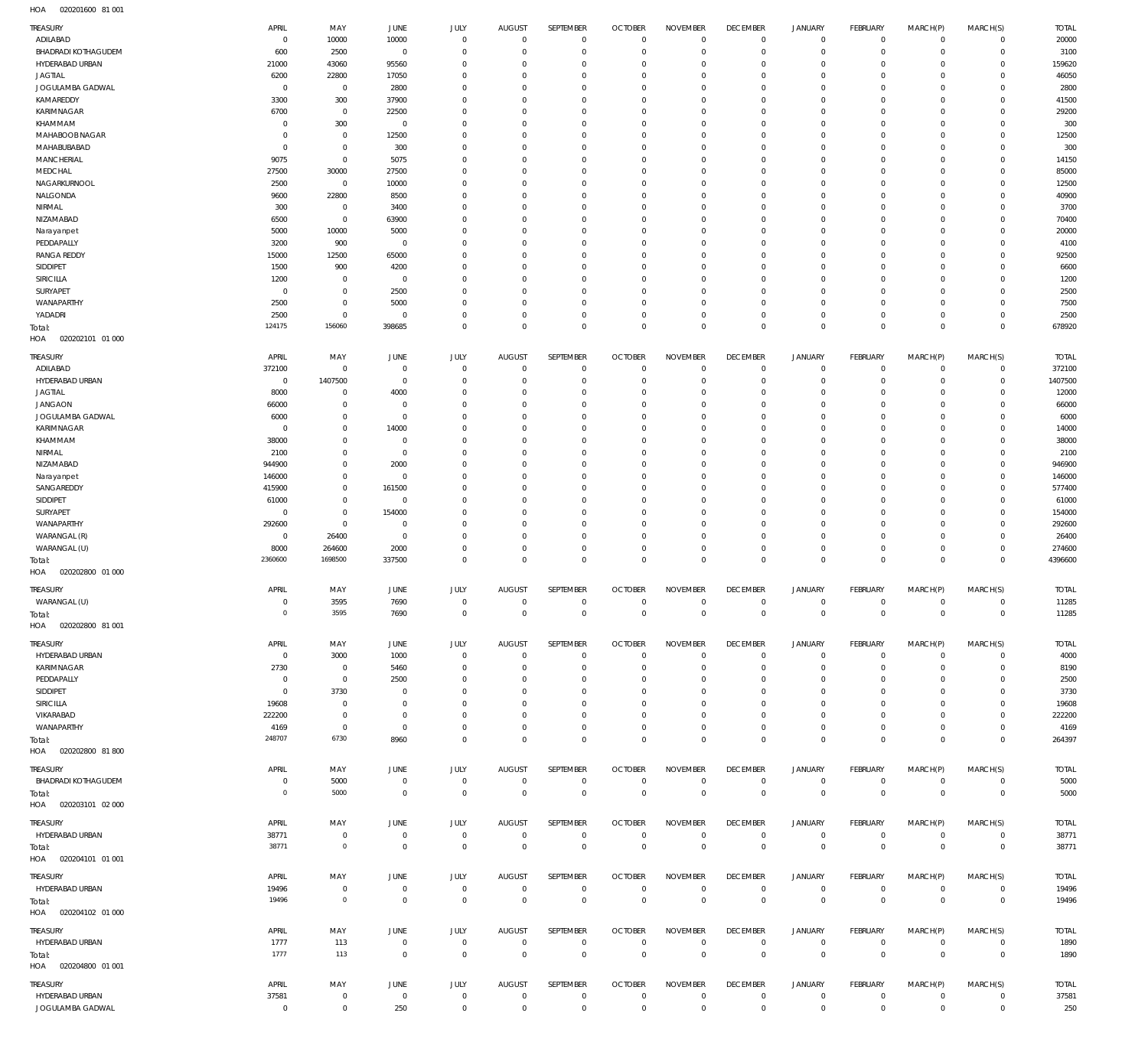| TREASURY<br>Total:                | APRIL<br>37581             | MAY<br>$\overline{0}$         | <b>JUNE</b><br>250        | JULY<br>$\mathbb O$        | <b>AUGUST</b><br>$\mathbf 0$   | SEPTEMBER<br>$\overline{0}$      | <b>OCTOBER</b><br>$\mathbf 0$      | <b>NOVEMBER</b><br>$\overline{0}$ | <b>DECEMBER</b><br>$\overline{0}$ | <b>JANUARY</b><br>$\mathbb O$ | FEBRUARY<br>$\overline{0}$     | MARCH(P)<br>$\mathbf 0$     | MARCH(S)<br>$\,0\,$        | <b>TOTAL</b><br>37831  |
|-----------------------------------|----------------------------|-------------------------------|---------------------------|----------------------------|--------------------------------|----------------------------------|------------------------------------|-----------------------------------|-----------------------------------|-------------------------------|--------------------------------|-----------------------------|----------------------------|------------------------|
| HOA<br>020204800 01 800           |                            |                               |                           |                            |                                |                                  |                                    |                                   |                                   |                               |                                |                             |                            |                        |
| TREASURY                          | APRIL                      | MAY                           | JUNE                      | JULY                       | <b>AUGUST</b>                  | SEPTEMBER                        | <b>OCTOBER</b>                     | <b>NOVEMBER</b>                   | <b>DECEMBER</b>                   | JANUARY                       | FEBRUARY                       | MARCH(P)                    | MARCH(S)                   | <b>TOTAL</b>           |
| HYDERABAD URBAN                   | 132315                     | 10190                         | 36515                     | $\mathbf 0$                | $\mathbf 0$                    | $\overline{0}$                   | $\mathbf 0$                        | $\overline{0}$                    | $\overline{0}$                    | $\mathsf 0$                   | $\overline{0}$                 | $\mathbf 0$                 | 0                          | 179020                 |
| JOGULAMBA GADWAL                  | 7635                       | 1745                          | 210                       | 0                          | 0                              | $\overline{0}$                   | $\mathbf 0$                        | $\overline{0}$                    | $\mathbf 0$                       | $\mathsf 0$                   | $\mathbf 0$                    | $^{\circ}$                  | 0                          | 9590                   |
| KARIMNAGAR<br>NALGONDA            | 10280<br>4985              | 3075<br>1150                  | 290<br>160                | $\mathbf 0$<br>0           | $\mathbf 0$<br>$\mathbf 0$     | $\overline{0}$<br>$\overline{0}$ | $\mathbf 0$<br>$\mathbf 0$         | $\mathbf 0$<br>$\overline{0}$     | $\mathbf 0$<br>$\mathbf 0$        | $\overline{0}$<br>$\mathsf 0$ | $\mathbf 0$<br>$\circ$         | $\Omega$<br>$^{\circ}$      | $\circ$<br>$\circ$         | 13645<br>6295          |
| WARANGAL (U)                      | 265                        | $\overline{0}$                | $\mathbf 0$               | $\mathbf 0$                | $\mathbf 0$                    | $\overline{0}$                   | $\mathbf 0$                        | $\mathbf 0$                       | $\mathbf 0$                       | $\overline{0}$                | $\mathbf 0$                    | $\Omega$                    | $^{\circ}$                 | 265                    |
| YADADRI                           | 22280                      | 5860                          | 2675                      | $\mathbf 0$                | $\mathbf 0$                    | $\overline{0}$                   | $\mathbf 0$                        | $\overline{0}$                    | $\mathbf 0$                       | $\mathsf 0$                   | $\mathbf 0$                    | $\mathbf 0$                 | 0                          | 30815                  |
| Total:                            | 177760                     | 22020                         | 39850                     | $\mathbf 0$                | $\mathbf 0$                    | $\overline{0}$                   | $\mathbf 0$                        | $\overline{0}$                    | $\mathbf 0$                       | $\mathbb O$                   | $\mathbf 0$                    | $\mathbf 0$                 | $\mathbf 0$                | 239630                 |
| HOA<br>021001101 01 000           |                            |                               |                           |                            |                                |                                  |                                    |                                   |                                   |                               |                                |                             |                            |                        |
| TREASURY                          | APRIL                      | MAY                           | JUNE                      | JULY                       | <b>AUGUST</b>                  | SEPTEMBER                        | <b>OCTOBER</b>                     | <b>NOVEMBER</b>                   | <b>DECEMBER</b>                   | JANUARY                       | FEBRUARY                       | MARCH(P)                    | MARCH(S)                   | <b>TOTA</b>            |
| HYDERABAD URBAN                   | 0                          | $\overline{0}$                | 1625645565                | $\mathbf 0$                | $\mathbf 0$                    | $\overline{0}$                   | $\Omega$                           | $\mathbf 0$                       | $\overline{0}$                    | $\mathsf 0$                   | $\mathbf 0$                    | $\mathbf 0$                 | 0                          | 1625645565             |
| KOMARAMBHEEM ASIFABAD             | $\mathbf 0$<br>$\mathbf 0$ | 3550<br>3550                  | $\mathbf 0$<br>1625645565 | $\mathbf 0$<br>$\mathbf 0$ | $\mathbf 0$<br>$\mathbf 0$     | $\overline{0}$<br>$\overline{0}$ | $\mathbf 0$<br>$\mathbf 0$         | $\mathbf 0$<br>$\overline{0}$     | $\mathbf 0$<br>$\overline{0}$     | $\mathsf 0$<br>$\overline{0}$ | $\mathbf 0$<br>$\mathbf 0$     | $\mathbf 0$<br>$\mathbf 0$  | $\mathbb O$<br>$\mathbf 0$ | 3550<br>1625649115     |
| Total:<br>HOA<br>021003101 01 000 |                            |                               |                           |                            |                                |                                  |                                    |                                   |                                   |                               |                                |                             |                            |                        |
|                                   |                            |                               |                           |                            |                                |                                  |                                    |                                   |                                   |                               |                                |                             |                            |                        |
| TREASURY                          | APRIL                      | MAY<br>$\overline{0}$         | JUNE                      | JULY<br>$\bf 0$            | <b>AUGUST</b><br>$\mathbf 0$   | SEPTEMBER<br>$\overline{0}$      | <b>OCTOBER</b><br>0                | <b>NOVEMBER</b><br>$\mathbf 0$    | <b>DECEMBER</b>                   | <b>JANUARY</b>                | <b>FEBRUARY</b><br>$\mathbf 0$ | MARCH(P)<br>$^{\circ}$      | MARCH(S)                   | <b>TOTAL</b><br>179191 |
| HYDERABAD URBAN<br>WARANGAL (U)   | $\mathbf 0$<br>$\mathbf 0$ | $\overline{0}$                | 179191<br>176841          | $\mathbf 0$                | $\bf 0$                        | $\overline{0}$                   | $\mathbf 0$                        | $\overline{0}$                    | $\mathbf 0$<br>$\overline{0}$     | $\mathsf 0$<br>$\mathsf 0$    | $\overline{0}$                 | $\mathbf 0$                 | 0<br>$\mathbf 0$           | 176841                 |
| Total:                            | $\mathbf 0$                | $\mathbf 0$                   | 356032                    | $\mathbf 0$                | $\bf 0$                        | $\overline{0}$                   | $\mathbf 0$                        | $\overline{0}$                    | $\mathbf 0$                       | $\mathbb O$                   | $\mathbf{0}$                   | $\mathbf 0$                 | $\,0\,$                    | 356032                 |
| HOA<br>021003103 81 000           |                            |                               |                           |                            |                                |                                  |                                    |                                   |                                   |                               |                                |                             |                            |                        |
| TREASURY                          | APRIL                      | MAY                           | <b>JUNE</b>               | JULY                       | <b>AUGUST</b>                  | SEPTEMBER                        | <b>OCTOBER</b>                     | <b>NOVEMBER</b>                   | <b>DECEMBER</b>                   | <b>JANUARY</b>                | <b>FEBRUARY</b>                | MARCH(P)                    | MARCH(S)                   | <b>TOTAL</b>           |
| HYDERABAD URBAN                   | 10                         | $\mathbf 0$                   | $\mathbf 0$               | $\bf 0$                    | $\mathbf 0$                    | $\overline{0}$                   | $\mathbf 0$                        | $\overline{0}$                    | $\overline{0}$                    | $\mathsf 0$                   | $\mathbf 0$                    | $\circ$                     | $\mathbb O$                | 10                     |
| Total:                            | 10                         | $\overline{0}$                | $\mathbf 0$               | $\mathbf 0$                | $\bf 0$                        | $\overline{0}$                   | $\mathbf 0$                        | $\overline{0}$                    | $\overline{0}$                    | $\mathbf 0$                   | $\mathbf{0}$                   | $\mathbf 0$                 | $\,0\,$                    | 10                     |
| HOA<br>021003105 01 000           |                            |                               |                           |                            |                                |                                  |                                    |                                   |                                   |                               |                                |                             |                            |                        |
| TREASURY                          | APRIL                      | MAY                           | JUNE                      | JULY                       | <b>AUGUST</b>                  | SEPTEMBER                        | <b>OCTOBER</b>                     | <b>NOVEMBER</b>                   | <b>DECEMBER</b>                   | <b>JANUARY</b>                | FEBRUARY                       | MARCH(P)                    | MARCH(S)                   | <b>TOTAL</b>           |
| HYDERABAD URBAN                   | 356052                     | 352533                        | 743556                    | $\mathbf 0$                | $\mathbf 0$                    | $\overline{0}$                   | $\mathbf 0$                        | $\overline{0}$                    | $\overline{0}$                    | $\mathsf 0$                   | $\mathbf 0$                    | $^{\circ}$                  | 0                          | 1452141                |
| NIZAMABAD                         | 91000                      | $\overline{0}$                | 7000                      | $\mathbf 0$                | $\bf 0$                        | $\overline{0}$                   | $\mathbf 0$                        | $\overline{0}$                    | $\mathbf 0$                       | $\mathsf 0$                   | $\mathbf 0$                    | $^{\circ}$                  | 0                          | 98000                  |
| WARANGAL (U)                      | 21000                      | $\overline{0}$                | $\mathbf 0$               | $\mathbf 0$                | $\bf 0$                        | $\overline{0}$                   | $\mathbf 0$                        | $\overline{0}$                    | $\mathbf 0$                       | $\mathsf 0$                   | $\mathbf 0$                    | $\mathbf 0$                 | 0                          | 21000                  |
| Total:                            | 468052                     | 352533                        | 750556                    | $\mathbf 0$                | $\mathbf 0$                    | $\overline{0}$                   | $\mathbf 0$                        | $\overline{0}$                    | $\mathbf 0$                       | $\mathbb O$                   | $\mathbf{0}$                   | $\mathbf 0$                 | $\,0\,$                    | 1571141                |
| HOA<br>021003105 81 001           |                            |                               |                           |                            |                                |                                  |                                    |                                   |                                   |                               |                                |                             |                            |                        |
| TREASURY                          | APRIL                      | MAY                           | JUNE                      | JULY                       | <b>AUGUST</b>                  | SEPTEMBER                        | <b>OCTOBER</b>                     | <b>NOVEMBER</b>                   | <b>DECEMBER</b>                   | JANUARY                       | <b>FEBRUARY</b>                | MARCH(P)                    | MARCH(S)                   | <b>TOTAL</b>           |
| HYDERABAD URBAN                   | 29600                      | 21000                         | 59600                     | $\mathbf 0$                | $\mathbf 0$                    | $\overline{0}$                   | $\mathbf 0$                        | $\mathbf 0$                       | $\overline{0}$                    | $\circ$                       | $\mathbf 0$                    | $^{\circ}$                  | $\circ$                    | 110200                 |
| SURYAPET                          | 1900<br>31500              | $\overline{0}$<br>21000       | $\mathbf 0$<br>59600      | $\mathbf 0$<br>$\mathbf 0$ | $\mathbf 0$<br>$\mathbf 0$     | $\overline{0}$<br>$\overline{0}$ | $\mathbf 0$<br>$\mathbf 0$         | $\overline{0}$<br>$\overline{0}$  | $\mathbf 0$<br>$\mathbf 0$        | $\mathsf 0$<br>$\overline{0}$ | $\mathbf 0$<br>$\mathbf 0$     | $\mathbf 0$<br>$\mathbf 0$  | $\mathbb O$<br>$\,0\,$     | 1900<br>112100         |
| Total:<br>HOA<br>021003200 81 001 |                            |                               |                           |                            |                                |                                  |                                    |                                   |                                   |                               |                                |                             |                            |                        |
|                                   |                            |                               |                           |                            |                                |                                  |                                    |                                   |                                   |                               | FEBRUARY                       | MARCH(P)                    |                            |                        |
| TREASURY<br>HYDERABAD URBAN       | APRIL<br>11400             | MAY<br>4750                   | JUNE<br>29200             | JULY<br>$\mathbf 0$        | <b>AUGUST</b><br>$\bf 0$       | SEPTEMBER<br>$\overline{0}$      | <b>OCTOBER</b><br>$\mathbf 0$      | <b>NOVEMBER</b><br>$\overline{0}$ | <b>DECEMBER</b><br>$\overline{0}$ | <b>JANUARY</b><br>$\mathsf 0$ | $\circ$                        | $^{\circ}$                  | MARCH(S)<br>0              | <b>TOTAL</b><br>45350  |
| Total:                            | 11400                      | 4750                          | 29200                     | $\mathbf 0$                | $\mathsf{O}\xspace$            | $\overline{0}$                   | $\mathbf 0$                        | $\overline{0}$                    | $\overline{0}$                    | $\mathbf 0$                   | $\mathbf 0$                    | $\mathbb O$                 | $\,0\,$                    | 45350                  |
| HOA<br>021004104 01 000           |                            |                               |                           |                            |                                |                                  |                                    |                                   |                                   |                               |                                |                             |                            |                        |
| TREASURY                          | APRIL                      | MAY                           | JUNE                      | JULY                       | <b>AUGUST</b>                  | SEPTEMBER                        | <b>OCTOBER</b>                     | <b>NOVEMBER</b>                   | <b>DECEMBER</b>                   | <b>JANUARY</b>                | FEBRUARY                       | MARCH(P)                    | MARCH(S)                   | <b>TOTAL</b>           |
| ADILABAD                          | 0                          | $\overline{0}$                | 7500                      | $\mathbf 0$                | $\mathbf 0$                    | $^{\circ}$                       | $\mathbf 0$                        | $\mathbf 0$                       | $\overline{0}$                    | $\overline{0}$                | $\mathbf 0$                    | $^{\circ}$                  | $\circ$                    | 7500                   |
| BHOOPALAPALLY                     | $\mathbf 0$                | 7500                          | $\mathbf 0$               | $\mathbf 0$                | $\mathbf 0$                    | $\overline{0}$                   | $\mathbf 0$                        | $\overline{0}$                    | $\mathbf 0$                       | $\overline{0}$                | $\mathbf 0$                    | $\mathbf 0$                 | $\mathbf 0$                | 7500                   |
| HYDERABAD URBAN                   | 112300                     | 64700                         | 114300                    |                            |                                |                                  |                                    |                                   |                                   |                               |                                |                             |                            | 291300                 |
| <b>JAGTIAL</b>                    | 10560                      | $\overline{0}$                | $\mathbf 0$               | $\mathbf 0$                | $\mathbf 0$                    | $\mathbf 0$                      | $\mathbf 0$                        | $\mathbf 0$                       | $\mathbf 0$                       | $\overline{0}$                | 0                              | $^{\circ}$                  | $\mathbf 0$                | 10560                  |
| KAMAREDDY<br>KARIMNAGAR           | 6780<br>300                | 50<br>3000                    | 230<br>$\mathbf 0$        | $\mathbf 0$<br>$\Omega$    | $\mathbf 0$<br>$\mathbf 0$     | $\overline{0}$<br>$\mathbf 0$    | $\mathbf 0$<br>$\mathbf 0$         | $\mathbf 0$<br>$\mathbf 0$        | $\mathbf 0$<br>$\mathbf 0$        | $\mathsf 0$<br>$\overline{0}$ | $\mathbf 0$<br>$\Omega$        | $\mathbf 0$<br>$\circ$      | $\mathbf 0$<br>$\mathbf 0$ | 7060<br>3300           |
| MAHABOOB NAGAR                    | $\mathbf 0$                | 8500                          | $\mathbf 0$               | $\Omega$                   | $\mathbf 0$                    | $\mathbf 0$                      | $\mathbf 0$                        | $\mathbf 0$                       | $\mathbf 0$                       | $\mathbf 0$                   | $\Omega$                       | $\circ$                     | $\mathbf 0$                | 8500                   |
| MANCHERIAL                        | $\mathbf 0$                | 8000                          | $\mathbf 0$               | $\Omega$                   | $\mathbf 0$                    | $\mathbf 0$                      | $\mathbf 0$                        | $\overline{0}$                    | $\mathbf 0$                       | $\overline{0}$                | $\Omega$                       | $\circ$                     | $\mathbf 0$                | 8000                   |
| MEDCHAL                           | 600                        | 1800                          | 8000                      | $\Omega$                   | $\mathbf 0$                    | $\mathbf 0$                      | $\mathbf 0$                        | $\mathbf 0$                       | $\mathbf 0$                       | $\mathbf 0$                   | $\Omega$                       | $\circ$                     | $\mathbf 0$                | 10400                  |
| NALGONDA                          | 500                        | 4100                          | 1500                      | $\Omega$                   | $\mathbf 0$                    | $\mathbf 0$                      | $\mathbf 0$                        | $\overline{0}$                    | $\mathbf 0$                       | $\overline{0}$                | $\Omega$                       | $\circ$                     | $\mathbf 0$                | 6100                   |
| NIRMAL                            | $\mathbf 0$                | 980                           | 300                       | $\mathbf 0$                | $\mathbf 0$                    | $\mathbf 0$                      | $\mathbf 0$                        | $\mathbf 0$                       | $\mathbf 0$                       | $\mathbf 0$                   | $\Omega$                       | $\Omega$                    | $\circ$                    | 1280                   |
| NIZAMABAD<br><b>RANGA REDDY</b>   | 3660<br>4188986            | 600<br>3517954                | 10180<br>4416558          | $\Omega$<br>$\mathbf 0$    | $\mathbf 0$<br>$\mathbf 0$     | $\mathbf 0$<br>$\mathbf 0$       | $\mathbf 0$<br>$\mathbf 0$         | $\overline{0}$<br>$\mathbf 0$     | $\mathbf 0$<br>$\mathbf 0$        | $\overline{0}$<br>$\mathbf 0$ | $\Omega$<br>$\Omega$           | $\circ$<br>$\circ$          | $\mathbf 0$<br>$\mathbf 0$ | 14440<br>12123498      |
| SANGAREDDY                        | $\mathbb O$                | $\overline{0}$                | 7800                      | $\Omega$                   | $\mathbf 0$                    | $\mathbf 0$                      | $\mathbf 0$                        | $\mathbf 0$                       | $\mathbf 0$                       | $\mathbf 0$                   | $\Omega$                       | $\circ$                     | $\mathbf 0$                | 7800                   |
| SIDDIPET                          | 3500                       | 7800                          | $\mathbf 0$               | $\mathbf 0$                | $\mathbf 0$                    | $\mathbf 0$                      | $\mathbf 0$                        | $\mathbf 0$                       | $\mathbf 0$                       | $\overline{0}$                | $\Omega$                       | $\circ$                     | $\circ$                    | 11300                  |
| WARANGAL (U)                      | 1000                       | 3300                          | $\mathbf 0$               | $\mathbf 0$                | $\mathbf 0$                    | $\mathbf 0$                      | $\mathbf 0$                        | $\overline{0}$                    | $\mathbf 0$                       | $\overline{0}$                | $\Omega$                       | $\mathbf 0$                 | $\mathbf 0$                | 4300                   |
| Total:                            | 4328186                    | 3628284                       | 4566368                   | $\Omega$                   | $\mathbf 0$                    | $\overline{0}$                   | $\mathbf 0$                        | $\overline{0}$                    | $\overline{0}$                    | $\mathbb O$                   | $\Omega$                       | $\,0\,$                     | $\mathbf 0$                | 12522838               |
| HOA  021004105  01  000           |                            |                               |                           |                            |                                |                                  |                                    |                                   |                                   |                               |                                |                             |                            |                        |
| TREASURY                          | APRIL                      | MAY                           | JUNE                      | JULY                       | AUGUST                         | SEPTEMBER                        | <b>OCTOBER</b>                     | <b>NOVEMBER</b>                   | <b>DECEMBER</b>                   | JANUARY                       | FEBRUARY                       | MARCH(P)                    | MARCH(S)                   | <b>TOTAL</b>           |
| BHADRADI KOTHAGUDEM               | 2000                       | $\circ$                       | $\mathbf 0$               | $\bf 0$                    | $\mathbf 0$                    | $\overline{0}$                   | $\mathbf 0$                        | $\overline{0}$                    | $\overline{0}$                    | $\mathsf 0$                   | $\mathbf 0$                    | $\mathbf{0}$                | 0                          | 2000                   |
| HYDERABAD URBAN<br><b>JAGTIAL</b> | 12200<br>$\mathbb O$       | $\overline{0}$<br>$\mathbf 0$ | $\mathbf 0$<br>36000      | $\mathbf 0$<br>$\mathbf 0$ | $\mathsf{O}\xspace$<br>$\bf 0$ | $\overline{0}$<br>$\overline{0}$ | $\mathbf 0$<br>$\mathbf 0$         | $\overline{0}$<br>$\mathbf 0$     | $\mathbf 0$<br>$\mathbf 0$        | $\mathsf 0$<br>$\mathsf 0$    | $\mathbf 0$<br>0               | $\mathbf 0$<br>$\mathbf{0}$ | $\mathbb O$                | 12200<br>36000         |
| <b>JANGAON</b>                    | 3400                       | $\mathbb O$                   | $\mathbf 0$               | $\mathbf 0$                | $\mathbf 0$                    | $\overline{0}$                   | $\mathbf 0$                        | $\overline{0}$                    | $\mathbf 0$                       | $\overline{0}$                | $\mathbf 0$                    | $\mathbf 0$                 | 0<br>$\circ$               | 3400                   |
| KHAMMAM                           | 2100                       | $\mathbf 0$                   | $\mathbb O$               | $\mathbf 0$                | $\mathbf 0$                    | $\overline{0}$                   | $\mathbf 0$                        | $\overline{0}$                    | $\mathbf 0$                       | $\overline{0}$                | $\Omega$                       | $\mathbf 0$                 | 0                          | 2100                   |
| MEDCHAL                           | 500                        | $\mathbb O$                   | $\mathbb O$               | $\mathbf 0$                | $\mathbf 0$                    | $\overline{0}$                   | $\mathbf 0$                        | $\overline{0}$                    | $\mathbf 0$                       | $\overline{0}$                | $\Omega$                       | $\circ$                     | $\mathbf 0$                | 500                    |
| NALGONDA                          | $\mathbf 0$                | $\overline{0}$                | 100000                    | $\mathbf 0$                | $\mathbf 0$                    | $\overline{0}$                   | $\mathbf 0$                        | $\overline{0}$                    | $\mathbf 0$                       | $\overline{0}$                | 0                              | $\mathbf 0$                 | $\mathbb O$                | 100000                 |
| NIRMAL                            | $\mathbf 0$                | 200                           | $\mathbb O$               | $\mathbf 0$                | $\mathbf 0$                    | $\overline{0}$                   | $\mathbf 0$                        | $\overline{0}$                    | $\mathbf 0$                       | $\mathbf 0$                   | 0                              | $\circ$                     | $\mathbf 0$                | 200                    |
| SURYAPET                          | $\mathbf 0$                | $\overline{0}$                | 4000                      | $\mathbf 0$                | $\mathbf 0$                    | $\overline{0}$                   | $\mathbf 0$                        | $\overline{0}$                    | $\mathbf 0$                       | $\mathsf 0$                   | $\mathbf 0$                    | $\mathbf 0$                 | $\mathbb O$                | 4000                   |
| WARANGAL (U)                      | 2000<br>22200              | 3490<br>3690                  | 7540                      | $\mathbf 0$<br>$\mathbf 0$ | $\mathbf 0$<br>$\mathbf 0$     | $\overline{0}$<br>$\mathbf 0$    | $\mathbf 0$<br>$\mathsf{O}\xspace$ | $\overline{0}$<br>$\overline{0}$  | $\mathbf 0$<br>$\mathbb O$        | $\mathsf 0$<br>$\mathbb O$    | 0<br>$\mathbf 0$               | $\mathbf 0$<br>$\mathbb O$  | $\mathbf 0$                | 13030<br>173430        |
| Total:<br>00100100000101000       |                            |                               | 147540                    |                            |                                |                                  |                                    |                                   |                                   |                               |                                |                             | $\,0\,$                    |                        |

020204800 01 001 HOA

021004800 01 000 HOA  $\mathbf{0}$   $\mathbf 0$   $\overline{0}$  HYDERABAD URBAN TREASURY APRIL MAY JUNE  $\,$  0  $\,$ JULY AUGUST SEPTEMBER OCTOBER NOVEMBER DECEMBER JANUARY FEBRUARY MARCH(P) MARCH(S) TOTAL Total: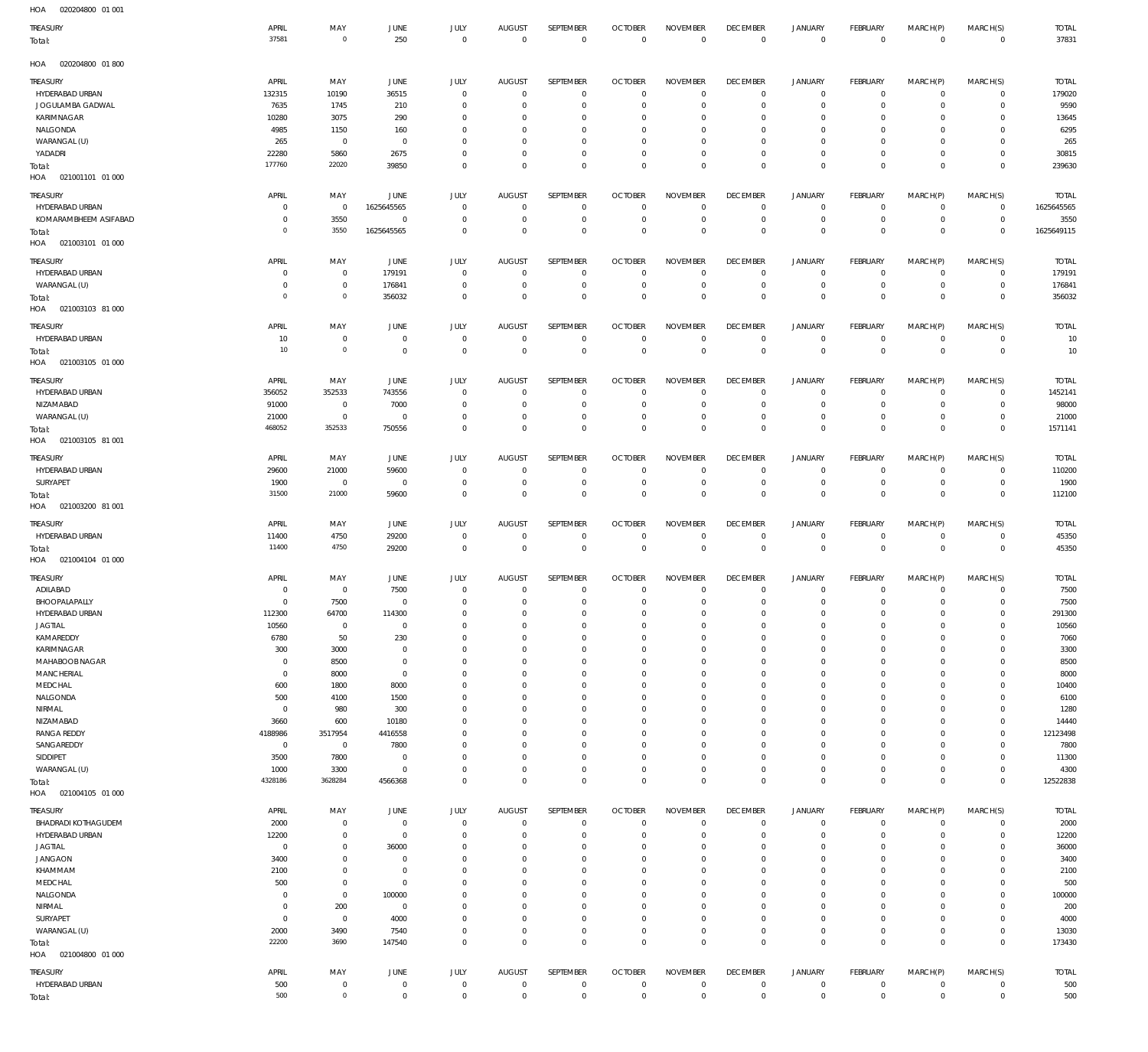021004800 81 001 HOA

| TREASURY                                          | APRIL                  |                     |                        | <b>JULY</b>             | <b>AUGUST</b>              | SEPTEMBER                  | <b>OCTOBER</b>             | <b>NOVEMBER</b>            | <b>DECEMBER</b>            | <b>JANUARY</b>             | <b>FEBRUARY</b>            | MARCH(P)                   |                            | <b>TOTAL</b>   |
|---------------------------------------------------|------------------------|---------------------|------------------------|-------------------------|----------------------------|----------------------------|----------------------------|----------------------------|----------------------------|----------------------------|----------------------------|----------------------------|----------------------------|----------------|
| <b>BHADRADI KOTHAGUDEM</b>                        | $^{\circ}$             | MAY<br>1000         | JUNE<br>$\overline{0}$ | $\mathbf 0$             | $\circ$                    | $\mathbf 0$                | $\overline{0}$             | $\overline{0}$             | $\mathbf 0$                | $\mathbf 0$                | $\overline{0}$             | $\mathbf 0$                | MARCH(S)<br>$\mathbf{0}$   | 1000           |
| HYDERABAD URBAN                                   | 81800                  | 18200               | 26700                  | $\mathbf 0$             | $\Omega$                   | $\mathbf 0$                | $^{\circ}$                 | $^{\circ}$                 | $\mathbf 0$                | $\mathbf 0$                | $\overline{0}$             | $\mathbf 0$                | $\mathbf{0}$               | 126700         |
| MEDCHAL                                           | 0                      | $\mathbf 0$         | 200                    | $\mathbf 0$             | $\Omega$                   | $\mathbf 0$                | $^{\circ}$                 | $^{\circ}$                 | $\mathbf 0$                | $\mathbf 0$                | $\overline{0}$             | $\Omega$                   | $\mathbf{0}$               | 200            |
| NAGARKURNOOL                                      | $\overline{0}$         | 3500                | 0                      | $\mathbf 0$             | $\Omega$                   | $\mathbf 0$                | $^{\circ}$                 | $\mathbf{0}$               | $\mathbf 0$                | $\mathbf 0$                | $\mathbf 0$                | $\Omega$                   | $\mathbf{0}$               | 3500           |
| <b>RANGA REDDY</b>                                | 468500                 | 748510              | 1054800                | $\Omega$                | $\Omega$                   | $\mathbf 0$                | $\Omega$                   | $\Omega$                   | $\mathbf 0$                | $\mathbf 0$                | $\overline{0}$             | $\Omega$                   | $\mathbf{0}$               | 2271810        |
| WARANGAL (U)                                      | 500                    | $\mathbf 0$         | $\overline{0}$         | $\mathbf 0$             | $\mathbf 0$                | $\mathbf 0$                | $^{\circ}$                 | $\mathbf{0}$               | $\mathbf 0$                | $\mathbf 0$                | $\overline{0}$             | $\mathbf 0$                | $\mathbf{0}$               | 500            |
| Total:                                            | 550800                 | 771210              | 1081700                | $\mathbf 0$             | $\Omega$                   | $\mathbf 0$                | $\overline{0}$             | $\mathbf 0$                | $\mathbf 0$                | $\mathbf 0$                | $\overline{0}$             | $\mathbf 0$                | $\overline{0}$             | 2403710        |
| 021080800 01 000<br>HOA                           |                        |                     |                        |                         |                            |                            |                            |                            |                            |                            |                            |                            |                            |                |
| TREASURY                                          | APRIL                  | MAY                 | JUNE                   | JULY                    | <b>AUGUST</b>              | SEPTEMBER                  | <b>OCTOBER</b>             | <b>NOVEMBER</b>            | <b>DECEMBER</b>            | <b>JANUARY</b>             | <b>FEBRUARY</b>            | MARCH(P)                   | MARCH(S)                   | <b>TOTAL</b>   |
| HYDERABAD URBAN                                   | 0                      | $\mathbf 0$         | 43950                  | $\mathbf 0$             | $\mathbf 0$                | $\mathbf 0$                | $\overline{0}$             | $\overline{0}$             | $\mathbf{0}$               | $\mathbf 0$                | $\overline{0}$             | $\mathbf 0$                | $\overline{0}$             | 43950          |
| Total:                                            | $^{\circ}$             | $\mathbf 0$         | 43950                  | $\mathbf 0$             | $^{\circ}$                 | $\mathbf 0$                | $\overline{0}$             | $\mathbf 0$                | $\mathbf 0$                | $\bf 0$                    | $\overline{0}$             | $\mathbf 0$                | $\overline{0}$             | 43950          |
| HOA  021080800  80 000                            |                        |                     |                        |                         |                            |                            |                            |                            |                            |                            |                            |                            |                            |                |
| TREASURY                                          | APRIL                  | MAY                 | JUNE                   | <b>JULY</b>             | <b>AUGUST</b>              | SEPTEMBER                  | <b>OCTOBER</b>             | <b>NOVEMBER</b>            | <b>DECEMBER</b>            | <b>JANUARY</b>             | <b>FEBRUARY</b>            | MARCH(P)                   | MARCH(S)                   | <b>TOTAL</b>   |
| HYDERABAD URBAN                                   | $\overline{0}$         | $\mathbf 0$         | 4436                   | $\mathbf 0$             | $^{\circ}$                 | $\mathbf 0$                | $\overline{0}$             | $^{\circ}$                 | $\mathbf 0$                | $\mathbf 0$                | $\overline{0}$             | $\mathbf 0$                | $\circ$                    | 4436           |
| Total:                                            | $^{\circ}$             | $\mathbf 0$         | 4436                   | $\mathbf 0$             | $\mathbf 0$                | $\mathbb O$                | $\overline{0}$             | $\mathbf 0$                | $\overline{0}$             | $\bf 0$                    | $\overline{0}$             | $\overline{0}$             | $\overline{0}$             | 4436           |
| HOA<br>021080800 81 000                           |                        |                     |                        |                         |                            |                            |                            |                            |                            |                            |                            |                            |                            |                |
| TREASURY                                          | APRIL                  | MAY                 | JUNE                   | JULY                    | <b>AUGUST</b>              | SEPTEMBER                  | <b>OCTOBER</b>             | <b>NOVEMBER</b>            | <b>DECEMBER</b>            | <b>JANUARY</b>             | <b>FEBRUARY</b>            | MARCH(P)                   | MARCH(S)                   | <b>TOTAL</b>   |
| HYDERABAD URBAN                                   | 13835                  | 10736               | 90761                  | $\Omega$                | $\Omega$                   | $\mathbf 0$                | $\overline{0}$             | $\Omega$                   | $\mathbf 0$                | $\mathbf 0$                | $\overline{0}$             | $\Omega$                   | $^{\circ}$                 | 115332         |
| NALGONDA                                          | C                      | 900                 | 450                    | $\mathbf 0$             | 0                          | $\mathbf 0$                | $^{\circ}$                 | $^{\circ}$                 | $\mathbf 0$                | $\mathbf 0$                | $\mathbf 0$                | $\Omega$                   | $\mathbf{0}$               | 1350           |
| WARANGAL (U)                                      | -C                     | $^{\circ}$          | 312                    | $\Omega$                | $\mathbf 0$                | $\mathbf 0$                | $^{\circ}$                 | $^{\circ}$                 | $\mathbf 0$                | $\mathbf 0$                | $\mathbf 0$                | $\mathbf 0$                | $\mathbf 0$                | 312            |
| Total:                                            | 13835                  | 11636               | 91523                  | $\mathbf 0$             | $\Omega$                   | $\mathbf 0$                | $\mathbf 0$                | $\mathbf 0$                | $\mathbf 0$                | $\mathbf 0$                | $\overline{0}$             | $\Omega$                   | $\mathbf 0$                | 116994         |
| HOA<br>021100800 01 000                           |                        |                     |                        |                         |                            |                            |                            |                            |                            |                            |                            |                            |                            |                |
| TREASURY                                          | APRIL                  | MAY                 | JUNE                   | <b>JULY</b>             | <b>AUGUST</b>              | SEPTEMBER                  | <b>OCTOBER</b>             | <b>NOVEMBER</b>            | <b>DECEMBER</b>            | <b>JANUARY</b>             | <b>FEBRUARY</b>            | MARCH(P)                   | MARCH(S)                   | <b>TOTAL</b>   |
| HYDERABAD URBAN                                   | C                      | $\mathbf 0$         | 126294                 | $\mathbb O$             | $^{\circ}$                 | $\mathbb O$                | $\overline{0}$             | $\mathbf 0$                | $\overline{0}$             | $\mathbf 0$                | $\overline{0}$             | $\mathbf 0$                | $\overline{0}$             | 126294         |
| Total:                                            | $^{\circ}$             | $\mathsf{O}\xspace$ | 126294                 | $\mathbf 0$             | $\circ$                    | $\mathbb O$                | $\overline{0}$             | $\mathbf 0$                | $\mathbf 0$                | $\bf 0$                    | $\overline{0}$             | $\mathbf 0$                | $\overline{0}$             | 126294         |
| HOA<br>021100800 81 000                           |                        |                     |                        |                         |                            |                            |                            |                            |                            |                            |                            |                            |                            |                |
| TREASURY                                          | APRIL                  | MAY                 | JUNE                   | JULY                    | <b>AUGUST</b>              | SEPTEMBER                  | <b>OCTOBER</b>             | <b>NOVEMBER</b>            | <b>DECEMBER</b>            | <b>JANUARY</b>             | <b>FEBRUARY</b>            | MARCH(P)                   | MARCH(S)                   | <b>TOTAL</b>   |
| HYDERABAD URBAN                                   | C                      | 1160                | $\overline{0}$         | $\mathbf 0$             | $\mathbf 0$                | $\mathbf 0$                | $\overline{0}$             | $\overline{0}$             | $\bf 0$                    | $\mathbf 0$                | $\mathbf 0$                | $\mathbf 0$                | $\mathbf{0}$               | 1160           |
| Total:                                            | $^{\circ}$             | 1160                | $^{\circ}$             | $\mathbf 0$             | $\mathbf 0$                | $\mathbf 0$                | $\overline{0}$             | $\mathbf 0$                | $\mathbf 0$                | $\mathbf 0$                | $\overline{0}$             | $\mathbf 0$                | $\,0\,$                    | 1160           |
| HOA  021501102  01  000                           |                        |                     |                        |                         |                            |                            |                            |                            |                            |                            |                            |                            |                            |                |
| TREASURY                                          | APRIL                  | MAY                 | JUNE                   | <b>JULY</b>             | <b>AUGUST</b>              | SEPTEMBER                  | <b>OCTOBER</b>             | <b>NOVEMBER</b>            | <b>DECEMBER</b>            | <b>JANUARY</b>             | <b>FEBRUARY</b>            | MARCH(P)                   | MARCH(S)                   | <b>TOTAL</b>   |
| PEDDAPALLY                                        | 10000                  | $\mathbf 0$         | $\overline{0}$         | $\mathbb O$             | 0                          | $\mathbf 0$                | $\overline{0}$             | $\overline{0}$             | 0                          | 0                          | $\overline{0}$             | $\mathbf 0$                | $\circ$                    | 10000          |
| Total:                                            | 10000                  | $\mathsf{O}\xspace$ | $\mathbf{0}$           | $\mathbf 0$             | $\mathbf 0$                | $\mathbf 0$                | $\overline{0}$             | $\mathbb O$                | $\mathbf 0$                | $\mathsf{O}\xspace$        | $\overline{0}$             | $\overline{0}$             | $\overline{0}$             | 10000          |
| HOA<br>021601106 01 000                           |                        |                     |                        |                         |                            |                            |                            |                            |                            |                            |                            |                            |                            |                |
| TREASURY                                          | APRIL                  | MAY                 | JUNE                   | JULY                    | <b>AUGUST</b>              | SEPTEMBER                  | <b>OCTOBER</b>             | <b>NOVEMBER</b>            | <b>DECEMBER</b>            | <b>JANUARY</b>             | <b>FEBRUARY</b>            | MARCH(P)                   | MARCH(S)                   | <b>TOTAL</b>   |
| ADILABAD                                          | 541                    | 541                 | 639                    | $\mathbf 0$             | $\mathbf 0$                | $\mathbf 0$                | $\overline{0}$             | $^{\circ}$                 | $\mathbf 0$                | $\mathbf 0$                | $\overline{0}$             | $\mathbf 0$                | $\mathbf 0$                | 1721           |
| BHADRADI KOTHAGUDEM                               | 581                    | 581                 | 581                    | $\Omega$                | $\Omega$                   | $\mathbf 0$                | $^{\circ}$                 | $^{\circ}$                 | $\mathbf 0$                | $\mathbf 0$                | $\mathbf 0$                | $\Omega$                   | $\mathbf 0$                | 1743           |
| HYDERABAD URBAN                                   | 341050                 | 1130459             | 895790                 | $\Omega$                | $\Omega$                   | $\mathbf 0$                | $^{\circ}$                 | $\Omega$                   | $\mathbf 0$                | $\mathbf 0$                | $\mathbf 0$                | $\Omega$                   | $\mathbf 0$                | 2367299        |
| <b>JAGTIAL</b>                                    | 352                    | 352                 | 352                    | $\Omega$                | $\Omega$                   | $\mathbf 0$                | $\Omega$                   | $\Omega$                   | $\mathbf 0$                | $\mathbf 0$                | $\Omega$                   | $\Omega$                   | $\mathbf 0$                | 1056           |
| JOGULAMBA GADWAL                                  | 13205                  | 13473               | 13545                  | $\Omega$                | $\Omega$                   | $\Omega$                   | $\Omega$                   | $\Omega$                   | $\Omega$                   | $\Omega$                   | $\mathbf 0$                | $\Omega$                   | $\mathbf 0$                | 40223          |
| KAMAREDDY                                         | 529                    | 652                 | 529                    | $\Omega$                | $\Omega$                   | $\mathbf 0$                | $^{\circ}$                 | $\Omega$                   | $\mathbf 0$                | $\mathbf 0$                | $\Omega$                   | $\Omega$                   | $\mathbf 0$                | 1710           |
| KARIMNAGAR                                        | 90                     | 90                  | 90                     | $\Omega$                | $\Omega$                   | $\Omega$                   | $\Omega$                   | $\Omega$                   | $\Omega$                   | $\Omega$                   | $\Omega$                   | 0                          | $\circ$                    | 270            |
| KHAMMAM                                           | 21109                  | 10239               | 14335                  | $\Omega$                | $\Omega$                   | $\mathbf 0$                | $^{\circ}$                 | $\Omega$                   | $\mathbf 0$                | $\mathbf 0$                | $\Omega$                   | $\Omega$                   | $\mathbf 0$                | 45683          |
| KOMARAMBHEEM ASIFABAD                             | 1107                   | 1107                | 1107                   | $\Omega$                | $\Omega$                   | $\Omega$                   | $\Omega$                   | $\Omega$                   | $\Omega$                   | $\Omega$                   | $\Omega$                   | $\Omega$                   | $\Omega$                   | 3321           |
| MAHABOOB NAGAR<br>MAHABUBABAD                     | 1859<br>355            | 1829<br>320         | 1811<br>320            | $\Omega$<br>$\mathbf 0$ | $\Omega$<br>$\mathbf 0$    | $\Omega$<br>$\mathbf 0$    | $\Omega$<br>$^{\circ}$     | $\Omega$<br>$\Omega$       | $\Omega$<br>$\mathbf 0$    | $\Omega$<br>$\mathbf 0$    | $\Omega$<br>$\mathbf 0$    | $\Omega$<br>$\Omega$       | $\Omega$<br>$\mathbf 0$    | 5499<br>995    |
| MANCHERIAL                                        | 8430                   | 8773                | 8015                   | $\Omega$                | $\Omega$                   | $\mathbf 0$                | $^{\circ}$                 | $\Omega$                   | $\mathbf 0$                | $\mathbf 0$                | $\mathbf 0$                | $\Omega$                   | $\mathbf 0$                | 25218          |
| MEDCHAL                                           | 989                    | 895                 | 895                    | $\Omega$                | $\Omega$                   | $\Omega$                   | $^{\circ}$                 | $\Omega$                   | $\mathbf 0$                | $\mathbf 0$                | $\mathbf 0$                | $\Omega$                   | $\mathbf 0$                | 2779           |
| Mulugu                                            | 887                    | 887                 | 887                    | $\Omega$                | $\Omega$                   | $\Omega$                   | $\Omega$                   | $\Omega$                   | $\mathbf 0$                | $\Omega$                   | $\Omega$                   | $\Omega$                   | $\Omega$                   | 2661           |
| NAGARKURNOOL                                      | 50                     | 50                  | 50                     | $\Omega$                | $\Omega$                   | $\Omega$                   | $\Omega$                   | $\Omega$                   | $\mathbf 0$                | $\mathbf 0$                | $^{\circ}$                 | $\Omega$                   | $\mathbf 0$                | 150            |
| NALGONDA                                          | 3950                   | 10255               | 13000                  | $\Omega$                | $\Omega$                   | $\Omega$                   | $\Omega$                   | $\Omega$                   | $\mathbf 0$                | $\mathbf 0$                | $\Omega$                   | $\Omega$                   | $\mathbf 0$                | 27205          |
| NIRMAL                                            | 15258                  | 7629                | 7629                   | $\Omega$                | $\Omega$                   | $\Omega$                   | $\Omega$                   | $\Omega$                   | $\Omega$                   | $\Omega$                   | $\mathbf 0$                | $\Omega$                   | $\mathbf 0$                | 30516          |
| NIZAMABAD                                         | 1163                   | 1091                | 1091                   | $\Omega$                | $\Omega$                   | $\mathbf 0$                | $^{\circ}$                 | $\Omega$                   | $\mathbf 0$                | $\mathbf 0$                | $\mathbf 0$                | $\Omega$                   | $\mathbf 0$                | 3345           |
| Narayanpet                                        | 45                     | 45                  | 45                     | $\Omega$                | $\Omega$                   | $\Omega$                   | $\Omega$                   | $\Omega$                   | $\Omega$                   | $\Omega$                   | $\mathbf 0$                | $\Omega$                   | $\Omega$                   | 135            |
| PAO - TELANGANA HYDERABAD                         | 97492                  | 97972               | 96940                  | $\Omega$                | $\Omega$                   | $\Omega$<br>$\Omega$       | $\Omega$                   | $\Omega$<br>$\Omega$       | $\mathbf 0$                | $\mathbf 0$<br>$\Omega$    | $\mathbf 0$<br>$\Omega$    | $\Omega$                   | $\mathbf 0$<br>$\Omega$    | 292404         |
| PPO - MOTIGALLY (TELANGANA)<br><b>RANGA REDDY</b> | 10000<br>15189         | 10000<br>14972      | 10000<br>8831          | $\Omega$<br>$\Omega$    | $\Omega$<br>$\Omega$       | $\Omega$                   | $\Omega$<br>$\Omega$       | $\Omega$                   | $\Omega$<br>$\mathbf 0$    | $\Omega$                   | $\mathbf 0$                | $\Omega$<br>$\Omega$       | $\mathbf 0$                | 30000<br>38992 |
| SANGAREDDY                                        | 10687                  | 472                 | 472                    | $\Omega$                | $\Omega$                   | $\Omega$                   | $\Omega$                   | $\Omega$                   | $\mathbf 0$                | $\mathbf 0$                | $\mathbf 0$                | $\Omega$                   | $\mathbf 0$                | 11631          |
| SIDDIPET                                          | 380                    | 380                 | 380                    | $\Omega$                | $\Omega$                   | $\Omega$                   | $\Omega$                   | $\Omega$                   | $\mathbf 0$                | $\Omega$                   | $\mathbf 0$                | $\Omega$                   | $\Omega$                   | 1140           |
| SURYAPET                                          | 150                    | 493                 | 493                    | $\Omega$                | $\Omega$                   | $\Omega$                   | $\Omega$                   | $\Omega$                   | $\mathbf 0$                | $\mathbf 0$                | $\mathbf 0$                | $\Omega$                   | $\mathbf 0$                | 1136           |
| VIKARABAD                                         | 62                     | 62                  | 62                     | $\Omega$                | $\Omega$                   | $\Omega$                   | $\Omega$                   | $\Omega$                   | $\mathbf 0$                | $\Omega$                   | $\Omega$                   | $\Omega$                   | $\Omega$                   | 186            |
| WANAPARTHY                                        | 452                    | 452                 | 452                    | $\Omega$                | $\Omega$                   | $\Omega$                   | $\Omega$                   | $\Omega$                   | $\mathbf 0$                | $\mathbf 0$                | $\mathbf 0$                | $\Omega$                   | $\mathbf 0$                | 1356           |
| WARANGAL (U)                                      | 3364                   | 49252               | 3514                   | $\Omega$                | $\Omega$                   | $\mathbf 0$                | $\Omega$                   | $\Omega$                   | $\mathbf 0$                | $\mathbf 0$                | $\Omega$                   | $\Omega$                   | $\Omega$                   | 56130          |
| YADADRI                                           | 6329                   | 679                 | 10679                  | $\Omega$                | $\Omega$                   | $\mathbf 0$                | $^{\circ}$                 | $\Omega$                   | $\mathbf 0$                | $\mathbf 0$                | $\mathbf 0$                | $\Omega$                   | $\mathbf 0$                | 17687          |
| Total:                                            | 555655                 | 1364002             | 1092534                | $\Omega$                | $\Omega$                   | $\mathbf 0$                | $\Omega$                   | $\Omega$                   | $\mathbf 0$                | $\mathbf 0$                | $\mathbf 0$                | $\Omega$                   | $\overline{0}$             | 3012191        |
| HOA<br>021601106 81 000                           |                        |                     |                        |                         |                            |                            |                            |                            |                            |                            |                            |                            |                            |                |
| TREASURY                                          | APRIL                  | MAY                 | JUNE                   | JULY                    | <b>AUGUST</b>              | SEPTEMBER                  | <b>OCTOBER</b>             | <b>NOVEMBER</b>            | <b>DECEMBER</b>            | <b>JANUARY</b>             | <b>FEBRUARY</b>            | MARCH(P)                   | MARCH(S)                   | <b>TOTAL</b>   |
| HYDERABAD URBAN                                   | 17395                  | 8139                | 18631                  | $\mathbf 0$             | $\circ$                    | $\mathbf 0$                | $\overline{0}$             | $\mathbf 0$                | $\overline{0}$             | $\mathbf 0$                | $\overline{0}$             | $\circ$                    | $\overline{0}$             | 44165          |
| Total:                                            | 17395                  | 8139                | 18631                  | $\mathbf 0$             | $\mathbf 0$                | $\mathbb O$                | $\overline{0}$             | $\mathbb O$                | $\mathbf 0$                | $\mathsf{O}\xspace$        | $\overline{0}$             | $\mathbf 0$                | $\overline{0}$             | 44165          |
| HOA<br>021760800 01 000                           |                        |                     |                        |                         |                            |                            |                            |                            |                            |                            |                            |                            |                            |                |
| TREASURY                                          | APRIL                  | MAY                 | JUNE                   | JULY                    | <b>AUGUST</b>              | SEPTEMBER                  | <b>OCTOBER</b>             | <b>NOVEMBER</b>            | <b>DECEMBER</b>            | <b>JANUARY</b>             | <b>FEBRUARY</b>            | MARCH(P)                   | MARCH(S)                   | <b>TOTAL</b>   |
| ADILABAD                                          | $\Omega$               | 6000                | $\mathbf{0}$           | $\mathbf 0$             | $\mathbf 0$                | $\mathbf 0$                | $\overline{0}$             | $\Omega$                   | $\mathbf 0$                | $\mathbf 0$                | $\overline{0}$             | $\mathbf 0$                | $\mathbf{0}$               | 6000           |
| BHADRADI KOTHAGUDEM                               | $\overline{0}$         | $\mathbf 0$         | 20000                  | $\mathbf 0$             | $\Omega$                   | $\mathbf 0$                | $^{\circ}$                 | $\Omega$                   | $\mathbf 0$                | $\mathbf 0$                | $\overline{0}$             | $\mathbf 0$                | $\mathbf{0}$               | 20000          |
| <b>JAGTIAL</b>                                    | 10000                  | $\mathbf{0}$        | $\overline{0}$         | $\Omega$                | $\Omega$                   | $\mathbf 0$                | $^{\circ}$                 | $\Omega$                   | $\mathbf 0$                | $\mathbf 0$                | $\mathbf 0$                | $\Omega$                   | $\mathbf 0$                | 10000          |
| KAMAREDDY                                         | $^{\circ}$             | 18000               | $\overline{0}$         | $\Omega$                | $\Omega$                   | $\Omega$                   | $\Omega$                   | $\Omega$                   | $\Omega$                   | $\Omega$                   | $\mathbf 0$                | $\Omega$                   | $\mathbf 0$                | 18000          |
| MAHABUBABAD                                       | 20000                  | $\mathbf 0$         | $\overline{0}$         | $\Omega$                | $\Omega$                   | $\mathbf 0$                | $^{\circ}$                 | $\mathbf 0$                | $\mathbf 0$                | $\mathbf 0$                | $\mathbf 0$                | $\Omega$                   | $\mathbf 0$                | 20000          |
| MANCHERIAL                                        | $^{\circ}$<br>$\Omega$ | 6000                | $\mathbf{0}$<br>6000   | $\Omega$<br>$\mathbf 0$ | $\mathbf 0$<br>$\mathbf 0$ | $\mathbf 0$<br>$\mathbf 0$ | $\mathbf 0$<br>$\mathbf 0$ | $\mathbf 0$<br>$\mathbf 0$ | $\mathbf 0$<br>$\mathbf 0$ | $\mathbf 0$<br>$\mathbf 0$ | $\mathbf 0$<br>$\mathbf 0$ | $\mathbf 0$<br>$\mathbf 0$ | $\mathbf 0$<br>$\mathbf 0$ | 6000           |
| NIRMAL                                            |                        | $\mathbf 0$         |                        |                         |                            |                            |                            |                            |                            |                            |                            |                            |                            | 6000           |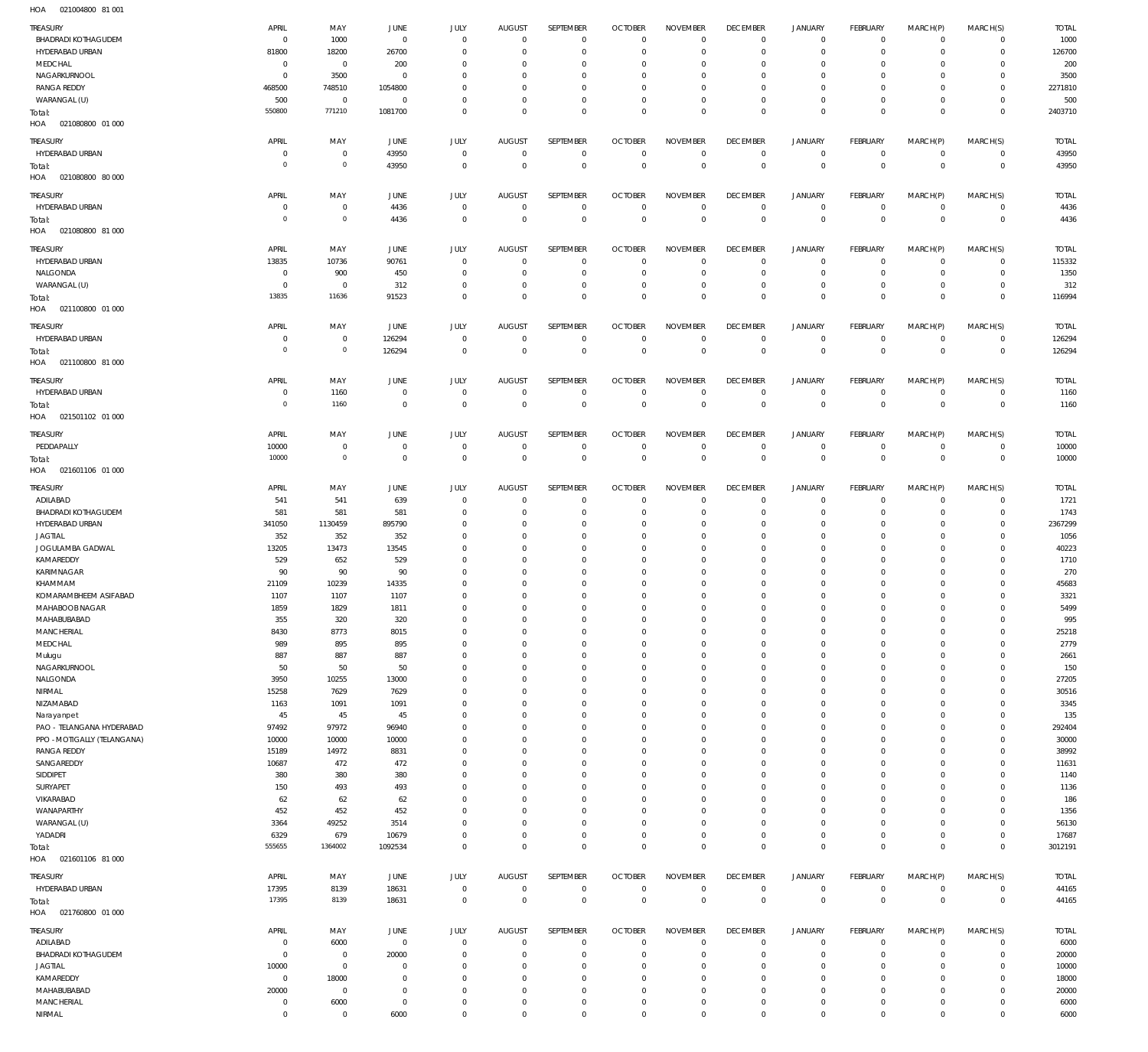| TREASURY<br>NIZAMABAD                         | APRIL<br>12000      | MAY<br>10000            | <b>JUNE</b><br>$\overline{0}$ | JULY<br>$\mathbf 0$        | <b>AUGUST</b><br>$\overline{0}$  | SEPTEMBER<br>$\overline{0}$ | <b>OCTOBER</b><br>$\overline{0}$ | <b>NOVEMBER</b><br>$^{\circ}$ | <b>DECEMBER</b><br>$\mathbf 0$ | <b>JANUARY</b><br>$\circ$ | <b>FEBRUARY</b><br>$\circ$    | MARCH(P)<br>$^{\circ}$       | MARCH(S)<br>$\circ$                | <b>TOTAL</b><br>22000 |
|-----------------------------------------------|---------------------|-------------------------|-------------------------------|----------------------------|----------------------------------|-----------------------------|----------------------------------|-------------------------------|--------------------------------|---------------------------|-------------------------------|------------------------------|------------------------------------|-----------------------|
| PEDDAPALLY                                    | 7000                | $\mathbf 0$             | $\overline{0}$                | $\mathbf 0$                | $\overline{0}$                   | $\mathbf 0$                 | $\mathbf{0}$                     | $\mathbf 0$                   | $\overline{0}$                 | $\Omega$                  | $\circ$                       | $^{\circ}$                   | $\mathbf 0$                        | 7000                  |
| SIRICILLA                                     | $\overline{0}$      | $\mathbf 0$             | 10000                         | $\mathbf 0$                | $\overline{0}$                   | $\mathbf 0$                 | $\mathbf{0}$                     | $\mathbf 0$                   | $\mathbf 0$                    | $\Omega$                  | $\mathbf 0$                   | $\Omega$                     | $\mathbf 0$                        | 10000                 |
| Total:<br>HOA<br>021760800 81 000             | 49000               | 40000                   | 36000                         | $\mathbf 0$                | $\Omega$                         | $\mathbf 0$                 | $\mathbf{0}$                     | $\mathbf 0$                   | $\mathbf 0$                    | $\Omega$                  | $\Omega$                      | $\Omega$                     | $\mathbf 0$                        | 125000                |
| TREASURY                                      | APRIL               | MAY                     | <b>JUNE</b>                   | JULY                       | <b>AUGUST</b>                    | SEPTEMBER                   | <b>OCTOBER</b>                   | <b>NOVEMBER</b>               | <b>DECEMBER</b>                | <b>JANUARY</b>            | <b>FEBRUARY</b>               | MARCH(P)                     | MARCH(S)                           | <b>TOTAL</b>          |
| ADILABAD<br><b>BHADRADI KOTHAGUDEM</b>        | 52000<br>38000      | 16000                   | 73000                         | $\Omega$<br>$\Omega$       | $\mathbf 0$<br>$\Omega$          | $\mathbf 0$<br>$\mathbf 0$  | $\overline{0}$<br>$\mathbf 0$    | $\mathbf 0$<br>$\Omega$       | $\mathbf 0$<br>$\mathbf 0$     | $\circ$<br>$\Omega$       | $\circ$<br>$\circ$            | $\mathbf{0}$<br>$\Omega$     | $\circ$<br>$\mathbf 0$             | 141000<br>144000      |
| BHOOPALAPALLY                                 | 10000               | 46000<br>$^{\circ}$     | 60000<br>$^{\circ}$           | $\Omega$                   | $\Omega$                         | $\Omega$                    | $^{\circ}$                       | $\Omega$                      | $^{\circ}$                     | $\Omega$                  | $\circ$                       | $\Omega$                     | $\Omega$                           | 10000                 |
| HYDERABAD URBAN                               | 349000              | 246500                  | 306540                        | $\Omega$                   | $\Omega$                         | $\Omega$                    | $\mathbf 0$                      | $\Omega$                      | $\overline{0}$                 | $\Omega$                  | $\circ$                       | $\Omega$                     | $\Omega$                           | 902040                |
| <b>JAGTIAL</b>                                | 63335               | 52000                   | 83000                         | $\Omega$                   | $\Omega$                         | $\Omega$                    | $\mathbf 0$                      | $\Omega$                      | $^{\circ}$                     | $\circ$                   | $\circ$                       | $\Omega$                     | $\Omega$                           | 198335                |
| JOGULAMBA GADWAL                              | 98000               | 60000                   | 52000                         | $\Omega$                   | $\Omega$                         | $\Omega$                    | $\mathbf 0$                      | $\Omega$                      | $^{\circ}$                     | $\Omega$                  | $^{\circ}$                    | $\Omega$                     | $\Omega$                           | 210000                |
| KAMAREDDY                                     | 130000              | 61000                   | 12100                         | $\Omega$                   | $\Omega$                         | $\Omega$                    | $\Omega$                         | $\Omega$                      | $^{\circ}$                     | $\Omega$                  | $^{\circ}$                    | $\Omega$                     | $\Omega$                           | 203100                |
| KARIMNAGAR                                    | 165865              | 42000                   | 60000                         | $\Omega$                   | $\Omega$                         | $\Omega$                    | $\mathbf 0$                      | $\Omega$                      | $^{\circ}$                     | $\Omega$                  | $^{\circ}$                    | $\Omega$                     | $\Omega$                           | 267865                |
| KHAMMAM<br>KOMARAMBHEEM ASIFABAD              | 112000<br>12000     | 90000<br>$\overline{0}$ | 70000<br>18000                | $\Omega$<br>$\Omega$       | $\Omega$<br>$\Omega$             | $\Omega$<br>$\Omega$        | $\Omega$<br>$\mathbf 0$          | $\Omega$<br>$\Omega$          | $^{\circ}$<br>$^{\circ}$       | $\Omega$<br>$\Omega$      | $^{\circ}$<br>$^{\circ}$      | $\Omega$<br>$\Omega$         | $\Omega$<br>$\Omega$               | 272000<br>30000       |
| MAHABOOB NAGAR                                | 62010               | 54000                   | 106000                        | $\Omega$                   | $\Omega$                         | $\Omega$                    | $\Omega$                         | $\Omega$                      | $^{\circ}$                     | $\Omega$                  | $^{\circ}$                    | $\Omega$                     | $\Omega$                           | 222010                |
| MAHABUBABAD                                   | 32000               | 6000                    | 32000                         | $\Omega$                   | $\Omega$                         | $\Omega$                    | $^{\circ}$                       | $\Omega$                      | $^{\circ}$                     | $\circ$                   | $^{\circ}$                    | $\Omega$                     | $\Omega$                           | 70000                 |
| <b>MANCHERIAL</b>                             | 48582               | 22000                   | 30000                         | $\Omega$                   | $\Omega$                         | $\Omega$                    | $\Omega$                         | $\Omega$                      | $^{\circ}$                     | $\Omega$                  | $\Omega$                      | $\Omega$                     | $\Omega$                           | 100582                |
| MEDAK                                         | 44811               | 12000                   | 22000                         | $\Omega$                   | $\Omega$                         | $\Omega$                    | $^{\circ}$                       | $\Omega$                      | $^{\circ}$                     | $\circ$                   | $^{\circ}$                    | $\Omega$                     | $\Omega$                           | 78811                 |
| Mulugu                                        | $\Omega$            | $\overline{0}$          | 12000                         | $\Omega$                   | $\Omega$                         | $\Omega$                    | $\Omega$                         | $\Omega$                      | $^{\circ}$                     | $\Omega$                  | $\Omega$                      | $\Omega$                     | $\Omega$                           | 12000                 |
| NAGARKURNOOL                                  | 12000               | 59044                   | 54000                         | $\Omega$<br>$\Omega$       | $\Omega$<br>$\Omega$             | $\Omega$<br>$\Omega$        | $^{\circ}$<br>$\Omega$           | $\Omega$<br>$\Omega$          | $^{\circ}$                     | $\circ$                   | $^{\circ}$<br>$\Omega$        | $\Omega$                     | $\Omega$<br>$\Omega$               | 125044                |
| NALGONDA<br>NIRMAL                            | 114800<br>84000     | 69600<br>44841          | 38000<br>24122                | $\Omega$                   | $\Omega$                         | $\Omega$                    | $^{\circ}$                       | $\Omega$                      | $^{\circ}$<br>$^{\circ}$       | $\Omega$<br>$\circ$       | $^{\circ}$                    | $\Omega$<br>$\Omega$         | $\Omega$                           | 222400<br>152963      |
| NIZAMABAD                                     | 181000              | 110000                  | 62000                         | $\Omega$                   | $\Omega$                         | $\Omega$                    | $\mathbf 0$                      | $\Omega$                      | $^{\circ}$                     | $\Omega$                  | $\Omega$                      | $\Omega$                     | $\Omega$                           | 353000                |
| PEDDAPALLY                                    | 63000               | 26000                   | 32339                         | $\Omega$                   | $\Omega$                         | $\Omega$                    | $\Omega$                         | $\Omega$                      | $^{\circ}$                     | $\circ$                   | $\circ$                       | $\Omega$                     | $\Omega$                           | 121339                |
| <b>RANGA REDDY</b>                            | 18638               | $\overline{0}$          | 0                             | $\Omega$                   | $\Omega$                         | $\Omega$                    | $\mathbf 0$                      | $\Omega$                      | $^{\circ}$                     | $\Omega$                  | $\circ$                       | $\Omega$                     | $\Omega$                           | 18638                 |
| SANGAREDDY                                    | 73940               | 16000                   | 93000                         | $\Omega$                   | $\Omega$                         | $\Omega$                    | $\Omega$                         | $\Omega$                      | $\overline{0}$                 | $\Omega$                  | $\circ$                       | $\Omega$                     | $\Omega$                           | 182940                |
| SIDDIPET                                      | 71200               | 42000                   | 38000                         | $\Omega$                   | $\Omega$                         | $\Omega$                    | $\mathbf 0$                      | $\Omega$                      | $^{\circ}$                     | $\Omega$                  | $\circ$                       | $\Omega$                     | $\Omega$                           | 151200                |
| SIRICILLA                                     | 12000<br>68000      | 6000                    | 20000                         | $\Omega$<br>$\Omega$       | $\Omega$<br>$\Omega$             | $\Omega$<br>$\Omega$        | $\Omega$<br>$\mathbf 0$          | $\Omega$<br>$\Omega$          | $\overline{0}$<br>$^{\circ}$   | $\Omega$<br>$\Omega$      | $\circ$<br>$\circ$            | $\Omega$<br>$\Omega$         | $\Omega$<br>$\Omega$               | 38000                 |
| SURYAPET<br>VIKARABAD                         | 12800               | 34000<br>6000           | 46000<br>36417                | $\Omega$                   | $\Omega$                         | $\Omega$                    | $\Omega$                         | $\Omega$                      | $\overline{0}$                 | $\Omega$                  | $\circ$                       | $\Omega$                     | $\Omega$                           | 148000<br>55217       |
| WANAPARTHY                                    | 42000               | 18000                   | 18000                         | $\Omega$                   | $\Omega$                         | $\Omega$                    | $\mathbf 0$                      | $\Omega$                      | $^{\circ}$                     | $\Omega$                  | $\circ$                       | $\Omega$                     | $\Omega$                           | 78000                 |
| WARANGAL (R)                                  | 16000               | 22000                   | 68000                         | $\Omega$                   | $\Omega$                         | $\Omega$                    | $\Omega$                         | $\Omega$                      | $^{\circ}$                     | $\Omega$                  | $\circ$                       | $\Omega$                     | $\Omega$                           | 106000                |
| WARANGAL (U)                                  | 6000                | $^{\circ}$              | 10000                         | $\Omega$                   | $\Omega$                         | $\Omega$                    | $\mathbf 0$                      | $\Omega$                      | $^{\circ}$                     | $\Omega$                  | $\circ$                       | $\Omega$                     | $\Omega$                           | 16000                 |
| YADADRI                                       | 62000               | 30000                   | 12000                         | $\Omega$                   | $\Omega$                         | $\mathbf 0$                 | $\mathbf 0$                      | $\Omega$                      | $\mathbf 0$                    | $\Omega$                  | $\circ$                       | $\Omega$                     | $\mathbf 0$                        | 104000                |
| Total:                                        | 2054981             | 1190985                 | 1488518                       | $\Omega$                   | $\Omega$                         | $\Omega$                    | $\Omega$                         | $\Omega$                      | $\overline{0}$                 | $\overline{0}$            | $\overline{0}$                | $\Omega$                     | $\mathbf 0$                        | 4734484               |
| HOA<br>022060113 02 000                       |                     |                         |                               |                            |                                  |                             |                                  |                               |                                |                           |                               |                              |                                    |                       |
| TREASURY                                      | APRIL               | MAY                     | JUNE                          | JULY                       | <b>AUGUST</b>                    | SEPTEMBER                   | <b>OCTOBER</b>                   | <b>NOVEMBER</b>               | <b>DECEMBER</b>                | JANUARY                   | <b>FEBRUARY</b>               | MARCH(P)                     | MARCH(S)                           | <b>TOTAL</b>          |
| HYDERABAD URBAN                               | 880                 | $\mathbf 0$             | $\circ$                       | $\bf 0$                    | $\overline{0}$                   | $\mathbf 0$                 | $\mathbf 0$                      | $^{\circ}$                    | $^{\circ}$                     | $\mathbf 0$               | $\mathbf 0$                   | $^{\circ}$                   | 0                                  | 880                   |
| Total:<br>HOA<br>022060800 81 000             | 880                 | $\mathsf{O}\xspace$     | $\overline{0}$                | $\mathbf 0$                | $\overline{0}$                   | $\overline{0}$              | $\overline{0}$                   | $\mathbf 0$                   | $\mathbf 0$                    | $\mathbf 0$               | $\overline{0}$                | $\mathbf 0$                  | $\,0\,$                            | 880                   |
|                                               |                     |                         |                               |                            |                                  |                             |                                  |                               |                                |                           |                               |                              |                                    |                       |
| TREASURY                                      |                     | MAY                     | JUNE                          | JULY                       | <b>AUGUST</b>                    |                             |                                  | <b>NOVEMBER</b>               | <b>DECEMBER</b>                | <b>JANUARY</b>            |                               |                              |                                    | <b>TOTAL</b>          |
|                                               | APRIL               |                         |                               |                            |                                  | SEPTEMBER                   | <b>OCTOBER</b>                   |                               |                                |                           | <b>FEBRUARY</b>               | MARCH(P)                     | MARCH(S)                           |                       |
| HYDERABAD URBAN                               | 1000                | $\overline{0}$          | $^{\circ}$                    | $\mathbf 0$                | $\mathbf 0$                      | $\mathbf 0$                 | $\mathbf 0$                      | $^{\circ}$                    | $^{\circ}$                     | $\Omega$                  | $\circ$                       | $\Omega$                     | $\mathbf 0$                        | 1000                  |
| Total:                                        | 1000                | $\mathsf{O}\xspace$     | $\mathbf 0$                   | $\mathbf 0$                | $\Omega$                         | $\mathbf 0$                 | $\overline{0}$                   | $\mathbf 0$                   | $\mathbf 0$                    | $\overline{0}$            | $\overline{0}$                | $\overline{0}$               | $\mathbf 0$                        | 1000                  |
| HOA<br>023000101 01 001                       |                     |                         |                               |                            |                                  |                             |                                  |                               |                                |                           |                               |                              |                                    |                       |
| <b>TREASURY</b>                               | APRIL               | MAY                     | JUNE                          | JULY                       | AUGUST                           | SEPTEMBER                   | <b>OCTOBER</b>                   | NOVEMBER                      | <b>DECEMBER</b>                | <b>JANUARY</b>            | <b>FEBRUARY</b>               | MARCH(P)                     | MARCH(S)                           | <b>TOTAL</b>          |
| ADILABAD                                      | 600<br>$\mathbf 0$  | 505                     | $\overline{0}$                | $\mathbf 0$<br>$\mathbf 0$ | $\overline{0}$<br>$\overline{0}$ | $^{\circ}$<br>$\mathbf 0$   | $\mathbf 0$                      | $^{\circ}$<br>$^{\circ}$      | $\Omega$                       | $\Omega$<br>$\Omega$      | $\circ$                       | $^{\circ}$<br>$^{\circ}$     | $\circ$                            | 1105                  |
| <b>BHADRADI KOTHAGUDEM</b><br>HYDERABAD URBAN | 1714                | 8466<br>41177845        | 3579<br>550                   | $\mathbf 0$                | $\Omega$                         | $\mathbf 0$                 | $\overline{0}$<br>$\mathbf 0$    | $\mathbf 0$                   | $\mathbf 0$<br>$\mathbf 0$     | $\Omega$                  | $\mathbf 0$<br>$\circ$        | $\Omega$                     | $\mathsf{O}\xspace$<br>$\mathbf 0$ | 12045<br>41180109     |
| <b>JAGTIAL</b>                                | 36345               | 67213                   | 11400                         | $\Omega$                   | $\Omega$                         | $\mathbf 0$                 | $\mathbf 0$                      | $\Omega$                      | $\mathbf 0$                    | $\circ$                   | $\circ$                       | $\Omega$                     | $\mathbf 0$                        | 114958                |
| JANGAON                                       | $\mathbf 0$         | $\mathbf 0$             | 600                           | $\mathbf 0$                | $\Omega$                         | $\Omega$                    | $\mathbf 0$                      | $\Omega$                      | $\mathbf 0$                    | $\Omega$                  | $\circ$                       | $\Omega$                     | $\mathbf 0$                        | 600                   |
| JOGULAMBA GADWAL                              | $^{\circ}$          | 100                     | $\circ$                       | $\Omega$                   | $\Omega$                         | $\mathbf 0$                 | $\mathbf 0$                      | $\Omega$                      | $\mathbf 0$                    | $\circ$                   | $\circ$                       | $\Omega$                     | $\mathbf 0$                        | 100                   |
| KAMAREDDY                                     | 3300                | 2100                    | $\circ$                       | $\mathbf 0$                | $\Omega$                         | $\mathbf 0$                 | $\mathbf{0}$                     | $\mathbf 0$                   | $\mathbf 0$                    | $\Omega$                  | $\circ$                       | $\Omega$                     | $\mathbf 0$                        | 5400                  |
| KARIMNAGAR                                    | 500                 | 7200                    | $\circ$                       | $\Omega$<br>$\mathbf 0$    | $\Omega$<br>$\Omega$             | $\Omega$<br>$\mathbf 0$     | $\mathbf{0}$<br>$\mathbf{0}$     | $\Omega$<br>$\mathbf 0$       | $\overline{0}$                 | $\circ$<br>$\Omega$       | $\circ$<br>$\circ$            | $\Omega$<br>$\Omega$         | $\mathbf 0$                        | 7700                  |
| KHAMMAM<br><b>MAHABOOB NAGAR</b>              | 100<br>500          | 200                     | 200<br>600                    | $\Omega$                   | $\Omega$                         | $\Omega$                    | $\mathbf{0}$                     | $\Omega$                      | $\mathbf 0$<br>$\overline{0}$  | $\circ$                   | $\circ$                       | $\Omega$                     | $\mathbf 0$<br>$\mathbf 0$         | 500<br>3800           |
| MEDCHAL                                       | 10000               | 2700<br>$\mathbf 0$     | $\circ$                       | $\mathbf 0$                | $\mathbf 0$                      | $\mathbf 0$                 | $\mathbf{0}$                     | $\mathbf 0$                   | $\mathbf 0$                    | $\Omega$                  | $\circ$                       | $\Omega$                     | $\mathbf 0$                        | 10000                 |
| NALGONDA                                      | 250                 | $\mathbf 0$             | 50                            | $\Omega$                   | $\Omega$                         | $\Omega$                    | $\mathbf{0}$                     | $\Omega$                      | $\mathbf 0$                    | $\circ$                   | $\circ$                       | $\Omega$                     | $\circ$                            | 300                   |
| NIRMAL                                        | 2150                | 3600                    | 6850                          | $\mathbf 0$                | $\Omega$                         | $\mathbf 0$                 | $\mathbf{0}$                     | $\Omega$                      | $\mathbf 0$                    | $\Omega$                  | $\circ$                       | $\Omega$                     | $\mathbf 0$                        | 12600                 |
| NIZAMABAD                                     | 40650               | 5100                    | 9000                          | $\Omega$                   | $\Omega$                         | $\Omega$                    | $\mathbf{0}$                     | $\Omega$                      | $\mathbf 0$                    | $\circ$                   | $\circ$                       | $\Omega$                     | $\mathbf 0$                        | 54750                 |
| <b>RANGA REDDY</b>                            | 388747              | 83935                   | 525001                        | $\Omega$                   | $\Omega$                         | $\mathbf 0$                 | $\mathbf{0}$                     | $\mathbf 0$                   | $\mathbf 0$                    | $\Omega$                  | $\circ$                       | $\Omega$                     | $\circ$                            | 997683                |
| SANGAREDDY<br><b>SIRICILLA</b>                | 1000<br>1200        | 100<br>$\mathbf 0$      | 15100<br>600                  | $\Omega$<br>$\Omega$       | $\Omega$<br>$\Omega$             | $\Omega$<br>$\mathbf 0$     | $\mathbf{0}$<br>$\mathbf{0}$     | $\Omega$<br>$\mathbf 0$       | $\mathbf 0$<br>$\mathbf 0$     | $\Omega$<br>$\circ$       | $\circ$<br>$\circ$            | $\Omega$<br>$\Omega$         | $\circ$<br>$\mathbf 0$             | 16200<br>1800         |
| WARANGAL (U)                                  | 1500                | $\mathbf 0$             | 1528                          | $\mathbf 0$                | $\overline{0}$                   | $\mathbf 0$                 | $\mathbf 0$                      | $\mathbf 0$                   | $\mathbf 0$                    | $\circ$                   | $\mathbf 0$                   | $\Omega$                     | $\mathbf 0$                        | 3028                  |
| Total:                                        | 488556              | 41359064                | 575058                        | $\mathbf 0$                | $\Omega$                         | $\mathbf 0$                 | $\mathbf{0}$                     | $\mathbf{0}$                  | $\mathbb O$                    | $\overline{0}$            | $\overline{0}$                | $\overline{0}$               | $\mathbb O$                        | 42422678              |
| HOA  023000103  01  000                       |                     |                         |                               |                            |                                  |                             |                                  |                               |                                |                           |                               |                              |                                    |                       |
| TREASURY                                      | APRIL               | MAY                     | JUNE                          | JULY                       | <b>AUGUST</b>                    | SEPTEMBER                   | <b>OCTOBER</b>                   | <b>NOVEMBER</b>               | <b>DECEMBER</b>                | <b>JANUARY</b>            | <b>FEBRUARY</b>               | MARCH(P)                     | MARCH(S)                           | <b>TOTAL</b>          |
| <b>RANGA REDDY</b>                            | 680088              | 656206                  | 1273611                       | $\mathbf 0$                | $\overline{0}$                   | $\mathbf 0$                 | $\mathbf{0}$                     | $\mathbf{0}$                  | $\mathbf 0$                    | $\circ$                   | $\circ$                       | $\mathbf 0$                  | $\circ$                            | 2609905               |
| Total:                                        | 680088              | 656206                  | 1273611                       | $\mathbf 0$                | $\overline{0}$                   | $\mathbb O$                 | $\overline{0}$                   | $\mathbf 0$                   | $\mathbb O$                    | $\overline{0}$            | $\overline{0}$                | $\overline{0}$               | $\mathbb O$                        | 2609905               |
| 023000104 01 000<br>HOA                       |                     |                         |                               |                            |                                  |                             |                                  |                               |                                |                           |                               |                              |                                    |                       |
| TREASURY                                      | APRIL               | MAY                     | JUNE                          | JULY                       | <b>AUGUST</b>                    | SEPTEMBER                   | <b>OCTOBER</b>                   | <b>NOVEMBER</b>               | <b>DECEMBER</b>                | JANUARY                   | <b>FEBRUARY</b>               | MARCH(P)                     | MARCH(S)                           | <b>TOTAL</b>          |
| HYDERABAD URBAN                               | 8937337             | 44508                   | 70000                         | $\mathbf 0$                | $\overline{0}$                   | $\mathbf 0$                 | $\overline{0}$                   | $\mathbf{0}$                  | $\mathbf 0$                    | $\circ$                   | $\circ$                       | $^{\circ}$                   | $\mathbf 0$                        | 9051845               |
| NIZAMABAD                                     | $\overline{0}$      | 2000                    | 1000                          | $\mathbf 0$                | $\overline{0}$                   | $\mathbf 0$                 | $\overline{0}$                   | $^{\circ}$                    | $\mathbf 0$                    | $\Omega$                  | $\mathbf 0$                   | $\Omega$                     | $\mathsf{O}\xspace$                | 3000                  |
| <b>RANGA REDDY</b><br>Total:                  | 2951514<br>11888851 | 2444298<br>2490806      | 3550248<br>3621248            | $\mathbf 0$<br>$\mathbf 0$ | $\overline{0}$<br>$\overline{0}$ | $\mathbf 0$<br>$\mathbf 0$  | $\mathbf 0$<br>$\mathbf 0$       | $^{\circ}$<br>$\mathbf 0$     | $\mathbf 0$<br>$\mathbb O$     | $\Omega$<br>$\mathbb O$   | $\mathbf 0$<br>$\overline{0}$ | $^{\circ}$<br>$\overline{0}$ | $\mathbf 0$<br>$\mathbb O$         | 8946060<br>18000905   |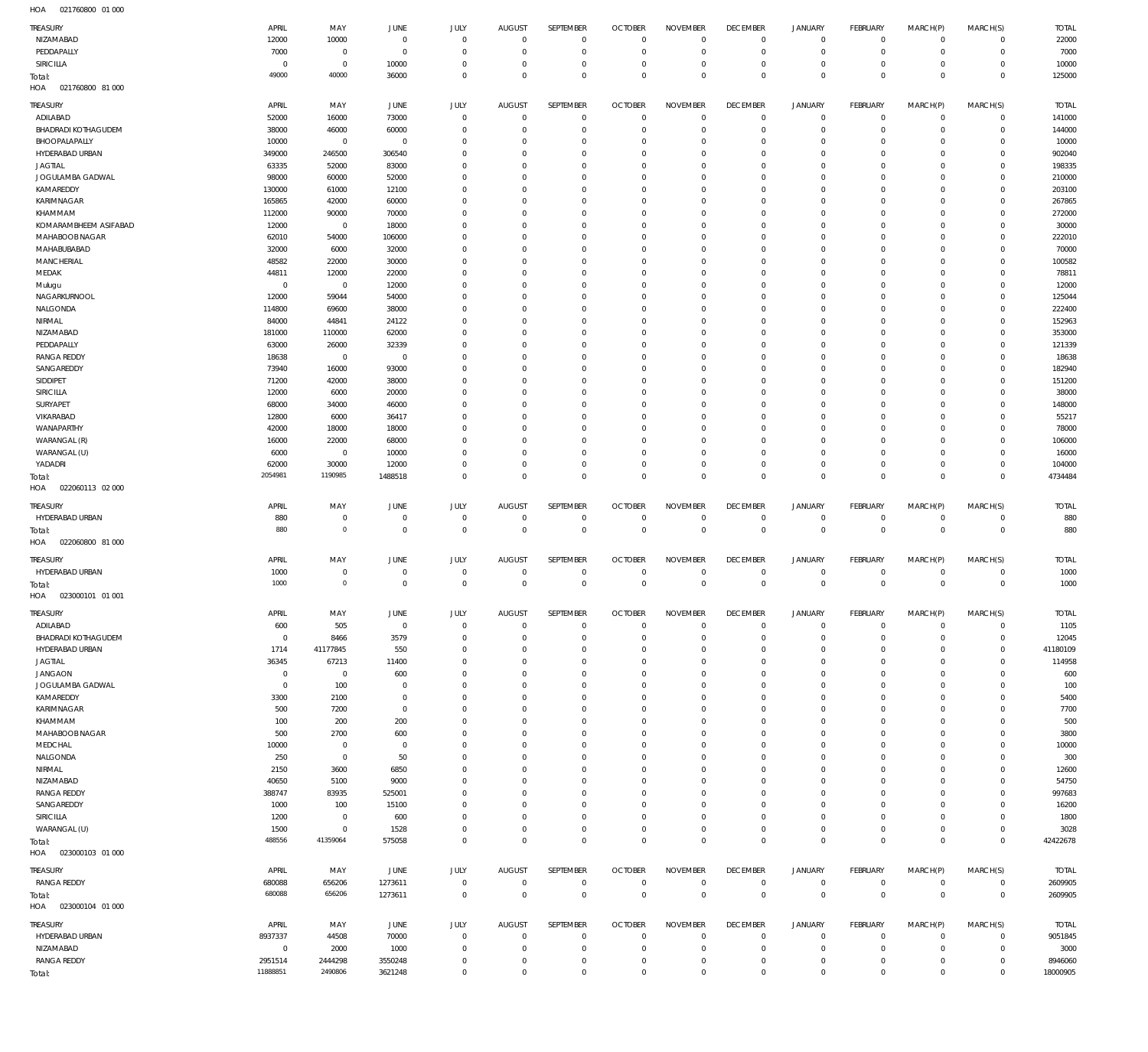023000800 02 000 HOA

| TREASURY<br>HYDERABAD URBAN                          | APRIL<br>$\mathbf 0$ | MAY<br>$\mathbf 0$         | JUNE<br>3100                     | JULY<br>$\mathbf 0$        | <b>AUGUST</b><br>$\overline{0}$ | SEPTEMBER<br>$\mathbf 0$     | <b>OCTOBER</b><br>$\overline{0}$ | <b>NOVEMBER</b><br>$\mathbf 0$ | <b>DECEMBER</b><br>$^{\circ}$ | <b>JANUARY</b><br>$\mathbf 0$      | <b>FEBRUARY</b><br>$\mathbf{0}$ | MARCH(P)<br>$\mathbf 0$    | MARCH(S)<br>$\mathbf{0}$   | <b>TOTAL</b><br>3100 |
|------------------------------------------------------|----------------------|----------------------------|----------------------------------|----------------------------|---------------------------------|------------------------------|----------------------------------|--------------------------------|-------------------------------|------------------------------------|---------------------------------|----------------------------|----------------------------|----------------------|
| Total:<br>023000800 04 000<br>HOA                    | $\overline{0}$       | $\mathbf 0$                | 3100                             | $\mathbf 0$                | $\overline{0}$                  | $\mathbf 0$                  | $\overline{0}$                   | $\mathbf 0$                    | $\mathbf 0$                   | $\mathsf 0$                        | $\overline{0}$                  | $\mathbf 0$                | $\mathbf 0$                | 3100                 |
| TREASURY                                             | APRIL                | MAY                        | <b>JUNE</b>                      | JULY                       | <b>AUGUST</b>                   | <b>SEPTEMBER</b>             | <b>OCTOBER</b>                   | <b>NOVEMBER</b>                | <b>DECEMBER</b>               | <b>JANUARY</b>                     | FEBRUARY                        | MARCH(P)                   | MARCH(S)                   | <b>TOTAL</b>         |
| <b>BHADRADI KOTHAGUDEM</b><br>MEDCHAL                | 45128<br>100         | $\mathbf 0$<br>$\mathbf 0$ | $\overline{0}$<br>$\overline{0}$ | $\mathbf 0$<br>$\mathbf 0$ | $^{\circ}$<br>$^{\circ}$        | $\mathbf{0}$<br>$\mathbf{0}$ | $\overline{0}$<br>$^{\circ}$     | $\mathbf 0$<br>$^{\circ}$      | $\mathbf 0$<br>$^{\circ}$     | $\mathbf 0$<br>$\mathbf 0$         | $\mathbf 0$<br>$^{\circ}$       | $\mathbf 0$<br>$^{\circ}$  | $\mathbf 0$<br>$\mathbf 0$ | 45128<br>100         |
| NIZAMABAD                                            | 6000                 | 6000                       | 6000                             | $\mathbf 0$                | 0                               | $\mathbf{0}$                 | $^{\circ}$                       | $^{\circ}$                     | $\mathbf 0$                   | $\mathbf 0$                        | 0                               | $^{\circ}$                 | $\mathbf 0$                | 18000                |
| PEDDAPALLY                                           | 50                   | $\mathbf 0$                | $\overline{0}$                   | $\mathbf 0$                | $^{\circ}$                      | $\mathbf{0}$                 | 0                                | $\mathbf 0$                    | $\mathbf 0$                   | $\mathbf 0$                        | 0                               | $^{\circ}$                 | $\mathbf 0$                | 50                   |
| WARANGAL (U)                                         | $\overline{0}$       | $\mathbf 0$                | 50                               | $\mathbf 0$                | $^{\circ}$                      | $\mathbf{0}$                 | $^{\circ}$                       | $\mathbf 0$                    | $\mathbf 0$                   | $\mathbf 0$                        | $^{\circ}$                      | $\mathbf 0$                | $\mathbf 0$                | 50                   |
| Total:<br>023000800 81 000<br>HOA                    | 51278                | 6000                       | 6050                             | $\mathbf 0$                | $^{\circ}$                      | $\mathbf 0$                  | $^{\circ}$                       | $\mathbf 0$                    | $\mathbf 0$                   | $\mathbf 0$                        | $^{\circ}$                      | $\mathbf 0$                | $\mathbf 0$                | 63328                |
| <b>TREASURY</b>                                      | APRIL                | MAY                        | <b>JUNE</b>                      | JULY                       | <b>AUGUST</b>                   | <b>SEPTEMBER</b>             | <b>OCTOBER</b>                   | <b>NOVEMBER</b>                | <b>DECEMBER</b>               | <b>JANUARY</b>                     | <b>FEBRUARY</b>                 | MARCH(P)                   | MARCH(S)                   | <b>TOTAL</b>         |
| HYDERABAD URBAN                                      | 1321                 | 1664                       | 3448                             | $\mathbf 0$                | $^{\circ}$                      | $\mathbf 0$                  | $^{\circ}$                       | $\mathbf 0$                    | 0                             | 0                                  | $^{\circ}$                      | $\mathbf 0$                | $\mathbf 0$                | 6433                 |
| Total:<br>HOA<br>023560800 01 000                    | 1321                 | 1664                       | 3448                             | $\mathbf 0$                | $\overline{0}$                  | $\mathbf 0$                  | $\overline{0}$                   | $\mathbf 0$                    | $\mathbf 0$                   | $\mathsf 0$                        | $\overline{0}$                  | $\mathbf 0$                | $\mathbf 0$                | 6433                 |
| TREASURY                                             | APRIL                | MAY                        | JUNE                             | JULY                       | <b>AUGUST</b>                   | SEPTEMBER                    | <b>OCTOBER</b>                   | <b>NOVEMBER</b>                | <b>DECEMBER</b>               | <b>JANUARY</b>                     | <b>FEBRUARY</b>                 | MARCH(P)                   | MARCH(S)                   | <b>TOTAL</b>         |
| BHOOPALAPALLY                                        | $\overline{0}$       | 3251                       | 1976                             | $\mathbf 0$                | $^{\circ}$                      | $\mathbf{0}$                 | $^{\circ}$                       | $^{\circ}$                     | $^{\circ}$                    | $\mathbf 0$                        | $^{\circ}$                      | $^{\circ}$                 | $\mathbf 0$                | 5227                 |
| HYDERABAD URBAN<br>KOMARAMBHEEM ASIFABAD             | 559951<br>14200      | $\mathbf 0$<br>$\mathbf 0$ | 76419<br>9000                    | $\mathbf 0$<br>$\mathbf 0$ | $^{\circ}$<br>0                 | $\mathbf{0}$<br>$\mathbf{0}$ | $^{\circ}$<br>$^{\circ}$         | $^{\circ}$<br>$^{\circ}$       | $^{\circ}$<br>$^{\circ}$      | $\mathbf 0$<br>$\mathbf 0$         | $^{\circ}$<br>$^{\circ}$        | $^{\circ}$<br>$^{\circ}$   | $\mathbf 0$<br>$\mathbf 0$ | 636370<br>23200      |
| MAHABOOB NAGAR                                       | 3500                 | $\mathbf 0$                | $\overline{0}$                   | 0                          | 0                               | $^{\circ}$                   | $^{\circ}$                       | $^{\circ}$                     | $^{\circ}$                    | $\mathbf 0$                        | $^{\circ}$                      | $^{\circ}$                 | $^{\circ}$                 | 3500                 |
| <b>MANCHERIAL</b>                                    | $\mathbf 0$          | 15650                      | $\overline{0}$                   | 0                          | $^{\circ}$                      | $\mathbf{0}$                 | 0                                | $^{\circ}$                     | $^{\circ}$                    | $\mathbf 0$                        | $^{\circ}$                      | $\mathbf 0$                | $\mathbf 0$                | 15650                |
| NIRMAL                                               | 0                    | $\mathbf 0$                | 44000                            | $\mathbf 0$                | $^{\circ}$                      | $\mathbf{0}$                 | $^{\circ}$                       | $^{\circ}$                     | $^{\circ}$                    | $\mathbf 0$                        | $^{\circ}$                      | $\mathbf 0$                | $\mathbf 0$                | 44000                |
| Narayanpet                                           | $\mathbf 0$          | $\mathbf 0$                | 6000                             | $\mathbf 0$                | $^{\circ}$                      | $\mathbf 0$                  | $^{\circ}$                       | $^{\circ}$                     | $^{\circ}$                    | $\mathbf 0$                        | $^{\circ}$                      | $\mathbf 0$                | $\mathbf 0$                | 6000                 |
| Total:<br>HOA  025000102  01 000                     | 577651               | 18901                      | 137395                           | $\mathbf 0$                | $\mathbf{0}$                    | $\mathbf 0$                  | $\mathbf 0$                      | $\mathbf 0$                    | $\mathbf 0$                   | $\mathbf 0$                        | $\mathbf 0$                     | $\mathbf 0$                | $\mathbf 0$                | 733947               |
| TREASURY                                             | APRIL                | MAY                        | <b>JUNE</b>                      | JULY                       | <b>AUGUST</b>                   | SEPTEMBER                    | <b>OCTOBER</b>                   | <b>NOVEMBER</b>                | <b>DECEMBER</b>               | <b>JANUARY</b>                     | <b>FEBRUARY</b>                 | MARCH(P)                   | MARCH(S)                   | TOTAL                |
| HYDERABAD URBAN                                      | $\mathbf 0$          | $\mathbf 0$                | 18592174                         | $\mathbf 0$                | $^{\circ}$                      | $\mathbf 0$                  | $\overline{0}$                   | $\mathbf 0$                    | $^{\circ}$                    | $\mathbf 0$                        | $^{\circ}$                      | $\mathbf 0$                | $^{\circ}$                 | 18592174             |
| Total:<br>025000102 01 001<br>HOA                    | $\overline{0}$       | $\mathbf 0$                | 18592174                         | $\mathbf 0$                | $^{\circ}$                      | $\mathbf 0$                  | $\overline{0}$                   | $\mathbf 0$                    | $\circ$                       | $\mathbf 0$                        | $\circ$                         | $\mathbf 0$                | $\mathbf 0$                | 18592174             |
| TREASURY                                             | APRIL                | MAY                        | <b>JUNE</b>                      | JULY                       | <b>AUGUST</b>                   | SEPTEMBER                    | <b>OCTOBER</b>                   | <b>NOVEMBER</b>                | <b>DECEMBER</b>               | <b>JANUARY</b>                     | FEBRUARY                        | MARCH(P)                   | MARCH(S)                   | <b>TOTAL</b>         |
| HYDERABAD URBAN<br>Total:<br>HOA<br>025000102 03 001 | 45126564<br>45126564 | $\mathbf 0$<br>$\mathbf 0$ | $\overline{0}$<br>$\overline{0}$ | $\mathbf 0$<br>$\mathbf 0$ | $^{\circ}$<br>$^{\circ}$        | $\mathbf{0}$<br>$\mathbf 0$  | $\overline{0}$<br>$\overline{0}$ | $^{\circ}$<br>$\mathbf 0$      | $^{\circ}$<br>$\overline{0}$  | $\mathbf 0$<br>$\mathbf 0$         | $^{\circ}$<br>$\mathbf 0$       | $\mathbf 0$<br>$\mathbf 0$ | $\mathbf 0$<br>$\mathbf 0$ | 45126564<br>45126564 |
|                                                      |                      |                            |                                  |                            |                                 |                              |                                  |                                |                               |                                    |                                 |                            |                            |                      |
| <b>TREASURY</b><br>KAMAREDDY                         | APRIL<br>1000        | MAY<br>$\mathbf 0$         | <b>JUNE</b><br>$\overline{0}$    | JULY<br>$\mathbf 0$        | <b>AUGUST</b><br>$^{\circ}$     | SEPTEMBER<br>$\mathbf{0}$    | <b>OCTOBER</b><br>$^{\circ}$     | <b>NOVEMBER</b><br>$^{\circ}$  | <b>DECEMBER</b><br>$^{\circ}$ | <b>JANUARY</b><br>$\mathbf 0$      | <b>FEBRUARY</b><br>$^{\circ}$   | MARCH(P)<br>$\mathbf 0$    | MARCH(S)<br>$\mathbf 0$    | <b>TOTAL</b><br>1000 |
| <b>RANGA REDDY</b>                                   | 15450                | $\mathbf 0$                | 60340                            | $\mathbf 0$                | $^{\circ}$                      | $\mathbf{0}$                 | $^{\circ}$                       | $^{\circ}$                     | $^{\circ}$                    | $\mathbf 0$                        | $^{\circ}$                      | $\mathbf 0$                | $\mathbf 0$                | 75790                |
| Total:<br>025000800 81 001<br>HOA                    | 16450                | $\mathsf{O}\xspace$        | 60340                            | $\mathbf 0$                | $^{\circ}$                      | $\mathbf 0$                  | $\overline{0}$                   | $\mathbf 0$                    | $\mathbf 0$                   | $\mathbf 0$                        | $^{\circ}$                      | $\mathbf 0$                | $\mathbf 0$                | 76790                |
| TREASURY                                             | APRIL                | MAY                        | <b>JUNE</b>                      | JULY                       | <b>AUGUST</b>                   | <b>SEPTEMBER</b>             | <b>OCTOBER</b>                   | <b>NOVEMBER</b>                | <b>DECEMBER</b>               | <b>JANUARY</b>                     | FEBRUARY                        | MARCH(P)                   | MARCH(S)                   | <b>TOTAL</b>         |
| JOGULAMBA GADWAL                                     | 2000                 | $^{\circ}$                 | $^{\circ}$                       | $\mathbf 0$                | $^{\circ}$                      | $^{\circ}$                   | $^{\circ}$                       | $^{\circ}$                     | $^{\circ}$                    | $^{\circ}$                         | $^{\circ}$                      | $^{\circ}$                 | $\mathbf 0$                | 2000                 |
| KAMAREDDY                                            | 2000                 | 1000                       | 1000                             | $\mathbf 0$                | 0                               | $\mathbf{0}$                 | $^{\circ}$                       | $^{\circ}$                     | $^{\circ}$                    | $\mathbf 0$                        | $^{\circ}$                      | $^{\circ}$                 | $\mathbf 0$                | 4000                 |
| MAHABOOB NAGAR                                       | 1000                 | 1000                       | 1000                             | 0                          | 0                               | $\mathbf{0}$                 | $^{\circ}$                       | $^{\circ}$                     | $^{\circ}$                    | $\mathbf 0$                        | $^{\circ}$                      | $^{\circ}$                 | $^{\circ}$                 | 3000                 |
| NAGARKURNOOL                                         | $\mathbf 0$          | 6000                       | $\overline{0}$                   | $\Omega$                   | $^{\circ}$                      | $\mathbf{0}$                 | 0                                | $^{\circ}$                     | $^{\circ}$                    | $\mathbf 0$                        | 0                               | $\mathbf 0$                | $^{\circ}$                 | 6000                 |
| WANAPARTHY<br>Total:<br>HOA<br>040100104 01 000      | 1000<br>6000         | 1000<br>9000               | 1000<br>3000                     | $\Omega$<br>$\Omega$       | $^{\circ}$<br>$\Omega$          | $\mathbf 0$<br>$\Omega$      | $^{\circ}$<br>$\Omega$           | $^{\circ}$<br>$\Omega$         | $^{\circ}$<br>$\Omega$        | $\mathbf 0$<br>$\Omega$            | $^{\circ}$<br>$\Omega$          | $\mathbf 0$<br>$\Omega$    | $\mathbf 0$<br>$\Omega$    | 3000<br>18000        |
|                                                      | APRIL                |                            |                                  |                            | <b>AUGUST</b>                   | SEPTEMBER                    | <b>OCTOBER</b>                   | <b>NOVEMBER</b>                | <b>DECEMBER</b>               | <b>JANUARY</b>                     | <b>FEBRUARY</b>                 |                            |                            |                      |
| <b>TREASURY</b><br><b>BHADRADI KOTHAGUDEM</b>        | $\overline{0}$       | MAY<br>1000                | <b>JUNE</b><br>500               | JULY<br>$\mathbf 0$        | $\mathbf{0}$                    | $\mathbf 0$                  | $\overline{0}$                   | $\mathbf 0$                    | $^{\circ}$                    | $\mathbf 0$                        | $^{\circ}$                      | MARCH(P)<br>$\mathbf 0$    | MARCH(S)<br>$\circ$        | <b>TOTAL</b><br>1500 |
| MEDAK                                                | 7500                 | 500                        | 2300                             | $\mathbf 0$                | $^{\circ}$                      | $\mathbf 0$                  | $^{\circ}$                       | $\mathbf 0$                    | $\circ$                       | $\mathbf 0$                        | $^{\circ}$                      | $\mathbf 0$                | $\mathbf 0$                | 10300                |
| Total:<br>HOA  040100107  01 000                     | 7500                 | 1500                       | 2800                             | $\mathbf 0$                | $\overline{0}$                  | $\mathbf 0$                  | $\overline{0}$                   | $\mathbf 0$                    | $\mathbf 0$                   | $\mathsf 0$                        | $\mathbf 0$                     | $\mathbf 0$                | $\mathbf 0$                | 11800                |
| TREASURY                                             | APRIL                | MAY                        | JUNE                             | JULY                       | AUGUST                          | <b>SEPTEMBER</b>             | <b>OCTOBER</b>                   | <b>NOVEMBER</b>                | <b>DECEMBER</b>               | <b>JANUARY</b>                     | FEBRUARY                        | MARCH(P)                   | MARCH(S)                   | <b>TOTAL</b>         |
| ADILABAD                                             | 51700                | 82500                      | 162300                           | $\mathbf 0$                | $^{\circ}$                      | $\mathbf 0$                  | $\overline{0}$                   | $\mathbf 0$                    | $^{\circ}$                    | $\mathbf 0$                        | $\mathbf{0}$                    | $\mathbf 0$                | $\mathbf 0$                | 296500               |
| <b>BHADRADI KOTHAGUDEM</b>                           | 36500                | 22500                      | 50500                            | $\mathbf 0$                | $^{\circ}$                      | $\mathbf 0$                  | $^{\circ}$                       | $^{\circ}$                     | $^{\circ}$                    | $\mathbf 0$                        | $^{\circ}$                      | $\mathbf 0$                | $\mathbf 0$                | 109500               |
| BHOOPALAPALLY                                        | 14000                | 29500                      | 21000                            | $\mathbf 0$                | $^{\circ}$                      | $\mathbf{0}$                 | $^{\circ}$                       | $^{\circ}$                     | $^{\circ}$                    | $\mathbf 0$                        | $^{\circ}$                      | $\mathbf 0$                | $\mathbf 0$                | 64500                |
| HYDERABAD URBAN<br><b>JAGTIAL</b>                    | 45000<br>11000       | 100000<br>24000            | $^{\circ}$<br>46500              | $\mathbf 0$<br>$\mathbf 0$ | $^{\circ}$<br>$^{\circ}$        | $\mathbf 0$<br>$\mathbf{0}$  | $^{\circ}$<br>$^{\circ}$         | $\mathbf 0$<br>$\mathbf 0$     | $\mathbf 0$<br>$^{\circ}$     | $\mathbf 0$<br>$\mathbf 0$         | $^{\circ}$<br>$^{\circ}$        | $\mathbf 0$<br>$\mathbf 0$ | $\mathbf 0$<br>$\mathbf 0$ | 145000<br>81500      |
| <b>JANGAON</b>                                       | 5700                 | 6500                       | 19700                            | $\mathbf 0$                | $^{\circ}$                      | $\mathbf 0$                  | $^{\circ}$                       | $^{\circ}$                     | $^{\circ}$                    | $\mathbf 0$                        | $^{\circ}$                      | $\mathbf 0$                | $\mathbf 0$                | 31900                |
| JOGULAMBA GADWAL                                     | 22500                | 45500                      | 142800                           | $\mathbf 0$                | $^{\circ}$                      | $\mathbf{0}$                 | $^{\circ}$                       | $^{\circ}$                     | $^{\circ}$                    | $\mathbf 0$                        | $^{\circ}$                      | $\mathbf 0$                | $\mathbf 0$                | 210800               |
| <b>KARIMNAGAR</b>                                    | 19000                | 37000                      | 113500                           | $\mathbf 0$                | $^{\circ}$                      | $\mathbf 0$                  | $^{\circ}$                       | $^{\circ}$                     | $^{\circ}$                    | $\mathbf 0$                        | $^{\circ}$                      | $\mathbf 0$                | $\mathbf 0$                | 169500               |
| KHAMMAM                                              | 47750                | 43500                      | 140600                           | $\mathbf 0$                | $^{\circ}$                      | $\mathbf{0}$                 | $^{\circ}$                       | $^{\circ}$                     | $^{\circ}$                    | $\mathbf 0$                        | $^{\circ}$                      | $\mathbf 0$                | $\mathbf 0$                | 231850               |
| KOMARAMBHEEM ASIFABAD                                | 37320                | 47000                      | 95480                            | $\mathbf 0$                | $^{\circ}$                      | $\mathbf{0}$                 | $^{\circ}$                       | $^{\circ}$                     | $^{\circ}$                    | $\mathbf 0$                        | $^{\circ}$                      | $\mathbf 0$                | $\mathbf 0$                | 179800               |
| MAHABOOB NAGAR<br>MAHABUBABAD                        | 3500<br>55100        | 23400<br>77500             | 24000<br>77100                   | $\mathbf 0$<br>$\mathbf 0$ | $^{\circ}$<br>$^{\circ}$        | $\mathbf{0}$<br>$\mathbf 0$  | $^{\circ}$<br>$^{\circ}$         | $^{\circ}$<br>$^{\circ}$       | $^{\circ}$<br>$^{\circ}$      | $\mathbf 0$<br>$\mathbf 0$         | $^{\circ}$<br>$^{\circ}$        | $\mathbf 0$<br>$\mathbf 0$ | $\mathbf 0$<br>$\mathbf 0$ | 50900<br>209700      |
| <b>MANCHERIAL</b>                                    | 17000                | 14000                      | 37200                            | $\mathbf 0$                | $^{\circ}$                      | $\mathbf{0}$                 | $^{\circ}$                       | $^{\circ}$                     | $^{\circ}$                    | $\mathbf 0$                        | $^{\circ}$                      | $\mathbf 0$                | $\mathbf 0$                | 68200                |
| MEDAK                                                | 12000                | 15700                      | 19500                            | $\mathbf 0$                | $^{\circ}$                      | $\mathbf 0$                  | $^{\circ}$                       | $^{\circ}$                     | $^{\circ}$                    | $\mathbf 0$                        | $^{\circ}$                      | $\mathbf 0$                | $\mathbf 0$                | 47200                |
| MEDCHAL                                              | $\overline{0}$       | $\mathbf 0$                | 22000                            | $\mathbf 0$                | $^{\circ}$                      | $\mathbf{0}$                 | $^{\circ}$                       | $\mathbf 0$                    | $^{\circ}$                    | $\mathbf 0$                        | $^{\circ}$                      | $\mathbf 0$                | $\mathbf 0$                | 22000                |
| Mulugu                                               | 4500                 | 4500                       | 18800                            | $\mathbf 0$                | $^{\circ}$                      | $\mathbf 0$                  | $^{\circ}$                       | $\mathbf 0$                    | $\mathbf 0$                   | $\mathbf 0$                        | $^{\circ}$                      | $\mathbf 0$                | $\mathbf 0$                | 27800                |
| NAGARKURNOOL                                         | 40000                | 42850                      | 126500                           | $\mathbf 0$                | $^{\circ}$                      | $\mathbf{0}$                 | $^{\circ}$                       | $\mathbf 0$                    | $\mathbf 0$                   | $\mathbf 0$                        | $^{\circ}$                      | $\mathbf 0$                | $\mathbf 0$                | 209350               |
| NALGONDA<br>NIRMAL                                   | 58150<br>28000       | 59050<br>29500             | 127700<br>77600                  | $\mathbf 0$<br>$\mathbf 0$ | $^{\circ}$<br>$^{\circ}$        | $\mathbf{0}$<br>$\mathbf{0}$ | $^{\circ}$<br>$^{\circ}$         | $\mathbf 0$<br>$^{\circ}$      | $^{\circ}$<br>$^{\circ}$      | $\mathbf 0$<br>$\mathbf 0$         | $^{\circ}$<br>$^{\circ}$        | $\mathbf 0$<br>$\mathbf 0$ | $\mathbf 0$<br>$\mathbf 0$ | 244900<br>135100     |
| Narayanpet                                           | 2500                 | 12500                      | 9300                             | $\mathbf 0$                | $^{\circ}$                      | $\mathbf 0$                  | $^{\circ}$                       | $^{\circ}$                     | $^{\circ}$                    | $\mathbf 0$                        | $^{\circ}$                      | $\mathbf 0$                | $\mathbf 0$                | 24300                |
| PEDDAPALLY                                           | 16000                | 14000                      | 43000                            | $\mathbf 0$                | $^{\circ}$                      | $\mathbf{0}$                 | $^{\circ}$                       | $^{\circ}$                     | $^{\circ}$                    | $\mathbf 0$                        | $^{\circ}$                      | $\mathbf 0$                | $\mathbf 0$                | 73000                |
| <b>RANGA REDDY</b>                                   | 47500                | 5500                       | 54502                            | $\mathbf 0$                | $^{\circ}$                      | $\mathbf 0$                  | $^{\circ}$                       | $^{\circ}$                     | $^{\circ}$                    | $\mathbf 0$                        | $^{\circ}$                      | $\mathbf 0$                | $\mathbf 0$                | 107502               |
| SANGAREDDY                                           | 49500                | 27700                      | 70900                            | $\mathbf 0$                | $^{\circ}$                      | $\mathbf{0}$                 | $^{\circ}$                       | $^{\circ}$                     | $^{\circ}$                    | $\mathbf 0$                        | $^{\circ}$                      | $\mathbf 0$                | $\mathbf 0$                | 148100               |
| SIDDIPET                                             | 78200                | 34200                      | 211550                           | $\mathbf 0$                | $^{\circ}$                      | $\mathbf 0$                  | $^{\circ}$                       | $^{\circ}$                     | $^{\circ}$                    | $\mathbf 0$                        | $^{\circ}$                      | $\mathbf 0$                | $\mathbf 0$                | 323950               |
| SIRICILLA<br>SURYAPET                                | 12000<br>27150       | 14000<br>47050             | 24450<br>69300                   | $\mathbf 0$<br>$\mathbf 0$ | $\mathbf{0}$<br>$\mathbf 0$     | $\mathbf 0$<br>$\mathbf 0$   | $^{\circ}$<br>$\mathbf 0$        | $\mathbf 0$<br>$\mathbf 0$     | $^{\circ}$<br>$\mathbf 0$     | $\mathbf 0$<br>$\mathsf{O}\xspace$ | $^{\circ}$<br>$\mathbf 0$       | $\mathbf 0$<br>$\mathbf 0$ | $\mathbf 0$<br>$\mathbf 0$ | 50450<br>143500      |
|                                                      |                      |                            |                                  |                            |                                 |                              |                                  |                                |                               |                                    |                                 |                            |                            |                      |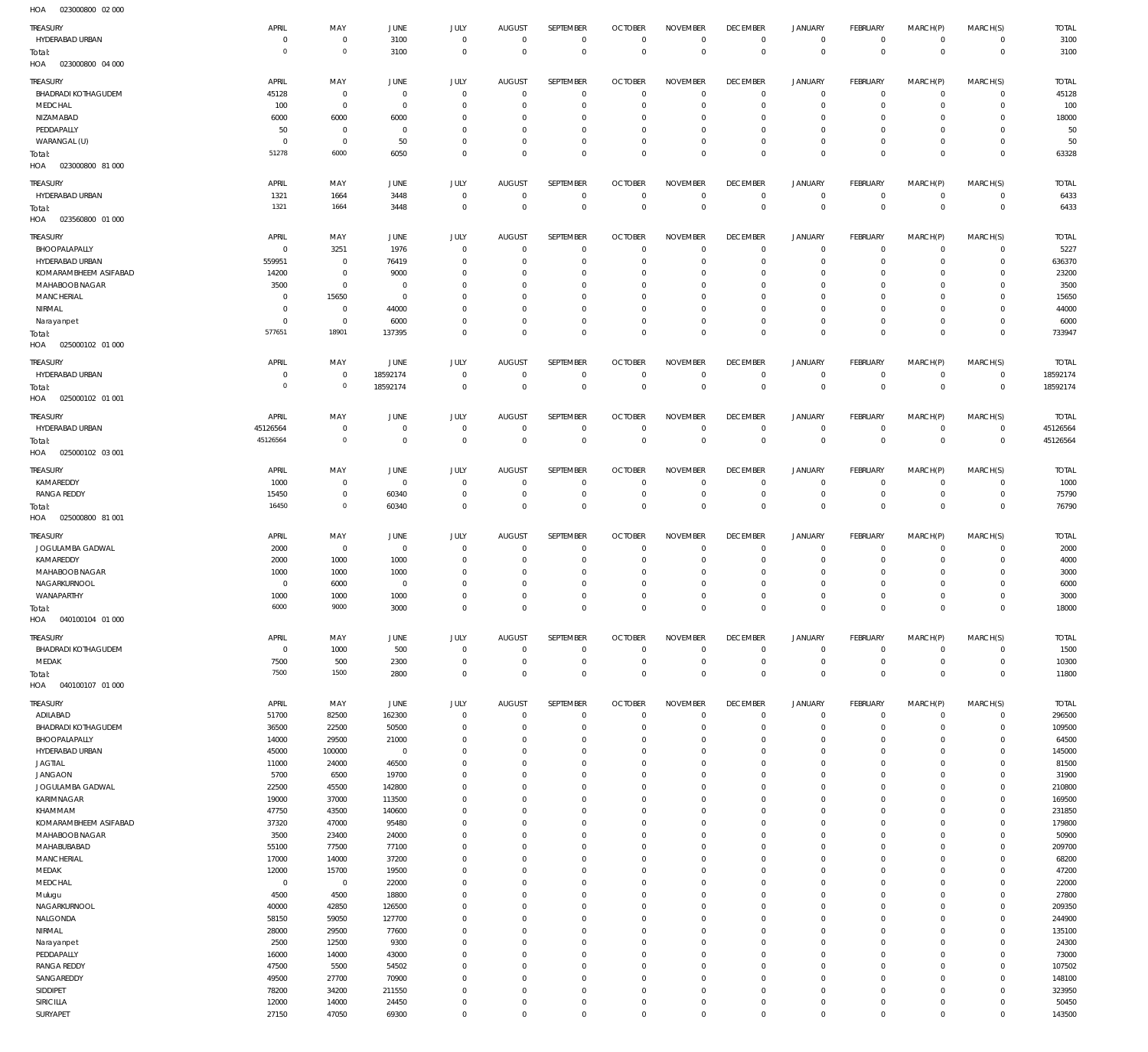| TREASURY<br>VIKARABAD               | APRIL<br>2500     | MAY<br>1500      | JUNE<br>3500       | <b>JULY</b><br>$\mathbf 0$       | <b>AUGUST</b><br>$\mathbf{0}$ | SEPTEMBER<br>$\mathbf 0$    | <b>OCTOBER</b><br>$\overline{0}$ | <b>NOVEMBER</b><br>$\mathbf 0$ | <b>DECEMBER</b><br>$\mathbf 0$ | <b>JANUARY</b><br>$\mathbf 0$ | FEBRUARY<br>$\overline{0}$ | MARCH(P)<br>$\mathbf 0$            | MARCH(S)<br>$\circ$         | <b>TOTAL</b><br>7500 |
|-------------------------------------|-------------------|------------------|--------------------|----------------------------------|-------------------------------|-----------------------------|----------------------------------|--------------------------------|--------------------------------|-------------------------------|----------------------------|------------------------------------|-----------------------------|----------------------|
| WANAPARTHY                          | 17500             | 8500             | 23500              | $\mathbf 0$                      | $\Omega$                      | $\mathbf 0$                 | 0                                | $\mathbf 0$                    | $\mathbf 0$                    | $\mathsf{O}$                  | $\mathbf 0$                | $\mathbf 0$                        | $\mathbf{0}$                | 49500                |
| WARANGAL (R)                        | 26100             | 22700            | 69500              | $\mathbf 0$                      | $\Omega$                      | $\mathbf 0$                 | $\Omega$                         | $^{\circ}$                     | 0                              | $\mathbf 0$                   | $\mathbf 0$                | $\mathbf 0$                        | $\circ$                     | 118300               |
| WARANGAL (U)                        | 46700             | 23000            | 45600              | $\overline{0}$                   | $\Omega$                      | $\mathbf 0$                 | $\Omega$                         | $\mathbf 0$                    | $\mathbf 0$                    | $\mathbf 0$                   | $\mathbf 0$                | $\mathbf 0$                        | $\mathbf{0}$                | 115300               |
| YADADRI                             | 14000             | 9500             | 66000              | $\mathbf 0$                      | $\Omega$                      | $\mathbf 0$                 | 0                                | $\mathbf 0$                    | $\mathbf 0$                    | $\mathsf{O}$                  | $\mathbf 0$                | $\mathbf 0$                        | $\circ$                     | 89500                |
| Total:<br>HOA<br>040100800 01 000   | 848370            | 924650           | 2013882            | $\overline{0}$                   | $\Omega$                      | $\mathbf 0$                 | $\Omega$                         | $\mathbf 0$                    | $\mathbf 0$                    | $\mathbf 0$                   | $\mathbf 0$                | $\mathbf 0$                        | $\overline{0}$              | 3786902              |
|                                     |                   |                  |                    |                                  |                               |                             |                                  |                                |                                |                               |                            |                                    |                             |                      |
| TREASURY<br>ADILABAD                | APRIL<br>$\Omega$ | MAY<br>$\,0\,$   | JUNE<br>2500       | <b>JULY</b><br>$\mathbf 0$       | <b>AUGUST</b><br>$^{\circ}$   | SEPTEMBER<br>$\mathbf 0$    | <b>OCTOBER</b><br>$\overline{0}$ | <b>NOVEMBER</b><br>$\mathbf 0$ | <b>DECEMBER</b><br>$\mathbf 0$ | <b>JANUARY</b><br>0           | FEBRUARY<br>$\mathbf 0$    | MARCH(P)<br>$\mathbf 0$            | MARCH(S)<br>$\circ$         | <b>TOTAL</b><br>2500 |
| <b>BHADRADI KOTHAGUDEM</b>          | 17000             | 24000            | 15000              | $^{\circ}$                       | $\Omega$                      | $\mathbf 0$                 | $\overline{0}$                   | $\mathbf 0$                    | $\mathbf 0$                    | $\mathbf 0$                   | $\mathbf 0$                | $\mathbf 0$                        | $\mathbf 0$                 | 56000                |
| BHOOPALAPALLY                       | $^{\circ}$        | 2500             | $\overline{0}$     | $\Omega$                         | $\Omega$                      | $\mathbf{0}$                | 0                                | $\mathbf 0$                    | $\mathbf 0$                    | $^{\circ}$                    | $\mathbf 0$                | $\Omega$                           | $\mathbf 0$                 | 2500                 |
| HYDERABAD URBAN                     | 3000              | $\overline{0}$   | 4000               | $\Omega$                         | $\Omega$                      | $\mathbf{0}$                | $\Omega$                         | $\mathbf 0$                    | $\mathbf 0$                    | $\mathbf 0$                   | $\Omega$                   | $\Omega$                           | $\mathbf 0$                 | 7000                 |
| <b>JAGTIAL</b>                      | $\Omega$          | $\mathbf 0$      | 2500               | $\Omega$                         | $\Omega$                      | $\mathbf{0}$                | $\Omega$                         | $\mathbf 0$                    | $\mathbf 0$                    | $\mathbf 0$                   | $\mathbf 0$                | $\Omega$                           | $\mathbf 0$                 | 2500                 |
| <b>JANGAON</b>                      | $\Omega$          | $\mathbf 0$      | 2500               | $\Omega$                         | $\Omega$                      | $\mathbf 0$                 | $\Omega$                         | $\mathbf 0$                    | $\mathbf 0$                    | $\mathbf 0$                   | $\Omega$                   | $\Omega$                           | $\mathbf 0$                 | 2500                 |
| JOGULAMBA GADWAL                    | 500               | 2250             | 3500               | $\Omega$                         | $\Omega$                      | $\mathbf{0}$                | $\Omega$                         | $\mathbf 0$                    | $\mathbf 0$                    | $\mathbf 0$                   | $\mathbf 0$                | $\Omega$                           | $\mathbf 0$                 | 6250                 |
| KAMAREDDY                           | $\Omega$          | 1100             | 100                | $\Omega$                         | $\Omega$                      | $\mathbf 0$                 | $\Omega$                         | $\mathbf 0$                    | $\mathbf 0$                    | $\mathbf 0$                   | $\Omega$                   | $\Omega$                           | $\mathbf 0$                 | 1200                 |
| KARIMNAGAR                          | $\Omega$          | 1500             | $\overline{0}$     | $\Omega$                         | $\Omega$                      | $^{\circ}$                  | $\Omega$                         | $\Omega$                       | $\Omega$                       | $\mathbf 0$                   | $\mathbf 0$                | $\Omega$                           | $\mathbf 0$                 | 1500                 |
| KHAMMAM<br>KOMARAMBHEEM ASIFABAD    | 2000<br>1500      | 8000<br>13500    | 10000<br>17000     | $\Omega$<br>$\Omega$             | $\Omega$<br>$\Omega$          | $\mathbf 0$<br>$\Omega$     | $\Omega$<br>$\Omega$             | $\mathbf 0$<br>$\Omega$        | $\mathbf 0$<br>$\mathbf 0$     | $\mathbf 0$<br>$^{\circ}$     | $\Omega$<br>$\Omega$       | $\Omega$<br>$\Omega$               | $\mathbf 0$<br>$\mathbf 0$  | 20000<br>32000       |
| MAHABOOB NAGAR                      | $\Omega$          | $\overline{0}$   | 500                | $^{\circ}$                       | $\Omega$                      | $\mathbf 0$                 | 0                                | $\mathbf 0$                    | $\mathbf 0$                    | $\mathbf 0$                   | $\Omega$                   | $\Omega$                           | $\mathbf 0$                 | 500                  |
| MAHABUBABAD                         | 1000              | $\mathbf 0$      | $\overline{0}$     | $\Omega$                         | $\Omega$                      | $\Omega$                    | $\Omega$                         | $\Omega$                       | 0                              | $^{\circ}$                    | $\Omega$                   | $\Omega$                           | $\circ$                     | 1000                 |
| Mulugu                              | $\Omega$          | $\mathbf 0$      | 2500               | $^{\circ}$                       | $\Omega$                      | $\mathbf 0$                 | $\Omega$                         | $\mathbf 0$                    | $\mathbf 0$                    | $\mathbf 0$                   | $\Omega$                   | $\Omega$                           | $\mathbf 0$                 | 2500                 |
| NAGARKURNOOL                        | $\Omega$          | $\mathbf 0$      | 3000               | $\Omega$                         | $\Omega$                      | $^{\circ}$                  | $\Omega$                         | $\mathbf 0$                    | 0                              | $^{\circ}$                    | $\Omega$                   | $\Omega$                           | $\mathbf 0$                 | 3000                 |
| NALGONDA                            | $\Omega$          | $\mathbf 0$      | 500                | $^{\circ}$                       | $\Omega$                      | $\mathbf 0$                 | $\Omega$                         | $\mathbf 0$                    | $\mathbf 0$                    | $\mathbf 0$                   | $\Omega$                   | $\Omega$                           | $\mathbf 0$                 | 500                  |
| NIRMAL                              | 1000              | $\mathbf 0$      | $\overline{0}$     | $\Omega$                         | $\Omega$                      | $^{\circ}$                  | $\Omega$                         | $\Omega$                       | 0                              | $^{\circ}$                    | $\mathbf 0$                | $\Omega$                           | $\mathbf 0$                 | 1000                 |
| Narayanpet                          | 4000              | $\mathbf 0$      | 13000              | $\Omega$                         | $\Omega$                      | $\mathbf 0$                 | $\Omega$                         | $\mathbf 0$                    | $\Omega$                       | $\mathbf 0$                   | $\Omega$                   | $\Omega$                           | $\Omega$                    | 17000                |
| <b>RANGA REDDY</b>                  | 50                | 1550             | 19500              | $\Omega$                         | $\Omega$                      | $^{\circ}$                  | $\Omega$                         | $\mathbf 0$                    | 0                              | $^{\circ}$                    | $\mathbf 0$                | $\Omega$                           | $\mathbf 0$                 | 21100                |
| SANGAREDDY                          | - 0               | 5500             | $^{\circ}$         | $\Omega$                         | $\Omega$                      | $\mathbf 0$                 | $\Omega$                         | $\mathbf 0$                    | $\mathbf 0$                    | $\mathbf 0$                   | $\Omega$                   | $\Omega$                           | $\Omega$                    | 5500                 |
| SIDDIPET                            | 7500              | 3500             | 2850               | $\Omega$<br>$\Omega$             | $\Omega$<br>$\Omega$          | $\mathbf{0}$<br>$\mathbf 0$ | $\Omega$<br>$\Omega$             | $\Omega$<br>$\mathbf 0$        | $\mathbf 0$<br>$\mathbf 0$     | $\mathbf 0$<br>$\mathbf 0$    | $\mathbf 0$<br>$\Omega$    | $\Omega$<br>$\Omega$               | $\mathbf 0$<br>$\mathbf 0$  | 13850                |
| SIRICILLA<br>SURYAPET               | 6000<br>$\Omega$  | 2500<br>1000     | 4000<br>$^{\circ}$ | $\Omega$                         | $\Omega$                      | $\mathbf{0}$                | $\Omega$                         | $\mathbf 0$                    | $\mathbf 0$                    | $\mathbf 0$                   | $\mathbf 0$                | $\Omega$                           | $\mathbf 0$                 | 12500<br>1000        |
| VIKARABAD                           | $\Omega$          | 1000             | $^{\circ}$         | $\Omega$                         | $\Omega$                      | $^{\circ}$                  | $\Omega$                         | $\mathbf 0$                    | $\mathbf 0$                    | $\mathbf 0$                   | $\Omega$                   | $\Omega$                           | $\mathbf 0$                 | 1000                 |
| WANAPARTHY                          | $\Omega$          | $\mathbf 0$      | 5500               | $\Omega$                         | $\Omega$                      | $\Omega$                    | $\Omega$                         | $\Omega$                       | $\mathbf 0$                    | $\mathbf 0$                   | $\mathbf 0$                | $\Omega$                           | $\mathbf 0$                 | 5500                 |
| YADADRI                             | 500               | 11000            | 2000               | $\overline{0}$                   | $\Omega$                      | $\mathbf 0$                 | 0                                | $\mathbf 0$                    | $\mathbf 0$                    | $\mathbf 0$                   | $\mathbf 0$                | $\Omega$                           | $\mathbf 0$                 | 13500                |
| Total:                              | 44050             | 78900            | 110450             | $\overline{0}$                   | $\Omega$                      | $\mathbf 0$                 | $\Omega$                         | $\mathbf 0$                    | $\mathbf 0$                    | $\mathbf 0$                   | $\mathbf 0$                | $\Omega$                           | $\mathbf 0$                 | 233400               |
| HOA<br>040100800 02 001             |                   |                  |                    |                                  |                               |                             |                                  |                                |                                |                               |                            |                                    |                             |                      |
| TREASURY                            | APRIL             | MAY              | JUNE               | <b>JULY</b>                      | <b>AUGUST</b>                 | SEPTEMBER                   | <b>OCTOBER</b>                   | <b>NOVEMBER</b>                | <b>DECEMBER</b>                | <b>JANUARY</b>                | FEBRUARY                   | MARCH(P)                           | MARCH(S)                    | <b>TOTAL</b>         |
| <b>BHADRADI KOTHAGUDEM</b>          | 225               | $\,0\,$          | 0                  | $\overline{0}$                   | $^{\circ}$                    | $\mathbf 0$                 | 0                                | 0                              | 0                              | 0                             | $\mathbf 0$                | $\mathbf 0$                        | $\circ$                     | 225                  |
| KHAMMAM                             | 1555              | $\overline{0}$   | $^{\circ}$         | $\mathbf 0$                      | $\Omega$                      | $\mathbf 0$                 | $\overline{0}$                   | $\mathbf 0$                    | $\mathbf 0$                    | $\mathsf{O}$                  | $\overline{0}$             | $\mathbf 0$                        | $\circ$                     | 1555                 |
| Total:<br>HOA<br>040100800 02 800   | 1780              | $\circ$          | $\mathbf 0$        | $\mathbf 0$                      | $\Omega$                      | $\mathbb O$                 | $\mathbf 0$                      | $\mathbf 0$                    | $\mathbf 0$                    | $\mathbf 0$                   | $\mathbf 0$                | $\mathbf 0$                        | $\overline{0}$              | 1780                 |
| TREASURY                            | APRIL             | MAY              | JUNE               | JULY                             | <b>AUGUST</b>                 | SEPTEMBER                   | <b>OCTOBER</b>                   | <b>NOVEMBER</b>                | <b>DECEMBER</b>                | JANUARY                       | <b>FEBRUARY</b>            | MARCH(P)                           | MARCH(S)                    | <b>TOTAL</b>         |
| <b>BHADRADI KOTHAGUDEM</b>          | 40000             | 42500            | 42150              | $\overline{0}$                   | $^{\circ}$                    | $\mathbf{0}$                | $\overline{0}$                   | $\mathbf 0$                    | $\mathbf 0$                    | $^{\circ}$                    | $\mathbf 0$                | $\mathbf 0$                        | $\mathbf{0}$                | 124650               |
| KARIMNAGAR                          | 9100              | $\,0\,$          | $^{\circ}$         | $\overline{0}$                   | $\Omega$                      | $\mathbf 0$                 | 0                                | $\mathbf 0$                    | $^{\circ}$                     | $\mathbf 0$                   | $^{\circ}$                 | $\mathbf 0$                        | $\mathbf 0$                 | 9100                 |
| KHAMMAM                             | 34100             | 76300            | 56600              | $\Omega$                         | $\Omega$                      | $\mathbf{0}$                | 0                                | $\mathbf 0$                    | $^{\circ}$                     | $\mathbf 0$                   | $\Omega$                   | $\Omega$                           | $\mathbf 0$                 | 167000               |
| MAHABOOB NAGAR                      | 575               | $\mathbf 0$      | 615                | $\overline{0}$<br>$\overline{0}$ | $\mathbf{0}$<br>$\Omega$      | $\mathbf 0$<br>$\Omega$     | $\Omega$<br>$\Omega$             | $\mathbf{0}$<br>$\Omega$       | $\Omega$<br>$\Omega$           | $\Omega$                      | $\Omega$<br>$\Omega$       | $\Omega$                           | $\mathbf{0}$                | 1190                 |
| NIZAMABAD<br><b>RANGA REDDY</b>     | 200<br>7150       | $\,0\,$<br>3405  | 3200<br>480        | $\mathbf 0$                      | $\overline{0}$                | $\mathbf 0$                 | $^{\circ}$                       | $\mathbf 0$                    | $\mathbf 0$                    | $\mathsf{O}$<br>$\mathbf 0$   | $\mathbf 0$                | $\mathsf{O}\xspace$<br>$\mathbf 0$ | $\mathbf 0$<br>$\mathbf 0$  | 3400<br>11035        |
| SANGAREDDY                          | 590               | $\,0\,$          | $\overline{0}$     | $\mathbf 0$                      | $\mathbf{0}$                  | $\mathbf 0$                 | $^{\circ}$                       | $\mathbb O$                    | $\mathbf 0$                    | $\mathsf{O}$                  | $\mathbf 0$                | $\mathbf 0$                        | $\mathbf 0$                 | 590                  |
| WARANGAL (R)                        | $\mathbf 0$       | $\overline{0}$   | 2280               | $\mathbf 0$                      | $\Omega$                      | $\mathbf 0$                 | $^{\circ}$                       | $\mathbf 0$                    | $\mathbf 0$                    | $\mathsf{O}$                  | $\mathbf 0$                | $\mathbf 0$                        | $\mathbf 0$                 | 2280                 |
| Total:                              | 91715             | 122205           | 105325             | $\mathbf 0$                      | $\circ$                       | $\mathbb O$                 | $\mathbf 0$                      | $\mathbf 0$                    | $\mathbf 0$                    | $\mathbf 0$                   | $\mathbf 0$                | $\mathbf 0$                        | $\mathbf 0$                 | 319245               |
| HOA<br>040100800 81 000<br>TREASURY | APRIL             | MAY              | JUNE               | JULY                             | <b>AUGUST</b>                 | SEPTEMBER                   | <b>OCTOBER</b>                   | <b>NOVEMBER</b>                | <b>DECEMBER</b>                | <b>JANUARY</b>                | FEBRUARY                   | MARCH(P)                           | MARCH(S)                    | <b>TOTAL</b>         |
| ADILABAD                            | 125000            | 203050           | 154400             | $\overline{0}$                   | $\mathbb O$                   | $\mathbf 0$                 | $\overline{0}$                   | $\mathbb O$                    | $\mathbb O$                    | $\mathbf 0$                   | $\overline{0}$             | $\mathbf 0$                        | $\overline{0}$              | 482450               |
| <b>BHADRADI KOTHAGUDEM</b>          | 64550             | 147300           | 132850             | $\overline{0}$                   | $^{\circ}$                    | $\mathbf 0$                 | $\overline{0}$                   | $\mathbf 0$                    | $\mathbf 0$                    | $\mathsf{O}$                  | $\overline{0}$             | $\mathbf 0$                        | $\circ$                     | 344700               |
| BHOOPALAPALLY                       | 41100             | 68850            | 105550             | $\mathbf 0$                      | $\Omega$                      | $\mathbf 0$                 | $\overline{0}$                   | $\mathbb O$                    | $^{\circ}$                     | $\mathsf{O}$                  | $\overline{0}$             | $\mathbf 0$                        | $\mathbf{0}$                | 215500               |
| HYDERABAD URBAN                     | 125700            | 54350            | 132100             | $\mathbf 0$                      | $\Omega$                      | $\mathbf 0$                 | $\overline{0}$                   | $\mathbb O$                    | $\mathbf 0$                    | $\mathsf{O}$                  | $\mathbf 0$                | $\mathbf 0$                        | $\circ$                     | 312150               |
| <b>JAGTIAL</b>                      | 48000             | 83500            | 166500             | $\mathbf 0$                      | $\Omega$                      | $\mathbf 0$                 | $\overline{0}$                   | $\mathbb O$                    | $\mathbf 0$                    | $\mathbf 0$                   | $\mathbf 0$                | $\mathbf 0$                        | $\mathbf 0$                 | 298000               |
| <b>JANGAON</b>                      | 19300             | 56500            | 121600             | $\mathbf 0$                      | $\Omega$                      | $\mathbf 0$                 | $\overline{0}$                   | $\mathbf 0$                    | $\mathbf 0$                    | $\mathsf{O}$                  | $\mathbf 0$                | $\mathbf 0$                        | $\mathbf{0}$                | 197400               |
| JOGULAMBA GADWAL                    | 71100             | 132000           | 179000             | $\mathbf 0$                      | $\Omega$                      | $\mathbf 0$                 | $\overline{0}$                   | $\mathbb O$                    | $\mathbf 0$                    | $\mathsf{O}$                  | $\mathbf 0$                | $\mathbf 0$                        | $\mathbf 0$                 | 382100               |
| KAMAREDDY                           | 87000             | 117200           | 165400             | $\mathbf 0$                      | $\Omega$                      | $\mathbf 0$                 | $\overline{0}$                   | $\mathbf 0$                    | $\mathbf 0$                    | $\mathsf{O}$                  | $\mathbf 0$                | $\mathbf 0$                        | $\mathbf{0}$                | 369600               |
| KARIMNAGAR                          | 91000             | 117100           | 153250             | $\mathbf 0$                      | $\Omega$                      | $\mathbf 0$                 | $\overline{0}$                   | $\mathbb O$                    | $\mathbf 0$                    | $\mathsf{O}$                  | $\mathbf 0$                | $\mathbf 0$                        | $\mathbf 0$                 | 361350               |
| KHAMMAM<br>KOMARAMBHEEM ASIFABAD    | 61050<br>147000   | 127150<br>144000 | 384700<br>225500   | $\mathbf 0$<br>$\mathbf 0$       | $\Omega$<br>$\Omega$          | $\mathbf 0$<br>$\mathbf 0$  | $\Omega$<br>$\overline{0}$       | $\mathbf 0$<br>$\mathbb O$     | $\mathbf 0$<br>$^{\circ}$      | $\mathsf{O}$<br>$\mathbf 0$   | $\mathbf 0$<br>$\mathbf 0$ | $\mathbf 0$<br>$\mathbf 0$         | $\mathbf 0$<br>$\mathbf{0}$ | 572900<br>516500     |
| MAHABOOB NAGAR                      | 42200             | 63550            | 83200              | $\mathbf 0$                      | $\Omega$                      | $\mathbf 0$                 | $\overline{0}$                   | $\mathbf 0$                    | $\mathbf 0$                    | $\mathsf{O}$                  | $\mathbf 0$                | $\Omega$                           | $\mathbf 0$                 | 188950               |
| MAHABUBABAD                         | 128500            | 112000           | 329000             | $\mathbf 0$                      | $\Omega$                      | $\mathbf 0$                 | $\overline{0}$                   | $\mathbb O$                    | $\mathbf 0$                    | $\mathsf{O}$                  | $\mathbf 0$                | $\mathbf 0$                        | $\mathbf{0}$                | 569500               |
| MANCHERIAL                          | 35500             | 72500            | 106050             | $\mathbf 0$                      | $\Omega$                      | $\mathbf 0$                 | $\Omega$                         | $\mathbb O$                    | $\mathbf 0$                    | $\mathsf{O}$                  | $\mathbf 0$                | $\mathbf 0$                        | $\mathbf 0$                 | 214050               |
| MEDAK                               | 46000             | 32500            | 68050              | $\mathbf 0$                      | $\Omega$                      | $\mathbf 0$                 | $\overline{0}$                   | $\mathbf 0$                    | $\mathbf 0$                    | $\mathbf 0$                   | $\mathbf 0$                | $\mathbf 0$                        | $\mathbf{0}$                | 146550               |
| MEDCHAL                             | 33750             | 29050            | 51200              | $\mathbf 0$                      | $\Omega$                      | $\mathbf 0$                 | $\overline{0}$                   | $\mathbb O$                    | $\mathbf 0$                    | $\mathsf{O}$                  | $\mathbf 0$                | $\mathbf 0$                        | $\mathbf 0$                 | 114000               |
| Mulugu                              | 13500             | 43250            | 74950              | $\mathbf 0$                      | $\Omega$                      | $\mathbf 0$                 | $\overline{0}$                   | $\mathbb O$                    | $\mathbf 0$                    | $\mathbf 0$                   | $\mathbf 0$                | $\mathbf 0$                        | $\mathbf{0}$                | 131700               |
| NAGARKURNOOL                        | 72200             | 107500           | 211650             | $\mathbf 0$                      | $\Omega$                      | $\mathbf 0$                 | $\overline{0}$                   | $\mathbb O$                    | $\mathbf 0$                    | $\mathsf{O}$                  | $\mathbf 0$                | $\mathbf 0$                        | $\circ$                     | 391350               |
| NALGONDA                            | 174150            | 251500           | 316800             | $\mathbf 0$                      | $\Omega$                      | $\mathbf 0$                 | $\overline{0}$                   | $\mathbf 0$                    | $\mathbf 0$                    | $\mathbf 0$                   | $\mathbf 0$                | $\mathbf 0$                        | $\mathbf 0$                 | 742450               |
| NIRMAL<br>NIZAMABAD                 | 64500<br>77600    | 96100            | 149800             | $\mathbf 0$<br>$\mathbf 0$       | $\Omega$<br>$\Omega$          | $\mathbf 0$<br>$\mathbf 0$  | $\overline{0}$<br>$\overline{0}$ | $\mathbf 0$<br>$\mathbb O$     | $\mathbf 0$<br>$\mathbf 0$     | $\mathsf{O}$<br>$\mathsf{O}$  | $\mathbf 0$<br>$\mathbf 0$ | $\mathbf 0$<br>$\mathbf 0$         | $\circ$<br>$\mathbf 0$      | 310400               |
| Narayanpet                          | 31500             | 131800<br>38600  | 166200<br>62000    | $\mathbf 0$                      | $\Omega$                      | $\mathbf 0$                 | $\overline{0}$                   | $\mathbf 0$                    | $\mathbf 0$                    | $\mathsf{O}$                  | $\mathbf 0$                | $\mathbf 0$                        | $\circ$                     | 375600<br>132100     |
| PEDDAPALLY                          | 38800             | 29700            | 82500              | $\mathbf 0$                      | $\Omega$                      | $\mathbf 0$                 | $\overline{0}$                   | $\mathbb O$                    | $\mathbf 0$                    | $\mathsf{O}$                  | $\mathbf 0$                | $\mathbf 0$                        | $\mathbf{0}$                | 151000               |
| <b>RANGA REDDY</b>                  | 274750            | 172900           | 572900             | $\mathbf 0$                      | $\Omega$                      | $\mathbf 0$                 | $\overline{0}$                   | $\mathbf 0$                    | $\mathbf 0$                    | $\mathsf{O}$                  | $\mathbf 0$                | $\mathbf 0$                        | $\mathbf{0}$                | 1020550              |
| SANGAREDDY                          | 123500            | 132600           | 164600             | $\mathbf 0$                      | $\Omega$                      | $\mathbf 0$                 | $\overline{0}$                   | $\mathbf 0$                    | $\mathbf 0$                    | $\mathsf{O}$                  | $\overline{0}$             | $\mathbf 0$                        | $\mathbf{0}$                | 420700               |
| SIDDIPET                            | 69250             | 99200            | 189500             | $\mathbf 0$                      | $\overline{0}$                | $\mathbf 0$                 | $\overline{0}$                   | $\mathbf 0$                    | $\mathbb O$                    | $\mathsf{O}$                  | $\mathbf 0$                | $\mathsf{O}\xspace$                | $\circ$                     | 357950               |
| SIRICILLA                           | 39500             | 65000            | 73000              | $\mathbb O$                      | $\mathbf 0$                   | $\mathbb O$                 | $\mathbf{0}$                     | $\mathbf 0$                    | $\mathbf 0$                    | $\mathbf 0$                   | $\mathbf 0$                | 0                                  | $\circ$                     | 177500               |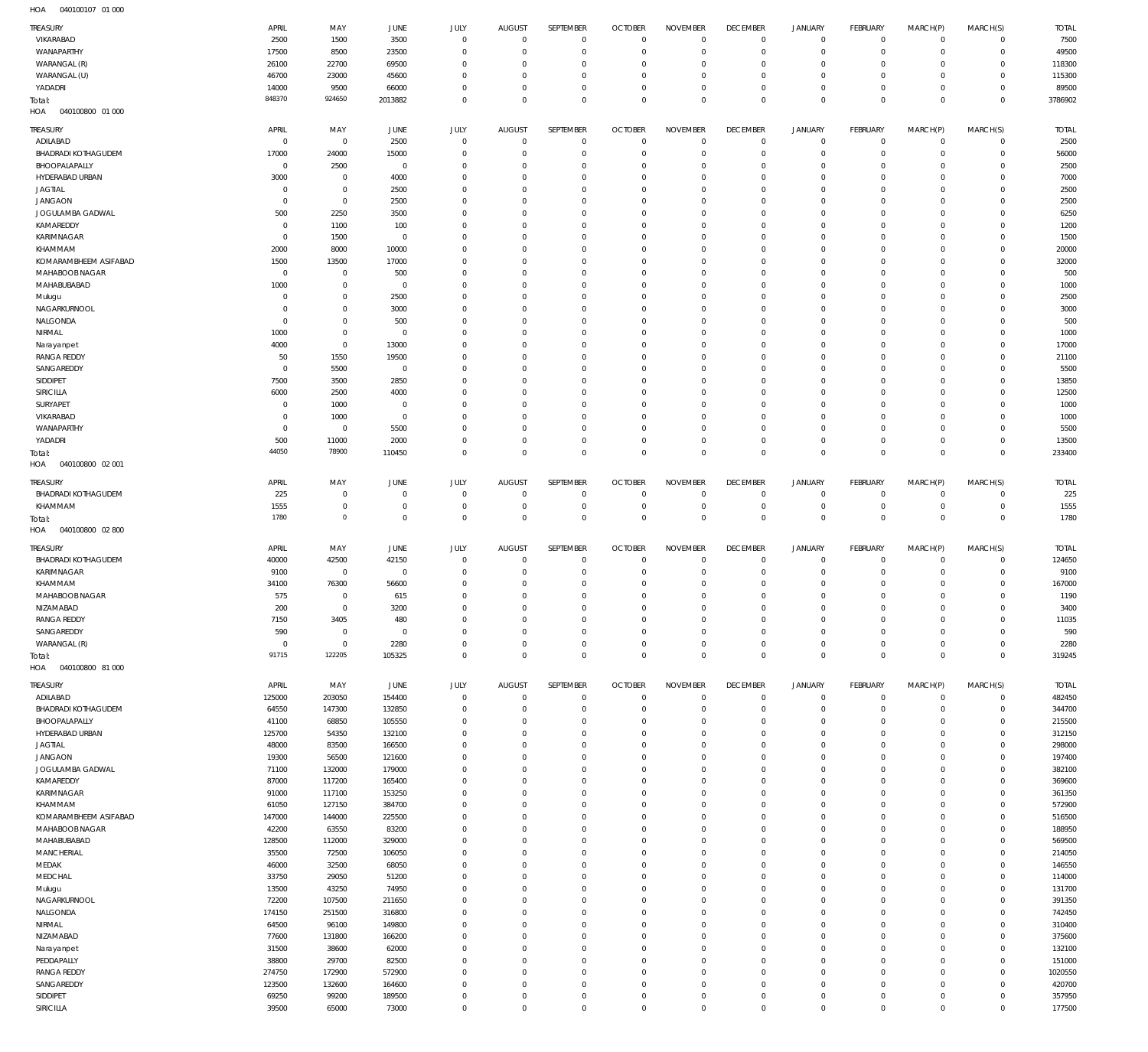040100800 81 000 HOA

| TREASURY                | APRIL               | MAY          | JUNE                       | <b>JULY</b>                | <b>AUGUST</b>              | SEPTEMBER              | <b>OCTOBER</b>   | <b>NOVEMBER</b>                    | <b>DECEMBER</b>            | <b>JANUARY</b>   | FEBRUARY               | MARCH(P)                   | MARCH(S)                   | <b>TOTAL</b> |
|-------------------------|---------------------|--------------|----------------------------|----------------------------|----------------------------|------------------------|------------------|------------------------------------|----------------------------|------------------|------------------------|----------------------------|----------------------------|--------------|
| SURYAPET                | 50950               | 136850       | 261800                     | $\mathbf 0$                | $\mathbf 0$                | $\bf 0$                | $\overline{0}$   | $\mathbf 0$                        | $\mathbf 0$                | $\circ$          | $\overline{0}$         | $\mathbf 0$                | $\mathbf 0$                | 449600       |
| VIKARABAD               | 122500              | 135650       | 192100                     | $\mathbf 0$                | $^{\circ}$                 | $\mathbf 0$            | $\mathbf 0$      | $\mathbf 0$                        | $\mathbf 0$                | $\mathbf 0$      | $\overline{0}$         | $\mathbf 0$                | $\mathbf 0$                | 450250       |
|                         |                     |              |                            |                            |                            |                        |                  |                                    |                            |                  |                        |                            |                            |              |
| WANAPARTHY              | 70500               | 44000        | 98500                      | $\mathbf 0$                | 0                          | 0                      | $\mathbf 0$      | $\mathbf 0$                        | $\mathbf 0$                | 0                | $\overline{0}$         | 0                          | $\mathbf 0$                | 213000       |
| WARANGAL (R)            | 102200              | 84800        | 144950                     | $\mathbf 0$                | $^{\circ}$                 | $\mathbf 0$            | $\mathbf 0$      | $\mathbf 0$                        | $\mathbf 0$                | $\mathbf 0$      | $\mathbf{0}$           | 0                          | $\mathbf 0$                | 331950       |
| WARANGAL (U)            | 51700               | 30400        | 116400                     | $^{\circ}$                 | $^{\circ}$                 | $\mathbf 0$            | $\mathbf 0$      | $\mathbf 0$                        | $\mathbf 0$                | 0                | $\overline{0}$         | 0                          | $\mathbf 0$                | 198500       |
| YADADRI                 | 38550               | 42000        | 102550                     | $\mathbf 0$                | $^{\circ}$                 | $\mathbf 0$            | $\mathbf 0$      | $\mathbf 0$                        | $\mathbf 0$                | 0                | $\mathbf{0}$           | $\mathbf 0$                | $\mathbf 0$                | 183100       |
|                         | 2582400             | 3202450      | 5538550                    | $\mathbf 0$                | $\Omega$                   | $\mathbf 0$            | $\overline{0}$   | $\mathbf 0$                        | $\overline{0}$             | $\mathbf 0$      | $\overline{0}$         | $\mathbf 0$                | $\overline{0}$             | 11323400     |
| Total:                  |                     |              |                            |                            |                            |                        |                  |                                    |                            |                  |                        |                            |                            |              |
| HOA<br>040300501 01800  |                     |              |                            |                            |                            |                        |                  |                                    |                            |                  |                        |                            |                            |              |
| TREASURY                | APRIL               | MAY          | JUNE                       | <b>JULY</b>                | <b>AUGUST</b>              | SEPTEMBER              | <b>OCTOBER</b>   | <b>NOVEMBER</b>                    | <b>DECEMBER</b>            | <b>JANUARY</b>   | FEBRUARY               | MARCH(P)                   |                            | <b>TOTAL</b> |
|                         |                     |              |                            |                            |                            |                        |                  |                                    |                            |                  |                        |                            | MARCH(S)                   |              |
| HYDERABAD URBAN         | 244899              | 201372       | 149498                     | $^{\circ}$                 | $\overline{0}$             | $\mathbf 0$            | $\overline{0}$   | $\mathbf 0$                        | $\overline{0}$             | $\mathbf 0$      | $\overline{0}$         | $\mathbf{0}$               | $\overline{0}$             | 595769       |
| Total:                  | 244899              | 201372       | 149498                     | $\mathbf 0$                | $\overline{0}$             | $\mathbf 0$            | $\overline{0}$   | $\overline{0}$                     | $\overline{0}$             | $\overline{0}$   | $\overline{0}$         | $\overline{0}$             | $\mathbf 0$                | 595769       |
| HOA<br>040300800 01 000 |                     |              |                            |                            |                            |                        |                  |                                    |                            |                  |                        |                            |                            |              |
|                         |                     |              |                            |                            |                            |                        |                  |                                    |                            |                  |                        |                            |                            |              |
| TREASURY                | APRIL               | MAY          | JUNE                       | <b>JULY</b>                | <b>AUGUST</b>              | SEPTEMBER              | <b>OCTOBER</b>   | <b>NOVEMBER</b>                    | <b>DECEMBER</b>            | <b>JANUARY</b>   | FEBRUARY               | MARCH(P)                   | MARCH(S)                   | <b>TOTAL</b> |
| HYDERABAD URBAN         | 13580               | $\mathbf 0$  | 340730                     | $\mathbf 0$                | $\overline{0}$             | 0                      | $\overline{0}$   | $\mathbf 0$                        | $\mathbf 0$                | 0                | $\overline{0}$         | 0                          | $\mathbf 0$                | 354310       |
|                         |                     |              |                            |                            |                            |                        |                  |                                    |                            |                  |                        |                            |                            |              |
| <b>RANGA REDDY</b>      | $\mathbf 0$         | 11200        | $\mathbf 0$                | $\mathbf 0$                | $^{\circ}$                 | $\mathbb O$            | $\overline{0}$   | $\mathbf 0$                        | $\overline{0}$             | $\mathbf 0$      | $\overline{0}$         | $\mathbf{0}$               | $\overline{0}$             | 11200        |
| Total:                  | 13580               | 11200        | 340730                     | $\mathbf 0$                | $\overline{0}$             | $\mathbb O$            | $\overline{0}$   | $\mathbf 0$                        | $\overline{0}$             | $\mathbf 0$      | $\overline{0}$         | $\mathbf 0$                | $\overline{0}$             | 365510       |
| HOA<br>040300800 81 001 |                     |              |                            |                            |                            |                        |                  |                                    |                            |                  |                        |                            |                            |              |
|                         |                     |              |                            |                            |                            |                        |                  |                                    |                            |                  |                        |                            |                            |              |
| TREASURY                | APRIL               | MAY          | JUNE                       | JULY                       | <b>AUGUST</b>              | SEPTEMBER              | <b>OCTOBER</b>   | <b>NOVEMBER</b>                    | <b>DECEMBER</b>            | <b>JANUARY</b>   | FEBRUARY               | MARCH(P)                   | MARCH(S)                   | <b>TOTAL</b> |
| KHAMMAM                 | 166                 | 170          | $\mathbf 0$                | $\mathbf 0$                | $^{\circ}$                 | $\bf 0$                | $\overline{0}$   | $\mathbf 0$                        | $\mathbf 0$                | $\mathbf 0$      | $\circ$                | $\mathbf 0$                | $\overline{0}$             | 336          |
| Total:                  | 166                 | 170          | $\mathbf 0$                | $\mathbf 0$                | $\overline{0}$             | $\mathbf 0$            | $\overline{0}$   | $\overline{0}$                     | $\overline{0}$             | $\mathbf 0$      | $\overline{0}$         | $\overline{0}$             | $\mathbf 0$                | 336          |
|                         |                     |              |                            |                            |                            |                        |                  |                                    |                            |                  |                        |                            |                            |              |
| HOA<br>040300800 81 002 |                     |              |                            |                            |                            |                        |                  |                                    |                            |                  |                        |                            |                            |              |
| TREASURY                | APRIL               | MAY          | JUNE                       | JULY                       | <b>AUGUST</b>              | SEPTEMBER              | <b>OCTOBER</b>   | <b>NOVEMBER</b>                    | <b>DECEMBER</b>            | <b>JANUARY</b>   | FEBRUARY               | MARCH(P)                   | MARCH(S)                   | <b>TOTAL</b> |
|                         |                     |              |                            |                            |                            |                        |                  |                                    |                            |                  |                        |                            |                            |              |
| VIKARABAD               | 0                   | 850          | $\circ$                    | $\mathbf 0$                | $\mathbf 0$                | $\bf 0$                | $\overline{0}$   | $\mathbf 0$                        | $\overline{0}$             | $\circ$          | $\overline{0}$         | $\mathbf 0$                | $\overline{0}$             | 850          |
| Total:                  | $^{\circ}$          | 850          | $\,0\,$                    | $\mathbf 0$                | $\overline{0}$             | $\mathbf 0$            | $\overline{0}$   | $\mathbf 0$                        | $\overline{0}$             | $\mathbf 0$      | $\overline{0}$         | $\overline{0}$             | $\mathbf 0$                | 850          |
| HOA<br>040300800 81 003 |                     |              |                            |                            |                            |                        |                  |                                    |                            |                  |                        |                            |                            |              |
|                         |                     |              |                            |                            |                            |                        |                  |                                    |                            |                  |                        |                            |                            |              |
| TREASURY                | APRIL               | MAY          | JUNE                       | JULY                       | <b>AUGUST</b>              | SEPTEMBER              | <b>OCTOBER</b>   | <b>NOVEMBER</b>                    | <b>DECEMBER</b>            | <b>JANUARY</b>   | FEBRUARY               | MARCH(P)                   | MARCH(S)                   | <b>TOTAL</b> |
| HYDERABAD URBAN         | 945                 | $\mathbf 0$  | $\mathbf 0$                | $\mathbf 0$                | $^{\circ}$                 | 0                      | $\overline{0}$   | $\mathbf 0$                        | $\mathbf 0$                | $\mathbf 0$      | $\overline{0}$         | $\mathbf 0$                | $\overline{0}$             | 945          |
|                         | 945                 | $\mathbf 0$  |                            |                            |                            | $\mathbf 0$            |                  | $\overline{0}$                     | $\overline{0}$             | $\overline{0}$   |                        |                            |                            |              |
| Total:                  |                     |              | $\mathbf 0$                | $\mathbf 0$                | $\mathbf 0$                |                        | $\mathbb O$      |                                    |                            |                  | $\overline{0}$         | $\overline{0}$             | $\mathbf 0$                | 945          |
| HOA<br>040500011 01 000 |                     |              |                            |                            |                            |                        |                  |                                    |                            |                  |                        |                            |                            |              |
|                         |                     |              |                            |                            |                            |                        |                  |                                    |                            |                  |                        |                            |                            |              |
| TREASURY                | APRIL               | MAY          | JUNE                       | <b>JULY</b>                | <b>AUGUST</b>              | SEPTEMBER              | <b>OCTOBER</b>   | <b>NOVEMBER</b>                    | <b>DECEMBER</b>            | <b>JANUARY</b>   | FEBRUARY               | MARCH(P)                   | MARCH(S)                   | <b>TOTAL</b> |
| ADILABAD                | 18892               | $\mathbf 0$  | 69866                      | $\mathbb O$                | $^{\circ}$                 | 0                      | $\overline{0}$   | $\mathbf 0$                        | $\mathbf 0$                | $\circ$          | $\overline{0}$         | $\mathbf 0$                | $\overline{0}$             | 88758        |
| BHADRADI KOTHAGUDEM     | 6824                | $\mathbf 0$  | 17093                      | $\mathbf 0$                | $^{\circ}$                 | $\bf 0$                | $\mathbf 0$      | $\mathbf 0$                        | $\mathbf 0$                | 0                | $\overline{0}$         | $\mathbf 0$                | $\mathbf 0$                | 23917        |
| BHOOPALAPALLY           | 5200                | $\mathbf 0$  | 14845                      | $\mathbf 0$                | 0                          | $\bf 0$                | $\mathbf 0$      | $\mathbf 0$                        | $\mathbf 0$                | 0                | $\overline{0}$         | $\mathbf 0$                | $\mathbf 0$                | 20045        |
|                         |                     |              |                            |                            |                            |                        |                  |                                    |                            |                  |                        |                            |                            |              |
| HYDERABAD URBAN         | 0                   | $\mathbf 0$  | 28550                      | $\mathbf 0$                | $^{\circ}$                 | $\mathbf 0$            | $\mathbf 0$      | $\mathbf 0$                        | $\mathbf 0$                | 0                | $\mathbf{0}$           | $\Omega$                   | $\mathbf 0$                | 28550        |
| <b>JAGTIAL</b>          | 39011               | $\mathbf 0$  | 199883                     | $\mathbf 0$                | $^{\circ}$                 | $\mathbf 0$            | $\mathbf 0$      | $\mathbf 0$                        | $\mathbf 0$                | $\mathbf 0$      | $\mathbf{0}$           | 0                          | $\mathbf 0$                | 238894       |
| <b>JANGAON</b>          | $\mathbf 0$         | $\mathbf 0$  | 236101                     | $\mathbf 0$                | $^{\circ}$                 | $\bf 0$                | $\mathbf 0$      | $\mathbf 0$                        | $\mathbf 0$                | 0                | $\mathbf{0}$           | 0                          | $\mathbf 0$                | 236101       |
| JOGULAMBA GADWAL        | $^{\circ}$          | 4072         | 12714                      | $\mathbf 0$                | $^{\circ}$                 | $\mathbf 0$            | $\mathbf 0$      | $\mathbf 0$                        | $\mathbf 0$                | $\mathbf 0$      | $\mathbf{0}$           | 0                          | $\mathbf 0$                | 16786        |
|                         |                     |              |                            |                            |                            |                        |                  |                                    |                            |                  |                        |                            |                            |              |
| KARIMNAGAR              | 40702               | $\mathbf 0$  | 43658                      | $\mathbf 0$                | $^{\circ}$                 | $\bf 0$                | $\mathbf 0$      | $\mathbf 0$                        | $\mathbf 0$                | 0                | $\circ$                | 0                          | $\mathbf 0$                | 84360        |
| KHAMMAM                 | 57672               | 108517       | 110123                     | $\mathbf 0$                | $^{\circ}$                 | $\mathbf 0$            | $\mathbf 0$      | $\mathbf 0$                        | $\mathbf 0$                | $\mathbf 0$      | $\mathbf{0}$           | 0                          | $\mathbf 0$                | 276312       |
|                         |                     |              |                            |                            |                            |                        |                  |                                    |                            |                  |                        |                            |                            |              |
|                         |                     |              |                            | $\mathbf 0$                | $^{\circ}$                 | $\mathbf 0$            | $\mathbf 0$      | $\mathbf 0$                        | $\mathbf 0$                | 0                |                        | 0                          | $\mathbf 0$                |              |
| KOMARAMBHEEM ASIFABAD   | 30514               | $\mathbf 0$  | 115773                     |                            |                            |                        |                  |                                    |                            |                  | $\overline{0}$         |                            |                            | 146287       |
| MAHABOOB NAGAR          | $\overline{0}$      | $\mathbf 0$  | 6405                       | $\mathbf 0$                | $^{\circ}$                 | $\mathbf 0$            | $\mathbf 0$      | $\mathbf 0$                        | $\mathbf 0$                | $\mathbf 0$      | $\mathbf{0}$           | $\Omega$                   | $\mathbf 0$                | 6405         |
| MAHABUBABAD             | 77566               | 36512        | 11672                      | $\mathbf 0$                | $\mathbf 0$                | $\mathbf 0$            | $\mathbf 0$      | $\mathbf 0$                        | $\mathbf 0$                | 0                | $\mathbf{0}$           | 0                          | $\mathbf 0$                | 125750       |
| MANCHERIAL              | 41098               | 14303        | 277796                     | $\mathbf 0$                | $^{\circ}$                 | $\mathbf 0$            | $\mathbf 0$      | $\mathbf 0$                        | $\mathbf 0$                | $\mathbf 0$      | $\mathbf{0}$           | 0                          | $\mathbf 0$                | 333197       |
|                         |                     |              |                            | $\mathbf 0$                | $\mathbf 0$                | $\mathbf 0$            | $\mathbf 0$      | $\mathbf 0$                        | $\mathbf 0$                | $\mathbf 0$      | $\mathbf{0}$           | 0                          | $\mathbf 0$                |              |
| MEDAK                   | 31903               | 3801         | 75966                      |                            |                            |                        |                  |                                    |                            |                  |                        |                            |                            | 111670       |
| MEDCHAL                 | 1148                | 482          | 22111                      | $\mathbf 0$                | $\Omega$                   | $\mathbf 0$            | $\mathbf 0$      | $\mathbf 0$                        | $\overline{0}$             | $\mathbf 0$      | $\circ$                | $\mathbf 0$                | $\mathbf 0$                | 23741        |
| Mulugu                  | $\circ$             | $\mathbf 0$  | 30603                      | 0                          | - 0                        | 0                      | 0                | 0                                  | 0                          | 0                | $\mathbf 0$            | $\Omega$                   | $\mathbf 0$                | 30603        |
| NAGARKURNOOL            | 23284               | 66885        | 247909                     | $\mathbb O$                | $\mathbf 0$                | $\mathbb O$            | $\mathbf 0$      | $\mathbf 0$                        | $\mathbf 0$                | 0                | $\overline{0}$         | $\mathbf 0$                | $\mathbf 0$                | 338078       |
| NALGONDA                | 405264              | 92503        | 136217                     | $\mathbf 0$                | $^{\circ}$                 | $\mathbb O$            | $\mathbf 0$      | $\mathbf 0$                        | $\mathbf 0$                | 0                | $\circ$                | $\mathbf 0$                | $\mathbf 0$                | 633984       |
|                         |                     |              |                            | $\mathbf 0$                | $^{\circ}$                 | $\mathbf 0$            | $\mathbf 0$      | $\mathbf 0$                        |                            | $\mathbf 0$      | $\mathbf{0}$           | $\mathbf 0$                | $\mathbf 0$                |              |
| NIRMAL                  | 71700               | 92020        | 54406                      |                            |                            |                        |                  |                                    | $\mathbf 0$                |                  |                        |                            |                            | 218126       |
| NIZAMABAD               | 55418               | 49260        | 140572                     | $\mathbf 0$                | $^{\circ}$                 | $\mathbb O$            | $\mathbf 0$      | $\mathbf 0$                        | $\mathbf 0$                | 0                | $\circ$                | 0                          | $\mathbf 0$                | 245250       |
| Narayanpet              | 31659               | $\mathbf 0$  | 25610                      | $\mathbf 0$                | $^{\circ}$                 | $\mathbf 0$            | $\mathbf 0$      | $\mathbf 0$                        | $\mathbf 0$                | $\mathbf 0$      | $\mathbf{0}$           | $\mathbf 0$                | $\mathbf 0$                | 57269        |
| PEDDAPALLY              | $\overline{0}$      | 5945         | 296263                     | $\mathbf 0$                | $^{\circ}$                 | $\mathbb O$            | $\mathbf 0$      | $\mathbf 0$                        | $\mathbf 0$                | 0                | $\circ$                | 0                          | $\mathbf 0$                | 302208       |
| <b>RANGA REDDY</b>      | 9040                | 3079         | 42020                      | $\mathbf 0$                | $^{\circ}$                 | $\mathbf 0$            | $\mathbf 0$      | $\mathbf 0$                        | $\mathbf 0$                | $\mathbf 0$      | $\mathbf{0}$           | $\Omega$                   | $\mathbf 0$                | 54139        |
|                         |                     |              |                            | $\mathbf 0$                | $^{\circ}$                 | $\mathbf 0$            | $\mathbf 0$      | $\mathbf 0$                        | $\mathbf 0$                | 0                | $\mathbf{0}$           | 0                          | $\mathbf 0$                |              |
| SANGAREDDY              | 8232                | $\mathbf 0$  | 72304                      |                            |                            |                        |                  |                                    |                            |                  |                        |                            |                            | 80536        |
| SIRICILLA               | $\mathbf 0$         | $\mathsf 0$  | 26589                      | $\mathbf 0$                | $^{\circ}$                 | $\mathbf 0$            | $\mathbf 0$      | $\mathbf 0$                        | $\mathbf 0$                | $\mathbf 0$      | $\mathbf{0}$           | 0                          | $\mathbf 0$                | 26589        |
| SURYAPET                | 35828               | 128703       | 119424                     | $\mathbf 0$                | $^{\circ}$                 | $\mathbf 0$            | $\mathbf 0$      | $\mathbf 0$                        | $\mathbf 0$                | 0                | $\mathbf{0}$           | $\Omega$                   | $\mathbf 0$                | 283955       |
| VIKARABAD               | 23254               | 6965         | 91526                      | $\mathbf 0$                | $^{\circ}$                 | $\mathbf 0$            | $\mathbf 0$      | $\mathbf 0$                        | $\mathbf 0$                | $\mathbf 0$      | $\mathbf{0}$           | 0                          | $\mathbf 0$                | 121745       |
| WANAPARTHY              | 26693               | $\mathbf 0$  | 76580                      | $\mathbf 0$                | $^{\circ}$                 | $\mathbf 0$            | $\mathbf 0$      | $\mathbf 0$                        | $\mathbf 0$                | 0                | $\mathbf{0}$           | $\Omega$                   | $\mathbf 0$                | 103273       |
|                         |                     |              |                            |                            |                            |                        |                  |                                    |                            |                  |                        |                            |                            |              |
| WARANGAL (R)            | 10632               | $\mathbf 0$  | 26724                      | $\mathbf 0$                | $^{\circ}$                 | $\mathbf 0$            | $\mathbf 0$      | $\mathbf 0$                        | $\mathbf 0$                | $\mathbf 0$      | $\mathbf{0}$           | 0                          | $\mathbf 0$                | 37356        |
| WARANGAL (U)            | 2335                | $\mathbf 0$  | 88791                      | $\mathbf 0$                | $^{\circ}$                 | $\bf 0$                | $\mathbf 0$      | $\mathbf 0$                        | $\mathbf 0$                | 0                | $\mathbf{0}$           | 0                          | $\mathbf 0$                | 91126        |
| YADADRI                 | 101410              | 41675        | 137585                     | $\mathbf 0$                | $\mathbf 0$                | $\mathbb O$            | $\mathbf 0$      | $\mathbf 0$                        | $\overline{0}$             | $\mathbf 0$      | $\circ$                | $\mathbf 0$                | $\overline{0}$             | 280670       |
| Total:                  | 1155279             | 654722       | 2855679                    | $\mathbb O$                | $\overline{0}$             | $\mathbb O$            | $\mathbf 0$      | $\bf 0$                            | $\overline{0}$             | $\mathbf 0$      | $\overline{0}$         | $\mathbf 0$                | $\overline{0}$             | 4665680      |
| HOA<br>040500102 01 000 |                     |              |                            |                            |                            |                        |                  |                                    |                            |                  |                        |                            |                            |              |
|                         |                     |              |                            |                            |                            |                        |                  |                                    |                            |                  |                        |                            |                            |              |
| TREASURY                | APRIL               | MAY          | JUNE                       | JULY                       | <b>AUGUST</b>              | SEPTEMBER              | <b>OCTOBER</b>   | <b>NOVEMBER</b>                    | <b>DECEMBER</b>            | <b>JANUARY</b>   | FEBRUARY               | MARCH(P)                   | MARCH(S)                   | <b>TOTAL</b> |
| ADILABAD                | 21165               | $\mathbf 0$  | $\mathbf 0$                | $\mathbf 0$                | $\mathbf 0$                | $\mathbf 0$            | $\overline{0}$   | $\mathbf 0$                        | $\mathbf 0$                | $\circ$          | $\overline{0}$         | $\mathbf{0}$               | $\mathbf 0$                | 21165        |
|                         |                     |              |                            |                            |                            |                        |                  |                                    |                            |                  |                        |                            |                            |              |
| BHADRADI KOTHAGUDEM     | 27700               | 46600        | 19000                      | $\mathbf 0$                | 0                          | $\bf 0$                | 0                | $\mathbf 0$                        | $\mathbf 0$                | $\mathbf 0$      | $\circ$                | $\mathbf 0$                | $\overline{0}$             | 93300        |
| BHOOPALAPALLY           | 1275                | $\mathbf 0$  | $\mathbf 0$                | $\mathbf 0$                | $^{\circ}$                 | $\mathbf 0$            | $\mathbf 0$      | $\mathbf 0$                        | $\mathbf 0$                | $\mathbf 0$      | $\mathbf{0}$           | $\Omega$                   | $\mathbf 0$                | 1275         |
| <b>JAGTIAL</b>          | 9700                | $\mathbf 0$  | 29955                      | $\mathbf 0$                | $\Omega$                   | $\mathbf 0$            | $\mathbf 0$      | $\Omega$                           | $\mathbf 0$                | $\mathbf 0$      | $\mathbf{0}$           | $\Omega$                   | $\mathbf 0$                | 39655        |
| <b>JANGAON</b>          | $\overline{0}$      | $\mathbf 0$  | 2800                       | $\Omega$                   | $\Omega$                   | $\mathbf 0$            | $\mathbf 0$      | $\Omega$                           | $\mathbf 0$                | $\mathbf 0$      | $\mathbf{0}$           | $\Omega$                   | $\mathbf 0$                | 2800         |
|                         |                     |              |                            |                            |                            |                        |                  |                                    |                            |                  |                        |                            |                            |              |
| JOGULAMBA GADWAL        | $^{\circ}$          | 69130        | 12710                      | $\Omega$                   | $\Omega$                   | $\mathbf 0$            | $\mathbf 0$      | $\Omega$                           | $\mathbf 0$                | $\mathbf 0$      | $\mathbf{0}$           | $\Omega$                   | $\mathbf 0$                | 81840        |
| KAMAREDDY               | 7790                | $\mathbf 0$  | 9430                       | $\Omega$                   | $\mathbf 0$                | $\mathbf 0$            | $\mathbf 0$      | $\mathbf 0$                        | $\mathbf 0$                | $\mathbf 0$      | $\mathbf{0}$           | $\Omega$                   | $\mathbf 0$                | 17220        |
| KARIMNAGAR              | 28670               | $\mathbf 0$  | 0                          | $\Omega$                   | $\Omega$                   | $\mathbf 0$            | $\mathbf 0$      | $\Omega$                           | $\mathbf 0$                | $\mathbf 0$      | $\mathbf{0}$           | $\Omega$                   | $\mathbf 0$                | 28670        |
| KHAMMAM                 | 76500               | $\mathbf 0$  | $\overline{0}$             | $\mathbf 0$                | $\mathbf 0$                | $\mathbf 0$            | $\mathbf 0$      | $\mathbf 0$                        | $\mathbf 0$                | $\mathbf 0$      | $\mathbf{0}$           | $\mathbf 0$                | $\mathbf 0$                | 76500        |
|                         |                     |              |                            |                            |                            |                        |                  |                                    |                            |                  |                        |                            |                            |              |
| KOMARAMBHEEM ASIFABAD   | 3740                | $\mathbf 0$  | 500                        | $\Omega$                   | $\Omega$                   | $\mathbf 0$            | $\mathbf 0$      | $\Omega$                           | $\mathbf 0$                | $\mathbf 0$      | $\mathbf 0$            | $\Omega$                   | $\mathbf 0$                | 4240         |
| MAHABOOB NAGAR          | 600                 | $\mathbf 0$  | $^{\circ}$                 | $\mathbf 0$                | $\Omega$                   | $\mathbf 0$            | $\mathbf 0$      | $\mathbf 0$                        | $\mathbf 0$                | $\mathbf 0$      | $\mathbf{0}$           | $\Omega$                   | $\mathbf 0$                | 600          |
| MANCHERIAL              | $\overline{0}$      | 6375         | $\circ$                    | $\Omega$                   | $\Omega$                   | $\mathbf 0$            | $\mathbf 0$      | $\Omega$                           | $\mathbf 0$                | $\mathbf 0$      | $\mathbf 0$            | $\Omega$                   | $\mathbf 0$                | 6375         |
| MEDAK                   | 12095               | $\mathbf 0$  | 15785                      | $\Omega$                   | $\Omega$                   | $\mathbf 0$            | $\mathbf 0$      | $\mathbf 0$                        | $\mathbf 0$                | $\mathbf 0$      | $\mathbf{0}$           | $\mathbf 0$                | $\mathbf 0$                | 27880        |
|                         |                     |              |                            |                            |                            |                        |                  |                                    |                            |                  |                        |                            |                            |              |
| Mulugu<br>NAGARKURNOOL  | 500<br>$\mathbf{0}$ | 2800<br>6200 | $\mathbf 0$<br>$\mathbf 0$ | $\mathbf 0$<br>$\mathbf 0$ | $\mathbf 0$<br>$\mathbf 0$ | $\bf 0$<br>$\mathbf 0$ | 0<br>$\mathbf 0$ | $\mathbf 0$<br>$\mathsf{O}\xspace$ | $\mathbf 0$<br>$\mathbf 0$ | 0<br>$\mathbf 0$ | $\circ$<br>$\mathbf 0$ | $\mathbf 0$<br>$\mathbf 0$ | $\mathbf 0$<br>$\mathbf 0$ | 3300<br>6200 |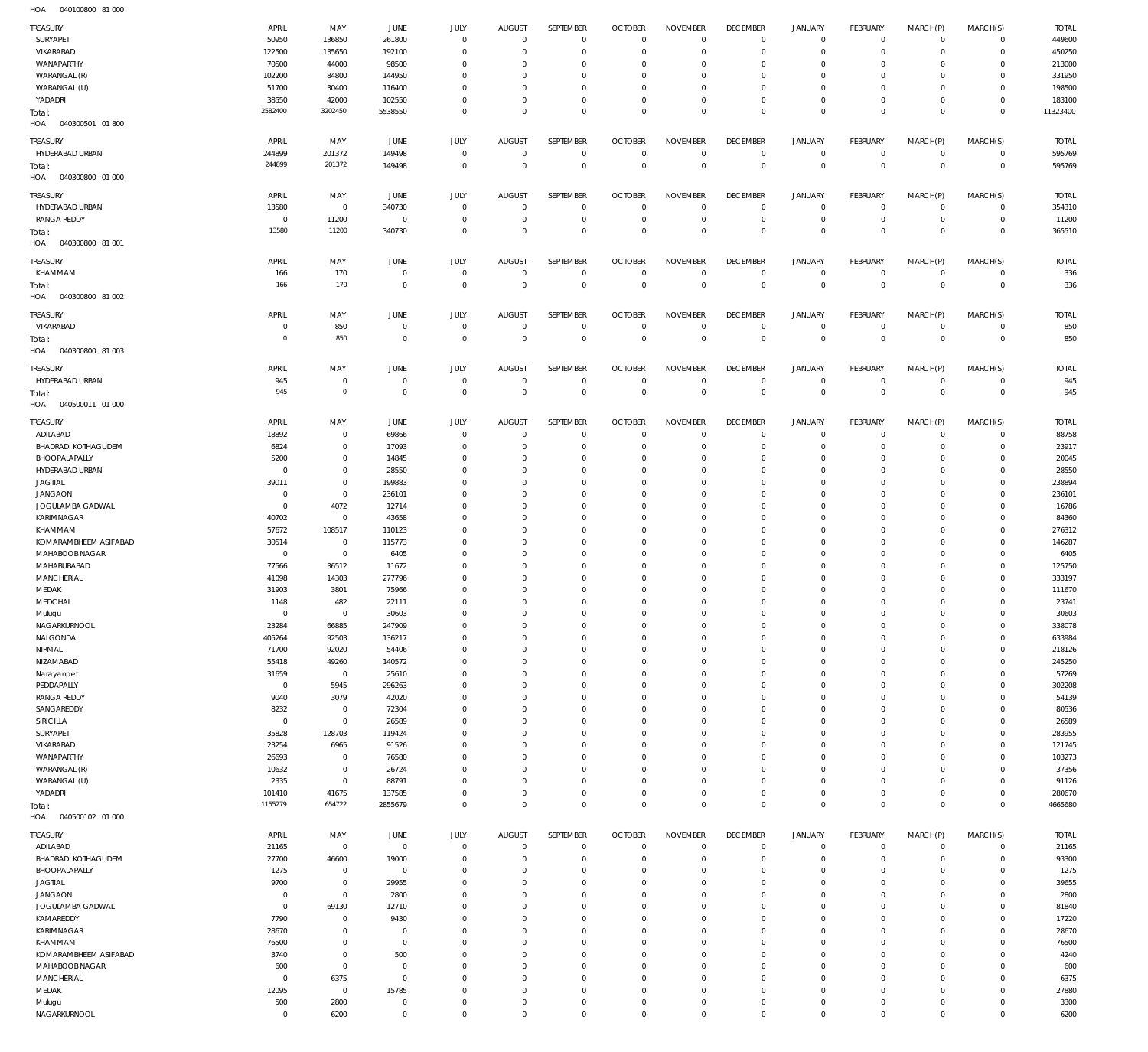| TREASURY                          | APRIL                    | MAY                        | JUNE                     | JULY                        | <b>AUGUST</b>               | <b>SEPTEMBER</b>           | <b>OCTOBER</b>                   | <b>NOVEMBER</b>                | <b>DECEMBER</b>            | <b>JANUARY</b>                | FEBRUARY                   | MARCH(P)                | MARCH(S)                   | <b>TOTAL</b>          |
|-----------------------------------|--------------------------|----------------------------|--------------------------|-----------------------------|-----------------------------|----------------------------|----------------------------------|--------------------------------|----------------------------|-------------------------------|----------------------------|-------------------------|----------------------------|-----------------------|
| NALGONDA                          | 51260                    | $\mathbf 0$                | 29480                    | $\mathbf 0$                 | $\overline{0}$              | $\mathbf 0$                | $\overline{0}$                   | $\mathbf 0$                    | $\mathbf 0$                | $\mathbf 0$                   | $\mathbf{0}$               | $\mathbf 0$             | $\mathbf{0}$               | 80740                 |
| NIRMAL                            | $^{\circ}$               | $\mathbf 0$                | 310                      | $\mathbf 0$                 | $^{\circ}$                  | $\mathbf 0$                | $\mathbf 0$                      | $\mathbf 0$                    | $\mathbf 0$                | $\mathbf 0$                   | $\mathbf{0}$               | $\circ$                 | $\mathbf{0}$               | 310                   |
| NIZAMABAD                         | 6865                     | 7085                       | 12385                    | $^{\circ}$                  | $^{\circ}$                  | $\mathbf 0$                | $\mathbf 0$                      | $\mathbf 0$                    | $\mathbf 0$                | $\mathbf 0$                   | $\mathbf 0$                | $\mathbf 0$             | $\mathbf 0$                | 26335                 |
| PEDDAPALLY<br>SANGAREDDY          | $^{\circ}$<br>$^{\circ}$ | $\mathbf 0$<br>$\mathbf 0$ | 20590<br>77695           | $^{\circ}$<br>$^{\circ}$    | $^{\circ}$<br>$^{\circ}$    | $\mathbf 0$<br>$\mathbf 0$ | $\mathbf 0$<br>$\mathbf 0$       | $\mathbf 0$<br>$\mathbf 0$     | $\mathbf 0$<br>$\mathbf 0$ | $\mathbf 0$<br>$\mathbf 0$    | $\mathbf 0$<br>$\mathbf 0$ | $\mathbf 0$<br>$\Omega$ | $\mathbf 0$<br>$\mathbf 0$ | 20590<br>77695        |
| SIDDIPET                          | $^{\circ}$               | 6355                       | 10250                    | $^{\circ}$                  | $^{\circ}$                  | $\mathbf 0$                | $\mathbf 0$                      | $\mathbf 0$                    | $\mathbf 0$                | $\mathbf 0$                   | $\mathbf 0$                | $\Omega$                | $\mathbf 0$                | 16605                 |
| SIRICILLA                         | 74195                    | $\mathbf 0$                | 0                        | $^{\circ}$                  | $^{\circ}$                  | $\mathbf 0$                | $\mathbf 0$                      | $\mathbf 0$                    | $\mathbf 0$                | $\mathbf 0$                   | $\mathbf 0$                | $\mathbf 0$             | $\mathbf 0$                | 74195                 |
| SURYAPET                          | 1100                     | $\mathbf 0$                | 0                        | $^{\circ}$                  | $^{\circ}$                  | $\mathbf 0$                | $\mathbf 0$                      | $\mathbf 0$                    | $\mathbf 0$                | $\mathbf 0$                   | $\mathbf 0$                | $\Omega$                | $\mathbf 0$                | 1100                  |
| VIKARABAD                         | 4450                     | $\mathbf 0$                | 0                        | $\mathbf 0$                 | $^{\circ}$                  | $\mathbf 0$                | $\mathbf 0$                      | $\mathbf 0$                    | $\mathbf 0$                | $\mathbf 0$                   | $\mathbf 0$                | $\mathbf 0$             | $\mathbf 0$                | 4450                  |
| WANAPARTHY                        | $^{\circ}$               | $\mathbf 0$                | 310                      | $\mathbf 0$                 | $^{\circ}$                  | $\mathbf 0$                | $\mathbf 0$                      | $\mathbf 0$                    | $\mathbf 0$                | $\mathbf 0$                   | $\mathbf 0$                | $\mathbf 0$             | $\mathbf 0$                | 310                   |
| Total:<br>HOA<br>040500800 01800  | 327605                   | 144545                     | 241200                   | $\mathbf 0$                 | $\mathbf 0$                 | $\mathbf 0$                | $\mathbf 0$                      | $\mathbf 0$                    | $\mathbf 0$                | $\mathbf 0$                   | $\overline{0}$             | $\mathbf 0$             | $\overline{0}$             | 713350                |
| TREASURY                          | APRIL                    | MAY                        | JUNE                     | <b>JULY</b>                 | <b>AUGUST</b>               | SEPTEMBER                  | <b>OCTOBER</b>                   | <b>NOVEMBER</b>                | <b>DECEMBER</b>            | JANUARY                       | FEBRUARY                   | MARCH(P)                | MARCH(S)                   | <b>TOTAL</b>          |
| KAMAREDDY                         | 8996                     | $\mathbf 0$                | 72737                    | $\mathbf 0$                 | $^{\circ}$                  | $\mathbf 0$                | $\mathbf 0$                      | $\mathbf 0$                    | $\mathbf 0$                | $\mathbf 0$                   | $\mathbf{0}$               | $\mathbf 0$             | $\mathbf{0}$               | 81733                 |
| Total:<br>HOA<br>042500101 01 000 | 8996                     | $\mathbb O$                | 72737                    | $\mathbf 0$                 | $^{\circ}$                  | $\mathbf 0$                | $\overline{0}$                   | $\mathbf 0$                    | $\overline{0}$             | $\mathbf 0$                   | $\overline{0}$             | $\mathbf 0$             | $\mathbf 0$                | 81733                 |
| TREASURY                          | APRIL                    | MAY                        | JUNE                     | <b>JULY</b>                 | <b>AUGUST</b>               | SEPTEMBER                  | <b>OCTOBER</b>                   | <b>NOVEMBER</b>                | <b>DECEMBER</b>            | <b>JANUARY</b>                | FEBRUARY                   | MARCH(P)                | MARCH(S)                   | <b>TOTAL</b>          |
| ADILABAD                          | 214600                   | 1200                       | 1600                     | $\mathbf 0$                 | $^{\circ}$                  | $\mathbf 0$                | $\mathbf 0$                      | $\mathbf 0$                    | $\mathbf 0$                | $\mathbf 0$                   | $\mathbf{0}$               | $\mathbf 0$             | $\mathbf{0}$               | 217400                |
| <b>BHADRADI KOTHAGUDEM</b>        | 2800                     | $\mathbf 0$                | 200                      | $\mathbf 0$                 | $^{\circ}$                  | $\mathbf 0$                | $\mathbf 0$                      | $\mathbf 0$                    | $\mathbf 0$                | $\mathbf 0$                   | $\mathbf{0}$               | $\mathbf 0$             | $\mathbf{0}$               | 3000                  |
| HYDERABAD URBAN                   | 81963                    | 2100                       | 4700                     | $\mathbf 0$                 | $^{\circ}$                  | $\mathbf 0$                | $\mathbf 0$                      | $\mathbf 0$                    | $\mathbf 0$                | $\mathbf 0$                   | $^{\circ}$                 | $\mathbf 0$             | $\mathbf 0$                | 88763                 |
| <b>JAGTIAL</b>                    | 7200                     | $\mathbf 0$                | 3600                     | $\mathbf 0$                 | $^{\circ}$                  | $\mathbf 0$                | $\mathbf 0$                      | $\mathbf 0$                    | $\mathbf 0$                | $\mathbf 0$                   | $\circ$                    | $\mathbf 0$             | $\mathbf 0$                | 10800                 |
| KAMAREDDY<br>KARIMNAGAR           | 4800<br>18350            | 400<br>800                 | 3800<br>600              | $\mathbf 0$<br>$\mathbf 0$  | $^{\circ}$<br>$^{\circ}$    | $\mathbf 0$<br>$\mathbf 0$ | $\mathbf 0$<br>$\mathbf 0$       | $\mathbf 0$<br>$\mathbf 0$     | $\mathbf 0$<br>$\mathbf 0$ | $\mathbf 0$<br>$\mathbf 0$    | $\mathbf 0$<br>$\mathbf 0$ | $\Omega$<br>$\mathbf 0$ | $\mathbf 0$<br>$\mathbf 0$ | 9000<br>19750         |
| KHAMMAM                           | 16800                    | 2000                       | 1600                     | $\mathbf 0$                 | $^{\circ}$                  | $\mathbf 0$                | $\mathbf 0$                      | $\mathbf 0$                    | $\mathbf 0$                | $\mathbf 0$                   | $\mathbf 0$                | $\Omega$                | $\mathbf 0$                | 20400                 |
| KOMARAMBHEEM ASIFABAD             | $^{\circ}$               | $\mathbf 0$                | 1900                     | $\mathbf 0$                 | $^{\circ}$                  | $\mathbf 0$                | $\mathbf 0$                      | $\mathbf 0$                    | $\mathbf 0$                | $\mathbf 0$                   | $\mathbf 0$                | $\circ$                 | $\mathbf 0$                | 1900                  |
| MANCHERIAL                        | 2600                     | $\mathbf 0$                | 400                      | $\mathbf 0$                 | $^{\circ}$                  | $\mathbf 0$                | $\mathbf 0$                      | $\mathbf 0$                    | $\mathbf 0$                | $\mathbf 0$                   | $\mathbf 0$                | $\Omega$                | $\mathbf 0$                | 3000                  |
| NALGONDA                          | 6200                     | 400                        | 2800                     | $\mathbf 0$                 | $^{\circ}$                  | $\mathbf 0$                | $\mathbf 0$                      | $\mathbf 0$                    | $\mathbf 0$                | $\mathbf 0$                   | $\mathbf 0$                | $\circ$                 | $\mathbf 0$                | 9400                  |
| NIRMAL                            | 49870                    | 257524                     | 404199                   | $\mathbf 0$                 | $^{\circ}$                  | $\mathbf 0$                | $\mathbf 0$                      | $\mathbf 0$                    | $\mathbf 0$                | $\mathbf 0$                   | $\mathbf 0$                | $\Omega$                | $\mathbf 0$                | 711593                |
| NIZAMABAD                         | 400                      | $\mathbf 0$                | 6800                     | $\mathbf 0$                 | $^{\circ}$                  | $\mathbf 0$                | $\mathbf 0$                      | $\mathbf 0$                    | $\mathbf 0$                | $\mathbf 0$                   | $\mathbf 0$                | $\Omega$                | $\mathbf 0$                | 7200                  |
| PEDDAPALLY                        | 5800                     | 2600                       | 253587                   | $^{\circ}$                  | $^{\circ}$                  | $\mathbf 0$                | $\mathbf 0$                      | $\mathbf 0$                    | $\mathbf 0$                | $\mathbf 0$                   | $\mathbf 0$                | $\Omega$                | $\mathbf 0$                | 261987                |
| SIDDIPET                          | $^{\circ}$               | $\mathbf 0$                | 400                      | $^{\circ}$                  | $^{\circ}$                  | $\mathbf 0$                | $\mathbf 0$                      | $\mathbf 0$                    | $\mathbf 0$                | $\mathbf 0$                   | $\mathbf 0$                | $\Omega$                | $\mathbf 0$                | 400                   |
| SIRICILLA                         | 6400                     | 200                        | 200                      | $^{\circ}$                  | $^{\circ}$                  | $\mathbf 0$                | $\mathbf 0$                      | $\mathbf 0$                    | $\mathbf 0$                | $\mathbf 0$<br>$\mathbf 0$    | $\mathbf 0$                | $\Omega$<br>$\Omega$    | $\mathbf 0$<br>$\mathbf 0$ | 6800                  |
| SURYAPET<br>WANAPARTHY            | 5050<br>600              | 2400<br>$\mathbf 0$        | 800<br>600               | $^{\circ}$<br>$\mathbf 0$   | $^{\circ}$<br>$^{\circ}$    | $\mathbf 0$<br>$\mathbf 0$ | $\mathbf 0$<br>$\mathbf 0$       | $\mathbf 0$<br>$\mathbf 0$     | $\mathbf 0$<br>$\mathbf 0$ | $\mathbf 0$                   | $\circ$<br>$\mathbf{0}$    | $\mathbf 0$             | $\mathbf 0$                | 8250<br>1200          |
| YADADRI                           | 5400                     | $\mathbf 0$                | 400                      | $\mathbf 0$                 | $^{\circ}$                  | $\mathbf 0$                | $\mathbf 0$                      | $\mathbf 0$                    | $\mathbf 0$                | $\mathbf 0$                   | $\mathbf 0$                | $\mathbf 0$             | $\mathbf{0}$               | 5800                  |
| Total:                            | 428833                   | 269624                     | 688186                   | $\mathbf 0$                 | $\mathbf 0$                 | $\mathbf 0$                | $\mathbf 0$                      | $\mathbf 0$                    | $\mathbf 0$                | $\mathbf 0$                   | $\overline{0}$             | $\mathbf 0$             | $\overline{0}$             | 1386643               |
| HOA<br>042500800 01 000           |                          |                            |                          |                             |                             |                            |                                  |                                |                            |                               |                            |                         |                            |                       |
| TREASURY                          | APRIL                    | MAY                        | JUNE                     | <b>JULY</b>                 | <b>AUGUST</b>               | SEPTEMBER                  | <b>OCTOBER</b>                   | <b>NOVEMBER</b>                | <b>DECEMBER</b>            | <b>JANUARY</b>                | FEBRUARY                   | MARCH(P)                | MARCH(S)                   | <b>TOTAL</b>          |
| ADILABAD                          | $^{\circ}$               | 4300                       | 15250                    | $^{\circ}$                  | $^{\circ}$                  | $\mathbf 0$                | $\mathbf 0$                      | $\mathbf 0$                    | $\mathbf 0$                | $\mathbf 0$                   | $\mathbf 0$                | 0                       | $^{\circ}$                 | 19550                 |
| HYDERABAD URBAN                   | 163727                   | 96041                      | 139468                   | $\mathbf 0$                 | $^{\circ}$                  | $\mathbf 0$                | $\mathbf 0$                      | $\mathbf 0$                    | $\mathbf 0$                | $\mathbf 0$                   | $\mathbf 0$                | $\Omega$                | $\mathbf 0$                | 399236                |
| KHAMMAM                           | 2000                     | $\mathbf 0$                | 1000                     | $^{\circ}$                  | $^{\circ}$                  | $\mathbf 0$                | $\mathbf 0$                      | $\mathbf 0$                    | $\mathbf 0$                | $\mathbf 0$                   | $\mathbf 0$                | 0                       | $\mathbf 0$                | 3000                  |
| MEDAK                             | 400                      | $\mathbf 0$                | 0                        | $^{\circ}$                  | $^{\circ}$                  | $\mathbf 0$                | $\mathbf 0$                      | $\mathbf 0$                    | $\mathbf 0$                | $\mathbf 0$                   | $\mathbf 0$                | $\Omega$                | $\mathbf 0$                | 400                   |
| NALGONDA                          | 0                        | $\mathbf 0$                | 200                      | $\mathbf 0$                 | $^{\circ}$                  | $\mathbf 0$                | $\mathbf 0$                      | $\mathbf 0$                    | $\mathbf 0$                | $\mathbf 0$                   | $\mathbf 0$                | $\Omega$                | $\mathbf 0$                | 200                   |
| NIRMAL                            | 0                        | 54612                      | $^{\circ}$               | $^{\circ}$                  | $^{\circ}$                  | $\mathbf 0$                | $\mathbf 0$                      | $\mathbf 0$                    | $\mathbf 0$                | $\mathbf 0$                   | $\mathbf 0$                | 0                       | $\mathbf 0$                | 54612                 |
| NIZAMABAD<br>PEDDAPALLY           | 0<br>200                 | 47109<br>$\mathbf 0$       | 1000<br>$\mathbf 0$      | $\mathbf{0}$<br>$\mathbf 0$ | $^{\circ}$<br>$\mathbf{0}$  | $\mathbf 0$<br>$\mathbf 0$ | $\mathbf 0$<br>$\mathbf 0$       | $\mathbf 0$<br>$\mathbf 0$     | $\mathbf 0$<br>$\mathbf 0$ | $\mathbf 0$<br>$\mathbf 0$    | $\mathbf 0$<br>$\mathbf 0$ | $\Omega$<br>$\Omega$    | $\mathbf 0$<br>$\mathbf 0$ | 48109<br>200          |
| <b>RANGA REDDY</b>                | 20600                    | $\mathbf{0}$               | 100                      | $\Omega$                    | $\Omega$                    | $\Omega$                   | $\Omega$                         | $\Omega$                       | $\Omega$                   | $\Omega$                      | $\Omega$                   | $\Omega$                | $\Omega$                   | 20700                 |
| SANGAREDDY                        | 11600                    | 149184                     | 5100                     | $\mathbf 0$                 | $\mathbf{0}$                | $\mathbf 0$                | $\mathbf 0$                      | $\mathbf 0$                    | $\mathbf 0$                | $\mathbf 0$                   | $\mathbf 0$                | $\mathbf 0$             | $\mathbf 0$                | 165884                |
| SIDDIPET                          | 400                      | 1800                       | 200                      | $\mathbf 0$                 | $^{\circ}$                  | $\mathbf 0$                | $\mathbf 0$                      | $\mathbf 0$                    | $\mathbf 0$                | $\mathbf 0$                   | $\mathbf 0$                | $\mathbf 0$             | $\mathbf 0$                | 2400                  |
| SURYAPET                          | $\mathbf 0$              | $\mathbf 0$                | 1000                     | $\mathbf 0$                 | $^{\circ}$                  | $\mathbf 0$                | $\mathbf 0$                      | $\mathbf 0$                    | $\mathbf 0$                | $\mathbf 0$                   | $\mathbf 0$                | $\mathbf 0$             | $\mathbf 0$                | 1000                  |
| WARANGAL (U)                      | $^{\circ}$               | $\mathbf 0$                | 1000                     | $\mathbf 0$                 | $\mathbf{0}$                | $\mathbf 0$                | $\mathbf 0$                      | $\mathbf 0$                    | $\mathbf 0$                | $\mathbf 0$                   | $\mathbf 0$                | $\mathbf 0$             | $\mathbf{0}$               | 1000                  |
| Total:                            | 198927                   | 353046                     | 164318                   | $\mathbf 0$                 | $\mathbf{0}$                | $\mathbf 0$                | $\mathbf 0$                      | $\mathbf 0$                    | $\mathbf 0$                | $\mathbf 0$                   | $\overline{0}$             | $\mathbf 0$             | $\mathbf 0$                | 716291                |
| HOA  042500800  02  000           | APRIL                    |                            |                          |                             |                             | <b>SEPTEMBER</b>           |                                  |                                | <b>DECEMBER</b>            |                               |                            |                         |                            |                       |
| TREASURY<br>BHADRADI KOTHAGUDEM   | $\circ$                  | MAY<br>$\mathbf 0$         | JUNE<br>16270            | JULY<br>$\mathbf 0$         | <b>AUGUST</b><br>$^{\circ}$ | $\mathbf 0$                | <b>OCTOBER</b><br>$\overline{0}$ | <b>NOVEMBER</b><br>$\mathbf 0$ | $\mathbf 0$                | <b>JANUARY</b><br>$\mathbf 0$ | FEBRUARY<br>$\overline{0}$ | MARCH(P)<br>$\mathbf 0$ | MARCH(S)<br>$\mathbf{0}$   | <b>TOTAL</b><br>16270 |
| HYDERABAD URBAN                   | 11900                    | $\mathbf 0$                | 4200                     | $\mathbf 0$                 | $^{\circ}$                  | $\mathbf 0$                | $\mathbf 0$                      | $\mathbf 0$                    | $\mathbf 0$                | $\mathbf 0$                   | $\mathbf{0}$               | $\mathbf 0$             | $\mathbf{0}$               | 16100                 |
| KAMAREDDY                         | 400                      | $\mathbf 0$                | - 0                      | $\mathbf 0$                 | $^{\circ}$                  | $\mathbf 0$                | $\mathbf 0$                      | $\mathbf 0$                    | $\mathbf 0$                | $\mathbf 0$                   | $\mathbf{0}$               | $\mathbf 0$             | $\mathbf{0}$               | 400                   |
| KHAMMAM                           | 47300                    | $\mathbf 0$                | $\overline{0}$           | $^{\circ}$                  | $^{\circ}$                  | $\mathbf 0$                | $\mathbf 0$                      | $\mathbf 0$                    | $\mathbf 0$                | $\mathbf 0$                   | $\mathbf 0$                | $\mathbf 0$             | $\mathbf 0$                | 47300                 |
| NALGONDA                          | $^{\circ}$               | 1100                       | 2750                     | $^{\circ}$                  | $^{\circ}$                  | $\mathbf 0$                | $\mathbf 0$                      | $\mathbf 0$                    | $\mathbf 0$                | $\mathbf 0$                   | $\mathbf{0}$               | $\Omega$                | $\mathbf 0$                | 3850                  |
| <b>RANGA REDDY</b>                | 4000                     | $\mathbf 0$                | $\circ$                  | $\mathbf 0$                 | $^{\circ}$                  | $\mathbf 0$                | $\mathbf 0$                      | $\mathbf 0$                    | $\mathbf 0$                | $\mathbf 0$                   | $\mathbf 0$                | $\mathbf 0$             | $\mathbf{0}$               | 4000                  |
| SURYAPET                          | $^{\circ}$               | $\mathbf 0$                | 1000                     | $\mathbf 0$                 | $^{\circ}$                  | $\mathbf 0$                | $\mathbf 0$                      | $\mathbf 0$                    | $\mathbf 0$                | $\mathbf 0$                   | $\mathbf 0$                | $\circ$                 | $\mathbf 0$                | 1000                  |
| VIKARABAD                         | 39500                    | $\mathbf 0$<br>1100        | $\circ$                  | $\mathbf 0$                 | $\mathbf{0}$                | $\mathbf 0$                | $\mathbf 0$                      | $\mathbf 0$                    | $\mathbf 0$                | $\mathbf 0$                   | $\mathbf{0}$               | $\circ$                 | $\mathbf{0}$               | 39500                 |
| Total:<br>HOA  042500800  04  000 | 103100                   |                            | 24220                    | $\mathbf 0$                 | $\mathbf 0$                 | $\mathbf 0$                | $\overline{0}$                   | $\mathbf 0$                    | $\overline{0}$             | $\mathbf 0$                   | $\overline{0}$             | $\mathbf 0$             | $\overline{0}$             | 128420                |
| TREASURY                          | APRIL                    | MAY                        | JUNE                     | <b>JULY</b>                 | <b>AUGUST</b>               | SEPTEMBER                  | <b>OCTOBER</b>                   | <b>NOVEMBER</b>                | <b>DECEMBER</b>            | <b>JANUARY</b>                | FEBRUARY                   | MARCH(P)                | MARCH(S)                   | <b>TOTAL</b>          |
| BHADRADI KOTHAGUDEM               | 94583                    | $\mathbf 0$                | $\overline{0}$           | $\mathbf 0$                 | $\mathbf{0}$                | $\mathbf 0$                | $\overline{0}$                   | $\mathbf 0$                    | $\mathbf 0$                | $\mathbf 0$                   | $\mathbf{0}$               | $\circ$                 | $^{\circ}$                 | 94583                 |
| HYDERABAD URBAN                   | 4200                     | 1000                       | 32440                    | $\mathbf 0$                 | $^{\circ}$                  | $\mathbf 0$                | $\mathbf 0$                      | $\mathbf 0$                    | $\mathbf 0$                | $\mathbf 0$                   | $\mathbf 0$                | $\circ$                 | $\mathbf{0}$               | 37640                 |
| KHAMMAM                           | 86410                    | 7995                       | 91550                    | $\mathbf 0$                 | $^{\circ}$                  | $\mathbf 0$                | $\mathbf 0$                      | $\mathbf 0$                    | $\mathbf 0$                | $\mathbf 0$                   | $\mathbf 0$                | $\circ$                 | $\mathbf 0$                | 185955                |
| MAHABOOB NAGAR                    | $\mathbf 0$              | $\mathbf 0$                | 5000                     | $\mathbf 0$                 | $^{\circ}$                  | $\mathbf 0$                | $\mathbf 0$                      | $\mathbf 0$                    | $\mathbf 0$                | $\mathbf 0$                   | $\mathbf 0$                | $\circ$                 | $\mathbf 0$                | 5000                  |
| NALGONDA                          | 800                      | 200                        | 8780                     | $\mathbf 0$                 | $^{\circ}$                  | $\mathbf 0$                | $\mathbf 0$                      | $\mathbf 0$                    | $\mathbf 0$                | $\mathbf 0$                   | $\mathbf 0$                | $\Omega$                | $\mathbf 0$                | 9780                  |
| NIZAMABAD<br><b>RANGA REDDY</b>   | 15000                    | $\mathbf 0$                | $^{\circ}$               | $\mathbf 0$                 | $^{\circ}$                  | $\mathbf 0$                | $\mathbf 0$                      | $\mathbf 0$                    | $\mathbf 0$                | $\mathbf 0$                   | $\mathbf 0$                | $\circ$<br>$\Omega$     | $\mathbf 0$<br>$\mathbf 0$ | 15000<br>221130       |
|                                   |                          |                            |                          |                             |                             |                            |                                  |                                |                            |                               |                            |                         |                            |                       |
|                                   | 221130                   | $\mathbf 0$                | $^{\circ}$               | $\mathbf 0$                 | $^{\circ}$                  | $\mathbf 0$                | $\mathbf 0$                      | $\mathbf 0$                    | $\mathbf 0$                | $\mathbf 0$                   | $\circ$                    |                         |                            |                       |
| SURYAPET                          | 1000                     | $\mathbf 0$                | $^{\circ}$<br>$^{\circ}$ | $\mathbf 0$<br>$\mathbf 0$  | $^{\circ}$<br>$^{\circ}$    | $\mathbf 0$<br>$\mathbf 0$ | $\mathbf 0$<br>$\mathbf 0$       | $\mathbf 0$<br>$\mathbf 0$     | $\mathbf 0$<br>$\mathbf 0$ | $\mathbf 0$<br>$\mathbf 0$    | $\mathbf 0$<br>$\mathbf 0$ | $\Omega$<br>$\circ$     | $\mathbf 0$<br>$\mathbf 0$ | 1000                  |
| VIKARABAD<br>YADADRI              | 143440<br>1992           | 200<br>1709                | $\mathbf 0$              | $\mathbf 0$                 | $^{\circ}$                  | $\mathbf 0$                | $\mathbf 0$                      | $\mathbf 0$                    | $\mathbf 0$                | $\mathbf 0$                   | $\mathbf 0$                | $\circ$                 | $\mathbf 0$                | 143640<br>3701        |
| Total:                            | 568555                   | 11104                      | 137770                   | $\mathbf 0$                 | $\mathbf 0$                 | $\mathbf 0$                | $\mathbf 0$                      | $\mathbf 0$                    | $\mathbf 0$                | $\mathbf 0$                   | $\mathbf 0$                | $\mathbf 0$             | $\mathbf 0$                | 717429                |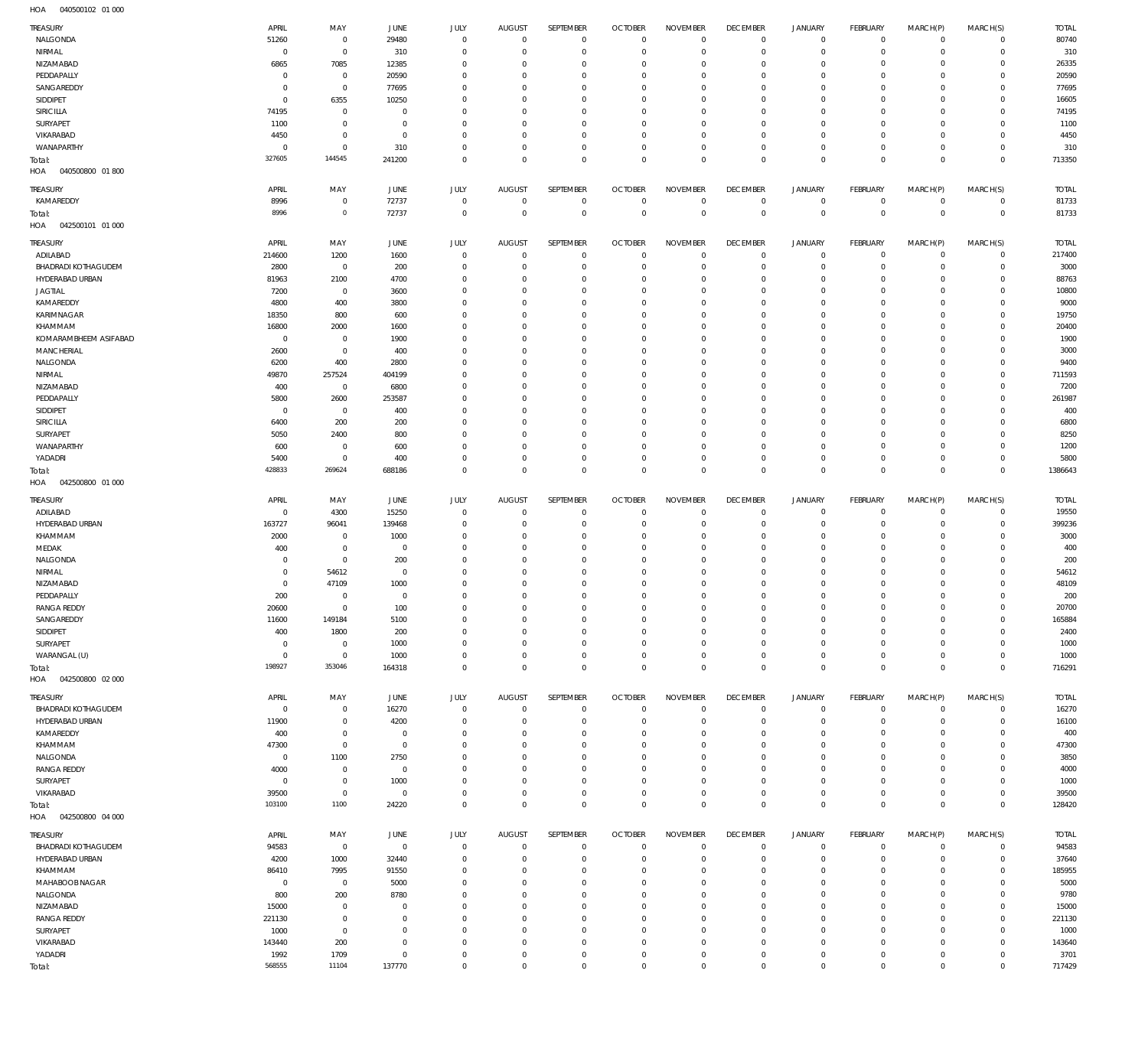| TREASURY                   | APRIL       | MAY            | JUNE           | JULY                          | <b>AUGUST</b>                  | SEPTEMBER                     | <b>OCTOBER</b>                 | <b>NOVEMBER</b>                 | <b>DECEMBER</b>                | <b>JANUARY</b>             | FEBRUARY                       | MARCH(P)                | MARCH(S)               | <b>TOTAL</b> |
|----------------------------|-------------|----------------|----------------|-------------------------------|--------------------------------|-------------------------------|--------------------------------|---------------------------------|--------------------------------|----------------------------|--------------------------------|-------------------------|------------------------|--------------|
| HYDERABAD URBAN            | 1323348     | 873103         | 1200428        | $\mathbf 0$                   | $\overline{0}$                 | $\overline{0}$                | $\mathbb O$                    | $^{\circ}$                      | $\mathbf 0$                    | $\mathbf 0$                | $\overline{0}$                 | $\overline{0}$          | $\mathbf 0$            | 3396879      |
| KARIMNAGAR                 | 0           | 1545202        | $\mathbf 0$    | $\overline{0}$                | $^{\circ}$                     | $\mathbf 0$                   | $^{\circ}$                     | $\overline{0}$                  | $\mathbf 0$                    | $\mathbf 0$                | $\overline{0}$                 | $\mathbf 0$             | $\mathbf 0$            | 1545202      |
| NIRMAL                     | $\bf 0$     | 498474         | $\mathbf 0$    | $\overline{0}$                | $\circ$                        | $\overline{0}$                | $\circ$                        | $^{\circ}$                      | $\mathbf 0$                    | 0                          | $^{\circ}$                     | $\Omega$                | $\mathbf 0$            | 498474       |
| NIZAMABAD                  | $\mathbf 0$ | 428264         | $\mathbf 0$    | $\overline{0}$                | $\Omega$                       | $\overline{0}$                | $\circ$                        | $^{\circ}$                      | $\mathbf 0$                    | $\mathbf 0$                | $^{\circ}$                     | $\Omega$                | $\mathbf 0$            | 428264       |
| SIRICILLA                  | $\mathbf 0$ | $\overline{0}$ | 2564979        | $\overline{0}$                | $\Omega$                       | $\mathbf 0$                   | $^{\circ}$                     | $^{\circ}$                      | $\mathbf 0$                    | $\mathbf 0$                | $\mathbf{0}$                   | $\mathbf 0$             | $\mathbf 0$            | 2564979      |
|                            | 1323348     | 3345043        |                |                               |                                |                               |                                |                                 |                                |                            |                                | $\Omega$                |                        |              |
| Total:                     |             |                | 3765407        | $\overline{0}$                | $\Omega$                       | $\overline{0}$                | $\Omega$                       | $\mathbf{0}$                    | $\mathbf 0$                    | $\mathbf 0$                | $\overline{0}$                 |                         | $\mathbf 0$            | 8433798      |
| HOA<br>042500800 06 001    |             |                |                |                               |                                |                               |                                |                                 |                                |                            |                                |                         |                        |              |
| <b>TREASURY</b>            | APRIL       | MAY            | JUNE           | JULY                          | <b>AUGUST</b>                  | SEPTEMBER                     | <b>OCTOBER</b>                 | <b>NOVEMBER</b>                 | <b>DECEMBER</b>                | <b>JANUARY</b>             | FEBRUARY                       | MARCH(P)                | MARCH(S)               | <b>TOTAL</b> |
| KHAMMAM                    | 4000000     | $\overline{0}$ | $\mathbf 0$    | $\,0\,$                       | $^{\circ}$                     | $\,0\,$                       | $\mathbf 0$                    | $\mathbf 0$                     | $\mathbf 0$                    | $\overline{0}$             | $\overline{0}$                 | $\mathsf 0$             | $\mathbf 0$            | 4000000      |
| Total:                     | 4000000     | $\overline{0}$ | $\mathbf{0}$   | $\mathbf 0$                   | $\Omega$                       | $\mathbb O$                   | $\mathbf{0}$                   | $\mathbf 0$                     | $\overline{0}$                 | $\mathbf 0$                | $\overline{0}$                 | $\mathbf{0}$            | $\overline{0}$         | 4000000      |
| HOA<br>042500800 81 001    |             |                |                |                               |                                |                               |                                |                                 |                                |                            |                                |                         |                        |              |
|                            |             |                |                |                               |                                |                               |                                |                                 |                                |                            |                                |                         |                        |              |
| TREASURY                   | APRIL       | MAY            | <b>JUNE</b>    | JULY                          | <b>AUGUST</b>                  | SEPTEMBER                     | <b>OCTOBER</b>                 | <b>NOVEMBER</b>                 | <b>DECEMBER</b>                | <b>JANUARY</b>             | FEBRUARY                       | MARCH(P)                | MARCH(S)               | <b>TOTAL</b> |
| ADILABAD                   | $\mathbf 0$ | 4300           | 2100           | $\mathbf 0$                   | $\Omega$                       | $\overline{0}$                | $\mathbf{0}$                   | $\overline{0}$                  | $\mathbf 0$                    | $\mathbf 0$                | $\overline{0}$                 | $\mathbf 0$             | $\mathbf 0$            | 6400         |
| <b>BHADRADI KOTHAGUDEM</b> | 3750        | 3450           | 5000           | $\overline{0}$                | $^{\circ}$                     | $\overline{0}$                | $^{\circ}$                     | $\overline{0}$                  | $^{\circ}$                     | $\mathbf 0$                | $\overline{0}$                 | $\mathbf 0$             | $\mathbf 0$            | 12200        |
| HYDERABAD URBAN            | 23250       | 5800           | 5400           | $\Omega$                      | $\Omega$                       | $\overline{0}$                | 0                              | $\overline{0}$                  | $^{\circ}$                     | $\mathbf 0$                | $^{\circ}$                     | $\Omega$                | $\mathbf 0$            | 34450        |
| <b>JAGTIAL</b>             | 3200        | $\overline{0}$ | $^{\circ}$     | $\overline{0}$                | $\Omega$                       | $\overline{0}$                | $\Omega$                       | $^{\circ}$                      | $\mathbf 0$                    | $\mathbf 0$                | $\mathbf{0}$                   | $\Omega$                | $\mathbf 0$            | 3200         |
| <b>JANGAON</b>             | 1000        | $\overline{0}$ | $\mathbf{0}$   | $\overline{0}$                | $\Omega$                       | $\overline{0}$                | $\Omega$                       | $^{\circ}$                      | $\mathbf 0$                    | $\mathbf 0$                | $\mathbf{0}$                   | $\Omega$                | $\circ$                | 1000         |
| JOGULAMBA GADWAL           | 2850        | $\overline{0}$ | 750            | $\overline{0}$                | $\Omega$                       | $\overline{0}$                | $\Omega$                       | $^{\circ}$                      | $\mathbf 0$                    | $\mathbf 0$                | $\mathbf{0}$                   | $\Omega$                | $\mathbf 0$            | 3600         |
| KAMAREDDY                  | $\mathbf 0$ | $\overline{0}$ | 2450           | $\overline{0}$                | $\Omega$                       | $\overline{0}$                | $\Omega$                       | $^{\circ}$                      | $\mathbf 0$                    | $\mathbf 0$                | $\mathbf{0}$                   | $\Omega$                | $\Omega$               | 2450         |
| KARIMNAGAR                 | 6250        | 50             | 450            | $\overline{0}$                | $\Omega$                       | $\overline{0}$                | $\Omega$                       | $^{\circ}$                      | $\mathbf 0$                    | $\mathbf 0$                | $\mathbf{0}$                   | $\Omega$                | $\mathbf 0$            | 6750         |
| KHAMMAM                    | 1000        | $\overline{0}$ | $^{\circ}$     | $\overline{0}$                | $\Omega$                       | $\overline{0}$                | $\Omega$                       | $^{\circ}$                      | $\mathbf 0$                    | $\mathbf 0$                | $\mathbf{0}$                   | $\Omega$                | $\circ$                | 1000         |
| KOMARAMBHEEM ASIFABAD      | 1000        | $\overline{0}$ | $\mathbf{0}$   | $\overline{0}$                | $\Omega$                       | $\overline{0}$                | $\Omega$                       | $^{\circ}$                      | $\mathbf 0$                    | $\mathbf 0$                | $\mathbf{0}$                   | $\Omega$                | $\mathbf 0$            | 1000         |
| MAHABOOB NAGAR             | 5100        | 150            | 2150           | $\overline{0}$                | $\Omega$                       | $\overline{0}$                | $\Omega$                       | $^{\circ}$                      | $\mathbf 0$                    | $\mathbf 0$                | $^{\circ}$                     | $\Omega$                | $\mathbf{0}$           | 7400         |
| MAHABUBABAD                | 1400        | 2000           | $\mathbf{0}$   | $\overline{0}$                | $\Omega$                       | $\overline{0}$                | $\Omega$                       | $^{\circ}$                      | $^{\circ}$                     | $\mathbf 0$                | $\mathbf{0}$                   | $\Omega$                | $\mathbf 0$            | 3400         |
| MANCHERIAL                 | 1000        | 1100           | 2500           | $\overline{0}$                | $\Omega$                       | $\overline{0}$                | $\Omega$                       | $^{\circ}$                      | $\mathbf 0$                    | $\mathbf 0$                | $\mathbf{0}$                   | $\Omega$                | $\circ$                | 4600         |
| MEDAK                      | 3300        | $\overline{0}$ | 500            | $\overline{0}$                | $\Omega$                       | $\overline{0}$                | $\Omega$                       | $^{\circ}$                      | $\mathbf 0$                    | $\mathbf 0$                | $\mathbf{0}$                   | $\Omega$                | $\mathbf 0$            | 3800         |
| MEDCHAL                    | 18300       | 7600           | 11300          | $\overline{0}$                | $\Omega$                       | $\overline{0}$                | $\Omega$                       | $^{\circ}$                      | $\mathbf 0$                    | $\mathbf 0$                | $^{\circ}$                     | $\Omega$                | $\circ$                | 37200        |
| Mulugu                     | 23100       | 3100           | 400            | $\overline{0}$                | $\Omega$                       | $\overline{0}$                | $\Omega$                       | $^{\circ}$                      | $^{\circ}$                     | $\mathbf 0$                | $\mathbf{0}$                   | $\Omega$                | $\mathbf 0$            | 26600        |
| NAGARKURNOOL               | 4000        | 1000           | 10850          | $\overline{0}$                | $\Omega$                       | $\overline{0}$                | $\Omega$                       | $^{\circ}$                      | $\mathbf 0$                    | $\mathbf 0$                | $\mathbf{0}$                   | $\Omega$                | $\circ$                | 15850        |
| NALGONDA                   | 16100       | 1000           | 1100           | $\overline{0}$                | $\Omega$                       | $\overline{0}$                | $\Omega$                       | $^{\circ}$                      | $\mathbf 0$                    | $\mathbf 0$                | $\mathbf{0}$                   | $\Omega$                | $\mathbf 0$            | 18200        |
| NIZAMABAD                  | $\mathbf 0$ | $\overline{0}$ | 3700           | $\overline{0}$                | $\Omega$                       | $\overline{0}$                | $\Omega$                       | $^{\circ}$                      | $\mathbf 0$                    | $\mathbf 0$                | $^{\circ}$                     | $\Omega$                | $\mathbf{0}$           | 3700         |
|                            | 1200        | 1000           | 1500           | $\overline{0}$                | $\Omega$                       | $\overline{0}$                | $\Omega$                       | $^{\circ}$                      | $^{\circ}$                     | $\mathbf 0$                | $\mathbf{0}$                   | $\Omega$                | $\mathbf 0$            | 3700         |
| Narayanpet                 |             |                |                |                               |                                |                               |                                |                                 |                                | $\mathbf 0$                | $\mathbf{0}$                   |                         | $\circ$                |              |
| PEDDAPALLY                 | $\mathbf 0$ | 1400           | 500            | $\overline{0}$                | $\Omega$                       | $\overline{0}$                | $\Omega$                       | $^{\circ}$                      | $\mathbf 0$                    |                            |                                | $\Omega$                |                        | 1900         |
| <b>RANGA REDDY</b>         | 10750       | 8600           | 14312          | $\overline{0}$                | $\Omega$                       | $\overline{0}$                | $\Omega$                       | $^{\circ}$                      | $\mathbf 0$                    | $\mathbf 0$                | $\mathbf{0}$                   | $\Omega$                | $\mathbf 0$            | 33662        |
| SANGAREDDY                 | 9950        | 1032314        | 6200           | $\overline{0}$                | $\Omega$                       | $\overline{0}$                | $\Omega$                       | $^{\circ}$                      | $\mathbf 0$                    | $\mathbf 0$                | $^{\circ}$                     | $\Omega$                | $\circ$                | 1048464      |
| SIDDIPET                   | 4500        | 100            | 4150           | $\overline{0}$                | $\Omega$                       | $\overline{0}$                | $\Omega$                       | $^{\circ}$                      | $^{\circ}$                     | $\mathbf 0$                | $\mathbf{0}$                   | $\Omega$                | $\mathbf 0$            | 8750         |
| SIRICILLA                  | 3800        | 400            | 100            | $\overline{0}$                | $\Omega$                       | $\overline{0}$                | $\Omega$                       | $^{\circ}$                      | $\mathbf 0$                    | $\mathbf 0$                | $\mathbf{0}$                   | $\Omega$                | $\circ$                | 4300         |
| SURYAPET                   | 50          | $\overline{0}$ | $\overline{0}$ | $\overline{0}$                | $\Omega$                       | $\overline{0}$                | $\Omega$                       | $^{\circ}$                      | $\mathbf 0$                    | $\mathbf 0$                | $\mathbf{0}$                   | $\Omega$                | $\mathbf 0$            | 50           |
| VIKARABAD                  | 4050        | $\overline{0}$ | $\mathbf{0}$   | $\overline{0}$                | $\Omega$                       | $\overline{0}$                | $\Omega$                       | $^{\circ}$                      | $\mathbf 0$                    | $\mathbf 0$                | $^{\circ}$                     | $\Omega$                | $\Omega$               | 4050         |
| WANAPARTHY                 | 1200        | $\overline{0}$ | 2450           | $\overline{0}$                | $\Omega$                       | $\overline{0}$                | $\Omega$                       | $^{\circ}$                      | $^{\circ}$                     | $\mathbf 0$                | $\mathbf{0}$                   | $\Omega$                | $\mathbf 0$            | 3650         |
| WARANGAL (R)               | 3550        | 400            | 2000           | $\overline{0}$                | $\Omega$                       | $\overline{0}$                | $\Omega$                       | $^{\circ}$                      | $\mathbf 0$                    | $\mathbf 0$                | $\mathbf{0}$                   | $\Omega$                | $\circ$                | 5950         |
| WARANGAL (U)               | 23400       | 2000           | 16171          | $\overline{0}$                | $\mathbf{0}$                   | $\overline{0}$                | $\Omega$                       | $^{\circ}$                      | $\mathbf 0$                    | $\mathbf 0$                | $\mathbf{0}$                   | $\Omega$                | $\mathbf 0$            | 41571        |
| YADADRI                    | 1000        | $\mathbf 0$    | 3950           | $\mathbf 0$                   | $^{\circ}$                     | $\overline{0}$                | $\circ$                        | $^{\circ}$                      | $\mathbf 0$                    | $\mathbf 0$                | $\circ$                        | 0                       | $\mathbf 0$            | 4950         |
| Total:                     | 178050      | 1075764        | 99983          | $\mathbf 0$                   | $\mathbb O$                    | $\mathbf 0$                   | $\mathbb O$                    | $\mathbf 0$                     | $\mathbf 0$                    | $\mathbf 0$                | $\overline{0}$                 | $\mathbf 0$             | $\mathbf 0$            | 1353797      |
| HOA<br>042500800 81 800    |             |                |                |                               |                                |                               |                                |                                 |                                |                            |                                |                         |                        |              |
| TREASURY                   | APRIL       | MAY            | JUNE           | JULY                          | <b>AUGUST</b>                  | SEPTEMBER                     | <b>OCTOBER</b>                 | <b>NOVEMBER</b>                 | <b>DECEMBER</b>                | <b>JANUARY</b>             | FEBRUARY                       | MARCH(P)                | MARCH(S)               | <b>TOTAL</b> |
| BHOOPALAPALLY              | 1000        | $\overline{0}$ | $\mathbf 0$    | $\mathbf 0$                   | $\Omega$                       | $\Omega$                      | $\Omega$                       | $\circ$                         | 0                              | 0                          | $\mathbf{0}$                   | $\Omega$                | $\mathbf 0$            | 1000         |
| <b>JANGAON</b>             | 300         | $\overline{0}$ | $\mathbf 0$    | $\mathbf 0$                   | $\overline{0}$                 | $\overline{0}$                | $\mathbb O$                    | $\mathbf 0$                     | $\mathbf 0$                    | $\mathbf 0$                | $\mathsf 0$                    | $\mathbf 0$             | $\mathbf 0$            | 300          |
| JOGULAMBA GADWAL           | 10500       | $\overline{0}$ | 5300           | $\mathbf 0$                   | $\overline{0}$                 | $\overline{0}$                | $\mathbb O$                    | $\mathbf 0$                     | $\mathbf 0$                    | $\mathbf 0$                | $\mathsf 0$                    |                         |                        | 15800        |
|                            |             |                |                | $\mathbf 0$                   |                                |                               |                                |                                 |                                |                            |                                |                         |                        |              |
| MAHABUBABAD                | $\mathbf 0$ | 600            | $\mathbf 0$    |                               |                                |                               |                                |                                 |                                |                            |                                | $\mathbf 0$             | $\mathbb O$            |              |
| MANCHERIAL                 | 50          |                |                |                               | $\Omega$                       | $\mathbf 0$                   | $\mathbf{0}$                   | $\mathbf 0$                     | $\mathbf 0$                    | $\mathbf 0$                | $\overline{0}$                 | $\mathbf 0$             | $\mathbf 0$            | 600          |
| NIRMAL                     |             | $\overline{0}$ | $\mathbf 0$    | $\mathbf 0$                   | $\mathbf{0}$                   | $\overline{0}$                | $\Omega$                       | $\mathbf 0$                     | $\mathbf 0$                    | $\mathbf 0$                | $\mathbf 0$                    | $\Omega$                | $\mathbf 0$            | 50           |
|                            | $\bf 0$     | $\overline{0}$ | 4350           | $\mathbf 0$                   | $\Omega$                       | $\overline{0}$                | $^{\circ}$                     | $\mathbf 0$                     | $\mathbf 0$                    | $\mathbf 0$                | $\mathbf{0}$                   | $\mathbf 0$             | $\mathbf 0$            | 4350         |
| SIDDIPET                   | 50          | $\overline{0}$ | 700            | $\mathbf 0$                   | $\Omega$                       | $\overline{0}$                | $\Omega$                       | $\mathbf 0$                     | $\mathbf 0$                    | $\mathbf 0$                | $\mathbf{0}$                   | $\Omega$                | $\mathbf 0$            | 750          |
| SIRICILLA                  | 50          | $\overline{0}$ | $\overline{0}$ | $\mathbf 0$                   | $\Omega$                       | $\mathbf 0$                   | $^{\circ}$                     | $\mathbf 0$                     | $\mathbf 0$                    | $\mathbf 0$                | $\circ$                        | $\mathbf 0$             | $\mathbf 0$            | 50           |
| WARANGAL (R)               | 12400       | 1200           | 1400           | $\mathbf 0$                   | $\mathbf{0}$                   | $\overline{0}$                | $\Omega$                       | $\mathbf 0$                     | $\mathbf 0$                    | $\mathbf 0$                | $\mathbf 0$                    | $\Omega$                | $\mathbf 0$            | 15000        |
| WARANGAL (U)               | 3300        | 600            | 500            | $\mathbf 0$                   | $\overline{0}$                 | $\mathbf 0$                   | $\mathbf{0}$                   | $\mathbf 0$                     | $\mathbf 0$                    | $\mathbf 0$                | $\overline{0}$                 | $\mathbf 0$             | $\mathbf 0$            | 4400         |
| Total:                     | 27650       | 2400           | 12250          | $\mathbb O$                   | $\circ$                        | $\circ$                       | $\circ$                        | $\mathbb O$                     | $\mathbf 0$                    | $\bf 0$                    | $\overline{0}$                 | $\mathbf 0$             | $\mathbb O$            | 42300        |
| HOA<br>050600800 81 001    |             |                |                |                               |                                |                               |                                |                                 |                                |                            |                                |                         |                        |              |
|                            |             |                |                |                               |                                |                               |                                |                                 |                                |                            |                                |                         |                        |              |
| TREASURY                   | APRIL       | MAY            | JUNE           | JULY<br>$\mathbf 0$           | AUGUST<br>$\overline{0}$       | SEPTEMBER<br>$\overline{0}$   | <b>OCTOBER</b><br>$\mathbf{0}$ | <b>NOVEMBER</b><br>$\mathbf{0}$ | <b>DECEMBER</b><br>$\mathbb O$ | JANUARY<br>$\overline{0}$  | FEBRUARY                       | MARCH(P)<br>$\mathbf 0$ | MARCH(S)               | <b>TOTAL</b> |
| ADILABAD                   | 5980        | 1460           | 6252           |                               |                                |                               |                                |                                 |                                |                            | $\overline{0}$                 |                         | $\mathbf 0$            | 13692        |
| <b>BHADRADI KOTHAGUDEM</b> | 1050        | $\overline{0}$ | 410            | $\mathbf 0$<br>$\overline{0}$ | $\overline{0}$<br>$\mathbf{0}$ | $\mathbf 0$                   | $\mathbf{0}$<br>$^{\circ}$     | $\overline{0}$<br>$\mathbf{0}$  | $\mathbf 0$<br>$\mathbf 0$     | $\mathbf 0$<br>$\mathbf 0$ | $\overline{0}$<br>$\mathbf{0}$ | $\mathbf 0$<br>$\Omega$ | $\mathbf 0$            | 1460         |
| BHOOPALAPALLY              | 7085        | 3000           | 6300           |                               |                                | $\mathbf 0$                   |                                |                                 |                                |                            |                                | $\Omega$                | $\mathbf 0$            | 16385        |
| HYDERABAD URBAN            | 750         | $\overline{0}$ | $\overline{0}$ | $\mathbf 0$<br>$\overline{0}$ | $\overline{0}$<br>$\mathbf{0}$ | $\mathbf 0$<br>$\overline{0}$ | $\mathbb O$<br>$^{\circ}$      | $\mathbf{0}$<br>$\mathbf{0}$    | $\mathbf 0$<br>$\mathbf 0$     | $\mathbf 0$<br>$\mathbf 0$ | $\overline{0}$<br>$\mathbf{0}$ | $\Omega$                | $\mathbf 0$<br>$\circ$ | 750          |
| <b>JANGAON</b>             | 20475       | 6150           | 18200          |                               |                                |                               |                                |                                 |                                |                            |                                |                         |                        | 44825        |
| KOMARAMBHEEM ASIFABAD      | 360         | $\overline{0}$ | 1080           | $\overline{0}$                | $\mathbf{0}$                   | $\mathbf 0$                   | $\Omega$                       | $\Omega$                        | $\mathbf 0$                    | $\mathbf 0$                | $\mathbf{0}$                   | $\Omega$                | $\mathbf 0$            | 1440         |
| MANCHERIAL                 | 35575       | 14530          | 19400          | $\overline{0}$                | $\mathbf{0}$                   | $\overline{0}$                | $^{\circ}$                     | $\mathbf{0}$                    | $\mathbf 0$                    | $\mathbf 0$                | $\mathbf{0}$                   | $\Omega$                | $\circ$                | 69505        |
| MEDAK                      | 5600        | 3500           | 11550          | $\overline{0}$                | $\mathbf{0}$                   | $\mathbf 0$                   | $\circ$                        | $\mathbf{0}$                    | $\mathbf 0$                    | $\mathbf 0$                | $\mathbf{0}$                   | $\Omega$                | $\mathbf 0$            | 20650        |
| Mulugu                     | 750         | $\overline{0}$ | 2675           | $\overline{0}$                | $\mathbf{0}$                   | $\overline{0}$                | $^{\circ}$                     | $\mathbf{0}$                    | $\mathbf 0$                    | $\mathbf 0$                | $\mathbf{0}$                   | $\Omega$                | $\circ$                | 3425         |
| NAGARKURNOOL               | 19600       | 4350           | 23000          | $\overline{0}$                | $\mathbf{0}$                   | $\mathbf 0$                   | $\Omega$                       | $\mathbf{0}$                    | $\mathbf 0$                    | $\mathbf 0$                | $\mathbf{0}$                   | $\Omega$                | $\mathbf 0$            | 46950        |
| NALGONDA                   | 375         | 550            | 275            | $\overline{0}$                | $\mathbf{0}$                   | $\overline{0}$                | $^{\circ}$                     | $\mathbf{0}$                    | $\mathbf 0$                    | $\mathbf 0$                | $\mathbf{0}$                   | $\Omega$                | $\circ$                | 1200         |
| NIRMAL                     | 17040       | 6460           | 31170          | $\mathbf 0$                   | $\mathbf{0}$                   | $\mathbf 0$                   | $\overline{0}$                 | $\mathbf{0}$                    | $\mathbf 0$                    | $\mathbf 0$                | $\mathbf{0}$                   | $\Omega$                | $\mathbf 0$            | 54670        |
| SIDDIPET                   | 2700        | 1000           | 4200           | $\overline{0}$                | $\mathbf{0}$                   | $\overline{0}$                | $^{\circ}$                     | $\mathbf 0$                     | $\mathbf 0$                    | $\mathbf 0$                | $\mathbf{0}$                   | $\Omega$                | $\circ$                | 7900         |
| SIRICILLA                  | 3290        | 1800           | 770            | $\mathbf 0$                   | $\mathbf{0}$                   | $\mathbf 0$                   | $\Omega$                       | $\mathbf 0$                     | $\mathbf 0$                    | $\mathbf 0$                | $\mathbf{0}$                   | $\Omega$                | $\mathbf 0$            | 5860         |
| SURYAPET                   | 750         | $\overline{0}$ | $\overline{0}$ | $\overline{0}$                | $\mathbf{0}$                   | $\overline{0}$                | $^{\circ}$                     | $\mathbf 0$                     | $\mathbf 0$                    | $\mathbf 0$                | $\mathbf{0}$                   | $\Omega$                | $\circ$                | 750          |
| WARANGAL (R)               | 4725        | 2175           | 13450          | $\overline{0}$                | $\mathbf{0}$                   | $\mathbf 0$                   | $\overline{0}$                 | $\mathbf 0$                     | $\mathbf 0$                    | $\mathbf 0$                | $\mathbf{0}$                   | $\Omega$                | $\mathbf 0$            | 20350        |
| WARANGAL (U)               | 24220       | 6750           | 25500          | $\overline{0}$                | $\mathbf{0}$                   | $\mathbf 0$                   | $\overline{0}$                 | $\mathbf 0$                     | $\mathbf 0$                    | $\mathbf 0$                | $\mathbf{0}$                   | $\Omega$                | $\circ$                | 56470        |
| YADADRI                    | 250         | $\overline{0}$ | $\overline{0}$ | $\mathbf 0$                   | $\overline{0}$                 | $\mathbf 0$                   | $\mathbf 0$                    | $\mathbf 0$                     | $\mathbf 0$                    | $\mathbf 0$                | $\overline{0}$                 | $\mathbf 0$             | $\mathbf 0$            | 250          |
| Total:                     | 150575      | 51725          | 164232         | $\,0\,$                       | $\mathbf 0$                    | $\mathbf 0$                   | $\mathbf 0$                    | $\mathbf 0$                     | $\mathbf 0$                    | $\mathsf{O}\xspace$        | $\overline{0}$                 | $\mathbf 0$             | $\mathbb O$            | 366532       |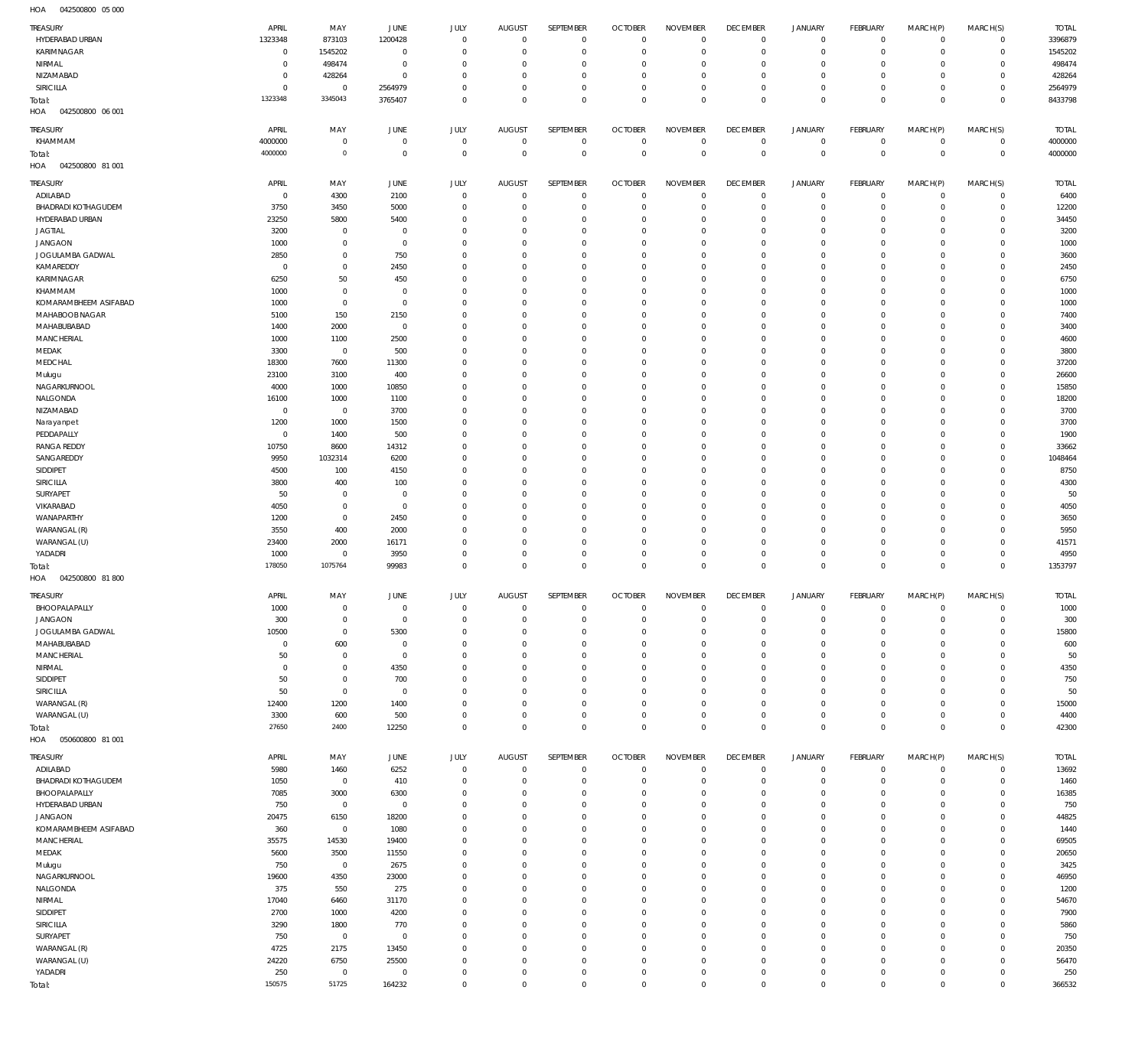050600800 81 800 HOA

| TREASURY                   | APRIL          | MAY            | JUNE           | JULY                | <b>AUGUST</b>  | SEPTEMBER           | <b>OCTOBER</b> | <b>NOVEMBER</b>     | <b>DECEMBER</b>     | <b>JANUARY</b>      | FEBRUARY        | MARCH(P)            | MARCH(S)       | <b>TOTAL</b> |
|----------------------------|----------------|----------------|----------------|---------------------|----------------|---------------------|----------------|---------------------|---------------------|---------------------|-----------------|---------------------|----------------|--------------|
| ADILABAD                   | $\mathbf 0$    | 360            | $\circ$        | $\mathbf 0$         | $\mathbf 0$    | $\mathbb O$         | $\overline{0}$ | $\mathbf 0$         | $\overline{0}$      | $\overline{0}$      | $\overline{0}$  | $\mathbf 0$         | $\overline{0}$ | 360          |
| BHADRADI KOTHAGUDEM        | 16950          | 4550           | 11450          | $\mathbf 0$         | $\mathbf{0}$   | $\mathbf 0$         | $\mathbf 0$    | $\mathbf 0$         | $\mathbf 0$         | $\mathbf 0$         | $\overline{0}$  | $\mathbf 0$         | $\overline{0}$ | 32950        |
| BHOOPALAPALLY              | $\circ$        | $\mathbb O$    | 740            | $\mathbf 0$         | $^{\circ}$     | $\bf 0$             | 0              | $\mathbf 0$         | $\mathbf 0$         | $\mathbf 0$         | $\circ$         | $\mathbf 0$         | $\mathbf{0}$   | 740          |
| HYDERABAD URBAN            | 8350           | 61950          | 15400          | $\mathbf 0$         | $\Omega$       | $\mathbf 0$         | $\mathbf 0$    | $\mathbf 0$         | $\mathbf 0$         | $\mathbf 0$         | $\mathbf{0}$    | $\Omega$            | $\mathbf{0}$   | 85700        |
| <b>JAGTIAL</b>             | 2975           | 5755           | 14125          | $\mathbf 0$         | $^{\circ}$     | $\mathbf 0$         | $\mathbf 0$    | $\mathbf 0$         | $\mathbf 0$         | $\mathbf 0$         | $\mathbf{0}$    | $\mathbf 0$         | $\mathbf{0}$   | 22855        |
| KAMAREDDY                  | 42550          | 24150          | 29800          | $\mathbf 0$         | $^{\circ}$     | $\mathbf 0$         | $\mathbf 0$    | $\mathbf 0$         | $\mathbf 0$         | $\mathbf 0$         | $\mathbf 0$     | $\Omega$            | $\mathbf 0$    | 96500        |
| KARIMNAGAR                 | 52763          | 10899          | 30975          | $\mathbf 0$         | $^{\circ}$     | $\mathbf 0$         | $\mathbf 0$    | $\mathbf 0$         | $\mathbf 0$         | $\mathbf 0$         | $\mathbf{0}$    | $\mathbf 0$         | $\mathbf{0}$   | 94637        |
| KHAMMAM                    | 9730           | 4602           | 10850          | $\mathbf 0$         | $^{\circ}$     | $\mathbf 0$         | $\mathbf 0$    | $\mathbf 0$         | $\mathbf 0$         | $\mathbf 0$         | $\mathbf 0$     | $\Omega$            | $\mathbf{0}$   | 25182        |
| KOMARAMBHEEM ASIFABAD      | 18820          | 1570           | 12250          | $\mathbf 0$         | $\Omega$       | $\mathbf 0$         | $\mathbf 0$    | $\mathbf 0$         | $\mathbf 0$         | $\mathbf 0$         | $\mathbf{0}$    | $\Omega$            | $\mathbf{0}$   | 32640        |
| MAHABOOB NAGAR             | $\mathbf 0$    | $\overline{0}$ | 300            | $\mathbf 0$         | $^{\circ}$     | $\mathbf 0$         | $\mathbf 0$    | $\mathbf 0$         | $\mathbf 0$         | $\mathbf 0$         | $\mathbf 0$     | $\mathbf 0$         | $\mathbf{0}$   | 300          |
| MAHABUBABAD                | 3900           | 6470           | 10875          | $\mathbf 0$         | $^{\circ}$     | $\mathbf 0$         | $\mathbf 0$    | $\mathbf 0$         | $\mathbf 0$         | $\mathbf 0$         | $\mathbf{0}$    | $\Omega$            | $\mathbf{0}$   | 21245        |
| MANCHERIAL                 | 2250           | 4530           | 2770           | $\mathbf 0$         | $^{\circ}$     | $\mathbf 0$         | $\mathbf 0$    | $\mathbf 0$         | $\mathbf 0$         | $\mathbf 0$         | $\mathbf{0}$    | $\mathbf 0$         | $\mathbf{0}$   | 9550         |
| MEDAK                      | 18800          | 4750           | 18000          | $\mathbf 0$         | $^{\circ}$     | $\mathbf 0$         | $\mathbf 0$    | $\mathbf 0$         | $\mathbf 0$         | $\mathbf 0$         | $\mathbf 0$     | $\Omega$            | $\mathbf 0$    | 41550        |
| NAGARKURNOOL               | 53695          | 22315          | 61085          | $\mathbf 0$         | $^{\circ}$     | $\mathbf 0$         | $\mathbf 0$    | $\mathbf 0$         | $\mathbf 0$         | $\mathbf 0$         | $\mathbf{0}$    | $\mathbf 0$         | $\mathbf{0}$   | 137095       |
| NALGONDA                   | 20825          | 2700           | 29270          | $\mathbf 0$         | $^{\circ}$     | $\bf 0$             | $\mathbf 0$    | $\mathbf 0$         | $\mathbf 0$         | $\mathbf 0$         | $\mathbf{0}$    | $\Omega$            | $\mathbf{0}$   | 52795        |
|                            |                |                | 930            | $\mathbf 0$         | $\Omega$       | $\mathbf 0$         | $\mathbf 0$    | $\mathbf 0$         | $\mathbf 0$         | $\mathbf 0$         | $\mathbf{0}$    | $\Omega$            | $\mathbf{0}$   | 4650         |
| NIRMAL                     | 3410           | 310            |                |                     |                |                     |                |                     |                     |                     |                 |                     |                |              |
| NIZAMABAD                  | 27075          | 20825          | 75575          | $\mathbf 0$         | $^{\circ}$     | $\mathbf 0$         | $\mathbf 0$    | $\mathbf 0$         | $\mathbf 0$         | $\mathbf 0$         | $\mathbf{0}$    | $\mathbf 0$         | $\mathbf{0}$   | 123475       |
| PEDDAPALLY                 | 28350          | 6175           | 11900          | $\mathbf 0$         | $^{\circ}$     | $\mathbf 0$         | $\mathbf 0$    | $\mathbf 0$         | $\mathbf 0$         | $\mathbf 0$         | $\mathbf 0$     | $\Omega$            | $\mathbf 0$    | 46425        |
| SANGAREDDY                 | 61500          | 18600          | 53900          | $\mathbf 0$         | $^{\circ}$     | $\mathbf 0$         | $\mathbf 0$    | $\mathbf 0$         | $\mathbf 0$         | $\mathbf 0$         | $\mathbf{0}$    | $\mathbf 0$         | $\mathbf{0}$   | 134000       |
| SIDDIPET                   | 33500          | 14600          | 30150          | $\mathbf 0$         | $^{\circ}$     | $\mathbf 0$         | $\mathbf 0$    | $\mathbf 0$         | $\mathbf 0$         | $\mathbf 0$         | $\mathbf 0$     | $\Omega$            | $\mathbf 0$    | 78250        |
| SIRICILLA                  | 18345          | 11860          | 34380          | $\mathbf 0$         | $\Omega$       | $\mathbf 0$         | $\mathbf 0$    | $\mathbf 0$         | $\mathbf 0$         | $\mathbf 0$         | $\mathbf{0}$    | $\Omega$            | $\mathbf{0}$   | 64585        |
| SURYAPET                   | 20265          | 13650          | 30541          | $\mathbf 0$         | $^{\circ}$     | $\mathbf 0$         | $\mathbf 0$    | $\mathbf 0$         | $\mathbf 0$         | $\mathbf 0$         | $\mathbf 0$     | $\Omega$            | $\mathbf 0$    | 64456        |
| WANAPARTHY                 | 3750           | 1250           | 2050           | $\mathbf 0$         | $^{\circ}$     | $\mathbf 0$         | $\mathbf 0$    | $\mathbf 0$         | $\mathbf 0$         | $\mathbf 0$         | $\mathbf{0}$    | $\Omega$            | $\mathbf{0}$   | 7050         |
| WARANGAL (R)               | 3600           | 1200           | 6000           | $\mathbf 0$         | $^{\circ}$     | $\mathbf 0$         | $\mathbf 0$    | $\mathbf 0$         | $\mathbf 0$         | $\mathbf 0$         | $\mathbf 0$     | $\mathbf 0$         | $\mathbf{0}$   | 10800        |
| WARANGAL (U)               | 300            | $\overline{0}$ | $\circ$        | $\mathbf 0$         | $^{\circ}$     | $\mathbf 0$         | $\mathbf 0$    | $\mathbf 0$         | $\mathbf 0$         | $\mathbf 0$         | $\mathbf{0}$    | $\Omega$            | $\mathbf{0}$   | 300          |
| YADADRI                    | 20014          | 7888           | 21965          | $\mathbf 0$         | $\mathbf 0$    | $\mathbb O$         | $\mathbf 0$    | $\bf 0$             | $\mathbf 0$         | $\mathbf 0$         | $\circ$         | $\mathbf 0$         | $\circ$        | 49867        |
| Total:                     | 471717         | 250959         | 515281         | $\mathbf 0$         | $\overline{0}$ | $\bf 0$             | $\mathbf 0$    | $\mathbf 0$         | $\overline{0}$      | $\bf 0$             | $\overline{0}$  | $\mathbf 0$         | $\overline{0}$ | 1237957      |
| HOA<br>051500800 01 000    |                |                |                |                     |                |                     |                |                     |                     |                     |                 |                     |                |              |
|                            |                |                |                |                     |                |                     |                |                     |                     |                     |                 |                     |                |              |
| TREASURY                   | APRIL          | MAY            | <b>JUNE</b>    | JULY                | <b>AUGUST</b>  | SEPTEMBER           | <b>OCTOBER</b> | <b>NOVEMBER</b>     | <b>DECEMBER</b>     | <b>JANUARY</b>      | <b>FEBRUARY</b> | MARCH(P)            | MARCH(S)       | <b>TOTAL</b> |
| <b>BHADRADI KOTHAGUDEM</b> | $^{\circ}$     | 30000          | $\mathbf 0$    | $\mathbf 0$         | $\mathbf 0$    | $\mathbf 0$         | $\overline{0}$ | $\mathbf 0$         | $\mathbf 0$         | $\overline{0}$      | $\overline{0}$  | $\mathbf 0$         | $\overline{0}$ | 30000        |
| KHAMMAM                    | 0              | 25000          | $\mathbf 0$    | $\mathbf 0$         | $\overline{0}$ | $\bf 0$             | $\mathbf 0$    | $\mathbf 0$         | $\mathbf 0$         | $\mathbf 0$         | $\circ$         | $\mathbf 0$         | $\circ$        | 25000        |
| Total:                     | $\circ$        | 55000          | $\mathbf 0$    | $\mathbf 0$         | $\Omega$       | $\mathbf 0$         | $\mathbf 0$    | $\mathbf 0$         | $\mathbf 0$         | $\mathbf 0$         | $\overline{0}$  | $\mathbf 0$         | $\mathbf 0$    | 55000        |
| HOA<br>051500800 79 000    |                |                |                |                     |                |                     |                |                     |                     |                     |                 |                     |                |              |
| TREASURY                   | APRIL          | MAY            | JUNE           | JULY                | <b>AUGUST</b>  | SEPTEMBER           | <b>OCTOBER</b> | <b>NOVEMBER</b>     | <b>DECEMBER</b>     | <b>JANUARY</b>      | FEBRUARY        | MARCH(P)            | MARCH(S)       | <b>TOTAL</b> |
| BHOOPALAPALLY              | 0              | $\mathbf 0$    | 2877656        | $\mathbf 0$         | $^{\circ}$     | $\bf 0$             | $\overline{0}$ | $\mathbf 0$         | $\overline{0}$      | $\overline{0}$      | $\circ$         | $\mathbf 0$         | $\overline{0}$ | 2877656      |
|                            |                |                |                |                     |                |                     |                |                     |                     |                     |                 |                     |                |              |
| KHAMMAM                    | $\mathbf 0$    | $\mathbf 0$    | 67102          | $\mathbf 0$         | $\overline{0}$ | $\bf 0$             | $\mathbf 0$    | $\mathbf 0$         | $\mathbf 0$         | $\mathbf 0$         | $\overline{0}$  | $\mathbf 0$         | $\circ$        | 67102        |
| YADADRI                    | $\mathbf 0$    | 1436027        | $\circ$        | $\mathbf 0$         | $^{\circ}$     | $\mathbb O$         | $\mathbf 0$    | $\bf 0$             | $\overline{0}$      | $\mathbf 0$         | $\overline{0}$  | $\mathbf 0$         | $\overline{0}$ | 1436027      |
| Total:                     | $\overline{0}$ | 1436027        | 2944758        | $\mathbf 0$         | $\overline{0}$ | $\bf 0$             | $\mathbf 0$    | $\bf 0$             | $\overline{0}$      | $\bf 0$             | $\overline{0}$  | $\mathbf 0$         | $\overline{0}$ | 4380785      |
| HOA<br>051500800 81 000    |                |                |                |                     |                |                     |                |                     |                     |                     |                 |                     |                |              |
| TREASURY                   | APRIL          | MAY            | JUNE           | JULY                | <b>AUGUST</b>  | SEPTEMBER           | <b>OCTOBER</b> | <b>NOVEMBER</b>     | <b>DECEMBER</b>     | <b>JANUARY</b>      | FEBRUARY        | MARCH(P)            | MARCH(S)       | <b>TOTAL</b> |
| <b>BHADRADI KOTHAGUDEM</b> | 145920         | 74850          | 20700          | $\mathbf 0$         | $\mathbf{0}$   | $\mathbf 0$         | $\mathbf 0$    | $\mathbf 0$         | $\mathbf 0$         | $\overline{0}$      | $\mathbf{0}$    | $\mathbf 0$         | $\mathbf{0}$   | 241470       |
|                            |                |                |                |                     | $^{\circ}$     | $\bf 0$             | $\mathbf 0$    | $\mathbf 0$         | $\mathbf 0$         | $\mathbf 0$         | $\circ$         | $\mathbf 0$         | $\mathbf 0$    | 285654       |
|                            |                |                |                |                     |                |                     |                |                     |                     |                     |                 |                     |                |              |
| BHOOPALAPALLY              | $\mathbf 0$    | $\mathbb O$    | 285654         | $\mathbf 0$         |                |                     |                |                     |                     |                     |                 |                     |                |              |
| HYDERABAD URBAN            | 38000          | 103000         | 142000         | $\Omega$            | $\mathbf{0}$   | $\mathbf 0$         | $\mathbf 0$    | $\mathbf 0$         | $\mathbf 0$         | $\mathbf 0$         | $\mathbf 0$     | $\Omega$            | $\mathbf 0$    | 283000       |
| KARIMNAGAR                 | 800            | 1200           | 153210         | $\Omega$            | $\mathbf{0}$   | $\mathbf 0$         | $\mathbf 0$    | $\mathbf 0$         | $\mathbf 0$         | $\mathbf 0$         | $\mathbf 0$     | $\Omega$            | $\mathbf 0$    | 155210       |
| KHAMMAM                    | 56933          | 125600         | 76400          | $\Omega$            | $\Omega$       | $\mathbf 0$         | $\mathbf 0$    | $\mathbf 0$         | $\mathbf 0$         | $\mathbf 0$         | $\Omega$        | $\Omega$            | $\mathbf 0$    | 258933       |
| MANCHERIAL                 | 300            | $\mathbf 0$    | 300            | $\Omega$            | $\Omega$       | $\Omega$            | $\Omega$       | $\Omega$            | $\mathbf 0$         | $\mathbf 0$         | $\mathbf{0}$    | $\Omega$            | $\mathbf{0}$   | 600          |
| MEDAK                      | $\Omega$       | $\mathbf{0}$   | 35000          | $\mathbf{0}$        | $\mathbb O$    | $\Omega$            | $\Omega$       | $\mathsf{O}\xspace$ | $\mathsf{O}\xspace$ | $\mathsf{O}\xspace$ | $\Omega$        | $\mathbf 0$         | $\mathbb O$    | 35000        |
| Mulugu                     | $\mathbb O$    | 35000          | 25000          | $\mathbf 0$         | $\mathbf 0$    | $\mathbf 0$         | $\mathbf 0$    | $\mathbf 0$         | $\mathbf 0$         | $\mathbf 0$         | $\circ$         | $\mathbf 0$         | $\mathbf 0$    | 60000        |
| NAGARKURNOOL               | 1000           | $\mathbb O$    | $\overline{0}$ | $\mathbf 0$         | $\mathbf{0}$   | $\mathbf 0$         | $\mathbf 0$    | $\mathbf 0$         | $\mathbf 0$         | $\mathbf 0$         | $\mathbf 0$     | $\mathbf 0$         | $\mathbf 0$    | 1000         |
| NALGONDA                   | 3000           | $\mathbb O$    | $\overline{0}$ | $\Omega$            | $\Omega$       | $\mathbf 0$         | $\mathbf 0$    | $\Omega$            | $\mathbf 0$         | $\mathbf 0$         | $\mathbf 0$     | $\Omega$            | $\mathbf 0$    | 3000         |
| NIRMAL                     | $\mathbf 0$    | 2000           | 7000           | $\mathbf 0$         | $\Omega$       | $\mathbf 0$         | $\mathbf 0$    | $\mathbf 0$         | $\mathbf 0$         | $\mathbf 0$         | $\mathbf 0$     | $\mathbf 0$         | $\mathbf{0}$   | 9000         |
| NIZAMABAD                  | 3000           | $\mathbb O$    | $\overline{0}$ | $\Omega$            | $\Omega$       | $\mathbf 0$         | $\mathbf 0$    | $\Omega$            | $\mathbf 0$         | $\mathbf 0$         | $\mathbf 0$     | $\Omega$            | $\mathbf 0$    | 3000         |
| PEDDAPALLY                 | 1700           | 2100           | 1100           | $\Omega$            | $\Omega$       | $\mathbf 0$         | $\mathbf 0$    | $\mathbf 0$         | $\mathbf 0$         | $\mathbf 0$         | $\mathbf 0$     | $\Omega$            | $\mathbf{0}$   | 4900         |
| <b>RANGA REDDY</b>         | 15000          | 12000          | $\overline{0}$ | $\Omega$            | $^{\circ}$     | $\mathbf 0$         | $\mathbf 0$    | $\Omega$            | $\mathbf 0$         | $\mathbf 0$         | $\mathbf 0$     | $\Omega$            | $\mathbf 0$    | 27000        |
| SIDDIPET                   | 100            | $\mathbb O$    | $\overline{0}$ | $\Omega$            | $\Omega$       | $\mathbf 0$         | $\mathbf 0$    | $\Omega$            | $\mathbf 0$         | $\mathbf 0$         | $\mathbf 0$     | $\Omega$            | $\mathbf{0}$   | 100          |
| SIRICILLA                  | 700            | 500            | 700            | $\Omega$            | $\mathbf{0}$   | $\mathbf 0$         | $\mathbf 0$    | $\Omega$            | $\mathbf 0$         | $\mathbf 0$         | $\mathbf 0$     | $\Omega$            | $\mathbf 0$    | 1900         |
| VIKARABAD                  | $\mathbf 0$    | 25000          | 200            | $\Omega$            | $\Omega$       | $\mathbf 0$         | $\mathbf 0$    | $\mathbf 0$         | $\mathbf 0$         | $\mathbf 0$         | $\mathbf 0$     | $\Omega$            | $\mathbf 0$    | 25200        |
| WARANGAL (R)               | 6000           | $\overline{0}$ | $\circ$        | $\Omega$            | $\mathbf{0}$   | $\mathbf 0$         | $\mathbf 0$    | $\Omega$            | $\mathbf 0$         | $\mathbf 0$         | $\mathbf 0$     | $\Omega$            | $\mathbf{0}$   | 6000         |
| WARANGAL (U)               | 100            | $\mathbb O$    | $\circ$        | $\mathbf 0$         | $\mathbf{0}$   | $\mathbf 0$         | $\mathbf 0$    | $\mathbf 0$         | $\mathbf 0$         | $\mathsf{O}\xspace$ | $\mathbf 0$     | $\mathbf 0$         | $\mathbf{0}$   | 100          |
| Total:                     | 272553         | 381250         | 747264         | $\mathbf 0$         | $\mathbf 0$    | $\mathbf 0$         | $\mathbf 0$    | $\mathbf 0$         | $\mathbf 0$         | $\mathbf 0$         | $\overline{0}$  | $\mathbf 0$         | $\mathbf 0$    | 1401067      |
| HOA  070202800  02  000    |                |                |                |                     |                |                     |                |                     |                     |                     |                 |                     |                |              |
|                            |                |                |                |                     |                |                     |                |                     |                     |                     |                 |                     |                |              |
| TREASURY                   | APRIL          | MAY            | JUNE           | <b>JULY</b>         | <b>AUGUST</b>  | SEPTEMBER           | <b>OCTOBER</b> | <b>NOVEMBER</b>     | <b>DECEMBER</b>     | <b>JANUARY</b>      | FEBRUARY        | MARCH(P)            | MARCH(S)       | <b>TOTAL</b> |
| ADILABAD                   | 1000           | 3000           | $\overline{0}$ | $\mathbf 0$         | $\mathbf 0$    | 0                   | $\overline{0}$ | $\mathbf 0$         | $\mathbf 0$         | $\overline{0}$      | $\circ$         | 0                   | $\circ$        | 4000         |
| HYDERABAD URBAN            | 17300          | 65259          | 15270          | $\mathbb O$         | $\mathbf{0}$   | $\mathbb O$         | $\overline{0}$ | $\mathbf 0$         | $\mathbf 0$         | $\mathbf 0$         | $\overline{0}$  | $\mathbf 0$         | $\overline{0}$ | 97829        |
| <b>JAGTIAL</b>             | $\mathbf 0$    | $\overline{0}$ | 3678           | $\mathbf 0$         | $^{\circ}$     | $\mathbb O$         | 0              | $\mathbf 0$         | $\mathbf 0$         | $\mathbf 0$         | $\circ$         | $\circ$             | $\circ$        | 3678         |
| KAMAREDDY                  | 0              | 1000           | 1000           | $\mathbf 0$         | $^{\circ}$     | $\mathbf 0$         | $\mathbf 0$    | $\mathbf 0$         | $\mathbf 0$         | $\mathbf 0$         | $\mathbf{0}$    | $\circ$             | $\mathbf{0}$   | 2000         |
| MAHABOOB NAGAR             | $\mathbf 0$    | $\mathbf 0$    | 2927           | $\mathbf 0$         | $\mathbf{0}$   | $\mathbb O$         | $\mathbf 0$    | $\mathbf 0$         | $\mathbf 0$         | $\mathbf 0$         | $\circ$         | $\circ$             | $\circ$        | 2927         |
| MEDAK                      | 3000           | $\mathbf 0$    | $\overline{0}$ | $\mathbf 0$         | $^{\circ}$     | $\mathbf 0$         | $\mathbf 0$    | $\mathbf 0$         | $\mathbf 0$         | $\mathbf 0$         | $\mathbf 0$     | $\Omega$            | $\mathbf{0}$   | 3000         |
| MEDCHAL                    | 24200          | 28000          | 7000           | $\mathbf 0$         | $\mathbf{0}$   | $\mathbf 0$         | $\mathbf 0$    | $\mathbf 0$         | $\mathbf 0$         | $\mathbf 0$         | $\mathbf{0}$    | $\circ$             | $\mathbf{0}$   | 59200        |
| NIRMAL                     | $\mathbf 0$    | $\mathbf 0$    | 2000           | $\mathbf 0$         | $^{\circ}$     | $\mathbb O$         | 0              | $\mathbf 0$         | $\mathbf 0$         | $\mathbf 0$         | $\mathbf{0}$    | $\circ$             | $\mathbf{0}$   | 2000         |
| NIZAMABAD                  | $\circ$        | $\mathbf 0$    | 13543          | $\mathbf 0$         | $^{\circ}$     | $\mathbf 0$         | $\mathbf 0$    | $\mathbf 0$         | $\mathbf 0$         | $\mathbf 0$         | $\mathbf{0}$    | $\circ$             | $\mathbf{0}$   | 13543        |
| PEDDAPALLY                 | 2500           | 8000           | $\overline{0}$ | $\mathbf 0$         | $\mathbf{0}$   | $\mathbf 0$         | $\mathbf 0$    | $\mathbf 0$         | $\mathbf 0$         | $\mathbf 0$         | $\circ$         | $\circ$             | $\mathbf{0}$   | 10500        |
| <b>RANGA REDDY</b>         | 46600          | 25000          | 21000          | $\mathbf 0$         | $^{\circ}$     | $\mathbb O$         | $\mathbf 0$    | $\mathbf 0$         | $\mathbf 0$         | $\mathbf 0$         | $\mathbf{0}$    | $\Omega$            | $\mathbf{0}$   | 92600        |
| SANGAREDDY                 | 0              | 3000           | 2000           | $\mathbf 0$         | $\mathbf{0}$   | $\mathbf 0$         | $\mathbf 0$    | $\mathbf 0$         | $\mathbf 0$         | $\mathbf 0$         | $\circ$         | $\circ$             | $\mathbf{0}$   | 5000         |
| SIDDIPET                   | $^{\circ}$     | $\mathbf 0$    | 2000           | $\mathbf 0$         | $^{\circ}$     | $\mathbb O$         | $\mathbf 0$    | $\mathbf 0$         | $\mathbf 0$         | $\mathbf 0$         | $\mathbf{0}$    | $\circ$             | $\circ$        | 2000         |
| SIRICILLA                  | $\mathbf 0$    | $\mathbf 0$    | 3678           | $\mathbf 0$         | $\mathbf{0}$   | $\mathbf 0$         | $\mathbf 0$    | $\mathbf 0$         | $\mathbf 0$         | $\mathbf 0$         | $\mathbf{0}$    | $\circ$             | $\mathbf{0}$   | 3678         |
| SURYAPET                   | $\mathbf 0$    | $\mathbf 0$    | 500            | $\mathbf 0$         | $\mathbf{0}$   | $\mathbb O$         | 0              | $\mathbf 0$         | $\mathbf 0$         | $\mathbf 0$         | $\mathbf{0}$    | $\circ$             | $\circ$        | 500          |
| VIKARABAD                  | $\mathbf 0$    | $\mathbf 0$    | 3000           | $\mathbf 0$         | $\mathbf{0}$   | $\mathbf 0$         | $\mathbf 0$    | $\mathbf 0$         | $\mathbf 0$         | $\mathbf 0$         | $\mathbf{0}$    | $\mathbf 0$         | $\mathbf{0}$   | 3000         |
| WARANGAL (R)               | $\mathbf 0$    | $\mathbf 0$    | 4000           | $\mathbb O$         | $\mathbf 0$    | $\mathbb O$         | 0              | 0                   | $\bf 0$             | $\mathbf 0$         | $\circ$         | 0                   | $\circ$        | 4000         |
| WARANGAL (U)               | 3150           | $\mathsf 0$    | 9000           | $\mathsf{O}\xspace$ | $\mathbf 0$    | $\mathsf{O}\xspace$ | $\bf 0$        | $\mathsf{O}\xspace$ | $\bf 0$             | $\mathsf{O}\xspace$ | $\circ$         | $\mathsf{O}\xspace$ | $\overline{0}$ | 12150        |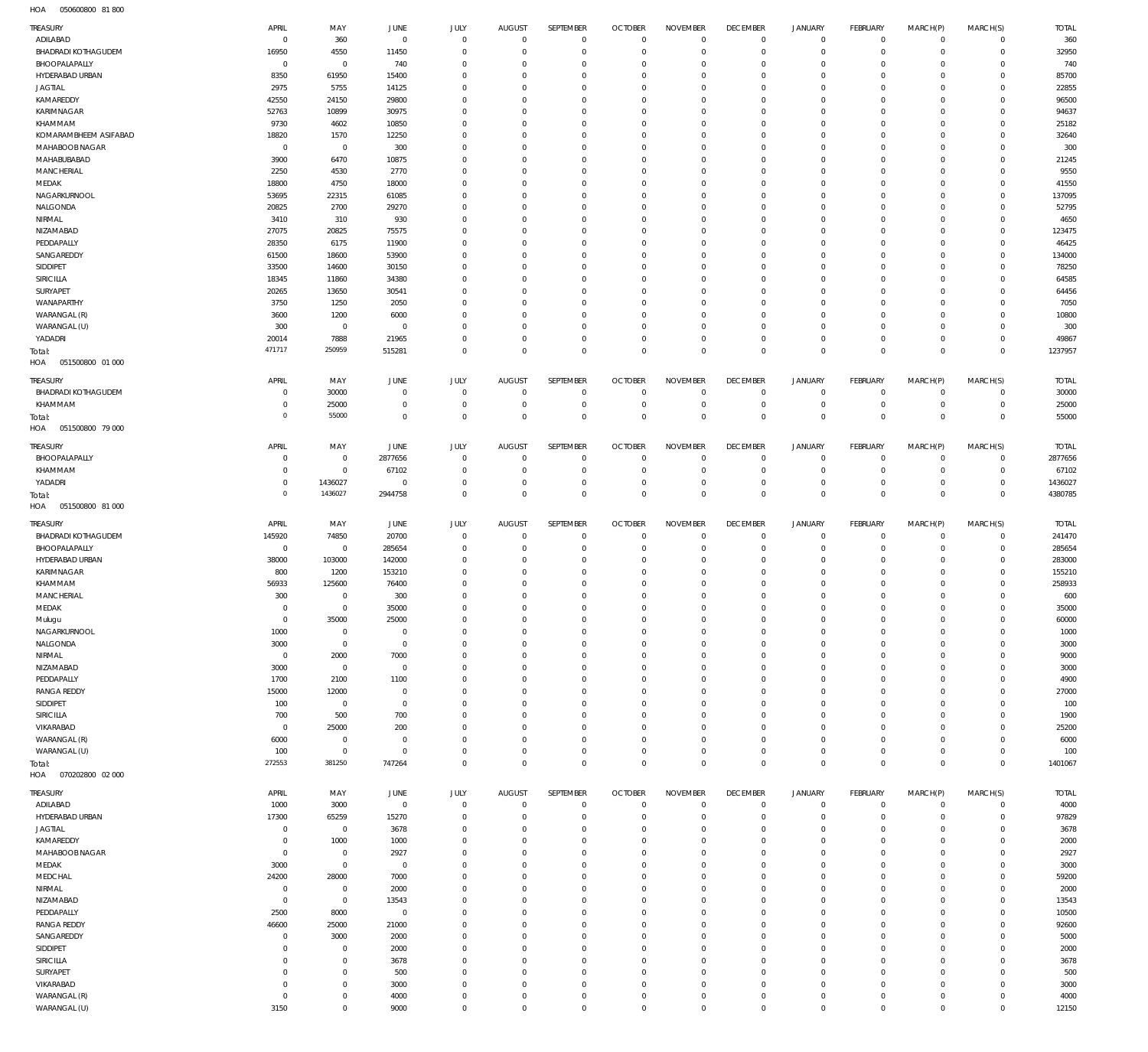070202800 02 000 HOA

| TREASURY                               | APRIL                | MAY                       | JUNE                 | JULY                        | <b>AUGUST</b>              | SEPTEMBER                      | <b>OCTOBER</b>                   | <b>NOVEMBER</b>              | <b>DECEMBER</b>             | <b>JANUARY</b>             | <b>FEBRUARY</b>           | MARCH(P)                   | MARCH(S)                   | <b>TOTAL</b>           |
|----------------------------------------|----------------------|---------------------------|----------------------|-----------------------------|----------------------------|--------------------------------|----------------------------------|------------------------------|-----------------------------|----------------------------|---------------------------|----------------------------|----------------------------|------------------------|
| YADADRI                                | $\overline{0}$       | 12005                     | 1000                 | $\mathbf{0}$                | $\overline{0}$             | $\mathbf 0$                    | $\overline{0}$                   | $\mathbf{0}$                 | $^{\circ}$                  | $\mathbf 0$                | $^{\circ}$                | $\mathbf 0$                | $\mathbf 0$                | 13005                  |
| Total:<br>080105800 81 000             | 97750                | 145264                    | 91596                | $\mathbf{0}$                | $\Omega$                   | $\overline{0}$                 | $\overline{0}$                   | $\mathbf{0}$                 | $\mathbf 0$                 | $\mathbf 0$                | $\mathbf 0$               | $\mathbf 0$                | $\mathbf 0$                | 334610                 |
| HOA                                    |                      |                           |                      |                             |                            |                                |                                  |                              |                             |                            |                           |                            |                            |                        |
| TREASURY                               | APRIL                | MAY                       | JUNE                 | JULY                        | <b>AUGUST</b>              | SEPTEMBER                      | <b>OCTOBER</b>                   | <b>NOVEMBER</b>              | <b>DECEMBER</b>             | <b>JANUARY</b>             | <b>FEBRUARY</b>           | MARCH(P)                   | MARCH(S)                   | <b>TOTAL</b>           |
| ADILABAD                               | 391000               | 270000                    | 366500               | $\Omega$                    | $\Omega$                   | $^{\circ}$                     | $\Omega$                         | $\Omega$                     | $^{\circ}$                  | $^{\circ}$                 | $\Omega$                  | $^{\circ}$                 | $\mathbf 0$                | 1027500                |
| HYDERABAD URBAN<br>KARIMNAGAR          | 712000<br>638000     | 295500<br>439500          | 869500<br>563500     | $\Omega$<br>$\Omega$        | $\Omega$<br>0              | $^{\circ}$<br>$\Omega$         | $\Omega$<br>$\Omega$             | $\overline{0}$<br>$\Omega$   | $^{\circ}$<br>$\Omega$      | $\mathbf 0$<br>$\Omega$    | $\Omega$<br>$\Omega$      | $\mathbf 0$<br>$\Omega$    | $\mathbf 0$<br>$\Omega$    | 1877000<br>1641000     |
| MAHABOOB NAGAR                         | 1088500              | 967500                    | 1070500              | $\Omega$                    | $\Omega$                   | $\Omega$                       | $\Omega$                         | $\Omega$                     | $\Omega$                    | $\Omega$                   | $\Omega$                  | $\Omega$                   | $\Omega$                   | 3126500                |
| MEDCHAL                                | 281500               | 165500                    | 212000               | $\Omega$                    | 0                          | $\Omega$                       | $\Omega$                         | $\Omega$                     | $\Omega$                    | $\Omega$                   | $\Omega$                  | $\Omega$                   | $\Omega$                   | 659000                 |
| NALGONDA                               | 1146500              | 267000                    | 523500               | $\Omega$                    | $\Omega$                   | $\Omega$                       | $\Omega$                         | $\Omega$                     | $\Omega$                    | $\Omega$                   | $\Omega$                  | $\Omega$                   | $\Omega$                   | 1937000                |
| NIZAMABAD                              | 321000               | 180000                    | 302000               | $\Omega$                    | 0                          | $\Omega$                       | $\Omega$                         | $\Omega$                     | $\Omega$                    | $\Omega$                   | $\Omega$                  | $\Omega$                   | $\Omega$                   | 803000                 |
| <b>RANGA REDDY</b>                     | 1233500              | 762000                    | 1077500              | $\Omega$                    | $\Omega$                   | $\Omega$                       | $\Omega$                         | $\Omega$                     | $\Omega$                    | $\Omega$                   | $\Omega$                  | $\Omega$                   | $\Omega$                   | 3073000                |
| SANGAREDDY                             | 778500               | 507000                    | 656000               | $\Omega$                    | $\Omega$                   | $\Omega$                       | $\Omega$                         | $\Omega$                     | $\Omega$                    | $\Omega$                   | $\Omega$                  | $\Omega$                   | $\Omega$                   | 1941500                |
| SIDDIPET                               | 356500               | 110500                    | 335000               | $\Omega$                    | $\Omega$                   | $\Omega$                       | $\Omega$                         | $\Omega$                     | $\Omega$                    | $\Omega$                   | $\Omega$                  | $\Omega$                   | $\Omega$                   | 802000                 |
| VIKARABAD                              | 262000               | 200000                    | 219500               | $\Omega$                    | $\Omega$                   | $\Omega$                       | $\Omega$                         | $\Omega$                     | $\Omega$                    | $\Omega$                   | $\Omega$                  | $\Omega$                   | $\Omega$                   | 681500                 |
| WARANGAL (U)                           | 830000<br>8039000    | 871500<br>5036000         | 798500               | $\Omega$<br>$\Omega$        | $\Omega$<br>$\Omega$       | $\overline{0}$<br>$\Omega$     | $\Omega$<br>$\Omega$             | $\overline{0}$<br>$\Omega$   | $\mathbf 0$<br>$\Omega$     | $\mathbf{0}$<br>$\Omega$   | $\Omega$<br>$\Omega$      | $\mathbf 0$<br>$\Omega$    | $\mathbf 0$<br>$\Omega$    | 2500000<br>20069000    |
| Total:<br>HOA<br>085100102 81 800      |                      |                           | 6994000              |                             |                            |                                |                                  |                              |                             |                            |                           |                            |                            |                        |
|                                        |                      |                           |                      |                             |                            |                                |                                  |                              |                             |                            |                           |                            |                            |                        |
| TREASURY                               | APRIL                | MAY                       | JUNE                 | JULY                        | <b>AUGUST</b>              | SEPTEMBER                      | <b>OCTOBER</b>                   | <b>NOVEMBER</b>              | <b>DECEMBER</b>             | <b>JANUARY</b>             | <b>FEBRUARY</b>           | MARCH(P)                   | MARCH(S)                   | <b>TOTAL</b>           |
| NALGONDA                               | 5171                 | $\mathbf 0$               | $\overline{0}$       | $^{\circ}$                  | 0                          | $\mathbf{0}$                   | 0                                | $\overline{0}$               | $^{\circ}$                  | $\mathbf 0$                | $^{\circ}$                | $\mathbf 0$                | $\mathbf 0$                | 5171                   |
| Total:<br>085100107 02 000             | 5171                 | $\mathbf 0$               | $\overline{0}$       | $\mathbf 0$                 | $\Omega$                   | $\mathbf{0}$                   | $\overline{0}$                   | $\mathbf{0}$                 | $\mathbf 0$                 | $\mathbf 0$                | $\mathbf 0$               | $\mathbf 0$                | $\mathbf 0$                | 5171                   |
| HOA                                    |                      |                           |                      |                             |                            |                                |                                  |                              |                             |                            |                           |                            |                            |                        |
| TREASURY                               | APRIL                | MAY                       | JUNE                 | JULY                        | <b>AUGUST</b>              | SEPTEMBER                      | <b>OCTOBER</b>                   | <b>NOVEMBER</b>              | <b>DECEMBER</b>             | <b>JANUARY</b>             | FEBRUARY                  | MARCH(P)                   | MARCH(S)                   | <b>TOTAL</b>           |
| <b>JANGAON</b>                         | 166255               | 82755                     | 7875                 | $\Omega$                    | $\Omega$                   | $\overline{0}$                 | $\Omega$                         | $\Omega$                     | $^{\circ}$                  | $^{\circ}$                 | $\Omega$                  | $^{\circ}$                 | $\mathbf 0$                | 256885                 |
| <b>RANGA REDDY</b>                     | 154094               | 39830                     | $\overline{0}$       | $\overline{0}$              | $\Omega$                   | $\mathbf{0}$                   | 0                                | $\overline{0}$               | $^{\circ}$                  | $\mathbf 0$                | $^{\circ}$                | $\mathbf 0$                | $\mathbf 0$                | 193924                 |
| Total:                                 | 320349               | 122585                    | 7875                 | $\Omega$                    | $\Omega$                   | $\Omega$                       | $\Omega$                         | $\Omega$                     | $\Omega$                    | $\mathbf 0$                | $\Omega$                  | $\Omega$                   | $\mathbf{0}$               | 450809                 |
| HOA<br>085100107 04 000                |                      |                           |                      |                             |                            |                                |                                  |                              |                             |                            |                           |                            |                            |                        |
| TREASURY                               | APRIL                | MAY                       | JUNE                 | JULY                        | <b>AUGUST</b>              | SEPTEMBER                      | <b>OCTOBER</b>                   | <b>NOVEMBER</b>              | <b>DECEMBER</b>             | <b>JANUARY</b>             | <b>FEBRUARY</b>           | MARCH(P)                   | MARCH(S)                   | <b>TOTAL</b>           |
| MANCHERIAL                             | - 0                  | 100588                    | 0                    | $\mathbf 0$                 | 0                          | $\mathbf 0$                    | 0                                | 0                            | $^{\circ}$                  | $\mathbf 0$                | $^{\circ}$                | $^{\circ}$                 | $\mathbf 0$                | 100588                 |
| Total:                                 | $^{\circ}$           | 100588                    | $\overline{0}$       | $\mathbf 0$                 | $\overline{0}$             | $\mathbf 0$                    | $\overline{0}$                   | $\mathbf 0$                  | $\mathbf 0$                 | $\mathsf 0$                | $\mathbf 0$               | $\mathbf 0$                | $\mathbf 0$                | 100588                 |
| HOA<br>085300102 01 000                |                      |                           |                      |                             |                            |                                |                                  |                              |                             |                            |                           |                            |                            |                        |
| TREASURY                               | APRIL                | MAY                       | JUNE                 | JULY                        | <b>AUGUST</b>              | SEPTEMBER                      | <b>OCTOBER</b>                   | <b>NOVEMBER</b>              | <b>DECEMBER</b>             | <b>JANUARY</b>             | FEBRUARY                  | MARCH(P)                   | MARCH(S)                   | <b>TOTAL</b>           |
| ADILABAD                               | 5000                 | 8000                      | 5000                 | $\Omega$                    | $\Omega$                   | $\Omega$                       | $\Omega$                         | $\Omega$                     | $\Omega$                    | $\mathbf 0$                | $\Omega$                  | $\Omega$                   | $\mathbf 0$                | 18000                  |
| <b>BHADRADI KOTHAGUDEM</b>             | 43600                | 87600                     | 23100                | $\Omega$                    | 0                          | $\overline{0}$                 | -0                               | $\Omega$                     | 0                           | $\mathbf 0$                | $\Omega$                  | $\Omega$                   | $\mathbf 0$                | 154300                 |
| BHOOPALAPALLY                          | 215106               | $^{\circ}$                | 271815               | $\Omega$                    | 0                          | $\Omega$                       | $\Omega$                         | $\Omega$                     | $\Omega$                    | $\Omega$                   | $\Omega$                  | $\Omega$                   | $\Omega$                   | 486921                 |
| HYDERABAD URBAN                        | $\overline{0}$       | 1000                      | 900000000            | $\Omega$                    | $\Omega$                   | $\Omega$                       | -0                               | $\Omega$                     | $\Omega$                    | $\Omega$                   | $\Omega$                  | $\Omega$                   | $\Omega$                   | 900001000              |
| <b>JANGAON</b><br>KHAMMAM              | 6500<br>8000         | $\mathbf 0$<br>6000       | 14000<br>0           | $\Omega$<br>$\Omega$        | 0<br>$\Omega$              | $\Omega$<br>$\Omega$           | $\Omega$<br>-0                   | $\Omega$<br>$\Omega$         | $\Omega$<br>$\Omega$        | $\Omega$<br>$\Omega$       | $\Omega$<br>$\Omega$      | $\Omega$<br>$\Omega$       | $\Omega$<br>$\Omega$       | 20500<br>14000         |
| KOMARAMBHEEM ASIFABAD                  | 50000                | $^{\circ}$                | 30000                | $\Omega$                    | $\Omega$                   | $\Omega$                       | $\Omega$                         | $\Omega$                     | $\Omega$                    | $\Omega$                   | $\Omega$                  | $\Omega$                   | $\Omega$                   | 80000                  |
| MAHABOOB NAGAR                         | $\Omega$             | $\mathbf{0}$              | 18000                | $\Omega$                    | $\Omega$                   | $\Omega$                       | $\Omega$                         | $\Omega$                     | $\Omega$                    | $\Omega$                   | $\Omega$                  | $\Omega$                   | $\Omega$                   | 18000                  |
| MAHABUBABAD                            | $\Omega$             | 10000                     | $\overline{0}$       | $\Omega$                    | $\Omega$                   | $\Omega$                       | $\Omega$                         | $\Omega$                     | $\Omega$                    | $\Omega$                   | $\Omega$                  | $\Omega$                   | $\Omega$                   | 10000                  |
| MANCHERIAL                             | 61262                | 145306                    | 133779               | $\Omega$                    | $\Omega$                   | $\Omega$                       | $\Omega$                         | $\Omega$                     | $\Omega$                    | $\Omega$                   | $\Omega$                  | $\Omega$                   | $\Omega$                   | 340347                 |
| Mulugu                                 | -0                   | 31000                     | 67000                | $\Omega$                    | $\Omega$                   | $\Omega$                       | $\Omega$                         | $\Omega$                     | $\Omega$                    | $\Omega$                   | $\Omega$                  | $\Omega$                   | $\Omega$                   | 98000                  |
| NALGONDA                               | 5000                 | 5000                      | $\Omega$             | $\Omega$                    | $\Omega$                   | $\Omega$                       | $\Omega$                         | $\Omega$                     | $\Omega$                    | $\Omega$                   | $\Omega$                  | $\Omega$                   | $\Omega$                   | 10000                  |
| NIRMAL                                 | 15000                | $\Omega$                  | 8000                 | $\Omega$                    | $\Omega$                   | $\Omega$                       | $\Omega$                         | $\Omega$                     | $\Omega$                    | $\Omega$                   | $\Omega$                  | $\Omega$                   | $\Omega$                   | 23000                  |
| PEDDAPALLY                             | 45000                | 5000                      | 10000                | $\Omega$                    | $\Omega$                   | $\Omega$                       | $\Omega$                         | $\Omega$                     | $\Omega$                    | $\Omega$                   | $\Omega$                  | $\Omega$                   | $\Omega$                   | 60000                  |
| <b>RANGA REDDY</b>                     | 187335008            | 201470998<br>$\mathbf{0}$ | 186419903            | $\Omega$<br>$\Omega$        | $\Omega$<br>$\Omega$       | $\overline{0}$<br>$\mathbf{0}$ | $\Omega$                         | $\Omega$<br>$\mathbf{0}$     | $\Omega$                    | $\mathbf 0$                | $\Omega$                  | $\Omega$<br>$\mathbf 0$    | $\mathbf 0$                | 575225909              |
| SURYAPET<br>Total:                     | 1800<br>187791276    | 201769904                 | 5000<br>1087005597   | $\Omega$                    | $\Omega$                   | $\mathbf{0}$                   | $\overline{0}$<br>$\overline{0}$ | $\mathbf{0}$                 | $\mathbf{0}$<br>$\mathbf 0$ | $\mathbf 0$<br>$\mathbf 0$ | $\mathbf{0}$<br>$\Omega$  | $\mathbf 0$                | $\mathbf 0$<br>$\Omega$    | 6800<br>1476566777     |
| HOA<br>085300102 02 000                |                      |                           |                      |                             |                            |                                |                                  |                              |                             |                            |                           |                            |                            |                        |
|                                        |                      |                           |                      |                             |                            |                                |                                  |                              |                             |                            |                           |                            |                            |                        |
| TREASURY                               | APRIL                | MAY                       | JUNE                 | JULY                        | <b>AUGUST</b>              | SEPTEMBER                      | <b>OCTOBER</b>                   | <b>NOVEMBER</b>              | <b>DECEMBER</b>             | <b>JANUARY</b>             | <b>FEBRUARY</b>           | MARCH(P)                   | MARCH(S)                   | TOTAL                  |
| ADILABAD<br><b>BHADRADI KOTHAGUDEM</b> | 527075<br>20610040   | 6494645<br>13500383       | 3372806              | $\mathbf{0}$<br>$\mathbf 0$ | $\overline{0}$<br>$\Omega$ | $\mathbf 0$<br>$\mathbf 0$     | $\circ$<br>0                     | $\mathbf{0}$<br>$\mathbf{0}$ | $\mathbf 0$<br>$\mathbf 0$  | $\mathbf 0$<br>$\mathbf 0$ | $^{\circ}$<br>$\mathbf 0$ | $\mathbf 0$<br>$\mathbf 0$ | $\mathbf 0$<br>$\mathbf 0$ | 10394526<br>57471455   |
| BHOOPALAPALLY                          | 2680505              | 8698357                   | 23361032<br>8932564  | $^{\circ}$                  | $\Omega$                   | $^{\circ}$                     | $\Omega$                         | $\overline{0}$               | $\mathbf 0$                 | $\mathbf 0$                | $^{\circ}$                | $\mathbf 0$                | $\mathbf 0$                | 20311426               |
| HYDERABAD URBAN                        | $\mathbf 0$          | 33459                     | 64152                | $\mathbf{0}$                | $\Omega$                   | $\mathbf{0}$                   | $\Omega$                         | $^{\circ}$                   | $\Omega$                    | $\mathbf 0$                | $\Omega$                  | $\Omega$                   | $\Omega$                   | 97611                  |
| <b>JAGTIAL</b>                         | 1212275              | 4188463                   | 3574837              | $\mathbf{0}$                | $\Omega$                   | $\mathbf{0}$                   | $\Omega$                         | $^{\circ}$                   | $\mathbf 0$                 | $\mathbf 0$                | $\Omega$                  | $\mathbf 0$                | $\mathbf 0$                | 8975575                |
| <b>JANGAON</b>                         | 200000               | 577170                    | 451434               | $\Omega$                    | $\Omega$                   | $\mathbf{0}$                   | $\Omega$                         | $^{\circ}$                   | $\Omega$                    | $\mathbf 0$                | $\Omega$                  | $\mathbf 0$                | $\Omega$                   | 1228604                |
| JOGULAMBA GADWAL                       | 101700               | 108475                    | 123855               | $\Omega$                    | $\Omega$                   | $\mathbf{0}$                   | $\Omega$                         | $^{\circ}$                   | $\Omega$                    | $\mathbf 0$                | $\Omega$                  | $\Omega$                   | $\Omega$                   | 334030                 |
| KAMAREDDY                              | 2859750              | 3600772                   | 9248321              | $\mathbf{0}$                | $\Omega$                   | $\mathbf{0}$                   | $\Omega$                         | $\mathbf{0}$                 | $\Omega$                    | $\mathbf 0$                | $\Omega$                  | $\mathbf 0$                | $\mathbf 0$                | 15708843               |
| KARIMNAGAR                             | 11217457             | 11142013                  | 17441992             | $\Omega$                    | $\Omega$                   | $\mathbf{0}$                   | $\Omega$                         | $^{\circ}$                   | $\Omega$                    | $\mathbf 0$                | $\Omega$                  | $\Omega$                   | $\Omega$                   | 39801462               |
| KHAMMAM                                | 22017545             | 28369347                  | 20710936             | $^{\circ}$                  | $\Omega$                   | $\mathbf 0$                    | $\Omega$                         | $^{\circ}$                   | $\Omega$                    | $\mathbf 0$                | $\Omega$                  | $\mathbf 0$                | $\Omega$                   | 71097828               |
| KOMARAMBHEEM ASIFABAD                  | 1271778              | 3396708                   | 15214353             | $\Omega$                    | $\Omega$                   | $\mathbf 0$                    | $\Omega$                         | $\mathbf 0$                  | $\Omega$                    | $\mathbf 0$                | $\Omega$                  | $\Omega$                   | $\mathbf 0$                | 19882839               |
| MAHABOOB NAGAR                         | 8689964              | 4616210                   | 9190566              | $^{\circ}$<br>$\mathbf 0$   | $\Omega$                   | $\mathbf{0}$<br>$\mathbf 0$    | $\Omega$<br>$\Omega$             | $^{\circ}$                   | $\Omega$                    | $\mathbf 0$<br>$\mathbf 0$ | $\Omega$<br>$\Omega$      | $\mathbf 0$                | $\Omega$                   | 22496740               |
| MAHABUBABAD<br>MANCHERIAL              | 1551250<br>7012415   | 3044212<br>5377910        | 2807965<br>2196801   | $\Omega$                    | $\Omega$<br>$\Omega$       | $\mathbf{0}$                   | $\Omega$                         | $^{\circ}$<br>$^{\circ}$     | $\mathbf 0$<br>$\Omega$     | $\mathbf 0$                | $\Omega$                  | $\mathbf 0$<br>$\mathbf 0$ | $\mathbf 0$<br>$\Omega$    | 7403427<br>14587126    |
| MEDAK                                  | 466767               | 2627392                   | 1749419              | $^{\circ}$                  | $\Omega$                   | $\mathbf 0$                    | $\Omega$                         | $^{\circ}$                   | $\Omega$                    | $\mathbf 0$                | $\Omega$                  | $\mathbf 0$                | $\mathbf 0$                | 4843578                |
| MEDCHAL                                | 4867799              | 2315618                   | 17071871             | $\Omega$                    | $\Omega$                   | $\Omega$                       | $\Omega$                         | $\mathbf 0$                  | $\Omega$                    | $\mathbf 0$                | $\Omega$                  | $\mathbf 0$                | $\Omega$                   | 24255288               |
| Mulugu                                 | 3314                 | 806842                    | 6315224              | $^{\circ}$                  | $\Omega$                   | $\mathbf 0$                    | $\Omega$                         | $^{\circ}$                   | $\Omega$                    | $\mathbf 0$                | $\Omega$                  | $\Omega$                   | $\Omega$                   | 7125380                |
| NAGARKURNOOL                           | 183145               | 4348761                   | 6029194              | $\mathbf{0}$                | $\Omega$                   | $\mathbf{0}$                   | $\Omega$                         | $\mathbf{0}$                 | $\Omega$                    | $\mathbf 0$                | $\Omega$                  | $\mathbf 0$                | $\mathbf 0$                | 10561100               |
| NALGONDA                               | 5097452              | 10282280                  | 668729               | $\Omega$                    | $\Omega$                   | $\Omega$                       | $\Omega$                         | $^{\circ}$                   | $\Omega$                    | $\mathbf 0$                | $\Omega$                  | $\Omega$                   | $\Omega$                   | 16048461               |
| NIRMAL                                 | 9532608              | 4755468                   | 3086037              | $\mathbf{0}$                | $\Omega$                   | $\mathbf{0}$                   | $\Omega$                         | $^{\circ}$                   | $\Omega$                    | $\mathbf 0$                | $\Omega$                  | $\mathbf 0$                | $\Omega$                   | 17374113               |
| NIZAMABAD                              | 9174800              | 1927178                   | 6417804              | $\Omega$                    | $\Omega$                   | $\mathbf{0}$                   | $\Omega$                         | $^{\circ}$                   | $\Omega$                    | $\mathbf 0$                | $\Omega$                  | $\Omega$                   | $\mathbf 0$                | 17519782               |
| Narayanpet                             | 42000                | 1395233                   | 122864               | $^{\circ}$                  | $\Omega$                   | $\mathbf{0}$                   | $\Omega$                         | $^{\circ}$                   | $\Omega$                    | $\mathbf 0$                | $\Omega$                  | $\mathbf 0$                | $\Omega$                   | 1560097                |
| PEDDAPALLY                             | 39498084             | 8817380                   | 5087404              | $\Omega$<br>$\Omega$        | $\Omega$                   | $\mathbf 0$<br>$\mathbf{0}$    | $\Omega$<br>$\Omega$             | $\mathbf 0$                  | $\Omega$<br>$\Omega$        | $\mathbf 0$<br>$\mathbf 0$ | $\Omega$<br>$\Omega$      | $\mathbf 0$<br>$\Omega$    | $\mathbf 0$<br>$\Omega$    | 53402868               |
| <b>RANGA REDDY</b><br>SANGAREDDY       | 379236460<br>3747565 | 349071679<br>5568825      | 436520660<br>8226419 | $\Omega$                    | $\Omega$<br>$\Omega$       | $\mathbf 0$                    | $\Omega$                         | $^{\circ}$<br>$^{\circ}$     | $\Omega$                    | $\mathbf 0$                | $\Omega$                  | $\Omega$                   | $\mathbf 0$                | 1164828799<br>17542809 |
| SIDDIPET                               | 16801952             | 33411065                  | 19084156             | $\Omega$                    | $\Omega$                   | $\Omega$                       | $\Omega$                         | $\mathbf 0$                  | $\Omega$                    | $\mathbf 0$                | $\Omega$                  | $\mathbf 0$                | $\Omega$                   | 69297173               |
| SIRICILLA                              | 66000                | 7044734                   | 326965               | $^{\circ}$                  | $\Omega$                   | $\mathbf{0}$                   | 0                                | $\mathbf{0}$                 | $^{\circ}$                  | $\mathbf{0}$               | $\Omega$                  | $\mathbf 0$                | $\mathbf 0$                | 7437699                |
| SURYAPET                               | 2858678              | 4263219                   | 116973               | $\mathbf 0$                 | $\Omega$                   | $\mathbf 0$                    | $\overline{0}$                   | $\mathbf 0$                  | $\mathbf 0$                 | $\mathbf 0$                | $\mathbf 0$               | $\mathbf 0$                | $\mathbf 0$                | 7238870                |
|                                        |                      |                           |                      |                             |                            |                                |                                  |                              |                             |                            |                           |                            |                            |                        |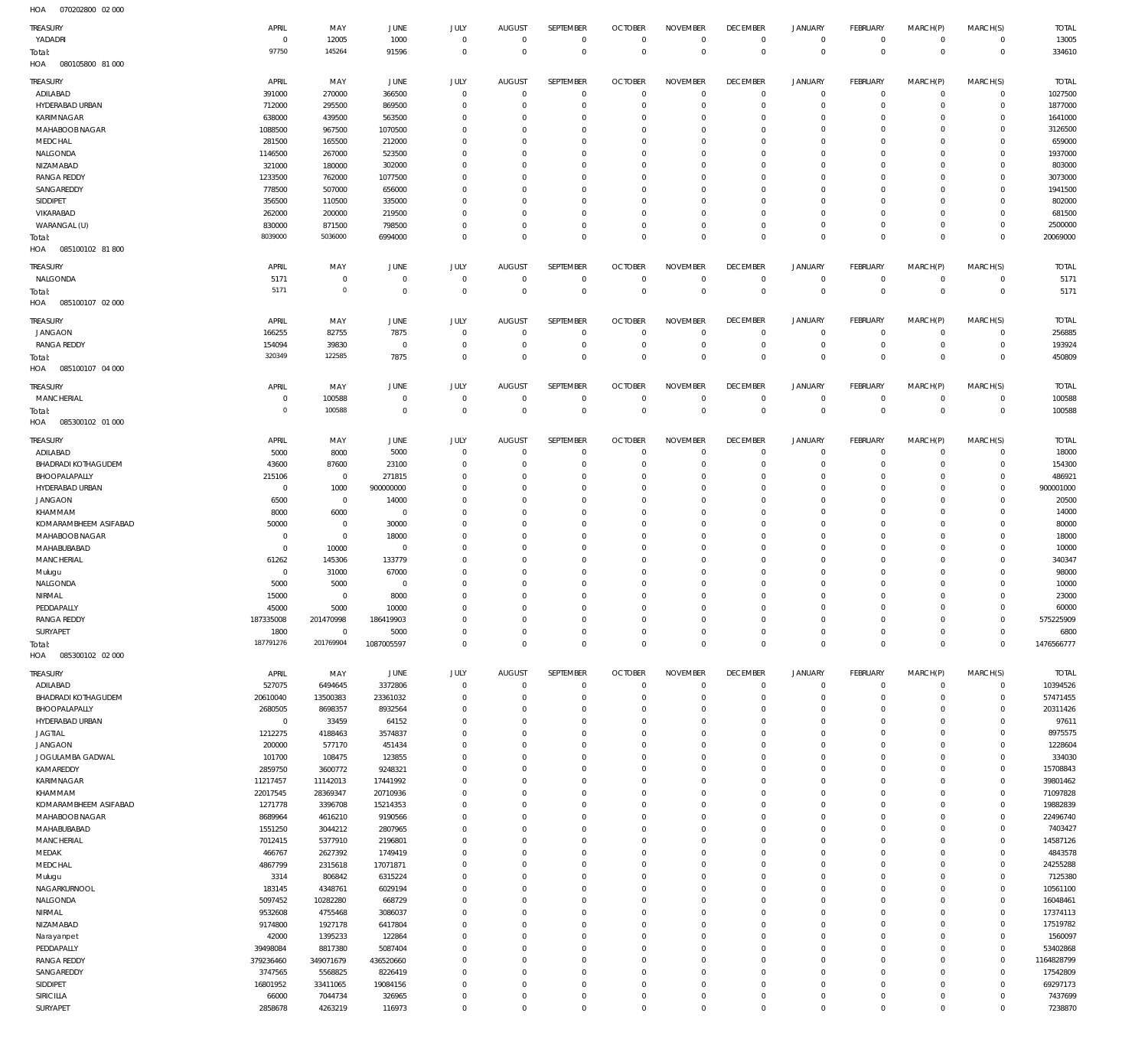085300102 02 000 HOA

| TREASURY                   | APRIL          | MAY          | JUNE        | JULY        | <b>AUGUST</b> | <b>SEPTEMBER</b> | <b>OCTOBER</b> | <b>NOVEMBER</b> | <b>DECEMBER</b> | <b>JANUARY</b> | <b>FEBRUARY</b> | MARCH(P)    | MARCH(S)       | <b>TOTAL</b> |
|----------------------------|----------------|--------------|-------------|-------------|---------------|------------------|----------------|-----------------|-----------------|----------------|-----------------|-------------|----------------|--------------|
| VIKARABAD                  | 137982         | 3189931      | 2189190     | $\mathbf 0$ | $\mathbf 0$   | $\mathbf 0$      | $\overline{0}$ | $\mathbf 0$     | $\overline{0}$  | $\mathbf{0}$   | $\overline{0}$  | $\mathbf 0$ | $\mathbf 0$    | 5517103      |
| WANAPARTHY                 | 18000          | 2050603      | 525231      | $\mathbf 0$ | $^{\circ}$    | $\mathbf 0$      | $\mathbf 0$    | $\mathbf 0$     | $\overline{0}$  | $\mathbf 0$    | $\overline{0}$  | $\mathbf 0$ | $\mathbf 0$    | 2593834      |
| WARANGAL (R)               | 502880         | 3506756      | 266301      | $^{\circ}$  | $^{\circ}$    | $\mathbf 0$      | $\mathbf 0$    | $\mathbf 0$     | $\mathbf 0$     | 0              | $\mathbf{0}$    | 0           | $\mathbf 0$    | 4275937      |
| WARANGAL (U)               | 14274458       | 11499212     | 13460416    | $\mathbf 0$ | $^{\circ}$    | $\mathbf 0$      | $\mathbf 0$    | $\mathbf 0$     | $\mathbf 0$     | $\mathbf 0$    | $\mathbf{0}$    | 0           | $\mathbf 0$    | 39234086     |
| YADADRI                    | 640285         | 1293817      | 484874      | $\mathbf 0$ | $^{\circ}$    | $\mathbf 0$      | $\mathbf 0$    | $\mathbf 0$     | $\mathbf 0$     | $\mathbf 0$    | $\mathbf{0}$    | $\mathbf 0$ | $\mathbf 0$    | 2418976      |
| Total:                     | 567101983      | 551324117    | 644441345   | $\mathbf 0$ | $\Omega$      | $\mathbf 0$      | $\mathbf 0$    | $\mathbf 0$     | $\overline{0}$  | $\mathbf 0$    | $\overline{0}$  | $\Omega$    | $\overline{0}$ | 1762867445   |
| 085300102 03 000<br>HOA    |                |              |             |             |               |                  |                |                 |                 |                |                 |             |                |              |
|                            |                |              |             |             |               |                  |                |                 |                 |                |                 |             |                |              |
| TREASURY                   | APRIL          | MAY          | <b>JUNE</b> | JULY        | <b>AUGUST</b> | SEPTEMBER        | <b>OCTOBER</b> | <b>NOVEMBER</b> | <b>DECEMBER</b> | <b>JANUARY</b> | FEBRUARY        | MARCH(P)    | MARCH(S)       | <b>TOTAL</b> |
| <b>BHADRADI KOTHAGUDEM</b> | $\overline{0}$ | 115958       | $\mathbf 0$ | $^{\circ}$  | $^{\circ}$    | $\mathbf 0$      | $\overline{0}$ | $\mathbf 0$     | $\mathbf 0$     | $\mathbf 0$    | $\mathbf{0}$    | $\mathbf 0$ | $\mathbf 0$    | 115958       |
| HYDERABAD URBAN            | 0              | $^{\circ}$   | 52738       | $^{\circ}$  | $^{\circ}$    | $\mathbf 0$      | $\mathbf 0$    | $\mathbf 0$     | $\mathbf 0$     | $\mathbf 0$    | $\mathbf{0}$    | 0           | $\mathbf 0$    | 52738        |
| <b>JANGAON</b>             | 89807          | $\mathbf 0$  | $^{\circ}$  | $^{\circ}$  | 0             | $\mathbf 0$      | $\mathbf 0$    | $\mathbf 0$     | $\mathbf 0$     | 0              | $\mathbf{0}$    | 0           | 0              | 89807        |
| KARIMNAGAR                 | 394751         | 247590       | 140955      | 0           | $^{\circ}$    | $\mathbf 0$      | $\mathbf 0$    | $\Omega$        | $\mathbf 0$     | 0              | $^{\circ}$      | 0           | $\mathbf 0$    | 783296       |
| KHAMMAM                    | 40536          | 311255       | 90042       | $\mathbf 0$ | $^{\circ}$    | $\mathbf 0$      | $\mathbf 0$    | $\Omega$        | $\mathbf 0$     | 0              | $^{\circ}$      | $\Omega$    | $\mathbf 0$    | 441833       |
| NAGARKURNOOL               | 106790         | 1692         | 42120       | $\mathbf 0$ | $^{\circ}$    | $\mathbf 0$      | $\mathbf 0$    | $\Omega$        | $\mathbf 0$     | 0              | $^{\circ}$      | $\Omega$    | $\mathbf 0$    | 150602       |
|                            |                |              |             |             |               |                  |                |                 |                 |                |                 |             |                |              |
| NALGONDA                   | 143766         | $\mathbf 0$  | $^{\circ}$  | 0           | $^{\circ}$    | $\mathbf 0$      | $\mathbf 0$    | $\Omega$        | $\mathbf 0$     | 0              | $^{\circ}$      | $\Omega$    | $\Omega$       | 143766       |
| NIRMAL                     | $\overline{0}$ | 46188        | $^{\circ}$  | $\mathbf 0$ | $^{\circ}$    | $\mathbf 0$      | $\mathbf 0$    | $\mathbf 0$     | $\mathbf 0$     | 0              | $^{\circ}$      | $\Omega$    | $\mathbf 0$    | 46188        |
| PEDDAPALLY                 | $\overline{0}$ | 101518       | $^{\circ}$  | $\Omega$    | 0             | $\mathbf 0$      | $\mathbf 0$    | $\Omega$        | $\Omega$        | 0              | $\mathbf 0$     | 0           | $\mathbf 0$    | 101518       |
| <b>RANGA REDDY</b>         | 7653560        | 6531532      | 29543200    | $\mathbf 0$ | $^{\circ}$    | $\mathbf 0$      | $\mathbf 0$    | $\mathbf 0$     | $\mathbf 0$     | 0              | $^{\circ}$      | $\Omega$    | $\mathbf 0$    | 43728292     |
| SIRICILLA                  | 140568         | $\mathbf 0$  | 81660       | $\mathbf 0$ | $^{\circ}$    | $\mathbf 0$      | $\mathbf 0$    | 0               | $\mathbf 0$     | $\mathbf 0$    | $\mathbf{0}$    | 0           | $\mathbf 0$    | 222228       |
| Total:                     | 8569778        | 7355733      | 29950715    | $\mathbf 0$ | $\Omega$      | $\mathbf 0$      | $\mathbf 0$    | $\mathbf 0$     | $\overline{0}$  | $\mathbf 0$    | $\overline{0}$  | $\Omega$    | $\overline{0}$ | 45876226     |
| HOA<br>085300102 81 000    |                |              |             |             |               |                  |                |                 |                 |                |                 |             |                |              |
|                            |                |              |             |             |               |                  |                |                 |                 |                |                 |             |                |              |
| TREASURY                   | APRIL          | MAY          | JUNE        | <b>JULY</b> | <b>AUGUST</b> | SEPTEMBER        | <b>OCTOBER</b> | <b>NOVEMBER</b> | <b>DECEMBER</b> | <b>JANUARY</b> | <b>FEBRUARY</b> | MARCH(P)    | MARCH(S)       | <b>TOTAL</b> |
| ADILABAD                   | 24450          | 269025       | 251610      | $\mathbf 0$ | $^{\circ}$    | $\mathbf 0$      | $\overline{0}$ | $\mathbf 0$     | $\mathbf 0$     | $\mathbf 0$    | $\overline{0}$  | $\mathbf 0$ | $\mathbf 0$    | 545085       |
| <b>BHADRADI KOTHAGUDEM</b> | 309600         | 121450       | 439270      | $\mathbf 0$ | $^{\circ}$    | $\mathbf 0$      | $\mathbf 0$    | $\mathbf 0$     | $\mathbf 0$     | $\mathbf 0$    | $\overline{0}$  | $\mathbf 0$ | $\mathbf 0$    | 870320       |
| BHOOPALAPALLY              | 1018160        | 298900       | 369920      | $\mathbf 0$ | $^{\circ}$    | $\mathbf 0$      | $\mathbf 0$    | $\mathbf 0$     | $\mathbf 0$     | $\mathbf 0$    | $\mathbf{0}$    | 0           | $\mathbf 0$    | 1686980      |
| HYDERABAD URBAN            | 3000           | $\mathbf{0}$ | 2500        | $\mathbf 0$ | $^{\circ}$    | $\mathbf 0$      | $\mathbf 0$    | $\mathbf 0$     | $\mathbf 0$     | 0              | $\overline{0}$  | $\Omega$    | $\mathbf 0$    | 5500         |
|                            |                |              |             |             |               |                  |                |                 |                 |                |                 |             |                |              |
| <b>JAGTIAL</b>             | 1148700        | 188750       | 109600      | $\mathbf 0$ | $^{\circ}$    | $\mathbf 0$      | $\mathbf 0$    | $\mathbf 0$     | $\mathbf 0$     | 0              | $\mathbf{0}$    | 0           | $\mathbf 0$    | 1447050      |
| <b>JANGAON</b>             | 157100         | 195260       | 142500      | $\mathbf 0$ | $^{\circ}$    | $\mathbf 0$      | $\mathbf 0$    | $\mathbf 0$     | $\mathbf 0$     | 0              | $\mathbf{0}$    | $\Omega$    | $\mathbf 0$    | 494860       |
| JOGULAMBA GADWAL           | $^{\circ}$     | 544400       | 295100      | $\mathbf 0$ | $^{\circ}$    | $\mathbf 0$      | $\mathbf 0$    | $\mathbf 0$     | $\mathbf 0$     | 0              | $\mathbf{0}$    | 0           | $\mathbf 0$    | 839500       |
| KAMAREDDY                  | 282400         | $\mathbf{0}$ | 391650      | $\mathbf 0$ | $^{\circ}$    | $\mathbf 0$      | $\mathbf 0$    | $\mathbf 0$     | $\mathbf 0$     | 0              | $\mathbf{0}$    | $\Omega$    | $\mathbf 0$    | 674050       |
| KARIMNAGAR                 | 270196         | 602447       | 2504421     | $\mathbf 0$ | $^{\circ}$    | $\mathbf 0$      | $\mathbf 0$    | $\mathbf 0$     | $\mathbf 0$     | 0              | $\overline{0}$  | 0           | $\mathbf 0$    | 3377064      |
| KHAMMAM                    | 1930636        | 108640       | 346480      | $\mathbf 0$ | $^{\circ}$    | $\mathbf 0$      | $\mathbf 0$    | $\mathbf 0$     | $\mathbf 0$     | 0              | $\mathbf{0}$    | $\Omega$    | $\mathbf 0$    | 2385756      |
| KOMARAMBHEEM ASIFABAD      | 49480          | 5000         | 110000      | $\mathbf 0$ | $^{\circ}$    | $\mathbf 0$      | $\mathbf 0$    | $\mathbf 0$     | $\mathbf 0$     | 0              | $\overline{0}$  | 0           | $\mathbf 0$    | 164480       |
| MAHABOOB NAGAR             | 85300          | 80000        | 191580      | $\mathbf 0$ | $^{\circ}$    | $\mathbf 0$      | $\mathbf 0$    | $\Omega$        | $\mathbf 0$     | 0              | $\mathbf{0}$    | $\Omega$    | $\mathbf 0$    | 356880       |
|                            |                |              |             |             |               |                  |                |                 |                 |                |                 |             |                |              |
| MAHABUBABAD                | 234800         | 173600       | 211460      | $\mathbf 0$ | $^{\circ}$    | $\mathbf 0$      | $\mathbf 0$    | $\mathbf 0$     | $\mathbf 0$     | 0              | $\overline{0}$  | 0           | $\mathbf 0$    | 619860       |
| <b>MANCHERIAL</b>          | 765030         | 393030       | 506251      | $\mathbf 0$ | $^{\circ}$    | $\mathbf 0$      | $\mathbf 0$    | $\mathbf 0$     | $\mathbf 0$     | 0              | $\mathbf{0}$    | $\Omega$    | $\mathbf 0$    | 1664311      |
| MEDAK                      | 245500         | 244372       | 160000      | $\mathbf 0$ | $^{\circ}$    | $\mathbf 0$      | $\mathbf 0$    | $\mathbf 0$     | $\mathbf 0$     | 0              | $\mathbf{0}$    | 0           | $\mathbf 0$    | 649872       |
| MEDCHAL                    | 544350         | 117150       | 57050       | $\mathbf 0$ | $^{\circ}$    | $\mathbf 0$      | $\mathbf 0$    | $\Omega$        | $\mathbf 0$     | 0              | $\overline{0}$  | $\Omega$    | $\mathbf 0$    | 718550       |
| Mulugu                     | 30000          | 25000        | 0           | $\mathbf 0$ | $^{\circ}$    | $\mathbf 0$      | $\mathbf 0$    | $\mathbf 0$     | $\mathbf 0$     | 0              | $\mathbf{0}$    | 0           | $\mathbf 0$    | 55000        |
| NAGARKURNOOL               | 155000         | 65000        | 98920       | $\mathbf 0$ | $^{\circ}$    | $\mathbf 0$      | $\mathbf 0$    | $\mathbf 0$     | $\mathbf 0$     | 0              | $\mathbf{0}$    | $\Omega$    | $\mathbf 0$    | 318920       |
| NALGONDA                   | 347783         | 95240        | 255000      | $\mathbf 0$ | $^{\circ}$    | $\mathbf 0$      | $\mathbf 0$    | $\mathbf 0$     | $\mathbf 0$     | 0              | $\mathbf{0}$    | 0           | $\mathbf 0$    | 698023       |
| NIRMAL                     | 177430         | 189320       | 248179      | $\mathbf 0$ | $^{\circ}$    | $\mathbf 0$      | $\mathbf 0$    | $\mathbf 0$     | $\mathbf 0$     | 0              | $\mathbf{0}$    | $\Omega$    | $\mathbf 0$    | 614929       |
|                            |                |              |             |             |               |                  |                |                 |                 |                |                 |             |                |              |
| NIZAMABAD                  | 144140         | 63220        | 131580      | $\mathbf 0$ | $^{\circ}$    | $\mathbf 0$      | $\mathbf 0$    | $\mathbf 0$     | $\mathbf 0$     | 0              | $\overline{0}$  | 0           | $\mathbf 0$    | 338940       |
| Narayanpet                 | 5000           | 70000        | 126000      | $\mathbf 0$ | $^{\circ}$    | $\mathbf 0$      | $\mathbf 0$    | $\mathbf 0$     | $\mathbf 0$     | 0              | $\mathbf{0}$    | $\Omega$    | $\mathbf 0$    | 201000       |
| PEDDAPALLY                 | 1662250        | 97000        | 284870      | $\mathbf 0$ | $^{\circ}$    | $\mathbf 0$      | $\mathbf 0$    | $\mathbf 0$     | $\mathbf 0$     | 0              | $\overline{0}$  | 0           | $\mathbf 0$    | 2044120      |
| <b>RANGA REDDY</b>         | 2856268        | 903330       | 1892794     | $\mathbf 0$ | $^{\circ}$    | $\mathbf 0$      | $\mathbf 0$    | $\mathbf 0$     | $\mathbf 0$     | 0              | $\mathbf{0}$    | $\Omega$    | $\mathbf 0$    | 5652392      |
| SANGAREDDY                 | 500            | 145000       | 51500       | $\mathbf 0$ | $\mathbf 0$   | $\mathbf 0$      | $\mathbf 0$    | $\mathbf 0$     | $\mathbf 0$     | $\mathbf 0$    | $\circ$         | $\Omega$    | $\mathbf 0$    | 197000       |
| SIDDIPET                   | 25050          | 71160        | 242120      | 0           | $\Omega$      | 0                | C              |                 | $\Omega$        | $\Omega$       | $^{\circ}$      | $\Omega$    | 0              | 338330       |
| <b>SIRICILLA</b>           | 544600         | 1201200      | 446500      | $\mathbf 0$ | $^{\circ}$    | $\mathbf 0$      | $\mathbf 0$    | $\mathbf 0$     | $\mathbf 0$     | $\mathbf 0$    | $\mathbf{0}$    | 0           | $\mathbf 0$    | 2192300      |
| SURYAPET                   | 87700          | 207920       | 283470      | $\mathbf 0$ | $^{\circ}$    | $\mathbf 0$      | $\mathbf 0$    | $\mathbf 0$     | $\mathbf 0$     | 0              | $\mathbf{0}$    | 0           | $\mathbf 0$    | 579090       |
|                            |                |              |             |             |               |                  |                |                 | $\mathbf 0$     |                |                 |             | $\mathbf 0$    |              |
| VIKARABAD                  | 488150         | 160000       | 465980      | $\mathbf 0$ | $^{\circ}$    | $\mathbf 0$      | $\mathbf 0$    | $\mathbf 0$     |                 | 0              | $^{\circ}$      | 0           |                | 1114130      |
| WANAPARTHY                 | 40000          | 10000        | 65000       | $\mathbf 0$ | $^{\circ}$    | $\mathbf 0$      | $\mathbf 0$    | $\mathbf 0$     | $\mathbf 0$     | 0              | $\mathbf 0$     | $\Omega$    | 0              | 115000       |
| WARANGAL (R)               | 292200         | 178000       | 95810       | $\mathbf 0$ | $\Omega$      | $\mathbf 0$      | $\mathbf 0$    | $\mathbf 0$     | $\mathbf 0$     | 0              | $^{\circ}$      | 0           | $\mathbf 0$    | 566010       |
| WARANGAL (U)               | 728010         | 216250       | 159320      | $\mathbf 0$ | $^{\circ}$    | $\mathbf 0$      | $\mathbf 0$    | $\mathbf 0$     | $\mathbf 0$     | 0              | $^{\circ}$      | 0           | $\mathbf 0$    | 1103580      |
| YADADRI                    | 588320         | 864990       | 838704      | $\mathbf 0$ | $^{\circ}$    | $\mathbf 0$      | $\mathbf 0$    | $\mathbf 0$     | $\mathbf 0$     | $\mathbf 0$    | $\mathbf{0}$    | 0           | $\mathbf 0$    | 2292014      |
| Total:                     | 15241103       | 7904654      | 11775139    | $\mathbf 0$ | $\mathbf 0$   | $\mathbf 0$      | $\mathbf 0$    | $\mathbf 0$     | $\overline{0}$  | $\mathbf 0$    | $\overline{0}$  | $\mathbf 0$ | $\mathbf{0}$   | 34920896     |
| HOA<br>085300103 01 000    |                |              |             |             |               |                  |                |                 |                 |                |                 |             |                |              |
|                            |                |              |             |             |               |                  |                |                 |                 |                |                 |             |                |              |
| TREASURY                   | APRIL          | MAY          | <b>JUNE</b> | <b>JULY</b> | <b>AUGUST</b> | SEPTEMBER        | <b>OCTOBER</b> | <b>NOVEMBER</b> | <b>DECEMBER</b> | <b>JANUARY</b> | <b>FEBRUARY</b> | MARCH(P)    | MARCH(S)       | <b>TOTAL</b> |
| RANGA REDDY                | 0              | 5500         | $\mathbf 0$ | $\mathbf 0$ | $\mathbf 0$   | $\mathbf 0$      | $\overline{0}$ | $\mathbf 0$     | $\overline{0}$  | $\mathbf{0}$   | $\overline{0}$  | $\mathbf 0$ | $\mathbf 0$    | 5500         |
| Total:                     | $^{\circ}$     | 5500         | $\mathbf 0$ | $\mathbf 0$ | $^{\circ}$    | $\mathbf 0$      | $\overline{0}$ | $\overline{0}$  | $\overline{0}$  | $\overline{0}$ | $\overline{0}$  | $\mathbf 0$ | $\overline{0}$ | 5500         |
| HOA<br>085300800 03 000    |                |              |             |             |               |                  |                |                 |                 |                |                 |             |                |              |
|                            |                |              |             |             |               |                  |                |                 |                 |                |                 |             |                |              |
| TREASURY                   | APRIL          | MAY          | <b>JUNE</b> | <b>JULY</b> | <b>AUGUST</b> | SEPTEMBER        | <b>OCTOBER</b> | <b>NOVEMBER</b> | <b>DECEMBER</b> | <b>JANUARY</b> | <b>FEBRUARY</b> | MARCH(P)    | MARCH(S)       | <b>TOTAL</b> |
| <b>BHADRADI KOTHAGUDEM</b> | 4000           | $\mathbf 0$  | $\circ$     | $\mathbf 0$ | $^{\circ}$    | $\mathbf 0$      | $\mathbf 0$    | $\mathbf 0$     | $\mathbf 0$     | $\mathbf 0$    | $\mathbf{0}$    | 0           | $\mathbf 0$    | 4000         |
| HYDERABAD URBAN            | 512893200      | 923193500    | 863042800   | $\mathbf 0$ | $^{\circ}$    | $\mathbf 0$      | $\mathbf 0$    | $\mathbf 0$     | $\mathbf 0$     | $\mathbf 0$    | $\mathbf{0}$    | $\mathbf 0$ | $\mathbf 0$    | 2299129500   |
| KHAMMAM                    | 2024066        | 20000        | 35000       | $\mathbf 0$ | $^{\circ}$    | $\mathbf 0$      | $\mathbf 0$    | $\mathbf 0$     | $\mathbf 0$     | 0              | $^{\circ}$      | 0           | $\mathbf 0$    | 2079066      |
| Narayanpet                 | $\overline{0}$ | 5000         | 20000       | $\mathbf 0$ | $^{\circ}$    | $\mathbf 0$      | $\mathbf 0$    | $\mathbf 0$     | $\mathbf 0$     | $\mathbf 0$    | $\mathbf{0}$    | 0           | $\mathbf 0$    | 25000        |
| Total:                     | 514921266      | 923218500    | 863097800   | $\mathbf 0$ | $\mathbf 0$   | $\mathbf 0$      | $\overline{0}$ | $\mathbf 0$     | $\overline{0}$  | $\mathbf 0$    | $\overline{0}$  | $\mathbf 0$ | $\overline{0}$ | 2301237566   |
| HOA<br>085300800 04 000    |                |              |             |             |               |                  |                |                 |                 |                |                 |             |                |              |
|                            |                |              |             |             |               |                  |                |                 |                 |                |                 |             |                |              |
| TREASURY                   | APRIL          | MAY          | JUNE        | <b>JULY</b> | <b>AUGUST</b> | SEPTEMBER        | <b>OCTOBER</b> | <b>NOVEMBER</b> | <b>DECEMBER</b> | <b>JANUARY</b> | <b>FEBRUARY</b> | MARCH(P)    | MARCH(S)       | <b>TOTAL</b> |
| HYDERABAD URBAN            | $^{\circ}$     | $\mathbf 0$  | 100000000   | $\mathbf 0$ | $^{\circ}$    | $\mathbf 0$      | $\mathbf 0$    | $\mathbf 0$     | $\mathbf 0$     | $\mathbf 0$    | $\mathbf{0}$    | 0           | $\mathbf 0$    | 100000000    |
| JANGAON                    | 5200           | 5200         | 5200        | $\mathbf 0$ | $^{\circ}$    | $\mathbf 0$      | $\mathbf 0$    | $\mathbf 0$     | $\mathbf 0$     | 0              | $\mathbf{0}$    | 0           | $\mathbf 0$    | 15600        |
| KARIMNAGAR                 | 247680         | 169000       | 283400      | 0           | $^{\circ}$    | $\mathbf 0$      | $\mathbf 0$    | $\mathbf 0$     | $\mathbf 0$     | 0              | $\mathbf 0$     | $\Omega$    | $\mathbf 0$    | 700080       |
| KHAMMAM                    | 531062         | 250290       | 489868      | $\mathbf 0$ | $^{\circ}$    | $\mathbf 0$      | $\mathbf 0$    | $\Omega$        | $\mathbf 0$     | 0              | $\mathbf 0$     | $\Omega$    | $\mathbf 0$    | 1271220      |
|                            |                |              |             |             |               |                  |                |                 |                 |                |                 |             |                |              |
| MAHABUBABAD                | 2210           | 1530         | 2890        | $\mathbf 0$ | $^{\circ}$    | $\mathbf 0$      | $\mathbf 0$    | 0               | $\mathbf 0$     | 0              | $\mathbf 0$     | $\Omega$    | $\mathbf 0$    | 6630         |
| MEDCHAL                    | 9600           | 4400         | 7600        | 0           | $^{\circ}$    | $\mathbf 0$      | $\mathbf 0$    | $\Omega$        | $\mathbf 0$     | 0              | $^{\circ}$      | 0           | 0              | 21600        |
| <b>RANGA REDDY</b>         | 2658998        | 3410061      | 3316130     | $\mathbf 0$ | $^{\circ}$    | $\mathbf 0$      | $\mathbf 0$    | $\mathbf 0$     | $\mathbf 0$     | 0              | $\mathbf 0$     | $\Omega$    | 0              | 9385189      |
| SANGAREDDY                 | 1200           | $\mathbf 0$  | 2400        | $\mathbf 0$ | $\Omega$      | $\mathbf 0$      | $\mathbf 0$    | $\Omega$        | $\mathbf 0$     | 0              | $^{\circ}$      | 0           | $\mathbf 0$    | 3600         |
| WARANGAL (R)               | 2400           | $\mathbf 0$  | 4000        | $\mathbf 0$ | $^{\circ}$    | $\mathbf 0$      | $\mathbf 0$    | $\mathbf 0$     | $\mathbf 0$     | 0              | $\mathbf 0$     | $\Omega$    | 0              | 6400         |
| WARANGAL (U)               | 123600         | 120000       | 128800      | $\mathbf 0$ | $^{\circ}$    | $\mathbf 0$      | $\mathbf 0$    | $\mathbf 0$     | $\mathbf 0$     | 0              | $\mathbf 0$     | 0           | 0              | 372400       |
| YADADRI                    | 4000           | 4000         | 4000        | $\mathbf 0$ | $\mathbf 0$   | $\mathbf 0$      | $\mathbf 0$    | $\mathbf 0$     | $\mathbf 0$     | $\mathbf 0$    | $\mathbf{0}$    | $\mathbf 0$ | $\mathbf 0$    | 12000        |
|                            |                |              |             |             |               |                  |                |                 |                 |                |                 |             |                |              |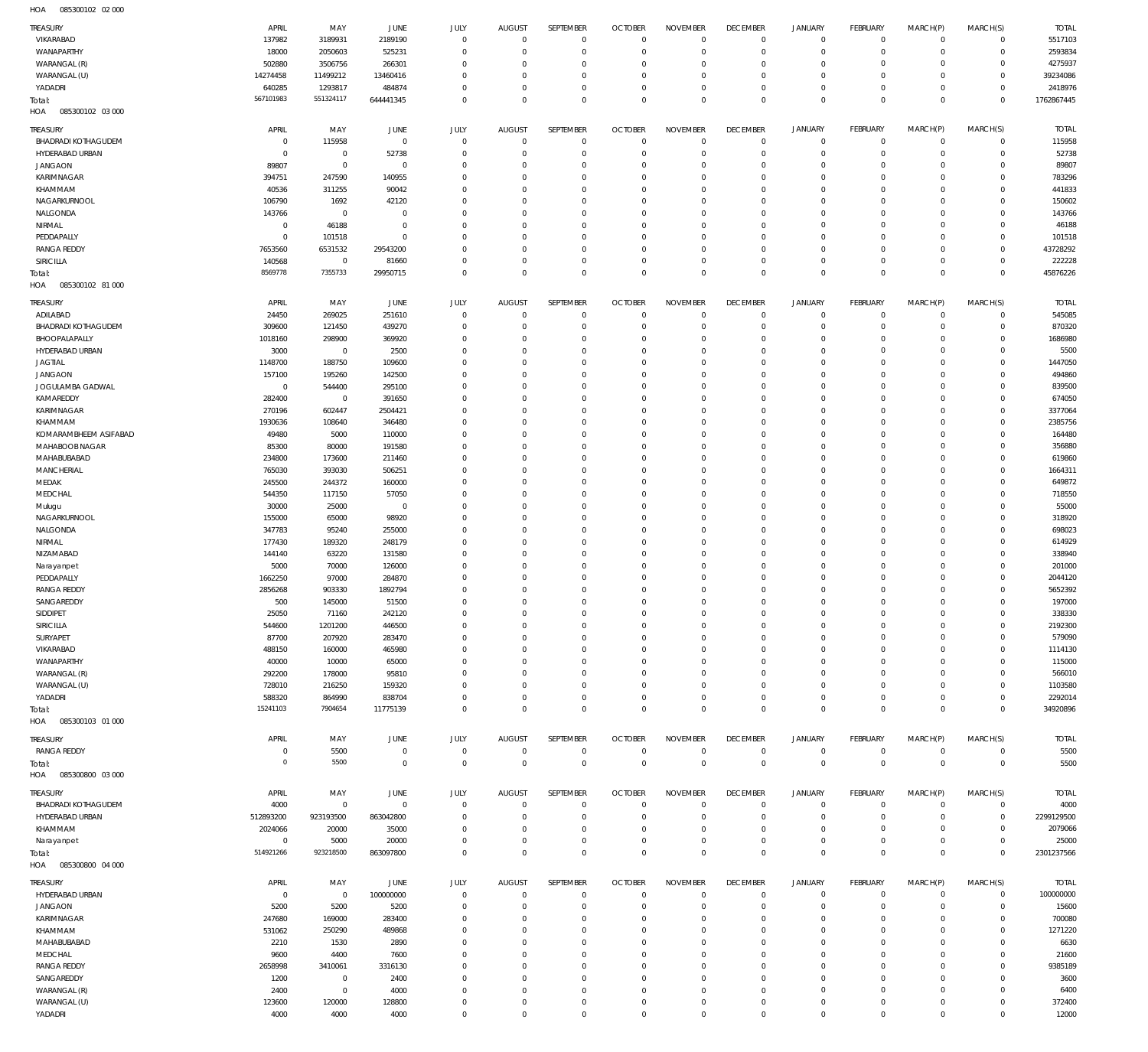085300800 04 000 HOA

| $\cdots$<br>oooooooo o loo<br>TREASURY | APRIL                    | MAY                       | JUNE                         | JULY                          | <b>AUGUST</b>               | SEPTEMBER                    | <b>OCTOBER</b>                   | <b>NOVEMBER</b>                | <b>DECEMBER</b>                | <b>JANUARY</b>                | FEBRUARY                         | MARCH(P)                   | MARCH(S)                   | <b>TOTAL</b>          |
|----------------------------------------|--------------------------|---------------------------|------------------------------|-------------------------------|-----------------------------|------------------------------|----------------------------------|--------------------------------|--------------------------------|-------------------------------|----------------------------------|----------------------------|----------------------------|-----------------------|
| Total:                                 | 3585950                  | 3964481                   | 104244288                    | $\overline{0}$                | $\overline{0}$              | $\mathbb O$                  | $\mathbf{0}$                     | $\mathsf 0$                    | $\mathbf 0$                    | $\mathbf 0$                   | $\mathbb O$                      | $\mathbf 0$                | $\mathbf 0$                | 111794719             |
| HOA<br>085300800 81 000                |                          |                           |                              |                               |                             |                              |                                  |                                |                                |                               |                                  |                            |                            |                       |
| TREASURY<br>MAHABUBABAD                | APRIL<br>12000           | MAY<br>20000              | JUNE<br>5000                 | JULY<br>$\mathbf 0$           | <b>AUGUST</b><br>$^{\circ}$ | SEPTEMBER<br>$\mathbf 0$     | <b>OCTOBER</b><br>0              | <b>NOVEMBER</b><br>$\mathbf 0$ | <b>DECEMBER</b><br>$\mathbf 0$ | <b>JANUARY</b><br>0           | FEBRUARY<br>$\mathbf 0$          | MARCH(P)<br>$\Omega$       | MARCH(S)<br>$\mathbf{0}$   | <b>TOTAL</b><br>37000 |
| <b>MANCHERIAL</b>                      | 13100                    | $\mathbf 0$               | $^{\circ}$                   | $\mathbf 0$                   | $^{\circ}$                  | $\mathbf 0$                  | $\overline{0}$                   | $\mathbf 0$                    | $\circ$                        | $\mathbf 0$                   | $\overline{0}$                   | $\mathbf 0$                | $\overline{0}$             | 13100                 |
| Total:<br>HOA<br>087502800 04 000      | 25100                    | 20000                     | 5000                         | $\mathbf 0$                   | $\Omega$                    | $\mathbf 0$                  | $\Omega$                         | $\mathbf 0$                    | $\mathbf 0$                    | $\mathbf 0$                   | $\Omega$                         | $\Omega$                   | $\overline{0}$             | 50100                 |
| TREASURY                               | APRIL                    | MAY                       | JUNE                         | <b>JULY</b>                   | <b>AUGUST</b>               | SEPTEMBER                    | <b>OCTOBER</b>                   | <b>NOVEMBER</b>                | <b>DECEMBER</b>                | <b>JANUARY</b>                | FEBRUARY                         | MARCH(P)                   | MARCH(S)                   | <b>TOTAL</b>          |
| SANGAREDDY<br>Total:                   | $\Omega$<br>$\circ$      | $\overline{0}$<br>$\circ$ | 15000<br>15000               | $\overline{0}$<br>$\mathbf 0$ | $^{\circ}$<br>$\Omega$      | $\mathbf 0$<br>$\mathbf 0$   | $\overline{0}$<br>$\overline{0}$ | $^{\circ}$<br>$\mathbf 0$      | $\mathbf 0$<br>$\mathbf 0$     | $^{\circ}$<br>$\mathbf 0$     | $\mathbf 0$<br>$\overline{0}$    | $\mathbf 0$<br>$\mathbf 0$ | $\circ$<br>$\overline{0}$  | 15000<br>15000        |
| HOA<br>105400101 81 000                |                          |                           |                              |                               |                             |                              |                                  |                                |                                |                               |                                  |                            |                            |                       |
| TREASURY                               | APRIL                    | MAY                       | JUNE                         | JULY                          | <b>AUGUST</b>               | SEPTEMBER                    | <b>OCTOBER</b>                   | <b>NOVEMBER</b>                | <b>DECEMBER</b>                | <b>JANUARY</b>                | <b>FEBRUARY</b>                  | MARCH(P)                   | MARCH(S)                   | <b>TOTAL</b>          |
| PEDDAPALLY<br>Total:                   | 9600<br>9600             | $\mathbf 0$<br>$\circ$    | $^{\circ}$<br>$\Omega$       | $\mathbf 0$<br>$\mathbf 0$    | $\overline{0}$<br>$\Omega$  | $\mathbf 0$<br>$\mathbf 0$   | 0<br>$\overline{0}$              | $\mathbf 0$<br>$\mathbf 0$     | $\circ$<br>$\circ$             | $\mathbf 0$<br>$\mathbf 0$    | $\overline{0}$<br>$\overline{0}$ | $\mathbf 0$<br>$\mathbf 0$ | $\circ$<br>$\overline{0}$  | 9600<br>9600          |
| HOA<br>145200800 01 800                |                          |                           |                              |                               |                             |                              |                                  |                                |                                |                               |                                  |                            |                            |                       |
| TREASURY                               | APRIL                    | MAY                       | JUNE                         | JULY                          | <b>AUGUST</b>               | SEPTEMBER                    | <b>OCTOBER</b>                   | <b>NOVEMBER</b>                | <b>DECEMBER</b>                | <b>JANUARY</b>                | FEBRUARY                         | MARCH(P)                   | MARCH(S)                   | <b>TOTAL</b>          |
| HYDERABAD URBAN<br>Total:              | 1194790<br>1194790       | 1194790<br>1194790        | $^{\circ}$<br>$\overline{0}$ | $\overline{0}$<br>$\mathbf 0$ | $^{\circ}$<br>$\Omega$      | $\mathbf{0}$<br>$\mathbb O$  | $\overline{0}$<br>$\mathbf{0}$   | $\mathbf 0$<br>$\mathbf 0$     | $\mathbf 0$<br>$\mathbf 0$     | $^{\circ}$<br>$\mathbf 0$     | $\mathbf 0$<br>$\mathbf{0}$      | $\mathbf 0$<br>$\mathbf 0$ | $\mathbf 0$<br>$\mathbf 0$ | 2389580<br>2389580    |
| HOA<br>145600800 06 000                |                          |                           |                              |                               |                             |                              |                                  |                                |                                |                               |                                  |                            |                            |                       |
| TREASURY                               | APRIL                    | MAY                       | JUNE                         | JULY                          | <b>AUGUST</b>               | SEPTEMBER                    | <b>OCTOBER</b>                   | <b>NOVEMBER</b>                | <b>DECEMBER</b>                | <b>JANUARY</b>                | <b>FEBRUARY</b>                  | MARCH(P)                   | MARCH(S)                   | <b>TOTAL</b>          |
| WARANGAL (R)<br>WARANGAL (U)           | 1000<br>2000             | 1000<br>$\overline{0}$    | $\overline{0}$<br>2000       | $\overline{0}$<br>$\mathbf 0$ | $^{\circ}$<br>$\Omega$      | $\mathbf 0$<br>$\mathbf 0$   | 0<br>0                           | $\mathbf 0$<br>$^{\circ}$      | $^{\circ}$<br>$\circ$          | 0<br>$\mathbf 0$              | $\mathbf 0$<br>$\mathbf 0$       | $\mathbf 0$<br>$\mathbf 0$ | $\overline{0}$<br>$\circ$  | 2000<br>4000          |
| Total:                                 | 3000                     | 1000                      | 2000                         | $\mathbf 0$                   | $\Omega$                    | $\mathbf 0$                  | $\overline{0}$                   | $\mathbf 0$                    | $\mathbf 0$                    | $\mathbf 0$                   | $\overline{0}$                   | $\mathbf 0$                | $\overline{0}$             | 6000                  |
| HOA<br>145600800 81 000                |                          |                           |                              |                               |                             |                              |                                  |                                |                                |                               |                                  |                            |                            |                       |
| TREASURY<br>ADILABAD                   | APRIL<br>6106            | MAY<br>23807              | JUNE<br>31584                | <b>JULY</b><br>$^{\circ}$     | <b>AUGUST</b><br>$\Omega$   | SEPTEMBER<br>$^{\circ}$      | <b>OCTOBER</b><br>$\Omega$       | <b>NOVEMBER</b><br>$\Omega$    | <b>DECEMBER</b><br>$\mathbf 0$ | <b>JANUARY</b><br>$^{\circ}$  | FEBRUARY<br>$\mathbf 0$          | MARCH(P)<br>$\Omega$       | MARCH(S)<br>$^{\circ}$     | <b>TOTAL</b><br>61497 |
| <b>BHADRADI KOTHAGUDEM</b>             | 399750                   | 18000                     | 604590                       | $^{\circ}$                    | $\Omega$                    | $\mathbf{0}$                 | -0                               | $\Omega$                       | $\mathbf 0$                    | $\mathbf 0$                   | $\mathbf 0$                      | $\Omega$                   | $\mathbf{0}$               | 1022340               |
| BHOOPALAPALLY                          | 1630206                  | 14250                     | 99010                        | $\Omega$                      | $\Omega$                    | $\Omega$                     | $\Omega$                         | $\Omega$                       | $\Omega$                       | $^{\circ}$                    | $\mathbf 0$                      | $\Omega$                   | $\mathbf 0$                | 1743466               |
| HYDERABAD URBAN<br><b>JAGTIAL</b>      | 123932<br>163450         | 228925<br>11727           | 5766524<br>11500             | $\Omega$<br>$\Omega$          | $\Omega$<br>$\Omega$        | $\Omega$<br>$\Omega$         | $\Omega$<br>$\Omega$             | $\Omega$<br>$\Omega$           | $\Omega$<br>$\Omega$           | $\mathbf 0$<br>$^{\circ}$     | $\Omega$<br>$\mathbf 0$          | $\Omega$<br>$\Omega$       | $^{\circ}$<br>$\mathbf 0$  | 6119381<br>186677     |
| <b>JANGAON</b>                         | 1500                     | 239500                    | 5000                         | $\Omega$                      | $\Omega$                    | $\Omega$                     | -0                               | $\Omega$                       | $\Omega$                       | $\Omega$                      | $\Omega$                         | $\Omega$                   | $\Omega$                   | 246000                |
| JOGULAMBA GADWAL                       | 80715                    | $\overline{0}$            | 374963                       | $\Omega$                      | $\Omega$                    | $\Omega$                     | $\Omega$                         | $\Omega$                       | $\Omega$                       | $\Omega$                      | $\mathbf 0$                      | $\Omega$                   | $\mathbf 0$                | 455678                |
| KAMAREDDY<br><b>KARIMNAGAR</b>         | 92000<br>217527          | 3500<br>189680            | 6350<br>58430                | $\Omega$<br>$\Omega$          | $\Omega$<br>$\Omega$        | $\Omega$<br>$\Omega$         | $\Omega$<br>$\Omega$             | $\Omega$<br>$\Omega$           | $\Omega$<br>$\Omega$           | $\Omega$<br>$\Omega$          | $\Omega$<br>$\mathbf 0$          | $\Omega$<br>$\Omega$       | $\Omega$<br>$\mathbf 0$    | 101850<br>465637      |
| KHAMMAM                                | 106501                   | 4200                      | 166200                       | $\Omega$                      | $\Omega$                    | $\Omega$                     | $\Omega$                         | $\Omega$                       | $\Omega$                       | $^{\circ}$                    | $\Omega$                         | $\Omega$                   | $\mathbf 0$                | 276901                |
| KOMARAMBHEEM ASIFABAD                  | $\Omega$                 | 3500                      | 6000                         | $\Omega$                      | $\Omega$                    | $\Omega$                     | $\Omega$                         | $\Omega$                       | $\Omega$                       | $\Omega$                      | $\mathbf 0$                      | $\Omega$                   | $\Omega$                   | 9500                  |
| MAHABOOB NAGAR<br>MAHABUBABAD          | 36400<br>36069           | 2000<br>7500              | 6400<br>1000                 | $\Omega$<br>$\Omega$          | $\Omega$<br>$\Omega$        | $\Omega$<br>$\Omega$         | $\Omega$<br>$\Omega$             | $\Omega$<br>$\Omega$           | $\Omega$<br>$\Omega$           | $^{\circ}$<br>$\Omega$        | $\mathbf 0$<br>$\mathbf 0$       | $\Omega$<br>$\Omega$       | $\mathbf 0$<br>$\Omega$    | 44800<br>44569        |
| <b>MANCHERIAL</b>                      | 340810                   | 12000                     | 478431                       | $\Omega$                      | $\Omega$                    | $\Omega$                     | $\Omega$                         | $\Omega$                       | $\mathbf 0$                    | $^{\circ}$                    | $\mathbf 0$                      | $\Omega$                   | $\mathbf 0$                | 831241                |
| MEDAK                                  | 268750                   | 1000                      | 44300                        | $\Omega$                      | $\Omega$                    | $\Omega$                     | $\Omega$                         | $\Omega$                       | $\Omega$                       | $\Omega$                      | $\Omega$                         | $\Omega$                   | $\mathbf 0$                | 314050                |
| MEDCHAL<br>Mulugu                      | 251000<br>2000           | 16500<br>33000            | 28200<br>27000               | $\Omega$<br>$\Omega$          | $\Omega$<br>$\Omega$        | $\Omega$<br>$\Omega$         | $\Omega$<br>$\Omega$             | $\Omega$<br>$\Omega$           | $\mathbf 0$<br>$\Omega$        | $\mathbf 0$<br>$\Omega$       | $\mathbf 0$<br>$\Omega$          | $\Omega$<br>$\Omega$       | $^{\circ}$<br>$\mathbf 0$  | 295700<br>62000       |
| NAGARKURNOOL                           | 22000                    | 14100                     | 13470                        | $\Omega$                      | $\Omega$                    | $\mathbf{0}$                 | $\Omega$                         | $\Omega$                       | $\Omega$                       | $\Omega$                      | $\Omega$                         | $\Omega$                   | $\Omega$                   | 49570                 |
| NALGONDA                               | 72731                    | 40620                     | 9800                         | $\Omega$                      | $\Omega$                    | $\Omega$                     | $\Omega$                         | $\Omega$                       | $\Omega$                       | $\Omega$                      | $\Omega$                         | $\Omega$                   | $\Omega$                   | 123151                |
| NIRMAL<br>NIZAMABAD                    | 1733655<br>131410        | 252580<br>6000            | 56300<br>316416              | $\overline{0}$<br>$\Omega$    | $\Omega$<br>$\Omega$        | $\mathbf{0}$<br>$^{\circ}$   | $\Omega$<br>$\Omega$             | $\mathbf 0$<br>$\Omega$        | $\mathbf 0$<br>$^{\circ}$      | $\mathbf 0$<br>$\mathbf 0$    | $\mathbf 0$<br>$\mathbf 0$       | $\Omega$<br>$\Omega$       | $^{\circ}$<br>$\mathbf 0$  | 2042535<br>453826     |
| Narayanpet                             | 396430                   | 1750                      | 12640                        | $^{\circ}$                    | $\Omega$                    | $\mathbf{0}$                 | $\Omega$                         | $\Omega$                       | $\mathbf 0$                    | $\mathbf 0$                   | $\Omega$                         | $\Omega$                   | $\Omega$                   | 410820                |
| PEDDAPALLY                             | 304895                   | 5000                      | 1812456                      | $\Omega$                      | $\Omega$                    | $\Omega$                     | $\Omega$                         | $\Omega$                       | $\mathbf 0$                    | $^{\circ}$                    | $\mathbf 0$                      | $\Omega$                   | $\Omega$                   | 2122351               |
| <b>RANGA REDDY</b><br>SANGAREDDY       | 214625<br>130950         | 176249<br>26330           | 160617<br>640251             | $\Omega$<br>$\Omega$          | $\Omega$<br>$\Omega$        | $\Omega$<br>$\Omega$         | $\Omega$<br>$\Omega$             | $\Omega$<br>$\Omega$           | $\Omega$<br>$\Omega$           | $\Omega$<br>$\Omega$          | $\Omega$<br>$\mathbf 0$          | $\Omega$<br>$\Omega$       | $\Omega$<br>$\circ$        | 551491<br>797531      |
| SIDDIPET                               | 3000                     | 3250                      | 17440                        | $\Omega$                      | $\Omega$                    | $\Omega$                     | $\Omega$                         | $\Omega$                       | $\Omega$                       | $\Omega$                      | $\Omega$                         | $\Omega$                   | $\Omega$                   | 23690                 |
| SIRICILLA                              | 4000                     | 2250                      | 36250                        | $\Omega$                      | $\Omega$                    | $\Omega$                     | $\Omega$                         | $\Omega$                       | $\Omega$                       | $\Omega$                      | $\mathbf 0$                      | $\Omega$                   | $\circ$                    | 42500                 |
| SURYAPET<br>VIKARABAD                  | 640727<br>25409          | 98500<br>7000             | 126350<br>10500              | $\Omega$<br>$\Omega$          | $\Omega$<br>$\Omega$        | $\Omega$<br>$\Omega$         | $\Omega$<br>$\Omega$             | $\Omega$<br>$\Omega$           | $\mathbf 0$<br>$\Omega$        | $^{\circ}$<br>$\Omega$        | $\Omega$<br>$\Omega$             | $\Omega$<br>$\Omega$       | $\mathbf 0$<br>$\Omega$    | 865577<br>42909       |
| WANAPARTHY                             | 21500                    | 13000                     | 113000                       | $\Omega$                      | $\Omega$                    | $\Omega$                     | $\Omega$                         | $\Omega$                       | $\mathbf 0$                    | $^{\circ}$                    | $\mathbf 0$                      | $\Omega$                   | $\mathbf 0$                | 147500                |
| WARANGAL (R)                           | $-116800$                | 1000                      | 18000                        | $\Omega$                      | $\Omega$                    | $\Omega$                     | $\Omega$                         | $\Omega$                       | $\Omega$                       | $\Omega$                      | $\Omega$                         | $\Omega$                   | $\Omega$                   | $-97800$              |
| WARANGAL (U)<br>YADADRI                | 29009<br>139840          | 3500<br>23860             | 59580<br>1971870             | $\Omega$<br>$\Omega$          | $\Omega$<br>$\Omega$        | $^{\circ}$<br>$\Omega$       | $\Omega$<br>$\Omega$             | $\Omega$<br>$\Omega$           | $\mathbf 0$<br>$\mathbf 0$     | $\mathbf 0$<br>$\mathbf 0$    | $\mathbf 0$<br>$\mathbf 0$       | $\Omega$<br>$\Omega$       | $\mathbf 0$<br>$\mathbf 0$ | 92089<br>2135570      |
| Total:                                 | 7510097                  | 1484078                   | 13090422                     | $\overline{0}$                | $\Omega$                    | $\mathbf{0}$                 | $\Omega$                         | $\mathbf 0$                    | $\Omega$                       | $\mathbf 0$                   | $\Omega$                         | $\Omega$                   | $\overline{0}$             | 22084597              |
| HOA<br>147500105 01 000                |                          |                           |                              |                               |                             |                              |                                  |                                |                                |                               |                                  |                            |                            |                       |
| TREASURY<br>KARIMNAGAR                 | APRIL<br>74137           | MAY<br>$\mathbf 0$        | JUNE<br>$\overline{0}$       | JULY<br>$\overline{0}$        | <b>AUGUST</b><br>$^{\circ}$ | SEPTEMBER<br>$\mathbf 0$     | <b>OCTOBER</b><br>$\overline{0}$ | <b>NOVEMBER</b><br>$\mathbf 0$ | <b>DECEMBER</b><br>$\mathbf 0$ | <b>JANUARY</b><br>$\mathbf 0$ | FEBRUARY<br>$\overline{0}$       | MARCH(P)<br>$\mathbf 0$    | MARCH(S)<br>$\overline{0}$ | <b>TOTAL</b><br>74137 |
| Total:                                 | 74137                    | $\,0\,$                   | $\overline{0}$               | $\mathbf 0$                   | $\overline{0}$              | $\mathbf 0$                  | $\overline{0}$                   | $\mathbf 0$                    | $\mathbf 0$                    | $\mathbb O$                   | $\overline{0}$                   | $\mathbf 0$                | $\overline{0}$             | 74137                 |
| 147500106 01 000<br>HOA                |                          |                           |                              |                               |                             |                              |                                  |                                |                                |                               |                                  |                            |                            |                       |
| <b>TREASURY</b>                        | APRIL                    | MAY                       | JUNE                         | <b>JULY</b>                   | <b>AUGUST</b>               | SEPTEMBER                    | <b>OCTOBER</b>                   | <b>NOVEMBER</b>                | <b>DECEMBER</b>                | <b>JANUARY</b>                | FEBRUARY                         | MARCH(P)                   | MARCH(S)                   | <b>TOTAL</b>          |
| ADILABAD<br><b>BHADRADI KOTHAGUDEM</b> | 125593<br>$\overline{0}$ | 135945                    | 470886<br>33440              | $\overline{0}$<br>$^{\circ}$  | $\Omega$<br>$\Omega$        | $\mathbf{0}$<br>$\mathbf{0}$ | $\Omega$<br>$\Omega$             | $\Omega$<br>$\Omega$           | $\mathbf 0$<br>$^{\circ}$      | $\mathbf 0$<br>$\mathbf 0$    | $\mathbf 0$<br>$^{\circ}$        | $\mathbf 0$<br>$\Omega$    | $\mathbf 0$<br>$\mathbf 0$ | 732424<br>90210       |
| BHOOPALAPALLY                          | 7200                     | 56770<br>$\overline{0}$   | $\Omega$                     | $\Omega$                      | $\Omega$                    | $\Omega$                     | -0                               | $\Omega$                       | $^{\circ}$                     | $^{\circ}$                    | $\mathbf 0$                      | $\Omega$                   | $\mathbf 0$                | 7200                  |
| HYDERABAD URBAN                        | 460667                   | 558860                    | 640508                       | $\Omega$                      | $\Omega$                    | $\Omega$                     | -0                               | $\Omega$                       | $\Omega$                       | $\Omega$                      | $\mathbf 0$                      | $\Omega$                   | $\mathbf 0$                | 1660035               |
| <b>JAGTIAL</b>                         | 21927                    | $\mathbf 0$               | 5500                         | $\Omega$                      | $\Omega$                    | $\Omega$                     | $\Omega$                         | $\Omega$                       | $\mathbf 0$                    | $\mathbf 0$                   | $\mathbf 0$                      | $\Omega$                   | $\mathbf 0$                | 27427                 |
| <b>JANGAON</b><br>JOGULAMBA GADWAL     | 37550<br>76622           | 21000<br>$\overline{0}$   | 20700<br>42975               | $\Omega$<br>$\Omega$          | $\Omega$<br>$\Omega$        | $\Omega$<br>$\Omega$         | $\Omega$<br>-0                   | $\Omega$<br>$\Omega$           | $\Omega$<br>$\mathbf 0$        | $\Omega$<br>$\mathbf 0$       | $\mathbf 0$<br>$\mathbf 0$       | $\Omega$<br>$\Omega$       | $\Omega$<br>$\mathbf 0$    | 79250<br>119597       |
| KAMAREDDY                              | $\Omega$                 | 42650                     | 20605                        | $\Omega$                      | $\Omega$                    | $\Omega$                     | $\Omega$                         | $\Omega$                       | $\Omega$                       | $\Omega$                      | $\Omega$                         | $\Omega$                   | $\mathbf 0$                | 63255                 |
| KARIMNAGAR                             | 814529                   | 371349                    | 873337                       | $\Omega$                      | $\Omega$                    | $\mathbf{0}$                 | $\Omega$                         | $\Omega$                       | $\mathbf 0$                    | $\mathbf 0$                   | $\Omega$                         | $\Omega$                   | $\mathbf 0$                | 2059215               |
| KHAMMAM<br>KOMARAMBHEEM ASIFABAD       | 319427<br>$\Omega$       | 358683<br>15850           | 456252<br>$\Omega$           | $\Omega$<br>$\overline{0}$    | $\Omega$<br>$\circ$         | $\Omega$<br>$\mathbf{0}$     | -0<br>0                          | $\Omega$<br>$\mathbf 0$        | $\Omega$<br>$\mathbf 0$        | $^{\circ}$<br>$\mathbf 0$     | $\mathbf 0$<br>$\mathbf 0$       | $\Omega$<br>$\Omega$       | $\mathbf 0$<br>$^{\circ}$  | 1134362<br>15850      |
| MAHABOOB NAGAR                         | 138732                   | 437220                    | 192448                       | $\mathbf 0$                   | $\Omega$                    | $\mathbf 0$                  | $\Omega$                         | $\mathbf 0$                    | $\mathbf 0$                    | $\mathbf 0$                   | $\mathbf 0$                      | $\mathbf 0$                | $\mathbf 0$                | 768400                |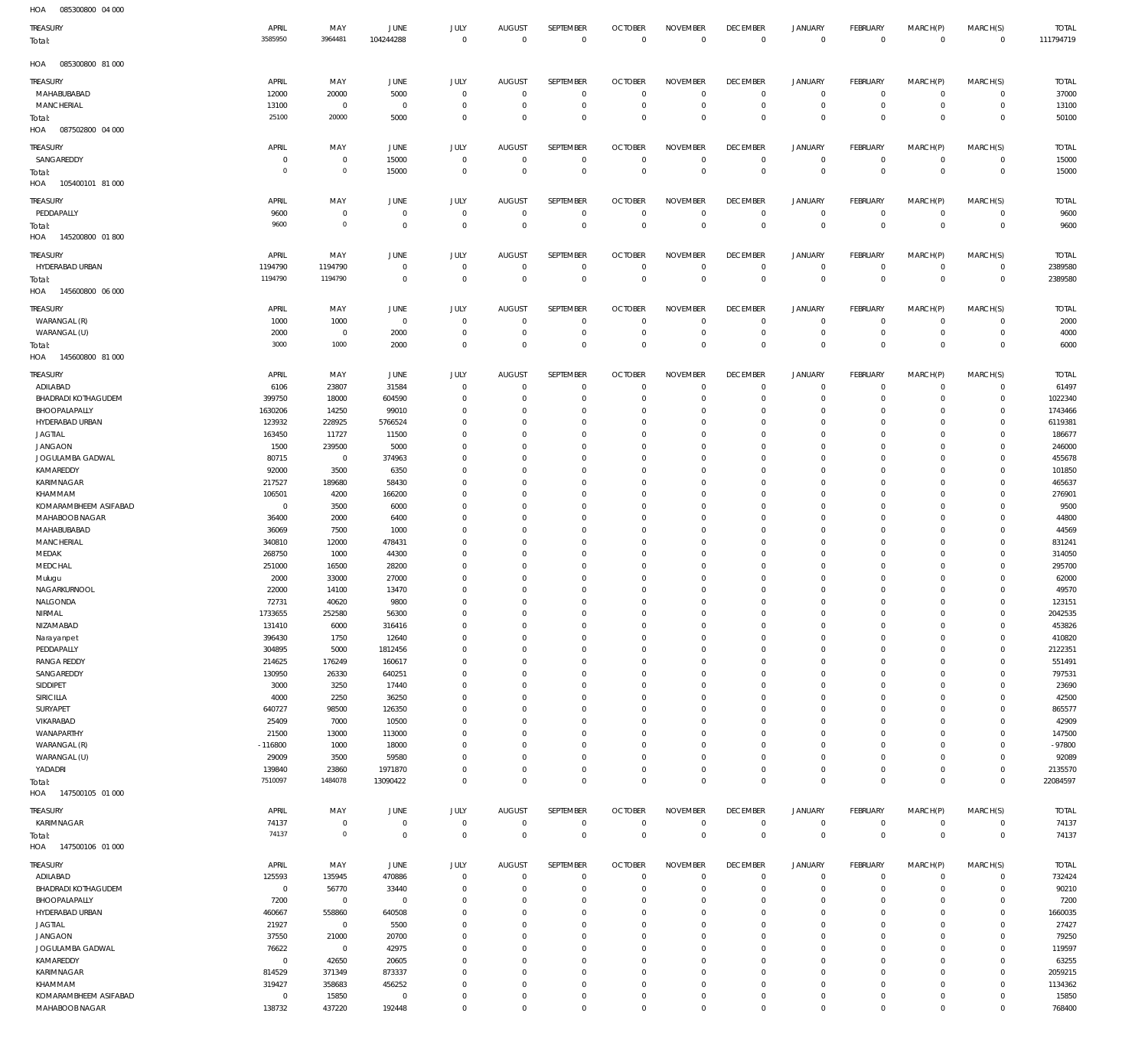| <b>TREASURY</b>                   | APRIL                  | MAY                         | JUNE                       | JULY                       | <b>AUGUST</b>              | SEPTEMBER                  | <b>OCTOBER</b>                   | <b>NOVEMBER</b>              | <b>DECEMBER</b>                | <b>JANUARY</b>             | <b>FEBRUARY</b>            | MARCH(P)                | MARCH(S)                   | <b>TOTAL</b>     |
|-----------------------------------|------------------------|-----------------------------|----------------------------|----------------------------|----------------------------|----------------------------|----------------------------------|------------------------------|--------------------------------|----------------------------|----------------------------|-------------------------|----------------------------|------------------|
| MAHABUBABAD                       | 22950                  | 13300                       | 35150                      | $\mathbf 0$                | $\mathbf 0$                | $\mathbf{0}$               | $\overline{0}$                   | $\mathbf{0}$                 | $\overline{0}$                 | $\mathbf 0$                | $\mathbf 0$                | $\Omega$                | $\mathbf 0$                | 71400            |
| <b>MANCHERIAL</b>                 | $\overline{0}$         | 79913                       | 33375                      | $\mathbf 0$                | $\mathbf 0$                | $\mathbf 0$                | $\overline{0}$                   | $\mathbf 0$                  | $\mathbb O$                    | $\mathbf 0$                | $\mathbf 0$                | $\mathbf 0$             | $\mathbf 0$                | 113288           |
| MEDAK                             | 27000                  | 77498                       | 23700                      | $^{\circ}$                 | $\mathbf 0$                | $\mathbf 0$                | $\overline{0}$                   | $\mathbf 0$                  | $\overline{0}$                 | $\circ$                    | $\mathbf 0$                | $\Omega$                | $\mathbf 0$                | 128198           |
| MEDCHAL                           | 996593                 | 541477                      | 1915267<br>$\mathbf 0$     | $\mathbf 0$                | $\mathbf 0$                | $\mathbf 0$<br>$\mathbf 0$ | $\overline{0}$<br>$\mathbf 0$    | $\mathbf 0$<br>$\mathbf 0$   | $\mathbf 0$<br>$\mathbf 0$     | $\circ$                    | $\mathbf 0$<br>$\mathbf 0$ | $\Omega$                | $\mathbf 0$<br>$\mathbf 0$ | 3453337<br>27700 |
| Mulugu<br>NAGARKURNOOL            | 27700<br>54200         | $\mathbf 0$<br>19250        | 45800                      | $\mathbf 0$<br>$\mathbf 0$ | $\mathbf 0$<br>$\mathbf 0$ | $\mathbf 0$                | $\overline{0}$                   | $\mathbf 0$                  | $\mathbf 0$                    | $\mathbf 0$<br>$\mathbf 0$ | $\mathbf 0$                | $\Omega$                | $\mathbf 0$                | 119250           |
| NALGONDA                          | 414156                 | 1404339                     | 1598764                    | $^{\circ}$                 | $\mathbf 0$                | $\mathbf 0$                | $\mathbf 0$                      | $\mathbf 0$                  | $\overline{0}$                 | $\mathbf 0$                | $\mathbf 0$                |                         | $\mathbf 0$                | 3417259          |
| NIZAMABAD                         | 391934                 | 97570                       | 600582                     | $\mathbf 0$                | $\mathbf 0$                | $\mathbf 0$                | $\overline{0}$                   | $\mathbf 0$                  | $\overline{0}$                 | $\mathbf 0$                | $\mathbf 0$                | $\Omega$                | $\mathbf 0$                | 1090086          |
| Narayanpet                        | 101719                 | $\mathbf 0$                 | $\mathbf 0$                | $\mathbf 0$                | $\mathbf 0$                | $\mathbf 0$                | $\mathbf 0$                      | $\mathbf 0$                  | $\mathbf 0$                    | $\mathbf 0$                | $\mathbf 0$                |                         | $\mathbf 0$                | 101719           |
| PEDDAPALLY                        | $\mathbb O$            | 30205                       | 38655                      | $\mathbf 0$                | $\mathbf 0$                | $\mathbf 0$                | $\mathbf 0$                      | $\mathbf 0$                  | $\overline{0}$                 | $\mathbf 0$                | $\mathbf 0$                | $\Omega$                | $\mathbf 0$                | 68860            |
| <b>RANGA REDDY</b>                | 590637                 | 946648                      | 1203045                    | $\mathbf 0$                | $\mathbf 0$                | $\mathbf 0$                | $\mathbf 0$                      | 0                            | $\mathbf 0$                    | $\mathbf 0$                | $\mathbf 0$                | $\Omega$                | $\mathbf 0$                | 2740330          |
| SANGAREDDY                        | 904176                 | 1240887                     | 1472026                    | $\mathbf 0$                | $\mathbf 0$                | $\mathbf 0$                | $\mathbf 0$                      | $\mathbf 0$                  | $\overline{0}$                 | $^{\circ}$                 | $\Omega$                   | $\Omega$                | $\mathbf 0$                | 3617089          |
| SIDDIPET                          | 14800                  | 37615                       | 157509                     | $\mathbf 0$                | $\mathbf 0$                | $\mathbf 0$                | $\mathbf 0$                      | $\mathbf 0$                  | $\mathbf{0}$                   | $\mathbf 0$                | $\mathbf 0$                | $\Omega$                | $\mathbf 0$                | 209924           |
| SURYAPET                          | $\overline{0}$         | 43725                       | 61675                      | $\mathbf 0$                | $\mathbf 0$                | $\mathbf 0$                | $\mathbf 0$                      | $\mathbf 0$                  | $\overline{0}$                 | $^{\circ}$                 | $\mathbf 0$                | $\Omega$                | $\mathbf 0$                | 105400           |
| VIKARABAD                         | 136766                 | 25024                       | 107818                     | $\mathbf 0$                | $\mathbf 0$                | $\mathbf 0$                | $\overline{0}$                   | $\mathbf 0$                  | $\mathbf{0}$                   | $^{\circ}$                 | $\mathbf 0$                | $\Omega$                | $\mathbf 0$                | 269608           |
| WANAPARTHY                        | 31050                  | 5110                        | 14200                      | $\overline{0}$             | $\mathbf 0$                | $\mathbf 0$                | $\mathbf 0$                      | $\mathbf 0$                  | $\overline{0}$                 | $^{\circ}$                 | $\mathbf 0$                | $\Omega$                | $\mathbf 0$                | 50360            |
| WARANGAL (R)                      | 114423                 | 301041                      | 370039                     | $\mathbf 0$                | $\mathbf 0$                | $\mathbf 0$                | $\mathbf 0$                      | $\mathbf 0$                  | $\mathbf{0}$                   | $\mathbf 0$                | $\mathbf 0$                | $\Omega$                | $\mathbf 0$                | 785503           |
| WARANGAL (U)                      | $\overline{0}$         | 358084                      | 644742                     | $\mathbf 0$                | $\mathbf 0$                | $\mathbf 0$                | $\mathbf 0$                      | $\mathbf 0$                  | $\overline{0}$                 | $\mathbf 0$                | $\mathbf 0$                | $\Omega$                | $\mathbf 0$                | 1002826          |
| YADADRI                           | 27699                  | 25450                       | 29650                      | $\mathbf 0$                | $\mathbf 0$                | $\mathbf 0$                | $\overline{0}$                   | $\mathbf 0$                  | $\mathbb O$                    | $\mathbf 0$                | $\mathbf 0$                | $\Omega$                | $\mathbf 0$                | 82799            |
| Total:<br>HOA<br>147500106 02 800 | 5858050                | 7245463                     | 11108648                   | $\mathbf 0$                | $\mathbf 0$                | $\mathbf 0$                | $\overline{0}$                   | $\mathbf 0$                  | $\overline{0}$                 | $\mathbf 0$                | $\overline{0}$             | $\Omega$                | $\mathbb O$                | 24212161         |
| <b>TREASURY</b>                   | APRIL                  | MAY                         | JUNE                       | JULY                       | <b>AUGUST</b>              | <b>SEPTEMBER</b>           | <b>OCTOBER</b>                   | <b>NOVEMBER</b>              | <b>DECEMBER</b>                | <b>JANUARY</b>             | <b>FEBRUARY</b>            | MARCH(P)                | MARCH(S)                   | <b>TOTAL</b>     |
| ADILABAD                          | 70000                  | 10000                       | 153000                     | $\mathbf 0$                | $\mathbf 0$                | $\mathbf 0$                | $\overline{0}$                   | $\mathbf 0$                  | $\overline{0}$                 | $\circ$                    | $\mathbf 0$                | $\mathbf 0$             | $\circ$                    | 233000           |
| <b>BHADRADI KOTHAGUDEM</b>        | $\overline{0}$         | 50000                       | 126000                     | $^{\circ}$                 | $\mathbf 0$                | $\mathbf 0$                | $\overline{0}$                   | 0                            | $\mathbf 0$                    | $\mathbf 0$                | $\mathbf 0$                | $\Omega$                | $\mathbf 0$                | 176000           |
| BHOOPALAPALLY                     | 6000                   | $\mathbf 0$                 | 31000                      | $^{\circ}$                 | $\mathbf 0$                | $\mathbf 0$                | $\mathbf 0$                      | $\mathbf 0$                  | $\mathbf 0$                    | $\mathbf 0$                | $\mathbf 0$                | $\Omega$                | $\mathbf 0$                | 37000            |
| HYDERABAD URBAN                   | 282000                 | 1072000                     | 1354500                    | $^{\circ}$                 | $\mathbf 0$                | $\mathbf 0$                | $\mathbf 0$                      | $\mathbf 0$                  | $\mathbf 0$                    | $\mathbf 0$                | $\mathbf 0$                |                         | $\mathbf 0$                | 2708500          |
| <b>JAGTIAL</b>                    | 15000                  | $\mathbf 0$                 | 31000                      | $^{\circ}$                 | $\mathbf 0$                | $\mathbf 0$                | $\mathbf 0$                      | $\mathbf 0$                  | $\overline{0}$                 | $\mathbf 0$                | $\Omega$                   |                         | $\mathbf 0$                | 46000            |
| <b>JANGAON</b>                    | 15000                  | 104500                      | 24000                      | $^{\circ}$                 | $\mathbf 0$                | $\mathbf 0$                | $\mathbf 0$                      | $\mathbf 0$                  | $\mathbf 0$                    | $\mathbf 0$                | $\mathbf 0$                |                         | $\mathbf 0$                | 143500           |
| JOGULAMBA GADWAL                  | $\overline{0}$         | 23000                       | 24000                      | $^{\circ}$                 | $\Omega$                   | $\Omega$                   | $\mathbf 0$                      | $\Omega$                     | $\mathbf 0$                    | $\Omega$                   | $\Omega$                   |                         | $\Omega$                   | 47000            |
| KAMAREDDY                         | $\overline{0}$         | 42500                       | 67500                      | $^{\circ}$                 | $\mathbf 0$                | $\mathbf 0$                | $\mathbf 0$                      | $\mathbf 0$                  | $^{\circ}$                     | $\mathbf 0$                | $\mathbf 0$                |                         | $\mathbf 0$                | 110000           |
| KARIMNAGAR                        | $\overline{0}$         | 27000                       | 108500                     | $^{\circ}$                 | $\Omega$                   | $\Omega$                   | $\mathbf 0$                      | $\mathbf 0$                  | $\mathbf 0$                    | $\Omega$                   | $\Omega$                   |                         | $\Omega$                   | 135500           |
| KHAMMAM                           | 5000                   | 220000                      | 142000                     | $^{\circ}$                 | $\mathbf 0$                | $\mathbf 0$                | $\mathbf 0$                      | $\mathbf 0$                  | $^{\circ}$                     | $\mathbf 0$                | $\mathbf 0$                |                         | $\mathbf 0$                | 367000           |
| MAHABOOB NAGAR                    | 65000                  | 84000                       | 46000                      | $\mathbf 0$                | $\Omega$                   | $\Omega$                   | $\mathbf 0$                      | $\Omega$                     | $\Omega$                       | $\Omega$                   | $\Omega$                   |                         | $\Omega$                   | 195000           |
| MAHABUBABAD                       | 53500                  | 51000                       | 22000                      | $^{\circ}$                 | $\mathbf 0$                | $\mathbf 0$                | $\mathbf 0$                      | $\mathbf 0$                  | $^{\circ}$                     | $\mathbf 0$                | $\mathbf 0$                |                         | $\mathbf 0$                | 126500           |
| MANCHERIAL                        | 6000                   | 5000                        | 56000                      | $\mathbf 0$                | 0                          | $\Omega$                   | $\mathbf 0$                      | $\mathbf 0$                  | $\mathbf 0$                    | $\Omega$                   | $\Omega$                   |                         | $\Omega$                   | 67000            |
| MEDAK                             | 22000                  | 45000                       | 34000                      | $^{\circ}$                 | $\mathbf 0$                | $\mathbf 0$                | $\mathbf 0$                      | $\mathbf 0$                  | $^{\circ}$                     | $\mathbf 0$                | $\mathbf 0$                |                         | $\mathbf 0$                | 101000           |
| MEDCHAL                           | 337000                 | 202000                      | 962000                     | 0                          | 0                          | $\Omega$                   | $\mathbf 0$                      | $\Omega$                     | $\mathbf 0$                    | $\Omega$                   | $\Omega$                   |                         | $\Omega$                   | 1501000          |
| Mulugu                            | 10000                  | 27500                       | $^{\circ}$                 | $^{\circ}$                 | $\mathbf 0$                | $\mathbf 0$                | $\mathbf 0$                      | $\mathbf 0$                  | $^{\circ}$                     | $\mathbf 0$                | $\mathbf 0$                |                         | $\mathbf 0$                | 37500            |
| NAGARKURNOOL                      | 20000                  | 10000                       | 27000                      | $^{\circ}$                 | $\mathbf 0$                | $\Omega$                   | $\mathbf 0$                      | $\mathbf 0$                  | $\mathbf 0$                    | 0                          | $\Omega$                   |                         | $\Omega$                   | 57000            |
| NALGONDA                          | 165000                 | 510000                      | 537000                     | $^{\circ}$                 | $\mathbf 0$                | $\mathbf 0$                | $\mathbf 0$                      | $\mathbf 0$                  | $^{\circ}$                     | $\mathbf 0$                | $\Omega$                   |                         | $\mathbf 0$                | 1212000          |
| NIRMAL                            | $\overline{0}$         | $\mathbf 0$                 | 20000                      | $\mathbf 0$                | $\mathbf 0$                | $\mathbf 0$                | $\mathbf 0$                      | 0                            | $\mathbf 0$                    | 0                          | $\Omega$                   |                         | $\Omega$                   | 20000            |
| NIZAMABAD                         | 47500                  | 62500                       | 436000                     | $\mathbf 0$                | $\mathbf 0$                | $\mathbf 0$                | $\mathbf 0$<br>$\mathbf 0$       | $\mathbf 0$                  | $\mathbf 0$                    | $\mathbf 0$                | $\Omega$                   |                         | $\mathbf 0$<br>$\mathbf 0$ | 546000           |
| Narayanpet<br>PEDDAPALLY          | 15000<br>25000         | $\mathbf 0$<br>62000        | 11000<br>104500            | $\mathbf 0$<br>$\mathbf 0$ | $\mathbf 0$<br>$\mathbf 0$ | $\mathbf 0$<br>$\mathbf 0$ | $\mathbf 0$                      | $\mathbf 0$<br>$\mathbf 0$   | $\mathbf 0$<br>$\overline{0}$  | $\mathbf 0$<br>$\mathbf 0$ | $\mathbf 0$<br>$\Omega$    |                         | $\mathbf 0$                | 26000<br>191500  |
| <b>RANGA REDDY</b>                | 403000                 | 668000                      | 672600                     | $\mathbf 0$                | $\mathbf 0$                | $\mathbf 0$                | $\mathbf 0$                      | $\mathbf 0$                  | $\mathbf 0$                    | $\mathbf 0$                | $\mathbf 0$                |                         | $\mathbf 0$                | 1743600          |
| SANGAREDDY                        | 47000                  | 65000                       | 277000                     | $\mathbf 0$                | $\mathbf 0$                | $\mathbf 0$                | $\mathbf 0$                      | $\mathbf 0$                  | $\mathbf 0$                    | $\mathbf 0$                | $\Omega$                   |                         | $\Omega$                   | 389000           |
| SIDDIPET                          | 26000                  | 13500                       | 52500                      | $\mathbf 0$                | $\mathbf 0$                | $\mathbf 0$                | $\mathbf 0$                      | $\Omega$                     | $\mathbf{0}$                   | $\mathbf 0$                | $\mathbf 0$                |                         | $\mathbf 0$                | 92000            |
| <b>SIRICILLA</b>                  | $\overline{0}$         | $\mathbf{0}$                | 15000                      | $\mathbf{0}$               | $\Omega$                   | $\Omega$                   | $\Omega$                         | $\Omega$                     | $\Omega$                       | $\Omega$                   | $\Omega$                   | $\Omega$                | $\mathbf 0$                | 15000            |
| SURYAPET                          | 31000                  | 90000                       | 134000                     | $\mathbf 0$                | $\mathbf 0$                | $\mathbf 0$                | $\overline{0}$                   | $\mathbf 0$                  | $^{\circ}$                     | $\circ$                    | $\mathbf 0$                | $\Omega$                | $\mathbf 0$                | 255000           |
| VIKARABAD                         | 1000                   | 27000                       | 43000                      | $^{\circ}$                 | $\mathbf 0$                | $\mathbf 0$                | $\mathbf 0$                      | $\mathbf 0$                  | $\mathbf 0$                    | $\mathbf 0$                | $\mathbf 0$                |                         | $\mathbf 0$                | 71000            |
| WANAPARTHY                        | 49500                  | 38500                       | 22000                      | $^{\circ}$                 | $\mathbf 0$                | $\mathbf 0$                | $^{\circ}$                       | $\mathbf 0$                  | $^{\circ}$                     | $\mathbf 0$                | $\mathbf 0$                | $\Omega$                | $\mathbf 0$                | 110000           |
| WARANGAL (R)                      | 16000                  | 84000                       | 119000                     | $^{\circ}$                 | $\mathbf 0$                | $\mathbf 0$                | $^{\circ}$                       | $\mathbf 0$                  | $^{\circ}$                     | $\mathbf 0$                | $\mathbf 0$                |                         | $\mathbf 0$                | 219000           |
| WARANGAL (U)                      | $\overline{0}$         | 10000                       | 212500                     | $^{\circ}$                 | $\mathbf 0$                | $\mathbf 0$                | $^{\circ}$                       | $\mathbf 0$                  | $^{\circ}$                     | $\mathbf 0$                | $\mathbf 0$                |                         | $\mathbf 0$                | 222500           |
| YADADRI                           | $\overline{0}$         | 7000                        | 10500                      | $^{\circ}$                 | $\mathbf 0$                | $\mathbf 0$                | $^{\circ}$                       | $\mathbf 0$                  | $\mathbf 0$                    | $\circ$                    | $\mathbf 0$                | $\Omega$                | $\mathbf 0$                | 17500            |
| Total:                            | 1732500                | 3611000                     | 5875100                    | $\mathbf 0$                | $\mathbf 0$                | $\mathbf 0$                | $\overline{0}$                   | $\mathbf 0$                  | $\mathbf 0$                    | $\mathbf 0$                | $\mathbf 0$                | $\Omega$                | $\mathbf 0$                | 11218600         |
| HOA 147500200 01 000              |                        |                             |                            |                            |                            |                            |                                  |                              |                                |                            |                            |                         |                            |                  |
| <b>TREASURY</b>                   | APRIL                  | MAY                         | JUNE                       | JULY                       | <b>AUGUST</b>              | SEPTEMBER                  | <b>OCTOBER</b>                   | <b>NOVEMBER</b>              | <b>DECEMBER</b>                | <b>JANUARY</b>             | <b>FEBRUARY</b>            | MARCH(P)                | MARCH(S)                   | TOTAL            |
| HYDERABAD URBAN                   | 7400                   | 1139500                     | 168400                     | $\mathbf 0$                | $\mathbf 0$                | $^{\circ}$                 | $\overline{0}$                   | $\mathbf 0$                  | $\mathbf{0}$                   | $\circ$                    | $\mathbf 0$                | $\Omega$                | $\mathbf 0$                | 1315300          |
| KARIMNAGAR                        | $\overline{0}$         | $\mathbf 0$                 | 100                        | $\mathbf 0$                | $\mathbf 0$                | $\mathbf 0$                | $\overline{0}$                   | $\mathbf 0$                  | $\overline{0}$                 | $\mathbf 0$                | $\mathbf 0$                | $\Omega$                | $\mathbf 0$                | 100              |
| MEDCHAL                           | 1000                   | $\mathbf 0$                 | $^{\circ}$                 | $^{\circ}$                 | $\mathbf 0$                | $\mathbf 0$                | $\overline{0}$                   | $\mathbf 0$                  | $\mathbf{0}$                   | $\circ$                    | $\mathbf 0$                | $\Omega$                | $\mathbf 0$                | 1000             |
| Total:<br>HOA  147500200  03  000 | 8400                   | 1139500                     | 168500                     | $\mathbf 0$                | $\Omega$                   | $\mathbf 0$                | $\overline{0}$                   | $\mathbf 0$                  | $\mathbb O$                    | $\,0\,$                    | $\mathbb O$                | $\Omega$                | $\mathbf 0$                | 1316400          |
|                                   |                        |                             |                            |                            |                            |                            |                                  |                              |                                |                            |                            |                         |                            |                  |
| TREASURY                          | APRIL                  | MAY                         | <b>JUNE</b>                | <b>JULY</b>                | <b>AUGUST</b>              | SEPTEMBER                  | <b>OCTOBER</b>                   | <b>NOVEMBER</b>              | <b>DECEMBER</b>                | <b>JANUARY</b>             | <b>FEBRUARY</b>            | MARCH(P)                | MARCH(S)                   | TOTAL            |
| HYDERABAD URBAN                   | 135600<br>135600       | 56000<br>56000              | $\mathbf 0$<br>$\mathbf 0$ | $\mathbf 0$<br>$\mathbf 0$ | $\mathbf 0$<br>$\mathbf 0$ | $\mathbf 0$<br>$\mathbf 0$ | $\overline{0}$<br>$\overline{0}$ | $\mathbf{0}$<br>$\mathbf{0}$ | $\overline{0}$<br>$\mathbb O$  | $\circ$<br>$\,0\,$         | $\circ$<br>$\overline{0}$  | $\mathbf 0$<br>$\Omega$ | $\circ$<br>$\mathbf 0$     | 191600<br>191600 |
| Total:<br>HOA  147500200  04  000 |                        |                             |                            |                            |                            |                            |                                  |                              |                                |                            |                            |                         |                            |                  |
|                                   |                        |                             |                            |                            |                            |                            |                                  |                              |                                |                            |                            |                         |                            |                  |
| TREASURY                          | APRIL                  | MAY                         | JUNE                       | <b>JULY</b>                | <b>AUGUST</b>              | SEPTEMBER                  | <b>OCTOBER</b>                   | <b>NOVEMBER</b>              | <b>DECEMBER</b>                | <b>JANUARY</b>             | <b>FEBRUARY</b>            | MARCH(P)                | MARCH(S)                   | <b>TOTAL</b>     |
| ADILABAD                          | $\overline{0}$         | $\mathbf 0$                 | 1000                       | $\mathbf 0$                | $\mathbf 0$                | $\mathbf 0$                | $\overline{0}$                   | $\mathbf 0$                  | $\mathbf{0}$                   | $\circ$                    | $\mathbf 0$                | $\Omega$                | $\circ$                    | 1000             |
| <b>BHADRADI KOTHAGUDEM</b>        | 1350                   | $\mathbf 0$                 | $^{\circ}$                 | $\mathbf 0$                | $\mathbf 0$                | $\mathbf 0$<br>$\mathbf 0$ | $\overline{0}$<br>$\overline{0}$ | $\mathbf{0}$                 | $\overline{0}$<br>$\mathbf{0}$ | $\circ$                    | $\mathbf 0$                | $\Omega$                | $\mathbf 0$<br>$\mathbf 0$ | 1350             |
| HYDERABAD URBAN<br><b>JAGTIAL</b> | 5500<br>$\overline{0}$ | 2250                        | 10500                      | $\mathbf 0$<br>$\mathbf 0$ | $\mathbf 0$<br>$\mathbf 0$ | $\mathbf 0$                | $\overline{0}$                   | $\mathbf 0$<br>$\mathbf 0$   | $\mathbf{0}$                   | $\circ$                    | $\mathbf 0$<br>$\mathbf 0$ | $\Omega$<br>$\Omega$    | $\mathbf 0$                | 18250<br>200000  |
| JANGAON                           | 6000                   | $\mathbf{0}$<br>$\mathbf 0$ | 200000<br>750              | $\mathbf 0$                | $\mathbf 0$                | $\mathbf 0$                | $\mathbf 0$                      | $\mathbf 0$                  | $\mathbf{0}$                   | $\circ$<br>$\mathbf 0$     | $\mathbf 0$                | $\Omega$                | $\mathbf 0$                | 6750             |
| JOGULAMBA GADWAL                  | 250                    | $\mathbf 0$                 | $\overline{0}$             | $\mathbf 0$                | $\mathbf 0$                | $\mathbf 0$                | $\overline{0}$                   | $\mathbf 0$                  | $\mathbf{0}$                   | $\mathbf 0$                | $\mathbf 0$                |                         | $\mathbf 0$                | 250              |
| KAMAREDDY                         | 100                    | 1000                        | $^{\circ}$                 | $\mathbf 0$                | $\mathbf 0$                | $\mathbf 0$                | $\mathbf 0$                      | $\mathbf 0$                  | $\mathbf 0$                    | $\mathbf 0$                | $\mathbf 0$                | $\Omega$                | $\mathbf 0$                | 1100             |
| KARIMNAGAR                        | $\overline{0}$         | $\mathbf 0$                 | 650                        | $\mathbf 0$                | $\mathbf 0$                | $\mathbf 0$                | $\overline{0}$                   | $\mathbf 0$                  | $\mathbf 0$                    | $\mathbf 0$                | $\mathbf 0$                |                         | $\mathbf 0$                | 650              |
| KHAMMAM                           | 100                    | $\mathbf 0$                 | $\mathbf 0$                | $\mathbf 0$                | $\mathbf 0$                | $\mathbf 0$                | $\overline{0}$                   | $\mathbf 0$                  | $\mathbf 0$                    | $\mathbf 0$                | $\mathbf 0$                | $\Omega$                | $\mathbf 0$                | 100              |
| <b>MANCHERIAL</b>                 | 900                    | $\mathbf 0$                 | 300                        | $\mathbf 0$                | $\mathbf 0$                | $\mathbf 0$                | $\mathbf 0$                      | $\mathbf 0$                  | $\mathbf 0$                    | $\mathbf 0$                | $\mathbf 0$                |                         | $\mathbf 0$                | 1200             |
| MEDAK                             | 2250                   | 1500                        | $\mathbf 0$                | $\mathbf 0$                | $\mathbf 0$                | $\mathbf 0$                | $\overline{0}$                   | $\mathbf{0}$                 | $\mathbf 0$                    | $\circ$                    | $\mathbf 0$                | $\Omega$                | $\mathbf 0$                | 3750             |
| MEDCHAL                           | 3000                   | 7000                        | 6750                       | $\mathbf 0$                | $\mathbf 0$                | $\mathbf 0$                | $\overline{0}$                   | $\mathbf 0$                  | $\mathbf 0$                    | $\circ$                    | $\mathbf 0$                | $\Omega$                | $\mathbf 0$                | 16750            |
| NAGARKURNOOL                      | 2000                   | $\mathbf 0$                 | $\mathbf 0$                | $\mathbf 0$                | $\mathbf 0$                | $\mathbf 0$                | $\overline{0}$                   | $\mathbf 0$                  | $\mathbb O$                    | $\mathbb O$                | $\mathsf{O}\xspace$        | $\Omega$                | $\mathbf 0$                | 2000             |
|                                   |                        |                             |                            |                            |                            |                            |                                  |                              |                                |                            |                            |                         |                            |                  |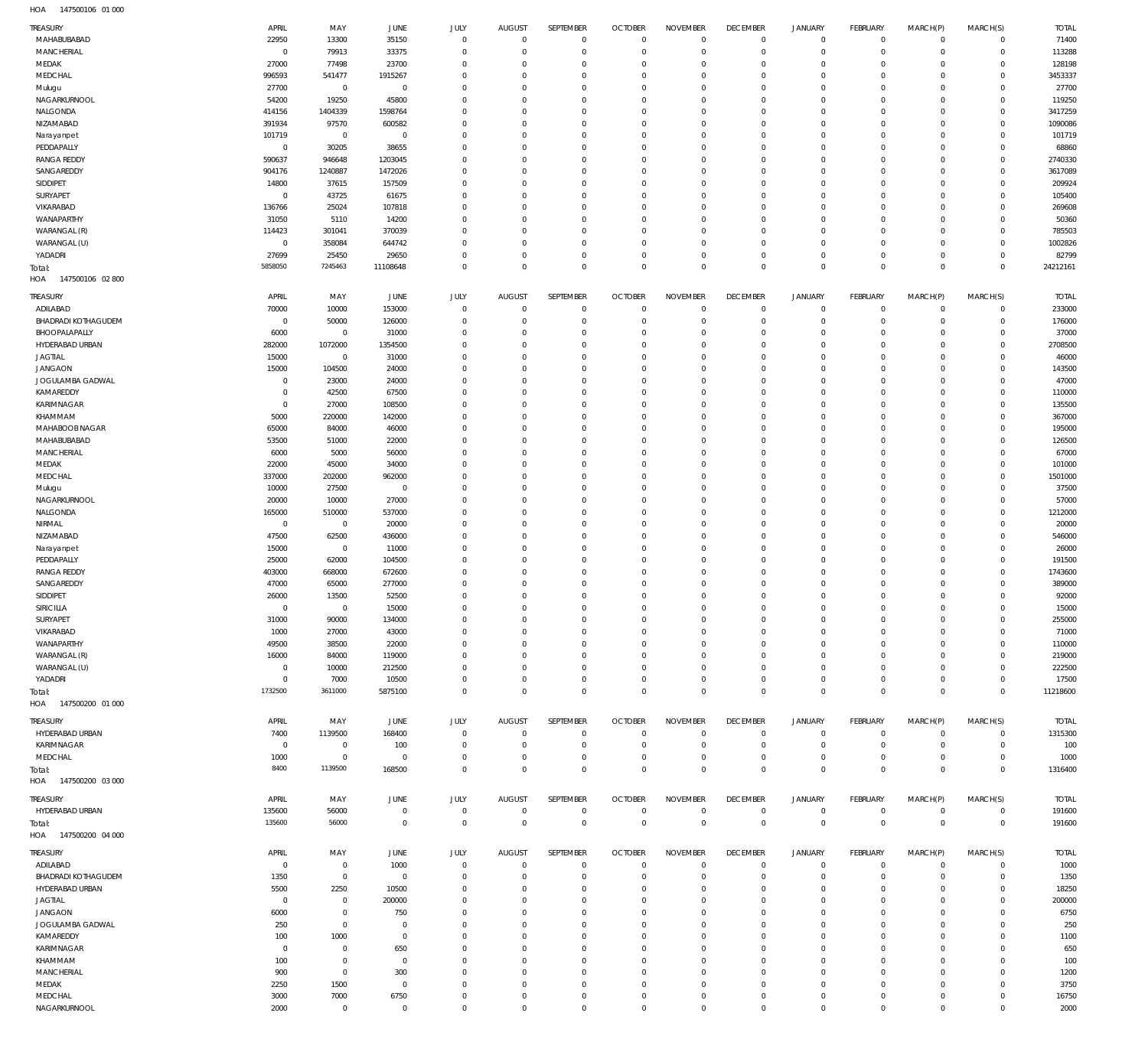147500200 04 000 HOA

| TREASURY<br>NALGONDA                | APRIL<br>150            | MAY<br>500                 | JUNE<br>1350           | JULY<br>$^{\circ}$        | <b>AUGUST</b><br>$^{\circ}$  | SEPTEMBER<br>$\mathbf 0$   | <b>OCTOBER</b><br>$\mathbf 0$    | <b>NOVEMBER</b><br>$\Omega$ | <b>DECEMBER</b><br>$\mathbf 0$    | <b>JANUARY</b><br>$\mathbf 0$ | FEBRUARY<br>$\mathbf{0}$       | MARCH(P)<br>$\mathbf 0$ | MARCH(S)<br>$^{\circ}$           | <b>TOTAL</b><br>2000        |
|-------------------------------------|-------------------------|----------------------------|------------------------|---------------------------|------------------------------|----------------------------|----------------------------------|-----------------------------|-----------------------------------|-------------------------------|--------------------------------|-------------------------|----------------------------------|-----------------------------|
| NIZAMABAD                           | 5450                    | 2250                       | 2750                   | $\Omega$                  | $\Omega$                     | $\Omega$                   | $\Omega$                         | $\Omega$                    | $\Omega$                          | $\mathbf 0$                   | $\Omega$                       | $\Omega$                | $\mathbf 0$                      | 10450                       |
| <b>RANGA REDDY</b><br>SANGAREDDY    | 250<br>5000             | 750<br>$\mathbf 0$         | 1070<br>$\overline{0}$ | $\Omega$<br>$\Omega$      | $\Omega$<br>$\Omega$         | $\Omega$<br>$\Omega$       | $\Omega$<br>$\Omega$             | $\Omega$<br>$\Omega$        | $\Omega$<br>$\Omega$              | $\mathbf 0$<br>$\Omega$       | $\mathbf 0$<br>$\Omega$        | $\Omega$<br>$\Omega$    | $\mathbf 0$<br>$\Omega$          | 2070<br>5000                |
| SIDDIPET                            | 16850                   | 100                        | 600                    | $\Omega$                  | $\Omega$                     | $\Omega$                   | $\Omega$                         | $\Omega$                    | $\Omega$                          | $\Omega$                      | $\Omega$                       | $\Omega$                | $\Omega$                         | 17550                       |
| SURYAPET                            | $^{\circ}$              | $\mathbf 0$                | 250                    | $\Omega$                  | $\Omega$                     | $\Omega$                   | $\Omega$                         | $\Omega$                    | $\Omega$                          | $\Omega$                      | $\Omega$                       | $\Omega$                | $\Omega$                         | 250                         |
| VIKARABAD                           | 900                     | 400                        | $\Omega$               | $\Omega$                  | $\Omega$                     | $\Omega$                   | $\Omega$                         | $\Omega$                    | $\Omega$                          | $\Omega$                      | $\Omega$                       | $\Omega$                | $\Omega$                         | 1300                        |
| WARANGAL (U)                        | 900                     | 1000                       | 1400                   | $\Omega$                  | $\Omega$                     | $\Omega$                   | $\Omega$                         | $\Omega$                    | $\mathbf 0$                       | $\mathbf 0$                   | $\mathbf 0$                    | $\Omega$                | $\mathbf 0$                      | 3300                        |
| YADADRI                             | 300                     | $\mathbf 0$                | $^{\circ}$             | $\Omega$                  | $\Omega$                     | $\Omega$                   | $\mathbf 0$                      | $\Omega$                    | $\mathbf 0$                       | $\mathbf 0$                   | $\mathbf 0$                    | $\Omega$                | $\mathbf 0$                      | 300                         |
| Total:<br>HOA<br>147500200 05 000   | 51250                   | 16750                      | 227370                 | $\Omega$                  | $\Omega$                     | $\Omega$                   | $\Omega$                         | $\Omega$                    | $\mathbf 0$                       | $\mathbf 0$                   | $\Omega$                       | $\Omega$                | $\mathbf 0$                      | 295370                      |
| TREASURY                            | APRIL                   | MAY                        | JUNE                   | <b>JULY</b>               | <b>AUGUST</b>                | SEPTEMBER                  | <b>OCTOBER</b>                   | <b>NOVEMBER</b>             | <b>DECEMBER</b>                   | <b>JANUARY</b>                | FEBRUARY                       | MARCH(P)                | MARCH(S)                         | <b>TOTAL</b>                |
| MAHABUBABAD                         | 150<br>0                | $\mathbb O$                | $\overline{0}$         | $\mathbf 0$<br>$^{\circ}$ | $\overline{0}$<br>$^{\circ}$ | $\mathbf 0$<br>$\mathbf 0$ | $\overline{0}$<br>$\overline{0}$ | $\mathbf 0$<br>$\mathbf 0$  | $\overline{0}$<br>$\mathbf 0$     | $\overline{0}$<br>$\mathbf 0$ | $\mathbf{0}$<br>$\overline{0}$ | $\circ$<br>$\mathbf 0$  | $\mathbf{0}$                     | 150                         |
| <b>RANGA REDDY</b><br>Total:        | 150                     | $\mathbf 0$<br>$\mathbb O$ | 3000<br>3000           | $\mathbf 0$               | $\Omega$                     | $\mathbf 0$                | $\mathbf 0$                      | $\mathbf 0$                 | $\mathbf 0$                       | $\mathbf 0$                   | $\overline{0}$                 | $\mathbf 0$             | $\overline{0}$<br>$\overline{0}$ | 3000<br>3150                |
| HOA<br>147500200 06 000             |                         |                            |                        |                           |                              |                            |                                  |                             |                                   |                               |                                |                         |                                  |                             |
| TREASURY                            | APRIL                   | MAY                        | JUNE                   | JULY                      | <b>AUGUST</b>                | SEPTEMBER                  | <b>OCTOBER</b>                   | <b>NOVEMBER</b>             | <b>DECEMBER</b>                   | <b>JANUARY</b>                | FEBRUARY                       | MARCH(P)                | MARCH(S)                         | <b>TOTAL</b>                |
| HYDERABAD URBAN                     | $^{\circ}$              | 1288900                    | 154000                 | $\Omega$                  | $^{\circ}$                   | $\mathbf 0$                | $\mathbf 0$                      | $\Omega$                    | $\mathbf 0$                       | $^{\circ}$                    | $^{\circ}$                     | $\mathbf 0$             | $^{\circ}$                       | 1442900                     |
| NIZAMABAD                           | 100                     | $^{\circ}$                 | $^{\circ}$             | $^{\circ}$                | $^{\circ}$                   | $\mathbf 0$                | $\mathbf 0$                      | $\mathbf 0$                 | $\mathbf 0$                       | $\mathbf 0$                   | $\mathbf{0}$                   | $\circ$                 | $\mathbf{0}$                     | 100                         |
| Total:                              | 100                     | 1288900                    | 154000                 | $\Omega$                  | $\Omega$                     | $\mathbf 0$                | $\mathbf 0$                      | $\Omega$                    | $\mathbf 0$                       | $\mathbf 0$                   | $\overline{0}$                 | $\Omega$                | $\mathbf 0$                      | 1443000                     |
| HOA<br>147500800 01 000             |                         |                            |                        |                           |                              |                            |                                  |                             |                                   |                               |                                |                         |                                  |                             |
| TREASURY                            | APRIL                   | MAY                        | <b>JUNE</b>            | <b>JULY</b>               | <b>AUGUST</b>                | SEPTEMBER                  | <b>OCTOBER</b>                   | <b>NOVEMBER</b>             | <b>DECEMBER</b>                   | <b>JANUARY</b>                | FEBRUARY                       | MARCH(P)                | MARCH(S)                         | <b>TOTAL</b>                |
| BHADRADI KOTHAGUDEM                 | $^{\circ}$              | $\overline{0}$             | 50                     | $^{\circ}$                | $^{\circ}$                   | $\mathbf 0$                | $\mathbf 0$                      | $\mathbf 0$                 | $\mathbf 0$                       | $\mathbf 0$                   | $\mathbf 0$                    | 0                       | $\mathbf 0$                      | 50                          |
| KOMARAMBHEEM ASIFABAD<br>MANCHERIAL | 1000<br>1000            | 1000<br>1000               | 1000<br>1000           | $^{\circ}$<br>$\Omega$    | $\Omega$<br>$\Omega$         | $\mathbf 0$<br>$\mathbf 0$ | $\mathbf 0$<br>$\mathbf 0$       | $\mathbf 0$<br>$\Omega$     | $\mathbf 0$<br>$\mathbf 0$        | $\mathbf 0$<br>$\mathbf 0$    | $\mathbf{0}$<br>$^{\circ}$     | $\circ$<br>$\Omega$     | $\mathbf{0}$<br>$\mathbf{0}$     | 3000<br>3000                |
| SIDDIPET                            | 50                      | $\mathbb O$                | 200                    | $^{\circ}$                | $\Omega$                     | $\mathbf 0$                | $\mathbf 0$                      | $\mathbf 0$                 | $\mathbf 0$                       | $\mathbf 0$                   | $\mathbf 0$                    | $\Omega$                | $\mathbf 0$                      | 250                         |
| WARANGAL (U)                        | $^{\circ}$              | $\mathbf 0$                | 120                    | $^{\circ}$                | $\Omega$                     | $\mathbf 0$                | $\mathbf 0$                      | $\Omega$                    | $\mathbf 0$                       | $\mathbf 0$                   | $\mathbf{0}$                   | $\Omega$                | $\mathbf{0}$                     | 120                         |
| Total:<br>HOA<br>147500800 02 000   | 2050                    | 2000                       | 2370                   | $\mathbf 0$               | $\Omega$                     | $\mathbf 0$                | $\mathbf 0$                      | $\mathbf 0$                 | $\mathbf 0$                       | $\mathbf 0$                   | $\overline{0}$                 | $\mathbf 0$             | $\overline{0}$                   | 6420                        |
| TREASURY                            | APRIL                   | MAY                        | <b>JUNE</b>            | <b>JULY</b>               | <b>AUGUST</b>                | SEPTEMBER                  | <b>OCTOBER</b>                   | <b>NOVEMBER</b>             | <b>DECEMBER</b>                   | <b>JANUARY</b>                | FEBRUARY                       | MARCH(P)                | MARCH(S)                         | <b>TOTAL</b>                |
| KHAMMAM                             | 0                       | $\mathbf 0$                | 200                    | $\mathbf 0$               | $^{\circ}$                   | $\mathbf 0$                | $\overline{0}$                   | $\mathbf 0$                 | $\overline{0}$                    | $\mathbf 0$                   | $\mathbf{0}$                   | $\mathbf 0$             | $\circ$                          | 200                         |
| Total:<br>HOA<br>147500800 05 000   | $\circ$                 | $\mathbb O$                | 200                    | $\mathbf 0$               | $\overline{0}$               | $\mathbf 0$                | $\overline{0}$                   | $\mathbf 0$                 | $\mathbf 0$                       | $\mathbf 0$                   | $\overline{0}$                 | $\mathbf 0$             | $\overline{0}$                   | 200                         |
| TREASURY                            | APRIL                   | MAY                        | <b>JUNE</b>            | <b>JULY</b>               | <b>AUGUST</b>                | SEPTEMBER                  | <b>OCTOBER</b>                   | <b>NOVEMBER</b>             | <b>DECEMBER</b>                   | <b>JANUARY</b>                | FEBRUARY                       | MARCH(P)                | MARCH(S)                         | <b>TOTAL</b>                |
| SIDDIPET                            | $^{\circ}$              | $\mathbb O$                | 50                     | $\mathbf 0$               | $^{\circ}$                   | $\mathbf 0$                | $\overline{0}$                   | $\mathbf 0$                 | $\mathbf 0$                       | $\mathbf 0$                   | $\mathbf{0}$                   | $\mathbf 0$             | $\circ$                          | 50                          |
| Total:<br>147500800 07 000<br>HOA   | $\circ$                 | $\mathbb O$                | 50                     | $\mathbf 0$               | $\overline{0}$               | $\mathbf 0$                | $\overline{0}$                   | $\mathbf 0$                 | $\overline{0}$                    | $\mathbf 0$                   | $\overline{0}$                 | $\mathbf 0$             | $\overline{0}$                   | 50                          |
| TREASURY                            | APRIL                   | MAY                        | <b>JUNE</b>            | <b>JULY</b>               | <b>AUGUST</b>                | SEPTEMBER                  | <b>OCTOBER</b>                   | <b>NOVEMBER</b>             | <b>DECEMBER</b>                   | <b>JANUARY</b>                | FEBRUARY                       | MARCH(P)                | MARCH(S)                         | <b>TOTAL</b>                |
| <b>BHADRADI KOTHAGUDEM</b>          | 9400                    | 12550                      | 8200                   | $^{\circ}$                | $^{\circ}$                   | $\mathbf 0$                | $\mathbf 0$                      | $\mathbf 0$                 | $\mathbf 0$                       | $\mathbf 0$                   | $\mathbf 0$                    | 0                       | $\mathbf 0$                      | 30150                       |
| HYDERABAD URBAN                     | 5383060                 | 1016355                    | 50                     | $\Omega$                  | $\Omega$                     | $\Omega$                   | $\mathbf 0$                      | $\Omega$                    | $\Omega$                          | $\mathbf 0$                   | $^{\circ}$                     | $\Omega$                | $\mathbf 0$                      | 6399465                     |
| <b>JANGAON</b>                      | 400<br>950              | 100<br>500                 | 250                    | $\Omega$<br>$\Omega$      | $\Omega$<br>$\Omega$         | $\mathbf 0$<br>$\Omega$    | 0<br>$\Omega$                    | $\Omega$<br>$\Omega$        | $\mathbf 0$<br>$\Omega$           | $\mathbf 0$<br>$\Omega$       | $\mathbf 0$<br>$\Omega$        | $\Omega$<br>$\Omega$    | $\mathbf 0$<br>$\Omega$          | 750                         |
| JOGULAMBA GADWAL<br>KARIMNAGAR      | 1250                    | 200                        | 1050<br>1250           | $\Omega$                  | $\Omega$                     | $\Omega$                   | $\Omega$                         | $\Omega$                    | $\Omega$                          | $\Omega$                      | $\Omega$                       | $\Omega$                | $\mathbf 0$                      | 2500<br>2700                |
| KHAMMAM                             | 3450                    | 6250                       | 3300                   | $\Omega$                  | $\Omega$                     | $\Omega$                   | $\Omega$                         | $\Omega$                    | $\Omega$                          | $\Omega$                      | $\Omega$                       | 0                       | $\Omega$                         | 13000                       |
| NIZAMABAD                           | 100                     | $\mathbf 0$                | 50                     | $\Omega$                  | $\Omega$                     | $\Omega$                   | $\Omega$                         | $\Omega$                    | $\Omega$                          | $\Omega$                      | $\Omega$                       | $\Omega$                | $\Omega$                         | 150                         |
| <b>RANGA REDDY</b>                  | 2550                    | 700                        | 1500                   |                           |                              |                            |                                  |                             |                                   |                               |                                |                         | $\Omega$                         | 4750                        |
| SIDDIPET                            | 8850                    | 1600                       | 2750                   | $\Omega$                  | $\mathbf{0}$                 | $\mathbf 0$                | $\mathbf 0$                      | $\mathbf 0$                 | $\mathbf 0$                       | $\mathbf 0$                   | $\mathbf{0}$                   | $\Omega$                | $^{\circ}$                       | 13200                       |
| WANAPARTHY                          | 100                     | 50                         | 250                    | $\Omega$<br>$\Omega$      | $\Omega$                     | $\mathbf 0$                | 0                                | $\mathbf 0$                 | $\mathbf 0$                       | $\mathbf 0$                   | $\mathbf 0$                    | $\Omega$                | $\mathbf 0$                      | 400                         |
| WARANGAL (U)                        | 100<br>5410210          | 100<br>1038405             | 100<br>18750           | $\mathbf 0$               | $\Omega$<br>$\mathbf 0$      | $\mathbf 0$<br>$\mathbf 0$ | $\mathbf 0$<br>$\mathbf{0}$      | $\mathbf 0$<br>$\mathbf 0$  | $\mathbf{0}$<br>$\mathbf{0}$      | $\mathbf 0$<br>$\mathbf 0$    | $\mathbf{0}$<br>$\overline{0}$ | $\Omega$<br>$\mathbf 0$ | $\mathbf{0}$<br>$\overline{0}$   | 300<br>6467365              |
| Total:<br>HOA  147500800  81 001    |                         |                            |                        |                           |                              |                            |                                  |                             |                                   |                               |                                |                         |                                  |                             |
| TREASURY                            | APRIL                   | MAY                        | JUNE                   | JULY                      | <b>AUGUST</b>                | <b>SEPTEMBER</b>           | <b>OCTOBER</b>                   | <b>NOVEMBER</b>             | <b>DECEMBER</b>                   | <b>JANUARY</b>                | FEBRUARY                       | MARCH(P)                | MARCH(S)                         | <b>TOTAL</b>                |
| KARIMNAGAR                          | 183599                  | $\overline{0}$             | $\overline{0}$         | $\mathbb O$               | $\mathbf 0$                  | $\,0\,$                    | $\overline{0}$                   | $\mathbf 0$                 | $\overline{0}$                    | $\circ$                       | $\overline{0}$                 | $\mathbf 0$             | $\overline{0}$                   | 183599                      |
| Total:<br>HOA  147500800  81 800    | 183599                  | $\circ$                    | $\overline{0}$         | $\mathbf 0$               | $\overline{0}$               | $\mathbf 0$                | $\mathbb O$                      | $\,0\,$                     | $\mathbf 0$                       | $\mathbf 0$                   | $\overline{0}$                 | $\mathbf 0$             | $\overline{0}$                   | 183599                      |
| TREASURY                            | APRIL                   | MAY                        | JUNE                   | JULY                      | <b>AUGUST</b>                | SEPTEMBER                  | <b>OCTOBER</b>                   | <b>NOVEMBER</b>             | <b>DECEMBER</b>                   | <b>JANUARY</b>                | FEBRUARY                       | MARCH(P)                | MARCH(S)                         | <b>TOTAL</b>                |
| WANAPARTHY                          | $\mathbf 0$             | $\overline{0}$             | 100                    | $\mathbb O$               | $\mathbf 0$                  | $\bf 0$                    | $\mathbf{0}$                     | $\bf 0$                     | $\mathbf 0$                       | $\overline{0}$                | $\overline{0}$                 | $\mathbf 0$             | $\circ$                          | 100                         |
| Total:<br>HOA 600300101 01 318      | $\mathbf 0$             | $\circ$                    | 100                    | $\mathbf 0$               | $\mathbf{0}$                 | $\mathbb O$                | $\overline{0}$                   | $\mathbb O$                 | $\mathbb O$                       | $\mathbb O$                   | $\overline{0}$                 | $\mathbf 0$             | $\overline{0}$                   | 100                         |
| TREASURY                            | APRIL                   | MAY                        | JUNE                   | JULY                      | <b>AUGUST</b>                | SEPTEMBER                  | <b>OCTOBER</b>                   | <b>NOVEMBER</b>             | <b>DECEMBER</b>                   | <b>JANUARY</b>                | FEBRUARY                       | MARCH(P)                | MARCH(S)                         | <b>TOTAL</b>                |
| TRANSFER ENTRY                      | 15000000000             | $\overline{0}$             | $\overline{0}$         | $\mathbb O$               | $\mathbf 0$                  | $\,0\,$                    | $\mathbf 0$                      | $\mathbf 0$                 | $\,0\,$                           | $\mathsf{O}$                  | $\overline{0}$                 | $\circ$                 | $\overline{0}$                   | 15000000000                 |
| Total:<br>HOA 600300101 01 319      | 15000000000             | $\circ$                    | $\overline{0}$         | $\,0\,$                   | $\overline{0}$               | $\,0\,$                    | $\mathbf 0$                      | $\,0\,$                     | $\mathbb O$                       | $\,0\,$                       | $\overline{0}$                 | $\mathbf 0$             | $\overline{0}$                   | 15000000000                 |
| TREASURY                            | APRIL                   | MAY                        | JUNE                   | JULY                      | <b>AUGUST</b>                | SEPTEMBER                  | <b>OCTOBER</b>                   | <b>NOVEMBER</b>             | <b>DECEMBER</b>                   | <b>JANUARY</b>                | FEBRUARY                       | MARCH(P)                | MARCH(S)                         | <b>TOTAL</b>                |
| TRANSFER ENTRY                      | $\mathbf 0$             | 15000000000                | $\overline{0}$         | $\mathbb O$               | $\,0\,$                      | $\mathbf 0$                | $\mathbf{0}$                     | $\mathbf 0$                 | $\mathbf 0$                       | $\mathbf 0$                   | $\overline{0}$                 | $\mathbf{0}$            | $\overline{0}$                   | 15000000000                 |
| Total:<br>HOA 600300101 01 320      | $\mathbf 0$             | 15000000000                | $\overline{0}$         | $\mathbf 0$               | $\mathbf 0$                  | $\mathbf 0$                | $\mathbf 0$                      | $\mathbf 0$                 | $\mathbf 0$                       | $\mathsf{O}\xspace$           | $\,0\,$                        | $\mathbf 0$             | $\overline{0}$                   | 15000000000                 |
| TREASURY                            | APRIL                   | MAY                        | JUNE                   | <b>JULY</b>               | <b>AUGUST</b>                | SEPTEMBER                  | <b>OCTOBER</b>                   | <b>NOVEMBER</b>             | <b>DECEMBER</b>                   | <b>JANUARY</b>                | FEBRUARY                       | MARCH(P)                | MARCH(S)                         | TOTAL                       |
| TRANSFER ENTRY                      | $\mathbf 0$             | 20000000000                | $\overline{0}$         | $\mathbb O$               | $\overline{0}$               | $\mathbb O$                | $\overline{0}$                   | $\bf 0$                     | $\overline{0}$                    | $\circ$                       | $\overline{0}$                 | $\mathbf 0$             | $\overline{0}$                   | 20000000000                 |
| Total:<br>HOA 600300101 01 321      | $\mathbf 0$             | 20000000000                | $\overline{0}$         | $\mathbf 0$               | $\mathbf 0$                  | $\mathsf 0$                | $\mathbf 0$                      | $\,0\,$                     | $\,0\,$                           | $\,0\,$                       | $\overline{0}$                 | $\mathbf 0$             | $\overline{0}$                   | 20000000000                 |
|                                     |                         |                            |                        |                           |                              |                            |                                  |                             |                                   |                               |                                |                         |                                  |                             |
| TREASURY<br><b>TRANSFER ENTRY</b>   | APRIL<br>$\overline{0}$ | MAY<br>$\mathbf{0}$        | JUNE<br>10000000000    | JULY<br>$\mathbb O$       | AUGUST<br>$\mathbb O$        | SEPTEMBER<br>$\mathbb O$   | <b>OCTOBER</b><br>$\overline{0}$ | <b>NOVEMBER</b><br>$\bf 0$  | <b>DECEMBER</b><br>$\overline{0}$ | <b>JANUARY</b><br>$\mathbb O$ | FEBRUARY<br>$\overline{0}$     | MARCH(P)<br>$\circ$     | MARCH(S)<br>$\overline{0}$       | <b>TOTAL</b><br>10000000000 |
| Total:                              | $\mathbb O$             | $\mathbf 0$                | 10000000000            | $\mathbb O$               | $\mathbf 0$                  | $\mathbf 0$                | $\bf 0$                          | $\mathsf{O}\xspace$         | $\bf 0$                           | $\mathbf 0$                   | $\overline{0}$                 | $\bf 0$                 | $\overline{0}$                   | 10000000000                 |
|                                     |                         |                            |                        |                           |                              |                            |                                  |                             |                                   |                               |                                |                         |                                  |                             |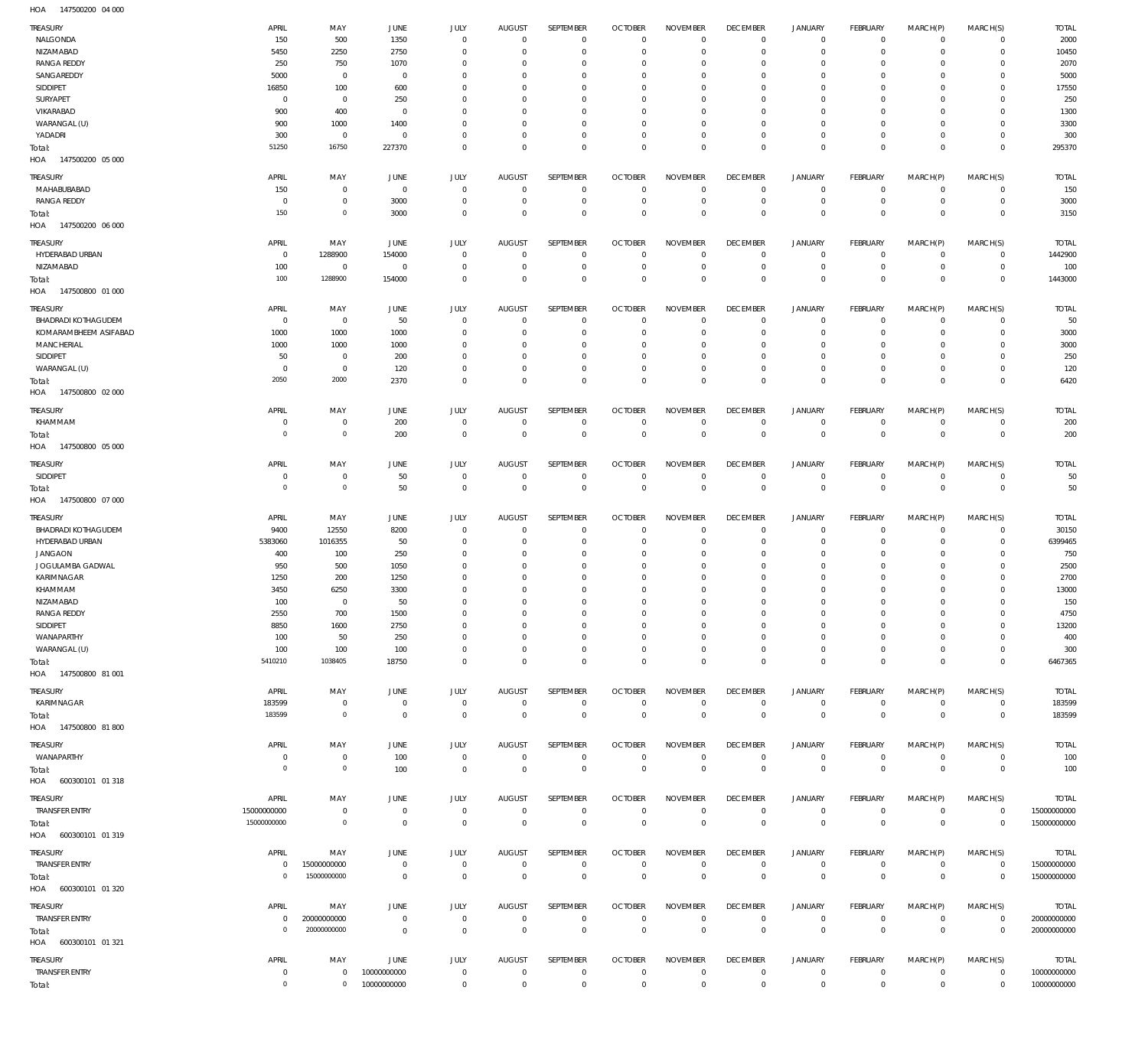| HOA | 600300101 01 322 |  |
|-----|------------------|--|

| TREASURY                    | APRIL          | MAY            | <b>JUNE</b>    | JULY           | <b>AUGUST</b>  | SEPTEMBER        | <b>OCTOBER</b> | <b>NOVEMBER</b> | <b>DECEMBER</b> | JANUARY        | <b>FEBRUARY</b> | MARCH(P)       | MARCH(S)       | <b>TOTAL</b>    |
|-----------------------------|----------------|----------------|----------------|----------------|----------------|------------------|----------------|-----------------|-----------------|----------------|-----------------|----------------|----------------|-----------------|
| <b>TRANSFER ENTRY</b>       | $^{\circ}$     | $\overline{0}$ | 25000000000    | $\mathbf 0$    | $\mathbf 0$    | $\mathbf{0}$     | $\overline{0}$ | $\mathbf{0}$    | $\overline{0}$  | $\mathbf 0$    | $\mathbf 0$     | $\mathbf{0}$   | $\mathbf 0$    | 25000000000     |
| Total:                      | $\overline{0}$ | $\overline{0}$ | 25000000000    | $\mathbf 0$    | $\mathbb O$    | $\mathbb O$      | $\mathbf 0$    | $\overline{0}$  | $\mathbf 0$     | $\overline{0}$ | $\overline{0}$  | $\overline{0}$ | $\overline{0}$ | 25000000000     |
| HOA 600300101 01 323        |                |                |                |                |                |                  |                |                 |                 |                |                 |                |                |                 |
|                             |                |                |                |                |                |                  |                |                 |                 |                |                 |                |                |                 |
| TREASURY                    | APRIL          | MAY            | <b>JUNE</b>    | JULY           | <b>AUGUST</b>  | SEPTEMBER        | <b>OCTOBER</b> | <b>NOVEMBER</b> | <b>DECEMBER</b> | <b>JANUARY</b> | FEBRUARY        | MARCH(P)       | MARCH(S)       | <b>TOTAL</b>    |
| TRANSFER ENTRY              | $\overline{0}$ | $\overline{0}$ | 30000000000    | $\overline{0}$ | $\overline{0}$ | $\mathbf 0$      | $\overline{0}$ | 0               | $\mathbf 0$     | 0              | $\overline{0}$  | 0              | $\overline{0}$ | 30000000000     |
| Total:                      | $\overline{0}$ | $\overline{0}$ | 30000000000    | $\mathbf 0$    | $\mathbb O$    | $\mathbb O$      | $\mathbb O$    | $\mathbf 0$     | $\mathbb O$     | $\mathbf 0$    | $\overline{0}$  | $\overline{0}$ | $\mathbf 0$    | 30000000000     |
| HOA 600300101 01 324        |                |                |                |                |                |                  |                |                 |                 |                |                 |                |                |                 |
|                             |                |                |                |                |                |                  |                |                 |                 |                |                 |                |                |                 |
| TREASURY                    | APRIL          | MAY            | <b>JUNE</b>    | JULY           | <b>AUGUST</b>  | SEPTEMBER        | <b>OCTOBER</b> | <b>NOVEMBER</b> | <b>DECEMBER</b> | <b>JANUARY</b> | FEBRUARY        | MARCH(P)       | MARCH(S)       | <b>TOTAL</b>    |
| TRANSFER ENTRY              | $^{\circ}$     | $\overline{0}$ | 10000000000    | $\mathbf 0$    | $\mathbf 0$    | $\,0\,$          | $\overline{0}$ | $\mathbf{0}$    | $\overline{0}$  | $\mathbf 0$    | $\overline{0}$  | $\mathbf{0}$   | $\overline{0}$ | 10000000000     |
| Total:                      | $\overline{0}$ | $\overline{0}$ | 10000000000    | $\mathbf 0$    | $\overline{0}$ | $\overline{0}$   | $\mathbb O$    | $\mathbf{0}$    | $\overline{0}$  | $\mathbf 0$    | $\overline{0}$  | $\mathbf 0$    | $\mathbf 0$    | 10000000000     |
| HOA 600300101 01 325        |                |                |                |                |                |                  |                |                 |                 |                |                 |                |                |                 |
|                             | APRIL          | MAY            | <b>JUNE</b>    |                |                | SEPTEMBER        |                |                 | <b>DECEMBER</b> |                |                 |                |                |                 |
| TREASURY                    |                |                |                | JULY           | <b>AUGUST</b>  |                  | <b>OCTOBER</b> | <b>NOVEMBER</b> |                 | <b>JANUARY</b> | FEBRUARY        | MARCH(P)       | MARCH(S)       | <b>TOTAL</b>    |
| TRANSFER ENTRY              | $^{\circ}$     | $\overline{0}$ | 10000000000    | $\mathbf 0$    | $\mathbf 0$    | $\mathbf 0$      | $\overline{0}$ | $\mathbf 0$     | $\overline{0}$  | $\mathbf 0$    | $\overline{0}$  | $\mathbf{0}$   | $\overline{0}$ | 10000000000     |
| Total:                      | $\overline{0}$ | $\mathbf 0$    | 10000000000    | $\mathbf 0$    | $\overline{0}$ | $\,0\,$          | $\mathbf 0$    | $\overline{0}$  | $\mathbf 0$     | $\mathbf 0$    | $\mathbf 0$     | $\overline{0}$ | $\mathbf 0$    | 10000000000     |
| HOA 600300101 03 000        |                |                |                |                |                |                  |                |                 |                 |                |                 |                |                |                 |
| TREASURY                    | APRIL          | MAY            | <b>JUNE</b>    | JULY           | <b>AUGUST</b>  | SEPTEMBER        | <b>OCTOBER</b> | <b>NOVEMBER</b> | <b>DECEMBER</b> | <b>JANUARY</b> | FEBRUARY        | MARCH(P)       | MARCH(S)       | <b>TOTAL</b>    |
| TRANSFER ENTRY              | $^{\circ}$     | $\mathbf 0$    | $\overline{0}$ | $\overline{0}$ | $\overline{0}$ | $\mathbf 0$      | $\mathbf{0}$   | $\mathbf 0$     | $\overline{0}$  | $\mathbf 0$    | $\overline{0}$  | $\mathbf 0$    | $\mathbf 0$    | $\mathbf 0$     |
|                             | $\overline{0}$ | $\mathbf{0}$   |                |                |                |                  |                |                 |                 |                |                 |                |                |                 |
| Total:                      |                |                | $\overline{0}$ | $\mathbf 0$    | $\mathbb O$    | $\mathbb O$      | $\mathbf 0$    | $\overline{0}$  | $\mathbf 0$     | $\overline{0}$ | $\overline{0}$  | $\overline{0}$ | $\mathbf 0$    | $\Omega$        |
| HOA 600300105 05 560        |                |                |                |                |                |                  |                |                 |                 |                |                 |                |                |                 |
| TREASURY                    | APRIL          | MAY            | <b>JUNE</b>    | JULY           | <b>AUGUST</b>  | SEPTEMBER        | <b>OCTOBER</b> | <b>NOVEMBER</b> | <b>DECEMBER</b> | <b>JANUARY</b> | FEBRUARY        | MARCH(P)       | MARCH(S)       | <b>TOTAL</b>    |
| HYDERABAD URBAN             | 1192000        | $\mathbf 0$    | $\overline{0}$ | $\mathbf 0$    | $\overline{0}$ | $\,0\,$          | $\overline{0}$ | $\mathbf 0$     | $\mathbf 0$     | $\mathbf 0$    | $\overline{0}$  | $\mathbf{0}$   | $\overline{0}$ | 1192000         |
|                             | 1192000        | $\mathbf{0}$   | $\mathbf 0$    | $\mathbf 0$    | $\overline{0}$ | $\overline{0}$   | $\mathbb O$    | $\mathbf 0$     | $\mathbf 0$     | $\overline{0}$ | $\overline{0}$  | $\mathbf 0$    |                | 1192000         |
| Total:                      |                |                |                |                |                |                  |                |                 |                 |                |                 |                | $\overline{0}$ |                 |
| HOA 600300108 15 560        |                |                |                |                |                |                  |                |                 |                 |                |                 |                |                |                 |
| TREASURY                    | APRIL          | MAY            | <b>JUNE</b>    | JULY           | <b>AUGUST</b>  | <b>SEPTEMBER</b> | <b>OCTOBER</b> | <b>NOVEMBER</b> | <b>DECEMBER</b> | <b>JANUARY</b> | FEBRUARY        | MARCH(P)       | MARCH(S)       | <b>TOTAL</b>    |
| HYDERABAD URBAN             | $\mathbf 0$    | 10000000       | $\overline{0}$ | $\,0\,$        | $\mathbf 0$    | $^{\circ}$       | $\overline{0}$ | $\mathbf 0$     | $\overline{0}$  | $\overline{0}$ | $\overline{0}$  | $\mathbf{0}$   | $\overline{0}$ | 10000000        |
|                             | $\overline{0}$ | 10000000       | $\mathbf 0$    | $\mathbf 0$    | $\mathbf 0$    | $\overline{0}$   | $\mathbb O$    | $\overline{0}$  | $\mathbf 0$     | $\overline{0}$ | $\overline{0}$  | $\overline{0}$ | $\mathbf 0$    |                 |
| Total:                      |                |                |                |                |                |                  |                |                 |                 |                |                 |                |                | 10000000        |
| HOA 600300110 05 560        |                |                |                |                |                |                  |                |                 |                 |                |                 |                |                |                 |
| TREASURY                    | APRIL          | MAY            | <b>JUNE</b>    | JULY           | <b>AUGUST</b>  | SEPTEMBER        | <b>OCTOBER</b> | <b>NOVEMBER</b> | <b>DECEMBER</b> | <b>JANUARY</b> | FEBRUARY        | MARCH(P)       | MARCH(S)       | <b>TOTAL</b>    |
| TRANSFER ENTRY              | 21523800000    | 72236810943.   | 91736517091.   | $\mathbf 0$    | $\overline{0}$ | $\mathbf 0$      | $\overline{0}$ | $\mathbf 0$     | $\overline{0}$  | $\mathbf 0$    | $\overline{0}$  | $\mathbf{0}$   | $\mathbb O$    | 185497128033.47 |
| Total:                      | 21523800000    | 72236810943.   | 91736517091.   | $\mathbf 0$    | $\overline{0}$ | $\mathbf 0$      | $\mathbf 0$    | $\mathbf 0$     | $\mathbf 0$     | $\mathbf 0$    | $\overline{0}$  | $\overline{0}$ | $\mathbf 0$    | 185497128033.47 |
| HOA 761000201 04 001        |                |                |                |                |                |                  |                |                 |                 |                |                 |                |                |                 |
|                             |                |                |                |                |                |                  |                |                 |                 |                |                 |                |                |                 |
| <b>TREASURY</b>             | APRIL          | MAY            | JUNE           | JULY           | <b>AUGUST</b>  | SEPTEMBER        | <b>OCTOBER</b> | <b>NOVEMBER</b> | <b>DECEMBER</b> | <b>JANUARY</b> | <b>FEBRUARY</b> | MARCH(P)       | MARCH(S)       | <b>TOTAL</b>    |
| PAO - TELANGANA HYDERABAD   | 103419         | 103419         | 103419         | $\mathbf 0$    | $\mathbf 0$    | $\mathbf 0$      | $\overline{0}$ | $\mathbf 0$     | $\overline{0}$  | $\mathbf 0$    | $\overline{0}$  | $\mathbf 0$    | $\mathbf{0}$   | 310257          |
| Total:                      | 103419         | 103419         | 103419         | $\mathbf 0$    | $\mathbf 0$    | $\,0\,$          | $\mathbf 0$    | $\overline{0}$  | $\mathbf 0$     | $\overline{0}$ | $\overline{0}$  | $\overline{0}$ | $\overline{0}$ | 310257          |
| HOA 761000201 04 001        |                |                |                |                |                |                  |                |                 |                 |                |                 |                |                |                 |
|                             |                |                |                |                |                |                  |                |                 |                 |                |                 |                |                |                 |
| TREASURY                    | APRIL          | MAY            | JUNE           | JULY           | <b>AUGUST</b>  | SEPTEMBER        | <b>OCTOBER</b> | <b>NOVEMBER</b> | <b>DECEMBER</b> | <b>JANUARY</b> | FEBRUARY        | MARCH(P)       | MARCH(S)       | <b>TOTAL</b>    |
| TRANSFER ENTRY              | 120000         | $-106640$      | $\overline{0}$ | $\overline{0}$ | $\overline{0}$ | $\mathbf 0$      | $\overline{0}$ | 0               | $\overline{0}$  | $\mathbf 0$    | $\overline{0}$  | 0              | $\circ$        | 13360           |
| Total:                      | 120000         | $-106640$      | $\overline{0}$ | $\,0\,$        | $\,0\,$        | $\,0\,$          | $\mathbf 0$    | $\mathbf 0$     | $\mathbf 0$     | $\mathbf 0$    | $\mathbf 0$     | $\overline{0}$ | $\mathbf 0$    | 13360           |
| HOA 761000201 05 000        |                |                |                |                |                |                  |                |                 |                 |                |                 |                |                |                 |
|                             |                |                |                |                |                |                  |                |                 |                 |                |                 |                |                |                 |
| TREASURY                    |                | MAY            | JUNE           | JULY           | <b>AUGUST</b>  | SEPTEMBER        | <b>OCTOBER</b> | <b>NOVEMBER</b> | <b>DECEMBER</b> | <b>JANUARY</b> | FEBRUARY        | MARCH(P)       | MARCH(S)       | <b>TOTAL</b>    |
|                             | APRIL          |                |                |                |                |                  |                | $\mathbf 0$     | $^{\circ}$      | $\mathbf 0$    | $\circ$         | $\mathbf 0$    | $^{\circ}$     | 433080          |
| HYDERABAD URBAN             | 105901         | 120763         | 206416         | $\overline{0}$ | $\overline{0}$ | $^{\circ}$       | $\overline{0}$ |                 | $^{\circ}$      | 0              |                 |                |                |                 |
| KARIMNAGAR                  | 15000          | 7500           | 7500           | $\Omega$       | $\Omega$       | $\mathbf 0$      | $\overline{0}$ | $\mathbf 0$     |                 |                | $\circ$         | $\Omega$       | $^{\circ}$     | 30000           |
|                             | 5000           | 5000           | 5000           | $\Omega$       | $\Omega$       | $\Omega$         | $\Omega$       | $\Omega$        | $\Omega$        | $\Omega$       | $\Omega$        | $\Omega$       | $\Omega$       | 15000           |
| MEDCHAL                     |                |                |                |                |                |                  |                |                 |                 |                |                 | $\Omega$       |                |                 |
| NALGONDA                    | $\overline{0}$ | $\overline{0}$ | 10000          | $\mathbf 0$    | $\mathbf{0}$   | $\mathbf 0$      | $^{\circ}$     | 0               | $\mathbf 0$     | 0              | $\mathbf 0$     |                | $^{\circ}$     | 10000           |
| NIZAMABAD                   | 25000          | 25000          | 25000          | $\Omega$       | $\Omega$       | $\Omega$         | $^{\circ}$     | 0               | $\mathbf 0$     | 0              | $\mathbf 0$     | $\Omega$       | $\mathbf 0$    | 75000           |
| <b>RANGA REDDY</b>          | 15000          | 45000          | 15000          | $\Omega$       | $\Omega$       | $\Omega$         | $\mathbf 0$    | $\Omega$        | $\mathbf 0$     | 0              | $\Omega$        | $\Omega$       | $\Omega$       | 75000           |
| SANGAREDDY                  | 2350           | 2350           | 2350           | $\Omega$       | $\Omega$       | $\Omega$         | $^{\circ}$     | $\Omega$        | $\mathbf 0$     | 0              | $\mathbf 0$     | $\Omega$       | $\mathbf 0$    | 7050            |
| WARANGAL (R)                | 2340           | 2340           | 2340           | $\Omega$       | $\Omega$       | 0                | $\mathbf 0$    | $\Omega$        | $\mathbf 0$     | 0              | $\mathbf 0$     | $\Omega$       | $\mathbf 0$    | 7020            |
| Total:                      | 170591         | 207953         | 273606         | $\Omega$       | $\Omega$       | $\Omega$         | $\Omega$       | $\Omega$        | $\Omega$        | $\Omega$       | $\Omega$        | $\Omega$       | $\Omega$       | 652150          |
| HOA 761000201 05 001        |                |                |                |                |                |                  |                |                 |                 |                |                 |                |                |                 |
|                             |                |                |                |                |                |                  |                |                 |                 |                |                 |                |                |                 |
| TREASURY                    | APRIL          | MAY            | JUNE           | JULY           | <b>AUGUST</b>  | SEPTEMBER        | <b>OCTOBER</b> | <b>NOVEMBER</b> | <b>DECEMBER</b> | <b>JANUARY</b> | FEBRUARY        | MARCH(P)       | MARCH(S)       | <b>TOTAL</b>    |
| ADILABAD                    | 138638         | 143486         | 137831         | $\overline{0}$ | $\overline{0}$ | $\mathbf 0$      | $\overline{0}$ | $\mathbf 0$     | $\mathbf 0$     | $\mathbf 0$    | $\overline{0}$  | $\mathbf 0$    | $\circ$        | 419955          |
| <b>BHADRADI KOTHAGUDEM</b>  | 77446          | 70796          | 70746          | $\mathbf 0$    | $\Omega$       | $\mathbf 0$      | $\mathbf{0}$   | 0               | $\mathbf 0$     | $\mathbf 0$    | $\mathbf 0$     | 0              | $\mathbf{0}$   | 218988          |
| BHOOPALAPALLY               | 23207          | 21707          | 16707          | $\Omega$       | $\Omega$       | $\mathbf 0$      | $\mathbf{0}$   | $\Omega$        | $\mathbf 0$     | 0              | $\mathbf 0$     | $\Omega$       | $\mathbf{0}$   | 61621           |
| HYDERABAD URBAN             | 1106050        | 356355         | 237441         | $\Omega$       | $\Omega$       | $\Omega$         | $\mathbf{0}$   | 0               | $\mathbf 0$     | 0              | $\mathbf 0$     | $\Omega$       | $\mathbf{0}$   | 1699846         |
| JAGTIAL                     | 52341          | 52341          | 48584          | $\Omega$       | $\Omega$       | $\Omega$         | $\mathbf{0}$   | $\Omega$        | $\mathbf 0$     | 0              | $\mathbf 0$     | $\Omega$       | $\mathbf 0$    | 153266          |
| <b>JANGAON</b>              | 55208          | 58333          | 59696          | $\Omega$       | $\Omega$       | $\Omega$         | $^{\circ}$     | $\Omega$        | $\mathbf 0$     | 0              | $\mathbf 0$     | $\Omega$       | $\mathbf{0}$   | 173237          |
| JOGULAMBA GADWAL            | 55128          | 43764          | 43764          | $\Omega$       | $\Omega$       | 0                | $\mathbf{0}$   | $\Omega$        | $\mathbf 0$     | 0              | $\mathbf 0$     | $\Omega$       | $\mathbf 0$    | 142656          |
| KAMAREDDY                   | 40083          | 49383          | 61383          | $\Omega$       | $\Omega$       | $\Omega$         | $\mathbf{0}$   | $\Omega$        | $\Omega$        | $\Omega$       | $\mathbf 0$     | $\Omega$       | $\Omega$       | 150849          |
|                             |                |                |                | $\Omega$       | $\Omega$       | 0                | $\mathbf{0}$   | $\Omega$        | $\mathbf 0$     | 0              | $\mathbf 0$     | $\Omega$       | $\mathbf 0$    |                 |
| KARIMNAGAR                  | 114972         | 119602         | 138052         |                |                |                  |                |                 |                 |                |                 |                |                | 372626          |
| KHAMMAM                     | 183454         | 167313         | 158734         | $\Omega$       | $\Omega$       | $\Omega$         | $\mathbf 0$    | $\Omega$        | $\mathbf 0$     | 0              | $\mathbf 0$     | $\Omega$       | $\mathbf 0$    | 509501          |
| KOMARAMBHEEM ASIFABAD       | 69149          | 69149          | 69149          | $\Omega$       | $\Omega$       | $\Omega$         | $\mathbf{0}$   | $\Omega$        | $\mathbf 0$     | 0              | $\mathbf 0$     | $\Omega$       | $\mathbf 0$    | 207447          |
| MAHABOOB NAGAR              | 207781         | 206400         | 229630         | $\Omega$       | $\Omega$       | $\Omega$         | $\overline{0}$ | $\Omega$        | $\mathbf 0$     | 0              | $^{\circ}$      | $\Omega$       | $\mathbf 0$    | 643811          |
| MAHABUBABAD                 | 55115          | 38315          | 49690          | $\Omega$       | $\Omega$       | $\Omega$         | $\mathbf{0}$   | $\Omega$        | $\mathbf 0$     | 0              | $\mathbf 0$     | $\Omega$       | $\mathbf 0$    | 143120          |
| MANCHERIAL                  | 35482          | 35482          | 35482          | $\Omega$       | $\Omega$       | $\Omega$         | $^{\circ}$     | 0               | $\mathbf 0$     | 0              | $\mathbf 0$     | $\Omega$       | $^{\circ}$     | 106446          |
| MEDAK                       | 103054         | 51503          | 92397          | $\Omega$       | $\Omega$       | $\Omega$         | $\mathbf{0}$   | $\Omega$        | $\mathbf 0$     | 0              | $\mathbf 0$     | $\Omega$       | $\mathbf 0$    | 246954          |
| MEDCHAL                     | 213630         | 230106         | 233900         | $\Omega$       | $\Omega$       | $\Omega$         | $\mathbf{0}$   | $\Omega$        | $\mathbf 0$     | $\Omega$       | $\mathbf 0$     | $\Omega$       | $\mathbf{0}$   | 677636          |
| Mulugu                      | 15988          | 15988          | 14363          | $\Omega$       | $\Omega$       | 0                | $\mathbf{0}$   | $\Omega$        | $\mathbf 0$     | 0              | $\mathbf 0$     | $\Omega$       | $\mathbf{0}$   | 46339           |
| NAGARKURNOOL                | 137476         | 137476         | 134976         | $\Omega$       | $\Omega$       | $\Omega$         | $\mathbf 0$    | $\Omega$        | $\mathbf 0$     | 0              | $^{\circ}$      | $\Omega$       | $\mathbf 0$    | 409928          |
| NALGONDA                    | 267579         | 219584         | 276883         | $\Omega$       | $\Omega$       | $\Omega$         | $\mathbf{0}$   | $\Omega$        | $\mathbf 0$     | 0              | $\mathbf 0$     | $\Omega$       | $\mathbf{0}$   | 764046          |
|                             |                |                |                | $\Omega$       | $\Omega$       | $\Omega$         | $\overline{0}$ | $\Omega$        | $\mathbf 0$     | 0              | $\mathbf 0$     | $\Omega$       | $\mathbf{0}$   |                 |
| NIRMAL                      | 64180          | 64180          | 105720         | $\Omega$       | $\Omega$       | $\Omega$         |                | $\Omega$        |                 |                |                 | $\Omega$       |                | 234080          |
| NIZAMABAD                   | 244272         | 237709         | 451951         |                |                |                  | $\mathbf{0}$   |                 | $\mathbf 0$     | 0              | $\mathbf 0$     |                | $\mathbf{0}$   | 933932          |
| Narayanpet                  | 22625          | 22625          | 22625          | $\Omega$       | $\Omega$       | $\Omega$         | $^{\circ}$     | 0               | $\mathbf 0$     | 0              | $\mathbf 0$     | $\Omega$       | $\mathbf{0}$   | 67875           |
| PAO - TELANGANA HYDERABAD   | 10103322       | 10143159       | 9979361        | $\Omega$       | $\Omega$       | $\Omega$         | $\mathbf{0}$   | $\Omega$        | $\mathbf 0$     | 0              | $\mathbf 0$     | $\Omega$       | $\mathbf{0}$   | 30225842        |
| PAO - TS NEW DELHI          | $\mathbf 0$    | $\overline{0}$ | $\overline{0}$ | $\Omega$       | $\Omega$       | $\Omega$         | $\mathbf{0}$   | $\Omega$        | $\mathbf 0$     | 0              | $\mathbf 0$     | $\Omega$       | $\Omega$       | $\Omega$        |
| PEDDAPALLY                  | 73151          | 114586         | 101851         | $\Omega$       | $\mathbf 0$    | 0                | $^{\circ}$     | 0               | $\mathbf 0$     | 0              | $\mathbf 0$     | 0              | $\mathbf{0}$   | 289588          |
| PPO - MOTIGALLY (TELANGANA) | $\overline{0}$ | $\mathbf 0$    | 1200000        | $\mathbf 0$    | $\mathbf 0$    | 0                | $\mathbf 0$    | 0               | $\mathbf 0$     | $\mathbf 0$    | $\mathbf 0$     | 0              | $\Omega$       | 1200000         |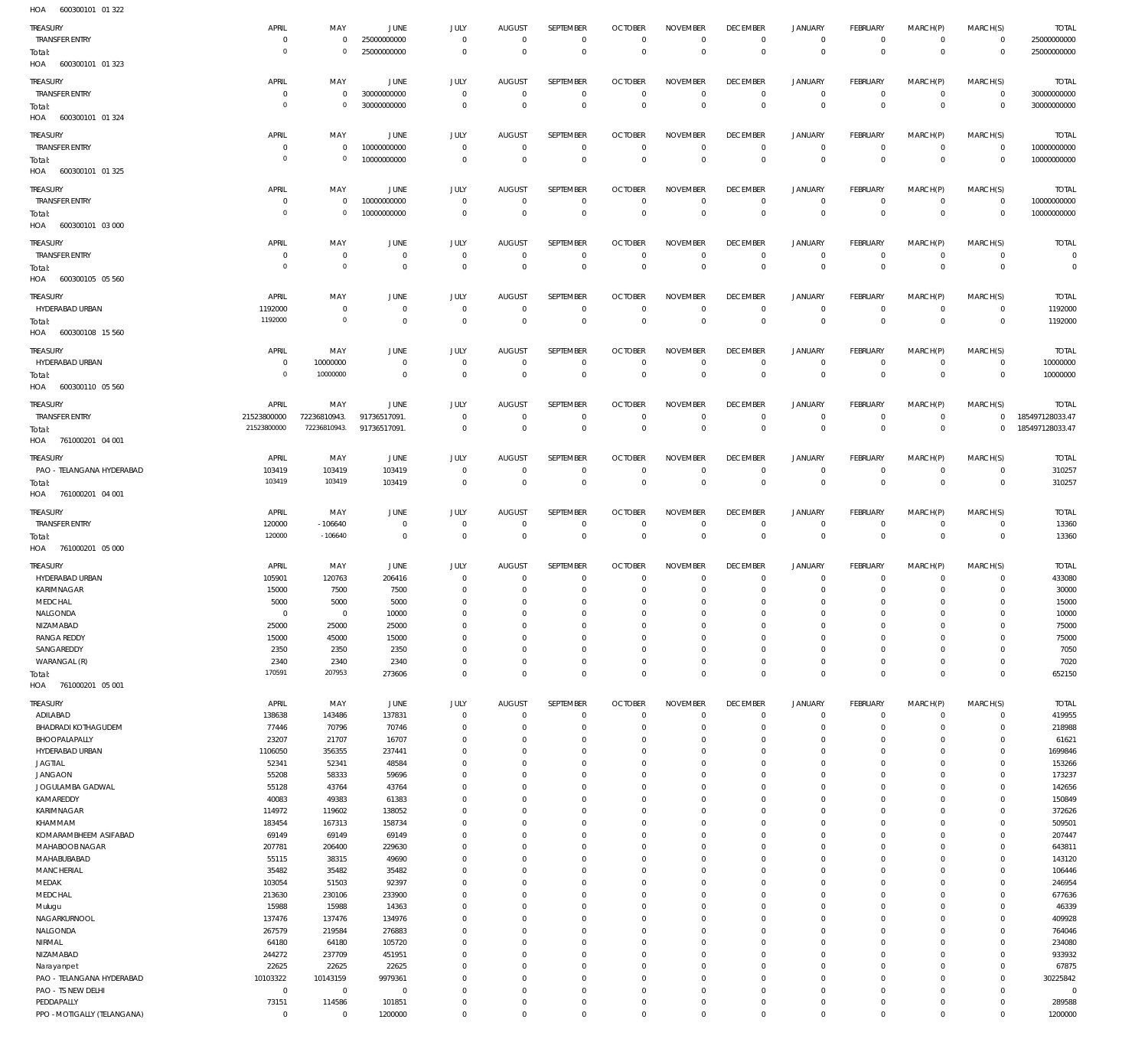761000201 05 001 HOA

| <b>TREASURY</b>            | APRIL            | MAY         | JUNE           | JULY           | <b>AUGUST</b>  | SEPTEMBER      | <b>OCTOBER</b> | <b>NOVEMBER</b> | <b>DECEMBER</b> | <b>JANUARY</b> | <b>FEBRUARY</b> | MARCH(P)     | MARCH(S)            | <b>TOTAL</b> |
|----------------------------|------------------|-------------|----------------|----------------|----------------|----------------|----------------|-----------------|-----------------|----------------|-----------------|--------------|---------------------|--------------|
| <b>RANGA REDDY</b>         | 182485           | 246232      | 217788         | $\mathbf 0$    | $\overline{0}$ | $\mathbf{0}$   | $\overline{0}$ | $\mathbf 0$     | $\overline{0}$  | $^{\circ}$     | $\mathbf{0}$    | $\Omega$     | $\mathbf 0$         | 646505       |
| SANGAREDDY                 | 345767           | 389327      | 319990         | $\mathbf 0$    | $\mathbf{0}$   | $\mathbf 0$    | $\overline{0}$ | $\mathbf 0$     | $\overline{0}$  | $^{\circ}$     | $\mathbf{0}$    | $\Omega$     | $\mathbf 0$         | 1055084      |
| SIDDIPET                   | 140247           | 110079      | 89127          | 0              | $\mathbf 0$    | 0              | $\overline{0}$ | $\Omega$        | $\overline{0}$  | $^{\circ}$     | $^{\circ}$      |              | $\mathbf 0$         | 339453       |
| <b>SIRICILLA</b>           | 36289            | 36289       | 45778          | $\mathbf 0$    | $\mathbf 0$    | 0              | $\overline{0}$ | $\mathbf 0$     | $\overline{0}$  | $\mathbf 0$    | $\mathbf{0}$    | $\Omega$     | $\Omega$            | 118356       |
| SURYAPET                   | 73953            | 106853      | 82375          | $\Omega$       | $\mathbf 0$    | 0              | $\overline{0}$ | $\Omega$        | $\overline{0}$  | $\mathbf 0$    | $^{\circ}$      |              | $\Omega$            | 263181       |
| VIKARABAD                  | 96087            | 115370      | 117870         | $\Omega$       | $\mathbf 0$    | 0              | $\overline{0}$ | $\mathbf 0$     | $\overline{0}$  | $\Omega$       | $\Omega$        |              | $\Omega$            | 329327       |
| WANAPARTHY                 | 54908            |             | 50975          | $\Omega$       | $\mathbf 0$    | 0              | $\overline{0}$ | $\Omega$        | $\overline{0}$  | $\mathbf 0$    | $^{\circ}$      |              | $\mathbf 0$         | 150225       |
|                            |                  | 44342       |                |                |                |                |                |                 |                 |                | $\Omega$        |              | $\Omega$            |              |
| WARANGAL (R)               | 92851            | 81146       | 84721          | $\Omega$       | $\mathbf 0$    | 0              | $\overline{0}$ | $\mathbf 0$     | $\overline{0}$  | $\Omega$       |                 | $\Omega$     |                     | 258718       |
| WARANGAL (U)               | 336748           | 366397      | 402671         | $\Omega$       | $\mathbf 0$    | 0              | $\overline{0}$ | $\Omega$        | $\overline{0}$  | $\mathbf 0$    | $\mathbf{0}$    | $\Omega$     | $\mathbf 0$         | 1105816      |
| YADADRI                    | 92355            | 99195       | 130085         | $\Omega$       | $\mathbf 0$    | 0              | $\overline{0}$ | $\mathbf 0$     | $\overline{0}$  | $\mathbf 0$    | $\mathbf{0}$    | $\Omega$     | $\Omega$            | 321635       |
| Total:                     | 14911021         | 14264572    | 15512296       | $\Omega$       | $\overline{0}$ | 0              | $\mathbb O$    | $\mathbf 0$     | $\,0\,$         | $\mathbf 0$    | $\mathbf{0}$    | $\Omega$     | $\Omega$            | 44687889     |
| HOA<br>761000201 05 001    |                  |             |                |                |                |                |                |                 |                 |                |                 |              |                     |              |
| <b>TREASURY</b>            | APRIL            | MAY         | <b>JUNE</b>    | JULY           | <b>AUGUST</b>  | SEPTEMBER      | <b>OCTOBER</b> | <b>NOVEMBER</b> | <b>DECEMBER</b> | <b>JANUARY</b> | <b>FEBRUARY</b> | MARCH(P)     | MARCH(S)            | <b>TOTAL</b> |
| <b>TRANSFER ENTRY</b>      | $-120000$        | 82500       | $-364049$      | $^{\circ}$     | $\mathbf 0$    | $\mathbf 0$    | $\overline{0}$ | $\mathbf 0$     | $\mathbf 0$     | $\mathbf 0$    | $^{\circ}$      | $\circ$      | $\mathbf 0$         | $-401549$    |
| Total:                     | $-120000$        | 82500       | $-364049$      | $\mathbf 0$    | $\overline{0}$ | $\mathbf 0$    | $\mathbb O$    | $\mathbf 0$     | $\,0\,$         | $\mathbf 0$    | $\mathbb O$     | $\mathbf{0}$ | $\mathbf{0}$        | $-401549$    |
| 761000202 04 000<br>HOA    |                  |             |                |                |                |                |                |                 |                 |                |                 |              |                     |              |
|                            |                  |             |                |                |                |                |                |                 |                 |                |                 |              |                     |              |
| <b>TREASURY</b>            | APRIL            | MAY         | JUNE           | JULY           | AUGUST         | SEPTEMBER      | <b>OCTOBER</b> | <b>NOVEMBER</b> | <b>DECEMBER</b> | <b>JANUARY</b> | <b>FEBRUARY</b> | MARCH(P)     | MARCH(S)            | <b>TOTAL</b> |
| HYDERABAD URBAN            | 19440            | 40000       | 51380          | $^{\circ}$     | $\mathbf{0}$   | $\mathbf 0$    | $\overline{0}$ | $^{\circ}$      | $^{\circ}$      | $^{\circ}$     | $^{\circ}$      | $\mathbf 0$  | $\mathbf 0$         | 110820       |
| Total:                     | 19440            | 40000       | 51380          | $\overline{0}$ | $\overline{0}$ | $\overline{0}$ | $\mathbb O$    | $\,0\,$         | $\,0\,$         | $\mathbb O$    | $\mathbb O$     | $\mathbf{0}$ | $\mathbb O$         | 110820       |
| 761000202 04 001<br>HOA    |                  |             |                |                |                |                |                |                 |                 |                |                 |              |                     |              |
| TREASURY                   | APRIL            | MAY         | JUNE           | JULY           | <b>AUGUST</b>  | SEPTEMBER      | <b>OCTOBER</b> | <b>NOVEMBER</b> | <b>DECEMBER</b> | <b>JANUARY</b> | <b>FEBRUARY</b> | MARCH(P)     | MARCH(S)            | <b>TOTAL</b> |
| ADILABAD                   | 33963            | 33963       | 33963          | $\mathbf 0$    | $\mathbf{0}$   | $\mathbf 0$    | $\overline{0}$ | $\mathbf 0$     | $\mathbf 0$     | $\mathbf 0$    | $^{\circ}$      | $\mathbf 0$  | $\mathbf 0$         | 101889       |
| <b>BHADRADI KOTHAGUDEM</b> |                  |             |                | 0              | $\mathbf 0$    | 0              | $\overline{0}$ | $\mathbf 0$     | $\overline{0}$  | $^{\circ}$     | $^{\circ}$      | $\Omega$     | $\Omega$            | 60000        |
|                            | 20000            | 20000       | 20000          |                |                |                |                |                 |                 |                |                 |              |                     |              |
| BHOOPALAPALLY              | 2965             | 2965        | 2965           | $\Omega$       | 0              | 0              | $\overline{0}$ | $\mathbf 0$     | $^{\circ}$      | $\mathbf 0$    | $^{\circ}$      | $\Omega$     | $\Omega$            | 8895         |
| HYDERABAD URBAN            | 4450             | 24450       | 64771          | $\Omega$       | 0              | 0              | $\overline{0}$ | 0               | $\overline{0}$  | $\mathbf 0$    | $^{\circ}$      |              | $\Omega$            | 93671        |
| <b>JAGTIAL</b>             | 17500            | 17500       | 17500          | $\Omega$       | $\Omega$       | 0              | $\overline{0}$ | $\Omega$        | $^{\circ}$      | $\Omega$       | $\Omega$        |              | $\Omega$            | 52500        |
| <b>JANGAON</b>             | 15500            | 15500       | 15500          | $\Omega$       | 0              | 0              | $^{\circ}$     | 0               | $^{\circ}$      | $\mathbf 0$    | $^{\circ}$      | $\Omega$     | $\Omega$            | 46500        |
| JOGULAMBA GADWAL           | 11000            | 6000        | 6000           | $\Omega$       | $\Omega$       | $\Omega$       | $\mathbf 0$    | $\Omega$        | $\Omega$        | $\Omega$       | $\Omega$        |              | $\Omega$            | 23000        |
| KARIMNAGAR                 | 35000            | 25000       | 25000          | $\Omega$       | $\mathbf 0$    | 0              | $^{\circ}$     | $\mathbf 0$     | $\overline{0}$  | $\mathbf 0$    | $^{\circ}$      | $\Omega$     | $\Omega$            | 85000        |
| KHAMMAM                    | 15000            | 15000       | 15000          | $\Omega$       | $\Omega$       | $\Omega$       | $\mathbf 0$    | $\Omega$        | $\mathbf 0$     | $\Omega$       | $\Omega$        |              | $\Omega$            | 45000        |
| KOMARAMBHEEM ASIFABAD      | 6000             | 6000        | 6000           | $\Omega$       | 0              | 0              | $\overline{0}$ | $\Omega$        | $^{\circ}$      | $\mathbf 0$    | $\Omega$        |              | $\Omega$            | 18000        |
| MAHABOOB NAGAR             | 5500             | 5500        | 25500          | $\Omega$       | 0              | 0              | $\overline{0}$ | $\Omega$        | $\mathbf 0$     | $\Omega$       | $\Omega$        |              | $\Omega$            | 36500        |
| MAHABUBABAD                | 10000            | $\mathbf 0$ | $\overline{0}$ | $\Omega$       | 0              | 0              | $\overline{0}$ | $\Omega$        | $\overline{0}$  | $\mathbf 0$    | $\Omega$        |              | $\Omega$            | 10000        |
| MANCHERIAL                 | 5000             | 5000        | 5000           | $\Omega$       | 0              | 0              | $\overline{0}$ | $\Omega$        | $^{\circ}$      | $\Omega$       | $^{\circ}$      |              | $\Omega$            | 15000        |
| MEDAK                      | 28755            | 28755       | 28755          | $\Omega$       | 0              | 0              | $\overline{0}$ | $\Omega$        | $\overline{0}$  | $\mathbf 0$    | $\Omega$        |              | $\Omega$            | 86265        |
| MEDCHAL                    | 11000            | 11000       | 11000          | $\Omega$       | $\Omega$       | 0              | $\overline{0}$ | $\Omega$        | $^{\circ}$      | $\Omega$       | $\Omega$        |              | $\Omega$            | 33000        |
| NAGARKURNOOL               | 9956             | 9956        | 9956           | $\Omega$       | 0              | 0              | $\overline{0}$ | $\Omega$        | $\overline{0}$  | $\mathbf 0$    | $^{\circ}$      |              | $\Omega$            | 29868        |
| NALGONDA                   | 9445             | 14445       | 14445          | $\Omega$       | $\Omega$       | $\Omega$       | $\overline{0}$ | $\Omega$        | $^{\circ}$      | $\Omega$       | $\Omega$        |              | $\Omega$            | 38335        |
| NIZAMABAD                  | 18500            | 18500       | 53500          | $\Omega$       | 0              | 0              | $^{\circ}$     | 0               | $\overline{0}$  | $\mathbf 0$    | $^{\circ}$      | $\Omega$     | $\Omega$            | 90500        |
| Narayanpet                 | 11622            | 11622       | 11622          | $\Omega$       | $\Omega$       | $\Omega$       | $\mathbf 0$    | $\Omega$        | $\Omega$        | $\Omega$       | $\Omega$        |              | $\Omega$            | 34866        |
| PAO - TELANGANA HYDERABAD  | 4094849          | 4232789     | 4077713        | $\Omega$       | $\mathbf 0$    | 0              | $^{\circ}$     | $\mathbf 0$     | $\overline{0}$  | $\mathbf 0$    | $^{\circ}$      | $\Omega$     | $\Omega$            | 12405351     |
| PEDDAPALLY                 | 27500            | 27500       | 27500          | $\Omega$       | $\Omega$       | $\Omega$       | $\mathbf 0$    | $\Omega$        | $\overline{0}$  | $\Omega$       | $\Omega$        |              | $\Omega$            | 82500        |
| <b>RANGA REDDY</b>         | 68600            | 57104       | 57044          | $\Omega$       | $\mathbf 0$    | 0              | $^{\circ}$     | 0               | $^{\circ}$      | $\mathbf 0$    | $\Omega$        |              | $\Omega$            | 182748       |
| SANGAREDDY                 | 59935            | 49935       | 49935          | $\Omega$       | 0              | 0              | $\mathbf 0$    | $\Omega$        | $^{\circ}$      | $\Omega$       | $\Omega$        |              | $\Omega$            | 159805       |
| SIDDIPET                   | 21790            | 21790       | 12000          | $\Omega$       | $\mathbf 0$    | 0              | $\overline{0}$ | 0               | $^{\circ}$      | $\Omega$       | $\Omega$        |              | $\Omega$            | 55580        |
| SIRICILLA                  | 25000            | 5000        | $\overline{0}$ | $\Omega$       | $\mathbf 0$    | $\Omega$       | $\overline{0}$ | $\Omega$        | $\overline{0}$  | $\Omega$       | $\Omega$        | $\Omega$     | $\Omega$            | 30000        |
| VIKARABAD                  | 2250             | 33000       | 33000          | $\Omega$       | $\Omega$       | $\Omega$       | $\Omega$       | $\Omega$        | $\mathbf{0}$    | $\Omega$       | $\Omega$        | $\Omega$     | $\Omega$            | 68250        |
| WARANGAL (R)               | 11000            | 11000       | 15000          | $\mathbf 0$    | $\mathbf 0$    | $\mathbf 0$    | $^{\circ}$     | $\mathbf 0$     | $\overline{0}$  | $\mathbf 0$    | $^{\circ}$      | $\Omega$     | $\Omega$            | 37000        |
| WARANGAL (U)               | 110120           | 125120      | 95120          | $\mathbf 0$    | $\mathbf 0$    | 0              | $\mathbf{0}$   | $\mathbf 0$     | $\mathbf 0$     | $\mathbf 0$    | $^{\circ}$      | $\Omega$     | $\mathbf 0$         | 330360       |
|                            |                  | 36444       | 36444          | $\mathbf 0$    | $\mathbf 0$    | 0              | $\mathbf 0$    | $\mathbf 0$     | $\mathbf 0$     |                | $\mathbf{0}$    | $\Omega$     | $\mathbf 0$         | 109332       |
| YADADRI                    | 36444<br>4728644 | 4870838     |                | $\mathbf 0$    | $\mathbf 0$    | 0              | $\mathbb O$    | $\mathbf 0$     | $\,0\,$         | $\mathbf 0$    |                 | $\Omega$     | $\mathbf 0$         |              |
| Total:                     |                  |             | 4770233        |                |                |                |                |                 |                 | $\mathbf 0$    | $\mathbf 0$     |              |                     | 14369715     |
| 761000202 04 001<br>HOA    |                  |             |                |                |                |                |                |                 |                 |                |                 |              |                     |              |
| <b>TREASURY</b>            | APRIL            | MAY         | JUNE           | JULY           | <b>AUGUST</b>  | SEPTEMBER      | <b>OCTOBER</b> | <b>NOVEMBER</b> | <b>DECEMBER</b> | <b>JANUARY</b> | <b>FEBRUARY</b> | MARCH(P)     | MARCH(S)            | <b>TOTAL</b> |
| <b>TRANSFER ENTRY</b>      | $^{\circ}$       | 106640      | $\overline{0}$ | $\mathbf 0$    | $\mathbf 0$    | $\bf 0$        | $\overline{0}$ | $\overline{0}$  | $\overline{0}$  | $\mathbf 0$    | $^{\circ}$      | $\mathbf 0$  | $\mathbf 0$         | 106640       |
| Total:                     | $\mathbf 0$      | 106640      | $\overline{0}$ | $\overline{0}$ | $\overline{0}$ | $\overline{0}$ | $\mathbb O$    | $\mathbb O$     | $\mathbb O$     | $\mathbb O$    | $\overline{0}$  | $\mathbf 0$  | $\overline{0}$      | 106640       |
| HOA 761000202 05 000       |                  |             |                |                |                |                |                |                 |                 |                |                 |              |                     |              |
|                            |                  |             |                |                |                |                |                |                 |                 |                |                 |              |                     |              |
| TREASURY                   | APRIL            | MAY         | <b>JUNE</b>    | JULY           | <b>AUGUST</b>  | SEPTEMBER      | <b>OCTOBER</b> | <b>NOVEMBER</b> | <b>DECEMBER</b> | <b>JANUARY</b> | <b>FEBRUARY</b> | MARCH(P)     | MARCH(S)            | <b>TOTAL</b> |
| HYDERABAD URBAN            | $\mathbf 0$      | 10150       | $\overline{0}$ | $^{\circ}$     | $\mathbf 0$    | $\mathbf 0$    | $\overline{0}$ | $\mathbf{0}$    | $\mathbf 0$     | $\mathbf 0$    | $^{\circ}$      | $\circ$      | $\mathbf 0$         | 10150        |
| <b>RANGA REDDY</b>         | $\mathbf 0$      | 6000        | 2000           | $\mathbf 0$    | $\mathbf 0$    | $\mathbf 0$    | $\overline{0}$ | $\mathbf 0$     | $\mathbf 0$     | $\mathbf 0$    | $\mathbf 0$     | $\mathbf 0$  | $\mathbf 0$         | 8000         |
| Total:                     | $\mathbf 0$      | 16150       | 2000           | $\mathbf 0$    | $\mathbf 0$    | $\mathbf 0$    | $\mathbb O$    | $\mathbf 0$     | $\mathbb O$     | $\mathbb O$    | $\mathbb O$     | $\Omega$     | $\mathbf 0$         | 18150        |
| 761000202 05 001<br>HOA    |                  |             |                |                |                |                |                |                 |                 |                |                 |              |                     |              |
| TREASURY                   | APRIL            | MAY         | JUNE           | JULY           | <b>AUGUST</b>  | SEPTEMBER      | <b>OCTOBER</b> | <b>NOVEMBER</b> | <b>DECEMBER</b> | <b>JANUARY</b> | <b>FEBRUARY</b> | MARCH(P)     | MARCH(S)            | <b>TOTAL</b> |
| ADILABAD                   | 13056            | 13828       | 13828          | $\mathbf 0$    | $\mathbf 0$    | $\mathbf 0$    | $\overline{0}$ | $\overline{0}$  | $\mathbf 0$     | $\mathbf 0$    | $^{\circ}$      | $\mathbf 0$  | $\mathbf 0$         | 40712        |
| <b>BHADRADI KOTHAGUDEM</b> | 9125             | 8000        | 6000           | $\mathbf 0$    | $\mathbf 0$    | 0              | $\overline{0}$ | $\mathbf 0$     | $\overline{0}$  | $\mathbf 0$    | $\mathbf{0}$    | $\Omega$     | $\mathbf 0$         | 23125        |
| HYDERABAD URBAN            | $\overline{0}$   | 14484       | 164772         | $\mathbf 0$    | $\mathbf 0$    | 0              | $\mathbf 0$    | $\mathbf 0$     | $\overline{0}$  | $^{\circ}$     | $^{\circ}$      | $\Omega$     | $\mathbf 0$         | 179256       |
| <b>JAGTIAL</b>             | 1750             | 1750        | 1750           | 0              | $\mathbf 0$    | 0              | $\mathbf 0$    | $\mathbf 0$     | $\mathbf 0$     | $\mathbf 0$    | $^{\circ}$      | $\Omega$     | $\mathbf 0$         | 5250         |
| <b>JANGAON</b>             | 4750             | 4750        | 4750           | $\mathbf 0$    | $\mathbf 0$    | 0              | $\overline{0}$ | $\mathbf 0$     | $\overline{0}$  | $\mathbf 0$    | $^{\circ}$      | $\Omega$     | $\Omega$            | 14250        |
| JOGULAMBA GADWAL           | 3000             | 3000        | 3000           | $\Omega$       | $\mathbf 0$    | 0              | $\mathbf{0}$   | $\mathbf 0$     | $\mathbf 0$     | $\mathbf 0$    | $^{\circ}$      | $\Omega$     | $\mathbf 0$         | 9000         |
|                            |                  |             |                |                |                |                |                |                 |                 |                |                 |              |                     |              |
| KAMAREDDY                  | 750              | 1750        | 1750           | $\mathbf 0$    | 0              | 0              | $\overline{0}$ | $\mathbf 0$     | $\overline{0}$  | $\mathbf 0$    | $^{\circ}$      | $\Omega$     | $\Omega$            | 4250         |
| KARIMNAGAR                 | 14193            | 14193       | 14193          | $\Omega$       | $\mathbf 0$    | 0              | $\mathbf{0}$   | $\mathbf 0$     | $\mathbf 0$     | $\mathbf 0$    | $^{\circ}$      | $\Omega$     | $\Omega$            | 42579        |
| KHAMMAM                    | 8330             | 8330        | 8330           | $\mathbf 0$    | $\mathbf 0$    | 0              | $\overline{0}$ | $\mathbf 0$     | $\overline{0}$  | $\mathbf 0$    | $^{\circ}$      | $\Omega$     | $\mathbf 0$         | 24990        |
| KOMARAMBHEEM ASIFABAD      | 3000             | 2000        | 2000           | $\Omega$       | $\mathbf 0$    | 0              | $\overline{0}$ | 0               | $\mathbf 0$     | $^{\circ}$     | $^{\circ}$      |              | $\Omega$            | 7000         |
| MAHABOOB NAGAR             | 9750             | 10750       | 12750          | $\mathbf 0$    | $\mathbf 0$    | 0              | $\mathbf 0$    | $\mathbf 0$     | $\overline{0}$  | $^{\circ}$     | $^{\circ}$      | $\Omega$     | $\mathbf 0$         | 33250        |
| MAHABUBABAD                | 1750             | 1750        | 1750           | $\Omega$       | 0              | 0              | $\overline{0}$ | 0               | $\overline{0}$  | $^{\circ}$     | $^{\circ}$      |              | $\Omega$            | 5250         |
| MANCHERIAL                 | 2050             | 2050        | 2050           | $\mathbf 0$    | $\mathbf 0$    | 0              | $\mathbf 0$    | $\mathbf 0$     | $\overline{0}$  | $^{\circ}$     | $^{\circ}$      | $\Omega$     | $\Omega$            | 6150         |
| MEDAK                      | 6000             | 6000        | 6000           | $\Omega$       | $\mathbf 0$    | 0              | $\overline{0}$ | 0               | $\overline{0}$  | $\mathbf 0$    | $^{\circ}$      | $\Omega$     | $\mathbf 0$         | 18000        |
| MEDCHAL                    | 6000             | 6000        | 7000           | $\mathbf 0$    | $\mathbf 0$    | 0              | $^{\circ}$     | $\mathbf 0$     | $\mathbf 0$     | $\mathbf 0$    | $^{\circ}$      | $\Omega$     | $\Omega$            | 19000        |
| Mulugu                     | 1000             | 1000        | 1000           | $\mathbf 0$    | $\mathbf 0$    | 0              | $^{\circ}$     | $\mathbf 0$     | $\mathbf 0$     | $\mathbf 0$    | $^{\circ}$      | $\Omega$     | $\mathbf 0$         | 3000         |
| NAGARKURNOOL               | 2000             | 2000        | 2000           | $\mathbf 0$    | $\mathbf 0$    | $\mathbf 0$    | $\overline{0}$ | $\mathbf 0$     | $\mathbb O$     | $\mathbf 0$    | $\mathbf{0}$    | $\Omega$     | $\mathsf{O}\xspace$ | 6000         |
|                            |                  |             |                |                |                |                |                |                 |                 |                |                 |              |                     |              |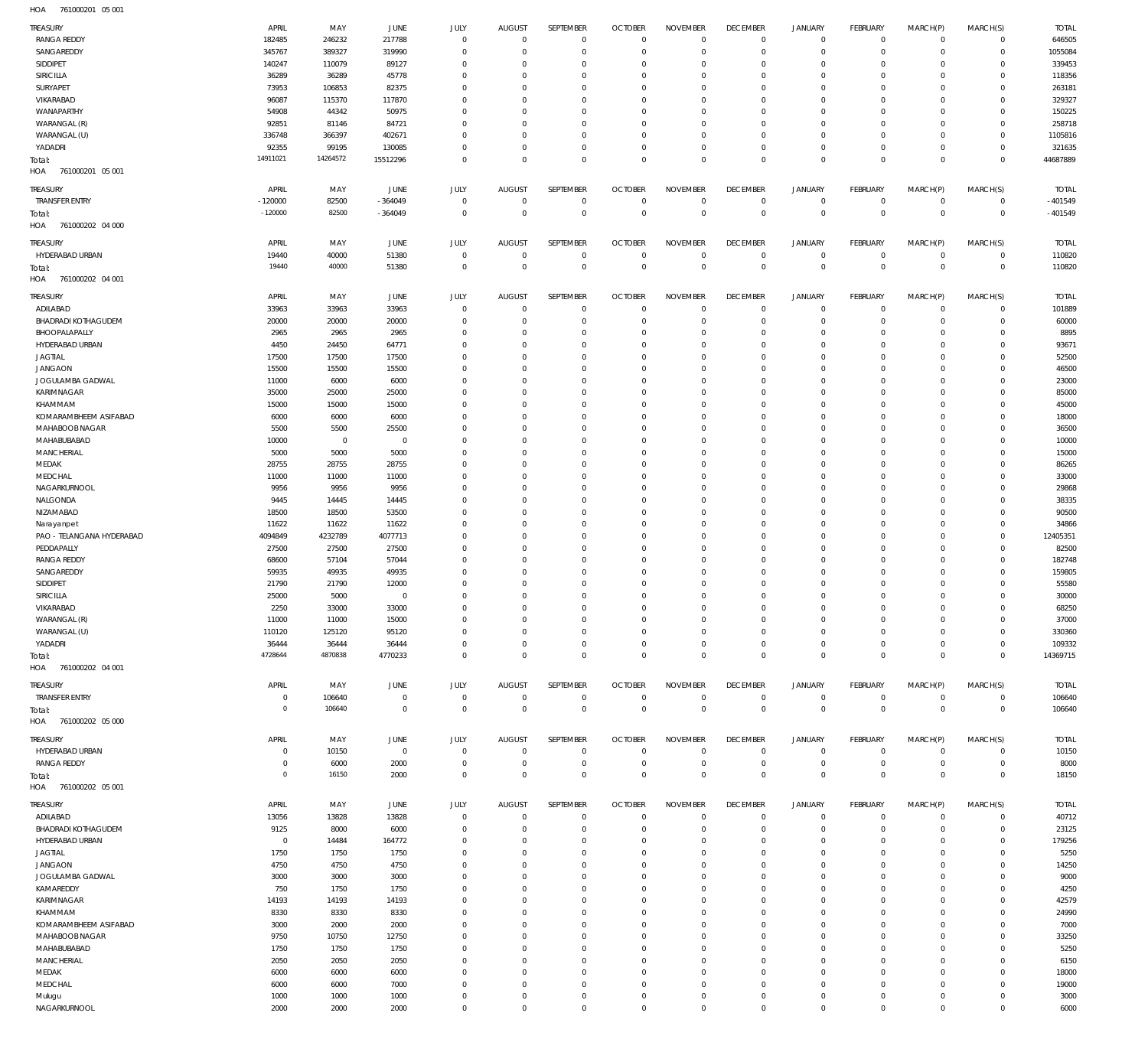761000202 05 001 HOA

| TREASURY                                     | APRIL            | MAY            | <b>JUNE</b>     | JULY                 | <b>AUGUST</b>               | SEPTEMBER                  | <b>OCTOBER</b>               | <b>NOVEMBER</b>                | <b>DECEMBER</b>                   | <b>JANUARY</b>             | FEBRUARY                      | MARCH(P)                | MARCH(S)                   | <b>TOTAL</b>             |
|----------------------------------------------|------------------|----------------|-----------------|----------------------|-----------------------------|----------------------------|------------------------------|--------------------------------|-----------------------------------|----------------------------|-------------------------------|-------------------------|----------------------------|--------------------------|
| NALGONDA                                     | 14335            | 13335          | 11335           | $\mathbf 0$          | $\overline{0}$              | $\mathbf 0$                | $\overline{0}$               | $\mathbf 0$                    | $\overline{0}$                    | $\mathbf 0$                | $\overline{0}$                | $\mathbf 0$             | $\mathbf 0$                | 39005                    |
| NIRMAL                                       | 9338             | 9338           | 13338           | $\mathbf 0$          | $\mathbf 0$                 | $\mathbf 0$                | $\mathbf 0$                  | $\mathbf 0$                    | $\mathbf 0$                       | $\mathbf 0$                | $\overline{0}$                | $\mathbf 0$             | $\mathbf 0$                | 32014                    |
| NIZAMABAD                                    | 25011            | 4011           | 22511           | $\Omega$             | $\mathbf 0$                 | $\mathbf 0$                | $\mathbf 0$                  | $\mathbf 0$                    | $\mathbf 0$                       | $\mathbf 0$                | $^{\circ}$                    | $\mathbf 0$             | $\mathbf 0$                | 51533                    |
| PAO - TELANGANA HYDERABAD                    | 911067           | 887311         | 849465          | $\Omega$<br>$\Omega$ | $\mathbf 0$<br>$\Omega$     | $\mathbf 0$                | $\mathbf 0$                  | $\mathbf 0$                    | $\mathbf 0$                       | $\mathbf 0$                | $^{\circ}$                    | $\Omega$<br>$\Omega$    | $\mathbf 0$                | 2647843                  |
| PEDDAPALLY<br><b>RANGA REDDY</b>             | 1000<br>23533    | 5600<br>29533  | 2200<br>28533   | $\Omega$             | $\mathbf 0$                 | $\mathbf 0$<br>$\mathbf 0$ | 0<br>$^{\circ}$              | $\mathbf 0$<br>$\mathbf 0$     | $\mathbf 0$<br>$\mathbf 0$        | $\mathbf 0$<br>$\mathbf 0$ | $\mathbf 0$<br>$^{\circ}$     | $\Omega$                | $\mathbf 0$<br>$\mathbf 0$ | 8800<br>81599            |
| SANGAREDDY                                   | 11826            | 12826          | 12826           | $\Omega$             | $\mathbf 0$                 | $\mathbf 0$                | $\mathbf 0$                  | $\mathbf 0$                    | $\mathbf 0$                       | $\mathbf 0$                | $\mathbf 0$                   | 0                       | $\mathbf 0$                | 37478                    |
| SIDDIPET                                     | 11150            | 7150           | 7150            | $\Omega$             | $\mathbf 0$                 | $\mathbf 0$                | $^{\circ}$                   | $\mathbf 0$                    | $\mathbf 0$                       | $\mathbf 0$                | $^{\circ}$                    | $\Omega$                | $\mathbf 0$                | 25450                    |
| SIRICILLA                                    | 1750             | 1750           | 2500            | $\Omega$             | $\mathbf 0$                 | $\mathbf 0$                | $^{\circ}$                   | $\mathbf 0$                    | $\mathbf 0$                       | $\mathbf 0$                | $^{\circ}$                    | $\mathbf 0$             | $\mathbf 0$                | 6000                     |
| SURYAPET                                     | 4694             | 5694           | 3944            | $\Omega$             | $\mathbf 0$                 | $\mathbf 0$                | 0                            | $\mathbf 0$                    | $\mathbf 0$                       | $\mathbf 0$                | $^{\circ}$                    | $\Omega$                | $\mathbf 0$                | 14332                    |
| VIKARABAD                                    | 14933            | 16183          | 16183           | $\Omega$             | $^{\circ}$                  | $\mathbf 0$                | $^{\circ}$                   | $\mathbf 0$                    | $\mathbf 0$                       | $\mathbf 0$                | $^{\circ}$                    | $\mathbf 0$             | $\mathbf 0$                | 47299                    |
| WARANGAL (R)                                 | 4350             | 3350           | 3350            | $\Omega$             | $\mathbf 0$                 | $\mathbf 0$                | 0                            | $\mathbf 0$                    | $\mathbf 0$                       | $\mathbf 0$                | $^{\circ}$                    | $\Omega$                | $\mathbf 0$                | 11050                    |
| WARANGAL (U)                                 | 35400            | 35400          | 31400           | $\Omega$             | $\mathbf 0$                 | $\mathbf 0$                | 0                            | $\mathbf 0$                    | $\mathbf 0$                       | $\mathbf 0$                | $^{\circ}$                    | 0                       | $\mathbf 0$                | 102200                   |
| YADADRI                                      | 7886             | 8886           | 12886           | $\mathbf 0$          | $\mathbf 0$                 | $\mathbf 0$                | $^{\circ}$                   | $\mathbf 0$                    | $\mathbf 0$                       | $\mathbf 0$                | $\overline{0}$                | $\mathbf 0$             | $\mathbf 0$                | 29658                    |
| Total:                                       | 1162777          | 1142002        | 1270544         | $\mathbf 0$          | $\mathbf 0$                 | $\mathbf 0$                | $\mathbf 0$                  | $\mathbf 0$                    | $\mathbf 0$                       | $\mathbf 0$                | $\overline{0}$                | $\mathbf 0$             | $\mathbf 0$                | 3575323                  |
| HOA 761000202 05 001                         |                  |                |                 |                      |                             |                            |                              |                                |                                   |                            |                               |                         |                            |                          |
| <b>TREASURY</b>                              | APRIL            | MAY            | <b>JUNE</b>     | <b>JULY</b>          | <b>AUGUST</b>               | SEPTEMBER                  | <b>OCTOBER</b>               | <b>NOVEMBER</b>                | <b>DECEMBER</b>                   | <b>JANUARY</b>             | FEBRUARY                      | MARCH(P)                | MARCH(S)                   | <b>TOTAL</b>             |
| <b>TRANSFER ENTRY</b>                        | 1500             | $\mathbf 0$    | $\overline{0}$  | $\mathbf 0$          | $\mathbf 0$                 | $\mathbf 0$                | $\overline{0}$               | $\mathbf 0$                    | $\overline{0}$                    | $\mathbf 0$                | $\mathbf 0$                   | $\mathbf 0$             | $\overline{0}$             | 1500                     |
| Total:                                       | 1500             | $\mathbf 0$    | $\overline{0}$  | $\mathbf 0$          | $\overline{0}$              | $\overline{0}$             | $\overline{0}$               | $\mathbf 0$                    | $\overline{0}$                    | $\mathbf 0$                | $\overline{0}$                | $\mathbf 0$             | $\overline{0}$             | 1500                     |
| HOA<br>761000202 06 001                      |                  |                |                 |                      |                             |                            |                              |                                |                                   |                            |                               |                         |                            |                          |
| <b>TREASURY</b>                              | APRIL            | MAY            | <b>JUNE</b>     | JULY                 | <b>AUGUST</b>               | <b>SEPTEMBER</b>           | <b>OCTOBER</b>               | <b>NOVEMBER</b>                | <b>DECEMBER</b>                   | <b>JANUARY</b>             | <b>FEBRUARY</b>               | MARCH(P)                | MARCH(S)                   | <b>TOTAL</b>             |
| PAO - TELANGANA HYDERABAD                    | 300000           | 300000         | 300000          | $\mathbf 0$          | $\mathbf 0$                 | $\mathbf 0$                | $\overline{0}$               | $\mathbf 0$                    | $\overline{0}$                    | $\mathbf 0$                | $\mathbf 0$                   | $\mathbf 0$             | $\overline{0}$             | 900000                   |
| Total:                                       | 300000           | 300000         | 300000          | $\mathbf 0$          | $\overline{0}$              | $\mathbf 0$                | $\overline{0}$               | $\overline{0}$                 | $\overline{0}$                    | $\overline{0}$             | $\overline{0}$                | $\mathbf 0$             | $\overline{0}$             | 900000                   |
| HOA<br>761000202 07 001                      |                  |                |                 |                      |                             |                            |                              |                                |                                   |                            |                               |                         |                            |                          |
|                                              |                  |                |                 |                      |                             |                            |                              |                                |                                   |                            |                               |                         |                            |                          |
| <b>TREASURY</b><br>PAO - TELANGANA HYDERABAD | APRIL<br>6650000 | MAY<br>7000000 | JUNE<br>7200000 | JULY<br>$\mathbf 0$  | <b>AUGUST</b><br>$^{\circ}$ | SEPTEMBER<br>$\mathbf 0$   | <b>OCTOBER</b><br>$^{\circ}$ | <b>NOVEMBER</b><br>$\mathbf 0$ | <b>DECEMBER</b><br>$\overline{0}$ | JANUARY<br>$\mathbf 0$     | <b>FEBRUARY</b><br>$^{\circ}$ | MARCH(P)<br>$\mathbf 0$ | MARCH(S)<br>$\mathbf 0$    | <b>TOTAL</b><br>20850000 |
|                                              | 6650000          | 7000000        | 7200000         | $\mathbf 0$          | $\mathbf 0$                 | $\mathbf 0$                | $\overline{0}$               | $\mathbf 0$                    | $\overline{0}$                    | $\mathbf 0$                | $\overline{0}$                | $\mathbf 0$             | $\mathbf 0$                | 20850000                 |
| Total:<br>761000202 07 002<br>HOA            |                  |                |                 |                      |                             |                            |                              |                                |                                   |                            |                               |                         |                            |                          |
|                                              |                  |                |                 |                      |                             |                            |                              |                                |                                   |                            |                               |                         |                            |                          |
| <b>TREASURY</b>                              | APRIL            | MAY            | JUNE            | JULY                 | <b>AUGUST</b>               | <b>SEPTEMBER</b>           | <b>OCTOBER</b>               | <b>NOVEMBER</b>                | <b>DECEMBER</b>                   | <b>JANUARY</b>             | <b>FEBRUARY</b>               | MARCH(P)                | MARCH(S)                   | <b>TOTAL</b>             |
| PAO - TELANGANA HYDERABAD                    | 1625000          | 1625000        | 1590000         | $\mathbf 0$          | $\overline{0}$              | $^{\circ}$                 | $\overline{0}$               | $\mathbf 0$                    | $\overline{0}$                    | $^{\circ}$                 | $\overline{0}$                | $\mathbf 0$             | $\overline{0}$             | 4840000                  |
| Total:                                       | 1625000          | 1625000        | 1590000         | $\mathbf 0$          | $\overline{0}$              | $\mathbf 0$                | $\overline{0}$               | $\overline{0}$                 | $\overline{0}$                    | $\mathbf 0$                | $\overline{0}$                | $\mathbf 0$             | $\mathbf{0}$               | 4840000                  |
| HOA<br>761000203 04 001                      |                  |                |                 |                      |                             |                            |                              |                                |                                   |                            |                               |                         |                            |                          |
| TREASURY                                     | APRIL            | MAY            | JUNE            | JULY                 | <b>AUGUST</b>               | SEPTEMBER                  | <b>OCTOBER</b>               | <b>NOVEMBER</b>                | <b>DECEMBER</b>                   | JANUARY                    | FEBRUARY                      | MARCH(P)                | MARCH(S)                   | <b>TOTAL</b>             |
| MAHABOOB NAGAR                               | 750              | 750            | 750             | $\mathbf 0$          | $^{\circ}$                  | $\mathbf 0$                | $^{\circ}$                   | $\mathbf 0$                    | $\mathbf 0$                       | $\mathbf 0$                | $^{\circ}$                    | $\mathbf 0$             | $\mathbf 0$                | 2250                     |
| <b>TRANSFER ENTRY</b>                        | $-1500$          | $\overline{0}$ | $\overline{0}$  | $\mathbf 0$          | $^{\circ}$                  | $\mathbf 0$                | $\overline{0}$               | $\mathbf 0$                    | $\mathbf 0$                       | $\mathbf 0$                | $\overline{0}$                | $\mathbf 0$             | $\mathbf 0$                | $-1500$                  |
| Total:                                       | $-750$           | 750            | 750             | $\mathbf 0$          | $\mathbf 0$                 | $\mathbf 0$                | $\mathbf 0$                  | $\mathbf 0$                    | $\mathbf 0$                       | $\mathbf 0$                | $\overline{0}$                | $\mathbf 0$             | $\mathbf 0$                | 750                      |
| HOA 761000204 12 000                         |                  |                |                 |                      |                             |                            |                              |                                |                                   |                            |                               |                         |                            |                          |
| TREASURY                                     | APRIL            | MAY            | <b>JUNE</b>     | JULY                 | AUGUST                      | SEPTEMBER                  | <b>OCTOBER</b>               | <b>NOVEMBER</b>                | <b>DECEMBER</b>                   | <b>JANUARY</b>             | <b>FEBRUARY</b>               | MARCH(P)                | MARCH(S)                   | <b>TOTAL</b>             |
| HYDERABAD URBAN                              | 370              | $\mathbf 0$    | 740             | $\mathbf 0$          | $\mathbf 0$                 | $\mathbf 0$                | $\mathbf 0$                  | $\mathbf 0$                    | $\mathbf 0$                       | $\mathbf 0$                | $\mathbf 0$                   | $\mathbf 0$             | $\mathbf 0$                | 1110                     |
| Total:                                       | 370              | $\overline{0}$ | 740             | $\overline{0}$       | $\overline{0}$              | $\mathbf 0$                | $\overline{0}$               | $\mathbf{0}$                   | $\overline{0}$                    | $\mathbb O$                | $\overline{0}$                | $\mathbf 0$             | $\mathbf{0}$               | 1110                     |
| HOA<br>761000204 12 001                      |                  |                |                 |                      |                             |                            |                              |                                |                                   |                            |                               |                         |                            |                          |
| TREASURY                                     | APRIL            | MAY            | JUNE            | JULY                 | <b>AUGUST</b>               | SEPTEMBER                  | <b>OCTOBER</b>               | <b>NOVEMBER</b>                | <b>DECEMBER</b>                   | <b>JANUARY</b>             | FEBRUARY                      | MARCH(P)                | MARCH(S)                   | <b>TOTAL</b>             |
| HYDERABAD URBAN                              | 1000             | 5532           | 6812            | $\mathbf 0$          | $\mathbf 0$                 | $\mathbf 0$                | $\mathbf 0$                  | $\mathbf 0$                    | $\mathbf 0$                       | $\mathbf 0$                | $\mathbf 0$                   | $\mathbf 0$             | $\mathbf 0$                | 13344                    |
| JOGULAMBA GADWAL                             | $^{\circ}$       | 1000           | 1000            | $\mathbf 0$          | $\mathbf 0$                 | $\mathbf 0$                | $\mathbf 0$                  | $\mathbf 0$                    | $\mathbf 0$                       | $\mathbf 0$                | $\mathbf 0$                   | $\mathbf 0$             | $\mathbf 0$                | 2000                     |
| KAMAREDDY                                    | 370              | 370            | 370             | $\mathbf 0$          | $\mathbf 0$                 | $\mathbf 0$                | $\mathbf 0$                  | $\mathbf 0$                    | $\mathbf 0$                       | $\mathbf 0$                | $\mathbf 0$                   | $\mathbf 0$             | $\mathbf 0$                | 1110                     |
| KARIMNAGAR                                   | 371              | 371            | 371             | 0                    | 0                           | 0                          | 0                            | 0                              | 0                                 | 0                          | 0                             | 0                       | 0                          | 1113                     |
| KHAMMAM                                      | 500              | 500            | 500             | $\mathbf 0$          | $\mathbf 0$                 | $\mathbf 0$                | $\mathbf 0$                  | $\mathbf 0$                    | $\mathbf 0$                       | $\mathbf 0$                | $\mathbf 0$                   | $\Omega$                | $\mathbf 0$                | 1500                     |
| MAHABOOB NAGAR                               | 3125             | 3125           | 2750            | $\mathbf 0$          | $\mathbf 0$                 | $\mathbf 0$                | $\mathbf 0$                  | $\mathbf 0$                    | $\mathbf 0$                       | $\mathbf 0$                | $\mathbf 0$                   | 0                       | $\mathbf 0$                | 9000                     |
| MAHABUBABAD                                  | 500              | 500            | 500             | $\Omega$             | $\Omega$                    | $\mathbf 0$                | $\mathbf 0$                  | $\Omega$                       | $\mathbf 0$                       | $\mathbf 0$                | $\mathbf 0$                   | $\Omega$                | $\mathbf 0$                | 1500                     |
| MEDAK                                        | 1000             | 1000           | 1000            | $\Omega$             | $\mathbf 0$                 | $\mathbf 0$                | $\mathbf 0$                  | $\mathbf 0$                    | $\mathbf 0$                       | $\mathbf 0$                | $\mathbf 0$                   | $\Omega$                | $\mathbf 0$                | 3000                     |
| NALGONDA                                     | 1770             | 1770           | 1770            | $\Omega$             | $\Omega$                    | $\mathbf 0$                | $\mathbf 0$                  | $\Omega$                       | $\mathbf 0$                       | $\mathbf 0$                | $\mathbf 0$                   | C                       | $\mathbf 0$                | 5310                     |
| NIRMAL                                       | 1000             | 1000           | 1000            | $\Omega$             | $\Omega$                    | $\mathbf 0$                | $\mathbf 0$                  | $\mathbf 0$                    | $\mathbf 0$                       | $\mathbf 0$                | $\mathbf 0$                   | $\Omega$                | $\mathbf 0$                | 3000                     |
| NIZAMABAD                                    | 870              | 870            | 870             | $\Omega$             | $\mathbf 0$                 | $\mathbf 0$                | $\mathbf 0$                  | $\mathbf 0$                    | $\mathbf 0$                       | $\mathbf 0$                | $\mathbf 0$                   | $\Omega$                | $\mathbf 0$                | 2610                     |
| Narayanpet                                   | 342              | 342            | 342             | $\Omega$             | $\Omega$                    | $\mathbf 0$                | $\mathbf 0$                  | $\Omega$                       | $\mathbf 0$                       | $\mathbf 0$                | $\mathbf 0$                   | $\Omega$                | $\mathbf 0$                | 1026                     |
| PAO - TELANGANA HYDERABAD                    | 257641           | 265182         | 262304          | $\Omega$             | $\Omega$                    | $\mathbf 0$                | $\mathbf 0$                  | $\Omega$                       | $\mathbf 0$                       | $\mathbf 0$                | $\mathbf 0$                   | $\Omega$                | $\mathbf 0$                | 785127                   |
| <b>RANGA REDDY</b>                           | 1655             | 1655           | 2655            | $\Omega$             | $\mathbf 0$                 | $\mathbf 0$                | $\mathbf 0$                  | $\mathbf 0$                    | $\mathbf 0$                       | $\mathbf 0$                | $\mathbf 0$                   | $\Omega$                | $\mathbf 0$                | 5965                     |
| SANGAREDDY                                   | 3250             | 3250           | 3250            | $\Omega$             | $\Omega$                    | $\mathbf 0$                | $\mathbf 0$                  | $\Omega$                       | $\mathbf 0$                       | $\mathbf 0$                | $\mathbf 0$                   | $\Omega$                | $\mathbf 0$                | 9750                     |
| SIDDIPET                                     | 2500             | 2500           | $\overline{0}$  | $\Omega$             | $\mathbf 0$                 | $\mathbf 0$                | $\mathbf 0$                  | $\mathbf 0$                    | $\mathbf 0$                       | $\mathbf 0$                | $\mathbf 0$                   | $\Omega$                | $\mathbf 0$                | 5000                     |
| SURYAPET                                     | 1000             | 2000           | 1000            | $\Omega$             | $\Omega$                    | $\mathbf 0$                | 0                            | $\Omega$                       | $\mathbf 0$                       | $\mathbf 0$                | $\mathbf 0$                   | C                       | $\mathbf 0$                | 4000                     |
| VIKARABAD                                    | 1500             | 3980           | 2870            | $\Omega$             | $\mathbf 0$                 | $\mathbf 0$                | $\mathbf 0$                  | $\mathbf 0$                    | $\mathbf 0$                       | $\mathbf 0$                | $\mathbf 0$                   | $\Omega$                | $\mathbf 0$                | 8350                     |
| WARANGAL (U)                                 | 3459             | 3459           | 3459            | $\Omega$             | $\mathbf 0$                 | $\mathbf 0$                | $\mathbf 0$                  | $\mathbf 0$                    | $\mathbf 0$                       | $\mathbf 0$                | $\mathbf 0$                   | $\Omega$                | $\mathbf 0$                | 10377                    |
| YADADRI                                      | 1400             | 2100           | 2800            | $\Omega$             | $\mathbf 0$                 | $\mathbf 0$                | $\mathbf 0$                  | $\mathbf 0$                    | $\mathbf 0$                       | $\mathbf 0$                | $\mathbf 0$                   | $\mathbf 0$             | $\mathbf 0$                | 6300                     |
| Total:                                       | 283253           | 300506         | 295623          | $\mathbf 0$          | $\mathbf 0$                 | $\mathbf 0$                | $\mathbf 0$                  | $\mathbf 0$                    | $\overline{0}$                    | $\mathbf 0$                | $\overline{0}$                | $\mathbf 0$             | $\mathbf 0$                | 879382                   |
| HOA 761000204 12001                          |                  |                |                 |                      |                             |                            |                              |                                |                                   |                            |                               |                         |                            |                          |
| TREASURY                                     | APRIL            | MAY            | <b>JUNE</b>     | JULY                 | <b>AUGUST</b>               | SEPTEMBER                  | <b>OCTOBER</b>               | <b>NOVEMBER</b>                | <b>DECEMBER</b>                   | <b>JANUARY</b>             | <b>FEBRUARY</b>               | MARCH(P)                | MARCH(S)                   | <b>TOTAL</b>             |
| <b>TRANSFER ENTRY</b>                        | $^{\circ}$       | $\mathbf 0$    | 2500            | $\mathbf 0$          | $\overline{0}$              | $\mathbf 0$                | $\overline{0}$               | $\mathbf 0$                    | $\overline{0}$                    | $\mathbf 0$                | $\overline{0}$                | $\mathbf 0$             | $\overline{0}$             | 2500                     |
| Total:                                       | $\overline{0}$   | $\mathbf 0$    | 2500            | $\mathbf 0$          | $\overline{0}$              | $\mathbf 0$                | $\overline{0}$               | $\overline{0}$                 | $\overline{0}$                    | $\mathbf 0$                | $\overline{0}$                | $\mathbf 0$             | $\mathbf 0$                | 2500                     |
| HOA 761000800 04 000                         |                  |                |                 |                      |                             |                            |                              |                                |                                   |                            |                               |                         |                            |                          |
| TREASURY                                     | APRIL            | MAY            | <b>JUNE</b>     | JULY                 | <b>AUGUST</b>               | SEPTEMBER                  | <b>OCTOBER</b>               | <b>NOVEMBER</b>                | <b>DECEMBER</b>                   | <b>JANUARY</b>             | FEBRUARY                      | MARCH(P)                | MARCH(S)                   | <b>TOTAL</b>             |
| PAO - TS NEW DELHI                           | 7200             | 7200           | 6450            | $\mathbf 0$          | $\mathbf 0$                 | $\mathbf 0$                | $\mathbf 0$                  | $\mathbf 0$                    | $\mathbf 0$                       | $\mathbf 0$                | $\mathbf 0$                   | $\mathbf 0$             | $\mathbf 0$                | 20850                    |
| SURYAPET                                     | 1200             | $\overline{0}$ | 2200            | $\mathbf 0$          | $\mathbf 0$                 | $\mathbf 0$                | $\mathbf 0$                  | $\mathbf 0$                    | $\mathbf 0$                       | $\mathbf 0$                | $\mathbf 0$                   | $\mathbf 0$             | $\mathbf 0$                | 3400                     |
| YADADRI                                      | $\overline{0}$   | 1800           | $\overline{0}$  | $\mathbf 0$          | $\mathbf 0$                 | $\mathbf 0$                | $\mathbf 0$                  | $\mathbf 0$                    | $\mathbf 0$                       | $\mathbf 0$                | $\mathbf 0$                   | $\mathbf 0$             | $\mathbf 0$                | 1800                     |
| Total:                                       | 8400             | 9000           | 8650            | $\mathbf 0$          | $\mathbf 0$                 | $\mathbf 0$                | $\overline{0}$               | $\mathbf 0$                    | $\overline{0}$                    | $\mathbf 0$                | $\overline{0}$                | $\mathbf 0$             | $\mathbf 0$                | 26050                    |
| HOA<br>761000800 04 001                      |                  |                |                 |                      |                             |                            |                              |                                |                                   |                            |                               |                         |                            |                          |
| TREASURY                                     | APRIL            | MAY            | JUNE            | JULY                 | <b>AUGUST</b>               | SEPTEMBER                  | <b>OCTOBER</b>               | <b>NOVEMBER</b>                | <b>DECEMBER</b>                   | <b>JANUARY</b>             | <b>FEBRUARY</b>               | MARCH(P)                | MARCH(S)                   | <b>TOTAL</b>             |
| ADILABAD                                     | 232500           | 226000         | 209750          | $\mathbf 0$          | $\mathbf 0$                 | $\mathbf 0$                | $\mathbf 0$                  | $\mathbf 0$                    | $\overline{0}$                    | $\mathbf 0$                | $\mathbf 0$                   | $\mathbf 0$             | $\mathbf 0$                | 668250                   |
| <b>BHADRADI KOTHAGUDEM</b>                   | 305750           | 279250         | 274250          | $\mathbf 0$          | $\overline{0}$              | $\mathsf 0$                | $\overline{0}$               | $\mathbb O$                    | $\,0\,$                           | $\mathsf{O}\xspace$        | $\overline{0}$                | $\mathbf 0$             | $\circ$                    | 859250                   |
|                                              |                  |                |                 |                      |                             |                            |                              |                                |                                   |                            |                               |                         |                            |                          |